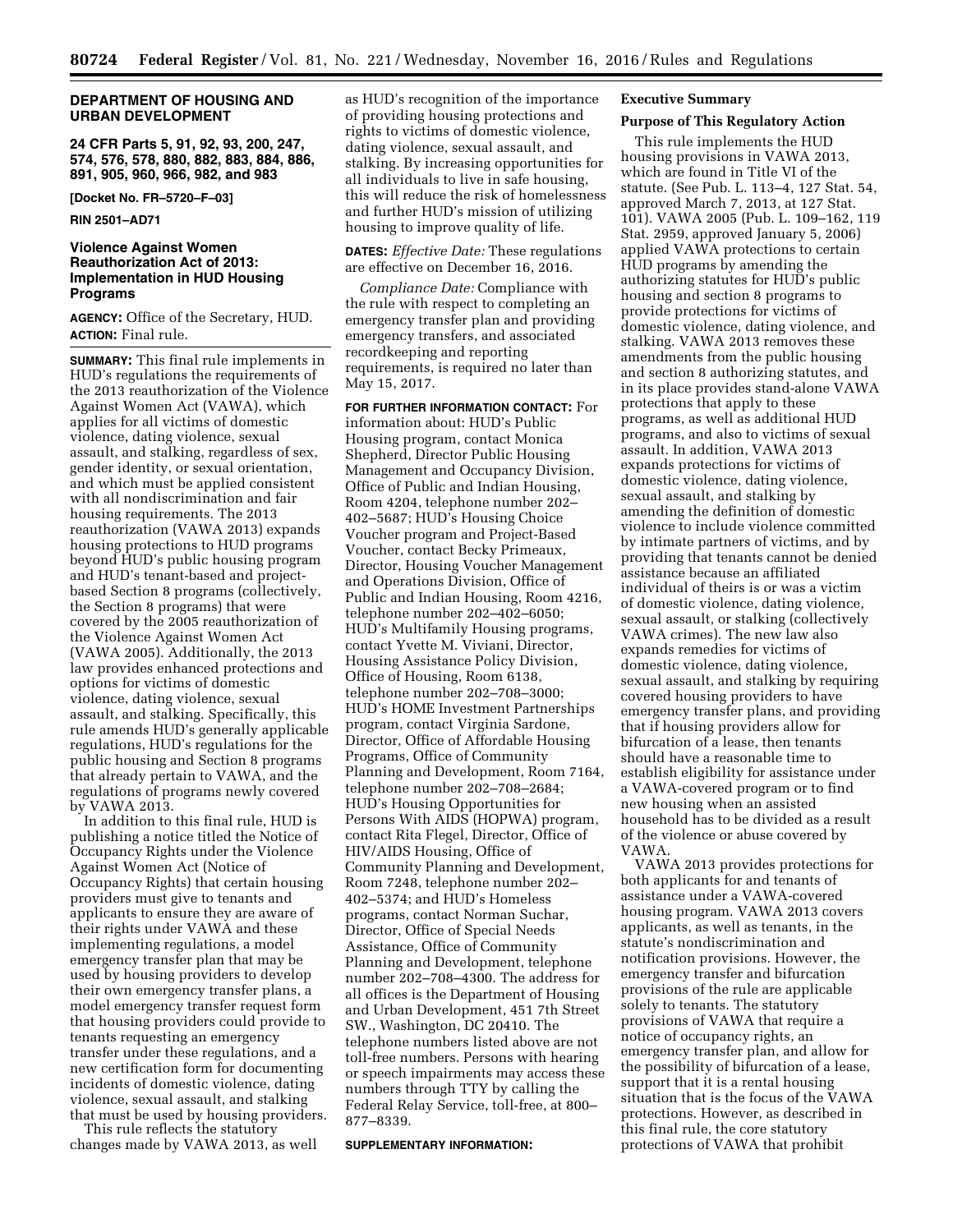denial or termination of assistance or eviction solely on the basis that an individual is a victim of domestic violence, dating violence, stalking or sexual assault apply to certain housing programs subsidized by HUD even where there is no lease. HUD funds many shelters, temporary housing, short-term supported housing, and safe havens, and no person is to be denied access to such facility or required to leave such facility solely on the basis that the person is or has been a victim of domestic violence, dating violence, sexual assault, or stalking. It is equally important to note, as was noted in HUD's proposed rule, that the core statutory protections of VAWA 2013 that apply to applicants and tenants, were applicable upon enactment of VAWA 2013. As was discussed in HUD's proposed rule and reiterated in this final rule, regulations were not necessary to mandate adherence to this nondiscrimination requirement. That is, if an individual meets all eligibility requirements and complies with all occupancy requirements, the individual cannot be denied assistance or have assistance terminated solely on the basis that the individual is a victim of domestic violence, dating violence, stalking, or sexual assault.

This rule better enables housing providers to comply with the mandates of VAWA 2013, and it reflects Federal policies that recognize that all individuals should be able to live in their homes without fear of violence. The implementation of VAWA protections in HUD programs increases opportunities for all individuals to live in safe housing and reduces the risk of homelessness for individuals who might otherwise be evicted, be denied housing assistance, or flee their homes.

# **Summary of the Major Provisions of This Regulatory Action**

Major provisions of this rule include: • Specifying ''sexual assault'' as a crime covered by VAWA in HUDcovered programs.

• Establishing a definition for ''affiliated individual'' based on the statutory definition and that is usable and workable for HUD-covered programs.

• Applying VAWA protections to all covered HUD programs as well as the Housing Trust Fund, which was not statutorily listed as a covered program.

• Ensuring that existing tenants, as well as new tenants, of all HUD-covered programs receive notification of their rights under VAWA and HUD's VAWA regulations.

• Establishing reasonable time periods during which a tenant who is a victim of domestic violence, dating violence, sexual assault, or stalking may establish eligibility to remain in housing, where the tenant's household is divided due to a VAWA crime, and where the tenant was not the member of the household that previously established eligibility for assistance.

• Establishing that housing providers may, but are not required to, request certain documentation from tenants seeking emergency transfers under VAWA.

• Providing for a six-month transition period to complete an emergency transfer plan and provide emergency transfers, when requested, under the plan.

• Revising and establishing new program-specific regulations for implementing VAWA protections in a manner that is workable for each HUDcovered program.

Please refer to section II of this preamble, entitled ''This Final Rule'' for a more detailed discussion of all the changes made to HUD's existing regulations by this rule. In developing this rule, HUD identified outdated terminology in its regulations (for example, the use of the term ''alcohol abuser'' in part 982). HUD will be issuing a future rule to update and correct such terms.

### **Costs and Benefits**

The benefits of HUD's rule include codifying in regulation the protections that VAWA 2013 provides applicants to and tenants of HUD programs covered by VAWA; strengthening the rights of victims of domestic violence, dating violence, sexual assault, or stalking in HUD-covered programs, including notification and confidentiality rights; and possibly minimizing the loss of housing by such victims through the bifurcation of lease provision and emergency transfer provisions. With respect to rental housing, VAWA was enacted to bring housing stability to victims of domestic violence, dating violence, sexual assault or stalking. It was determined that legislation was needed to require protections for such victims because housing providers often responded to VAWA crimes occurring in one of their rental units or on their property by evicting the tenant regardless of whether the tenant was a victim of domestic violence, dating violence, sexual assault, or stalking, and refusing to rent to such victims on the basis that violence would erupt in the victim's unit or on a housing provider's property if the individual was accepted as a tenant. To ensure that housing providers administering HUD assistance did not respond to domestic violence,

dating violence, or stalking by denying or terminating assistance, VAWA 2005 brought HUD's public housing and Section 8 programs under the statute's purview, and VAWA 2013 covered the overwhelming majority of HUD programs providing rental assistance.

The costs of the regulations are primarily paperwork costs. These are the costs of providing notice to applicants and tenants of their occupancy rights under VAWA, the preparation of an emergency transfer plan, and documenting an incident or incidents of domestic violence, dating violence, sexual assault, and stalking. The costs, however, are minimized by the fact that VAWA 2013 requires HUD to prepare the notice of occupancy rights to be distributed to applicants and tenants; to prepare the certification form that serves as a means of documenting the incident or incidents of domestic violence, dating violence, sexual assault, and stalking; and to prepare a model emergency transfer plan that guides the entities and individuals administering the rental assistance provided by HUD in developing their own plans. In addition, costs to covered housing providers will be minimized because HUD will translate the notice of occupancy rights and certification form into the most popularly spoken languages in the United States, and HUD has prepared a model transfer request form that housing providers and tenants requesting emergency transfer may use. There may also be costs with respect to a tenant claiming the protections of VAWA and a covered housing provider responding to such incident, although these costs will vary depending on the incidence of claims in a given year and the nature and complexity of the situation.

# **I. Background**

On March 7, 2013, President Obama signed into law VAWA 2013 (Pub. L. 113–4, 127 Stat. 54). VAWA 2013 reauthorizes and amends VAWA 1994 (Title IV, sec. 40001–40703 of Pub. L. 103–322), which was previously reauthorized by VAWA 2000 (Pub. L. 106–386) and VAWA 2005 (Pub. L. 109– 162, approved January 5, 2006, with technical corrections made by Pub. L. 109–271, approved August 12, 2006).

The VAWA 2005 reauthorization brought HUD's public housing program and HUD's Section 8 programs under coverage of VAWA by amending the authorizing statutes for those programs, sections 6 and 8 of the United States Housing Act of 1937 (the 1937 Act) (42 U.S.C. 1437 *et seq.*). VAWA 2005 established that being a victim of domestic violence, dating violence, or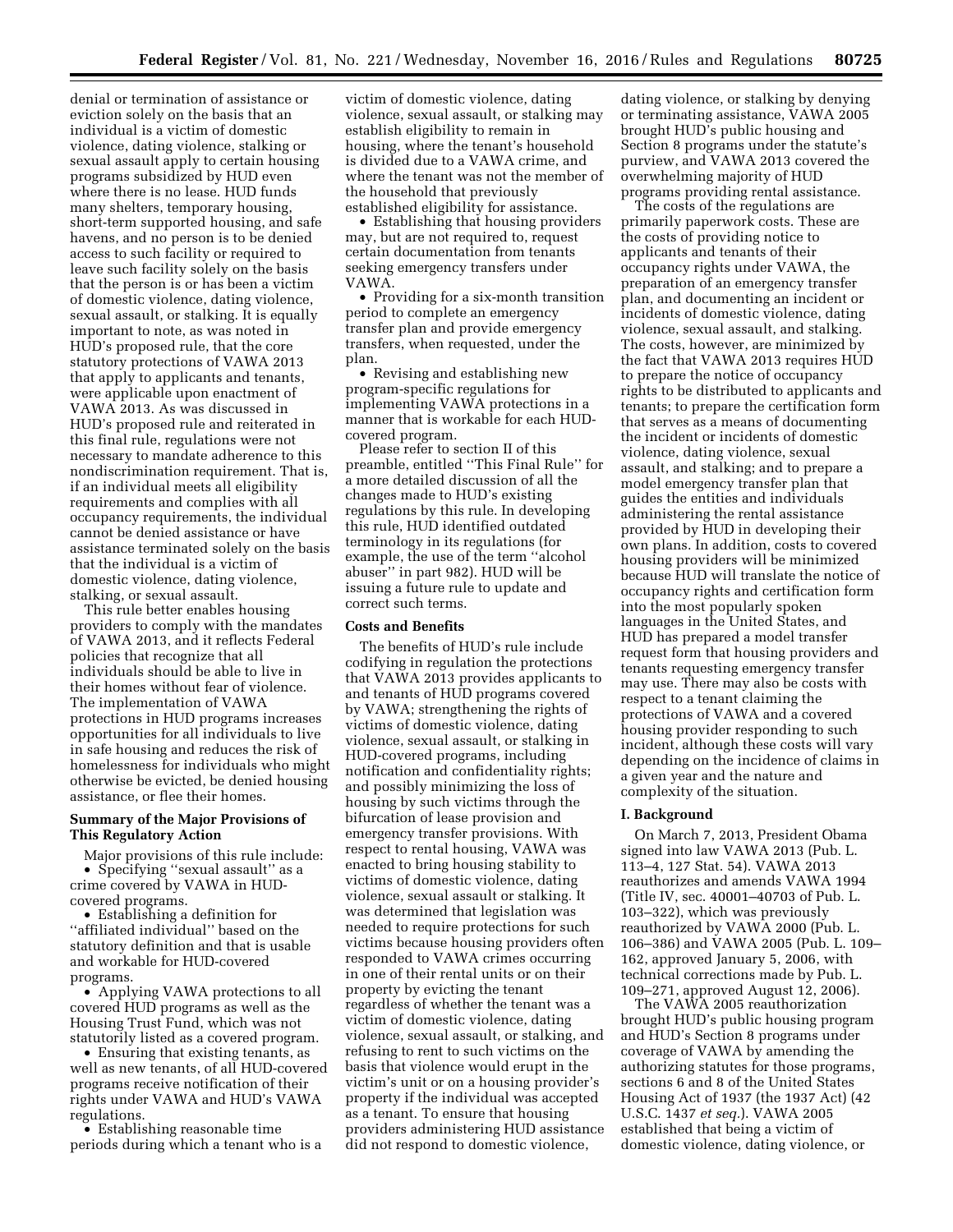stalking cannot be the basis for denial of assistance or admission to public or Section 8 housing, and provided other protections for victims. VAWA 2005 also contained requirements for notification to tenants of the rights and protections provided under VAWA, provisions on the rights and responsibilities of public housing agencies (PHAs) and owners and managers of assisted housing, and provisions pertaining to acceptable documentation of incidents of VAWA crimes and maintaining the confidentiality of the victim. HUD regulations pertaining to VAWA 2005 protections, rights, and responsibilities are codified in 24 CFR part 5, subpart L.

Title VI of VAWA 2013, ''Safe Homes for Victims of Domestic Violence, Dating Violence, Sexual Assault, and Stalking,'' contains the provisions that are applicable to HUD programs. Specifically, section 601 of VAWA 2013 removes VAWA protections from the 1937 Act and adds a new chapter to Subtitle N of VAWA 1994 (42 U.S.C. 14043e *et seq.*) entitled ''Housing Rights.'' As applicable to HUD, this chapter provides additional protections for tenants beyond those provided in VAWA 2005, and expands VAWA protections to other HUD programs.

On August 6, 2013, at 78 FR 47717, HUD published a **Federal Register**  notice that provided an overview of the applicability of VAWA 2013 to HUD programs. This notice listed the new HUD housing programs covered by VAWA 2013, described the changes that VAWA 2013 made to existing VAWA protections, and identified certain issues for which HUD specifically sought public comment. HUD solicited public comment for a period of 60 days, and the public comment period closed on October 7, 2013. HUD appreciates the public comments submitted in response to the August 6, 2013, notice, and these public comments were taken into consideration in the development of this rule. The public comments on the August 6, 2013, notice can be found at the *[www.regulations.gov](http://www.regulations.gov)* governmentwide portal, under docket number FR– 5720–N–01, at *[http://](http://www.regulations.gov/#!docketDetail;D=HUD-2013-0074) [www.regulations.gov/](http://www.regulations.gov/#!docketDetail;D=HUD-2013-0074)*

*[#!docketDetail;D=HUD-2013-0074.](http://www.regulations.gov/#!docketDetail;D=HUD-2013-0074)* 

Many of the comments submitted in response to the August 6, 2013, notice asked HUD to advise program participants that certain VAWA protections are in effect without the necessity of rulemaking. In response to these comments, HUD offices administering HUD-covered programs reached out to participants in their programs to advise them that the core

statutory protections of VAWA—not denying or terminating assistance to, or evicting an individual solely on the basis that an individual is or has been a victim of domestic violence, dating violence, stalking, or sexual assault were effective upon enactment and do not require notice and comment rulemaking for implementing these protections and that they should proceed to provide the basic VAWA protections.1

On April 1, 2015, HUD published its proposed rule that provided the amendments to HUD's existing regulations that HUD determined necessary to fully implement VAWA 2013. The public comment period on the April 1, 2015, rule closed on June 1, 2015. HUD received 94 comments, including duplicate mass mailings, resulting in 68 distinct comments. The comments were submitted by housing authorities, other housing providers, organizations that represent or provide services to specific groups of housing providers, organizations that advocate for victims and survivors of domestic and sexual violence, state coalitions against domestic violence, other advocacy and not-for-profit organizations and associations, state and local government agencies, a tribal organization, and numerous unaffiliated individuals. All public comments can be viewed at: *[http://](http://www.regulations.gov/#!docketDetail;D=HUD-2015-0028) [www.regulations.gov/](http://www.regulations.gov/#!docketDetail;D=HUD-2015-0028) [#!docketDetail;D=HUD-2015-0028.](http://www.regulations.gov/#!docketDetail;D=HUD-2015-0028)* 

Most commenters expressed support for the rule, with different questions and comments about specific provisions. There were many comments regarding emergency transfers, lease bifurcation, and documentation requirements, as well as comments on eligibility for and limitations on VAWA protections, the roles and responsibilities of different housing providers under different HUD programs, the notice of occupancy rights, implementation and enforcement of the rule, confidentiality, and other issues. In addition, there were a number of program-specific comments. HUD responds to issues raised by the public comments in Section II.B. of this preamble.

This final rule reflects the Federal government's recognition that all people have a right to live their lives safely. On September 9, 2014, in Presidential Proclamation 9164—Twentieth Anniversary of the Violence Against Women Act, and on September 30, 2014, in Presidential Proclamation 9181—National Domestic Violence Awareness Month, 2014, President Obama discussed the ''basic human right to be free from violence and abuse.'' The implementation of the policies laid out in this rule will help to enforce this basic human right.

HUD notes that, in addition to utilizing housing protections in VAWA, victims of domestic violence, dating violence, sexual assault, and stalking, and those assisting them, may wish to consider other available protections and assistance. On the Federal level, for example, the U.S. Department of Justice (DOJ) administers programs that provide funding for victims of crime, including victims covered by VAWA. The Office for Victims of Crime (OVC), part of DOJ, administers the Crime Victims Fund, which provides direct reimbursement to crime victims for financial losses from crimes including medical costs, mental health counseling, and lost wages or loss of support. This provides reimbursement for victims during a time when they may be facing financial constraints. The Crime Victims Fund may also be used to fund transitional housing and shelter for victims of domestic violence, dating violence, sexual assault, or stalking who need the transitional housing or shelter because they were a victim of one of these crimes, and to fund relocation expenses for those who need to move because they were a victims of domestic violence, dating violence, sexual assault, or stalking. OVC also provides grants to public and non-profit organizations for essential services to victims of crime, including emergency shelter, and the Office of Violence Against Women (OVW), also part of DOJ, administers 24 grant programs where funds are provided to states, territories, local government, non-profit organizations, and community organizations for various targeted persons. Information about the Crime Victims Fund is available at: *[http://](http://www.ovc.gov/pubs/crimevictimsfundfs/intro.html#VictimAssist) [www.ovc.gov/pubs/crimevictimsfundfs/](http://www.ovc.gov/pubs/crimevictimsfundfs/intro.html#VictimAssist) [intro.html#VictimAssist](http://www.ovc.gov/pubs/crimevictimsfundfs/intro.html#VictimAssist)* and information about OVW grants is available at *[http://www.justice.gov/ovw/](http://www.justice.gov/ovw/grant-programs)  [grant-programs.](http://www.justice.gov/ovw/grant-programs)* Victims of domestic violence, dating violence, sexual assault, and stalking may consult with local victim services providers and state and local social service agencies to

<sup>1</sup>See, for example, the letter to Executive Directors of public housing agencies from the Assistant Secretary for Public and Indian Housing, issued September 30, 2013, at *[http://portal.hud.gov/](http://portal.hud.gov/hudportal/documents/huddoc?id=sept2013vawaltr_phas.pdf)  [hudportal/documents/huddoc?id=sept2013vawaltr](http://portal.hud.gov/hudportal/documents/huddoc?id=sept2013vawaltr_phas.pdf)*\_ *[phas.pdf,](http://portal.hud.gov/hudportal/documents/huddoc?id=sept2013vawaltr_phas.pdf)* as well as communications from HUD's HOME Investment Partnerships Programs (HOME) at *[https://www.onecpd.info/resources/documents/](https://www.onecpd.info/resources/documents/HOMEfires-Vol11-No1-Violence-Against-Women-Reauthorization-Act-2013.pdf) [HOMEfires-Vol11-No1-Violence-Against-Women-](https://www.onecpd.info/resources/documents/HOMEfires-Vol11-No1-Violence-Against-Women-Reauthorization-Act-2013.pdf)[Reauthorization-Act-2013.pdf,](https://www.onecpd.info/resources/documents/HOMEfires-Vol11-No1-Violence-Against-Women-Reauthorization-Act-2013.pdf)* and from HUD's Office of Special Needs Assistance Programs at *[https://www.onecpd.info/news/reauthorization-of](https://www.onecpd.info/news/reauthorization-of-the-violence-against-women-act-vawa/)[the-violence-against-women-act-vawa/.](https://www.onecpd.info/news/reauthorization-of-the-violence-against-women-act-vawa/)*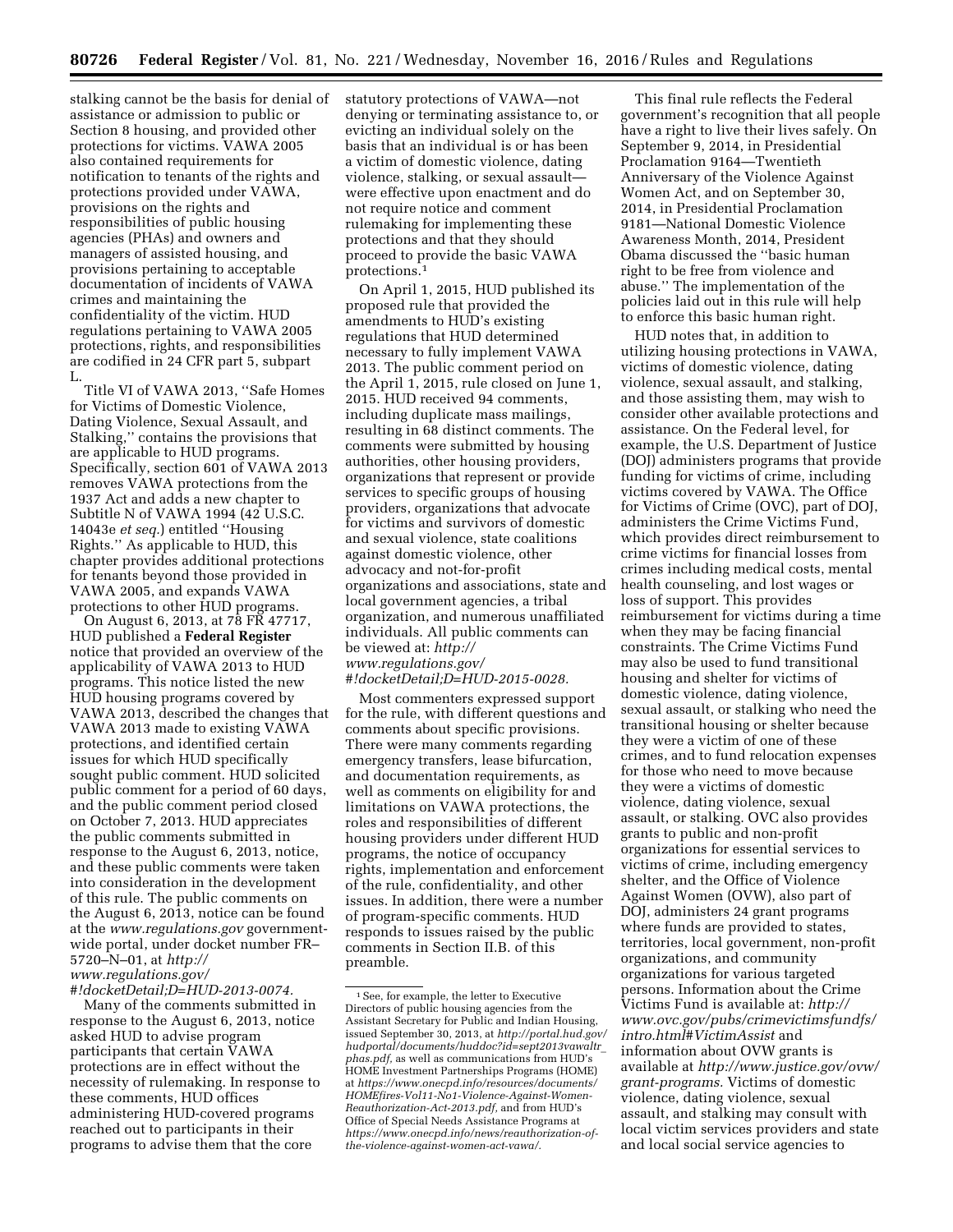determine whether funding and other forms of help and support may be available.

Further, victims of domestic violence, dating violence, sexual assault, and stalking should be aware that State and local laws may provide greater protections than Federal law, and local victim service providers and social service agencies may have further information regarding this.

### **II. This Final Rule**

## *A. Overview of Changes Made at the Final Rule Stage*

After review and consideration of the public comments and upon HUD's further consideration of VAWA 2013 and the issues raised in the proposed rule, HUD has made certain changes in this final rule. The following highlights the substantive changes made by HUD in this final rule from the proposed rule.

The final rule:

• Clarifies that, consistent with HUD's nondiscrimination and equal opportunity requirements, victims of domestic violence, dating violence, sexual assault, and stalking cannot be discriminated against on the basis of any protected characteristics (including race, color, religion, sex, disability, familial status, national origin, or age), and HUD programs must also be operated consistently with HUD's Equal Access Rule (HUD-assisted and HUDinsured housing must be made available to all otherwise eligible individuals and families without regard to actual or perceived sexual orientation, gender identity or marital status). (See § 5.2001(a).)

• Provides that in regulations governing short-term supported housing, emergency shelters, and safe havens, these forms of shelter are subject to the core protections of VAWA that prohibit denial of admission or eviction or termination to an individual solely on the basis that the individual is a victim of domestic violence, dating violence, or stalking, or sexual assault. (See §§ 574.604(a)(2), 576.409(f), and 578.99(j)(9).)

• Revises the definition of ''affiliated individual'' to incorporate situations where an individual has guardianship over another individual who is not a child. (See § 5.2003.)

• Revises the definition of ''domestic violence'' to incorporate a definition of ''spouse or intimate partner'' rather than cross-reference to another definition of the term, and to eliminate the crossreference to ''crime of violence,'' a more restricting term. (See § 5.2003.)

• Provides that existing tenants in HUD-covered programs receive HUD's Notice of Occupancy Rights and accompanying certification form no later than one year after this rule takes effect, during the annual recertification or lease renewal process, if applicable, or through other means if there will be no annual recertification or lease renewal process for a tenant. (See  $§ 5.2005(a)(2)(iv).]$ 

• Retains the provision of HUD's regulations implementing VAWA 2005, for those HUD programs covered by VAWA 2005, which states that the HUD-required lease, lease addendum, or tenancy addendum must include a description of the specific protections afforded to the victims of VAWA crimes. (See § 5.2005(a)(4).)

• Clarifies that applicants may not be denied assistance and tenants may not have assistance terminated under a covered housing program for factors resulting from the fact that the applicant or tenant is or has been a victim of a VAWA crime. (See § 5.2005(b)(1).)

• Emphasizes that victims of sexual assault may qualify for an emergency transfer if they either reasonably believe there is a threat of imminent harm from further violence if they remain in their dwelling unit, or the sexual assault occurred on the premises during the 90 calendar-day period preceding the date of the request for transfer. (See  $\S 5.2005(e)(2)(ii)$ .

• Provides that emergency transfer plans must detail the measure of any priority given to tenants who qualify for an emergency transfer under VAWA in relation to other categories of individuals seeking transfers or placement on waiting lists. (See § 5.2005(e)(3).)

• Provides that emergency transfer plans must allow for a tenant to transfer to a new unit when a safe unit is immediately available and the tenant would not have to apply in order to occupy the new unit  $(S\overline{5.2005(e)(5)})$ .

• Provides that emergency transfer plans must describe policies for assisting tenants to make emergency transfers when a safe unit is not immediately available, both for situations where a tenant would not have to apply in order to occupy the new unit, and where the tenant would have to apply in order to occupy the new unit. (See § 5.2005(e)(6), § 5.2005(e)(7), and § 5.2005(e)(8)).

• Provides that the emergency transfer plans must describe policies for assisting tenants who have tenant-based rental assistance to make emergency moves with that assistance.  $(S 5.2005(e)(9))$ .

• Adds a provision that emergency transfer plans may require documentation, as long as tenants can

establish eligibility for an emergency transfer by submitting a written certification to their housing provider, and no other documentation is required for tenants who have established that they are victims of domestic violence, dating violence, sexual assault, or stalking to verify eligibility for a transfer. (See § 5.2005(e)(10).)

• Requires housing providers to make emergency transfer plans available upon request, and to make them publicly available whenever feasible. (See  $§ 5.2005(e)(11).]$ 

• Provides for a six-month transition period to complete an emergency transfer plan and provide emergency transfers, when requested, under such plan. (See § 5.2005(e) or applicable program regulations)

• Emphasizes that tenants and applicants may choose which of the forms of documentation listed in the rule to give to housing providers to document the occurrence of a VAWA crime. (See § 5.2007(b)(1).)

• Provides that in cases of conflicting evidence, tenants and applicants who may need to submit third-party documentation to document occurrence of a VAWA crime have 30 calendar days to submit the third-party documentation. (See § 5.2007(b)(2).)

• Provides that if a covered housing provider bifurcates a lease under VAWA, any remaining tenants who had not already established eligibility for assistance must be given either the maximum time permitted by statute, or, if there are no statutory prohibitions, at least 90 calendar days from the date of bifurcation of the lease or until expiration of the lease, depending on the covered housing program, to establish eligibility for a covered housing program, or find alternative housing (See § 5.2009(b)(2).)

• Provides that if a family in a HOME-assisted rental unit separates under § 5.2009(a), the remaining tenant(s) will retain the unit. (See § 92.359(d)(1).)

• Provides that if a family receiving HOME tenant-based rental assistance separates under § 5.2009(a), the tenant(s) who are not removed will retain the HOME tenant-based rental assistance, and the participating jurisdiction must determine whether a tenant who was removed from the unit will receive HOME tenant-based rental assistance. (See § 92.359(d)(2).)

• Establishes VAWA regulations for the Housing Trust Fund, based on the regulations for the HOME program. (See 24 CFR part 93.)

• Emphasizes that VAWA protections apply to eviction actions for tenants in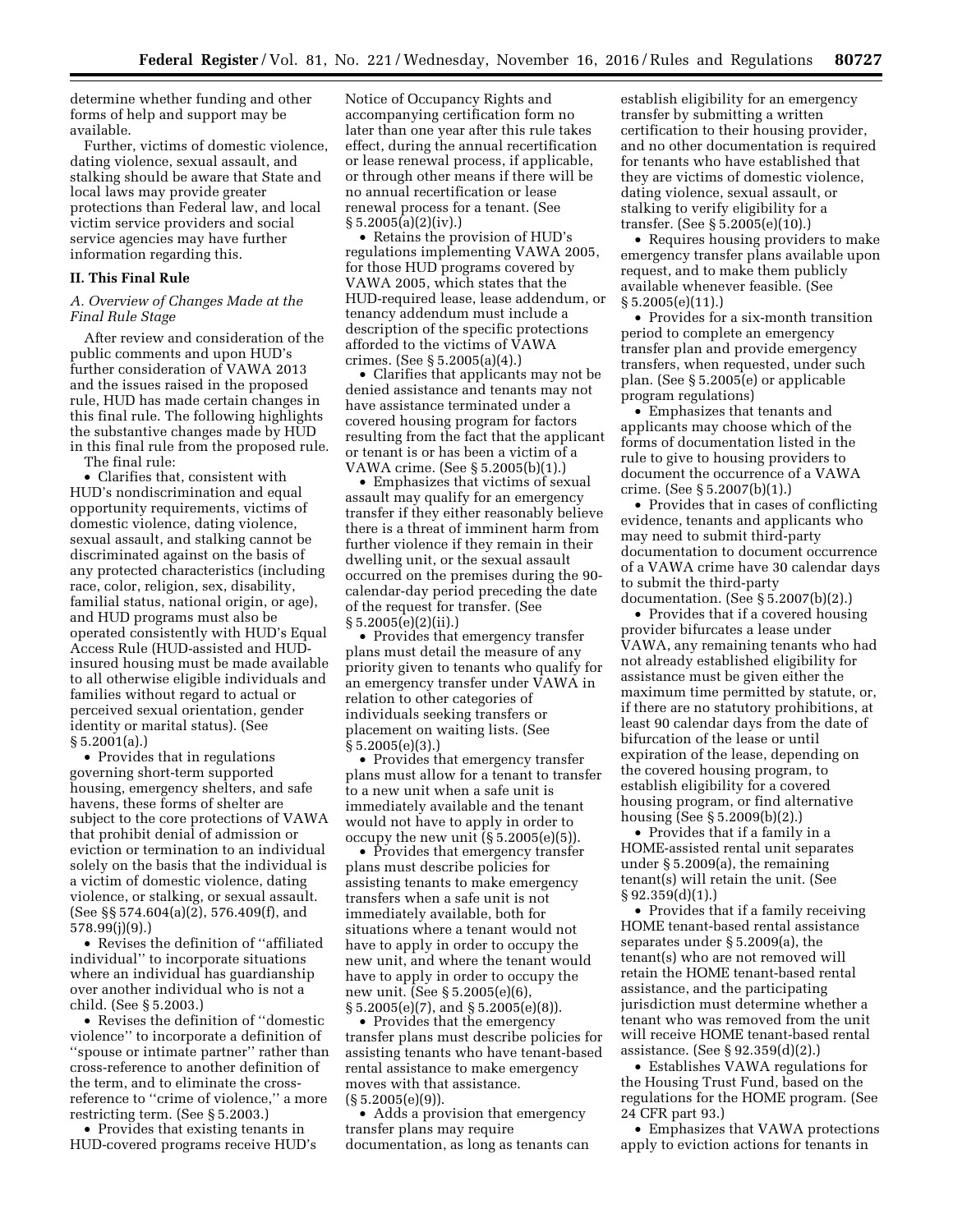housing under a HUD-covered housing program. (See 24 CFR 247.1(b).)

• Clarifies in the HOPWA regulations that the grantee or project sponsor is responsible for ensuring that the owner or manager of a facility assisted under HOPWA develops and uses a VAWA lease addendum. (See part 574.)

• Clarifies who is the covered housing provider for HUD's multifamily Section 8 project-based programs and the Section 202 and Section 811 programs, by providing that the covered housing provider is the owner for the Section 8 Housing Assistance Payments Programs for New Construction (part 880), for Section 515 Rural Rental Housing Projects (part 884), and for Special Allocations (part 886), as well as for the Section 202 and Section 811 programs (part 891) and that PHAs and owners each have certain responsibilities as covered housing providers for the Section 8 Moderate Rehabilitation Program (part 882), and the Section 8 State Housing Agencies Program for State Housing Agencies (part 883).

• Updates various section 8 and public housing VAWA 2005 regulations to broadly state that VAWA protections apply, so that all tenants and applicants, and not only those determined to be victims of VAWA crimes, receive statutorily required notification of their VAWA rights. (See parts 880, 882, 883, 884, 886, 891, 960, 966, and 982.)

• Clarifies that VAWA protections and requirements apply to mixed finance developments. (See § 905.100(g).)

• Clarifies that public housing agencies (PHAs), like other covered providers, may establish preferences for victims of dating violence, sexual assault, and stalking, in addition to domestic violence, consistent with their statutory authority. (See §§ 960.206(b)(4), 982.207(b)(4).)

• Clarifies that for the Section 8 Housing Choice Voucher and Project-Based Voucher programs, the PHA is the housing provider responsible for complying with VAWA emergency transfer provisions. (See §§ 982.53(e), 983.3(b).)

## *B. Summary of Public Comments and HUD Responses*

As noted earlier in this preamble, the majority of the commenters expressed support for the rule, but they also presented questions and comments about specific provisions of the rule. The primary provisions of the rule on which commenters posted comments pertained to emergency transfers, lease bifurcation, documentation requirements, eligibility for and

limitations on VAWA protections, the roles and responsibilities of different housing providers under different HUD programs, the notice of occupancy rights, implementation and enforcement of the rule, and confidentiality requirements. The following presents the significant issues raised by the commenters and HUD's response to the comments.

## 1. Applicability

## a. Eligibility for VAWA Protections

*Comment: Ensure proper evaluation of individuals who are or have been victims of domestic violence, dating violence, sexual assault, or stalking.*  Commenters stated that HUD's final rule should ensure applicants are not denied assistance or housing for independent bases that result from their status as a victim of domestic violence, dating violence, sexual assault, or stalking. Commenters said that HUD's currently codified regulations do not address how to evaluate when an applicant who is or has been a victim of domestic violence, dating violence, sexual assault, or stalking can show that denial of assistance or housing is on that basis. Commenters stated that survivors may have negative credit, housing, or criminal records based on the violence committed against them that then disqualifies them in the housing application process. Commenters said that HUD acknowledged this barrier in its 2003 Public Housing Occupancy Guidebook,2 which encouraged staff to exercise discretion and inquire about the circumstances that may have contributed to the negative reporting to determine whether domestic violence was a factor. Commenters recommended that the final rule contain similar guidance and asked HUD to include language in § 5.2005 that applicants be provided with an opportunity to show that domestic violence, dating violence, sexual assault, or stalking was a factor in any negative rental, tenancy, or criminal records that would result in denial of admission or assistance; and, if it is determined such is the case, and the applicant otherwise qualifies, the covered housing provider must grant the application.

A commenter stated that HUD's final rule's definitions of domestic violence, dating violence, sexual assault or stalking must be sufficiently clear so as not to cause survivors to be punished for ancillary crimes as a result of the abuse they have suffered or cause survivors to be blamed for the abuse. Commenters said some survivors have

been evicted because they ''invited'' the perpetrator into the home and subsequently received an eviction notice under Crime Free Drug Free policies 3 or a Crime Free Lease Addendum.4 Commenters said victims of VAWA crimes are disadvantaged because landlords typically do not mention domestic violence, sexual violence or stalking in the eviction notice.

Some commenters asked that HUD revise § 5.2005(b) to state that an applicant may not be denied assistance, or a tenant have assistance terminated or be evicted ''on the basis or as a result of the fact that the applicant or tenant is or has been a victim of domestic violence . . .'' in order to clarify that victims are protected from the results of economic abuse, such as poor credit.

*HUD Response:* HUD interprets the term ''on the basis'' in VAWA 2013's statutory prohibitions against denying admission to, denying assistance under, terminating a tenant from participation in, or evicting a tenant from housing ''on the basis'' that the applicant or tenant is or has been a victim of domestic violence, dating violence, sexual assault, or stalking, to include factors directly resulting from the domestic violence, dating violence, sexual assault, or stalking. For example, if an individual has a poor rental or credit history, or a criminal record, or other adverse factors that directly result from being a victim of domestic violence, dating violence, sexual assault, or stalking, the individual cannot be denied assistance under a HUD program if the individual otherwise qualifies for the program. To

4A Crime Free Lease Addendum is a lease addendum that puts potential tenants on notice that they are liable for any criminal activity within their units, and if criminal activity does occur, the lease can be terminated and eviction action initiated.

<sup>2</sup>See *[http://www.hud.gov/offices/pih/programs/](http://www.hud.gov/offices/pih/programs/ph/rhiip/phguidebooknew.pdf) [ph/rhiip/phguidebooknew.pdf](http://www.hud.gov/offices/pih/programs/ph/rhiip/phguidebooknew.pdf)*.

<sup>3</sup>Crime Free Drug Free policies generally refer to policies set forth in lease addendum in which a renter agrees to maintain their rental residence crime free or face eviction. See, for example, the following lease addendum. *[http://](http://www.cityofkasson.com/vertical/sites/%7BC3C7597A-7E80-4164-9E1A-84A37B5D7AAF%7D/uploads/Crime_Free_Lease_Addendum.pdf) [www.cityofkasson.com/vertical/sites/](http://www.cityofkasson.com/vertical/sites/%7BC3C7597A-7E80-4164-9E1A-84A37B5D7AAF%7D/uploads/Crime_Free_Lease_Addendum.pdf) [%7BC3C7597A-7E80-4164-9E1A-](http://www.cityofkasson.com/vertical/sites/%7BC3C7597A-7E80-4164-9E1A-84A37B5D7AAF%7D/uploads/Crime_Free_Lease_Addendum.pdf)[84A37B5D7AAF%7D/uploads/Crime](http://www.cityofkasson.com/vertical/sites/%7BC3C7597A-7E80-4164-9E1A-84A37B5D7AAF%7D/uploads/Crime_Free_Lease_Addendum.pdf)*\_*Free*\_*Lease*\_ *[Addendum.pdf](http://www.cityofkasson.com/vertical/sites/%7BC3C7597A-7E80-4164-9E1A-84A37B5D7AAF%7D/uploads/Crime_Free_Lease_Addendum.pdf)*. A provision pertaining to domestic violence may be worded as follows: Any resident, or member of the resident's household, who is or has been a victim of domestic violence, is encouraged to take reasonable action to safeguard themselves, other members of the community, and property from future injury or damage. This may include obtaining a protection order against potential abusers, filing a copy of said protection order and a picture of the respondent with management, report any violation of the protection order to the police and management, and prepare and file a personal safety plan with management. and that a violation of this provision shall be cause for termination of the tenancy. See *[http://](http://www.cityofportorchard.us/docs/police/Crime_Free_Addendum.pdf) [www.cityofportorchard.us/docs/police/Crime](http://www.cityofportorchard.us/docs/police/Crime_Free_Addendum.pdf)*\_*Free*\_ *[Addendum.pdf](http://www.cityofportorchard.us/docs/police/Crime_Free_Addendum.pdf)*.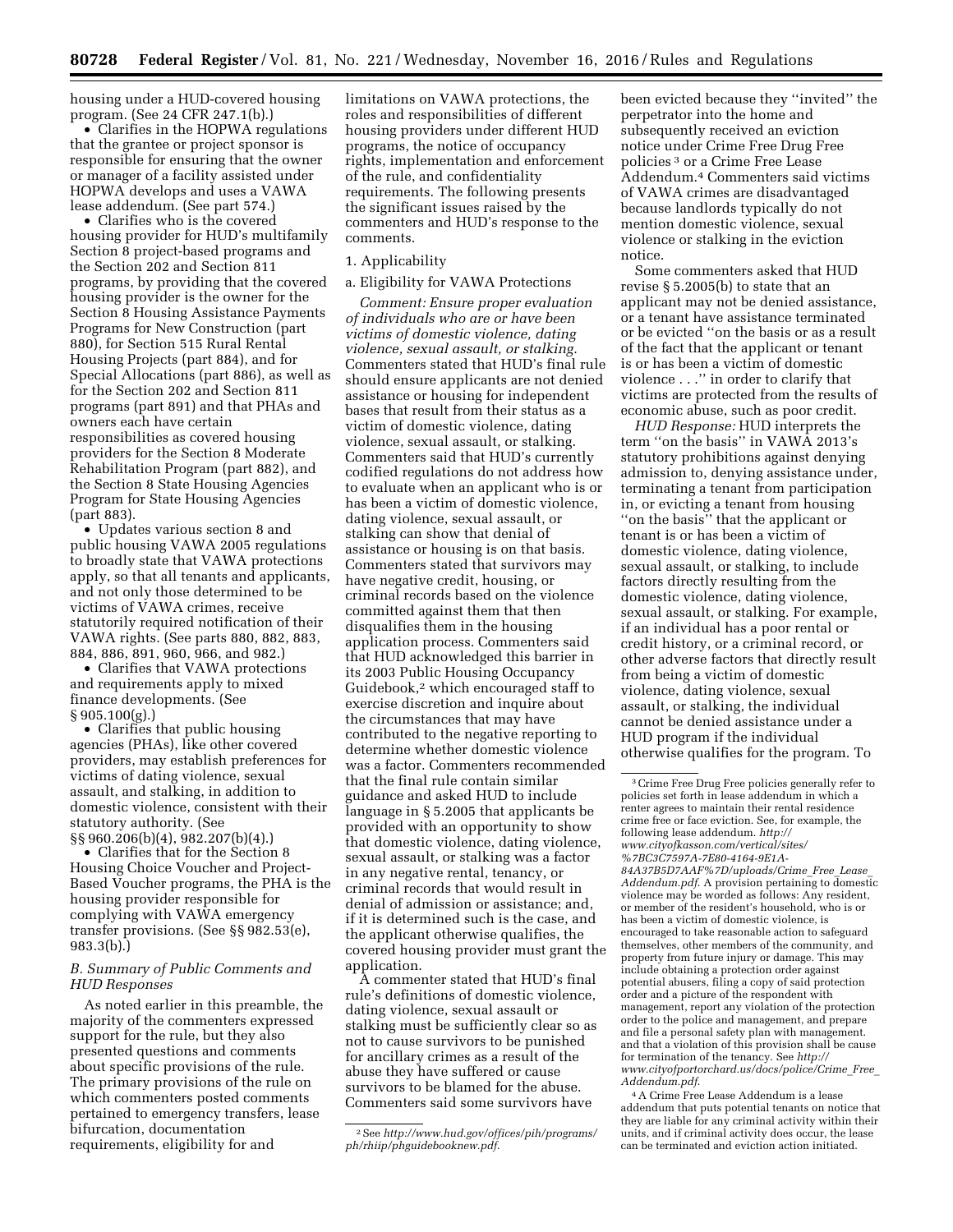clarify this understanding, HUD accepts the commenters' suggestion to amend proposed § 5.2005(b), and the section now states that an applicant or tenant may not be denied admission to, denied assistance under, terminated from participation in, or evicted from housing or a housing program on the basis or as a direct result of the fact that the applicant or tenant is or has been a victim of domestic violence, dating violence, sexual assault, or stalking, if the applicant or tenant otherwise qualifies for admission, assistance, participation, or occupancy.

In addition to revising § 5.2005(b), HUD will provide guidance for covered housing providers to aid how they may determine whether factors that might otherwise serve as a basis for denial or termination of assistance or eviction have directly resulted from the fact that an applicant or tenant is or has been a victim of domestic violence, dating violence, sexual assault, or stalking. As commenters noted, HUD has already provided in its Public Housing Occupancy Guidebook that PHAs should inquire about the circumstances that may have contributed to negative reporting to determine whether that negative reporting was a consequence of domestic violence.

*Rule Change:* HUD revises § 5.2005(b) to state that an applicant or tenant may not be denied admission to, denied assistance under, terminated from participation in, or evicted from housing or a housing program on the basis or as a direct result of the fact that the applicant or tenant is or has been a victim of domestic violence, dating violence, sexual assault, or stalking, of the applicant or tenant otherwise qualifies for admission, assistance, participation, or occupancy.

*Comment: Include victims of*  ''*economic abuse*'' *as covered by VAWA protections.* Commenters stated that VAWA 2013 was meant to protect victims of economic abuse, the legislative history of the statute contains many references to the effects of economic abuse, and the final rule should clarify that VAWA protections apply to victims of economic abuse. Commenters said economic abuse includes a broad range of conduct, including but not limited to, interfering with the victim's employment, controlling how money is spent, forcing the victim to write bad checks, incurring significant debt in the victim's name, or otherwise harming the victim's financial security. Commenters stated that persons who have poor credit, no credit or an inability to access money can be denied housing, which often results in homelessness. Commenters said the

proposed definition of ''stalking'' eliminates the harassment and intimidation considerations that arguably make economic abuse a form of stalking under current regulations, and the consequence is removing protections available to current tenants, and this runs counter to VAWA 2013, which is intended to increase not reduce protections.

Commenters suggested that HUD add economic abuse to the scope of VAWA protections in § 5.2001 and to the list of protected victims throughout § 5.2005. A commenter said that, should HUD determine not to revise the text of the regulations to address economic abuse, HUD should nevertheless clarify that VAWA covers economic abuse.

Commenters also suggested that HUD establish a notification and certification process to ensure that victims of economic abuse receive VAWA protections. Commenters said a victim of economic abuse could supply a certification regarding such abuse when applying for a HUD program. Commenters said that whenever an individual's ability to participate in a HUD program is compromised due to economic factors, the individual must be notified that VAWA protections may apply.

*HUD Response:* As previously discussed, HUD interprets VAWA to prohibit covered housing providers from denying admission to, denying assistance under, terminating a tenant from participation in, or evicting a tenant from housing as a result of factors directly resulting from the domestic violence, dating violence, sexual assault, or stalking. Where an individual faces adverse economic factors, such as a poor credit or rental history, that result from being a victim of domestic violence, dating violence, sexual assault, or stalking, the individual cannot be denied assistance under a HUD program if the individual otherwise qualifies for the program. HUD declines, however, to explicitly state in regulation that victims of economic abuse receive the protections of VAWA. Such expansion would be beyond the scope of HUD's VAWA rulemaking, which is intended to implement the housing protections in VAWA 2013, as enacted. VAWA 2013 does not independently provide protections for victims of economic abuse who are not also victims of domestic violence, dating violence, sexual assault, or stalking. HUD also declines to implement a process in this rule where applicants who are denied admission to or assistance under a HUD program specifically due to their economic situations will then receive

notice that they may be protected under VAWA and be provided an opportunity to show that their economic situation is a result of economic abuse. Both VAWA 2013 and this final rule provide that applicants will be provided with notice when they are denied assistance or admission under a covered housing program for any reason. Applicants would then have the opportunity to assert that they are or were victims of domestic violence, dating violence, sexual assault, or stalking, and that they are eligible for VAWA protections.

As described in the proposed rule, VAWA 2013 removed the statutory definition of stalking that HUD incorporated into the rule implementing VAWA 2005, but maintained a universal definition of stalking that applies throughout VAWA, as codified in 42 U.S.C. 13925(a)(30). As a result, this rule replaces the statutorily removed definition of stalking with the universal definition of stalking in VAWA. HUD disagrees with the commenters' assertion that this change reduces VAWA protections by eliminating harassment and intimidation considerations. The previous definition of ''stalking'' included specific actions (including harassment and intimidation) that either placed a person in reasonable fear of death or serious bodily injury or caused substantial emotional harm. The universal definition of ''stalking,'' provided in this final rule, involves any course of conduct directed at a specific person that would cause a reasonable person to fear for their own safety or the safety of others, or suffer substantial emotional distress.

*Comment: Clarify which individuals are entitled to VAWA protections:*  Commenters stated that the rule and related documents provided to tenants and applicants must be clear about which individuals are entitled to VAWA protections. A commenter stated that the final rule should clarify that VAWA protections do not apply to guests, unauthorized residents, or service providers hired by the resident, such as live in aides. In contrast to these commenters, other commenters stated that live-in aides should be covered by VAWA protections under certain circumstances. Commenters stated that, although live-in aides are not parties to the lease they are listed as household members on tenant certifications and subject to the covered property's ''house rules,'' and HUD requires that the covered property be their sole residence. The commenters concluded that under these circumstances live-in aides are similar to tenants. Commenters further said that in the case where a tenant is abusing the live-in aide, the aide can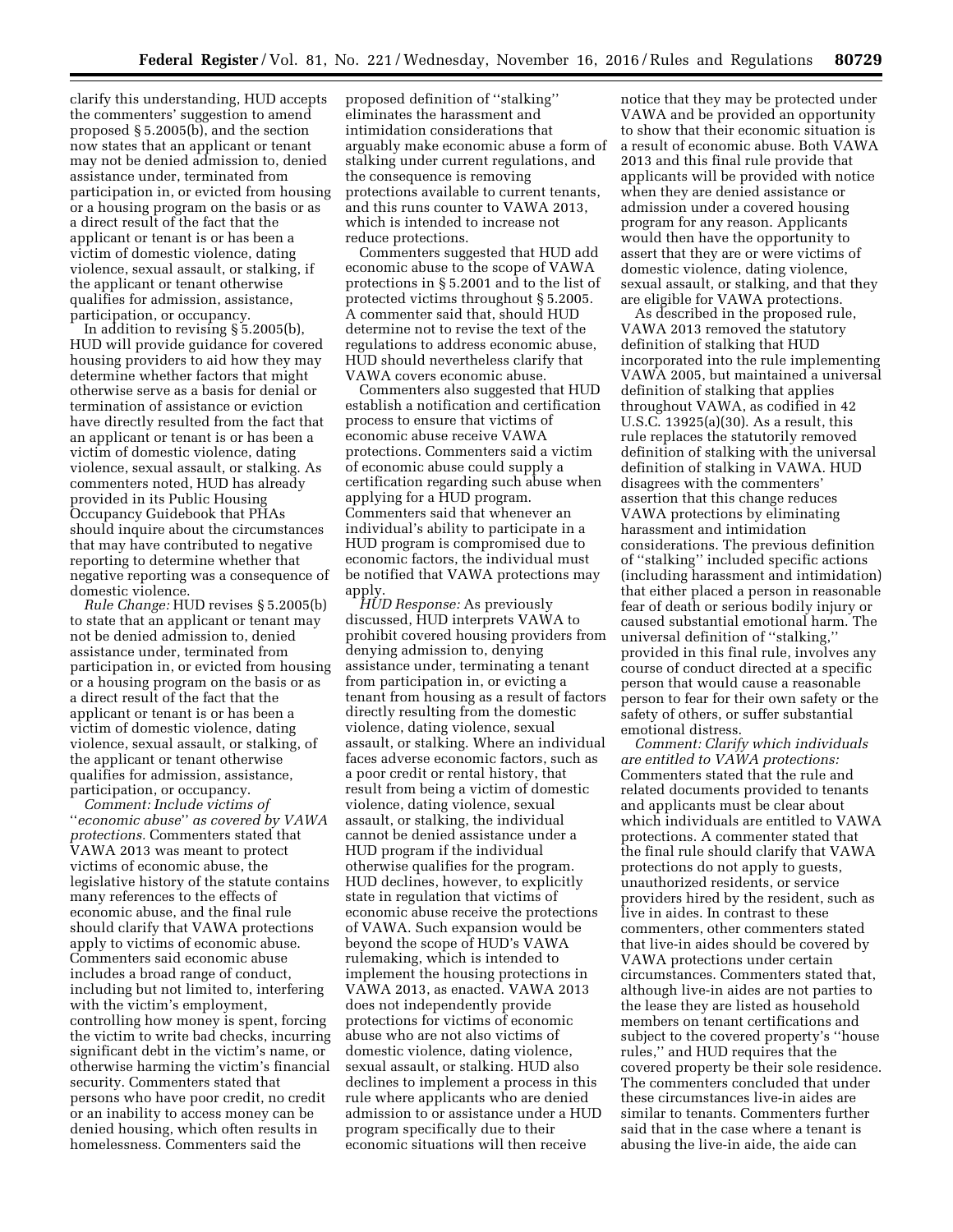leave the tenant's employ and VAWA protections would not apply, but in the case where the live-in aide is a victim of abuse by someone living outside the unit and the tenant continues to require the aide's services, the housing provider should be required to offer the household all VAWA protections and the entire household (including the aide) should qualify for an emergency transfer.

Another commenter stated that the proposed rule advised that if an unreported member of the household is the victim of domestic violence, dating violence, sexual assault, or stalking, the tenant may not be evicted because of such action as long as the tenant was not the perpetrator. The commenter stated that, in the proposed rule, HUD agreed with comments that VAWA protections should not extend to individuals violating program regulations, such as housing unauthorized occupants. The commenter stated that HUD's statement seems contradictory because HUD is in effect extending VAWA protections to a tenant who violates program regulations by allowing a person who is not authorized to reside in the unit. The commenter asked HUD to advise how to respond if a housing provider learns of the existence of an unreported member of the household in violation of program regulations, based solely on a tenant's reporting of a VAWA incident against the unreported member. The commenter said HUD's rule does not establish a clear nexus for the prohibition against denial or termination of assistance ''on the basis'' that an applicant or tenant is or has been a domestic violence victim.

Other commenters stated that the preamble to the proposed rule created confusion when it stated that affiliated individuals do not receive VAWA protections if they are not on the lease and that the protections of VAWA are directed to tenants. Commenters stated that specific protections, however, may extend to affiliated individuals or be limited to tenants or lawful occupants. In support of this statement, the commenters stated that no individual may be denied housing in a covered program based on the individual's status as a survivor, but the right to bifurcate the lease and preserve the subsidy is limited to tenants or lawful occupants. Commenters asked HUD to correct language in the preamble to the proposed rule that they stated incorrectly construed the protections of VAWA as applying only to those named on the lease, and added that whether an individual is a ''tenant'' or a ''lawful occupant'' is a question of State law on which HUD should not take a position,

as this could conflict with State law. Commenters further stated that, as part of the dynamics of an abusive relationship, a survivor will often not be listed as a tenant on the lease but may be a lawful occupant. Commenters concluded their comments stating that, to limit protections to ''tenants'' or to individuals specifically named on the lease, without regard for how a lawful occupant might be characterized under State or local laws, undermines the very purpose of VAWA.

*HUD Response:* Only tenants who are assisted by a covered housing program can invoke the VAWA protections that apply solely to tenants. Several provisions in VAWA 2013, including the prohibited basis for denial or termination of assistance or eviction and the emergency transfer protection, apply to ''tenants,'' a term that VAWA 2013 does not define. The term ''tenant'' refers to an assisted family and the members of the household on their lease, but does not include guests or unreported members of a household. In addition, a live-in aide or caregiver is not a tenant, unless otherwise provided by program regulations, and cannot invoke VAWA protections. However, as is the case for anyone, a live-in aide or other service provider is entitled to VAWA protections if the person becomes an applicant for HUD assistance; that is, one does not have to have been a tenant in HUD subsidized housing to invoke VAWA protections in later applying to become a tenant in HUD subsidized housing.

A live-in aide or a guest could be an affiliated individual of a tenant, and if that aide or guest is a victim of domestic violence, dating violence, sexual assault, or stalking, the tenant with whom the affiliated individual is associated cannot be evicted or have assistance terminated on the basis that the affiliated individual was a victim of a VAWA crime. Moreover, where a livein aide is a victim of domestic violence, dating violence, sexual assault, or stalking, and the tenant seeks to maintain the services of the live-in aide, the housing provider cannot require that the live-in aide be removed from the household on the grounds of being a victim of abuse covered by VAWA. The live-in aide resides in the unit as a reasonable accommodation for the tenant with a disability. Indeed, to require removal of the live-in aide solely because the aide is a victim of abuse covered by VAWA likely would violate Section 504 of the Rehabilitation Act, the Fair Housing Act, and the Americans with Disabilities Act, as applicable, which require housing providers to permit such reasonable

accommodations. In addition, if a tenant requests and qualifies for an emergency transfer on the grounds that the live-in aide is a victim of domestic violence, dating violence, sexual assault, or stalking, the tenant's entire household, which includes the live-in aide, can be transferred.

Section 5.2005(d)(2) of this final rule states that covered housing providers can evict or terminate assistance to a tenant for any violation not premised on an act of domestic violence. However, if an individual, who is a victim of domestic violence, has an unreported member residing in the individual's household and the individual is afraid of asking the unreported member to leave because of the individual's domestic violence experience, then terminating the individual's tenancy because of the unreported household member would be ''premised on an act of domestic violence.'' Therefore, depending on the situation, a tenant who violates program regulations by housing a person not authorized to reside in the unit could be covered by VAWA's anti-discrimination provisions, and eligible for remedies provided under VAWA.

As discussed above, HUD interprets the term ''on the basis'' in VAWA 2013's prohibitions against denying admission to, denying assistance under, terminating a tenant from participation in, or evicting a tenant from housing ''on the basis'' that the applicant or tenant is or has been a victim of domestic violence, dating violence, sexual assault, or stalking, to include factors directly resulting from the domestic violence, dating violence, sexual assault, or stalking.

With respect to the comments about applying the VAWA protections to survivors of domestic violence, dating violence, sexual assault, and stalking whether they are named on the lease or not, HUD notes that the term ''lawful occupant'' is not defined in VAWA 2013 and appears in the statute four times in the following contexts: (i) In the definition of ''affiliated individual'' as a type of ''affiliated individual''; (ii) in the documentation section of the statute as those who could be evicted if they commit violations of the lease if the applicant or tenant does not provide requested documentation; (iii) in the bifurcation section, as those who could be evicted for engaging in criminal activity directly relating to domestic violence, dating violence, sexual assault, or stalking; and (iv) as those who might not be negatively affected if a lease is bifurcated. Other than stating that a housing provider may, at the provider's discretion, bifurcate a lease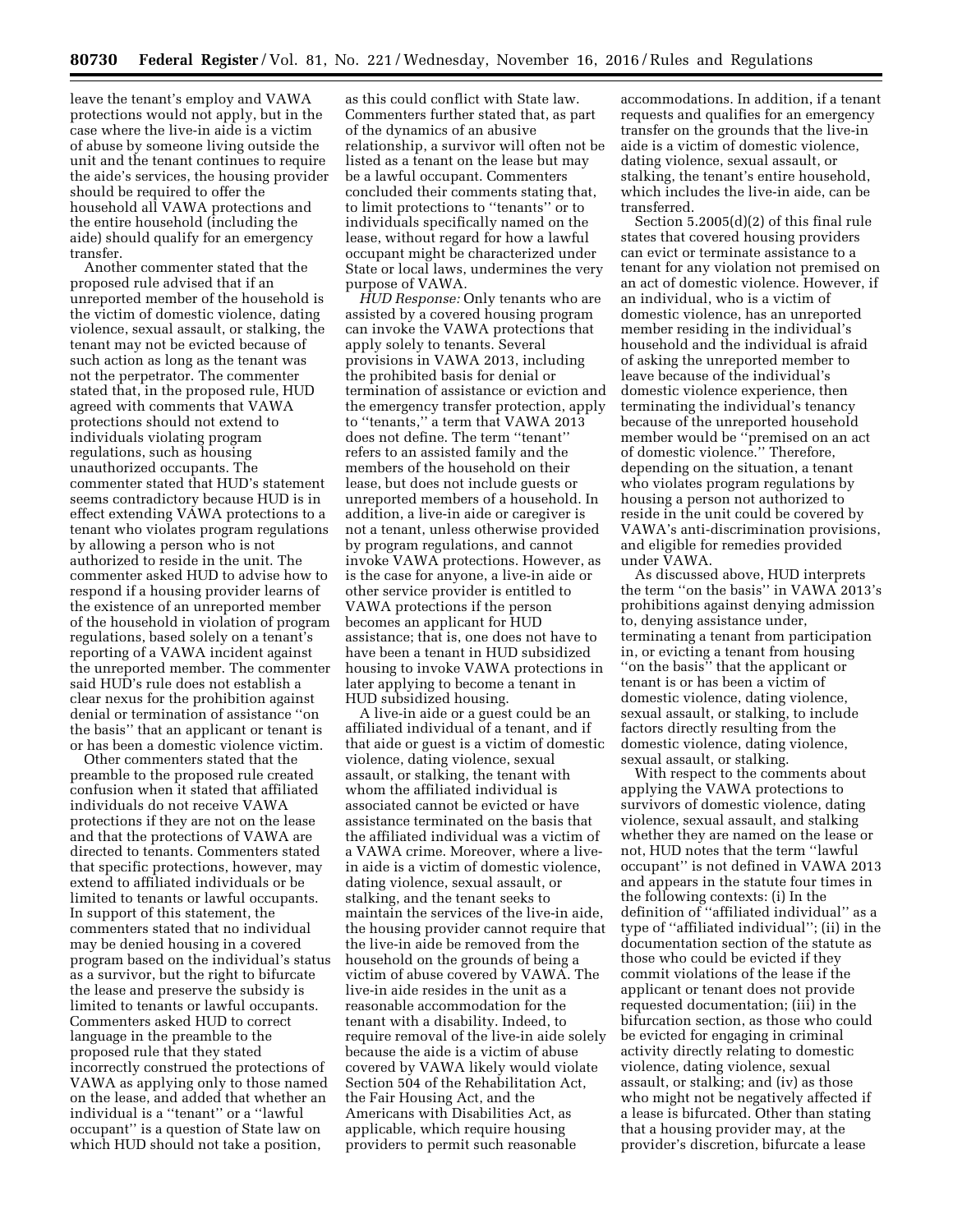without penalizing a lawful occupant, VAWA 2013 does not provide protections or benefits for lawful occupants.

*Comment: Clarify whether housing providers who have a mixed portfolio of projects and units will be required to offer protection for some tenants but will not be required to offer them to others.* Commenters asked whether housing providers that have both covered and non-covered projects will be faced with offering protections for tenants in only some of their properties. Other commenters stated that certain HUD-assisted properties have some units that must abide by HUD regulations, while others are not subject to HUD regulations. Commenter asked HUD to confirm whether, in such a complex, some tenants would be eligible for VAWA protections while others would not be.

*HUD Response:* VAWA 2013 and HUD's rule apply only to HUD-covered housing programs. Therefore, covered housing providers will be required to provide VAWA protections to tenants and applicants under the covered housing programs, but will not be required to provide such protections to other tenants and applicants. Although this rule only applies to tenants in and applicants to HUD-covered housing programs, housing providers may choose to offer VAWA protections and remedies to all tenants and applicants, where applicable. HUD encourages housing providers to provide VAWA's core protections—not denying or terminating assistance to victims of domestic violence, dating violence, sexual assault, and stalking—to all tenants and applicants. HUD also encourages housing providers to offer all VAWA protections, such as emergency transfer and bifurcation provisions, to all tenants where possible.

All housing providers should be aware of other Federal, State and local laws that may provide similar or more extensive rights to victims of domestic violence, dating violence, sexual assault, and stalking. For example, properties funded with Low-Income Housing Credits (LIHTCs) are also subject to VAWA requirements, and housing providers should look to the regulatory agency responsible for LIHTCs—the Department of Treasury for how to implement VAWA protections in those properties.

Housing providers should also be aware more generally of other Federal fair housing and civil rights laws that may be applicable, including, but not limited to, the Fair Housing Act, Section 504 of the Rehabilitation Act, the

Americans with Disabilities Act, and Title VI of the Civil Rights Act. For example, housing providers might violate the Fair Housing Act under a discriminatory effects theory if they have an unjustified policy of evicting victims of domestic violence, as such a policy might disproportionately harm females or individuals that have another protected characteristic.

*Comment: Clarify whether VAWA protections can be invoked on multiple occasions and whether other limits to protections could apply.* Commenters asked whether there is a limit to the number of times covered housing providers must provide VAWA protections when the victim continues to allow the perpetrator access to the property. Another commenter said that one of the recurring issues for housing providers is that victims may evoke VAWA protections repeatedly but then invite or allow the perpetrator into their unit, often leading to repeated instances of abuse and danger or disturbance for other households at the property. Commenter asked whether, in order to continue to invoke VAWA protections, VAWA allows covered housing providers to require that a victim obtain a restraining order against the perpetrator, notify local law enforcement if a restraining order is being violated, or refuse to invite or allow the perpetrator onto the property.

In contrast to this comment, another commenter stated that HUD's final rule should make clear that a tenant or family can be entitled to VAWA protection on more than one occasion and cannot be subjected to additional conditions that adversely affect their tenancy because they have invoked VAWA protections. The commenter said it has dealt with covered housing providers that decided to impose additional requirements on tenants who sought VAWA protections, such as requiring tenants to obtain protective orders or call the police, conditions they do not impose on other tenants, including those who are victims of other crimes (non-VAWA crimes), and this violates VAWA.5 The commenter said these requirements conflict with recognized best practices that affirm that the most effective way to ensure a survivor's safety is to respect the survivor's autonomy in deciding whether to obtain a protective order or to call the police.

*HUD Response:* HUD agrees that a tenant or family may invoke VAWA protections on more than one occasion and cannot be subjected to additional

conditions that adversely affect their tenancy because they have invoked VAWA protections. Individuals and families may be subject to abuse or violence on multiple occasions and it would be contrary to the intent of VAWA to say that the protections no longer apply after a certain point, even if violence or abuse continues, or the victim and the victim's family members are still in danger. In cases where the presence of the perpetrator on the property will endanger others, not solely the unit in which the perpetrator resides, this final rule maintains the provision that a housing provider may evict or terminate assistance to a tenant if the housing provider can demonstrate an actual and imminent threat to other tenants, or those employed at or providing services to the property, if the tenant is not evicted or assistance is not terminated. However, as discussed elsewhere in this rule, housing providers should only take such actions when there are no other actions that could be taken to reduce or eliminate the threat.

Allowing housing providers to apply a different occupancy standard to survivors of domestic violence, dating violence, sexual assault, and stalking than that applied to victims of other crimes violates the intent of VAWA, which provides that housing providers cannot discriminate against survivors and victims of a VAWA crime. HUD also agrees that survivors do not have to contact authorities, such as police, or initiate legal proceedings against an abuser or perpetrator in order to qualify for VAWA protections. The statute has no such requirements and instead allows survivors to provide selfcertification about the VAWA incident(s).

*Comment: Eliminate or better explain the provision that eviction or termination of assistance should only be used as a last resort.* A commenter stated that HUD retains paragraph (d)(3) of currently codified § 5.2005, which encourages a covered housing provider to evict or terminate assistance only when there are no other actions that could be taken to reduce or eliminate the threat of domestic violence. The commenter said the ability of housing providers to avoid eviction or termination will vary widely depending on factors that are generally out of the control of the provider, and that HUD inserted paragraph (d)(3) of § 5.2005 during a prior rulemaking. The commenter stated that this language is not in the VAWA statute, and should be stricken. With respect to this provision, another commenter asked how far a landlord is expected to go to keep the

<sup>5</sup>See footnotes 2 and 3, which provide examples of these types of lease provisions.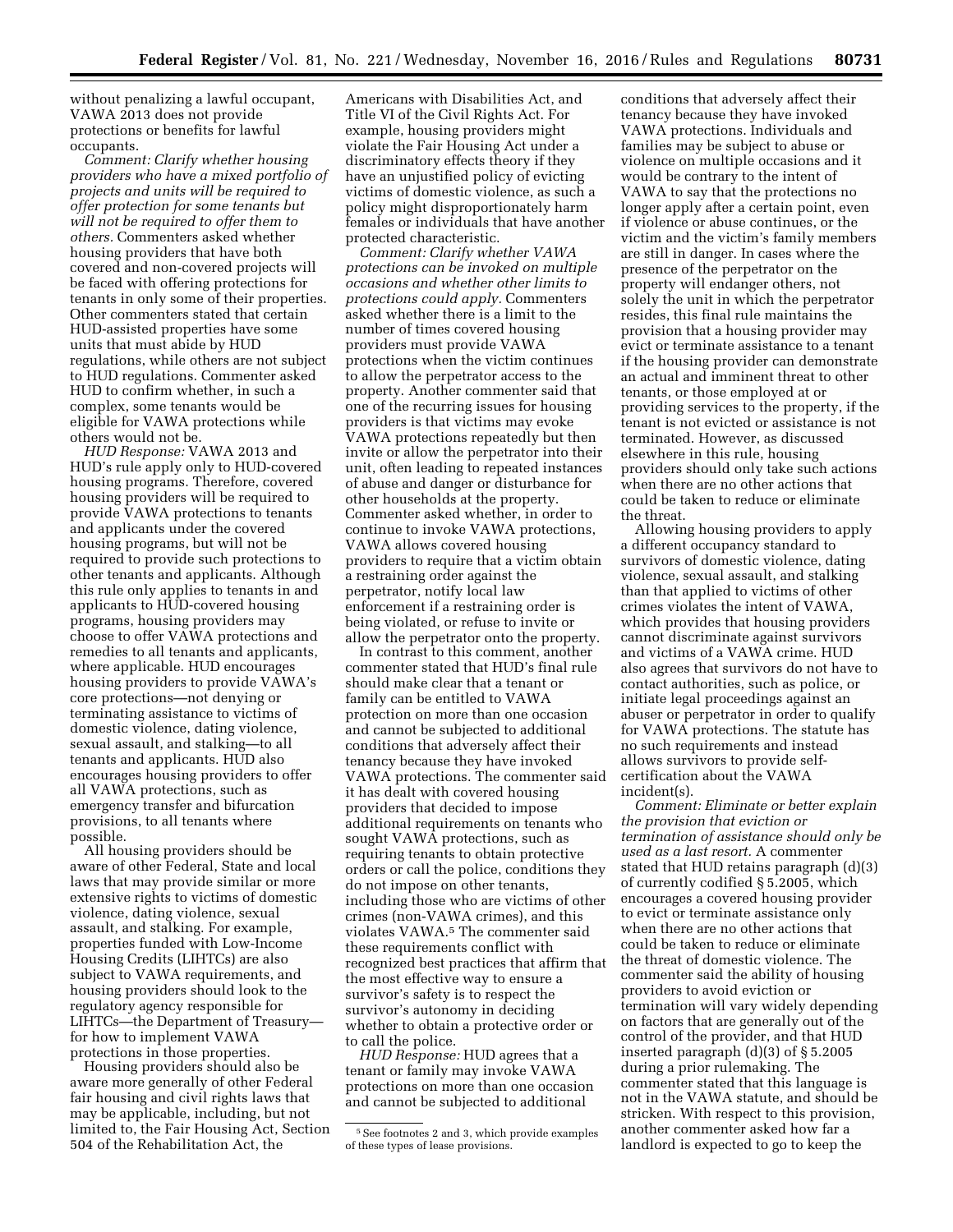property safe, how much the landlord is expected to expend to ensure the safety of tenants, and what responsibility the tenants have in ensuring their own safety.

*HUD Response:* As the commenter noted, § 5.2005(d)(3)—now designated as  $\S 5.2005(d)(4)$ —is already in HUD's VAWA regulations and is in effect. HUD has no reason to eliminate this provision now, as VAWA 2013 was meant to expand, and not to retract VAWA protections. HUD agrees with the commenter that the ability and resources of the housing provider to provide alternatives to evictions will vary, just as the circumstances of the abuse and the safety needs of the victim will vary. This variation, however, does not preclude a policy that sets eviction as the last resort.

### b. Covered Programs

*Comment: List all program/subsidy types to which VAWA regulations apply.*  Commenters said HUD regulations should specifically list all programs and subsidy types to which VAWA protections apply, and not solely those listed in the statute. A commenter said this is necessary because there are many HUD programs that fall under the multifamily umbrella and, in the past, VAWA requirements for the Section 8 programs differed from other program types. Another commenter said it does not appear that VAWA applies to certain Section 202 Direct Loan Projects that do not have project-based Section 8 assistance, or to certain Section 221(d)(3)/(d)(5) Below Market Interest Rate (BMIR) projects, or to certain Section 236 projects. Commenter asked whether these programs would be included. Another commenter said there should be an easier way to explain which programs do not fall under VAWA.

*HUD Response:* HUD's final rule lists all HUD programs covered by VAWA 2013 in the definition of covered housing program, and addresses questions about specific programs below.

*Comment: The Housing Trust Fund was not listed in VAWA as a covered program.* Commenters expressed concern about HUD's coverage of the Housing Trust Fund (HTF) program, which was not specifically identified as a ''covered housing program'' in the VAWA statute, and, said that without specific statutory authority to apply VAWA to HTF, either a tenant or housing provider could challenge the rule and its application, which could lead to litigation expenses for all parties. Other commenters stated that HTF should be a covered program.

Commenters stated that such coverage is consistent with Congressional intent, which, through VAWA 2013, sought to expand VAWA protections to all HUD programs that provide rental assistance. The commenters further stated that maintaining similarity in the regulatory treatment of HOME and HTF is efficient for program participants and appropriate because many of the HTF's program requirements are similar to those that apply to the HOME program.

*HUD Response:* HUD maintains the HTF program as a covered program in this final rule. HUD has authority to establish regulations for its programs where they do not conflict with other laws. Rather than conflicting with VAWA 2013, including the HTF program as a covered program aligns with the intent of the law, which expanded the protections of VAWA to HUD's programs that provide rental assistance. As noted in the preamble to the proposed rule and, as commenters have themselves said, the HTF program is very similar to the HOME program and to HUD, it is not logical to exclude the HTF program.

*Rule Change:* This final rule adds § 93.356 (VAWA requirements) to the HTF interim regulations, which generally applies the same VAWA requirements to HTF as apply to the HOME program at 92.359. This final rule also revises § 93.303 (Tenant protections and selection) by revising § 93.303(a) and adding § 93.303(d)(7) to mirror § 92.253 (a) and § 92.253(d)(7) of this final rule's HOME regulations. In addition, this rule revises § 93.404(c) to state that written agreements with subgrantees and eligible recipients must set forth all obligations the grantee imposes on them in order to meet the VAWA requirements under § 93.356, including notice obligations and obligations under the emergency transfer plan.

*Comment: All Section 202 Direct Loan projects should be subject to VAWA protections.* Commenters said the proposed rule was not clear as to why Section 202 Direct Loan projects without project-based rental assistance were excluded from VAWA protections, and recommended that HUD include these properties. Another commenter said that HUD's decision to exclude the Section 202 Direct Loan program from VAWA's coverage is based on an interpretation that is unnecessarily restrictive and violates the VAWA statute. A commenter stated VAWA 2013's plain statutory language is broad in scope, expressing no further limitation or ambiguity, and any property funded under Section 202 qualifies. Other commenters said that

covering Section 202 Direct Loan properties without Section 8 contracts extends these important protections to all similar HUD-supported housing programs, which follows congressional and HUD intent.

*HUD Response:* HUD maintains that its interpretation provided in the proposed rule with respect to Section 202 Direct loans is correct, but includes additional information to elaborate on HUD's proposed rule statement. In the proposed rule, at 80 FR 17752, HUD stated that section 202 of the National Housing Act of 1959 authorized HUD to make long-term loans directly to multifamily housing projects and the loan proceeds are to be used to finance the construction of multifamily rental housing for persons age 62 years or older and for persons with disabilities. The Section 202 Direct Loan program ran from 1959 to 1990.6 The purpose of the program was primarily to provide direct Federal loans for the development or substantial rehabilitation of housing for the elderly or for persons with disabilities. Amendments to Section 202 Direct Loan program in 1990, made by the Cranston-Gonzalez National Affordable Housing Act, replaced this program with capital advance programs for owners of housing designed for the elderly or residents with disabilities, and established two parallel programs for the elderly and for persons with disabilities—the Section 202 Supportive Housing for the Elderly program and the Section 811 Supportive Housing for Persons with Disabilities Program.7 These two programs, which are rental programs, and which reflect the majority of the legacy of the Section 202 Direct Loan program, are covered by VAWA. Further, all projects that received Section 202 direct loans and receive project-based assistance under Section 8 are required to comply with VAWA protections.

However, as mentioned in the proposed rule, there have been no new Section 202 direct loans since 1990. All Section 202 direct loan projects, as with projects under other HUD programs, that received any type of direct assistance prior to VAWA 2013 are not subject to new statutory requirements on HUD programs unless there is some ongoing contractual agreement with HUD or the statute specifically speaks to retroactive application for existing projects. Therefore, unless the Section

<sup>6</sup>See *[https://www.hudexchange.info/course](https://www.hudexchange.info/course-content/hud-multifamily-affordable-housing-preservation-clinics/Preservation-Clinic-Workshop-Section-202-Direct-Loan.pdf)[content/hud-multifamily-affordable-housing](https://www.hudexchange.info/course-content/hud-multifamily-affordable-housing-preservation-clinics/Preservation-Clinic-Workshop-Section-202-Direct-Loan.pdf)[preservation-clinics/Preservation-Clinic-Workshop-](https://www.hudexchange.info/course-content/hud-multifamily-affordable-housing-preservation-clinics/Preservation-Clinic-Workshop-Section-202-Direct-Loan.pdf)[Section-202-Direct-Loan.pdf](https://www.hudexchange.info/course-content/hud-multifamily-affordable-housing-preservation-clinics/Preservation-Clinic-Workshop-Section-202-Direct-Loan.pdf)*.

<sup>7</sup>See Public Law 101–625, 104 Stat. 4079, approved November 28, 1990. See specifically Title VIII at 104 Stat. 4297.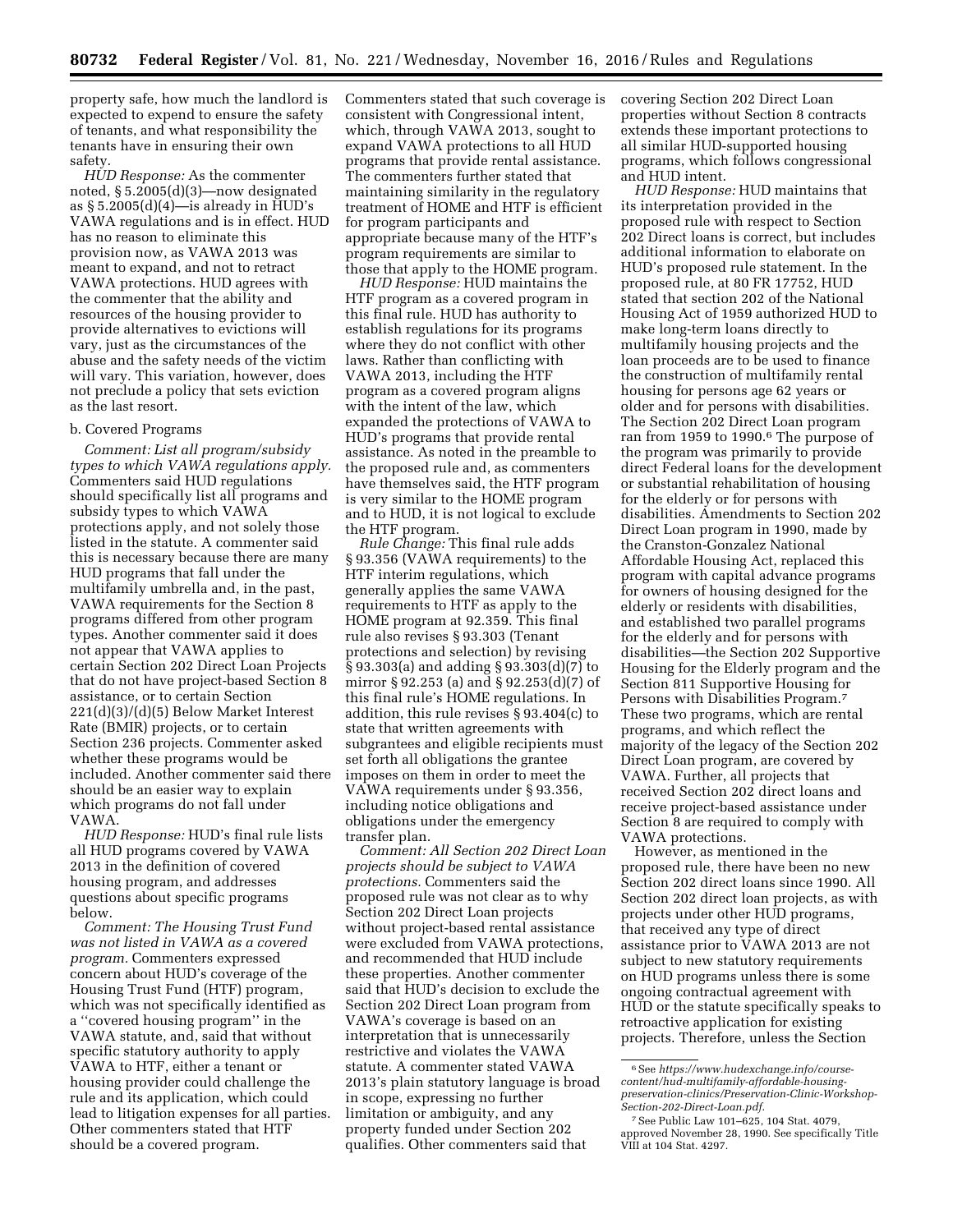202 direct loan project has an agreement or contract with HUD otherwise, such as with project-based assistance under Section 8, those direct loans entered into prior to 2013 would not be subject to VAWA requirements because VAWA did not specifically apply its requirements retroactively.

*Comment: Encourage, if not require, housing providers under additional Federally-financed programs to offer VAWA protections.* Commenters asked HUD to make clear that housing providers in programs not covered by HUD's VAWA regulations can offer VAWA protections, and to encourage these providers to offer VAWA protections. Commenters also urged HUD to ensure that all affordable units with HUD funds are subject to VAWA, including existing units that undergo affordable housing preservation efforts by HUD, such as the Rental Assistance Demonstration (RAD) units, Choice Neighborhood units, and multifamily units in the Rent Supplement Program. Commenters asked that the final rule's description of public housing explicitly include public housing that has been assisted by, for example, HOPE VI, Mixed Finance, Choice Neighborhoods, or converted under the RAD program. Another commenter asked that HUD generally state in its regulations that VAWA applies to affordable units that HUD preserves and, where applicable, that the VAWA obligation be set forth in any relevant Notice of Funding Availability (NOFA). Other commenters further recommended that HUD's regulations reflect HUD's authority to expand VAWA protections to other types of HUD affordable housing that may be established in the future and the agency will do so by HUD or **Federal Register** notice.

A commenter also said that the proposed regulations in 24 CFR 574.604(a)(2) and 578.99(j) are too broad, and where rental assistance is provided and there is a written agreement or a lease, VAWA should apply to short-term supported housing and McKinney-Vento Safe Havens. Another commenter asked for guidance that clearly allows senior housing providers the option to extend VAWA protections to victim residents, even if their program type was not specifically included in the statute.

*HUD Response:* HUD's VAWA regulations apply only to HUD-covered housing programs, but, as HUD has earlier stated in this preamble, housing providers have discretion to apply the rule's provisions to all tenants and applicants and HUD indeed encourages housing providers to provide VAWA protections to all tenants not only to

those covered in HUD subsidized units. With respect to HUD's authority to expand coverage to other HUD programs not listed in the statute, HUD has such authority and the inclusion of the HTF program in this rule evidences such authority.

Tenants in units under a HUDcovered program maintain their VAWA protections where their units are converted to coverage under a new HUD program. The conversion does not eliminate their VAWA protections. With respect to RAD, tenants in converted units continue to be covered by VAWA's protections provided under HUD's Section 8 Project-Based Voucher program or Project-Based Rental Assistance Program.

Choice Neighborhoods is a development tool that uses grant funds to develop housing to address struggling neighborhoods with distressed public or HUD-assisted housing. The assistance may come from public housing, RAD or HOME funds. Therefore, tenants residing in units developed with Choice funds receive VAWA protections under the relevant rental subsidy programs where assistance comes from a HUDcovered housing program.

The Rent Supplement program provides continued assistance on active or newly expired original term contracts. Though the program is no longer active, families continue to be supported until each Rent Supplement contract expires. For the VAWA protections to apply, tenants need to be residing in a project that receives Rent Supplement payments and is also subject to VAWA, such a section  $221(d)(3)/(d)(5)$  project or section 236 project. Once a Rent Supplement contract expires, families may receive tenant protection vouchers and are then under the Housing Choice Voucher (HCV) program (*i.e.,* the Section 8 tenant-based program), a covered housing program.

Tenants in public housing that received funding under the HOPE VI program would continue to have the same VAWA rights as other public housing residents.

To ensure tenants in mixed-finance projects receive VAWA protections, this final rule adds a new provision at 24 CFR 905.100(g) that provides that PHAs must apply the VAWA protections under part 5 for mixed finance developments.

This rule maintains the provisions in §§ 574.604(a)(2) and 578.99(j) that state the requirements in 24 CFR part 5, subpart L, that are specific to tenants or those who are applying to become tenants (such as the notice of occupancy rights for tenants and applicants, and

bifurcation of leases and emergency transfer plans for tenants) do not apply to short-term supported housing and McKinney-Vento Safe Havens, as the regulations for tenants could not be applied in those contexts. However, in response to commenters' concerns, the regulations in this final rule explicitly provide that safe havens and short-term supported housing are subject to the core protections of VAWA (the prohibitions against denying admission or terminating assistance on the basis that the individual is or has been a victim of domestic violence, dating violence, stalking or sexual assault).

*Rule Change:* This rule includes a new provision at 24 CFR 905.100(g) for mixed finance developments in 24 CFR part 905, subpart F, which provides that public housing agencies must apply the VAWA protections in 24 CFR part 5, subpart L.

This rule clarifies, in the HOPWA regulations at 24 CFR 574.604(a)(2), and the regulations for the Continuum of Care (CoC) program at 578.99(j), that, although the requirements in 24 CFR part 5, subpart L, do not apply to shortterm supported housing or safe havens, no individual may be denied admission to or removed from the short-term supported housing or safe haven on the basis or as a direct result of the fact that the individual is or has been a victim of domestic violence, dating violence, sexual assault, or stalking, if the individual otherwise qualifies for admission or occupancy.

*Comment: The Rural Housing Stability Assistance Program final rule should incorporate VAWA protections and obligations.* Commenters stated that the proposed rule does not provide any amendments to the Rural Housing Stability Assistance Program (RHSP), and commenters urged HUD to ensure that the RHSP final rule comprehensively incorporates VAWA's protections and obligations. Commenters said that the RHSP proposed rule provided an exception for VAWA victims who needed to relocate for safety reasons by allowing victims with tenant-based assistance to move out of the county, but the requirements are inconsistent with VAWA and there is no mention of VAWA in the RHSP rule governing termination of assistance. Commenters asked HUD to make sure that the VAWA obligations and policies of the RHSP program are consistent within HUD's homeless assistance programs, as well as across all programs administered by HUD's Office of Community Planning and Development. Commenters recommended amending 24 CFR 579.418 and 579.424 to include references to VAWA.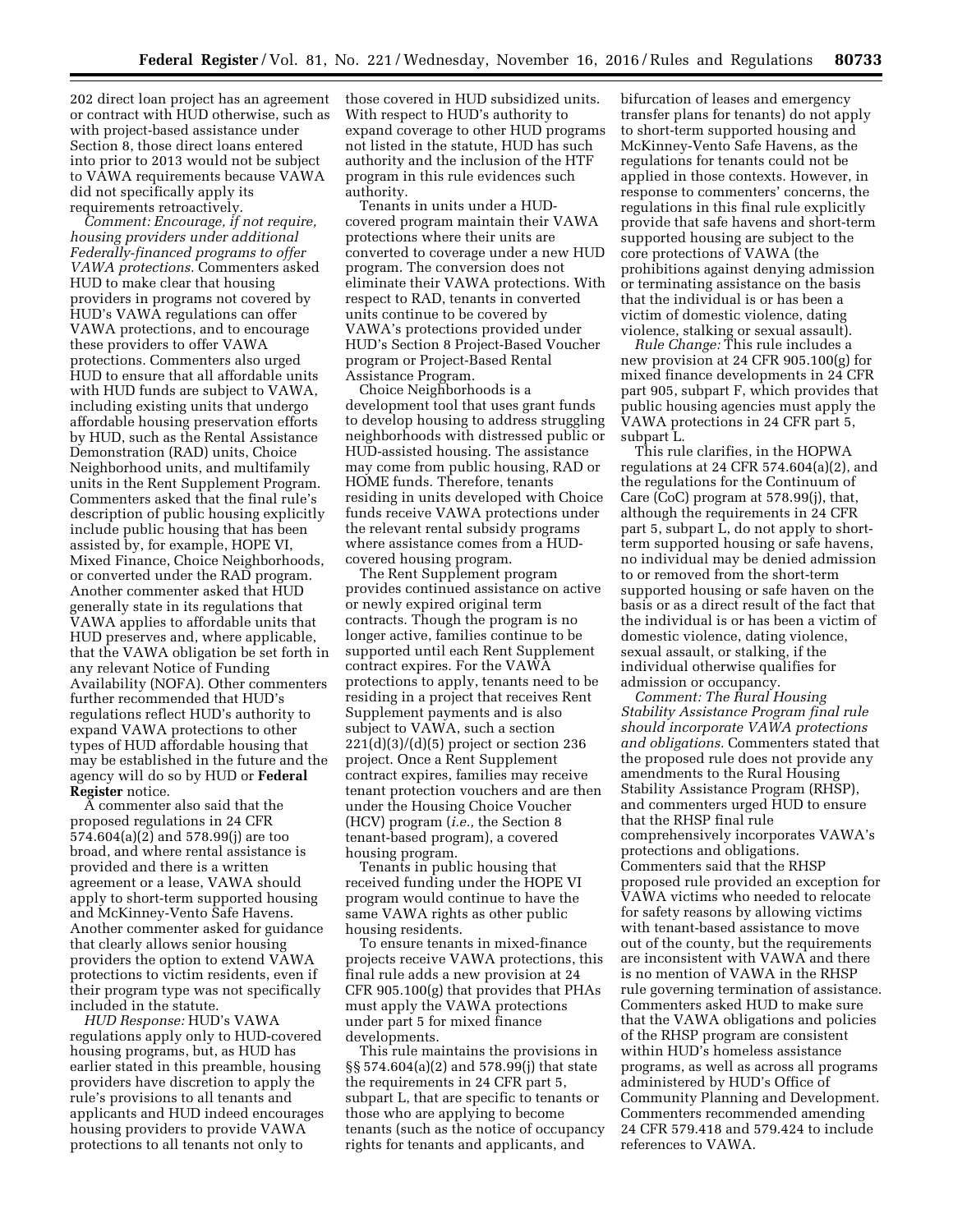*HUD Response:* HUD appreciates these comments, and notes that the VAWA Reauthorization Act of 2013 occurred prior to the publication of the RHSP proposed rule. HUD will include the applicable VAWA provisions in the RHSP final rule.

*Comment: HUD's rule should cover McKinney-Vento homeless shelters.*  Commenters said the proposed rule did not include emergency shelters, as it limits the types of assistance to short or medium-term rental assistance and permanent or transitional housing. Commenters urged HUD to include emergency shelters in the final rule interpreting programs covered under Title IV of the McKinney Vento/ Homeless Emergency Assistance and Rapid Transition to Housing (HEARTH) Act, and to include program-specific amendments to Emergency Solutions Grants (ESG) and CoC regulations that clarify that emergency shelter is part of a VAWA covered housing program. A commenter asked HUD specifically to address, in the shelter context, the applicability of VAWA's notice of occupancy rights, and the prohibition against denial of admission or assistance and termination from participation in shelter.

Commenters stated that the plain language of VAWA does not exclude shelters, and said that ''applicable assistance,'' which cannot be denied or terminated pursuant to VAWA, does not necessarily have to be tied to rental assistance. Commenters said admission and termination policies and practices at homeless shelters can often exclude survivors of domestic violence, dating violence, sexual assault and stalking, and victims report having to recount the violence and report being subject to a higher standard of admission and conditions of stay than other participants, such as producing orders of protection. Commenters said these victims are also denied admission if they are considered ''unsafe'' for the program, and in family shelters, domestic violence survivors are sometimes terminated from the program along with the perpetrator if they are abused on the property.

Commenters said Continuums of Care often choose homeless shelter programs as the main entry point into coordinated assessment, and if shelters' exclusionary practices continue without VAWA's protections, survivors may be excluded from access not only to emergency shelter, but also to other resources and housing. Commenters said such practices undermine HUD's efforts to end homelessness to exclude shelters from VAWA protection because, in many CoCs, they will be the entry point

through which victims experiencing homelessness access tenant-based rental assistance, transitional housing and other HUD-funded homelessness programs.

*HUD Response:* HUD agrees with the commenters that the core VAWA nondiscrimination protections should apply to emergency shelters subsidized by HUD, and individuals are not to be denied shelter because they are victims of domestic violence, dating violence, sexual assault, or stalking. In this final rule, HUD adds language to the ESG program regulation to make the VAWA core protections apply to emergency shelter.

However, as HUD stated in its proposed rule, the regulatory requirements in 24 CFR part 5, including the notice of occupancy rights, apply to assistance for rental housing, which generally involves a tenant, a landlord (the individual or entity that owns and/or leases rental units) and a lease specifying the occupancy rights and obligations of the tenant. This is because, as explained elsewhere in this rule, those VAWA protections are directed to rental housing.

*Rule Change:* In this final rule, HUD provides in 24 CFR 576.409(f) that for emergency shelters funded under 24 CFR 576.102, no individual or family may be denied admission to or removed from the emergency shelter on the basis or as a direct result of the fact that the individual or family is or has been a victim of domestic violence, dating violence, sexual assault, or stalking, if the individual or family otherwise qualifies for admission or occupancy.

*Comment: Explain how housing providers should coordinate multiple forms of assistance for a single housing unit.* Commenters stated that HUD's proposed rule did not address the ways in which multiple forms of assistance covered by VAWA requirements may be coordinated under the HTF program, in other mixed finance properties or when multiple forms of assistance apply to a given housing unit.

*HUD Response:* HUD provides in § 5.2001(b)(2) of this final rule that, when assistance is provided under more than one covered housing program and there is a conflict between VAWA protections or remedies under those programs, the individual seeking the VAWA protections or remedies may choose to use the protections or remedies under any or all of those programs, as long as the protections or remedies would be feasible and permissible under each of the program statutes. As explained later in this preamble, where housing is covered

under multiple HUD programs, the responsible housing provider under each program will provide the required Notice of Occupancy Rights and certification form, and tenants may request emergency transfers or lease bifurcations under any applicable program, unless prohibited from doing so because of statutory constraints. For example, if a lease is bifurcated for a permanent supportive housing unit that is assisted under both HOME and the CoC Program, and the CoC Program rule would prohibit the remaining family member from continuing to reside in the unit beyond the existing lease term, because the family member does not have a disability, then the family member cannot depend on the bifurcation regulations for the HOME program to remain in the unit for longer than the existing lease term.

*Rule Change:* HUD revises § 5.2001(b)(2) to clarify that, when assistance is provided under more than one covered housing program and there is a conflict between VAWA protections or remedies under those programs, the individual seeking the VAWA protections or remedies may choose to use the protections or remedies under any or all of those programs, as long as the protections or remedies would be feasible and permissible under each of the program statutes.

## 2. Definitions and Terminology

## a. General Terminology

*Comment: Clarify that VAWA does not apply solely to women.* A commenter stated that while the name of VAWA cannot be changed, references to VAWA could instead be made to a housing violence policy to encourage more individuals to seek protections.

*HUD Response:* HUD appreciates this comment and has repeatedly stated in its rule, documents, and in guidance that VAWA applies regardless of sex, gender identity, or sexual orientation. In the very first paragraph of the first regulatory section (24 CFR 5.2001(a)) HUD states that notwithstanding the title of the statute victims covered by VAWA protections are not limited to women. However, HUD declines to change references to VAWA out of concern that this will cause confusion as to whether HUD's regulations are associated with the statute. It is important that the public are aware that these protections are mandated by statute.

HUD emphasizes in this final rule that victims cannot be discriminated against on the basis of any protected characteristic, including race, color, national origin, religion, sex, familial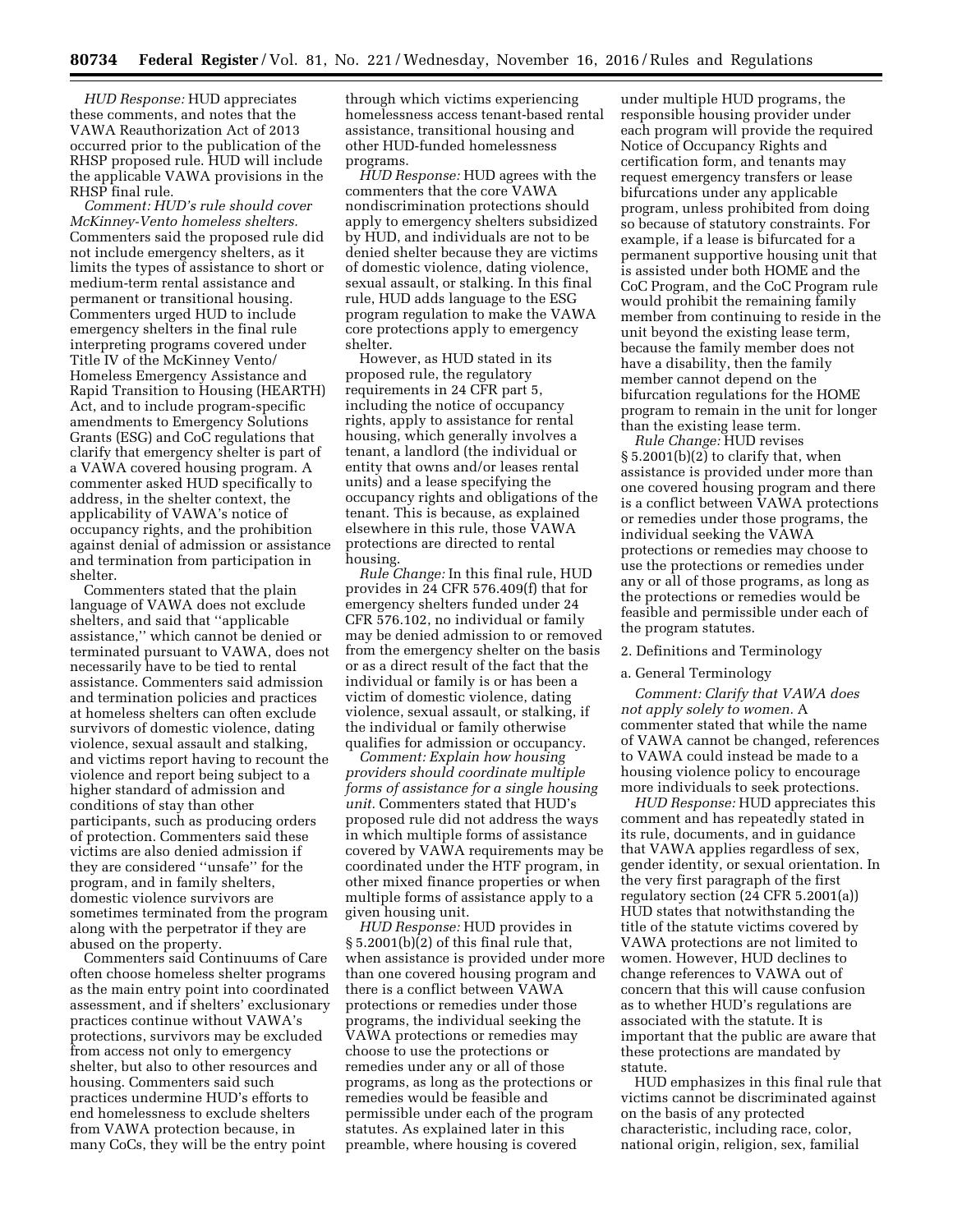status, disability, or age, and HUD programs must also be operated consistently with HUD's Equal Access Rule at 24 CFR 5.105(a)(2), which requires that HUD-assisted and HUDinsured housing are made available to all otherwise eligible individuals and families regardless of actual or perceived sexual orientation, gender identity, or marital status.

*Rule Change:* In this final rule, HUD adds a provision in § 5.2001 that states that, consistent with the nondiscrimination and equal opportunity requirements at 24 CFR 5.105(a), victims cannot be discriminated against on the basis of any protected characteristic, including race, color, national origin, religion, sex, familial status, disability, or age, and HUD programs must also be operated consistently with HUD's Equal Access Rule at 24 CFR 5.105(a)(2)

*Comment: Use terminology that applies to all VAWA victims.* In order to support housing providers in considering the needs of sexual assault victims, commenters recommended that HUD always list the four protected crimes separately (domestic violence, dating violence, sexual assault and stalking) rather than using umbrella terms like ''domestic and sexual violence.'' Commenters stated that the self-certification form collectively refers to domestic violence, dating violence, sexual assault, and stalking as ''domestic violence,'' but they advised that this can cause confusion for a survivor of stalking or sexual assault whose perpetrator may have been a stranger, and to ensure all survivors covered under VAWA protections are aware of their rights, ''domestic violence'' should not be used as a catchall term, and each term should be used separately. Commenters further suggested that HUD use terms like ''perpetrator'' rather than ''abuser'' to fit a multiple crimes context. Commenters also said that HUD should not solely reference victims fleeing from abuse, but also those recovering from violence in order to better address the nature of trauma from the impact of sexual violence.

*HUD Response:* HUD appreciates these comments and agrees with the concerns expressed by the commenters. HUD has revised the certification form, notice of occupancy rights, and model emergency transfer plan to list the four protected crimes separately, and to use the term ''perpetrator'' in lieu of, or in addition to the term ''abuser'' when referencing a person who commits one of the VAWA crimes. HUD has also revised the notice of rights and model emergency transfer plan to provide

resources for victims of sexual assault and stalking, in addition to resources for victims of domestic violence.

# b. Affiliated Individual

*Comment: The definition of*  ''*affiliated individual*'' *and its use in the proposed rule is not clear.* Commenters said HUD's proposed rule indicated that HUD's replacement of, ''immediate family members,'' with ''affiliated individual'' will include any legitimate household member, whether a family member or not. Commenters said the language in the proposed rule appeared to reach beyond that as the proposed rule included ''any individual, tenants, or lawful occupants.'' Commenters stated that inclusion of ''any individual'' is separate from ''lawful occupant,'' further stating that these two classes are not identical. A commenter said that if ''any individual'' refers to an unauthorized occupant, then the regulations must explain what protections, if any, such individuals may receive if the individual is a victim of a VAWA crime or is an innocent household member in a household where a VAWA crime was committed. The commenter asked, for example, if those who are not tenants or lawful occupants would be afforded a reasonable time to establish eligibility for a covered housing program following a lease bifurcation. Commenters said that if the term ''any individual'' refers to an unauthorized occupant, the regulation should state that this individual has no rights to the unit. Another commenter said the definition of ''any individual'' must explicitly exclude guests or illegitimate occupants. Another commenter said the final rule should clarify that an affiliated individual can only be somebody lawfully living in the household. The commenter said that while VAWA protections apply only to lawful tenants, the rule asserts an affiliated individual may receive indirect benefits, but the final rule should clarify VAWA benefits do not apply to unreported or unauthorized members of the household.

*HUD Response:* Under VAWA 2013 and HUD's regulations, the term ''affiliated individual'' does not refer to the tenant who requests or is eligible for VAWA protections. Rather, an affiliated individual refers to a person who has a certain relationship to a tenant who is eligible for VAWA protections and remedies.

Under both VAWA 2013 and HUD's regulations, a tenant may not be denied tenancy or occupancy rights solely on the basis of criminal activity directly relating to domestic violence, dating

violence, sexual assault, or stalking if that tenant or an affiliated individual of the tenant is the victim or threatened victim of such domestic violence, dating violence, sexual assault or stalking. In essence, the inclusion of affiliated individual is to add a further protection for tenants by providing that a VAWA crime committed against an affiliated individual, an individual without VAWA protections, is not a basis for denying or terminating assistance to the tenant. HUD declines to change or limit the definition of ''affiliated individual'' to exclude ''any individual.'' The statute provides that the term includes any individual ''living in the household of the person who is eligible for VAWA protections.''

*Comment: HUD's language change from* ''*in loco parentis*'' *may not include guardianships of non-competent adults.*  Commenters stated that the definition of ''affiliated individual'' refers repeatedly to relationships with children, but the definition should include all circumstances where a household member has some form of guardianship over a non-competent household member of any age.

*HUD Response:* The statutory definition of ''affiliated individual'' includes any individual living in the household of a person, and therefore a non-competent household member would be included as an affiliated individual. However, the familial and close relationships in the first part of the definition of affiliated individual do not require that the affiliated individual live in the same household as the person seeking VAWA protections. HUD appreciates the commenter's concern that HUD's change from the statutory phrase ''in loco parentis'' to language regarding a relationship like that of a parent to a child may be underinclusive. HUD has revised the definition of ''affiliated individual'' to include a relationship where an individual has a guardianship of another individual, regardless of age.

*Rule Change:* HUD revises the definition of ''affiliated individual'' in § 5.2003 to provide that affiliated individual, with respect to an individual, means: (A) A spouse, parent, brother, sister, or child of that individual, or a person to whom that individual stands in the place of a parent or guardian (for example, the affiliated individual is a person in the care, custody, or control of that individual); or (B) any individual, tenant, or lawful occupant living in the household of that individual.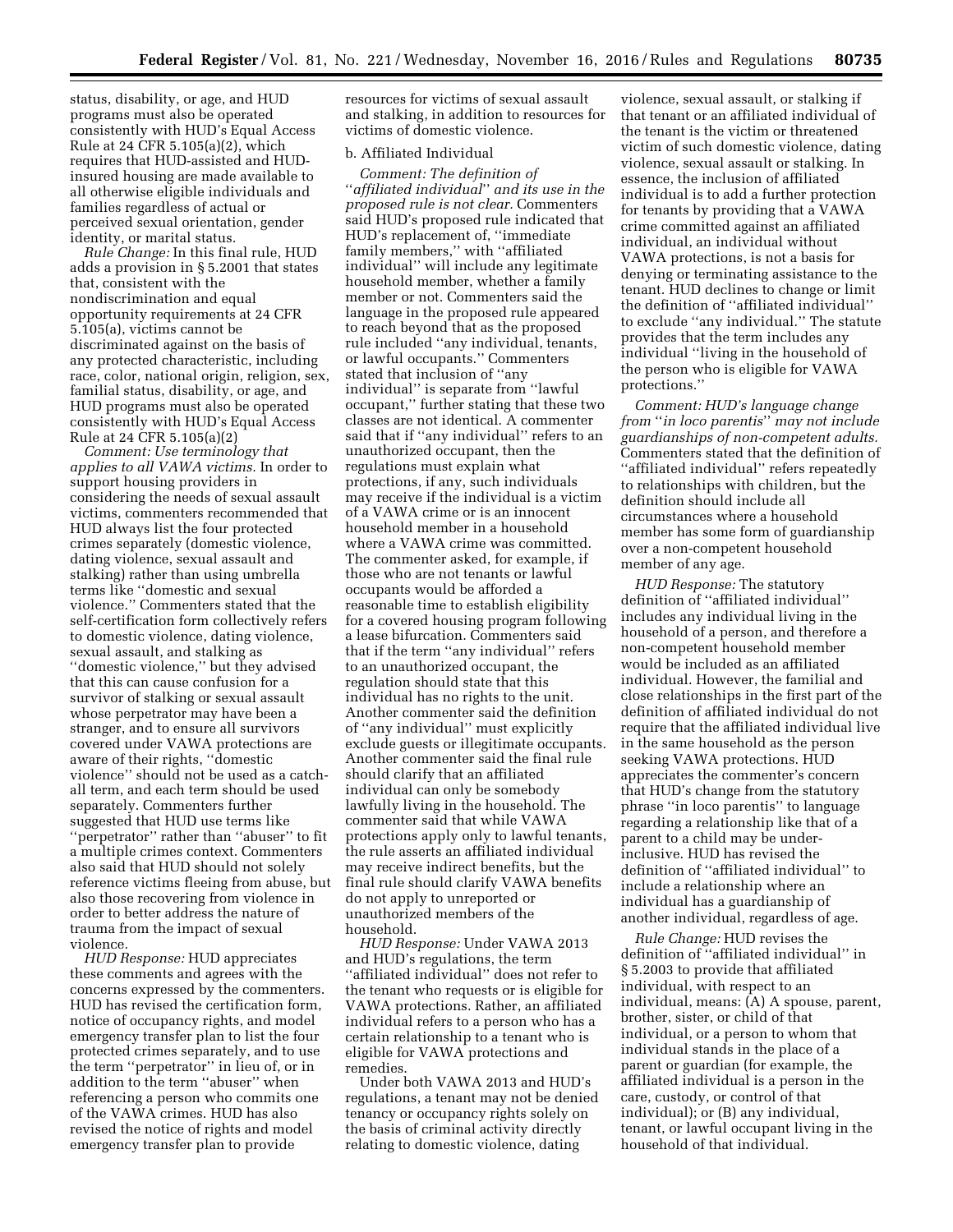## c. Covered Housing Provider

*Comment: Clarify which covered housing provider has which responsibilities under VAWA.*  Commenters stated that in sections of the proposed regulation on HUD's multifamily Section 8 project-based programs in 24 CFR parts 880, 882, 883, 884, 886, and 891, the covered housing provider is defined as either the PHA or the owner, depending on the circumstances; for example, the commenter stated, the definition provides that the PHA would be responsible for providing the notice of occupancy rights and certification form. The commenters questioned this responsibility since PHAs under these programs do not have the contact with applicants or tenants that owners have, and said this is more properly an owner's responsibility, particularly when serving a notice of eviction. A commenter said that HUD should provide copies of the notice and certification form to the owner, and then the owner must provide the notice and form when required.

Commenters also said HUD's proposed rule identifies the PHA as the entity responsible for providing the reasonable time to establish eligibility for assistance following bifurcation of a lease for HUD's multifamily Section 8 project-based programs, but § 5.2009(b) of the rule defines the time that a tenant has to establish eligibility for assistance and does not give a covered housing provider flexibility in that regard. A commenter said that, it is the owner, not the PHA that establishes eligibility, and therefore, it should be the owner, not the PHA, to provide the reasonable time to establish eligibility.

A commenter stated that the definition of ''covered housing provider'' in 24 CFR parts 880, 882, 884, 886, 891, 982, and 983 was proposed, in the April 1, 2015, proposed rule to be the same as in 24 CFR part 883. The commenter encouraged HUD to review the definition of covered housing provider in the context of how each of the programs is actually administered and reevaluated whether the definition is appropriate. A commenter recommended that any activity that requires an interaction with a tenant should be assigned to the owner or its manager; and a State housing agency should be responsible only for monitoring the delivery of appropriate notices and that correct policies are in place and being followed. The commenter stated that, if model forms for use by an owner are required, the State housing agency, if not HUD, could provide them.

Other commenters stated that, for the Moderate Rehabilitation Single Room Occupancy (SRO) program, the proposed rule stated that the owner is the covered housing provider, but it is unclear why the PHA is not also considered the covered housing provider since the PHA has duties in administering the program. The commenters stated that it is unclear which entity is responsible for adopting, administering, and facilitating the emergency transfer plan, which entity is responsible for maintaining confidentiality and lease bifurcation, and which entity is responsible for providing the VAWA housing rights notice and certification form. Commenters stated that confidentiality must be maintained by the entity that obtains the information about the victim, and when a lease bifurcation occurs, the owner and the PHA must coordinate to provide a reasonable time for the tenant to establish eligibility for the same covered program or another covered program.

Another commenter said that the State recipient should be the conduit and responsible party for implementation. The commenter said that, because CoCs operate distinctly across a State and PHAs have considerable local control, it is important that the implementation of VAWA be consistent and equally applied to survivors, regardless of where they may reside in a State, and the State recipient could serve in an ombudsmantype role in order to ensure that all organizations and individuals understand their roles and obligations. The commenter said State recipients should specifically be tasked with developing model notices, forms, and the emergency transfer plans in collaboration with the statewide domestic violence and sexual assault coalition(s), which then can be adopted and implemented by local CoCs. Commenters recommended that HUD's final rule clarify the duties of housing providers under Emergency Solutions Grants (ESG) and CoC programs with regard to enacting VAWA protections.

Commenters further stated that the proposed rule did not address how the various VAWA obligations will be delegated or shared among the various parties—recipient, subrecipient, owner or landlord—that may be responsible for ensuring the delivery of VAWA obligations and protections, particularly regarding evictions and establishing a reasonable time for an individual to establish eligibility or find alternative housing.

A commenter stated that proposed § 960.102 provides the definition of

''covered housing provider'' for public housing and states that it is the PHA, but this is not appropriate or effective in those situations where another entity owns the public housing units and the PHA manages the units, for example, in mixed finance units, HOPE VI units, or Choice Neighborhoods developments. For the public housing units that are not owned by the PHA, the commenter said the responsibilities to comply with court orders, request documentation, maintain confidentiality of documentation, determine the appropriateness of lease bifurcation, and reasonable times to provide an individual to establish program eligibility, must apply to both the PHA and the owner. The commenter said the owner, who has the lease with the tenant, must be responsible for providing the notice and certification form, determining whether to evict or terminate for reasons other than those protected by VAWA, or if there is an ''actual or imminent threat,'' and to assist victims to remain in their unit and bear the cost of transfer, where permissible. In addition, the commenter said the PHA must adopt an emergency transfer plan with which the owner must comply, and owners should be restricted from taking any steps toward evicting or terminating a tenant until the PHA notifies the owner that the documentation from a claimed victim has not been received or conflicting claims of victimization have been resolved.

Commenters recommended that HUD amend §§ 960.102, 960.103(d), 960.203(c)(4), 966.4(e) to acknowledge situations where the public housing units are owned by a private owner and are managed by a PHA. The commenters further recommended that HUD state generally that the entity taking the action (*i.e.* denying admission, evicting, terminating assistance) is the entity responsible for providing the notice and form, and further clarify these roles in the regulation, guidance, and training.

*HUD Response:* HUD understands and appreciates the concerns expressed by the commenters. For several of the HUD programs added by VAWA 2013, there is more than one entity administering the assistance, and it is not always immediately obvious which entity is responsible for which actions mandated by VAWA. HUD sought to clarify which entities undertake which responsibilities but given the concerns raised by the commenters, HUD acknowledges further clarification is called for.

For HUD's multifamily Section 8 project-based programs in 24 CFR parts 880, 884, and 886, and for the Section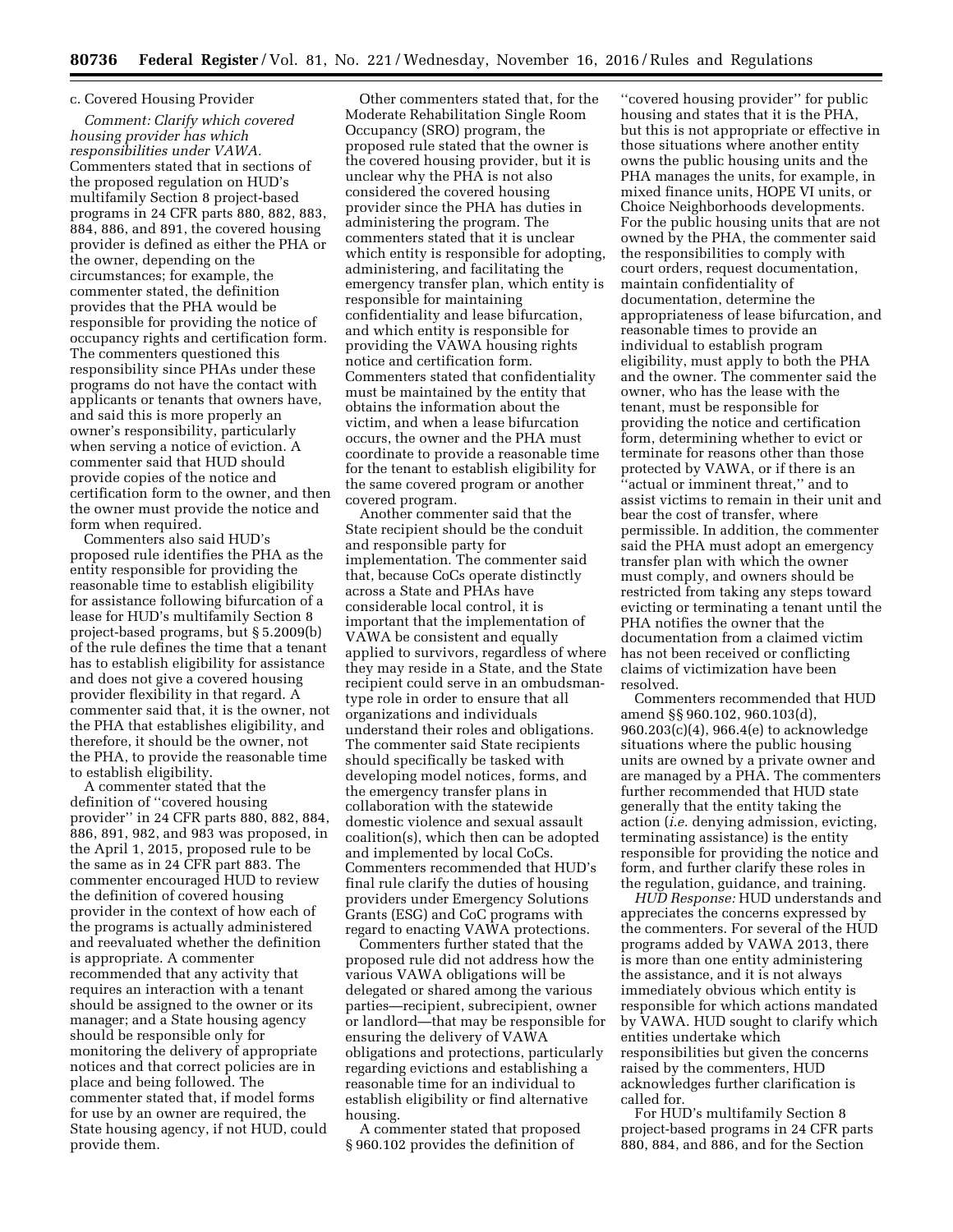202 and Section 811 programs in part 891, this final rule provides that the owner is the covered housing provider for all purposes related to this rule. Unless a PHA is the owner of a project, PHAs plays no role under these programs for which they could have responsibilities pertaining to granting VAWA protections, providing notice of VAWA protections, administering emergency transfer plans, or bifurcating leases. Where PHAs are owners of projects under these programs, they will be the covered housing provider for all purposes related to this rule.

For the multifamily Section 8 programs under parts 882 and 883, however, the PHA (which would be a state agency for part 883) administers the programs. Therefore, it is the PHA that has primary oversight responsibilities under VAWA, and it is the PHA that has the contract with the owner of the housing (not HUD) and consequently the PHA must set the housing policy to be followed and must ensure that the owner and all of the owners with whom the PHA has a contract comply with the VAWA regulations and those VAWA policies that the PHA has been given discretion to determine. For these reasons, in these programs HUD maintains the provision in the proposed rule that identifies the PHA as the covered housing provider responsible for providing the notice of occupancy rights under VAWA and the certification form to tenants and applicants. In this final rule, HUD further clarifies that the PHA is responsible for providing the notice and form to owners to give to tenants and applicants. In addition, for parts 882 and 883, including the Moderate Rehabilitation SRO program, HUD further clarifies in this final rule that both the PHA and the owner are responsible for ensuring an emergency transfer plan is in place for the covered housing, but it is the owner that has responsibility for implementing the emergency transfer plan when an emergency arises, since the PHA does not have a direct relationship with the tenant. Since both PHAs and owners are covered housing providers for these programs, both PHAs and owners must adhere to this rule's basic provisions regarding denial or termination of assistance or occupancy rights and the construction of lease terms in § 5.2005(b) and (c), and the limitations of VAWA protection in § 5.2005(d) also apply to both PHAs and owners. Similarly, the documentation and confidentiality provisions in § 5.2007 of this rule also apply to both owners and PHAs.

HUD agrees with commenters that the provisions in the proposed rule that the PHA is responsible for providing the reasonable time to establish eligibility for assistance following bifurcation of a lease in the definition of covered housing provider in parts 880, 882, 883, 884, 886, and 891, as well as in § 982.53(e) and § 983.3, was unclear and unnecessary. HUD removes these provisions in this final rule. In each of these programs, this final rule clarifies that the owner is the covered housing provider that may choose to bifurcate a lease and, if the owner chooses to do so, must follow any applicable regulations relating to lease bifurcation.

For the regulations in part 982 (the housing choice voucher program) and in part 983 (the project-based voucher program), this final rule clarifies that it is the PHA that is the covered housing provider responsible for complying with the emergency transfer plan requirements in § 5.2005(e). Unlike the case with HUD's multifamily Section 8 project-based programs, PHAs do have a direct relationship with tenants in the housing choice voucher and projectbased voucher program, and it is appropriate for tenants to contact the PHA about emergency transfers under VAWA, as they would contact the PHA about other matters related to administration of their housing assistance. In addition, given the relationship between the tenant and the PHA in these programs, this rule maintains the provisions in the proposed rule that the PHA is responsible for providing the notice of occupancy rights and the certification form. As is the case for HUD's multifamily Section 8 programs under parts 882 and 883, for the housing choice voucher and project-based voucher programs, both PHAs and owners are covered housing providers who must adhere to this rule's basic provisions regarding denial or termination of assistance or occupancy rights and the construction of lease terms in § 5.2005(b) and (c), and the limitations of VAWA protection in § 5.2005(d) also apply to both PHAs and owners. Similarly, the documentation and confidentiality provisions in § 5.2007 of this rule also apply to both owners and PHAs.

For the CoC and ESG programs, the proposed rule and this final rule lay out the responsibilities of recipients, subrecipients, and housing owners in § 576.407(g) (for ESG) and § 578.99(j) (for CoC).

For mixed finance units and public housing developments that received public housing assistance under the Choice Neighborhoods and HOPE VI

programs' NOFAs, the PHA is the covered housing provider because these units are generally administered in the same manner as other public housing units.

For FHA multifamily programs, HUD revises the definition of covered housing provider under this rule in § 200.38(b) to remove the provision that HUD will provide guidance as to who the covered housing provider is. HUD clarifies in this rule that the covered housing provider is generally the mortgagor for FHA multifamily programs covered by VAWA. However, where an existing mortgagor/owner sells the project to a new entity ''subject to'' the mortgage, in which case the new entity would own the project but not be the mortgagor under the mortgage, then the owner would be the covered housing provider.

*Rule Change:* In this final rule, HUD has revised § 200.38(b) to remove the provision that HUD will provide guidance as to who the covered housing provider is for FHA multifamily programs administered under section 236 and under sections 221(d)(3) and (d)(5) of the National Housing Act.

Further, HUD has revised the regulations for HUD's multifamily Section 8 project-based programs in 24 CFR parts 880, 884, and 886 to specify that the owner is the covered housing provider. HUD has also revised the regulations for the Section 202 and Section 811 programs in part 891 to clarify that the owner is the covered housing provider.

HUD has revised the definition of covered housing provider in 24 CFR part 883, as well as the definition of covered housing provider in § 882.102 for Section 8 Moderate Rehabilitation Programs, other than the Single Room Occupancy Program for Homeless Individuals, to clarify that the PHA is the covered housing provider responsible for providing the notice of occupancy rights and certification form under VAWA, and that the PHA may provide this notice and form to owners, and charge an owner with distribution to tenants. HUD also revises the regulations in these parts to eliminate the provision that the PHA is the covered housing provider responsible for providing the reasonable time to establish eligibility for assistance following bifurcation of a lease, and to clarify that the PHA and owner are both responsible for ensuring that an emergency transfer plan is in place, and it is the owner that is responsible for implementing the emergency transfer plan when an emergency occurs. HUD retains the provision in § 882.802 that the owner is the covered housing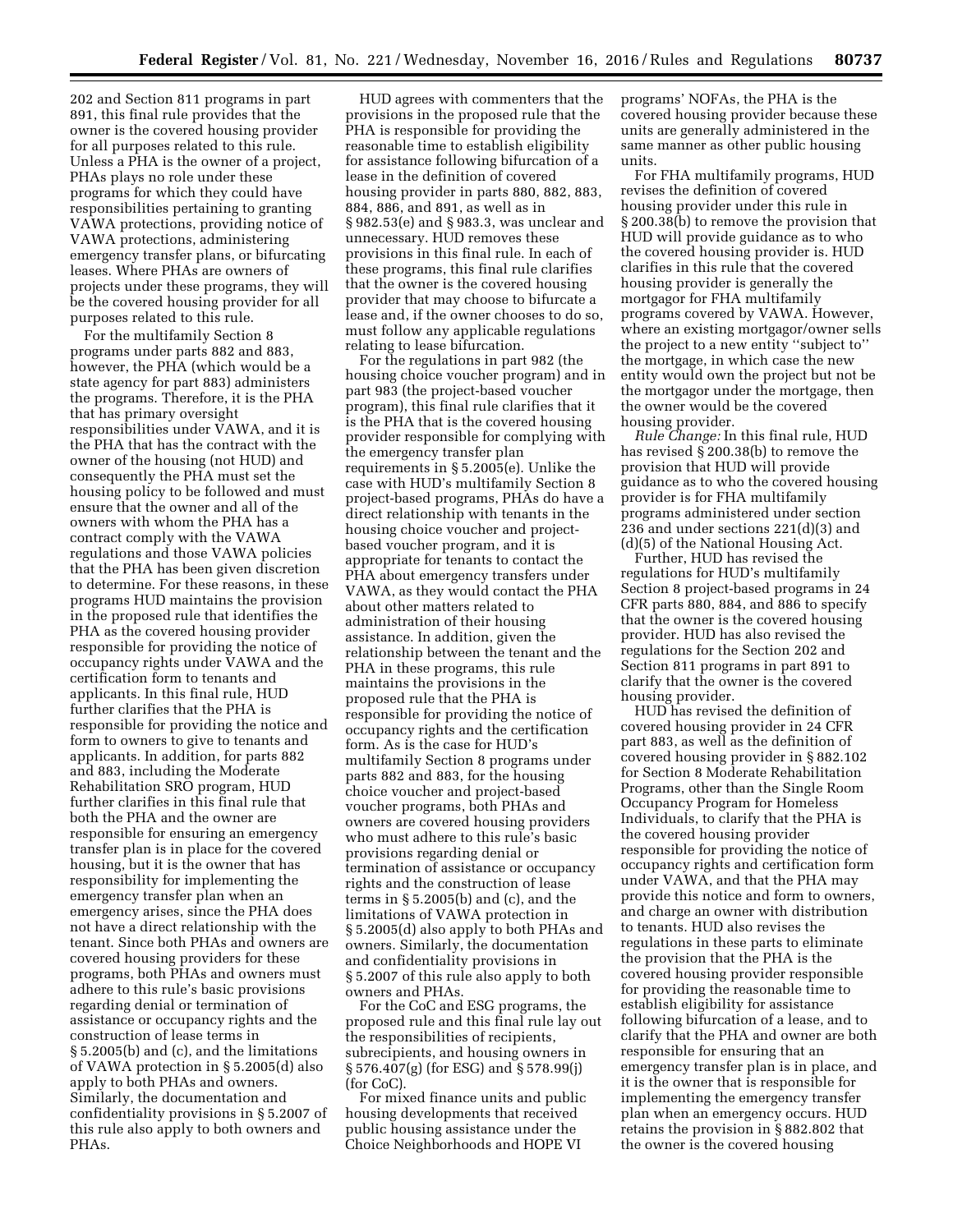provider for the Section 8 Moderate Rehabilitation Single Room Occupancy program for Homeless Individuals.

In addition, HUD has revised regulations for the Housing Choice Voucher program, at § 982.53(e) and the project-based voucher program, at § 983.3, to remove the provision that the PHA is the covered housing provider responsible for providing the reasonable time to establish eligibility for assistance following bifurcation of a lease. HUD also revises the regulations in these parts to clarify that the PHA is responsible for complying with this rule's provisions on emergency transfer plans.

*Comment: Clarify responsibility for implementing VAWA requirements when there are multiple housing providers.* Similar to the above comments, commenter asked who the covered entity is if a family uses voucher assistance in otherwise covered rental housing where another entity also may be a covered housing provider. The commenter asked which entity is responsible for providing VAWA protections and implementing VAWA requirements in circumstances such as these. The commenter stated that in essence, it was asking whether each covered housing provider would have to provide notices of occupancy rights and obtain certifications. The commenter stated that the providers may implement different policies concerning, for example, the time a tenant will be given to establish program eligibility, and therefore further clarity in this area is necessary.

Another commenter stated that, if PHAs are collaborating with ESG and CoC program grantees, PHAs would still be subject to the lease requirements currently imposed by HUD with respect to the public housing and Section 8 programs, and if HUD seeks to impose different lease requirements on these programs when overlaid with ESG and CoC programs, HUD will need to provide additional guidance to the PHAs.

*HUD Response:* The program-specific regulations in this rule explain which housing provider has responsibility for which VAWA requirements when there are multiple housing providers within a single program. More importantly, however, the notice of occupancy rights to be given to each applicant and tenant identify the covered housing provider that will interact with the tenant.

Where housing is covered under multiple HUD programs, such as under the HOME and Section 8 Project-Based programs, the responsible housing provider under each program will provide the required notice of

occupancy rights and certification form, and tenants may request emergency transfers or lease bifurcations under either program. Where there is a conflict between different program regulations, § 5.2001(b)(2) of HUD's VAWA regulation applies. As discussed earlier in this preamble, § 5.2001(b)(2) states that, where assistance is provided under more than one covered housing program and the VAWA protections or remedies under those programs conflict, the individual seeking the VAWA protections or remedies may choose to use the protections or remedies under any or all of those programs, as long as the protections or remedies would be feasible and permissible under each of the program statutes.

### d. Domestic Violence

*Comment: Do not include a limiting definition of* ''*crimes of violence*'' *in the definition of* ''*domestic violence*'' *and provide a more expansive definition.*  Commenters recommended that HUD eliminate the cross-reference to 18 U.S.C. 16 in the proposed rule, as the term ''crimes of violence'' in 18 U.S.C. 16, is too limiting for VAWA protections. Commenters stated that, recently, the U.S. Supreme Court found in *U.S.* v. *Castleman,* 134 S. Ct. 1405 (2014), that ''domestic 'violence' is not merely a type of violence; it is a term of art encompassing acts that one might not characterize as 'violent' in a nondomestic context.'' The commenters state that, in *Castleman,* the Supreme Court recognized that under an appropriate definition of ''domestic violence,'' a seemingly ''minor'' act, in combination with other acts, whether seriously violent or merely harassing, could result in the complete victimization of an intimate partner, and that appropriate remedies should be available as a result. Some commenters urged HUD to follow the Supreme Court's discussion in *Castleman* and build upon that definition to define ''domestic violence'' in these regulations as a pattern of behavior involving the use or attempted use of physical, sexual, verbal, emotional, economic, or other abusive behavior by a person to harm, threaten, intimidate, harass, coerce, control, isolate, restrain, or monitor a current or former intimate partner.

A commenter stated that the definition of ''domestic violence'' should not be tied to 18 U.S.C. 16 because that definition excludes a great deal of domestic violence crimes under State and tribal laws, as well as common law definitions of ''battery.'' The commenter stated that with the proposed rule's definition, there will be

a great deal of uncertainty as to whether a particular conviction actually constitutes a crime under 18 U.S.C. 16.

Another commenter said that the matter of domestic violence has specific legal implications in most jurisdictions. The commenter stated that the proposed rule includes felony or misdemeanor crimes of violence in the definition, which implies formal charges filed by a prosecutor. The commenter said that in the locality in which the commenter resides, all cases initially thought to meet the test for domestic violence are further reviewed by prosecutors and are often re-classified to different charges.

*HUD Response:* HUD agrees that the definition of ''domestic violence'' should not include a cross-reference to the definition of ''crimes of violence'' in 18 U.S.C. 16. On further consideration, HUD agrees that the cross-reference has the consequence of making HUD's definition of ''domestic violence'' too limiting and could well exclude, as commenters pointed out, domestic violence crimes under tribal, State, or local laws. The term ''crimes of violence'' is not new to VAWA 2013. The term has been in the definition of ''domestic violence'' since VAWA was first enacted in 1994, and was in HUD's regulations implementing VAWA 2005, and has not previously referred to 18 U.S.C. 16. Therefore, HUD withdraws its proposal to define crimes of violence in accordance with 18 U.S.C. 16, and implements the definition of domestic violence as it appears in VAWA 2013.

*Rule Change:* HUD revises the definition of domestic violence to remove the reference to 18 U.S.C. 16.

*Comment: The term intimate partner is too broad as defined in HUD regulations.* Commenters stated that in the revised definition of ''domestic violence,'' HUD included ''intimate partner'' as defined in title 18 of U.S.C. Commenters said that definition appears to bestow this status on any person who has ever cohabited or been in a romantic or intimate relationship in perpetuity, and asked HUD to indicate how long a person may have this status.

*HUD Response:* HUD's proposed definition of ''domestic violence'' tracks the statutory definition from VAWA, which, as amended by VAWA 2013, defines ''domestic violence'' as including the following: Felony or misdemeanor crimes of violence committed by a current or former spouse or intimate partner of the victim, by a person with whom the victim shares a child in common, by a person who is cohabitating with or has cohabitated with the victim as a spouse or intimate partner, by a person similarly situated to a spouse of the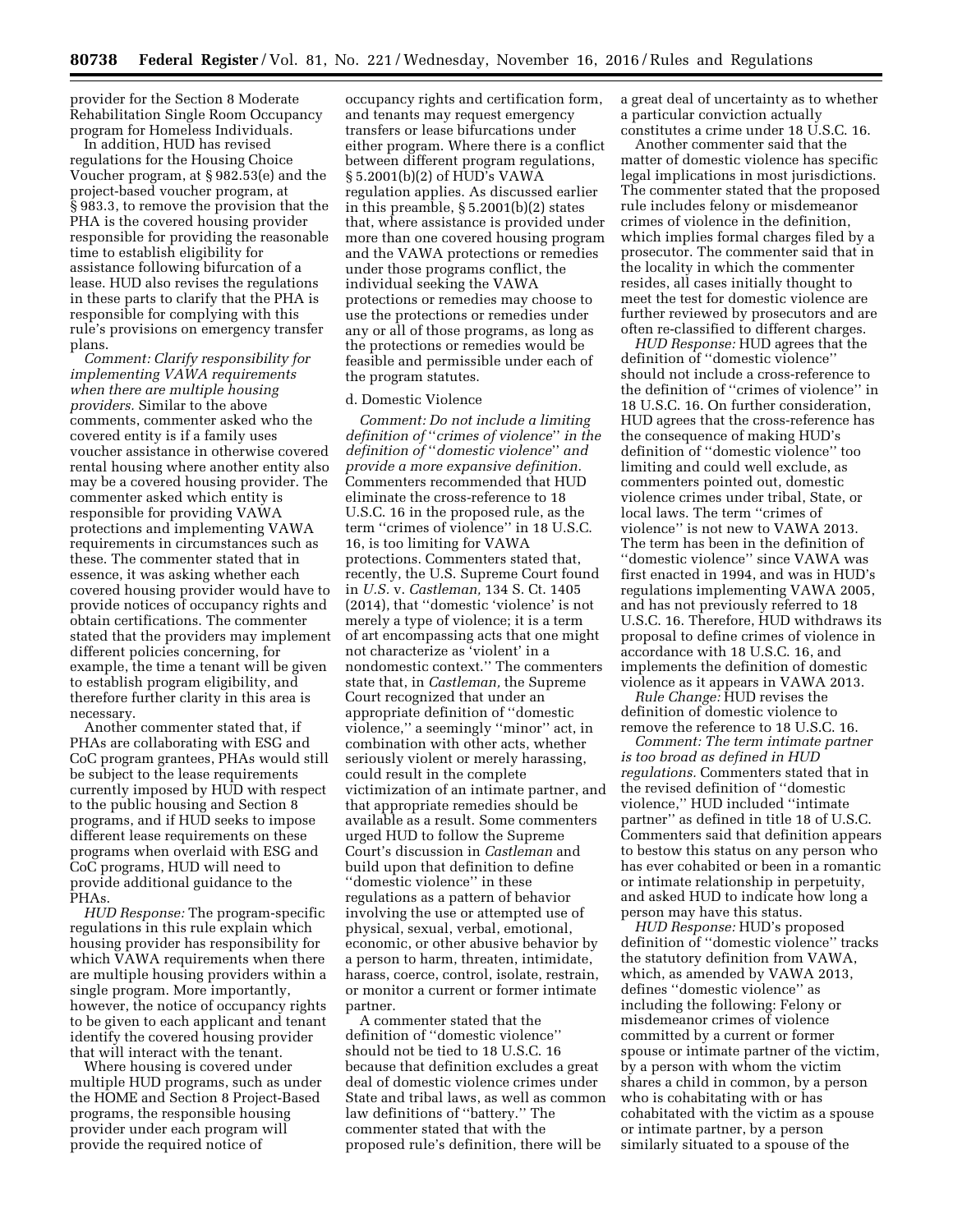victim under the domestic or family violence laws of the jurisdiction receiving grant monies, or by any other person against an adult or youth victim who is protected from that person's acts under the domestic or family violence laws of the jurisdiction. VAWA does not limit domestic violence to those acts committed by an individual who is a current spouse or intimate partner of the victim, but rather expressly provides domestic violence is a crime of violence committed by a current or former spouse or intimate partner. As the statute does not place a time restriction on what it means to be a former spouse or intimate partner, HUD declines to do so. However, HUD is removing the proposed cross-reference to 18 U.S.C. 2266 in defining ''intimate partner.'' The definition of ''spouse or intimate partner'' in 18 U.S.C. 2266(7) provides that this person includes: (i) A spouse or former spouse of the abuser, a person who shares a child in common with the abuser, and a person who cohabits or has cohabited as a spouse with the abuser; or (ii) a person who is or has been in a social relationship of a romantic or intimate nature with the abuser, as determined by the length of the relationship, the type of relationship, and the frequency of interaction between the persons involved in the relationship.

On further consideration, HUD determined that a cross-reference to 18 U.S.C. 2266(7) may be confusing, as the term ''domestic violence'' includes felony or misdemeanor crimes of violence committed by a current or former spouse or intimate partner of the victim, or others, and 18 U.S.C. 2266(7) defines ''intimate partner'' as the victim and not the abuser. As a result, the cross reference reads as if domestic violence is a crime of violence committed by the victim, rather than the perpetrator.

*Rule Change:* HUD revises its definition of ''domestic violence'' to remove the cross-reference to 18 U.S.C. 2266. In its place, HUD clarifies that the term ''spouse or intimate partner of the victim'' includes a person who is or has been in a social relationship of a romantic or intimate nature with the victim, as determined by the length of the relationship, the type of the relationship, and the frequency of interaction between the persons involved in the relationship.

### e. Lawful Occupant and Tenant

*Comment: Define* ''*lawful occupant*'' *and* ''*tenant*'' *and clarify how each is affected by the rule.* Commenters asked for HUD to include in its final rule definitions of ''lawful occupant'' and ''tenant.'' The commenters said

proposed 24 CFR 5.2005(b) discusses termination of the ''tenant'' or ''affiliated individual'' and, unlike proposed § 5.2003 that addresses definitions and § 5.2009 that addresses bifurcation of leases, there is no mention of ''lawful occupants.'' The commenters said the omission of defining ''lawful occupant'' and ''tenant'' may cause confusion as to lawful occupants' rights if crimes covered by VAWA occur. The commenters said proposed § 5.2005(d)(2) similarly omits reference to lawful occupant, and  $\S 5.2005$  (d)(3) may create confusion because this section permits a covered housing provider to ''terminate assistance to or evict a tenant'' if that tenant or lawful occupant presents an actual and imminent threat to others.

*HUD Response:* The usage of the terms ''lawful occupant'' and ''tenant'' in the proposed rule reflect their usage in VAWA 2013. VAWA 2013 does not define these terms, and HUD declines to define them in this final rule. Generally, while the term ''lawful occupant'' as defined by state law would be applicable in determining whether or not someone would be an affiliated individual, it would not be for lease bifurcations. The term ''lawful occupant'' for lease bifurcations would be whether or not the person is a lawful occupant (beneficiary or tenant, or recognized member of the household) per the program regulations of the specific HUD program. Therefore, while someone may be a ''lawful occupant'' under state law, if they are not on the lease or receiving assistance under the HUD program regulations they are not eligible for lease bifurcation.

## f. Stalking

*Comment: Provide a clearer definition of stalking.* Commenters asked that there be a more detailed definition of ''stalking.'' The commenters questioned whether the definition applies to all stalking situations, or only when the individual is being stalked by someone with whom the individual was in a 'domestic relationship'?

*HUD Response:* The definition of "stalking" in this rule is the same definition that is in title I of VAWA. It applies to all situations where an individual, the perpetrator, engages in a course of conduct directed at a specific person that would cause a reasonable person to fear for their own safety or the safety of others, or suffer substantial emotional distress. Stalking is not limited to situations where the perpetrator is someone with whom the victim was in any specific type of relationship.

### g. Victim

*Comment: The definition of* ''*victim*'' *needs further clarity.* Commenters said the definition of ''victim'' needs further clarification. The commenters said there is some confusion within the industry as to the definition of a ''victim'' whether this term is defined as someone who is abused by another individual living at the property, or is abused on the property grounds, and must be known and named by the victim, or, that a tenant can be a victim regardless of whether the abuse was perpetrated by a tenant living on the property, or it was on the property grounds, and that the tenant is not required to know or name the abuser.

*HUD Response:* A tenant or an applicant may be a victim of domestic violence, dating violence, sexual assault, or stalking regardless of whether the act was perpetrated by a tenant living on the property, or whether the act occurred on the property grounds, or, in cases of sexual assault or stalking, whether the tenant knows the perpetrator. The rule's definitions of ''domestic violence,'' ''dating violence,'' ''sexual assault,'' and ''stalking'' should not be read to include any additional restrictions on these acts are, or who qualifies as a victim of such acts beyond what is explicitly stated in the definitions.

#### 3. Emergency Transfers

a. Emergency Transfer Documentation Requirements

*Comment: Clearly specify emergency transfer documentation requirements, specifically documentation requirements.* There were many comments on documentation requirements associated with emergency transfer plans, and the comments raised the following issues.

*The VAWA statute does not apply documentation requirements to emergency transfers.* Commenters stated that VAWA's documentation requirements do not apply to the emergency transfer provisions and therefore HUD should not apply any documentation requirements to emergency transfers.

*Need further rulemaking to impose additional documentation requirements for emergency transfer plans.*  Commenters said that if HUD seeks to impose documentation requirements for emergency transfer requests beyond those described in the proposed rule, HUD must do so through additional notice and comment rulemaking. Other commenters said documentation requirements for emergency transfers should be the same as the rule's other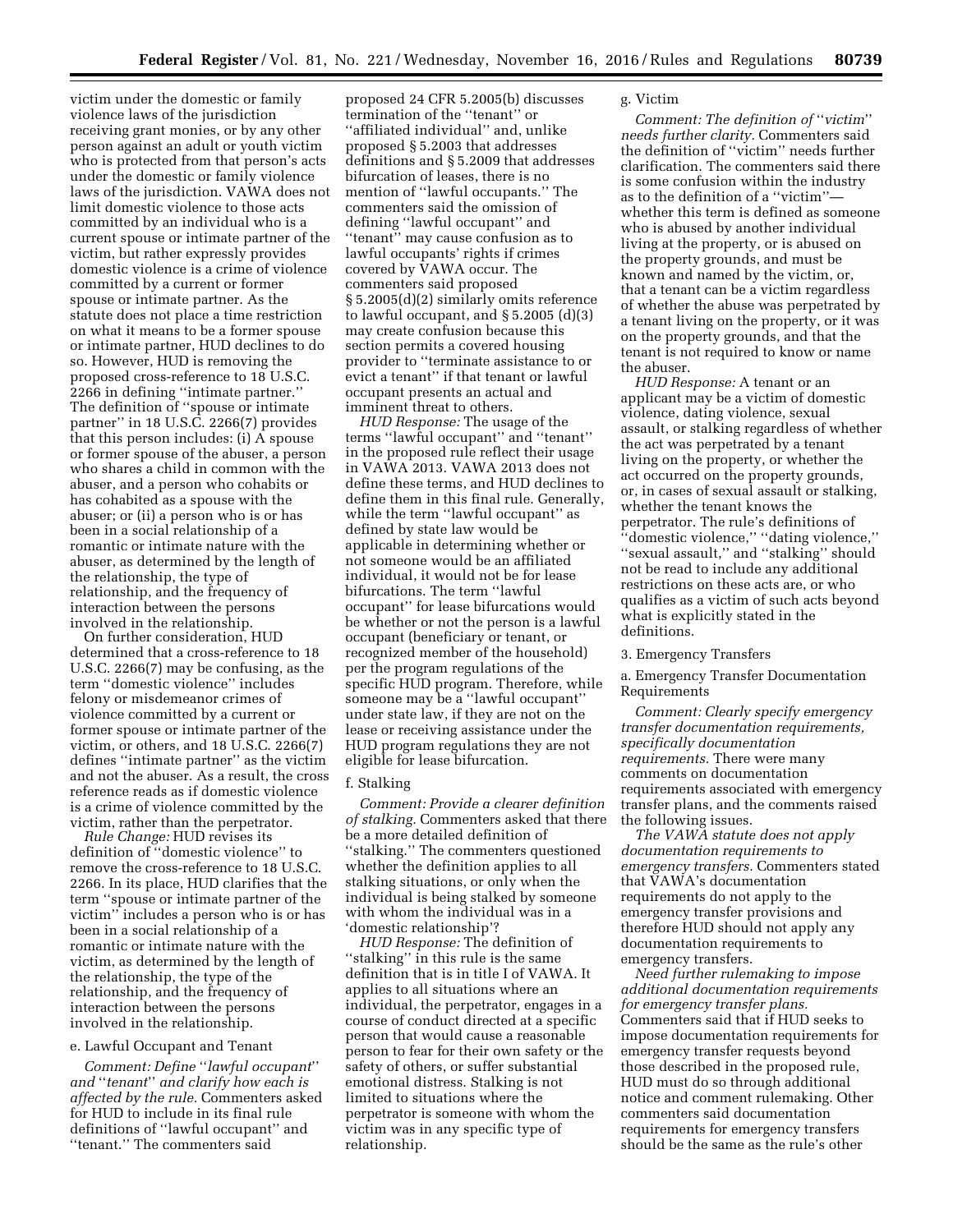documentation requirements and not exceed those requirements. Commenters said requiring additional documentation requirements will expose victims and housing providers to inconsistency and confusion.

*Prohibit housing providers from requiring documentation for emergency transfers beyond requirements established by HUD.* Other commenters said HUD must establish the documentation requirements for transfers across all HUD-covered housing programs and not permit covered housing providers to establish documentation requirements separate from those mandated in HUD's rule. Commenters said HUD must continue to prohibit covered housing programs from requiring a victim to submit third-party proof, as this documentation cannot always be easily secured, and eligibility should be determined by whether a person in the victim's shoes would reasonably believe he or she is threatened with imminent harm from further violence.

*Do not assume victims requesting emergency transfers were previously determined to be VAWA victims.*  Another commenter said the preamble to the proposed rule unfairly assumed that persons seeking emergency transfers have already been determined to be victims covered by VAWA's protections. The commenter said that in many cases, the first indication that a tenant is a victim of violence may be the request for an emergency transfer.

*Requiring documentation in order to determine if an emergency transfer is appropriate.* Some commenters said that HUD should require documentation before a landlord makes a decision about emergency transfers. Commenters said documentation should be required prior to transfer to ensure the appropriate use of resources and to ensure that tenants qualify, considering that transfers are costly and families must wait while transfers are processed for others. Other commenters said it is unclear what would happen after a transfer if the tenant did not provide sufficient documentation of the need for an emergency transfer. Another commenter expressed its support for requiring a tenant seeking a transfer to provide some form of documentation, provided the documentation is not so complex and burdensome as to deter a pro-se victim from seeking assistance. A commenter stated that, because victims have the option of signing a selfcertification form, which can be done in minutes, requiring documentation prior to transfer should not cause any delay in obtaining an emergency transfer. A commenter said that third-party

documentation prior to an emergency transfer is necessary unless the situation of violence is observable by a responsible entity. Commenter recommended that the specific type of third-party documentation required for an emergency transfer should be established through local and regional policy. Commenter also said that, for homeless assistance programs, documentation is vital when transferring a tenant because victims may need to be relocated to another safe place that may require documentation for when this person first became homeless in order to qualify.

*A delay in emergency transfer until certain documentation is received jeopardizes the safety of the victim.*  Commenters said victims needing the protections of VAWA should not be required to submit documentation before a transfer. A commenter stated that the emergency transfer plan already requires the tenant to submit a written request for a transfer, and documentation beyond this requirement may be difficult to access and is vulnerable to being obtained or destroyed by the perpetrator. Commenters said that gathering the requested documentation, particularly when violence is imminent, can unduly delay the transfer process and further endanger the victim.

*Allow post-transfer documentation.*  Other commenters asked that a tenant requesting a transfer be permitted to submit documentation at least 14 days after the transfer has been completed, so that the provider's focus is on expeditiously completing the transfer.

*Require documentation beyond selfcertification.* Commenters stated that victims should provide documentation other than self-certification when seeking an emergency transfer. Commenters stated that documentation could include police reports, court orders, incident reports, notarized witness statements, verification from a domestic violence shelter, 911 calls, or a statement from a service provider. Some commenters stated that official government documentation should be required, while others said the documentation could be a written or oral statement from a witness.

A commenter stated that third-party documentation may help to eliminate transfer of the same situation to a new location, and that this documentation is necessary for the housing provider to document the case in detail. The commenters said that documentation other than self-certification is necessary to verify the need for an emergency transfer, as the form's provisions regarding penalties for fraud would be

difficult to enforce, and some victims may attempt to use an incident of domestic violence to obtain a superior housing unit or break their current lease, even if this is unrelated to a VAWA incident. A commenter pointed to a State law allowing a tenant who is the victim of domestic violence to legally break a lease, but only with some type of third-party documentation. Commenters said requiring additional documentation is logical because housing providers will take a monetary and temporal loss for transfers. Other commenters stated that statements from legal, medical, psychological or social service providers stating their belief that a transfer will have a strong probability of reducing a recurrence of the violence should be required for emergency transfers. Another commenter stated that landlords should request a detailed statement from the victim, and then interview the victims after the transfer and obtain a written statement from regarding whether the violence stopped or the transfer benefited the resident.

*Allow the housing provider to determine when and what type of documentation may be needed for emergency transfers.* Commenters said that HUD should allow housing providers to determine whether documentation is necessary for emergency transfers and what documentation may be necessary. A commenter stated that many PHAs have very high occupancy rates and relocation should be reserved for individuals with the highest level of need. A commenter said that allowing somebody to submit a self-certifying form with no supporting documentation could leave PHAs susceptible to fraud. The commenter said documentation serves to protect both the housing provider and the program participants by ensuring that there are standards that guide these decisions, and HUD should allow housing providers to determine what supporting information would be sufficient. The commenter said that rather than HUD establishing documentation standards for emergency transfers that HUD allow the housing providers to use their discretion to make determinations on a case-by-case basis because the circumstances that can lead a tenant to request an emergency transfer under VAWA are highly personal and individual.

*HUD Response:* HUD appreciates all of the comments received on whether and how to document emergency transfer requests. HUD has considered all of these comments and has included in this final rule specific provisions on emergency transfer documentation. HUD understands that housing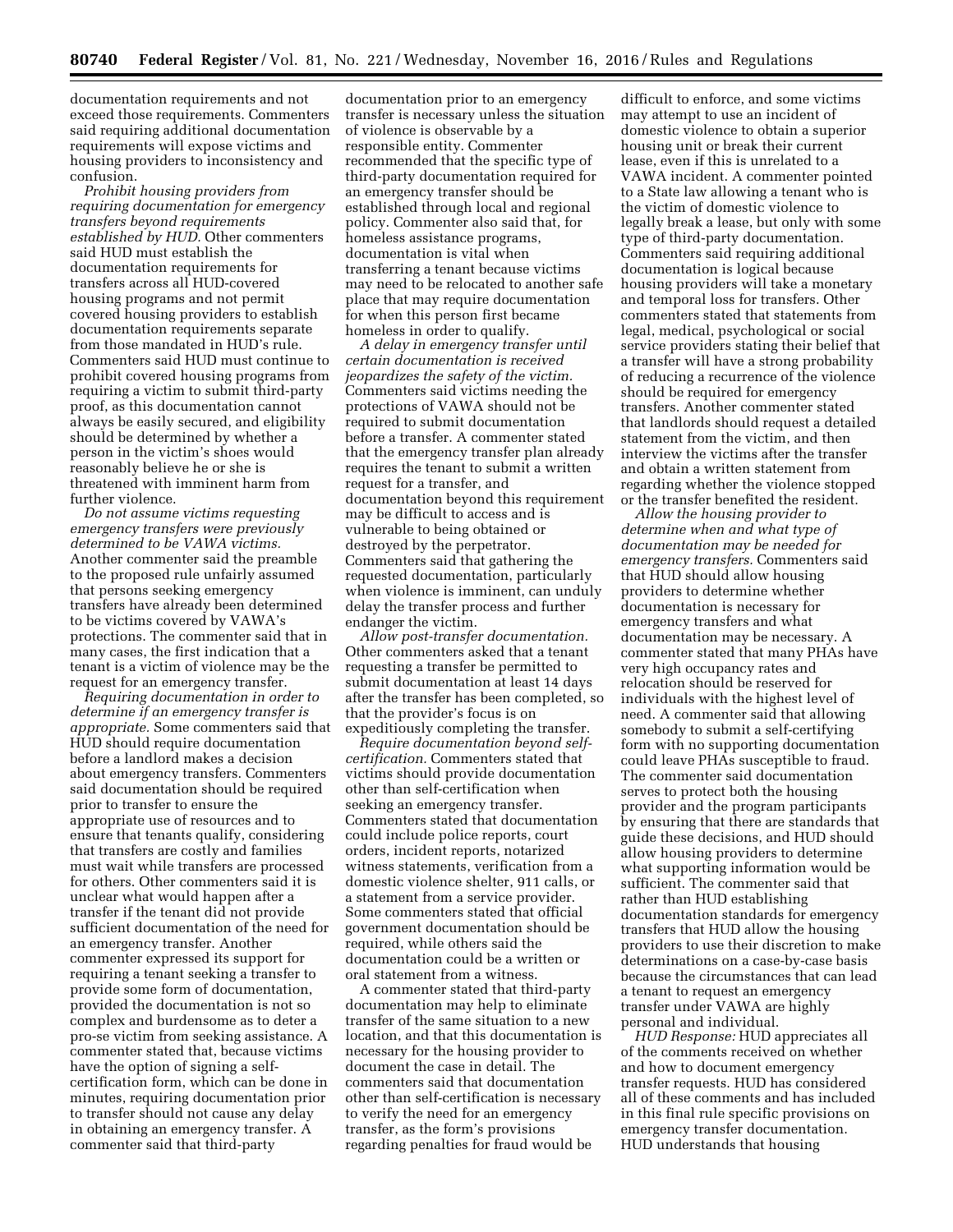providers may incur costs when transferring tenants and that other families may need available units. Therefore, for the reasons further described below, this final rule allows housing providers, at their discretion, to require that tenants requesting transfers submit a written request before a transfer occurs certifying that they meet the criteria for an emergency transfer under this rule. To minimize burden, HUD has created a model emergency transfer request. Housing providers may accept third-party documentation if that documentation is offered by tenants, but housing providers will not be allowed to require any third-party documentation in order to determine whether a tenant seeking an emergency transfer is eligible for an emergency transfer.

HUD understands that tenants seeking emergency transfers may not have already submitted to their housing provider documentation of any occurrence of domestic violence, dating violence, sexual assault, or stalking, and HUD did not intend to indicate that there is an assumption that a tenant seeking an emergency transfer has already been previously determined to be a victim of domestic violence, dating violence, sexual assault, or stalking. HUD clarifies in this final rule that housing providers may require tenants seeking emergency transfers to document an occurrence of domestic violence, dating violence, sexual assault, or stalking, in addition to documenting eligibility for an emergency transfer, consistent with the HUD requirement that individuals certify eligibility in order to establish that the tenant is a victim of domestic violence, dating violence, sexual assault, or stalking, if the individual has not already provided documentation of that occurrence. HUD notes as part of certifying eligibility for VAWA protections an individual may provide self-certification in lieu of any other documentation to document an occurrence of a VAWA-protected incident. Because self-certification can be submitted fairly quickly, submission of a self-certification should not delay any requests for an emergency transfer.

In addition to documentation—which could be self-certification—of the occurrence of domestic violence, dating violence, sexual assault, or stalking, the final rule allows housing providers to require that tenants seeking emergency transfers provide documentation which could be a written request—that they meet the requirements for a transfer. HUD is allowing housing providers to request this additional documentation because an individual may be a victim of violence covered by

VAWA, and yet not meet the requirements for an emergency transfer that are specified in VAWA 2013. Those requirements are that the individual expressly request the transfer and either reasonably believe there is a threat of imminent harm from further violence if the tenant remains in the same dwelling unit that the tenant is currently occupying or, in the case of a tenant who is a victim of sexual assault, the tenant also qualifies for a transfer if the assault occurred on the premises during the 90-calendar-day period preceding the date of request for the transfer.

HUD appreciates commenters' concerns that third-party proof cannot always be easily obtained, that it may not be available to some tenants who qualify for emergency transfers, and the requirement to obtain third-party documentation could delay transfers, resulting in harm to tenants. It is for these reasons that the final rule stipulates that housing providers may not require third-party documentation for an emergency transfer.

As noted above, housing providers may, however, require that tenants submit a written request for an emergency transfer where they certify their need for a transfer. This is a change from the proposed rule. Although the proposed model emergency transfer plan stated that tenants should submit a written request for a transfer, the proposed rule did provide that housing providers may require this request. HUD disagrees with commenter's interpretation of VAWA 2013 that because the statute does not discuss documentation requirements for emergency transfers, HUD may not allow housing providers to require that tenants submit any documentation whatsoever.

HUD also does not agree with some of the arguments that commenters presented in favor of requiring thirdparty documentation for an emergency transfer. HUD does not believe that a failure to require third-party documentation would result in negating the benefits of a transfer, and leave the tenant in an endangered situation. Rather, strict confidentiality measures to prevent a perpetrator from learning the new location of the transferred tenant would help to reduce the possibility of future violence.

HUD understands that some housing providers expressed concern that there may be tenants who request an emergency transfer for the purpose of obtaining a superior housing unit or to break their current lease. This situation may occur but, for the following reasons, HUD does not agree that this justifies a third-party documentation

requirement that could endanger the lives of those tenants who are victims of VAWA crimes and for whom safety and security is a real threat.

First, third-party documentation of a VAWA-protected incident would not necessarily help a housing provider determine whether a victim reasonably believes that the victim is in imminent harm from further violence without a transfer. Second, the housing provider may request that the tenant sign a written request for the transfer that states that the information in the request is accurate, and that submission of false information could jeopardize program eligibility and be the basis for denial of admission, termination of assistance, or eviction. HUD further disagrees with commenters who suggested that landlords should request a detailed statement from, and interview, victims. There are housing providers who may have experience working with victims of domestic violence, dating violence, sexual assault, or stalking, but there are also housing providers who do not. Regardless, under this rule, housing providers will not judge the merits of the claims of victims of domestic violence, dating violence, sexual assault, or stalking. HUD understands that the documentation of homelessness may be important when transferring a tenant, but this does not require thirdparty documentation of the need for a transfer due to domestic violence, dating violence, sexual assault, or stalking.

HUD agrees with those commenters who said that providers should be permitted to use their discretion to determine whether documentation is needed, and housing providers will not be required to request documentation from those seeking an emergency transfer due to an incident of domestic violence, dating violence, sexual assault, or stalking, just as housing providers are not required to request documentation of the VAWA-related incidence. However, as previously discussed, under this final rule, housing providers will not be allowed to require that tenants requesting an emergency transfer under VAWA submit thirdparty documentation to qualify for an emergency transfer. HUD understands that many PHAs have high occupancy rates, but notes that transfers are only required where there is a safe and available unit to transfer the tenant to, and, where there is a transfer, the unit from which the tenant is transferring will become available. Further, allowing housing providers to decide for themselves what documentation is sufficient for an emergency transfer could leave them more legally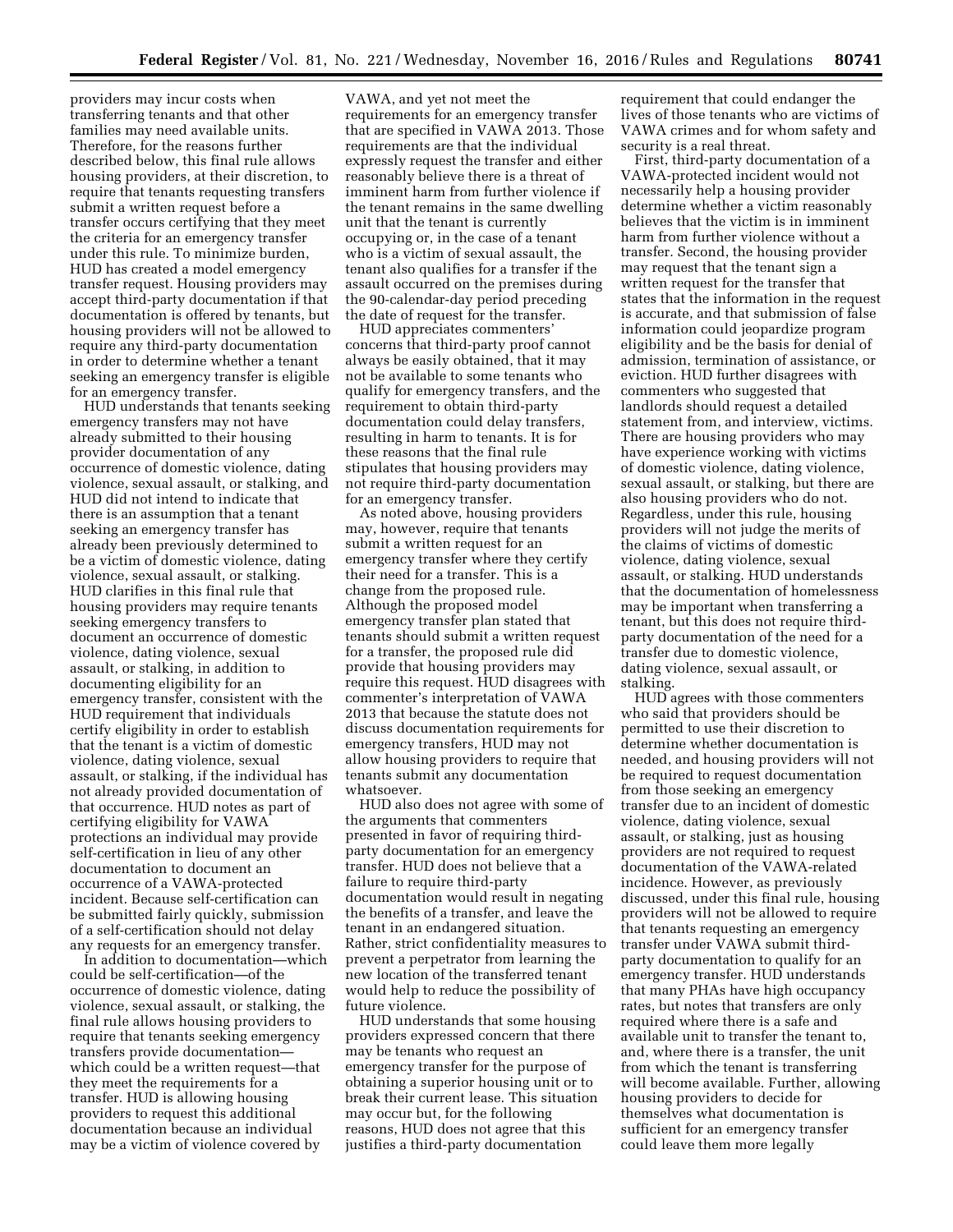vulnerable than they would be under this rule, which clearly requires covered housing providers to accept selfcertification, if they require documentation.

*Rule Change:* This final rule revises § 5.2005(e) to specify that housing providers may, at their discretion, require tenants seeking emergency transfers to submit written requests expressly requesting the emergency transfer, in which the tenants must certify that they meet the requirements for an emergency transfer. This written request is different from any selfcertification or documentation that an individual may have given, or the housing provider may ask for, to document the occurrence of domestic violence, dating violence, sexual assault, or stalking in accordance with § 5.2007. HUD has developed a model emergency transfer request that housing providers may give to tenants who ask for an emergency transfer.

This final rule also revises § 5.2007(a)(1) to remove the provision that the documentation requirements in the section are not applicable to a request made by the tenant for an emergency transfer. This provision was removed because housing providers may require tenants seeking emergency transfers to document an occurrence of domestic violence, dating violence, sexual assault, or stalking, if they have not done so already, in addition to documenting eligibility for an emergency transfer.

*Comment: Housing providers that create a preference for VAWA transfers should be permitted to establish their own criteria for verification for a transfer.* Commenters said that if a PHA establishes a preference for housing VAWA victims, the PHA should be permitted to establish criteria for the verification of domestic violence for purposes of honoring the preference. A commenter said many PHAs may already give a priority to victims of domestic violence who need to relocate from public housing through assistance from the HCV program and for those PHAs the documentation requirements to implement the transfer are already set forth in their Section 8 Administrative Plan. Commenters suggested that PHAs be allowed to continue to utilize the verification requirements as set forth within their Section 8 Administrative Plans 8 for preferences for victims of domestic violence necessitating said transfer.

*HUD Response:* HUD understands the concerns raised by the commenters in

not altering requirements that are already in place for PHAs that give preference in housing to victims of domestic violence. However, providing preferences in housing to certain groups, and PHAs have authority to establish such preferences, is not the same as complying with the emergency transfer provisions of VAWA 2013. Providing preferences to certain groups may help meet emergency housing needs of these groups but do not constitute a need for an emergency transfer as is contemplated by VAWA 2013.

As previously discussed, under this final rule, covered housing providers may require in their emergency transfer plans that victims of domestic violence, dating violence, sexual assault, or stalking submit a written request to their housing provider, where the tenants certify that they meet the requirements for an emergency transfer, in addition to any self-certification or other documentation of an occurrence of domestic violence, dating violence, sexual assault or stalking. This means that if the tenant provides these selfcertifications, and the covered housing provider has another safe and available unit for which the victim qualifies, the housing provider must allow the tenant to transfer. If the covered housing provider has a VAWA emergency transfer waiting list, the only documentation that a housing provider could require the tenant to submit in order to be placed on the waiting list is a written emergency transfer request, where the tenant certifies to meeting the requirements for an emergency transfer under VAWA, in addition to any selfcertification or other documentation of an occurrence of domestic violence, dating violence, sexual assault or stalking, as described in § 5.2005(e)(6).

*Comment: Owners and agents should maintain documentation of an emergency transfer.* Commenters said owners and agents should have to maintain documentation of emergency transfers to provide records for the covered housing provider as to why a move was necessary.

*HUD Response:* HUD agrees that covered housing providers should maintain documentation of emergency transfer requests and the outcomes of such requests, and HUD believes that, in order to ensure compliance with the emergency transfer provisions of this rule, covered housing providers should have to report this information to HUD in the aggregate. Accordingly, in this final rule, HUD adds to the regulations governing emergency transfer plans that covered housing providers must keep a record of all emergency transfers

requested, and the outcomes of such requests, and retain these records for a period of three years, or for the period of time specified in program regulations, and report them to HUD annually. HUD understands that this may entail additional costs for covered housing providers, and HUD will solicit comment on this provision through separate notice before covered housing providers must comply with this provision.

*Rule Change:* This final rule revises 24 CFR 5.2005 to state that the covered housing provider must keep a record of all emergency transfers requested under its emergency transfer plan, and the outcomes of such requests, and retain these records for a period of three years, or for a period of time as specified in program regulations. HUD's proposed changes aligns to the record retention periods of each covered programs to the extent possible. The rule also provides that requests and outcomes of such requests must be reported to HUD annually. Further, this rule revises the following program regulations to include documentation and reporting of VAWA emergency transfer requests and outcomes: 24 CFR 91.520, which details performance report requirements for HOME participating jurisdictions and jurisdictions receiving funding under the HOPWA, ESG, and HTF programs; HOME program regulations at 24 CFR 92.508 (Recordkeeping); HTF program regulations at 24 CFR 93.407 (Recordkeeping); HOPWA regulations at 24 CFR 574.520 (Performance reports) and 24 CFR 574.530 (Recordkeeping); ESG regulations at 24 CFR 576.500 (Recordkeeping and reporting requirements); CoC regulations at 24 CFR 578.103 (Recordkeeping requirements); and Multifamily program regulations at 24 CFR 882.407 (Other Federal requirements) and § 882.804 (Other Federal requirements). The rule also includes in newly added regulations for Multifamily programs in 24 CFR 880.613, 884.226, 886.139, 886.339, and 891.190 (Emergency transfer for victims of domestic violence, dating violence sexual assault, and stalking) reporting requirements for emergency transfers requested under VAWA. All public housing agencies will be required to comply with the general reporting and recordkeeping requirements in 24 CFR 5.2005(e).

*Comment: Updated documentation of need for emergency transfer may be necessary.* Commenters stated that updated documentation for an emergency transfer may be necessary in cases where a period of time has passed between the date a family submitted domestic violence verification and the

<sup>8</sup>The requirements for the Section 8 Administrative Plan are found in 24 CFR 982.54.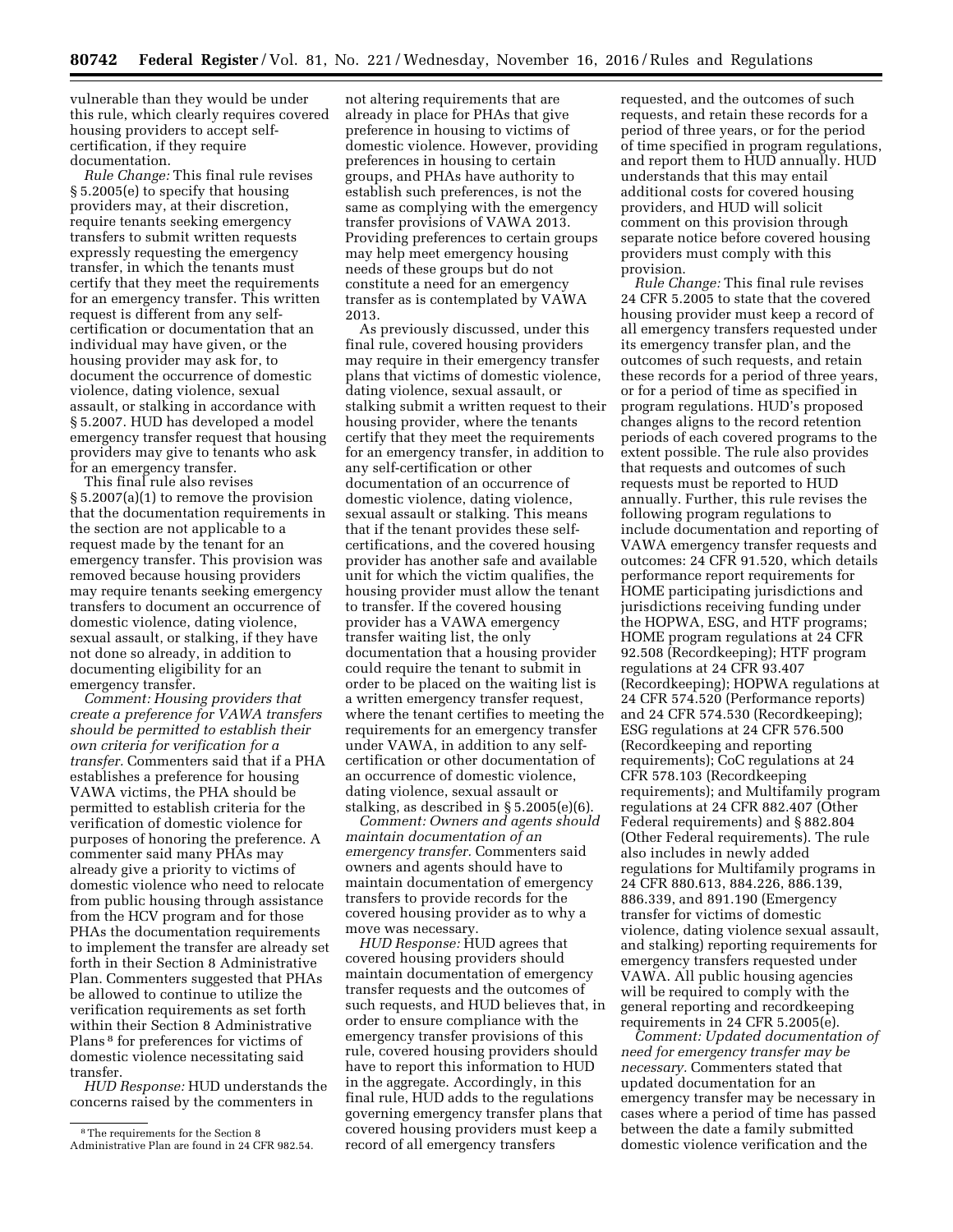date they ask for an emergency transfer. Commenters provided an example in which a family was admitted to a program based on a Federal preference for domestic violence in 1995, and in 2015 the family requests an emergency transfer under VAWA. The commenters said that it would be reasonable for the housing provider to request updated documentation in such a case.

*HUD Response:* In order to qualify for an emergency transfer under VAWA 2013, a tenant who is a victim of domestic violence, dating violence, sexual assault, or stalking must reasonably believe there is a threat of imminent harm from further violence. It does not matter when an initial act occurred if the current belief of a threat of imminent harm is reasonable, or, in cases of sexual assault, the assault occurred on the premises during the 90 calendar-day period preceding the transfer request. Housing providers may require that tenants who request emergency transfers under VAWA submit a written transfer request where the tenant certifies that he or she believes there is a threat of imminent harm from further violence, or that he or she was a victim of a sexual assault that occurred on the premises during the 90-calendar-day period preceding the transfer request.

## b. Emergency Transfer Costs

*Comment: Transfers have costs.*  Commenters stated that emergency transfers could be costly and timeconsuming for housing providers and could include costs related to utilities, packing and moving, damage repairs, painting, cleaning, inspections, lease execution and explanation and assuring housing eligibility. A commenter stated that ordinary turnover costs for the landlord, with no renovation, may include new carpet, new paint, cleaning fees, damage remediation, time involved by a project's service team, and time involved by a leasing team. The commenter further stated that rehabilitating a unit is costly, but that in all cases paperwork is minimal—a new lease and a new certification. The commenter stated that, overall, the work and cost to transfer a resident is minimal, though it is not recoverable, and asked if HUD could provide some reimbursement when an emergency transfer arises.

Other commenters said costs can be substantial. A commenter said costs also include criminal background and drug tests. Another commenter said it currently employs an entire team dedicated to processing emergency transfers for public housing tenants and HCV participants and, in addition to

these personnel costs, the commenter said that it spends approximately \$14,000 on preparing each public housing unit for a new occupant, and \$200 in administrative costs for each HCV emergency transfer. Commenter said that if the perpetrator is not removed from the apartment before transferring the victim, subsidizing the perpetrator in one apartment and the victim in a second apartment could occur, thereby greatly increasing the transfer costs.

A commenter said that an informal poll of its PHA members finds that unit transfers cost between \$500 and \$5500, depending on the amount of work that needs to be undertaken upon turnover. The commenter explained that an estimate of \$3000–\$4000 would include painting, carpet or tile replacement, cleaning costs, lock changes, possible appliance replacement or repair, and shade replacement, and an additional \$500 should be added for each additional bedroom.

Another commenter estimated that relocation of a public housing tenant through HCV assistance costs between 5 and 17 staff hours and \$50 to \$100 in subcontractor fees for inspections. The commenter said that, at best, relocation through the HCV program involves staff time spent issuing a voucher, reviewing the ''Request for Tenancy Approval,'' inspection and rent reasonableness determination of a new unit, preparation of a new lease and housing assistance payments contract (HAP), and recertification of the family. The commenter added that costs may increase for a PHA due to additional inspections, since an initially chosen unit may not be affordable or appropriate, and the processing of multiple Requests for Tenancy Approval forms. The commenter further stated that, if the perpetrator is a member of the assisted household, the PHA may also be undergoing the process of terminating the perpetrator's individual assistance, which could result in hearing costs and potential legal fees.

A commenter said public housing costs include moving costs and damage caused by the tenant beyond normal wear and tear, an average turnaround time of 8 days during which time the unit is not occupied while it is being made ready for the next family, and an average cost in parts and labor of \$215 plus an additional \$200 for cleaning. For the HCV program, the commenter said moving costs and damage caused by the tenant and any additional costs to make the unit ready for the next occupant is born by the landlord. The commenter said that HCV staff spend about 8 hours processing moves, and the total cost of their time and the resources expended is about \$200.

Another commenter said that if there are damages beyond normal wear and tear, and if the participant fails to pay those costs, landlords must not only incur these costs but face the costs of pursuing collection. This commenter said lost rent on each unit while it is vacant could amount to 60 or 90 days, which could result in the loss of Operating Fund eligibility in the subsequent year for public housing, and in the voucher program, costs include the loss of renewal funding in subsequent years for lost unit months leased (UMLs) and lost fees.

A commenter said that in the past 5 years it has spent over \$339,000 on 118 emergency transfers for temporary hotel accommodations as well as moving expenses. Commenter said it has been experiencing a steady annual increase in the number of emergency transfer requests in general and in VAWA specifically.

*HUD Response:* HUD appreciates the information on costs provided by the commenters. HUD understands that housing providers face administrative and unit turnover costs for transfers, and where there is an increase in transfers, regardless of the reason, the costs to housing providers may rise. HUD recognizes that VAWA's provision for emergency transfers may result in an increase in transfer costs. HUD notes, however, that transfers may not be a unique occurrence for PHAs and owners and management agents, but a part of administering public and assisted housing. Further, PHAs can utilize the limited vacancy provision of 24 CFR 990.150 that allows operating subsidy to be paid for a limited number of vacant units under an annual contributions contract (ACC).

*Comment: Housing providers should not be required to pay for transfers.*  Commenters stated that the rule should make clear that housing providers are not required to pay for transfers and either HUD or tenants should be required to pay for, or provide reimbursement for, costs. A commenter said housing providers should not be responsible for costs since this is not a reasonable accommodation covered under section 504 of the Rehabilitation Act of 1973 (Section 504). Another commenter said that a PHA would bear the cost of all paperwork and issuing vouchers and inspecting units, but other costs associated with moving into a new unit, such as application fees to owners, deposits, and moving costs, should not be allowed as they are above the statutory requirements of the HCV program. Another commenter said that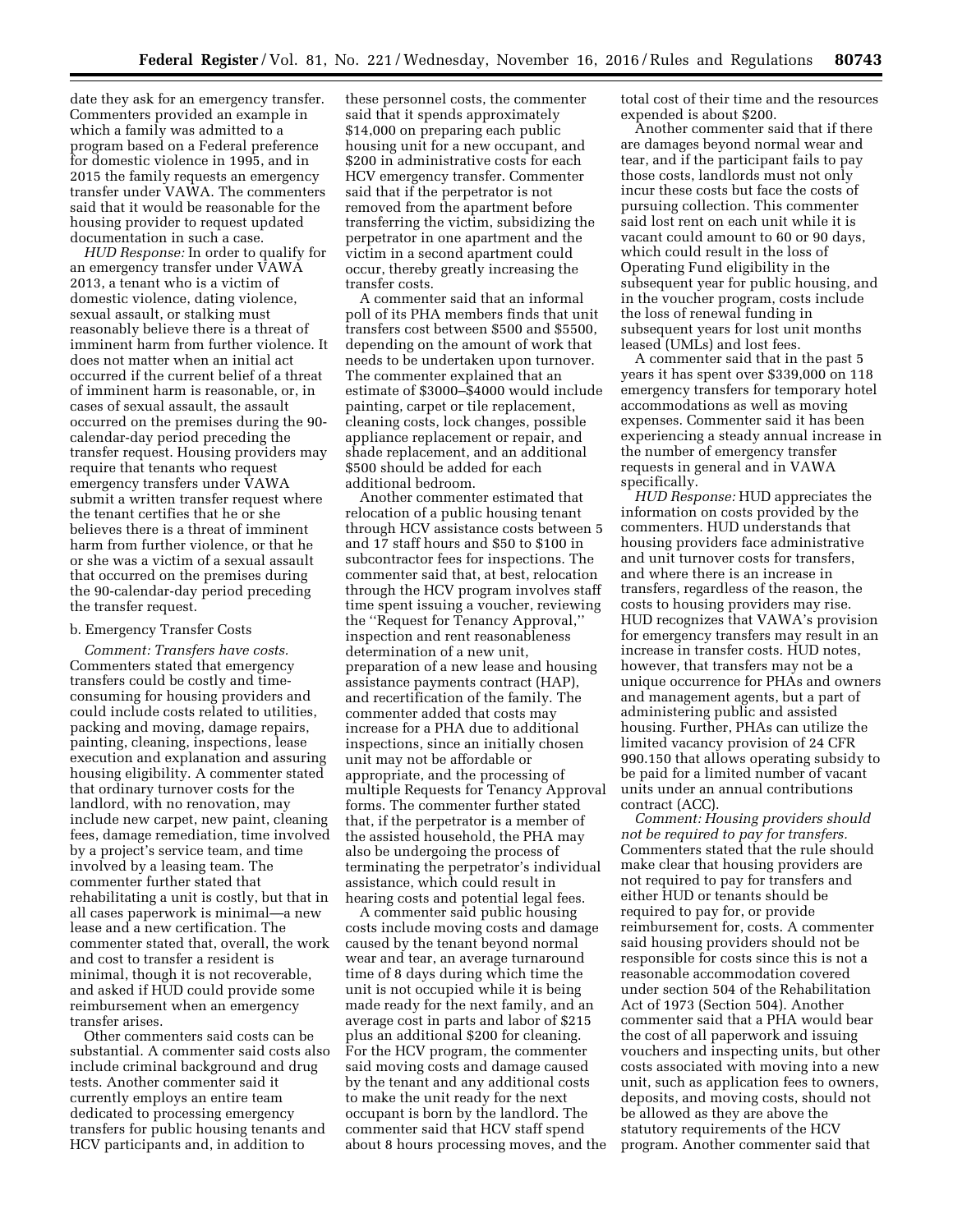covering expenses such as utility deposits and moving costs would be devastating to small PHAs.

A commenter said that if the tenant and management agree that the tenant cannot afford transfer costs, services representatives can seek assistance from local resources, or, management could put forth the costs and allow the tenant to repay them under a payment plan. A commenter said departing residents paying costs under a repayment plan is consistent with HUD's policy with respect to other resident-initiated transfers as set forth in the Public Housing Occupancy Guidebook.9 Another commenter said it is not aware of a situation where the housing provider would pay transfer costs, but suggested it would be beneficial to tenants to be given an extended period of time to pay off fees. A commenter suggested that, in the case of emergency transfers, any damage to the unit or unpaid rent should still be the responsibility of the departing resident, but, any financial penalties for breaking a lease could be waived by the owner based upon a confirmed instance of domestic violence, stalking or sexual assault.

Commenters suggested that HUD establish a special fee to ensure that PHAs are able to withstand the financial implications of transfers under VAWA. Others commenters said moving costs should be considered to be permissible program expenses. Commenters said HUD should reimburse covered housing providers for costs associated with these transfers and such requirement should be provided for in the rule and could be established in a PIH notice.

*HUD Response:* For HUD programs that have existing guidance related to paying costs of transfers, housing providers should follow that guidance and may follow any existing transfer policies and procedures they have, including those for repayment plans. Under this final rule, housing providers will not be required to bear moving costs that tenants and their household members generally pay, including application fees and deposits, in addition to costs to physically move households and their belongings.

In response to commenters who stated housing providers should not be responsible for costs since this is not a reasonable accommodation covered under Section 504, the issue of whether housing providers must pay for emergency transfers is a separate issue from reasonable accommodation

requests under Section 504. Section 504 pertains to providing and paying for structural modifications that may be necessary as a reasonable accommodation for individuals with disabilities.

*Comment: A specific process is needed for ESG or CoC funds to be used pay for damages caused by early lease termination.* Commenters expressed support that the rule allows the use of ESG and CoC funds to pay for damages resulting from early lease terminations if the tenant meets the emergency transfer requirements under VAWA, but they expressed concern that this will deplete limited funds for homeless families. Commenters further expressed concern that owners or landlords might turn to these funds before attempting to mitigate damages caused by the lease terminations. Commenters recommended that HUD develop a process for housing providers to apply for these funds where they must document the hardship, explain why the funds are needed, and report efforts to mitigate damages.

*HUD Response:* In this rule HUD does not intend to restrict currently available resources that could fund emergency transfers. As a result, HUD maintains that paying for damages is an eligible cost of ESG and CoC funds, and declines to develop the process that the commenter suggested.

*Comment: Housing providers should pay transfer costs.* A commenter applauded HUD for including a provision that encourages covered housing providers to bear emergency transfer costs. The commenter said only about half the States have protections for victims who terminate their leases to escape from violence and recommended that HUD require that covered housing providers not penalize victims who exercise their transfer rights. The commenter suggested that covered housing providers be responsible for covering the costs of emergency transfers, such as moving costs, which are often prohibitive for survivor tenants. The commenter stated that, under the Philadelphia Housing Authority lease agreement, the housing authority agrees to pay for reasonable costs related to mandatory transfers and reasonable accommodation transfers.

*HUD Response:* HUD understands that moving costs may be prohibitive for some victims of domestic violence, dating violence, sexual assault, or stalking, and encourages housing providers to bear these costs where possible, or to work with victims to identify possibilities for funding transfers. Local victim service providers may be able to provide help with

funding transfers. As discussed earlier in this preamble, the U.S. Department of Justice (DOJ) administers programs that provide funding for victims covered by VAWA, and the Victims Crime Fund could be used to pay for relocation expenses of these victims, or to provide other sources of support, which could free up funding to pay for moving costs.

As noted in the proposed rule, HUD's CoC regulations, in addition to containing regulations that provide for a victim of domestic violence, dating violence, sexual assault, or stalking to retain their tenant-based rental assistance and move to a different CoC geographic area, include reasonable onetime moving costs as eligible supportive services cost. (See 24 CFR 578.53(e)(2).) In addition, under this rule's HOME regulations at § 92.359 (e), HOPWA regulations at § 574.604(f), and CoC regulations at § 578.99(j), leases and occupancy agreements must include a provision that tenants may terminate their leases without penalty if they meet the conditions for an emergency transfer under this rule.

## c. Model Transfer Requests

*Comment: HUD should issue a model emergency transfer request.* Commenters recommended that HUD create a model emergency transfer request, and that issuance of such a model would help facilitate the transfer. Another commenter said that issuance of such a model would help ensure consistency across HUD-covered programs. A commenter stated a model transfer request is important since a less experienced landlord may doubt a victim's claims. Another commenter said a model transfer request would be beneficial to housing providers as it would provide specific guidance for them on what a request should contain, and would enable them to quickly identify the type of transfer being requested, with the hope that a transfer of this nature would be prioritized over other types of requests.

Commenters said HUD should prepare a model emergency transfer request that includes the following information: The eligibility criteria for requesting the emergency transfer, the definition of a ''safe and available'' unit, a checklist for the required documentation the victim must provide to support the need for such a transfer, including a statement that the tenant reasonably believes he or she is imminently threatened by harm and documentation of the violence and the basis for that belief, and any conditions the tenant must meet to continue to receive VAWA protections, such as not inviting/allowing the perpetrator into

<sup>9</sup>See *[http://portal.hud.gov/hudportal/HUD?src=/](http://portal.hud.gov/hudportal/HUD?src=/program_offices/public_indian_housing/programs/ph/rhiip/phguidebook) program*\_*offices/public*\_*indian*\_*[housing/programs/](http://portal.hud.gov/hudportal/HUD?src=/program_offices/public_indian_housing/programs/ph/rhiip/phguidebook) [ph/rhiip/phguidebook.](http://portal.hud.gov/hudportal/HUD?src=/program_offices/public_indian_housing/programs/ph/rhiip/phguidebook)*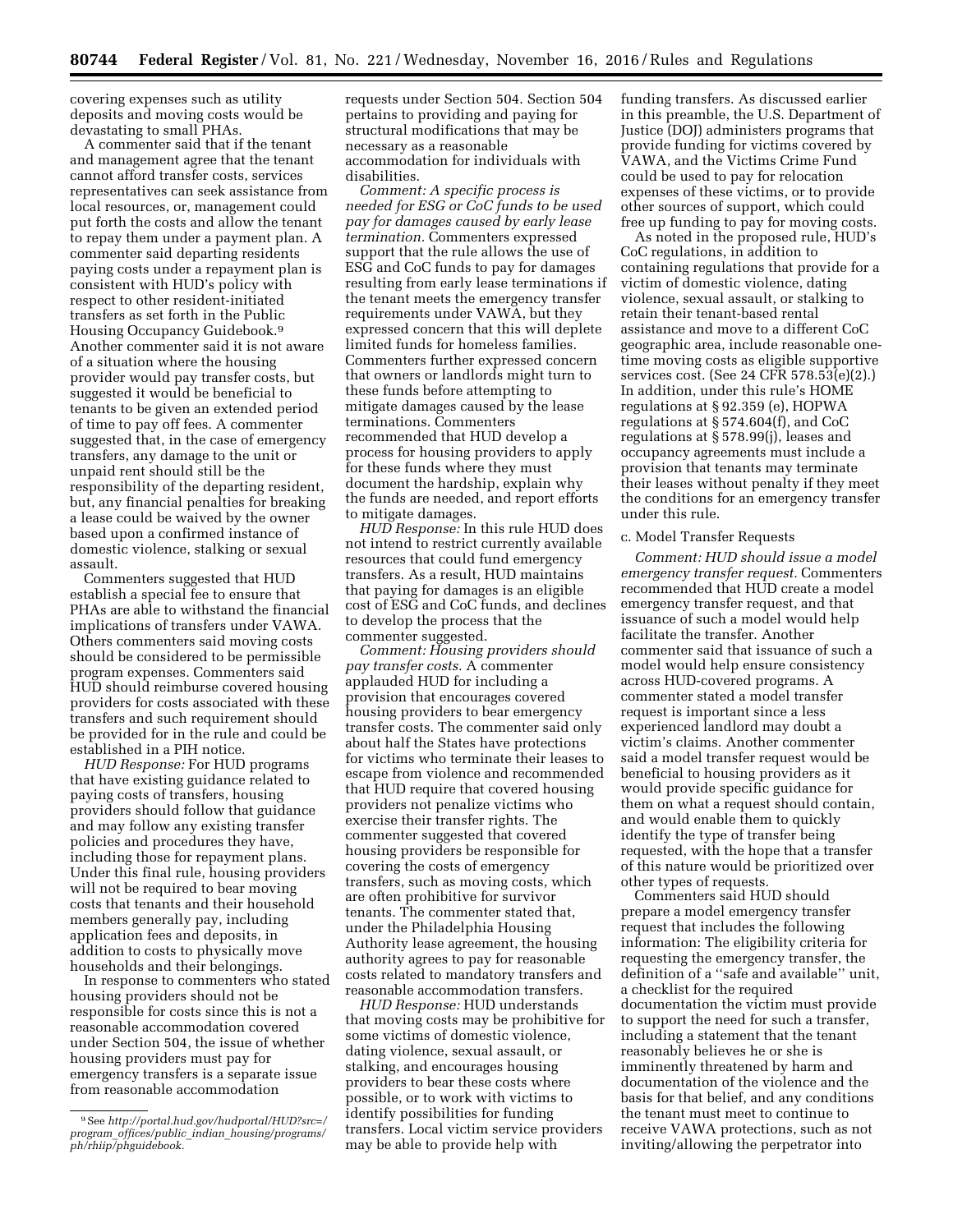the new unit or not revealing the location of the new unit to the perpetrator. Another commenter stated that the model should specify the location to be transferred, time of transfer, and other pertinent information for the emergency transfer.

Another commenter said the model request should allow the survivor to assert either an imminent threat of violence or a sexual assault that occurred on the premises within the last 90 days and should reflect the date on which the survivor submitted the request to transfer. Commenter said additional recommendations for inclusion in the model included: Establishment of a grievance plan when transfers are denied, or are granted but unsafe; a provision that survivors incur no costs other than their own expenses to move; a provision that transfer requests be considered mandatory; and a requirement that covered housing programs not penalize survivors who meet the emergency transfer requirements for exercising their rights. A commenter said a model request should include name of the perpetrator, if known, name of the victim(s), names of the family members who would be transferring with the victim, a brief description of why the victim would fear imminent harm or personal threat if made to remain in the unit, and/or selfidentification as a sexual assault survivor.

*HUD Response:* HUD appreciates these comments and has created a model emergency transfer request that housing providers may use if they choose to require that tenants requesting emergency transfers submit documentation. The model emergency transfer request includes the requirements that victims of domestic violence, dating violence, sexual assault, and stalking must meet to qualify for an emergency transfer under VAWA; information about other types of documentation that those requesting a transfer may submit if the victim has such documentation and it is safe to provide; information on maintaining confidentiality of information the victim submits to the housing provider; and it requests information from victims about their households, the accused perpetrators if this is known and can be safely disclosed, and about why the victims qualify for an emergency transfer under VAWA. The model emergency transfer request also notes that submission of false information could jeopardize program eligibility and could be the basis for denial of admission, termination of assistance, or eviction, and has a line for the person filling out the form to sign and date it.

The model emergency transfer request does not include details about a housing provider's emergency transfer policy because it is incumbent on the housing provider to provide such information in its emergency transfer plan.

*Comment: A model emergency transfer request should not be mandatory.* Commenters said a model transfer request form would be helpful but should not be mandatory. Commenters said this could lessen the burden on housing providers and ensure providers are using a standard product that satisfies the rule's requirements, but housing providers should be free to develop and use their own forms if they so desire, which could be tailored to the individual requirements of the covered housing provider, and any model request should be optional.

*HUD Response:* The model transfer request form is only a model form and housing providers are not required to use it.

*Comment: Any model request should include certain aspects and should be considered documentation.* Some commenters suggested that if HUD develops a model emergency transfer request form, any description of the need for a transfer by a tenant must be brief and in the tenant's own words, and have a date the request was made and the date it was granted or denied, and a description of where the tenant believes she or he will be safe or unsafe to move. Additionally, commenters said if HUD develops a model emergency transfer request form, this form should be used as documentation of the need for a transfer, and the existing documentation requirements under § 5.2007 should be supplanted by this form and this should be adopted in regulations under § 5.2005.

*HUD Response:* HUD agrees that the model emergency transfer request form may serve as documentation of the need for a transfer. As described earlier in this preamble § 5.2005(e) of this final rule specifies that housing providers may, at their discretion, require tenants seeking emergency transfers to submit written requests and housing providers may ask tenants who request an emergency transfer to fill out the model transfer request form. However, as also described earlier, this form will not supplant documentation requirements under § 5.2007, because the first criteria a tenant requesting an emergency transfer under VAWA must meet is that the tenant is a victim of domestic violence, dating violence, sexual assault, or stalking. Therefore, housing providers may, but do not need to, request documentation in accordance with § 5.2007 to document the

occurrence of the VAWA incident or incidents. This model transfer request form also does not ask the tenant to identify areas where he or she feels safe or unsafe, although housing providers are welcome to include that on their own forms.

*Comment: There could be problems with including criteria for requesting an emergency transfer in a model request.*  A commenter expressed concerns about including criteria for requesting the emergency transfer within a model emergency transfer request. According to commenter, different situations could justify an emergency transfer so any language around criteria would need to be broad and give providers the flexibility to interpret the criteria based on a tenant's situation. The commenter also recommended that HUD seek out domestic violence experts for their suggestions on appropriate criteria and language to avoid language like ''reasonable belief that the tenant is being threatened'' which is overly restrictive and not that helpful for providers new to this issue in understanding what merits reasonable belief.

*HUD Response:* HUD reiterates that the model emergency transfer request is a model request and is not required to be used. The model emergency transfer request form developed by HUD asks those who request an emergency transfer under VAWA to certify that they meet the criteria for an emergency transfer under VAWA. The model form explains, consistent with the language of VAWA, that a reasonable belief that the tenant is threatened with imminent harm from further violence means that the tenant has a reason to fear that, without a transfer, the tenant would suffer violence in the very near future.

### d. Transfer Plans

*Comment: HUD should provide separate model emergency transfer plans for different housing programs.*  Commenters recommended that HUD provide separate model emergency plans for public housing, the voucher program, project-based rental assistance, and other programs in recognition of the various laws and regulations applicable to different housing programs. A commenter said that, as an alternative to formulating specific plans, there could be one plan that provides specific applications for each program.

*HUD Response:* HUD's emergency transfer plan contains specific elements, described in § 5.2005(e), that must be adopted by all housing providers, regardless of the HUD housing program in which they participate, in formulating their own plans. However,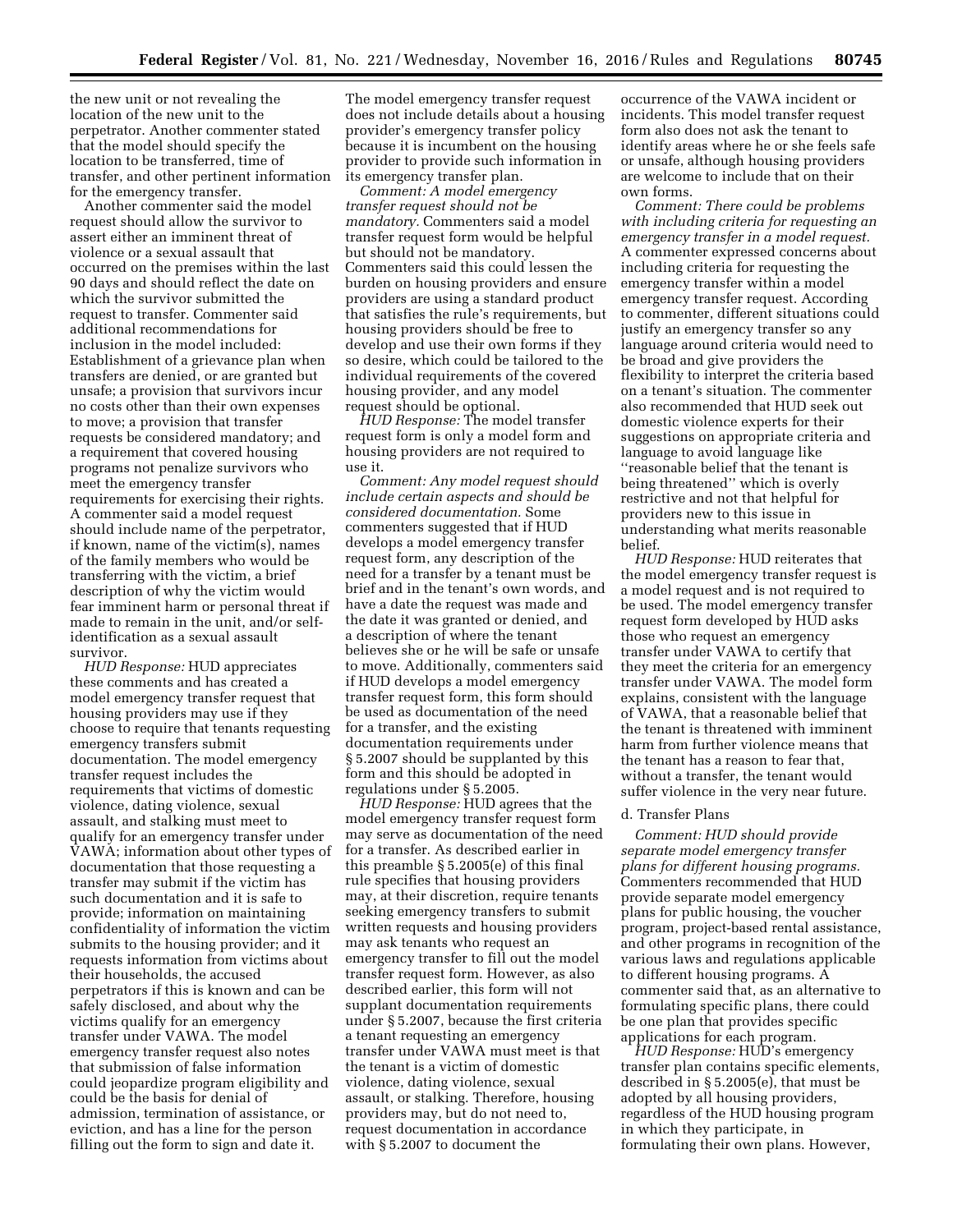housing providers have discretion as to other elements that should be included in their plans, subject to programspecific requirements that supplement the requirements in § 5.2005(e), as the plan is to be tailored to specific capabilities of the provider and any specific requirements of the HUD housing program in which they participate that may affect the ability of a housing provider to facilitate a transfer on an emergency basis. HUD program offices will provide assistance to housing providers in developing emergency transfer plans.

*Comment: HUD should allow flexibility for housing providers to determine what their emergency transfer plans look like.* Commenter stated that thoughtful screening and implementation are required and an emergency transfer may take different forms and timelines depending on resources and process. Another commenter expressed support for HUD providing a model emergency transfer plan for housing providers, as an example only, and recommended allowing providers the flexibility to develop or continue implementing their own plans based on local needs and resources to manage emergency transfer requests. Another commenter said the regulation should make clear that covered housing providers do not have to utilize the exact language in HUD's model plan, so long as the housing provider's plan includes all mandatory components. To ease administrative burden and to assist housing providers in implementing or amending their emergency transfer plans, commenter said the regulation should also identify mandatory and discretionary components. A commenter said providers must adopt an emergency transfer policy substantively the same as HUD's model, so a provider's plan could eliminate the irrelevant paragraph on introductory matter in HUD's model and remain substantively the same.

Another commenter said that VAWA 2013 does not require housing providers to adopt the agencies' plans and it may be that providers will write, or will have written, their own plans. Other commenters cited a Senate Committee report from 2012 that said it is the Committee's intent that emergency transfer policies should be tailored to the various types of housing programs covered by the bill, recognizing that housing providers have varying abilities to transfer occupants based on the volume and availability of dwelling units under their control.

*HUD Response:* As described above, HUD's model emergency transfer plan is a model plan that presents the basic

elements set out in § 5.2005(e) of this rule to be included in any plan. Housing providers, however, will adopt their own plans that incorporates such other elements specific to the HUD housing program in which the housing provider participates that may need to be addressed in the emergency transfer plan.

*Comment: Emergency transfer plans should provide more guidance.*  Commenters stated that a 2012 Senate Committee report said that the emergency transfer plans should include guidance for use in situations where it is not feasible for a housing provider to provide a transfer. The commenters said that, for example, HUD should consider including a HUD resource person in each HUD hub or HUD program center to assist tenants with alternate housing options, including, assisted housing properties with local preferences for victims of domestic violence, referral to the local PHA, and access to and use of tenant protection vouchers. Another commenter said the plan should also provide more detailed explanations of the protections afforded to victims and provide specific examples of transfers in order to help ensure conformity among housing providers when responding to emergency requests to transfer.

A commenter said HUD's model transfer plan must address the obligations for a covered housing provider that receives a request to relocate a survivor to their jurisdiction from another covered housing provider. The commenter said that, at the very least, the model transfer plan should provide guidance for how a covered housing provider should analyze the request and set forth a time frame for responding to the request.

*HUD Response:* HUD appreciates these suggestions, but declines to require that a housing provider address each of these suggestions in its emergency transfer plan. However, HUD encourages housing providers to consider these suggestions. Housing providers should be familiar with and, if they have not already done so, establish relationships with organizations that assist survivors of domestic violence, particularly those that offer help in locating safe housing for victims of domestic violence. HUD is fully aware of the shortage of available units assisted by HUD under all of its covered HUD programs, and these organizations can be a valuable resource in helping victims of domestic violence. HUD will provide assistance to help housing providers develop their own emergency transfer plans, and further assist in helping to identify HUD

housing providers located in the same jurisdiction that may be able to assist one another in helping, even on a temporary basis, a victim of domestic violence, dating violence, sexual assault, or stalking who has been residing in or occupying housing covered by this rule.

*Comment: The model transfer plan should include reasonable timeframes for tenants and providers regarding submission of documents and responding to requests.* Commenters said HUD should require housing providers to give tenants a status update on their request within a reasonable amount of time. A commenter stated that, because of the urgent nature of the situation, there should be time periods set out for effecting emergency transfers. The commenters said, for example, that all transfer applications submitted because of a household member's status as a victim of domestic or sexual violence should be processed and responded to within 48 to 72 hours. A commenter said, if granted, the housing provider should be required to show the household an available unit at least 1.5 miles from the current unit and current address of the perpetrator within one week; and if the resident accepts, the housing provider must sign a lease and allow the tenant to move within 24 hours of acceptance. The commenters suggested that if a unit is not available, then the housing provider should be required to make a referral to other housing providers or the agency administering Section 8 vouchers within 48 to 72 hours of the request.

*HUD Response:* HUD appreciates these suggestions and emphasizes that housing providers should process emergency transfer requests as quickly as possible to protect the health and safety of those requesting emergency transfers under VAWA. The housing providers should also give tenants a status update of their request if the emergency transfer cannot be provided immediately. However, in this final rule, HUD does not mandate specific time periods for responding to emergency transfer requests, but may consider establishing timelines in future rulemaking after time to determine the effectiveness of different emergency transfer policies implemented in accordance with this rule. HUD declines to mandate that housing providers show tenants requesting an emergency transfer an available unit that is a specific distance away from the current unit as closer available units may be safe, and may be more desirable to the tenant requesting the transfer, depending on different circumstances.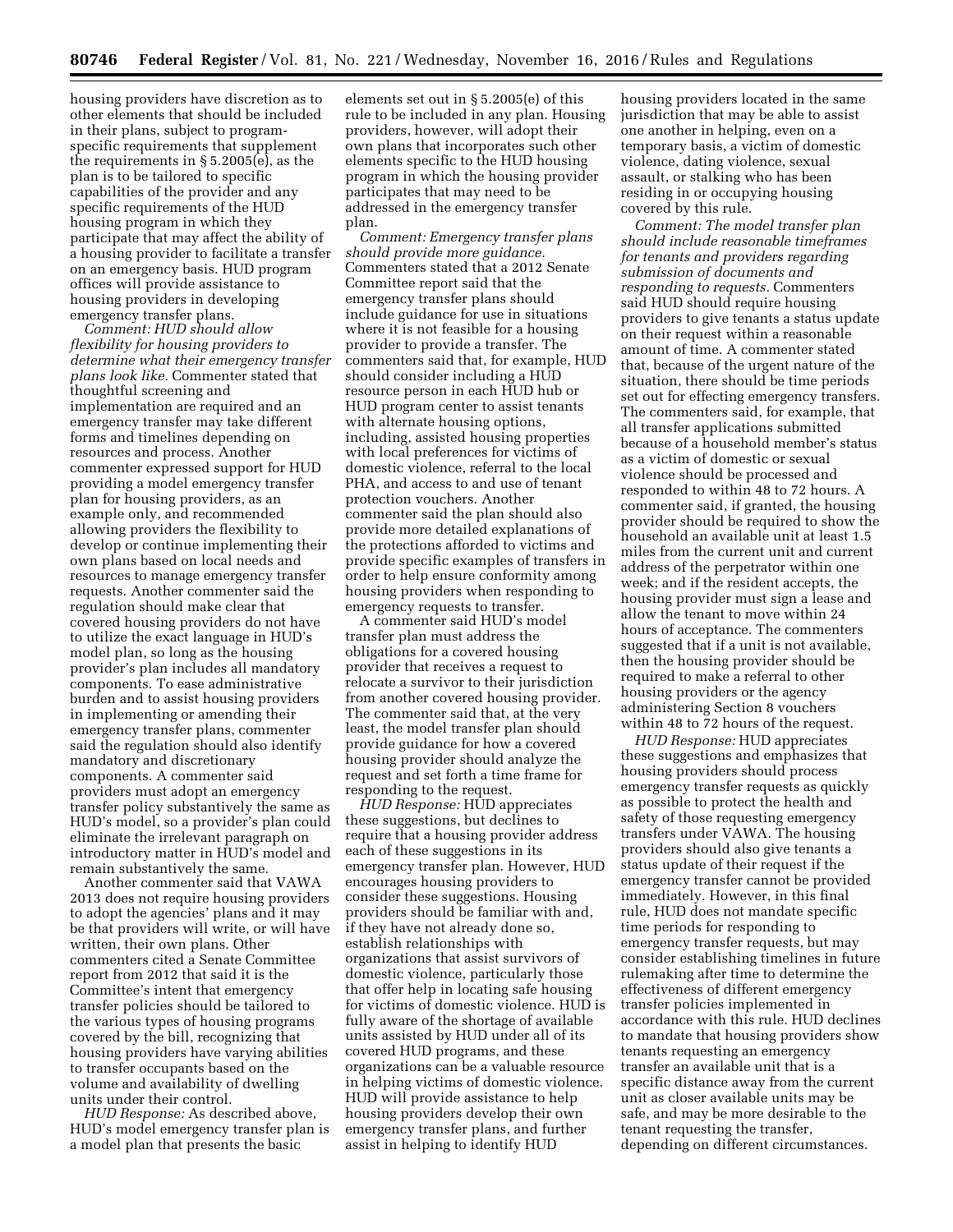*Comment: The model transfer plan should include a provision explaining that tenants are not responsible for rent if they have to relocate to a shelter.* A commenter suggested that the model transfer plan include language saying that, in cases where the family is in immediate danger and needs to relocate to a domestic violence shelter or other temporary housing while waiting for a housing provider to process the transfer, the tenant will not be responsible for ongoing rent so long as the tenant has removed all belongings and returned the keys to the unit. The commenter further suggested that the model plan state that, under these circumstances, the housing provider will waive any normally required notice of lease termination.

*HUD Response:* HUD's model emergency transfer plan outlines generally applicable requirements under VAWA and this rule. The authority to exempt a tenant, who is a victim of domestic violence, dating violence, sexual assault, or stalking from payment of rent after the tenant departs the unit or the authority to waive any required notification of lease termination is program-specific. Not all HUD programs have this authority. However, where a housing provider has such authority, the housing provider should include this information in its own emergency transfer plan. Where any requirement that may impede the emergency transfer of a victim of domestic violence is a HUD regulation, and not a statutory requirement, HUD stands ready to consider waiving the regulation for good cause shown, which would be the need to transfer a victim of domestic violence, dating violence, sexual assault, or stalking to a safe location as quickly as possible. Please see the table, set out later in this preamble, which lists the covered HUD programs and which programs have the authority to allow remaining family members to remain in the subsidized unit after the tenant who established eligibility for the unit has left.

*Comment: HUD should add language for clarity to the model emergency transfer plan.* Commenters recommended that HUD add language about ''sexual assault'' and ''eligibility to all victims, regardless of sex or gender identity'' to the model emergency transfer plan. Another commenter said there is a paragraph in the model emergency transfer plan that indicates that requests must be ''explicit,'' but participants must request emergency transfers in writing and the paragraph should expressly state that the request has to be in writing. Another commenter said the plan should clarify that the size of the housing provider

may affect the ability of the housing provider to execute emergency transfer requests; that is a housing provider with a small number of units may be limited in its ability to find a safe available unit.

*HUD Response:* HUD has revised the title of the model emergency transfer plan to read ''Model Emergency Transfer Plan for Victims of Domestic Violence, Dating Violence, Sexual Assault, or Stalking.'' HUD has also moved discussion of the fact that eligibility extends to all victims regardless of sex, gender identity, or sexual orientation into the main body of the document rather than only providing this information in a footnote. HUD has also inserted a footnote stating that housing providers cannot discriminate on the basis of any protected characteristic, including race, color, national origin, religion, sex, familial status, disability, or age, and that HUD-assisted and HUD-insured housing programs must be made available to all otherwise eligible individuals regardless of actual or perceived sexual orientation, gender identity, or marital status.

HUD declines, however, to revise the model plan in the other ways suggested by the commenters. This final rule clarifies, in § 5.2005(e), that housing providers may request that participants request emergency transfers in writing, but they are not required to do so, and housing providers may process emergency transfers requests that are not in writing as long as the tenant expressly requests the transfer. As to reference to the size of the housing provider, the model plan already indicates that the housing provider, regardless of size, cannot guarantee that a transfer request will be approved. As HUD noted earlier, HUD is aware of the limited availability of units assisted by HUD under its programs. HUD reiterates that HUD's emergency transfer plan is a model plan and that each housing provider will adopt its own plan. HUD encourages all housing providers to include as much specific information applicable to the transfer as possible, consistent with the requirements of the HUD program in which the housing provider participates.

*Comment: The emergency transfer plan must incorporate strict confidentiality measures.* Commenters strongly expressed support for HUD's language in the model emergency transfer plan to maintain ''strict'' confidentiality measures for emergency transfer. The commenters said that, at a minimum, these measures must meet the standards outlined in § 5.2007(c), including prohibitions against employee access to confidential information,

entering information into shared databases, or disclosing, revealing or releasing information except for as provided in § 5.2007(c). Commenters said that inclusion of this language is necessary to ensure that the covered housing provider does not disclose the location of the dwelling unit of the tenant to a person who committed or threatened to commit an act of domestic violence, dating violence sexual assault or stalking against the tenant.

*HUD Response:* HUD agrees with commenters about the importance of strict confidentiality, and retains language in the model emergency transfer plan that the housing provider keep confidential any information that the tenant submits in requesting an emergency transfer, and information about the emergency transfer, unless the tenant gives the housing provider written permission to release the information, or disclosure is required by law or required for use in an eviction proceeding or hearing regarding termination of assistance from the covered program. The confidentiality required includes keeping confidential the new location of the dwelling unit of the tenant, if one is provided, from the person(s) that committed an act(s) of domestic violence, dating violence, sexual assault, or stalking against the tenant. HUD has added to the model emergency transfer form that tenants should see the Notice of Occupancy Rights Under the Violence Against Women Act for more information about a housing provider's responsibility to maintain the confidentiality of information related to incidents of domestic violence, dating violence, sexual assault, or stalking.

*Comment: Transfer plans should be developed with the consultation of State and local experts on domestic violence, dating violence, sexual assault, and stalking.* Commenters said that the emergency transfer plans and other VAWA policies are greatly improved when developed in consultation with victim advocacy experts. Commenters recommended inserting a statement in § 5.2005(e) that all plans must be developed in consultation with state and local experts.

*HUD Response:* HUD agrees with the commenters' suggestion and, although HUD is not mandating consultation, HUD strongly encourages housing providers to consult with victim advocacy experts in developing their emergency transfer plans. In this final rule, HUD lists outreach activities to organizations that assist or provide resources to victims of domestic violence, dating violence, sexual assault, or stalking, as one of the efforts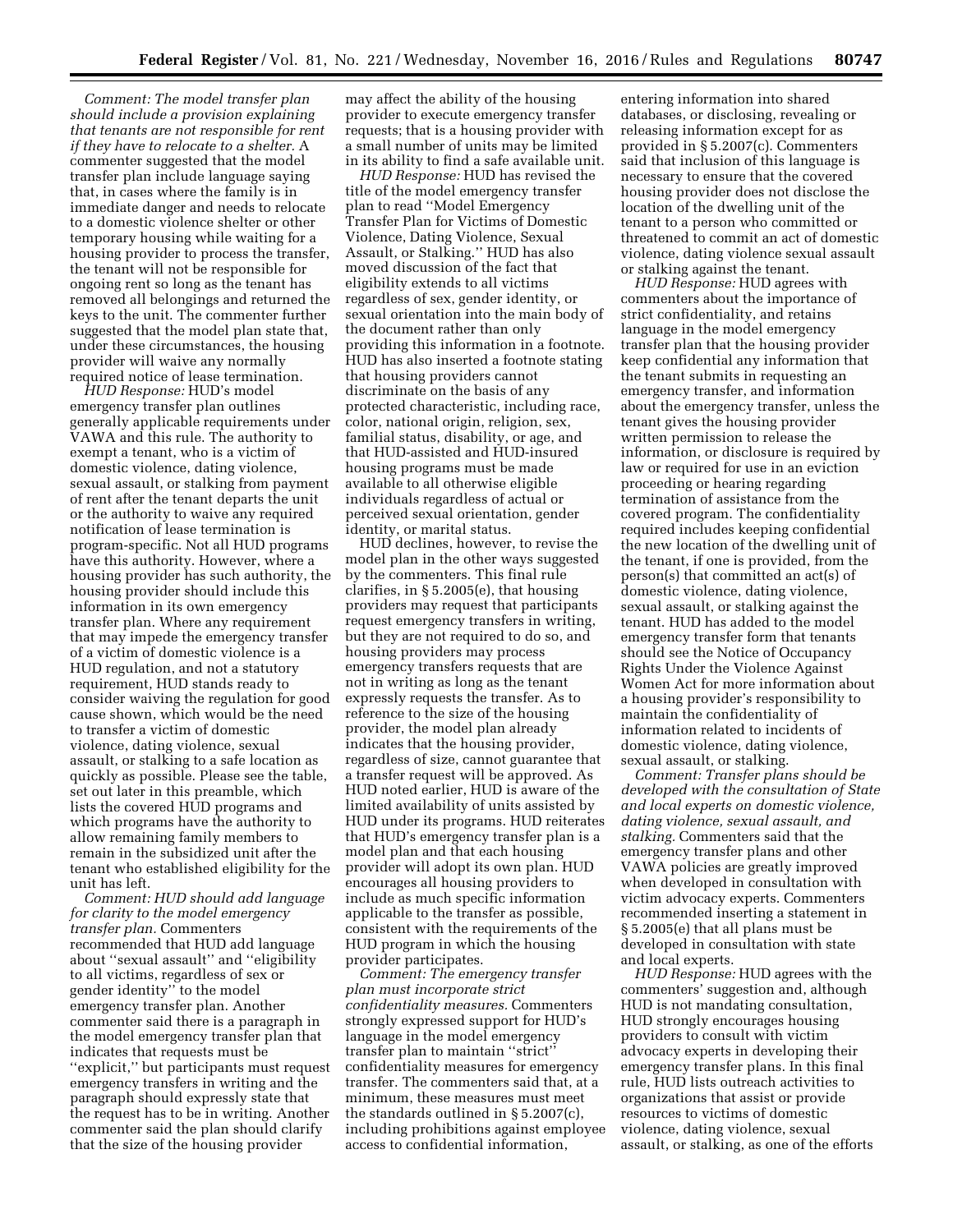covered housing providers may take to assist tenants in making emergency transfers. Please see HUD's response to an earlier comment in which HUD stressed the importance of housing providers becoming familiar and establishing relationships with victim advocacy organizations, and with becoming familiar with other housing providers, whether providing private market units, or other governmentassisted units, not solely HUD-assisted, to establish a network of support which a housing provider could use to help a victim of domestic violence, dating violence, sexual assault, or stalking who needs to move quickly.

*Comment: Correct error in ESG program regulation and clarify who is responsible for developing and implementing the emergency transfer plan.* Commenters identified a paragraph numbering error in the proposed VAWA regulations for the ESG program, at  $\S 576.407(g)(3)(i)$ (where the section is listed twice), but also stated that the second occurrence of the provision gives the recipient several options for designating which entity is responsible for developing and implementing the emergency transfer plan. The commenter recommended changing this proposed provision to say that the recipient must develop an emergency transfer plan to meet VAWA requirements and each CoC, in which subrecipients are located, must submit their own plan for approval by the recipient. The plan would be a CoCspecific plan in compliance with the recipient's plan, which provides CoC implementation detail. The commenter further said that all plans must be developed in consultation with State and local experts on domestic violence, dating violence, sexual assault, and stalking.

Another commenter asked which of HUD's housing programs must adopt an emergency transfer plan based on HUD's model plan.

*HUD Response:* HUD appreciates the commenter advising HUD of the error in § 576.407(g) in the proposed rule and HUD corrects this in this final rule. The final rule also makes clarifying changes to the new § 576.409(d) to clearly establish who is responsible for developing emergency transfer plans in ESG. This provision is consistent with the existing ESG requirements for developing written standards for administering ESG assistance. HUD emphasizes that all emergency transfer plans must incorporate the components listed in § 5.2005(e) of this rule, and for ESG it must also include the requirements provided under § 576.409. As discussed in § 5.2005(e) and later in

this preamble, all emergency transfer plans must describe policies to assist tenants who qualify for emergency transfers under VAWA, such as any outreach activities to organizations that assist or provide resources to victims. HUD encourages all housing providers to work with victim service providers to develop emergency transfer plans, wherever feasible. Covered housing providers in each of HUD's housing programs must adopt an emergency transfer plan. Where there are multiple covered housing providers within a program, the program-specific regulations identify which housing providers are responsible for developing and carrying out emergency transfer plans.

*Rule Change:* HUD moves the ESG VAWA requirements from § 576.407(g) to § 576.409 and clarifies the responsibility for developing emergency transfer plans to be more consistent with existing ESG requirements on developing written standards for ESG assistance.

*Comment: Emergency transfer plans should provide* ''*approval*'' *criteria housing providers can reference to guide as the basis for approving a request for emergency transfer.* Commenters stated that HUD should provide criteria in the model emergency transfer plan for covered housing providers to reference when approving an emergency transfer, which should include factors that take into consideration a wide range of possible scenarios and that can be uniformly standardized for each specific covered housing provider. Commenters said standardized criteria will help covered housing providers to evaluate transfer requests and to demonstrate their reasonable attempt to qualify a tenant for an emergency transfer, affording them some degree of safe harbor from litigation. Commenters said HUD's model emergency transfer plan should include required criteria for requesting an emergency transfer to an ''available and safe unit.''

*HUD Response:* As previously discussed, and with this final rule, HUD presents a generally applicable model emergency transfer plan. HUD's program offices will be able to assist housing providers in covered programs that they administer with creating their own emergency transfer plans. HUD understands the requests for more specific criteria in a model transfer plan. The request made by these commenters for more specific criteria is one of several that HUD has already addressed in this preamble. VAWA 2013 brought under coverage HUD programs that are very different from each other. The housing providers under these programs are not always direct grantees, such as the case with PHAs, but may be subrecipients receiving assistance from governmental entities that received HUD assistance through formula programs. Consequently, the program requirements vary because of the varied nature of HUD programs. As HUD has further stated, although HUD is providing a general model emergency transfer plan, one designed to incorporate the key protections of VAWA 2013, housing providers not only should but are expected to design emergency transfer plans that not only incorporate the key protections of VAWA 2013, but reflect unique requirements or features of their programs. Again, HUD program staff will be available to assist covered housing providers or other grantees or recipients charged with the development of an emergency transfer plan. As to standardized criteria for evaluating transfer requests, HUD discussed earlier in this preamble that, under this final rule, housing providers may request that individuals submit written requests certifying that they meet the criteria for an emergency transfer under VAWA, as well as documentation that they qualify for VAWA protections, but cannot require victims requesting emergency transfers to provide third-party or other additional forms of documentation in order to qualify for an emergency transfer.

*Comment: Transfer plans should contain more information about protection for victims.* Commenters said that in order to better notify victims of their rights under VAWA, a provision should be added under the title ''Emergency Transfer Request Documentation'' that if a victim verbally requests an emergency transfer, the housing provider must notify the victim within 24 hours that a written request for a transfer must be submitted, and the notice to the victim should include information on how to submit a written request for a transfer and what information must be provided. Commenters said the plan should also state that third-party verification of the person's status as a victim is not required until after the transfer and only self-certification is required prior to it. Commenters also said HUD's model emergency transfer plan should include a provision that the victim may reject an offered unit that does not reduce the risk of harm and request that the housing provider offer another unit if available. Commenters further said a provision should be added to the plan stating that a housing provider may not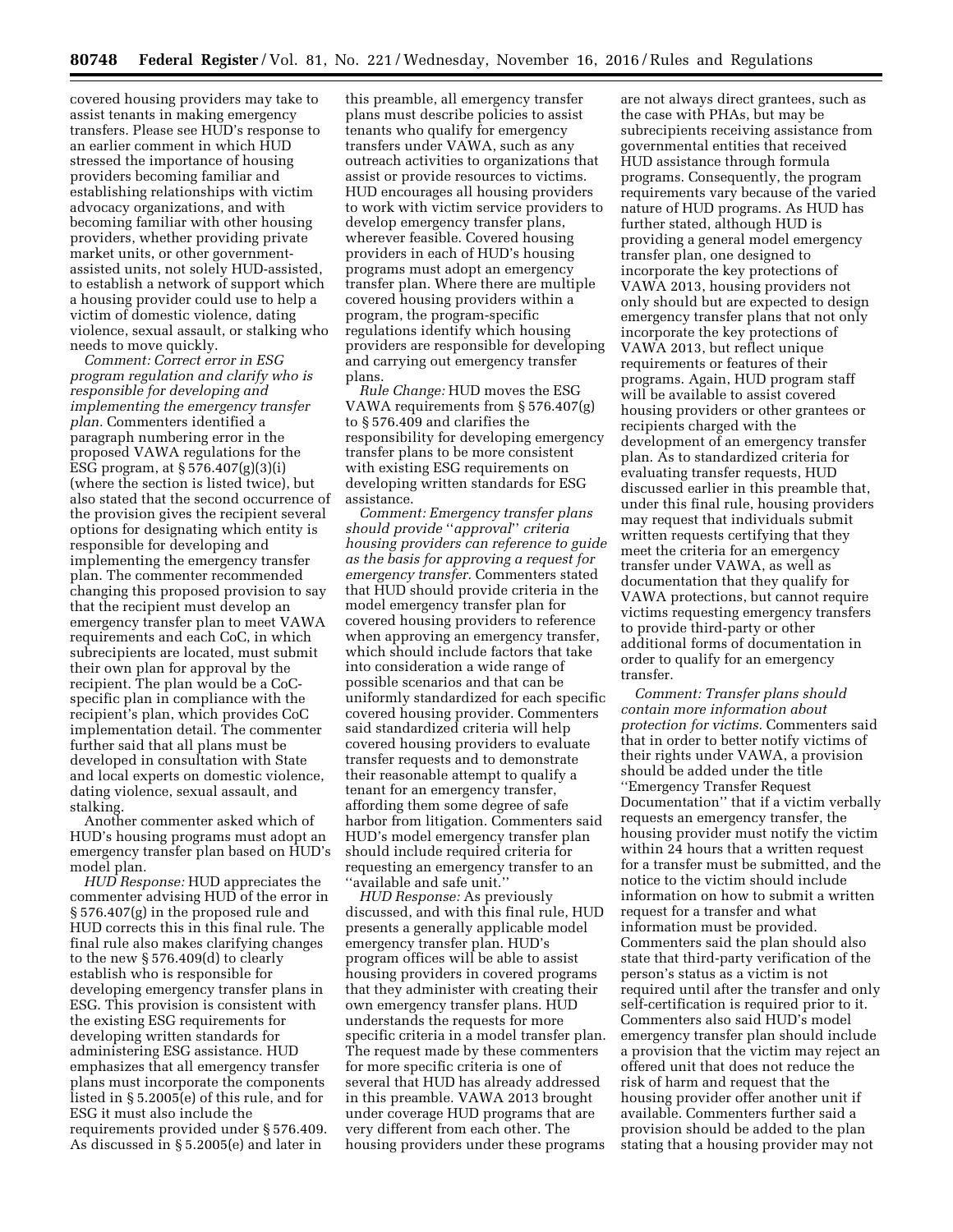require a tenant to pay certain costs in order to transfer, which include but are not limited to paying off a previous balance or paying an additional security deposit if the tenant relocates to another unit from the same housing provider, and a victim should not bear the costs associated with the transfer.

*HUD Response:* As previously discussed in this preamble, HUD amends § 5.2005(e) of this rule, and also amends the Notice of Occupancy Rights Under VAWA that all tenants will receive, to clarify that housing providers may require written requests for emergency transfers. Housing providers should explain in their emergency transfer plans whether they will require written requests for transfers, and, if so, whether a specific form will be required or any written request will suffice. If a written request is required, HUD has developed a model form to help facilitate the submission and processing of a request. However, HUD encourages housing providers not to require written requests in exigent circumstances where an individual's health or safety is at risk. As also explained previously, housing providers may not require third-party documentation in order for a tenant to be eligible for an emergency transfer.

As commenter suggested, HUD has revised its model plan to include a statement that if a tenant reasonably believes a proposed transfer would not be safe, the tenant may request a transfer to a different unit. HUD has also revised its model plan to add a provision stating that tenants who are not in good standing may still request an emergency transfer if they meet the eligibility requirements in this section. As explained elsewhere in this preamble, however, tenants may have to pay certain costs associated with transfers.

*Comment: Transfer plans should be readily available to tenants.*  Commenters said the covered housing program's emergency transfer plan must be publicly available and prominently displayed at the project site, so that tenants understand they have this option.

*HUD Response:* HUD agrees and requires housing providers to make emergency transfer plans publicly available whenever feasible, and, in all circumstances, available upon request.

*Rule Change:* Section 5.2005(e) is revised in this final rule to state that housing providers must make emergency transfer plans available upon request, and must make them publicly available whenever feasible.

# e. Transfer Eligibility

*Comment: Residents should be allowed to transfer even if their incomes are too high.* Commenters stated that residents should be allowed to transfer if they are currently receiving a subsidy even if the household is receiving income in excess of published limits. The commenter said that, for example, the Tenant Rental Assistance Certification System (TRACS) allows for a transfer even if an individual no longer meets the income limit required for a new move-in, but not exceeds those limits. A commenter stated that victims should not fail to exercise their protections because they are afraid of losing their housing/subsidy.

*HUD Response:* This rule does not establish any new requirements for determining program eligibility, or include requirements pertaining to transfers other than the requirements with respect to emergency transfers that are implemented by this final rule. Existing program regulations govern transfers apart from emergency transfers requests by victims of domestic violence, dating violence, sexual assault or stalking.

*Comment: Explain whether minors are eligible for emergency transfers.*  Commenters asked if a VAWA claim is made by an individual under the age of 18, whether management can transfer the victim to another unit, or whether a third party should be involved.

*HUD Response:* Un-emancipated minors would not be eligible to sign leases under HUD programs. Housing providers should consider contacting child welfare or child protective services, or law enforcement when a minor claims to be the victim of domestic violence, dating violence, sexual assault, or stalking.

*Comment: Clarify whether housing providers may or must establish eligibility preferences for victims under VAWA, or waive program requirements.*  Commenters asked how VAWA emergency transfer plans impact covered housing providers' waiting lists. A commenter stated that the rule should clarify that housing providers are allowed, but not required to establish preferences for victims under VAWA, and that any preferences do not waive eligibility requirements. The commenter also stated that housing providers should be allowed to provide preferences for VAWA victims that are existing residents without providing preferences to individuals who have no relationship with the housing provider. Other commenters asked if agencies that administer vouchers would be required to give absolute priority for the next

available voucher to satisfy an emergency transfer request. These commenters also asked whether, if there are no vouchers available at the time of an emergency transfer request, or the waiting list for the voucher program is closed, there would be legal ramifications or other consequences for being unable to satisfy such a request.

Another commenter said HUD should clearly specify how covered housing providers are to balance the interests of applicants and current tenants who may need VAWA protections. Some commenters said HUD should expressly state that housing providers' obligation to help tenants transfer to safe housing supersedes wait list, tenant preference, or prioritization obligations and nonemergency transfers. Commenter said the negative effects of delay in transfers include forced homelessness and seeking emergency shelter, which can affect one's employment and getting children to school.

Other commenters said that HUD should require a preference for victims who have met emergency transfer documentation requirements so that they may move to the top of the waiting list for a transfer to another property under the covered housing provider's control. Other commenters asked that HUD address the implementation of emergency transfers as they relate to other competing tenant preferences such as disability and homelessness.

Commenters said HUD should clarify that housing providers can establish a voluntary preference for the emergency transfer of VAWA-related victims, which could help facilitate a relocation that may require an effective termination at one property, and enable priority move-in at another site that may be separately owned or operated. A commenter asked that HUD articulate how housing providers may adopt a preference for VAWA.

A commenter stated that HUD's model emergency transfer plan does not clarify what the housing provider is required or allowed to do to expedite the transfer process, and requested that HUD expressly state how a PHA and owner should comply with the transfer requirement given the covered providers' obligation to observe waitlist rules. A commenter recommended that HUD expressly state whether the waitlist rules under the HOME program are violated by complying with a VAWA emergency transfer policy.

*HUD Response:* HUD commends these commenters who raise concerns that reflect the desire to help victims of those crimes addressed in VAWA without interfering with the housing needs of individuals and families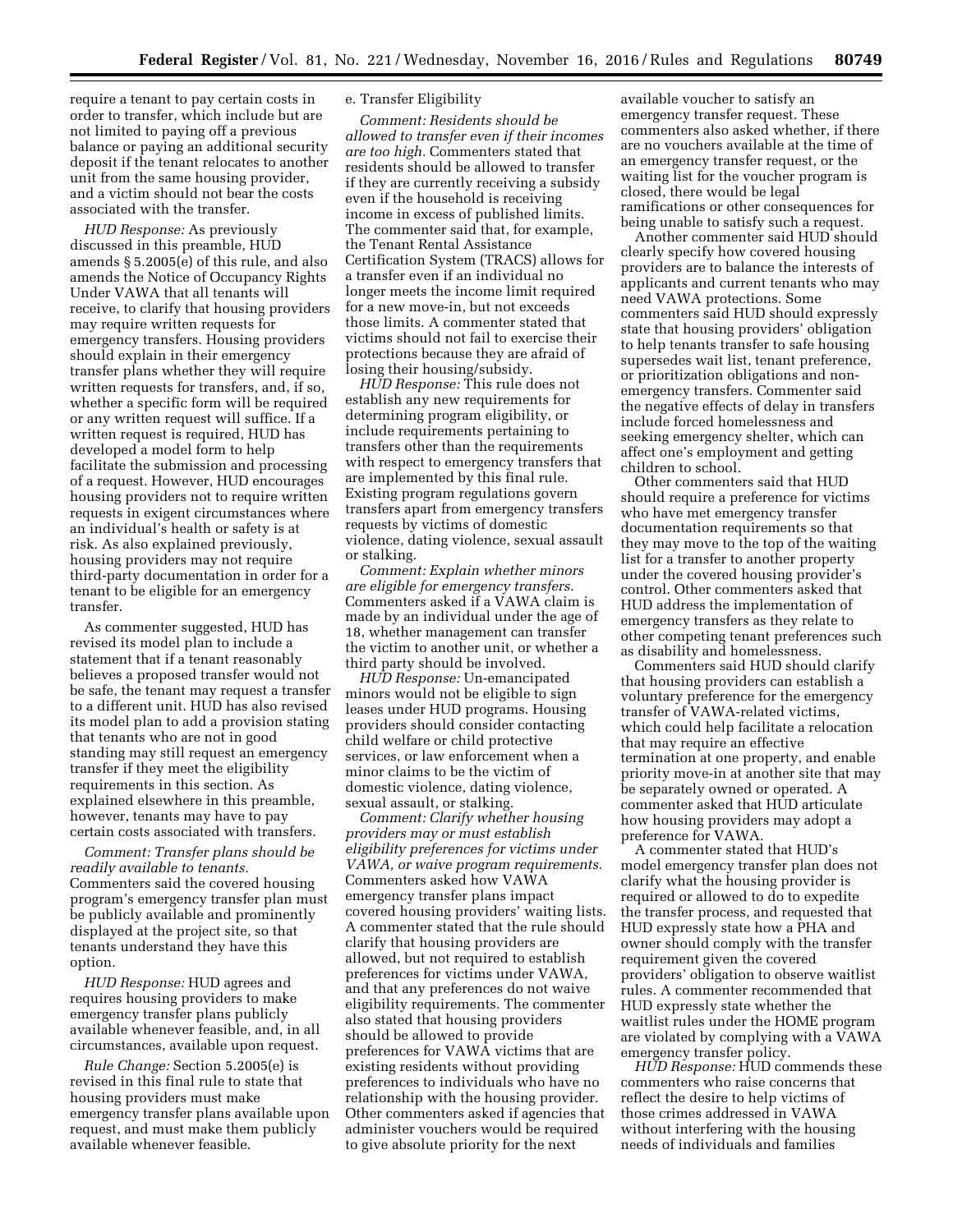residing in units administered by the housing provider or on the housing provider's applicant waitlist. HUD acknowledges the difficulty of achieving the right balance. This is the reason that VAWA 2013 requires an emergency transfer plan so that covered housing providers may plan in advance, what actions to take when a victim of domestic violence, dating violence, sexual assault, or stalking needs an emergency transfer. The goal is for the plan to facilitate an emergency transfer under VAWA as expeditiously as possible. The suggestion by one commenter that housing providers establish a preference for victims that need an emergency transfer, not all victims but again those that need an emergency transfer, may be one way to achieve that goal.

Consistent with program requirements and allowances, housing providers in covered programs are allowed to establish preferences for victims of domestic violence, dating violence, sexual assault, and stalking. These preferences, if established, must be established in accordance with statutory or regulatory requirements that govern the establishment of preferences.10 HUD notes that existing regulations for the public housing and housing choice voucher programs (in 24 CFR 960.206(b)(4) and 24 CFR 982.207(b)(4)) provide that PHAs should consider adoption of a local preference for admission of families that include victims of domestic violence. Such adoption would be an admission preference, admitting individuals as new tenants to a covered program, and not to be confused with a transfer priority list, which a housing provider could use to assist existing tenants. While HUD's final rule does not require housing providers to establish admission preferences for victims of VAWA incidents or transfer priority lists to aid existing tenants in a covered housing program to make an emergency transfer, HUD encourages housing providers to do so. Whether a housing provider chooses an admission preference or establishes a transfer priority list, or chooses not to or is unable to choose these approaches because of statutory provisions, the fact

remains that a housing provider must prepare a workable emergency transfer plan; that is, if a housing provider cannot provide a tenant who needs an emergency transfer with an available safe unit immediately, the housing provider must have resources and policies that it can turn to help this tenant.

HUD further clarifies in this final rule that covered housing providers must detail in their emergency transfer plans the measure of any priority that those who qualify for an emergency transfer under VAWA will receive. Existing tenants of a housing provider who request a transfer to another unit for which they would not be required to submit an application (what this rule calls an internal emergency transfer, and an example would be where no application would be required for a public housing tenant to transfer from one building within a PHA's portfolio to another building within the PHA's portfolio) should not be placed on applicant waiting lists, as these tenants are not new applicants. Where a tenant requests a transfer to a housing unit where an application would be required (what this rule calls an external emergency transfer, and an example would be a transfer to a different program or to a unit that the housing provider does not control), each covered housing provider's emergency transfer plan must provide measures to assist these tenants. For example, under the plan a provider may have established relationships with other covered housing providers in the same jurisdiction where they share updated information on available units, or relationships with victim service providers who can assist tenants in locating, and quickly moving to, a safe and available unit.

The purpose of these clarifications is to ensure individuals who qualify for an emergency transfer under VAWA receive a meaningful opportunity to transfer as expeditiously as possible and to avoid the possibility that such individuals may, for example, be placed on the bottom of an applicant waiting list with no other measures taken to assist the individuals, counter to the intent of the emergency transfer provision. The provider, through their emergency transfer plan, must develop a plan for what actions to take when a victim of domestic violence, dating violence, sexual assault, or stalking needs an emergency transfer while balancing the needs of other eligible individuals.

HUD understands that housing providers receive requests for emergency transfers other than by those

who may be victims of VAWA crimes, and therefore housing providers may maintain a list of those requesting emergency transfers. Where a housing provider maintains such a list, an individual seeking an emergency transfer under VAWA must be placed on this list or on a separate list for emergency transfers under VAWA. Such lists for providing emergency transfers must be maintained consistent with program confidentiality requirements and HUD's confidentiality requirements at § 5.2007(c). Alternatively, if there is no list, an individual requesting an emergency transfer under VAWA must, at a minimum, be given any priority as an emergency transfer requestor that is consistent with the mechanism the housing provider has in place to track emergency transfer or general transfer requests.

In cases where there are multiple individuals who need and qualify for a vacant unit, HUD strongly encourages housing providers to transfer applicants who qualify for an emergency transfer under VAWA as quickly as possible, and to prioritize between multiple individuals that need transfers when there are vacant units for which the tenant requesting the emergency transfer qualifies. Housing providers may give priority to VAWA emergency transfer requests regardless of whether the housing provider prioritizes other types of emergency transfer requests. HUD encourages consideration of the danger to the victim of a VAWA crime until a transfer can be made.

Emergency transfer obligations under VAWA do not supersede any eligibility or other occupancy requirements that may apply under a covered housing program. For example, the tenancy priority for an available accessible unit required to be accessible under HUD's Section 504 regulation must still be applied to maximize the utilization of accessible units by individuals who need the accessibility features. The objective of the emergency transfer plan is to develop a plan for how to fill an available unit cognizant of the need to transfer an individual who qualifies for an emergency transfer as quickly as possible while meeting other obligations and balancing competing needs.

As for the HOME program, owners must continue to comply with existing statutory requirements when it comes to admitting tenant but are encouraged to implement preferences in their HOMEfunded projects for victims of domestic violence, dating violence, sexual assault, and stalking so to assist those needing emergency transfers. HUD will issue guidance on implementing the

<sup>10</sup>For example, the Quality Housing and Work Responsibility Act of 1998 repealed mandatory Federal preferences for public housing and Section 8 programs. Under HUD's regulations at 24 CFR 960.206(a)(1) and 24 CFR 982.207(a)(2), a PHA's system of local preferences must be based on local housing needs and priorities, and, in determining such needs and priorities, PHAs must use generally accepted data sources. Regarding the HOME program, housing providers must follow the procedures described in their written selection policies.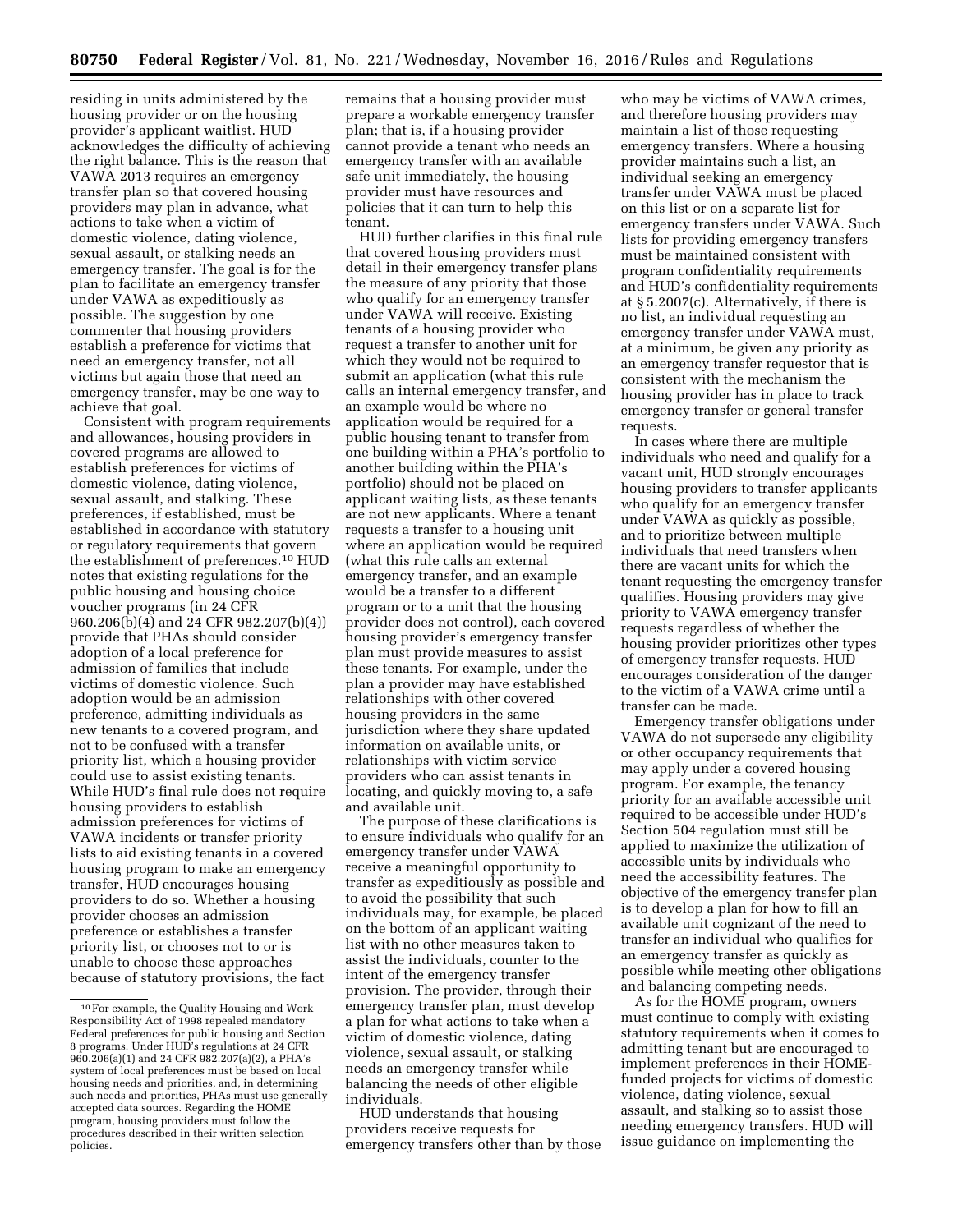VAWA emergency transfer plan in state and local HOME programs.11

*Rule Change:* Section 5.2005(e) of this final rule requires that emergency transfer plans must describe how covered housing providers will assist tenants in making an emergency relocation to another unit where the tenant would not be a new applicant (an internal emergency transfer) when a safe unit is not immediately available for the tenant, and how covered housing providers will assist tenants in making an emergency relocation to another unit where the tenant would have to undergo an application process to reside in the new unit (an external emergency transfer) when a safe unit is not immediately available.

The rule specifies that tenants must be able to seek an internal emergency transfer and an external emergency transfer concurrently if a safe unit is not immediately available so that the tenant has a greater opportunity to move to a safe unit as quickly as possible. For example, if a tenant is not able to immediately relocate to a safe unit because there is none available for which the tenant would not have to go through an application process, emergency transfer plans must have policies that assist the tenant in making an internal emergency transfer as expeditiously as possible, for example, by placing that tenant on an emergency transfer list, and simultaneously provide the tenant with resources or assistance to seek an external emergency transfer to a unit that may be under a different provider or different program. The rule specifies that policies for assisting tenants to make external emergency transfer include arrangements with other covered housing providers to facilitate moves. These arrangements could be those that allow housing providers to share tenant files, if the tenant provides written consent to do so and any applicable confidentiality requirements are met, in order to expedite a tenant's new application process, and arrangements where covered housing providers alert one another when a unit becomes newly available for occupancy. The rule also

specifies that policies may include outreach activities to organizations that assist or provide resources to victims of domestic violence, dating violence, sexual assault, or stalking. For example, as discussed earlier, covered housing providers could develop relationships with groups that assist victims covered by VAWA in making emergency transfers.

Section 5.2005(e)(3) of this final rule provides that, for purposes of notification to existing tenants, and overall public awareness, the emergency transfer plan must describe any measure of priority given to individuals who qualify for an emergency transfer under VAWA in relation to other categories of transfers and waiting lists. Under the final rule at 5.2005(e)(6) tenants who request and qualify for an internal emergency transfer must, at a minimum, be given any priority that housing providers may already provide to other types of emergency transfer requests. The rule also requires, in § 5.2005(e)(9), that emergency transfer plans must describe policies for tenants who have tenant-based rental assistance to make emergency moves with that assistance if this is something that the covered housing provider may encounter.

Additionally, HUD's regulations at 24 CFR 982.207(b)(4) and 960.206(b)(4) are revised to include victims of dating violence, sexual assault, and stalking, as well as victims of domestic violence, as those whose families should be considered for admission preferences.

*Comment: Explain whether a victim always has to be eligible for a program in order to receive a transfer, or whether requirements could be waived.*  Commenters stated that it is unclear whether an emergency transfer can be provided to a victim who is not eligible for a unit or whether the VAWA transfer requirement supersedes the eligibility requirements for special populations, such as elderly or disabled. Other commenters stated that, after the first year of assistance at a PBV site, families are eligible to receive a tenant-based voucher, and asked whether the oneyear requirement would be waived for VAWA. A commenter suggested that HUD allow families needing an emergency transfer under VAWA to request a voucher within the first year of assistance at the PBV development, and said PHAs could be required to create a priority on their tenant- based HCV waiting list for these transfers from a PBV development due to domestic violence. A commenter asked which of its housing resources should be prioritized for victims of domestic violence requesting an emergency transfer and requested confirmation

from HUD of any waivers it may need from HUD to grant an emergency transfer request that may require tenant assignment procedures to operate outside of the agency's standard practices and policies.

*HUD Response:* The provisions in VAWA on emergency transfer requests do not supersede eligibility requirements for HUD housing serving specific populations, or for any HUD housing covered by VAWA 2013. Unlike VAWA 2005, VAWA 2013 did not revise the underlying statutes governing the HUD programs covered by VAWA 2013, and therefore, the eligibility requirements for each of the covered HUD programs are unchanged by VAWA 2013. Housing providers must continue to comply with the HUD program regulations regarding eligibility, as may be supplemented by guidance that aids covered housing providers in addressing specific fact situations. Although VAWA 2013 does not override the specific program requirements for the HUD programs covered by VAWA 2013, VAWA 2013 requires housing providers in each of the HUD-covered programs to develop and issue an emergency transfer plan. As discussed above, to fulfill this requirement, each housing provider must develop a plan that does its best to transfer a victim of domestic violence to a safe, available unit as quickly as possible. HUD recognizes that because of statutory requirements, a victim receiving assistance under one HUD program may not be eligible for assistance under another HUD program because of the different eligibility requirements. It is for these reasons that, under this final rule, housing providers must take measures to assist victims who may not be eligible to transfer to an available unit, such as engaging in outreach to other organizations, such as domestic advocacy organizations, faithbased organizations and State and local government entities, to measure the availability of assistance that can be provided on an emergency basis. HUD housing providers should also reach out to other housing providers, private market providers and other governmentassisted providers to determine where they may be able to assist each other in domestic violence situations. While a housing provider may not have an available safe unit at a point in time when a victim of domestic violence may need one, HUD expects that housing providers' emergency transfer plans will provide for other means to help keep victims of domestic violence safe.

With respect to the comments about project-based voucher housing, commenters are correct that, after the

<sup>11</sup>The HOME statute at 42 U.S.C. 12755(d) permits owners of HOME-assisted rental projects to establish certain preferences for HOME-assisted units, but requires them to admit applicants in chronological order from the waiting list. Consequently, absent a specific project preference for victims of domestic violence, a victim who is not already at the top of a waiting list for a project may not be admitted to a vacant HOME-assisted unit before other eligible applicants on the waiting list. HUD encourages participating jurisdictions to implement such preferences in their HOME-funded projects, but cannot dictate that establishment of any specific preferences in HOME projects.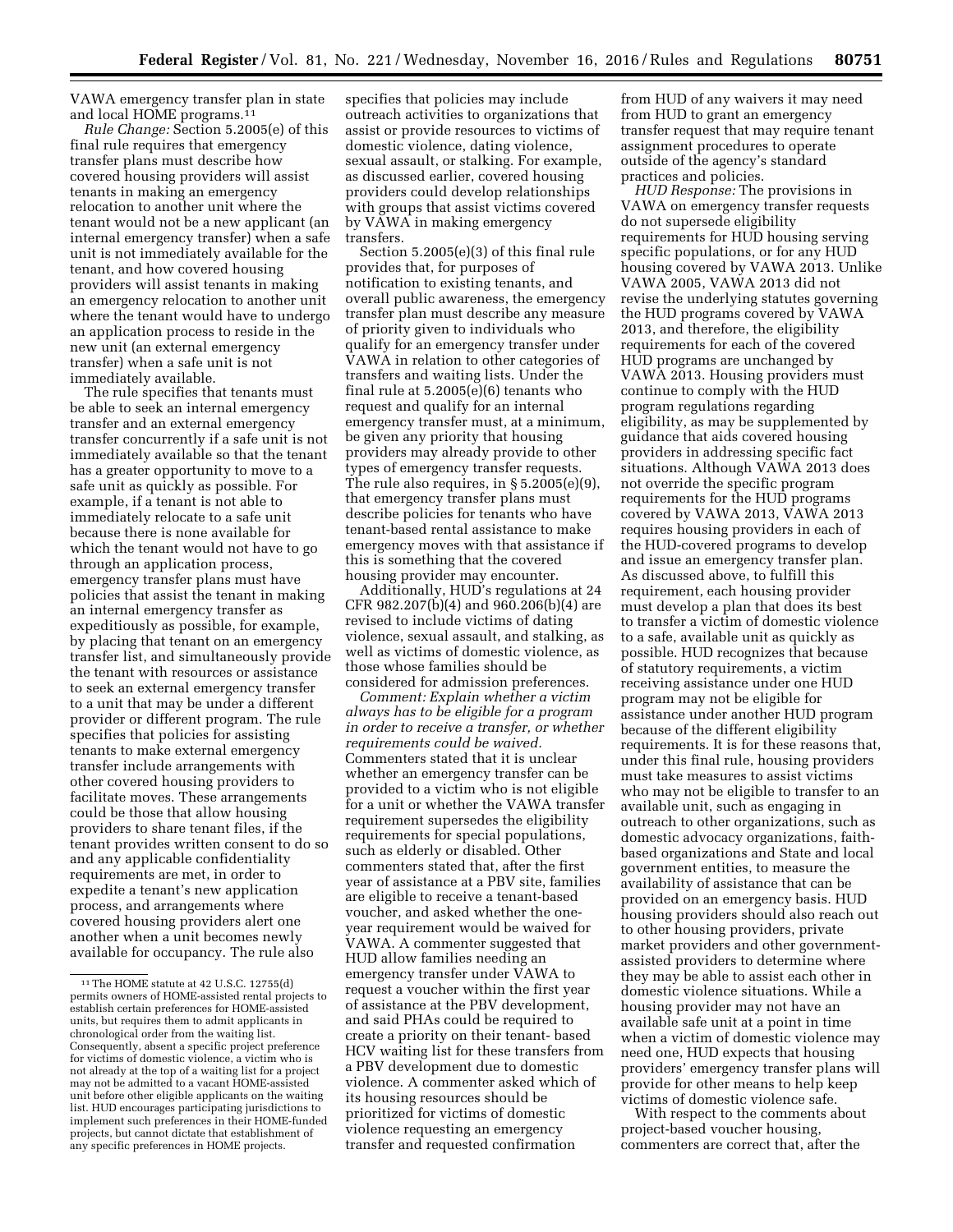first year of assistance at a PBV site, families are eligible to receive a tenantbased voucher. This is a statutory provision that is not changed by HUD's VAWA regulations. HUD allows, but does not require, PHAs to establish reasonable transfer policies that do not conflict with statutory provisions, HUD occupancy regulations, or housing goals. However, this final rule does alter the family right to move provisions for project-based vouchers in 24 CFR 983.261, which provides that families will not be required to notify a PHA before they leave a unit if they are leaving because a member of the family is the victim of a VAWA crime and the move is needed to protect the health and safety of a family member, or a family member was a victim of sexual assault that occurred on the premises during the 90-calendar-day period before the family requests to move. In such a case, the family will have to notify the PHA as soon as possible after they leave the unit, and the PHA will have to offer the family assistance to a different unit, or the PHA may offer the family a housing choice voucher if the family had been in the unit for at least a year. Under this final rule, 24 CFR 983.261 also now specifies that a PHA may offer a victim tenant-based rental assistance if a family breaks up as a result of domestic violence, dating violence, sexual assault, or stalking.

With respect to prioritizing victims of domestic violence, dating violence, sexual assault, or stalking for placement in housing, HUD does not mandate that housing providers create preferences for victims of domestic violence, but encourages housing providers to provide preferences for victims of domestic violence, dating violence, sexual assault, and stalking consistent with any regulations that govern the establishment of preferences. For example, a PHA's system of local preferences must be based on local housing needs and priorities by using general accepted data sources and information obtained through the PHA Plan public comment process (24 CFR 960.206(a)(1) for public housing and 24 CFR  $982.207(a)(2)$  for the HCV program.

*Rule Change:* 24 CFR 983.261 is revised in this final rule to specify that requirements that families contact PHAs in advance of terminating a lease to request comparable tenant-based rental assistance if the family wishes to move do not apply if a member of the family is the victim of a VAWA crime and the move is needed to protect the health and safety of a family member, or a family member was a victim of sexual assault that occurred on the premises during the 90-calendar-day period

before the family requests to move. Under this final rule, a PHA may not terminate assistance if the family, with or without prior notification to the PHA, moves out of a unit in violation of the lease, if such move occurs to protect the health or safety of a family member who is or has been the victim of domestic violence, dating violence, sexual assault, or stalking and who reasonably believed he or she was threatened with imminent harm from further violence if he or she remained in the dwelling unit, or any family member has been the victim of a sexual assault that occurred on the premises during the 90-calendarday period preceding the family's request to move. This section is also revised to specify that if a family breaks up as a result of an occurrence of domestic violence, dating violence, sexual assault, or stalking, the PHA may offer the victim the opportunity for continued tenant-based rental assistance.

## f. Effectiveness of Transfers

*Comment: Emergency transfers may be ineffective if they are within the same property, or if victims or survivors compromise their new locations to perpetrators.* Commenters stated that emergency relocation to other units within the same development may not be effective in protecting a victim, and housing providers should not transfer a victim to a unit in the same development. A commenter asked whether management could refuse to allow a victim to transfer back to the perpetrator's unit if the victim sought such transfer. Another commenter said that rather than provide transfers, it would be more effective to evaluate every victim's situation on a case-bycase basis and use domestic violence shelters where necessary.

Commenters also expressed concern about the victims themselves disclosing their new location to perpetrators. The commenters said that a victim, as well as other household members, should be required to self-certify a declaration that they will not disclose the location of a new unit to the perpetrator (if known) nor to anyone known to the victim, and that if they do disclose the new unit's location, the family will not be entitled to any additional unit transfers under the umbrella of VAWA protections. Commenters further suggested that any tenant who invites a perpetrator that the tenant knows is not permitted on property grounds into the tenant's unit should receive a lease violation notice.

*HUD Response:* HUD appreciates commenters' concerns, but declines to place restrictions on emergency transfers that would be contrary to the

intent of VAWA 2013. VAWA provides that individuals are eligible for emergency transfers if they expressly request the transfer and reasonably believe there is a threat of imminent harm from further violence if they remain in the same dwelling unit, or, for sexual assault victims, the assault occurred on the premises during the 90 calendar-day period preceding the date of the transfer request. There are no other restrictions on eligibility that are in the statute.

HUD is not in a position to speculate on why a survivor might return to live in the perpetrator's unit, or how or why a perpetrator might come to know of a survivor's new address. Each victim's situation will be unique to the victim. If an individual reasonably believes that there is a threat of imminent harm, or if an individual has been sexually assaulted on the premises, and that individual requests a transfer, then that individual is eligible for a transfer under VAWA to an available unit that they believe to be safe.

Regarding transfers within the same property, HUD understands that a transfer to a unit within the same development in which the perpetrator resides might not be safe for victims. However, if the unit in the same development is the only one available, the victim should be allowed to consider transferring to the unit. This option should not be foreclosed to the victim. The victim is in the best position to make this decision. Accordingly, HUD does not prohibit emergency transfers within the same property, but encourage housing providers to endeavor to identify an available unit in another property.

## g. Emergency Transfers for Sexual **Assault**

*Comment: Clarify the requirements for an emergency transfer for victims of sexual assault.* Commenters asked HUD to clarify whether the condition that the sexual assault occurred on the premises and happened during a 90-day period preceding the tenant request for transfer is intended to waive the requirement of reasonable belief of imminent harm for other emergency transfers. A commenter said that language in HUD's regulation should explicitly state the conditions under which a victim of sexual assault can request an emergency transfer. A commenter also asked if a victim of sexual assault expressly requests a transfer and reasonably believes that there is a threat of imminent harm, whether it matters when the sexual assault occurred.

Other commenters said HUD should rescind the specifications that the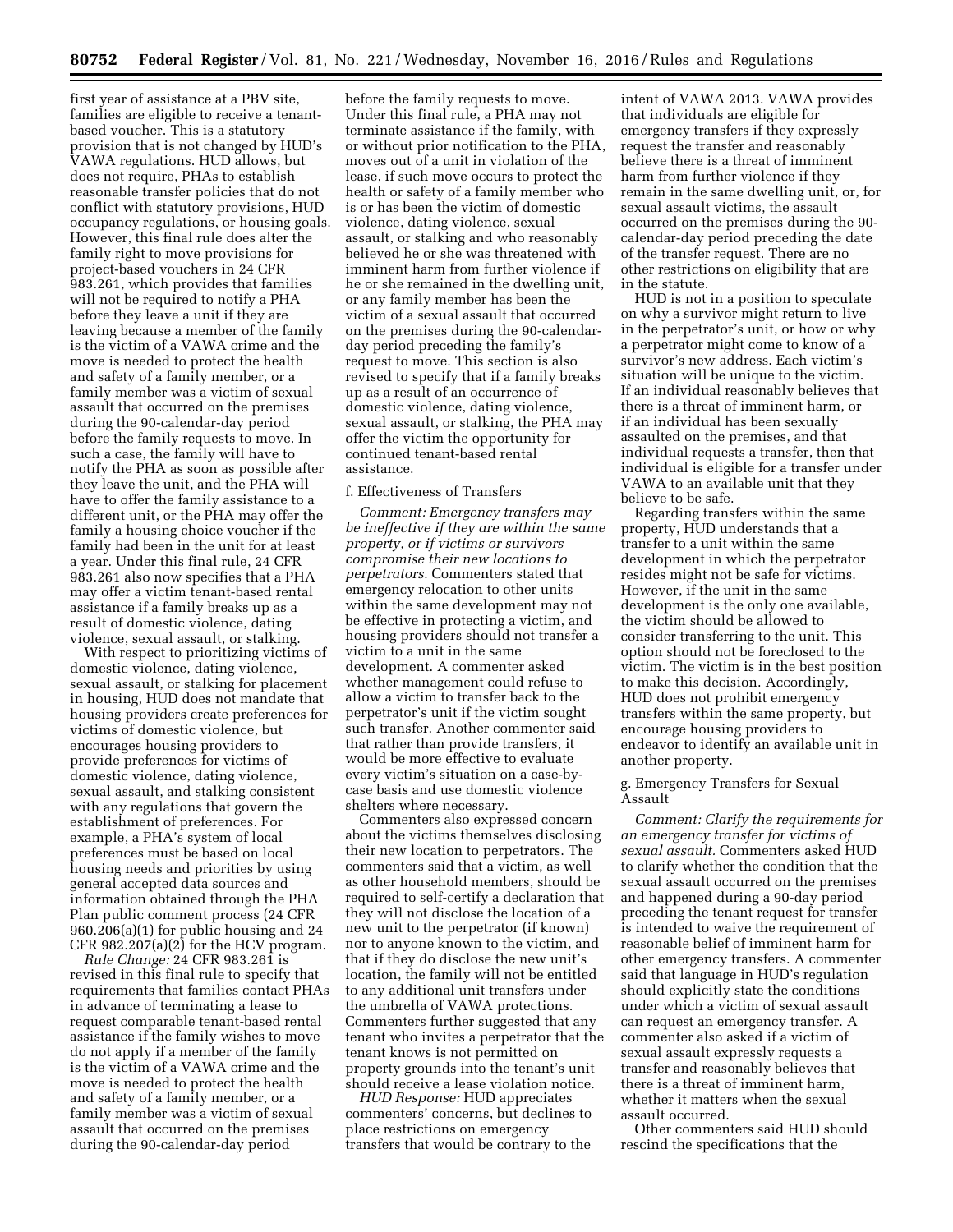assault must have occurred within 90 days of the emergency transfer request, and that it must have occurred on the premises in order for the victim to be provided an emergency transfer. A commenter said HUD's model emergency transfer plan appears to outline stricter guidelines for victims of sexual assault to access protections as compared to victims of domestic violence, dating violence and stalking. A commenter stated that victims of sexual violence may experience delayed or long-lasting reactions to the trauma and there are many reasons why victims may not report the sexual assault immediately.

Another commenter stated that if an individual is dragged off the premises and sexually assaulted elsewhere, that individual should be able to ask for an emergency transfer. A commenter said that, in the case of children at the very least, who may not disclose the assault for some period of time out of fear, it should not matter if the sexual assault occurred more than 90 days prior. A commenter said that it should not matter if a rape occurred off premises if the perpetrator of the rape is on the lease and the victim is a tenant.

Other commenters said that covered housing providers should be encouraged to apply a longer time frame when necessary, and, at a minimum, the language of HUD's proposed regulation at § 5.2005(e)(1)(b)(ii) should be changed so it is clear that nothing in the regulations prohibits housing providers from considering and approving transfers for victims of sexual assault when the assault occurred more than 90 days before the transfer request was made or the sexual assault did not occur on the premises. Commenters said the proposed regulatory provision, as written, may cause some confusion or be misinterpreted to suggest that moves to protect the health and safety of the family also must be within the 90-day time frame or experienced on the premises.

*HUD Response:* HUD's regulations on emergency transfer for victims of sexual assault mirror the provisions in VAWA 2013. The 90-day time frame is from the statute. However, the statutory provisions are the minimum requirements that covered housing providers must meet. Covered housing providers may allow more time. They are not confined to the 90-day period, and should consider additional time, as commenters suggested, given that certain victims of sexual assault may fear disclosure.

Under VAWA 2013, victims of sexual assault qualify for an emergency transfer if they either reasonably believe there is

threat of imminent harm from further violence if they remain in their dwelling unit, or, the sexual assault occurred on the premises during the 90-calendar-day period preceding the date of the request for transfer. Thus, emergency transfer plans must provide that victims of sexual assault will be eligible for an emergency transfer if they expressly request the transfer and they either reasonably believe there is threat of imminent harm from further violence if they remain in their unit, regardless of where or when the sexual assault occurred, or, the sexual assault occurred on the premises during the 90-calendarday period preceding the date of the request for transfer, regardless of whether they reasonably believe there is a threat of imminent harm from further violence if they remain in their unit. HUD has revised the Notice of Occupancy Rights under VAWA and the Model Emergency Transfer Plan to clarify that there are two ways that victims of sexual assault may qualify for an emergency transfer under VAWA. HUD also clarifies this in the rule.

With respect to a commenter's statement that a victim who was attacked by a perpetrator on the grounds of the covered housing provider but dragged from the property and sexually assaulted elsewhere should be considered as meeting the VAWA requirements for a sexual assault occurring on the premises, HUD finds that this situation would meet the requirement because, in essence, the start of the assault occurred on the premises.

*Rule Change:* Section 5.2005(e)(2)(ii)(B) is revised to clarify that in the case of a tenant who is a victim of sexual assault, the tenant qualifies for a transfer if either the tenant reasonably believes there is a threat of imminent harm from further violence if the tenant remains within the same unit that the tenant is currently occupying, or the sexual assault occurred on the premises during the 90-calendar-day period preceding the date of the request for transfer.

## h. The Scope of the Transfer Provision

*Comment: Clarify whether a transfer can happen between different properties and different programs, and whether such transfer would be required and how it would be achieved.* Commenters asked for clarification on the meaning of ''transfer''—whether a transfer means a transfer within a property, within properties that a housing provider administers, or includes properties not in the housing provider's control. A commenter asked if survivors would be able to establish eligibility across

different HUD programs, different covered housing providers, different geographies, and housing programs in other agencies, or whether they would be limited to the program and housing provider where they currently reside.

Commenters asked how a transfer between properties would be coordinated and sought more guidance from HUD on transfers. Commenters asked how a PHA that administers the HCV program should effect a transfer and whether the PHA will be responsible for finding the victim a new unit. A commenter asked whether it would be acceptable for a PHA to process an expedited ''move with continued assistance'' (MWCA) or allow a MWCA when it would otherwise not be allowed.

Commenters asked whether it is mandatory or discretionary for PHAs to transfer a family from public housing to Section 8 housing. A commenter said that flexibility in this area would facilitate a transfer by giving PHAs the ability to transfer the household to the first unit or voucher that is available for the household's size regardless of program. A commenter also asked whether PHAs would be expected to issue a voucher to a project-based participant at risk of domestic violence.

A commenter asked what a housing provider should do if there are no units available on the current property to transfer the victim to, or there is a unit available but it does not have enough bedrooms to accommodate the victim and the victim's family.

*HUD Response:* In this final rule, HUD clarifies that covered housing providers must allow tenants who meet the rule's criteria for an emergency transfer to make an internal emergency transfer, which, as discussed above, is one where a tenant could reside in a new unit without having to undergo an application process, when a safe unit is immediately available. A significant obligation of every housing provider is to keep its own tenants safe, and where an existing tenant meets the eligibility requirements and would not have to undergo an application process in order to move to an available unit that is safe, the tenant must be offered the transfer to this unit.

As discussed in the proposed rule, HUD reads ''under a covered housing program'' to mean the covered housing provider must, at a minimum, transfer the tenant to a unit under the provider's control and assisted under the same covered program as the unit in which the tenant was residing, if a unit is available and is safe. This means housing providers may be required to transfer certain tenants to different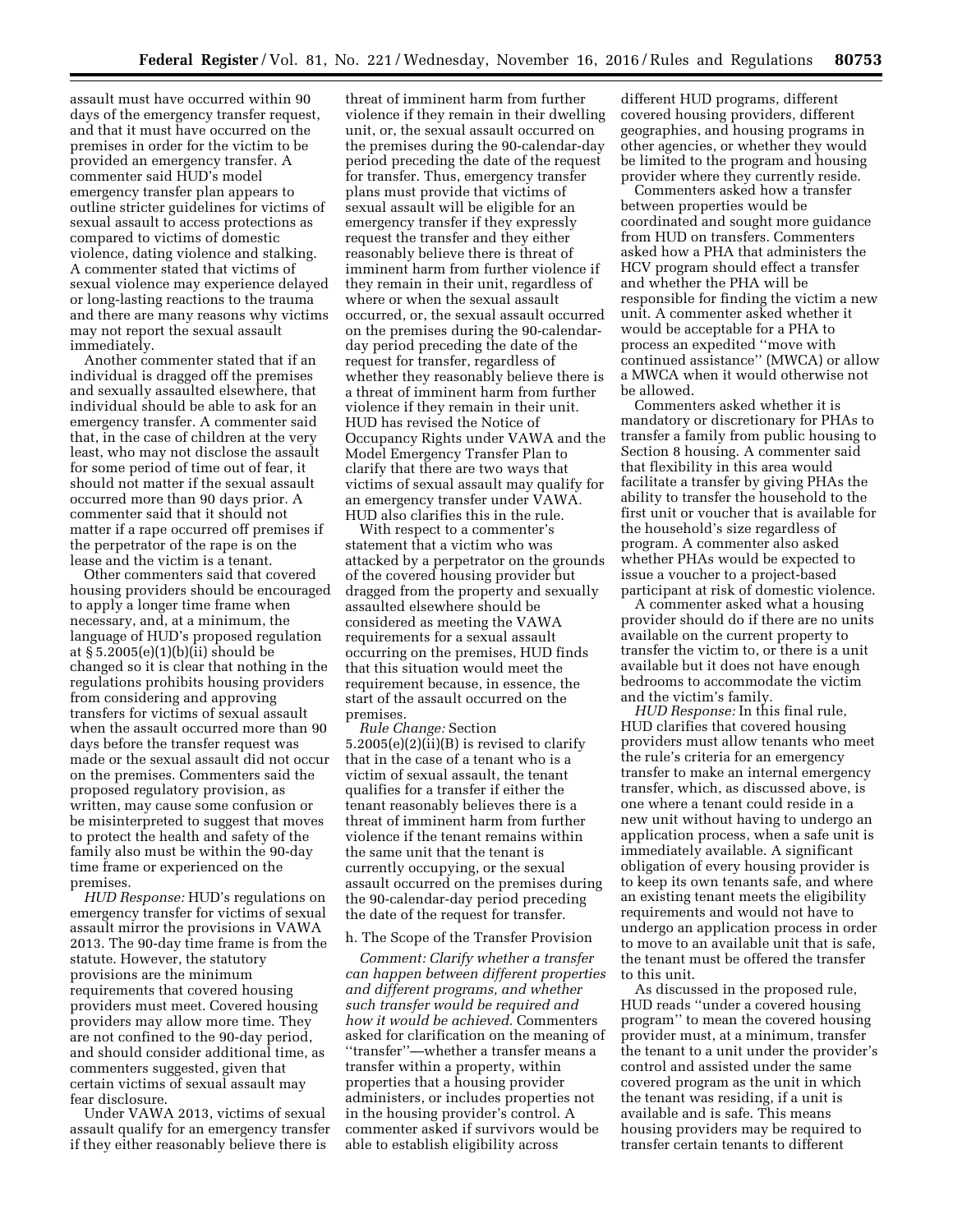properties that are under the housing providers' control, provided that these properties are under the same program in which the tenant is assisted, and the properties are subject to one wait list. If there is a separate wait list for each of these properties, then the housing provider may not, depending upon program requirements, be able to easily transfer a tenant to another property.

The proposed rule stated that, in addition, covered housing providers must allow tenants who qualify for emergency transfers to transfer to a safe and available unit that is under their control and under another covered housing program, if such transfer is permissible under applicable program regulations. This means the program regulations for both the program that the tenant is leaving and the program regulations for the program the tenant would be joining allow for a transfer between programs. After further review, HUD has removed this language from the final rule, as at the present time, there are no HUD programs to which an individual could transfer from another program without applying for housing under a new program. Tenants seeking to move to a unit covered by a different program may apply for housing under the new program. However, a housing provider is not fulfilling its emergency transfer obligation if the only relief offered to a tenant is to be placed at the bottom of a waiting list for a new program. The housing provider that administered the unit in which the tenant became a victim of domestic violence must have in its emergency transfer plan a process through which the provider will assist the victim in finding alternative housing. For example, the plan could include providing the victim with names, addresses, or phone numbers of domestic advocacy organizations that stand ready to assist victims of domestic violence on an emergency basis, and a list of other housing providers, whether private market providers or other government-assisted housing providers, that may have offered their availability to be contacted by the housing provider who has a tenant who is a victim of domestic violence, and may possibly be able to offer assistance to a victim of domestic violence.

Certain HUD programs have additional specific requirements under this rule as to actions that housing providers must take to assist tenants in transferring when a safe unit is not immediately available for victims who qualify for emergency transfers under VAWA. HOME and HTF require that the participating jurisdiction (in the case of HOME) or the grantee (in the case of

HTF) must provide a list of properties in the jurisdiction that include HOME or HTF-units (depending on which program the tenant is currently under) to tenants in these programs that request and qualify for external emergency transfers under VAWA. Under this rule, the list must include for each property: The property's address, contact information, the unit sizes (number of bedrooms) for the HOME or HTFassisted units, and, to the extent known, any tenant preferences or eligibility restrictions for the HOME or HTFassisted units. In addition, the participating jurisdiction or the grantee may establish a preference under the program for tenants who qualify for emergency transfers, and coordinate with victim service providers and advocates to develop the emergency transfer plan, make referrals, and facilitate emergency transfers to safe and available units. For the HOME program, the participating jurisdiction may provide HOME tenant-based rental assistance to tenants who qualify for emergency transfers under 24 CFR 5.2005(e). Under the ESG and CoC programs, tenants who live in assisted units and qualify for emergency transfers under VAWA but cannot make an immediate internal emergency transfer to a safe unit receive priority over all other applicants for new assistance or housing, subject to certain eligibility restrictions. Additionally, given that 24 CFR 5.2005(e)(9) provides for tenants who are receiving tenantbased rental assistance and qualify for an emergency transfer to move quickly with that assistance, the ESG and CoC program rules require the emergency transfer plan to specify what will happen with respect to the nontransferring family member(s), if the family separates in order to effect an emergency transfer. Under HUD's Section 8 programs and Section 202 and Section 811 programs, this final rule provides that covered housing providers may adopt or modify existing admission preferences or transfer waitlist priorities to facilitate emergency transfers for victims of domestic violence, dating violence, sexual assault, and stalking, and must review their existing inventory of units and determine when the next vacant unit may be available, and provide a list of nearby HUD subsidized rental properties to tenants who qualify for emergency transfers under VAWA.

As noted earlier in this preamble and provided in § 5.2005(e)(12), emergency transfer obligations under VAWA do not supersede any eligibility or other

occupancy requirements that may apply under a covered housing program.

Housing providers are strongly encouraged to accept emergency transfers from different housing providers, including transfers from other HUD-covered programs as long as program eligibility requirements are met, even though they are not required to do so. HUD strongly encourages housing providers who accept emergency transfer requests from other housing providers to prioritize those requests from other providers in the same manner that they prioritize VAWA emergency transfer requests that they receive from their own tenants. However, where there may be a conflict between a tenant of a housing provider needing an emergency transfer and a tenant of another housing provider needing an emergency transfer, the housing providers' first obligation is to its own tenants.

With regard to carrying out a transfer for an HCV participant, the transfer would follow current PHA policies regarding transfers. Pursuant to existing regulations, the PHA must allow the family in the tenant-based voucher program to move with continued tenantbased assistance (24 CFR 982.354(b)(4), 982.353(b)). The PHA must issue the victim a voucher allowing the victim to search for another unit in its jurisdiction, or begin the portability process if the victim wishes to move outside of the PHA's jurisdiction.

Under the PBV program, the assistance is tied to the unit as opposed, in the case of tenant-based assistance, to the family. Therefore, PBV families cannot move with their PBV assistance. However, if the victim seeks to move from the victim's unit, has been living in the PBV unit for more than one year, and has given the owner advance written notice of intent to vacate (with a copy to the PHA) in accordance with the lease, the PHA must give the victim priority to receive the next available opportunity for continued tenant-based rental assistance (24 CFR 983.261).

In response to the comment about transferring tenants between public housing and Section 8 housing, these are different programs, with separate statutory and regulatory requirements, and in order for a tenant to receive assistance through a program in which they are not currently participating, they would have to apply for housing under the new program. However, owners may, and HUD strongly encourages owners to, assist tenants in facilitating moves to other programs. Housing providers may be able to facilitate tenant transfers between different programs and different providers by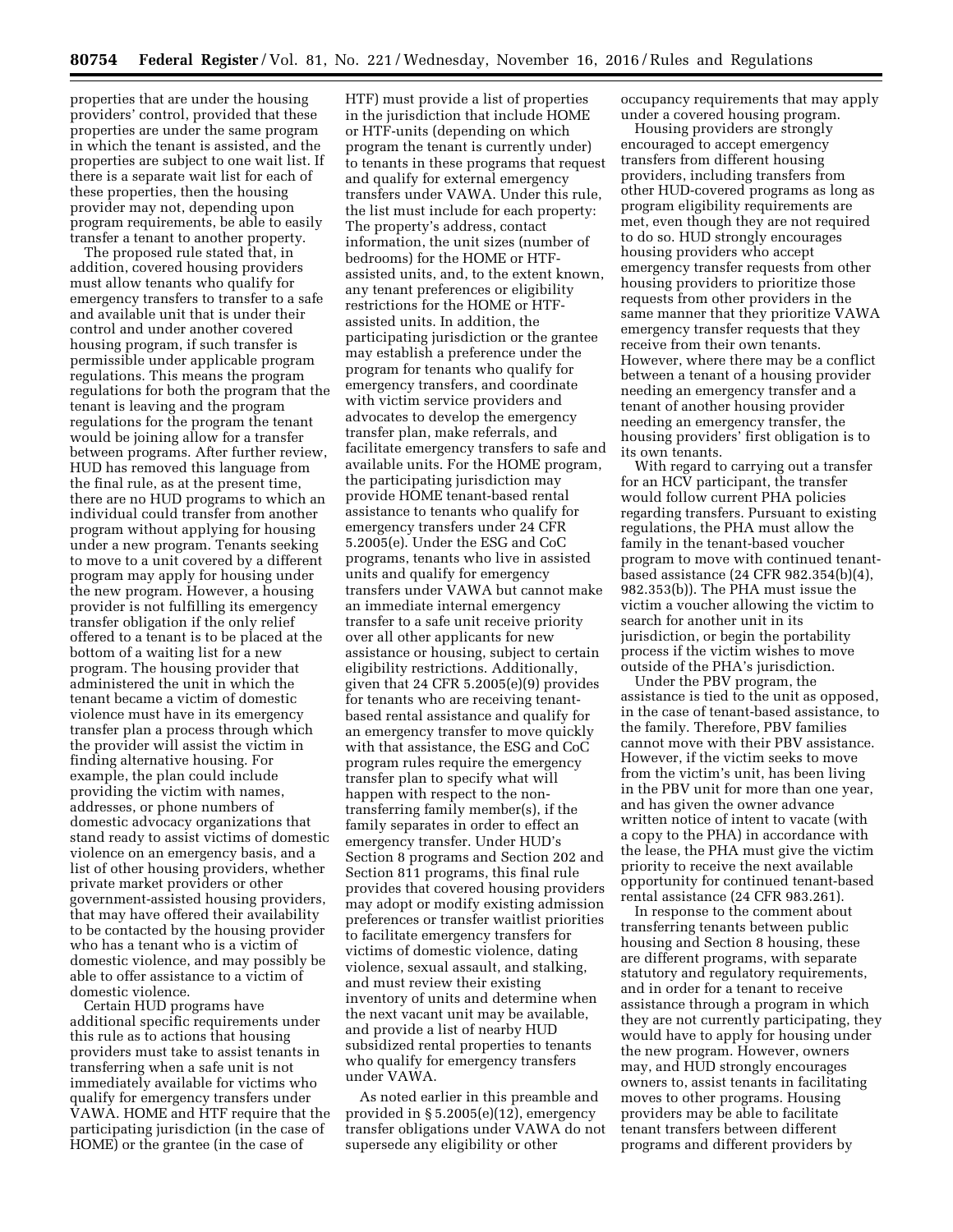establishing a preference for victims of domestic violence, dating violence, sexual assault, or stalking.

*Rule Change:* Section 5.2005 is revised to state that the emergency transfer plan must allow tenants who are victims of domestic violence, dating violence, sexual assault, or stalking to make an internal emergency transfer under VAWA when a safe unit is immediately available. The statement regarding transfers to a unit in another covered housing program if such transfer is permissible under applicable program regulations has been removed. Additionally, as previously discussed, § 5.2005 requires that emergency transfer plans describe policies for assisting tenants in making internal and external emergency transfers when a safe unit is not immediate available.

Additionally, this rule revises HUD's HOME and HTF regulations in § 92.359 and § 93.356, respectively, to require that participating jurisdictions or grantees must provide a list of properties in the jurisdiction that include HOME or HTF-assisted units, and information about each property, to tenants who qualify for, and wish to make, an external emergency transfer under VAWA. The regulations provide additional actions the participating jurisdiction or grantee may take to comply with this rule. The rule also revises HUD's ESG and CoC regulations, in §§ 576.400(e) and 576.409 (for ESG) and §§ 578.7 and 578.99 (for CoC), to provide that families living in units assisted under these programs who qualify for emergency transfers under VAWA but cannot make an immediate internal emergency transfer must be provided with priority over all other applicants for a new unit under these programs or other assistance under these programs, subject to certain restrictions.

Under HUD's Section 8 programs and Section 202 and Section 811 programs, this final rule provides, in §§ 880.613, 882.407, 882.804, 884.226, 886.139, and 891.190, that covered housing providers may adopt or modify existing admission preferences or transfer waitlist priorities to facilitate emergency transfers for victims of domestic violence, dating violence, sexual assault, and stalking, and must review their existing inventory of units and determine when the next vacant unit may be available, and provide a list of nearby HUD subsidized rental properties to tenants who qualify for emergency transfers under VAWA.

*Comment: Clarify that a housing provider cannot guarantee safety in a new unit, or that a perpetrator will not learn the new unit's location.* 

Commenters stated that there is no way a housing provider can guarantee safety, and a commenter asked that references to an owner's obligation to transfer a victim to a ''safe'' dwelling unit be removed from the rule. Another commenter expressed concern that most HOME-funded developments are singlebuilding, 50- to 100-unit building, and for transfers made to another unit in the same building where the victim's perpetrator continues to live, the perpetrator could very quickly learn the location of the victim's emergency transfer unit. Commenter asked HUD to make explicit acknowledgement of this scenario in the final regulation.

*HUD Response:* Neither the VAWA statute nor HUD's regulations require a housing provider to guarantee safety. As noted in § 5.2005 (e)(1), this rule defines a safe unit for emergency transfer purposes as one that the victim of domestic violence, dating violence, sexual assault, or stalking believes is safe. The VAWA statute specifies that the unit to which a housing provider transfers a victim, under an emergency transfer request, is to be available and safe. Accordingly, HUD is not removing reference to the unit being ''safe'' from the regulations. Housing providers do not have to guarantee safety, but should do their best to identify an available unit that the victim considers safe.

*Rule Change:* Section 5.2005(e)(1) of this final rule is revised to state that for purposes of VAWA emergency transfers, a safe unit refers to a unit that the victim of domestic violence, dating violence, sexual assault, or stalking believes is safe.

*Comment: Units should be left vacant for a period of time.* A commenter stated that units should remain vacant for a reasonable period of time after the victim has moved because the perpetrator may not know that the victim moved, thus endangering a new resident.

*HUD Response:* HUD declines to require housing providers to keep units vacant for a period of time after a victim has moved from a unit. Consistent with program requirements, housing providers may choose to leave units vacant if they believe that will be in the best interest of the property's residents, but HUD is not requiring housing providers take this action.

*Comment: Clarify that* ''*emergency transfer*'' *applies only to truly emergency situations.* Commenters stated that HUD's rule should be clear that an emergency transfer should be in response to an imminent danger, where removal of the victim from the victim's current residence is necessary for the victim's safety. Commenter also stated

that the proposed rule referred to an emergency transfer being authorized in the case of sexual assault that occurred within 90 days of the date of the request, but a 90-day delay seems inconsistent with the common understanding of the word ''emergency.''

*HUD Response:* VAWA 2013 provides that tenants are allowed to transfer if they expressly request the transfer and reasonably believe they are threatened with imminent harm from further violence if they remain within the same dwelling unit; or in the case of a tenant who is a victim of sexual assault, the sexual assault occurred on the premises during the 90-calendar-day period preceding the request for transfer. This rule tracks these statutorily required conditions.

*Comment: The proposed rule and notice of rights and model emergency transfer plan should guarantee the ability to transfer that is provided in VAWA 2013.* Commenters stated that the rule and associated documents should be revised to require covered housing providers to transfer tenants who are victims under VAWA to another unit in any covered housing program, instead of only requiring covered housing providers to transfer such tenants to a unit under the control of the covered housing provider and assisted under the same covered program.

Commenters further stated that the permissive language in the rule, notice, and model emergency transfer plan that emergency transfers may occur if a tenant is eligible for housing in the unit to which the tenant would be transferred should be changed to mandatory language that emergency transfers shall occur if a tenant is eligible for housing. A commenter suggested that the rule should be revised to eliminate provisions that a transfer is contingent on if such transfer is permissible under applicable program regulations and that waiting lists or tenant preferences or prioritization must be considered. The commenter stated that these changes are necessary because the text, purpose, and legislative history of VAWA 2013 require that, under the statutory emergency transfer provisions, a transfer must be provided to an available and safe unit under any covered housing program. The commenter stated that the text of VAWA requires agencies to adopt a model plan that allows tenants to transfer to another available and safe unit that is assisted under ''a'' and not ''the'' covered housing program.

*HUD Response:* As was discussed previously in response to an earlier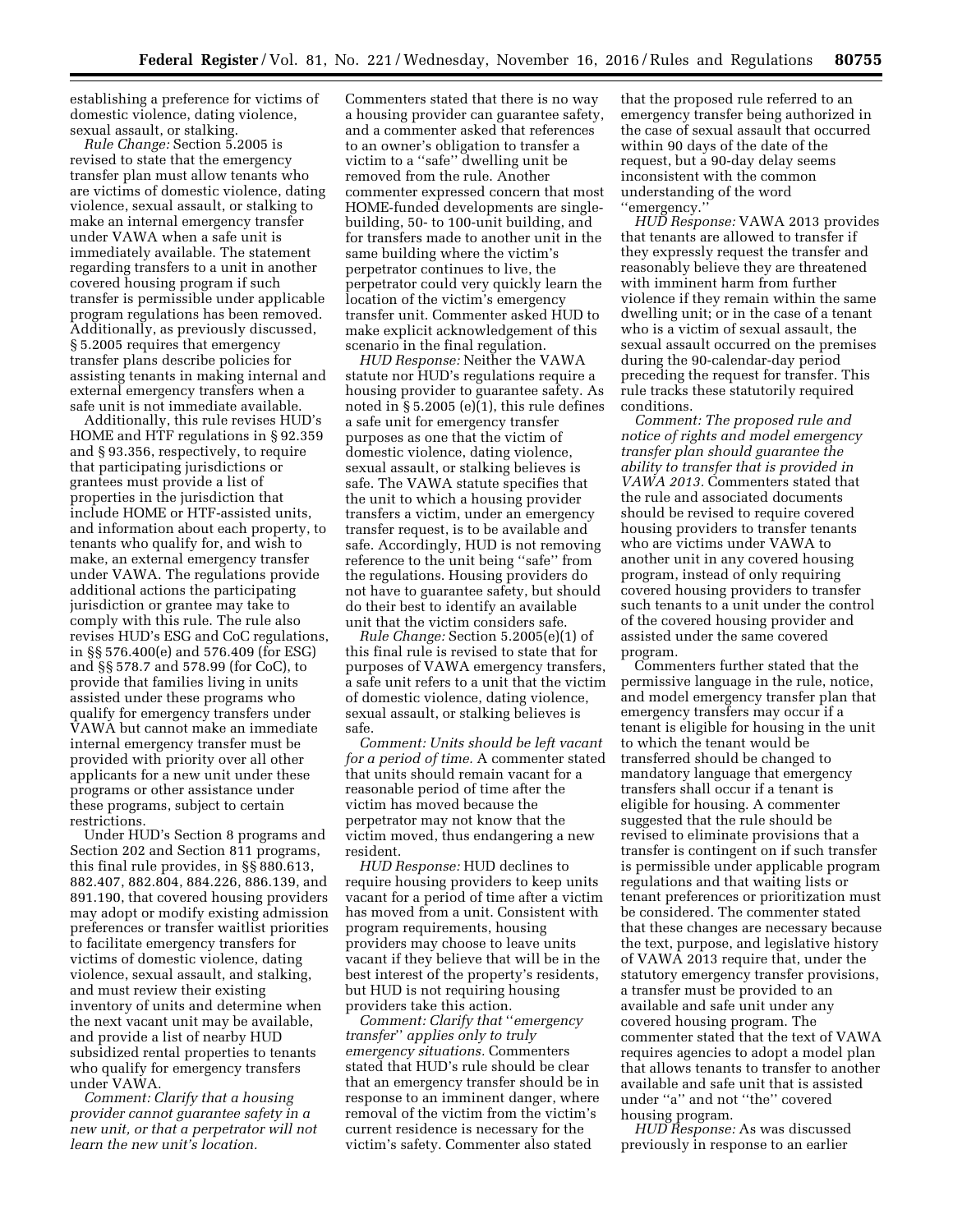comment, this rule does not require that covered housing providers transfer tenants who are victims of domestic violence to another unit in any HUDcovered housing program. A tenant who moves to a unit covered under a different housing program or a different provider would be a new applicant, and not a transferee, and certain application procedures would need to be followed. In addition, VAWA does not override the eligibility or occupancy requirements of the different covered programs. Therefore, a transfer cannot disregard the eligibility or occupancy requirements of the different covered housing programs, unless the authorities governing an individual covered program allow those eligibility and occupancy requirements to be set aside or waived under certain circumstances. The specific eligibility requirements in program-specific statutes still apply, and housing providers must comply with those requirements. HUD therefore maintains the provision in the proposed rule that emergency transfer requirements do not supersede any eligibility or other occupancy requirements that may apply under a covered housing program.

HUD is committed to developing ways to facilitate emergency transfers among different providers and different covered housing programs, and will continually examine ways to improve the efficacy of the current policies. For example, HUD will examine the variations in eligibility requirements and strive to identify those programs that have eligibility requirements that are comparable but not identical to see if HUD can develop a ''fast-track'' admission process, so to speak, for facilitating a tenant of one HUD-covered program and who is a victim of a VAWA crime to quickly meet the eligibility requirements of another HUD-covered program. Further, HUD is considering developing a model ''collaborative'' emergency plan in which covered housing providers in a given area work together and commit to aid one another in finding available safe units for their tenants who are victims of domestic violence.

HUD encourages housing providers to assist those who qualify for emergency transfers under VAWA to expedite applications for new housing units, in situations where a new application would be required, and to explain such measures in their emergency transfer plans. To facilitate adoption of this proposal, this rule revises the standards for PHA tenant selection criteria in public housing to state that PHAs may accept and use a prior covered housing provider's determination of eligibility

and tenant screening and verification information so that victims of domestic violence, dating violence, sexual assault, or stalking who qualify for emergency transfers under VAWA can move more quickly. HUD notes that portability procedures for the Housing Choice Voucher Program in 24 CFR 982.355(c)(7) already state that when a family moves under portability to an area outside the initial PHA's jurisdiction, the initial PHA must promptly notify the receiving PHA to expect the family, and the initial PHA must give the receiving PHA the most recent form HUD 50058 (Family Report) for the family, and all related verification information.

*Rule Change:* This rule revises 24 CFR 960.203 to include a provision that, in cases of requests for emergency transfers under VAWA, with the written consent of the victim of domestic violence, dating violence, sexual assault, or stalking, the receiving PHA may accept and use the prior covered housing provider's determination of eligibility and tenant screening and all related verification information, including form HUD 50058 (Family Report).

*Comment: Housing providers should work with victims to ensure they are placed in a housing unit.* Commenters said that emergency homeless shelters are not viable, long-term alternatives for re-housing domestic violence survivors, and a survivor and their affiliated individuals should be placed in a housing unit whenever possible. Commenters said if housing is not available at the time that the victim seeks to move, housing providers should demonstrate they are immediately and continually working to find new housing for survivors.

*HUD Response:* HUD agrees with commenter that emergency homeless shelters may provide immediate accommodation but are not long-term alternatives for rehousing anyone who needs housing. Victims who are eligible for emergency transfers should be moved to a safe housing unit if one is available as soon as possible. The requirement to transfer victims, who seek to move from their unit, does not end at a specific time, but remains until the victim, who requested the transfer, informs the housing provider that the victim no longer seeks the transfer, or the victim, no longer receives housing or housing assistance through a covered housing program.

*Comment: Clarify that transfers will not be guaranteed, especially to a particular site.* A commenter said language in HUD's model emergency transfer plan that the housing provider cannot guarantee that a transfer request

will be approved or how long it will take to process a transfer request should be reiterated and emphasized repeatedly so that tenants fully understand this is not a guarantee. Other commenters said plans and guidelines should not suggest that a tenant will be transferred to a specific site, and the family should accept an appropriate unit. A commenter said it has experienced residents trying to use emergency transfer procedures to get into a specific site

*HUD Response:* The language in the model emergency transfer plan stating that the housing provider cannot guarantee that a transfer request will be approved or how long it will take to process is sufficient. Having said that however, because it is an emergency transfer plan required by VAWA 2013, the expectation is that housing providers address every emergency transfer request as an emergency and move as expeditiously as possible to place the victim of domestic violence in a safe unit, either one that is in the housing provider's control, or one that is made available by the network of support that HUD encourages every housing provider to establish. Protecting victims of domestic violence should be a collaborative effort of the public sector and private sector in every community.

As for the safety issue, housing providers may add in their own emergency transfer plans additional language noting the inability to guarantee the safety of a specific unit or site. It is also important to note that although housing providers may believe that they have identified a safe unit, the housing provider may not force victims of domestic violence, dating violence, sexual assault, or stalking to transfer to a site where the victim does not feel safe. Such a move would not be a transfer to a ''safe'' unit in accordance with VAWA 2013 and HUD's final rule.

*Comment: Provide for appeals if a tenant is denied a transfer.* A commenter said that when a tenant is denied a transfer under VAWA, or offered an unsafe unit, the tenant seeking the transfer must have the ability to challenge the action irrespective of the particular covered housing program. The commenter said all transfer denials should be in writing and explain the basis for the denial of the housing transfer and, if the transfer is not granted within 72 hours, the tenant can assume it has been denied and grieve or appeal the decision.

*HUD Response:* Tenants will be made aware of their rights regarding emergency transfers through the Notice of Occupancy Rights, and as described in § 5.2005(e), tenants will have the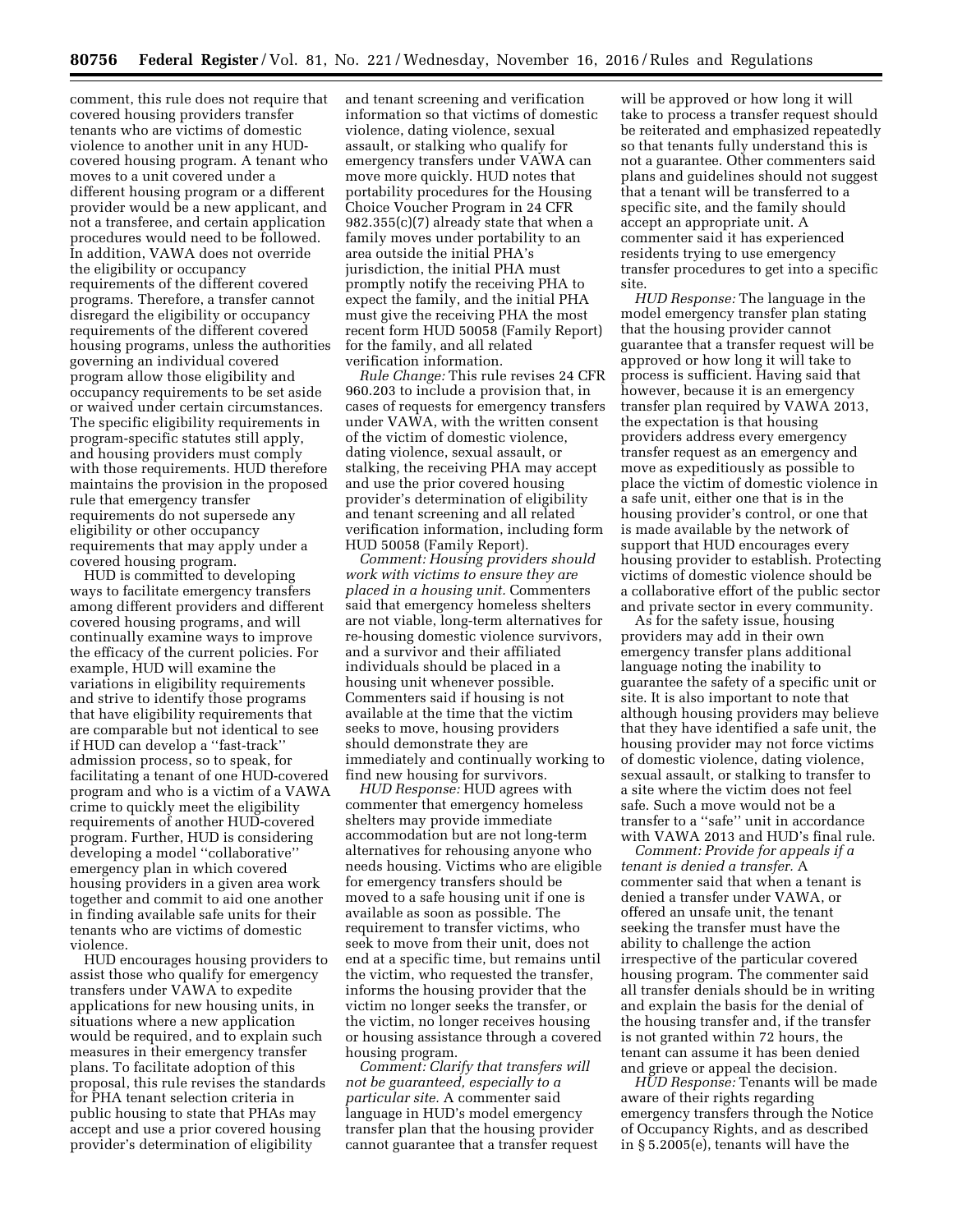right to review their housing provider's emergency transfer plan. A tenant should feel free to ask to talk to their housing provider about any provision of the emergency transfer for which the tenant may have questions. If a victim feels that there has been an unfair denial of an emergency transfer and is unable to resolve this situation with their housing provider, the victim should contact HUD.

*Comment: Explain whether there are limitations to transfers.* A commenter asked how often a covered housing provider must transfer a victim and whether it matters if the need for a subsequent transfer results from the victim informing the perpetrator of where the victim lives. The commenter also asked, if there are multiple victims in a household, is there is any limit to the number of transfers that must occur if different household members request transfers.

*HUD Response:* Housing providers may not deny transfers to a safe and available unit if the transfer is necessary because a perpetrator learned of the victim's new location, regardless of how the perpetrator learned of the location. In addition, housing providers may not limit transfers based on the number of household members who request transfers, provided the victims meet the statutory requirements for an emergency transfer.

### i. Emergency Transfer Logistics

*Comment: Explain how emergency transfers will work, particularly when a housing provider does not have other available and safe units or cannot afford the transfer.* Commenters asked how a small PHA could transfer a victim if it does not have another safe unit and there are no other forms of assistance available. Commenters asked whether HUD has considered alternative ways to fund transfers other than tenant protection vouchers, if these are not available. Another commenter said that HUD should consider what resources it can provide to victims when housing providers are not able to accommodate a transfer request based on the availability of units under their control. Another commenter asked whether, if a PHA bifurcates a lease and offers an emergency transfer, the PHA will be penalized if it cannot grant a transfer for lack of funding.

Commenters said that it is particularly important to recognize the differing characteristics, roles and capabilities of various housing providers and property types. Commenters said that, while a PHA may be able to relocate tenants upon request, private property owners and managers are generally not in a

position to transfer tenants or assist tenants in making alternative housing choices. A commenter said emergency transfer provisions should acknowledge the limitations of transfer policies and reflect the practical realities of the rental housing sector. Another commenter said that it can provide a voucher, if funding is available, to accommodate an emergency transfer request from one of its public housing units, but, due to different eligibility criteria, it cannot readily transfer public housing families to its project-based Section 8 properties.

Another commenter said that if the housing provider does not have a unit available under another covered program it administers, then the housing provider should make a referral to the appropriate agency administering HCV vouchers so that the victim may be provided with a voucher. A commenter said HUD should develop rules and procedures for the agency administering vouchers to accept referrals from covered housing providers in the agency's area to streamline the process and reduce the time in which a victim receives a tenant protection voucher. The commenter also said housing providers should make referrals to other local or regional housing providers when no appropriate units are immediately available.

A commenter asked what recourse an owner has in the event that a VAWA victim declines to move to the proposed transfer unit. Another commenter said a tenant's rejection of the proposed transfer cannot serve as a basis for good cause termination of assistance or lease termination.

*HUD Response:* HUD has addressed similar comments already in this preamble. HUD recognizes the challenges of finding available units in its covered housing programs. Waiting lists are long and units are not available in abundance. If there is no safe and available unit to which a victim can transfer, then the housing provider will not be able to provide an emergency transfer, but as also stated earlier in this preamble, VAWA requires each housing provider to develop and issue an emergency transfer plan. The emergency nature of such a plan must be taken seriously. HUD has acknowledged the limitation of available units in all of HUD's covered housing programs, which is why HUD has encouraged emergency transfer plans that are in consultation with and work in collaboration with other public and private organizations and entities that are dedicated to helping victims of domestic violence. HUD also encourages housing providers to reach out to other housing providers in their jurisdiction,

and strive to establish a relationship in which the housing providers, whether private market providers or governmentassisted providers, help one another to the extent feasible address emergency domestic violence situations. Reference to such other resources in an emergency transfer plan reflects that the plan is designed to facilitate a transfer as quickly as possible. The purpose of a lease bifurcation is to remove the perpetrator from a unit without evicting, removing, terminating assistance to, or otherwise penalizing a victim who seeks to remain in the unit. The purpose of an emergency transfer is to transfer a victim to a unit away from the perpetrator where the victim feels safe. An emergency transfer is not required as a result of a lease bifurcation.

With respect to the question of what recourse is available to an owner in the event that a VAWA victim declines to move to a proposed transfer unit, there is no HUD program where a tenant's rejection of a proposed transfer in accordance with § 5.2005(e) would serve as a basis for good cause termination of a lease.

*Comment: Housing providers should consider units with different ownership for emergency transfers.* Commenters said HUD must make clear to housing providers that management entities have the option of considering units with different ownership and that individual HAP contracts, or ownership distinctions, are not unmovable barriers to transfers.

*HUD Response:* HUD agrees with commenters and emphasizes that housing providers should consider, for emergency transfer requests, safe and available units with different ownership where such a transfer is feasible, and adheres to statutory requirements that may govern the transfer.

*Comment: Housing providers should only be required to consider units that are under their control and that are part of the same housing program in which the victim participates.* Commenters said allowing transfers to other housing programs would open the door to abuse as many might use this as a way to circumvent long waiting lists for their program of choice. Another commenter said various program limitations, including funding considerations, voucher availability, and fairness concerns in waiting list administration, may limit a provider's flexibility in transferring a victim from one of its programs to the other, and the rule should state that a housing provider is not required to transfer a victim to a different covered housing program it operates or administers.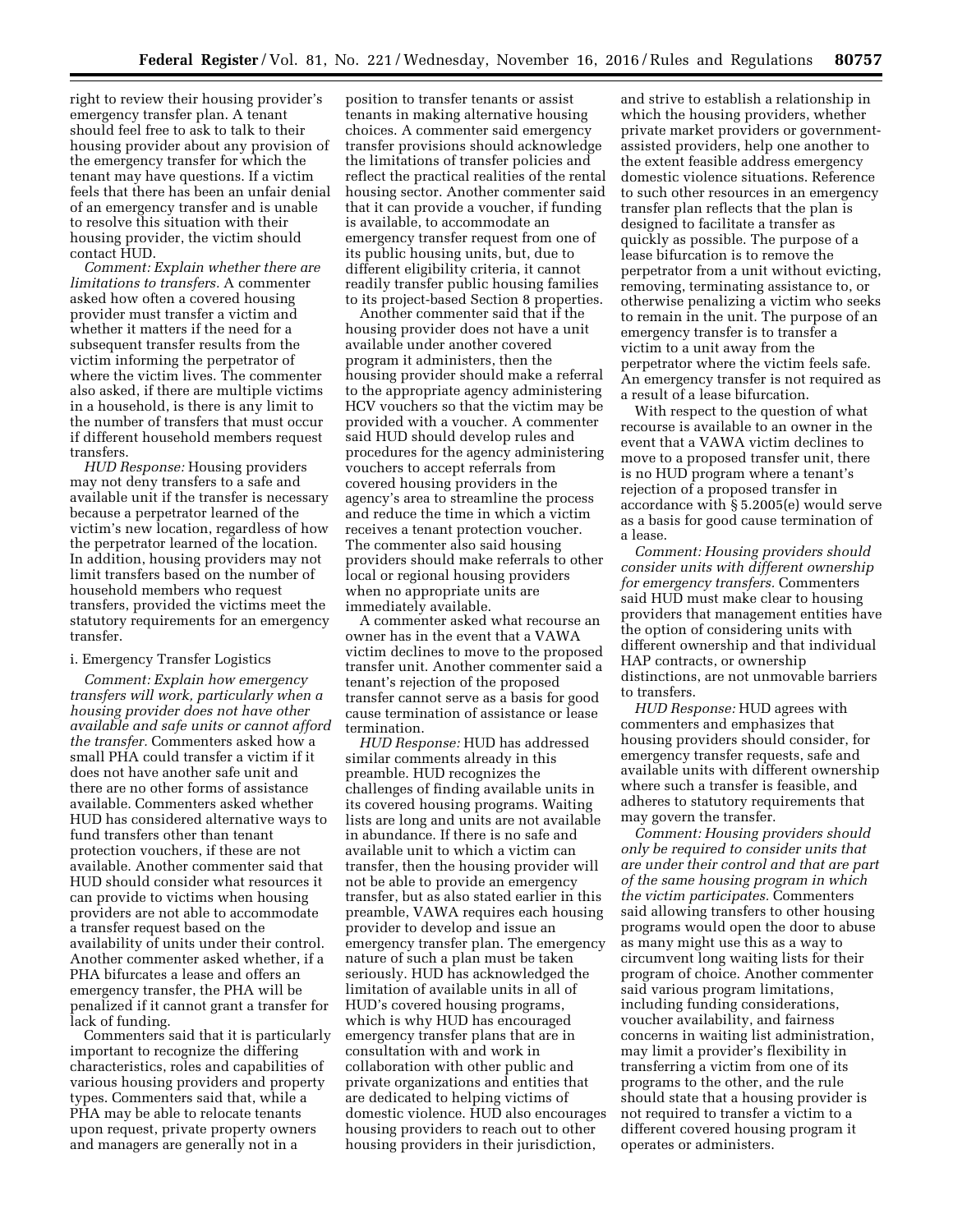*HUD Response:* As previously discussed, under this final rule, covered housing providers must allow tenants to transfer to units that are available and safe when the tenant may reside in the new unit without having to undergo an application process. This means that transfers will not be required to units outside of a provider's control and in a different program. However, as also previously discussed in greater depth, this final rule requires housing providers to establish procedures in their emergency transfer plan for transferring tenants who qualify for an emergency transfer under VAWA when the provider does not have a safe and available unit for which the tenant requesting the transfer can immediately transfer. HUD believes these requirements ensure that emergency transfer plans seriously consider the needs of victims of domestic violence, dating violence, sexual assault, and stalking, and have measures in place to assist such victims, while giving housing providers flexibility as to how they will be best able handle VAWA emergency transfer requests.

As provided in  $\S 5.2005(e)(12)$  of this final rule, and already stated in this preamble, emergency transfer obligations do not supersede any eligibility or other occupancy requirements that may apply under a covered housing program. Housing providers are strongly encouraged to accept emergency transfers from different housing providers, as long as all program requirements that affect the transfer, those applicable to the housing provider seeking assistance and those applicable to the housing provider willing to accept the tenant, are followed.

*Comment: HUD should issue tenant protection vouchers and establish policies and procedures related to tenant protection vouchers.* Commenters asked that HUD issue tenant protection vouchers to assist victims of VAWA crimes. A commenter asked that these vouchers be issued with reference to PHA size and to the number of emergency transfers issued during the immediately preceding fiscal year. A commenter said such vouchers give victims the ability to transfer to a unit in another jurisdiction, where they may feel there is greater safety. A commenter said that it is unlikely other HUDfunded units will be available for emergency transfers, and HUD should provide vouchers to jurisdictions that do not have extra vouchers, although this could lead to false allegations of victimization. Other commenters asked HUD to encourage its Congressional appropriators to increase funding for

tenant protection vouchers and/or to encourage a separate set-aside of vouchers for victims of VAWA crimes.

Commenters said that, under VAWA 2013, HUD is required to establish policies and procedures for how victims requesting an emergency transfer may receive tenant protection vouchers, subject to their availability. Commenters stated that the proposed rule did not provide policies and procedures for these vouchers, and said it makes sense to spell out a policy for these vouchers in the context of HUD's model emergency transfer plan.

*HUD Response:* The fiscal year 2016 appropriations for HUD does not provide funding specifically for tenant protection vouchers for victims of domestic violence, dating violence, sexual assault, or stalking. If future appropriations provide funding for tenant protection vouchers for victims of VAWA crimes, HUD will issue policies and procedures for the provision and use of the vouchers.

*Comment: The rule should define*  ''*safe and available*'' *and explain who determines whether a unit is safe and available.* Commenters asked that HUD provide a definition of ''safe'' and ʻavailable.'' Commenter said a definition of ''safe'' would allow housing providers to document that they reasonably met this standard and limit their vulnerability to litigation. A commenter said that the definition of a ''safe dwelling unit'' should take into account the realities of tribal and rural housing agencies that cannot predict vacancies.

Commenters emphasized that a ''safe'' dwelling unit could be defined as a unit in a different property, stating that a unit in the same property would not be safe, and a unit in an adjacent property may not be safe. A commenter suggested a safe unit be defined as a unit in a different property that is managed by the same owner and/or managing agent or that is within the same assisted housing program. A commenter said that in some situations, transferring to a different unit within the property may be helpful, but may not be sufficient for every situation. Another commenter said the unit should be inspected to ensure that all locks are in good working order, and the tenant should be permitted, at the tenant's expense, to add additional locks. Commenters further said the definition should include that the location of the safe unit will not be disclosed to the perpetrator by either the housing provider or anyone in the victim's household.

A commenter suggested that a ''safe'' unit should refer to the existing definition in 24 CFR 5.703, regarding

physical condition standards for HUD housing, and if the resident declines the offer to transfer because the only available unit is next door to the tenant's current unit, then HUD must take the leading role in helping the resident find new housing. Another commenter stated that any unit receiving subsidy is subject to HUD's prevailing physical inspection standards. A commenter said a ''safe'' unit should be defined based on objective criteria and should not impose unrealistic requirements, and housing providers should be allowed to adopt additional transfer guidelines to enhance safety (such as neighborhood restrictions).

Other commenters said that the consideration of what is a ''safe'' dwelling unit should be determined by the tenant who is requesting the transfer, based on the tenant's personal knowledge and reasonable belief about what areas of the city, or what developments, would be safe for the tenant. Commenters said that establishing both physical and psychological safety can be a critical factor for survivors to recover from violence they experienced.

A commenter suggested that an ''available'' dwelling unit can be defined as a vacant unit of appropriate unit size, located in a different apartment complex that is covered by VAWA protections and is managed by the same owner and/or managing agent. A commenter said the word ''available'' refers to a subsidized unit under the same program and under the control of the provider. Another commenter said the definition of ''available'' should encompass any units owned or managed by the housing provider even if the unit is under a different program.

Another commenter asked if ''available'' has a specific time period as to when the unit will be available. Other commenters said ''available'' means that all options must be explored for finding a safe and available unit, in and outside of the covered housing program's control or program before denying a transfer request.

Commenters said that, overall, criteria to be considered as to what is a safe and available dwelling unit are: Expressed safety concerns; availability of safe housing, as determined by these concerns, within the housing providers' control; the availability of safe housing of the same covered housing program type; and availability of safe housing of a different covered housing program type. Other commenters said that the rule's provision that available and safe dwelling units are those controlled by the provider with the same form of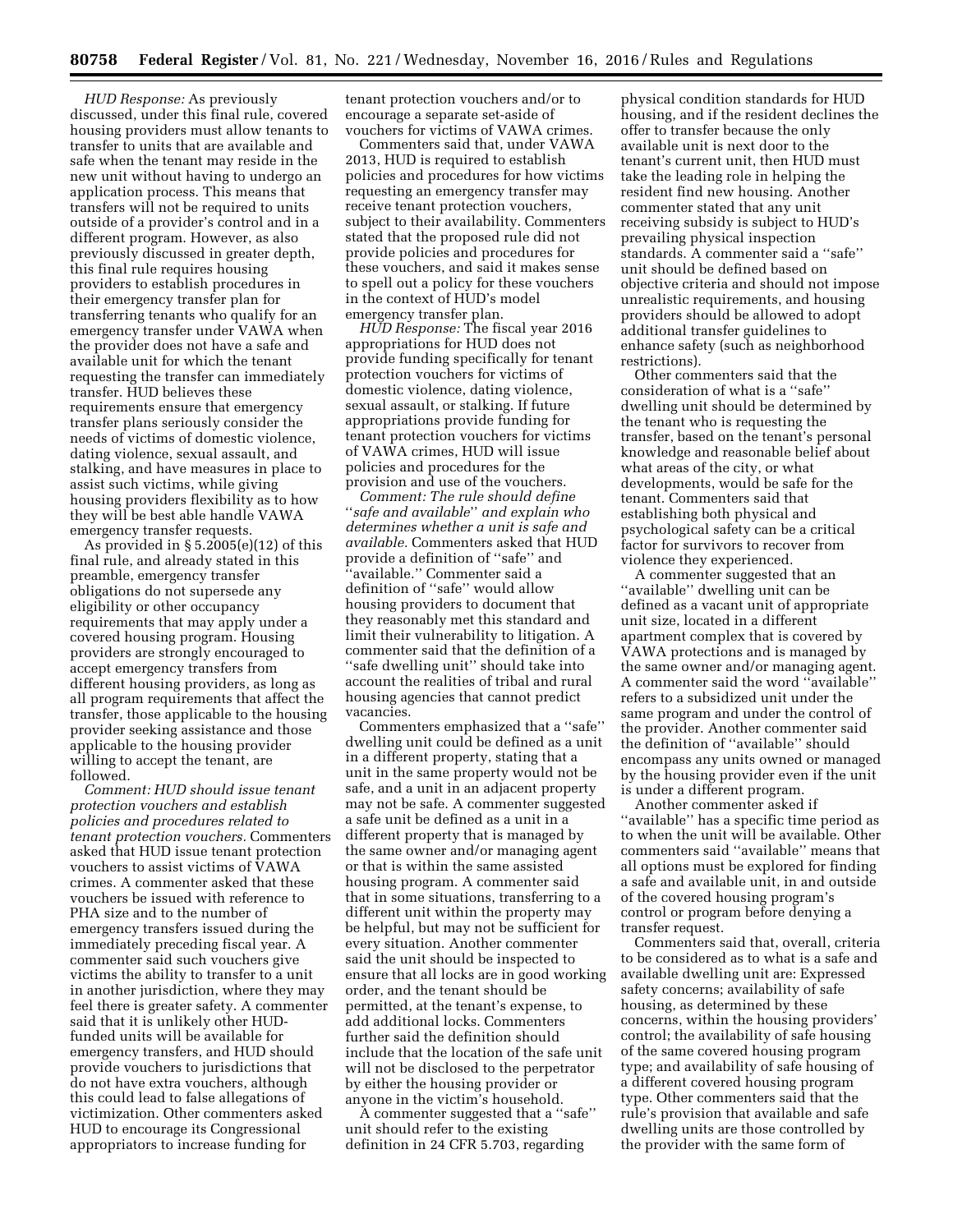assistance as the prior unit sufficiently avoid undue burdens on providers while offering domestic violence victims reasonable opportunities to transfer. A commenter said that while it is administratively easier to remain in the covered program, HUD should provide guidance and tools on how providers could look to possible units across their portfolio and also across programs to help providers understand when such moves could be feasible and allowed. A commenter asked that the rule state that a PHA may use its discretion to determine what ''available and safe dwelling units'' means.

Another commenter asked that, in situations where a tenant is transferred to a different unit under a different covered housing provider, which covered housing provider will be expected to fulfill the VAWA responsibility of determining a unit as ''safe.''

A commenter asked that Section 504 modified apartments otherwise reserved for households with a mobility-impaired individual, not be considered ''available'' to those seeking a transfer under VAWA.

*HUD Response:* HUD declines to set a specific standard for what is ''safe,'' as the meaning of this term may vary greatly in different situations. HUD agrees with commenters who said that what is a ''safe'' dwelling unit should be primarily determined by the tenantvictim who is requesting the transfer, based on the tenant's personal knowledge and reasonable belief about what is safe. HUD believes that limiting ''safe'' to physical condition standards, as suggested by some commenters, is too limiting and is contrary to the intent of VAWA. Program regulations and policies for physical condition standards will still apply for emergency transfers, in the same manner that they apply to other housing under those programs. What is a ''safe'' distance from a perpetrator is one factor that housing providers and victims may consider, but HUD again declines to provide a specific definition of the term ''safe'' that would exclude certain units, such as those within the same property, or include other units, such as those at different properties.

Similarly, what is an ''available'' unit will vary in different situations. Generally, an available unit is one that is not occupied and is available to tenants given program requirements and possible considerations that may be applicable, such as eligibility requirements, unit restrictions, or term limitations. HUD will assist housing providers in identifying available units

under the different HUD programs covered by VAWA.

HUD's Section 504 implementing regulations at 24 CFR part 8 describe the process by which accessible units required to be accessible under HUD's Section 504 regulation must be occupied. In order to maximize the utilization of such units by eligible individuals who require the accessibility features of the particular unit, the housing owner or manager must first offer such a unit to a current occupant of another unit of the same project or comparable projects under common control who needs the accessibility features of the vacant unit, and then to an eligible qualified individual on the waiting list needing such features. After this, the owner or manager may then offer the unit to individuals without disabilities, including individuals who need an emergency transfer under VAWA. In other words, if there remains a vacant accessible unit after engaging in this priority placement, the unit would qualify as an available unit for an emergency transfer under VAWA.

*Comment: Housing owners and managers, not participating jurisdictions or State agencies, will have control over property and be in the best position to determine whether an emergency transfer is warranted.*  Commenters said that, in most cases, participating jurisdictions will not have control over housing for which HOME funds have been provided, and the rule needs to be clear about how a covered housing provider's control of property establishes the provider's responsibility to provide alternative housing when a transfer is needed. A commenter stated that § 92.359(e) in the proposed rule requires the participating jurisdiction to develop a VAWA lease term/addendum that must permit the tenant to terminate the lease without penalty if the participating jurisdiction ''or its designee'' determines that the tenant has met the conditions for an emergency transfer. The commenter said participating jurisdictions are not in a position to evaluate and make timely judgments about a tenant's eligibility for an emergency transfer and asked that participating jurisdictions be permitted to designate the owner of HOMEassisted rental housing as the entity that determines whether a tenant has met the conditions for an emergency transfer.

Commenters said HUD's interpretation of ''under a covered housing program'' is reasonable and fair if applied only to an owner of a property, and noted that a state housing agency administering project-based section 8 under 24 CFR part 883 does

not ''control'' assisted units, nor does a HOME participating jurisdiction. Commenter said this notion of control should be explicitly stated in the regulatory text.

*HUD Response:* This final rule maintains the provisions in the proposed rule that the participating jurisdiction is the covered housing provider for purposes of developing and issuing an emergency transfer plan. The final rule also iterates that the participating jurisdiction must determine whether a tenant qualifies for an emergency transfer under the plan, as provided under the proposed rule. Individual project owners, however, will be involved in implementing the emergency transfer plan, including at a minimum transferring tenants to other units as provided in the emergency transfer plan and the written agreements required under section 92.504. The final rule includes changes to reflect this owner involvement. In this final rule, HUD removes language that was in the proposed rule's HOME regulations about the participating jurisdiction's designee. The HOME regulations do not discuss a participating jurisdiction's designee. Section 92.504(a) of the HOME regulations explains how a participating jurisdiction can carry out its program. HUD also removes language about a participating jurisdiction or its designee from the proposed HTF regulations, as the HTF regulations in 24 CFR part 93 place responsibilities on a ''grantee.'' In this final rule, the HTF regulations for VAWA explain the responsibilities of grantees and owners, rather than participating jurisdictions, or their designees, and owners.

More generally, as explained earlier, this final rule no longer uses the term control to describe which units individuals may transfer to, and instead uses defined terms, internal emergency transfer and external emergency transfer, to describe transfer possibilities.

*Rule Change:* Section 92.359 of this final rule discusses VAWA responsibilities in the HOME program only for owners and participating jurisdictions. Section 93.356 of this final rule discusses VAWA responsibilities in the HTF program only for owners and grantees.

*Comment: Any required recertification should only occur after a tenant has been transferred.*  Commenters said HUD should clarify that any required recertification, for example due to the change in household composition if the perpetrator no longer lives in the unit, should occur only after the tenant has been transferred. A commenter said that the covered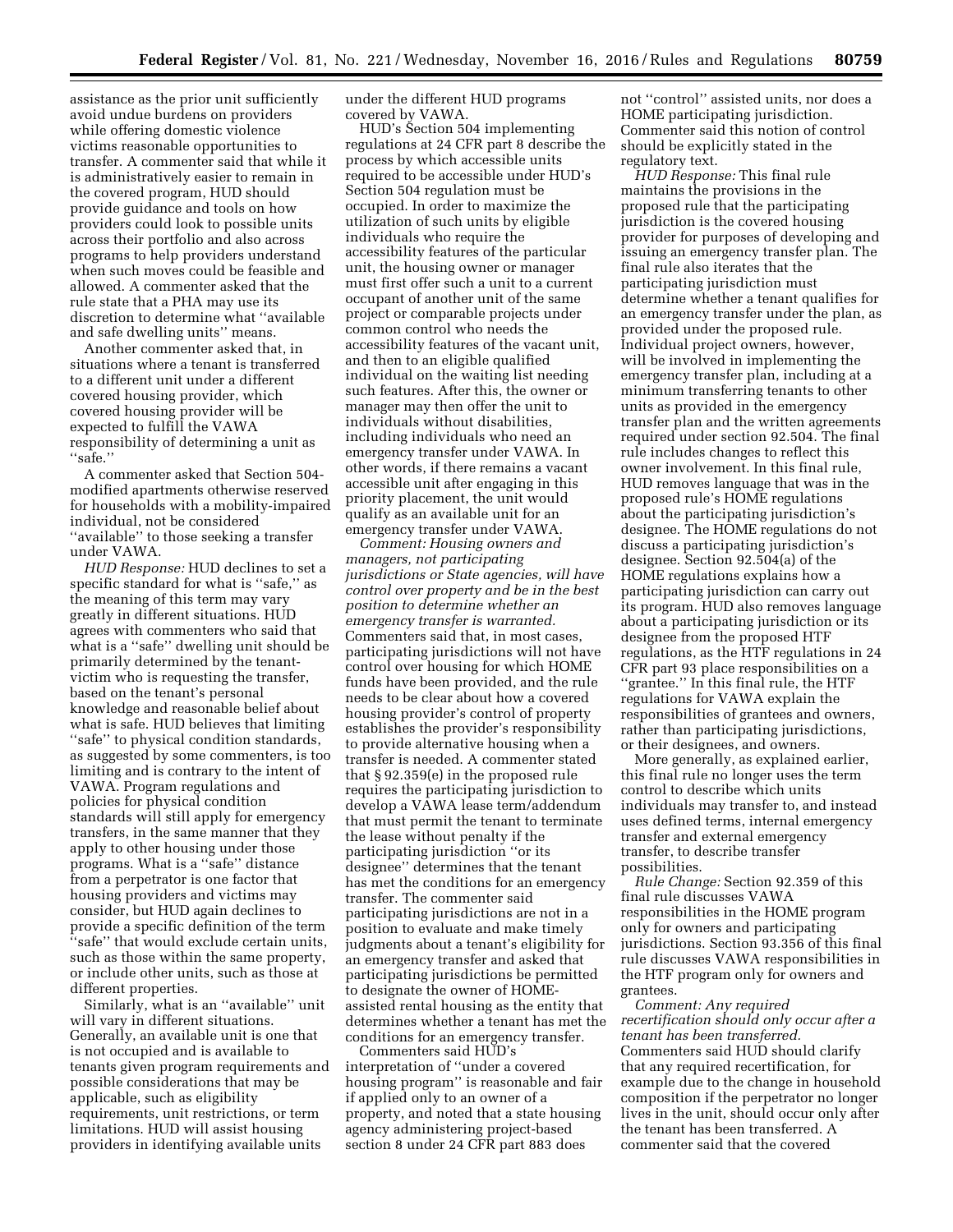housing provider would, however, be free to change the size of the unit, if unit size eligibility is altered.

*HUD Response:* This rule does not impose any new requirements regarding recertification. Existing program regulations and policies govern.

*Comment: Residents should be allowed to transfer without losing their subsidy.* Commenters suggested that where there is no "safe and available" unit subsidized under the same covered program and under the administration of the tenant's current housing provider, but a unit is available in a separate property or in another property where the provider has made an agreement with the other property's housing owner, then the transfer should be accomplished through a negotiated ''termination, or move out'' and priority ''move-in'' at another site. A commenter said this could be accomplished using Tenant Rental Assistance Certification System (TRACS) database codes that will not require establishing new eligibility, but will enable a transfer of subsidy to another property so that the tenant will not have to risk loss of subsidy by having to meet income limits as required for a first-time eligibility determination.

*HUD Response:* HUD appreciates the suggestions of these commenters. Because HUD is unable to provide regulatory text that will address every feasible scenario, HUD program offices will supplement the regulatory text on how specific fact scenarios should be addressed under the requirements of the HUD-covered program at issue.

*Comment: Residents requesting emergency transfer should be offered a reasonable time to establish eligibility for other programs.* A commenter recommended that HUD provide a victim seeking an emergency transfer a reasonable time period, consistent with lease bifurcation provisions, to establish eligibility for other covered housing programs.

*HUD Response:* In this rule, HUD declines to set a time period for victims seeking emergency transfers to establish eligibility for other programs. In the case of bifurcation, the reasonable time period applies so that tenants may be protected from immediate eviction when a perpetrator leaves a unit. In the case of tenants requesting emergency transfers under VAWA, the tenant is not facing eviction, and although it may be unsafe for tenants to remain in their units, emergency transfers are subject to whether there is a safe and available unit to which the tenant may transfer. As discussed earlier in this preamble, the requirement to transfer victims who qualify for and request an emergency

transfer does not end at a specific time, but remains until the victim informs the housing provider that the victim no longer seeks the transfer, or the victim no longer receives housing or assistance under a covered housing program. As also stated earlier in this preamble, tenants seeking emergency transfers may apply for housing under a new program, but emergency transfer obligations under VAWA do not supersede any eligibility or other occupancy requirements that may apply under a covered housing program.

*Comment: Tenants should generally remain responsible for rent while temporarily relocated.* A commenter said it has been its practice that, for all emergency transfers, the tenant remains responsible for the rent of its unit during the period of the tenant's temporary relocation. The commenter said any mitigating circumstance to having the tenant remain responsible for the rent during temporary relocation would be addressed on a case-by-case basis to ensure that the victim does not lose eligibility for continued housing assistance.

*HUD Response:* HUD appreciates the commenter's suggestion on how the commenter handles emergency transfers. This final rule does not set requirements for recovery of lost rent for tenants who may be temporarily relocated. The program regulations that apply to the covered housing govern who bears the cost of lost rent.

*Comment: Explain whether a housing provider can terminate assistance to a perpetrator when an emergency transfer happens.* Commenters asked whether management can terminate assistance to the perpetrator. A commenter asked if termination is permitted whether the termination would take place when the emergency transfer happens or when the victim asserts a VAWA crime has been committed.

*HUD Response:* Housing providers that seek to terminate assistance to a perpetrator or an alleged perpetrator must ensure they are following existing program regulations and policies, including lease policies, which allow for such termination, as well as any applicable state and local laws. Housing providers should also ensure that tenants are aware that commission of crimes under VAWA may result in termination.

*Comment: HUD should work with other organizations and agencies to transfer victims.* Commenters stated that HUD needs to make use of available local and State resources for emergency transfer, and suggested that contacts be made with local shelters that house VAWA victims, as well as sheriffs'

offices that have relationships with shelters, for advice and direction. Commenters stated that tenants should be informed of these resources and assistance should be provided to tenants to use these resources, if a tenant becomes a victim of a VAWA crime. Commenters stressed the importance of sharing the personal information of tenants only when necessary and then only to protect the victim.

*HUD Response:* HUD appreciates the suggestion of working with other organizations experienced in helping victims of domestic violence, dating violence, sexual assault, or stalking, to help facilitate transfers to a safe location or to provide a safe location for victims. In this final rule, HUD requires emergency transfer plans to describe policies to assist a tenant to make an emergency move when a safe unit is not immediately available for transfer, and encourages policies that include outreach activities to organizations that assist or provide resources to victims of domestic violence, dating violence, sexual assault, or stalking. As to sharing personal information, this final rule maintains the provisions in the proposed rule that emergency transfer plans must incorporate strict confidentiality measures, and HUD's model emergency plan contains a section on confidentiality that specifies that the housing provider will keep confidential any information that the victim submits about an emergency transfer unless the victim gives the housing provider written permission to release the information or disclosure is required by law.

*Comment: HUD and housing providers should take proactive steps to implement emergency transfer plans.*  Commenters said HUD should oversee and ensure accountability for each covered housing program's emergency transfer plan. Commenters said tenants seeking transfers may be directed differently depending on the covered housing program and covered housing provider, and suggested that HUD Regional offices could lead transfer efforts within their area, similar to efforts undertaken by HUD's Chicago Multifamily Regional Office. HUD's Chicago Regional Multifamily Office help to facilitate transfers needed by victims of domestic violence by helping to identify vacancies and striving to have the transfer occur between 48 hours and 2 weeks depending upon the victim's need and the availability of safe units.12 Commenter said HUD

<sup>12</sup>See page 11 of the following PowerPoint presentation *[http://nhlp.org/files/00%20Slides%20](http://nhlp.org/files/00%20Slides%20HUD%20Proposed%20VAWA%20Rule%20Webinar.pdf)*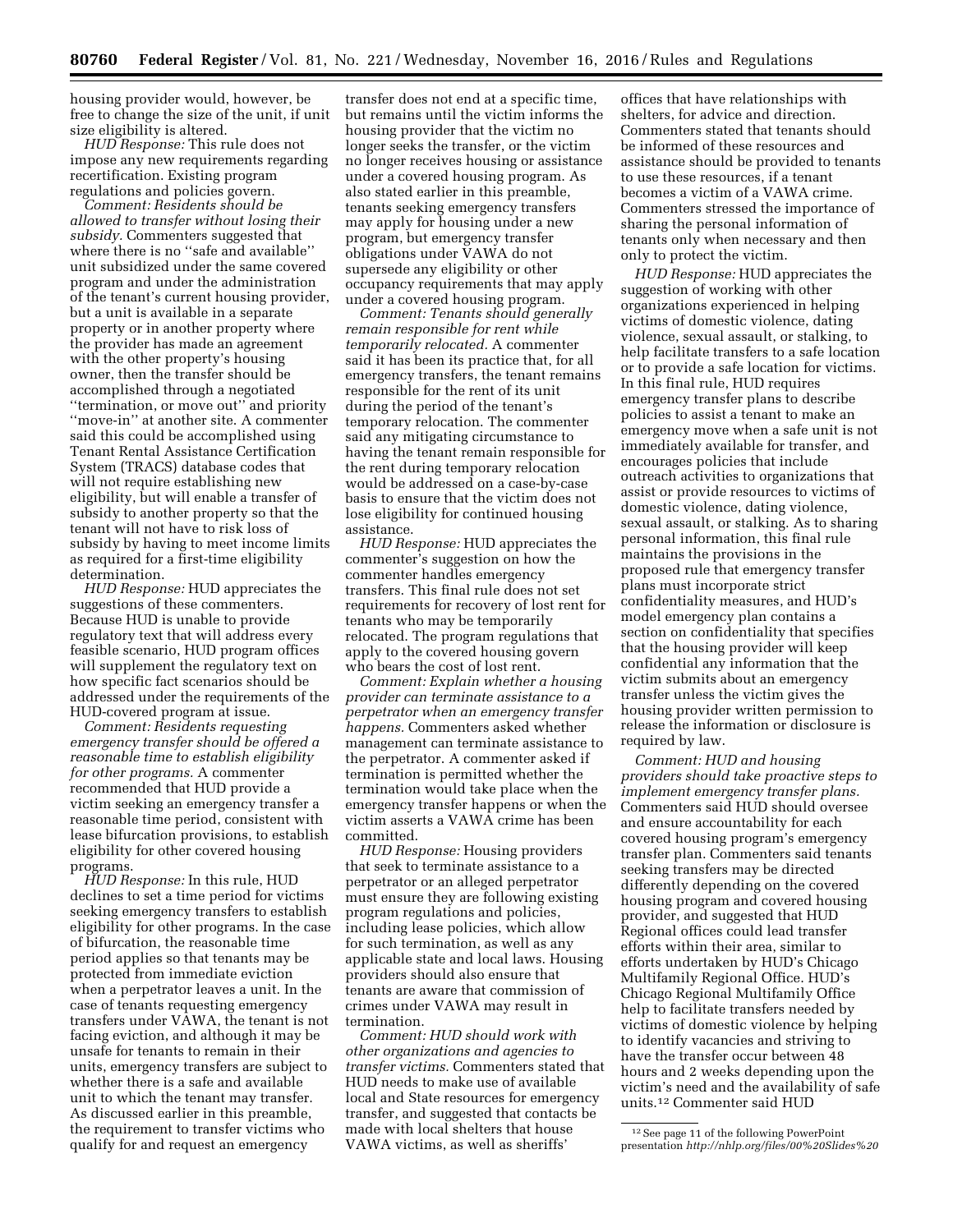multifamily field offices, PHAs, or the contract administrator can assist in identifying assisted housing within different properties. Commenters also said HUD should encourage PHAs to work regionally to identify available units.

Other commenters said HUD can provide guidance to covered housing programs so that emergency transfer policies are institutionalized and implemented at all levels of the agency and survive employee turnover. Commenters said housing agencies should take measures to shorten transfer wait times, and to give survivors specific timeframes on when they can expect to be transferred. Commenters cited an example of a transfer policy that is working is from the Philadelphia Housing Authority. Commenters further suggested said that HUD encourage regional planning for emergency transfers and regional cooperative agreements or working groups between various housing providers of different housing programs and victim advocates.

*HUD Response:* HUD appreciates the information on how certain HUD offices and PHAs have addressed emergency transfer situations, and such information will aid HUD in development of guidance and best practices.

*Comment: HUD needs to better explain how emergency transfers will work for the HCV program.* A commenter said that HUD's discussion of emergency transfers in conjunction with the HCV program's portability feature oversimplifies the issues faced by the covered provider administering the HCV program and needs further explanation. The commenter said HUD conflates a tenant's use of portability (moving with assistance between jurisdictions) and moving from one housing unit to another in the same jurisdiction. The commenter said the rule indicates that a provider may not terminate assistance if a family leaves subsidized privately owned housing without notifying the PHA. The commenter asked if this means that a PHA may not terminate assistance based on the family moving out of the unit without notice to the PHA that may consider such a move as a material violation of the lease and pursue remedies such as recovering costs for reoccupying the unit from the former tenant.

*HUD Response:* HUD's HCV program regulations at 24 CFR 982.353(b) provide an exception to the prohibition against a family moving under

portability provisions in violation of the lease. This exception provides that if the family has complied with all other obligations of the voucher program and has moved out of the assisted dwelling unit in order to protect the health or safety of a household member who is or has been the a victim of domestic violence, dating violence, sexual assault, or stalking and who reasonably believes the household member to be threatened with imminent harm from further violence by remaining in the dwelling unit (or if any family member has been the victim of a sexual assault that occurred on the premises during the 90-calendar-day period preceding the family's move or request to move), and has otherwise complied with all other obligations under the Section 8 program, the family may receive a voucher from the initial PHA and move to another jurisdiction under the HCV Program.

For example, a program participant is a victim of dating violence and moves out of the assisted dwelling unit and into an emergency shelter because the victim reasonably believes to be threatened with imminent harm from further violence by remaining in the unit. The victim fails to promptly notify the PHA of the absence in violation of the PHA's policy on absence from the unit. The PHA determines that the victim has violated PHA policy on absence from a unit. The PHA undertakes proceedings to terminate assistance and terminates the Housing Assistance Payment (HAP) contract with the owner. The program participant also notifies the PHA that the program participant is a victim of dating violence and moved out of the unit because the program participant reasonably believes to be threatened with imminent harm from further violence by remaining in the dwelling unit. The PHA makes a written request to the program participant to submit documentation about the incident or incidents of dating violence. In response to the request, a Certification of Domestic Violence, Dating Violence, Sexual Assault, or Stalking is submitted to the PHA. Because the absence from the unit was a result of domestic violence, dating violence, sexual assault, or stalking and the victim reasonably believed to be threatened with imminent harm from further violence by remaining in the dwelling unit, the PHA halts proceedings to terminate assistance. The PHA would then issue a new voucher allowing the program participant to search for housing. If the program participant indicates the desire to move to an area outside of the PHA's

jurisdiction, the PHA follows the provisions for portability under 24 CFR 982.355. The program participant moves to the jurisdiction of another PHA with continued assistance. This move, however, does not relieve the family of any financial obligations on the original lease.

# 4. Documentation and Verifications

*Comment: Clarify what forms are required for implementation of VAWA.*  Commenters requested information about forms required for non-projectbased section 8 households to use VAWA. Another commenter asked whether housing providers have discretion to determine documentation requirements.

*HUD Response:* Except for documentation for emergency transfers, as previously discussed, documentation provisions and requirements are set out in § 5.2007 of this rule, and reflect the statutory documentation provisions in VAWA 2013. Housing providers must accept any one of the forms of documentation listed in § 5.2007, at the discretion of the victim of domestic violence, dating violence, sexual assault, or stalking. Under the statute and this rule, housing providers may accept another form of documentation provided by the applicant or the tenant, but the provider must still accept all of the other forms of documentation described in the rule. In the case of conflicting evidence, housing providers must accept one of the three forms of third-party documentation described in § 5.2007.

*Comment: Certification forms should not differ for different programs.*  Commenters said there should be one VAWA certification form, and the exact same form should be used by both Public and Indian Housing and Multifamily Housing, because using different forms, which may expire or be changed at different times, is confusing and unnecessary.

*HUD Response:* HUD agrees and has created a certification form that will be used for all covered programs.

*Comment: The 14-day time period should not strictly apply to all thirdparty documentation requirements in cases of conflicting evidence.*  Commenters stated that some VAWA victims may not be able to acquire the proper documentation within 14 business days. Commenters suggested there be a longer period of time for victims to be able to provide third-party documentation. A commenter said this is especially important in large cities where there is often a waiting period for supportive services. Another commenter said law enforcement, court, or

*[HUD%20Proposed%20VAWA%20Rule%20](http://nhlp.org/files/00%20Slides%20HUD%20Proposed%20VAWA%20Rule%20Webinar.pdf) [Webinar.pdf.](http://nhlp.org/files/00%20Slides%20HUD%20Proposed%20VAWA%20Rule%20Webinar.pdf)*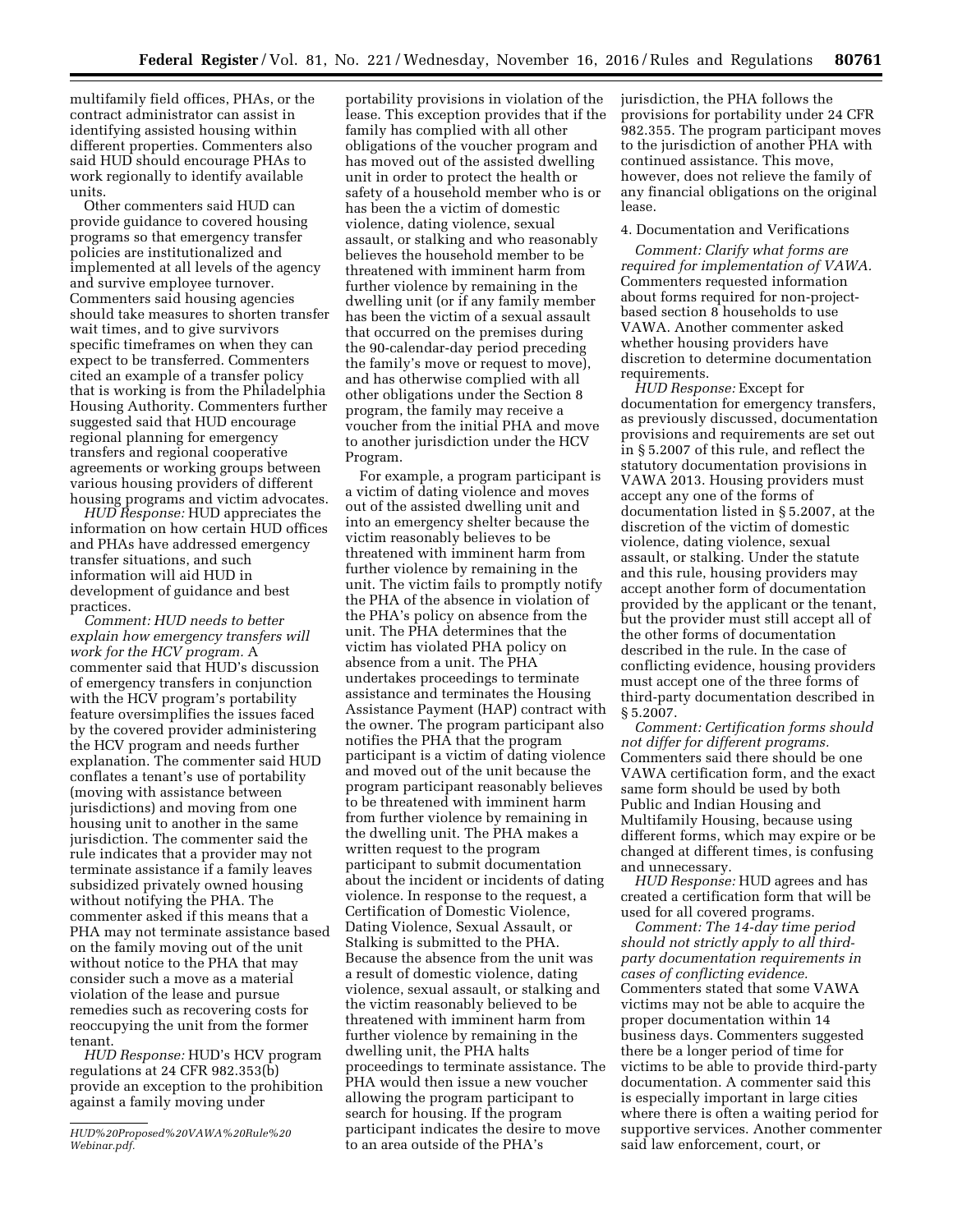administrative agency records can take a long time to obtain, as could medical documentation from a hospital. The commenter recommended that 60 days is a more reasonable period to obtain such documentation. Commenters said HUD should consider adding language to address what should occur when a tenant seeks requested documentation but cannot obtain the documentation due to a nonresponsive third party. A commenter said that if the tenant tries, but cannot procure the requested information, the housing provider should be instructed to make a decision based on the available evidence.

Commenters said that when victims are fleeing or have fled abuse, they can lack access to records and it can take time to understand their legal rights when information is shared. The commenters recommended that HUD allow 28 business days from the date the written request for documentation was received to obtain third-party documentation, and allow housing providers to use their discretion to extend the deadline past 28 days.

Other commenters said that the 14 day time period should also apply to third-party documents, but the covered housing provider should be able to extend this time period, particularly if the tenant demonstrates that the tenant has begun the process of obtaining the third-party documentation. A commenter suggested that the victim be required to request any extension within the initial 14-day time period. Another commenter said the time period is appropriate with the understanding that local agencies have the discretion to set a longer locally appropriate time period and that policies governing these time periods for PHAs are subject to public review and board approval as part of agencies' planning processes.

*HUD Response:* HUD understands that some VAWA victims may not be able to acquire third-party documentation within 14 business days. Under this final rule, tenants will have 30 days—generally the period of one rent cycle—to submit third-party documentation in cases of conflicting evidence. Housing providers may grant extensions where appropriate.

*Rule Change:* Section 5.2007(b)(2) of the proposed rule is revised to state that, in cases of conflicting information, covered housing providers may require an applicant or tenant to submit thirdparty documentation within 30 calendar days of the date of the request for the third-party documentation.

*Comment: The 14-day time period should apply to third-party documentation requirements.* In contrast to the above commenters, other commenters stated that 14 days is reasonable. A commenter stated that if an individual is in an unsafe situation, submission of documentation should be complete in 14 business days (or less) to ensure a prompt response to a request for relocation. Another commenter said that if this is a true emergency and the family needs to be relocated, 10 business days, excluding holidays and weekends, should be sufficient, and if there are mitigating circumstances the housing provider can allow for additional days.

*HUD Response:* The third-party documentation requirements are not requirements for an emergency transfer, but are requirements for documenting an occurrence of domestic violence, dating violence, sexual assault, or stalking when there is conflicting evidence.

*Comment: Clarify that housing providers can require third-party certification when it is unclear whether domestic violence occurred, or who is the victim.* Commenters said that HUD's implementing guidance and forms should reflect that housing providers can require third-party certification when there is not clear evidence that domestic violence incident occurred, or there is a question about which occupant is the victim.

*HUD Response:* This rule and HUD's Notice of Occupancy Rights that will be distributed to tenants and applicants both advise that housing providers have the right to request third-party documentation in order to resolve conflicts in situations where the housing providers have received conflicting evidence. With that exception, HUD does not read VAWA 2013 as allowing for housing providers to request third-party documentation. Housing providers should speak to the victim to try and clarify any information the housing provider believes is not clear. In accordance with VAWA 2013, HUD declines to allow housing providers to require third-party documentation of an occurrence of domestic violence, dating violence, sexual assault, or stalking in any situation except for those involving conflicting evidence.

*Comment: HUD should provide clarification regarding situations where housing providers receive conflicting evidence.* Commenters said that HUD should explain that the party providing third-party documentation when two parties claim VAWA protections in the same incident is not automatically deemed the victim, as perpetrators sometimes obtain a restraining order, protective order, or file a police report as forms of continued abuse, control, or

retaliation. A commenter said many survivors are unable to timely access courts or law enforcement due to language barriers, disabilities, cultural norms, or safety concerns. Another commenter said that, rather than terminate the tenancy of the party who fails to provide third-party verification when conflicting evidence is received from both parties claiming VAWA protections, housing providers should use a grievance hearing or administrative review process to determine which party is the victim to be protected by VAWA.

Another commenter said HUD should clarify protocol for addressing equally compelling and competing claims, including ones with court actions pending. The commenter said that, frequently, households with competing VAWA claims also have court actions pending simultaneously and those cases may continue for years without a final resolution, and statuses that are apparently final can later change or have to be reconsidered.

Another commenter said situations in which cross-complainants submit conflicting third-party documentation, such as opposing orders of protection, create intractable situations for housing providers, which are not in a position to adjudicate family disputes or identify the primary aggressor. The commenter asked that HUD relieve PHAs of the obligation to afford VAWA protections to either complainant if documentation fails to identify a primary aggressor, or if third-party documents are themselves in conflict as to which complainant is the victim and which complainant is the perpetrator.

*HUD Response:* HUD appreciates the points raised by the commenters and will consider them in drafting guidance to assist housing providers who receive conflicting evidence.

*Comment: Any form of third-party documentation should be acceptable in cases where there is conflicting evidence.* Commenters said that, based upon the proposed list of acceptable alternative documentation, victims could encounter difficulty documenting evidence of a crime committed under VAWA in conflicting statement cases when, at the discretion of the covered housing provider, ''statements or other evidence'' are not accepted, and the victim is required to submit documentation from a professional or law enforcement. Commenters said that, in many cases, a victim of domestic violence, dating violence, stalking, or sexual assault does not report the incidents to law enforcement and may not utilize the assistance of a professional and, therefore, the only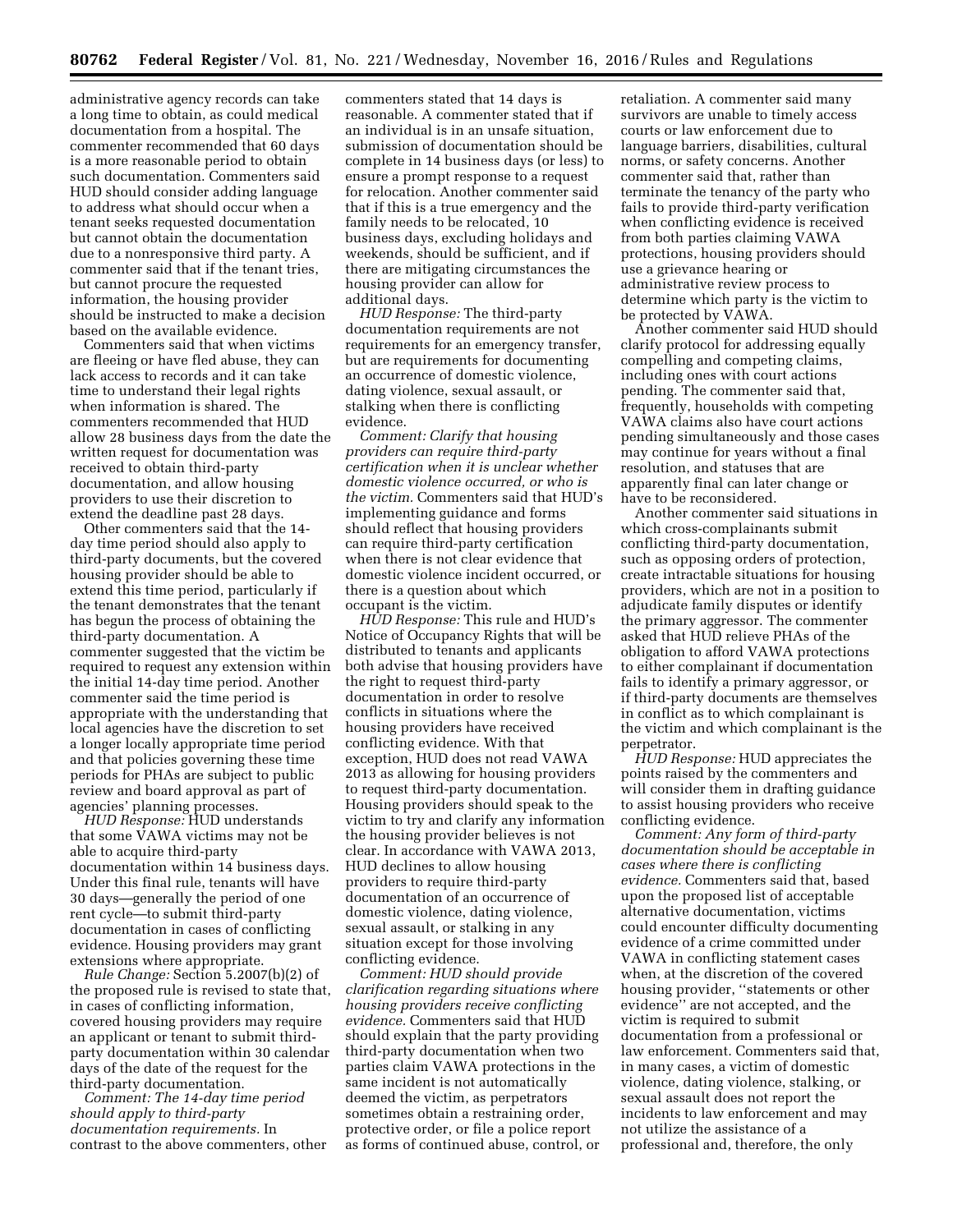form of third-party documentation available may be witness statements or other evidence which, under the proposed regulations, may not be acceptable forms of documentation if left to the discretion of the covered housing provider.

*HUD Response:* The list of acceptable third-party documentation provided in this rule is the list provided in VAWA 2013. The statute provides that, if a covered housing provider receives documentation that contains conflicting information, the covered housing provider may require an applicant or tenant to submit third-party documentation in one of the forms described in the statute, which are the same forms HUD describes in this rule.

*Comment: Emphasize that survivors can choose which form of documentation to submit under the law, without further specifications.*  Commenters stated that the use of ''or'' in the section of VAWA 2013 that lists forms of documentation means that neither HUD nor a covered housing provider can eliminate the acceptability of one of the three listed documentation forms. Another commenter said that because many victims are reluctant to report abuse for fear of retaliations or other repercussions, self-certifications that the tenants are victims of domestic violence based solely on their ownsigned attestation on a HUD-approved certification form should be recognized as an available option. Another commenter stated that, in the preamble to HUD's final rule implementing VAWA 2005, HUD asserted that victims could choose whether to submit selfcertification or third-party documentation, and this still applies.

Commenters stated that PHAs and project owners are demanding Orders of Protection, Harassment orders, Trespass Orders, or police reports, contrary to HUD's directive to PHAs and project owners that third-party documentation cannot be required. Commenter said some PHAs and project owners require documentation that is ''current,'' such as a less than 30-day old police report. Additionally, commenters said some PHAs and project owners are requiring multiple forms of proof. Commenter said the regulations must be clear on this section in order to reduce these unlawful and onerous documentation practices, as they were in 2005.

Other commenters suggested adding to proposed § 5.2007 language that provides that nothing should be construed to require a participant to provide documentation other than the self-certification form, except in the case of conflicting evidence.

*HUD Response:* HUD appreciates commenters pointing out that the rule could more clearly state that victims of domestic violence, dating violence, sexual assault, and stalking can choose, at their discretion, which form of documentation to submit, including self-certifications, except in the case of conflicting evidence. HUD has clarified this is § 5.2007, as well as in the housing rights notice, and the selfcertification form.

*Rule Change:* Section 5.2007(b) of the proposed rule is revised in this final rule to state that applicants or tenants may submit, at their discretion, any one of the listed forms of documentation.

*Comment: Housing providers should not have to accept self-certification.*  Commenters said housing providers should have discretion in determining the documentation requirements. A commenter said this is particularly the case with respect to the ability for housing providers to accept selfcertification and the ability to determine when third-party documentation will be required, such as in instances when a housing authority receives conflicting information. The commenter said these documentation requirements can be maintained in the housing authority's written policies in order to ensure consistent application of documentation requirements. Other commenters stated that housing providers should be able to create their own certification form that could be used instead of the HUDapproved form.

A commenter said relying on selfcertifications to qualify applicants leaves the housing provider vulnerable to penalties that may be imposed as a result HUD program audits, and the imposition of penalties causes disruptions and delays in the program, which adversely affect the program's ability to provide services to those that need them. The commenter recommended that the rule should state that responsible entities accept selfcertification as a last resort. Another commenter said self-certification, even if supported by a police report, should not be mandated as sufficient proof, and that housing providers must be permitted to require third-party verification or other documentation signed by a professional from whom the victim has sought assistance directly relating to domestic violence, dating violence, sexual assault, or stalking, or the effects of abuse. Another commenter said that the statute does not establish a hierarchy of documentation, so the rule should not limit the circumstances under which a housing provider can seek third-party documentation. A commenter said that if a program is

allowed to accept self-certification then it is likely that parties will make an allegation, withdraw the allegation days later, and then make another allegation when the relationship is challenged again. The commenter said this will generate a considerable investment of time to identify alternate housing, determine eligibility, and bifurcate the lease—all to have the allegation withdrawn or proven false.

*HUD Response:* HUD appreciates the commenters' concerns, but HUD interprets VAWA to require that housing providers accept selfcertification if that is the form that a tenant or applicant provides, except in cases involving conflicting evidence. In addition, as HUD noted in response to an earlier comment, this is not a new policy. In implementing VAWA 2005, HUD explained that victims could choose whether to submit selfcertification or third-party documentation.

The statute also requires that HUD, or other appropriate housing agency covered under the law, approve the certification form. In order to avoid inconsistent requirements, HUD declines to allow housing providers to use their own certification forms in lieu of HUD's form. Under VAWA 2013 and this final rule, however, housing providers may allow victims of domestic violence, dating violence, sexual assault, or stalking to use a certification form that the housing provider has created, as long as it is clear that victims do not need to use that form and can use the HUD form instead (again, except for cases where there is conflicting evidence).

*Comment: Housing providers should not have discretion to evaluate truthfulness of allegations.* A commenter stated that housing providers may not have the necessary expertise and experience to evaluate whether there is a credible threat of domestic violence or other crime under VAWA that may be mitigated by a move, and training housing providers to help them gain that experience could be costly. This commenter further stated that victims may be reluctant to disclose their victimization to owners or management agents for a variety of reasons, including shame, embarrassment, or fear of retribution, and it would be more appropriate for housing providers to refer the tenants to their caseworkers to evaluate the truthfulness of the victim's allegations.

*HUD Response:* HUD understands and appreciates commenter's point that victims may be reluctant to disclose incidents of domestic violence, dating violence, sexual assault or stalking to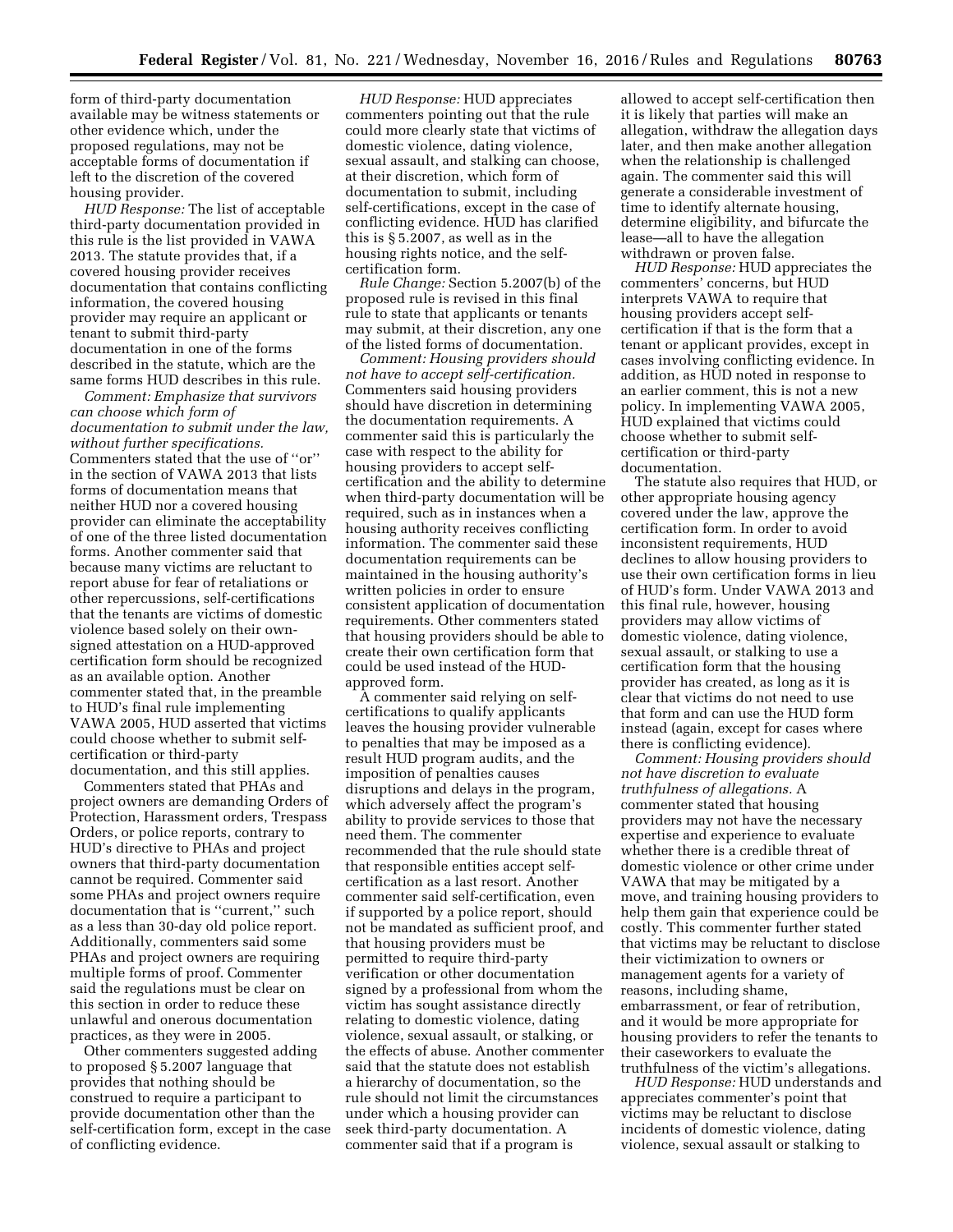housing providers, but the rule maintains the documentation requirements that are provided in VAWA 2013. Housing providers must accept signed self-certification forms for documenting incidents of domestic violence, dating violence, sexual assault, or stalking, so they will not be evaluating the truthfulness of allegations. Similarly, as described in the section on emergency transfers, housing providers must accept a signed written statement from VAWA victims that they qualify for emergency transfers, so housing providers will not be evaluating whether a threat of domestic violence may be mitigated by a move.

*Comment: Housing providers should not have to request certification in writing.* A commenter said it is overly burdensome to require the housing provider to have to put in writing a request to the victim to provide certification following a request from the victim for assistance under VAWA. The commenter said to make this a requirement of housing providers may result in unintended consequences if the provider fails to document but continues to assist the victim.

*HUD Response:* HUD's rule follows VAWA 2013 in stating that housing providers may request documentation in writing and lay out procedures for how a housing provider may respond if it does not receive a timely response to the request.

*Comment: Explain how housing providers can verify VAWA claims in light of confidentiality concerns.*  Commenters questioned how, considering confidentiality concerns, a housing provider could verify a claim that an individual owes money to a former housing provider (for damages to a unit, for example) for VAWA-related reasons, and not for another reason. A commenter asked what would happen if the applicant and previous management company have different stories as to whether the money was owed for a VAWA-related reason or another reason.

*HUD Response:* As previously stated in this preamble, HUD will provide guidance to covered housing providers as to how to determine whether domestic violence, dating violence, sexual assault, or stalking was the reason behind adverse factors that could jeopardize tenancy or participation in a HUD program.

5. Content of the Certification Form and the Notice of Occupancy Rights

a. Certification Form

*Comment: The certification form should be readable and define necessary* 

*terms.* Commenters said that HUD's increased use of plain language and precise regulatory language throughout the proposed certification form significantly improves readability and comprehension of the rights conveyed, as compared to the previous forms. Commenters said these improvements should be incorporated into the final version of the certification form.

In contrast, another commenter said that the certification form is not designed to be comprehensible to applicants and participants, and Microsoft Office 365 Word reports a poor Flesch Readability Ease measure. The commenter also said that the form uses the term ''responsible entity'' without ever indicating who or what that entity is.

*HUD Response:* HUD has revised the certification form to make it easier to understand. In addition, the revised certification form does not use the term ''responsible entity.''

*Comment: The certification form should be changed in certain ways.*  Commenters commended HUD for abbreviating the space for descriptive text and discouraging disclosure of unnecessary details, but suggested the form should be changed in other ways. The commenters said the introductory paragraph regarding ''Alternate Documentation'' should be modified to explain that the victim or someone acting on behalf of the victim has the option of submitting alternative documentation instead of the certification form and, only in cases where the responsible entity receives conflicting statements, may the responsible entity require third-party documentation. Commenters said the form should also indicate that a responsible entity's request for thirdparty documentation must be made in writing. Additionally, commenters said the list of available alternate documentation should mirror the proposed regulatory language at § 5.2007(b)(1). Other commenters said that the form should direct responsible entities to accept self-certification as a last resort, or the form should include information on whether an individual has third-party documentation and a space to provide information on any barriers that exist to obtaining thirdparty documentation.

Another commenter said that the language used on the form to indicate the time period to submit documentation should mirror the proposed regulatory language. According to the commenter, the form says the deadline to submit documentation to a responsible entity is 14 days from the date that the entity

submits a written request, rather than the proposed regulatory deadline of 14 days from the date that the tenant/ applicant receives a written request. The commenter stated that the proposed certification form currently requests both the date and time of the incident(s), and said the request for the time is overly burdensome, as the victim may not recall it, or may be seeking certification based on a series of incidents. Similarly, other commenters said victims may not be able to recall dates, particularly if multiple events are involved. The commenters recommended that the form be revised to request date(s) and time and location of incident(s) ''if known.'' Similarly, a commenter recommended the certification line read that it is to certify that the information provided on this form is true and correct ''to the best of my knowledge and recollection.''

In addition, commenters said the confidentiality clause at the end of the certification form should be amended to say that employees may not disclose, reveal, or release information, except to the extent that disclosure is consented to by the victim in a time-limited written release. The commenters said that the proposed form's inclusion of the ''Public Reporting Burden'' paragraph should be removed, but if this paragraph has to be on the form, it should be moved to the end of the form and the confidentiality paragraph should be moved higher on the form.

Another commenter said that the signature block should include the warning that the signatory is making such statements under penalty of perjury.

A commenter said that the certification should specially call out that the resident or participant is to take steps to ensure that the perpetrator does not learn of the new unit location, and if the victim allows the perpetrator back into the new unit then the victim may be denied a future emergency transfer if requested again.

In the interest of lessening the administrative burden on housing providers, a commenter suggested HUD allow the responsible entity to make an oral, rather than written, request for documentation. The commenter said this is especially important in emergency situations where there may not be a contact address for the victim, and when the alleged perpetrator may be put on notice of the victim's request for assistance should a written request be sent to the household.

*HUD Response:* HUD's revised certification form clarifies that victims may complete the certification form, or may submit third-party documentation,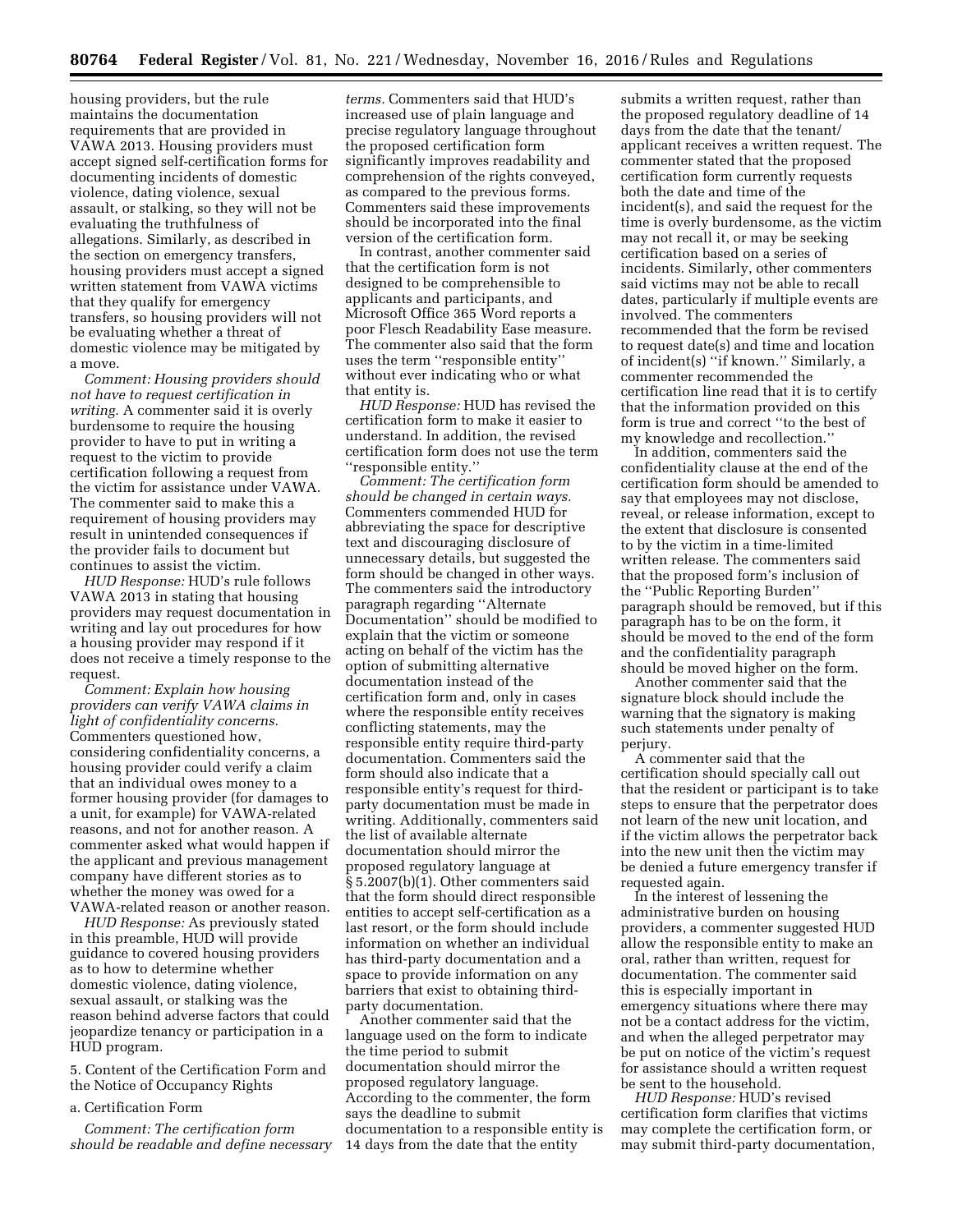for reasons described elsewhere in this preamble. In addition, the Notice of Occupancy Rights, which all tenants and applicants will receive at the same time they receive the certification form, explains that it is the tenant or applicant's choice, which form of documentation to submit, except for cases where there is conflicting evidence. HUD declines to amend the certification form to discuss that a request for third-party documentation must be in writing, since the provider may only ask for third party documentation in cases of conflicting evidence, and then the certification form would not be applicable at that point.

HUD appreciates commenters pointing out that the list of available alternate documentation in the proposed certification form differed from the types of alternate documentation described in VAWA 2013 and the proposed rule. As a result, HUD has amended this language on the certification form so that it properly reflects the statutory and regulatory text. HUD has also revised the form to clarify that the deadline to submit documentation to a responsible entity is 14 business days from the date that the tenant or applicant receives a written request. Further, HUD has revised the certification form to incorporate commenters' suggestion that victims should specify the date(s) and time(s) of incidents if known. In addition, the certification signature block is revised to say that the information provided is true and correct to the best of the knowledge and recollection of the person who fills out the form. HUD has also accepted commenters' suggestion of moving the confidentiality paragraph higher on the form and moving down the paragraph in the public reporting burden, in order to emphasize the confidentiality provisions.

HUD declines to amend the certification form to say that employees may not reveal or release information, as HUD uses the term ''disclose'' to encompass revealing, or releasing. Because it is standard for waivers of confidentiality provisions to be timelimited, HUD accepts the proposal to add that victims must consent to disclosure in a time-limited written release. HUD also makes this change in 24 CFR 5.2007(c)(2)(i). However, HUD declines to alter the signature block to say that the signatory is making statements under penalty of perjury. The signature block states that submission of false information could jeopardize program eligibility and could be the basis for denial of admission, termination of assistance, or eviction, as

terminating or denying assistance are actions within HUD's jurisdiction.

HUD also will not revise the certification form to say that the resident or participant is to take steps to ensure that the perpetrator does not learn of the new unit location. This purpose of this certification form is to document incidents of domestic violence, dating violence, sexual assault, or stalking, and is not documentation for emergency transfers. The model emergency transfer plan explains that the resident is urged to take all reasonable precautions to be safe.

HUD understands commenter's rationale for the request to allow housing providers to make oral, rather than written, requests for documentation. However, the provision requiring a written request is in VAWA 2013, and such requirement provides a record for tenants and applicants and housing providers as to compliance with the documentation provisions of this rule. HUD notes that, where possible, housing providers should give written documentation requests to victims in person.

### b. Notice of Occupancy Rights

*Comment: The notice of occupancy rights should be more readable and accessible.* Commenters said that the notice of occupancy rights in the proposed rule is inaccessible to many and should be shortened or simplified. A commenter said that Web sites that measure text readability determined that the notice required the reader to have advanced education. Commenters said the notice must use simple, direct language. Another commenter said the use of statutory language and terms is appropriate and necessary in some contexts, but inclusion of the statutory provisions can decrease the reader's ability to understand and use the information. The commenter recommended including definitions for particularly complex terms used in the notice.

Other commenters suggested that the notice use plain-language. A commenter explained that someone may not relate to the words ''victim'' or ''perpetrator,'' but they may relate to this language: ''if someone has harmed another person in the home, there are options available.'' Commenters stated that a number of sentences in the notice are lengthy, with complicated sentence structures, and they include more detail than necessary. Commenters provided examples of sentences in the notice that could be simplified, including changing: ''Also attached is a HUD-approved certification form for documenting an

incident of domestic violence, dating violence, sexual assault, or stalking for a tenant who seeks the protections of VAWA as provided in this notice of occupancy rights and in HUD's regulations'' to ''A form is attached to this notice. You can fill out this form to show that you are a victim of domestic violence, dating violence, sexual assault, or stalking, and that you wish to use your rights under VAWA.'' A commenter said simpler wording would also facilitate translation into other languages.

*HUD Response:* HUD appreciates commenters' suggestions and has revised the notice of occupancy rights to make it more easily readable. However, as discussed below, the notice does use the terms ''abuser'' and ''perpetrator.'' HUD believes language that ''somebody may have harmed another'' is too vague and that the terms ''abuser'' and ''perpetrator'' are easily understandable.

*Comment: The notice should use different language for accuracy and effect.* Commenters said that the term ''abuser'' is used throughout the Notice of Occupancy Rights, but that HUD's notice needs to also include the term ''perpetrator,'' in order to reference perpetrators of sexual assault or stalking. A commenter further said the notice should not use language that excludes victims who are not fleeing or escaping abuse, such as victims of sexual assault, and should thus use words such as ''looking for help,'' "healing" or "recovering" in referencing their current circumstances.

Commenters also said the text of the notice itself, and not a footnote, should make it clear that despite the name of the law, VAWA protection is available regardless of sex, gender identity, sexual orientation, disability, or age. A commenter further stated that sections of the notice use the phrase ''may not,'' such as ''you may not be denied admission or denied assistance,'' and that changing the language to ''must not'' sends a stronger message about the degree to which VAWA prohibits such discrimination.

A commenter recommended that the section of the notice on removing the abuser from the household, the notice should say ''HP can (rather than ''may'') choose to divide your lease. . .'' to more clearly convey that the housing provider has the discretion to bifurcate a lease. The commenter said that the notice does not mention that the remaining tenant can try to establish eligibility for another housing program covered by VAWA, and tenants may not be aware of this option. The commenter further said the notice should be clarified to say the housing provider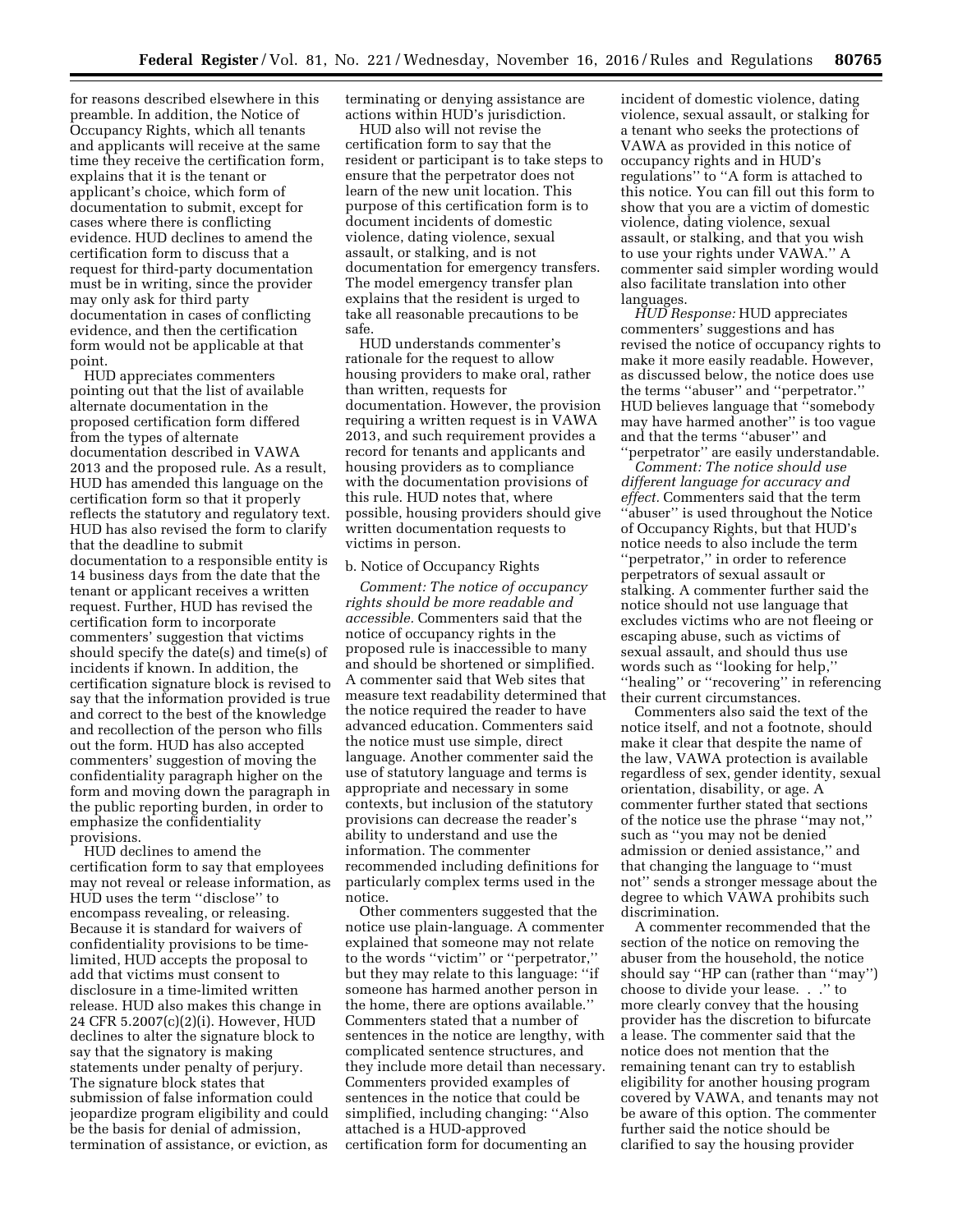may, but is not required to, ask for documentation. Another commenter stated that it did not know whether ''divide'' means to ''bifurcate'' and requested that HUD clarify. The commenter said that if ''divide'' does mean ''bifurcate,'' the notice should make clear to tenants that an owner, and not a PHA, can divide the lease. A commenter said that, in the section on documenting that one has been a victim, the notice should clarify when a housing provider is exercising discretion, and ensure that tenants and applicants understand that the housing provider is not required to, but is merely allowed to, extend the 14-day time period to submit documentation.

Commenters said the notice also needs to make clear that the tenant or applicant asserting VAWA protections can choose which form of acceptable documentation to provide, except in circumstances where there is conflicting evidence. The commenter further said that in discussing the types of documentation that could be provided as a record of Federal, State, tribal, territorial, or local law enforcement agency, providing one or two examples (*e.g.,* restraining order, protective order, etc.) would be helpful.

A commenter stated that, in the section of the notice of reasons a tenant may be evicted, it should be clear that victims can be evicted or terminated if the housing provider demonstrates that the victim's continued tenancy poses an "actual and imminent threat" to other tenants or employees, and should explain what this means. The commenter suggested this section also note that eviction or termination should be pursued only when there are no other actions that could be taken to reduce or eliminate the threat.

Commenters said the notice is addressed to ''all tenants and prospective tenants,'' and this appears to cover even eligible households that have not applied for assistance. Commenters said HUD should only require providers to notify existing participants and applicants. A commenter said the notice grossly oversimplifies the process required to remove a member from the household. The commenter said the provider and other household members must cooperate to remove a member who has some property rights to the housing or assistance, and it is not the provider alone who can divide the lease or remove the abuser from the household.

Other commenters said the form contains extraneous information. A commenter stated that the first bullet describing documentation includes a description of the information contained in the certification, but if participants and applicants receive the certification form, the notice need not describe its contents. The commenter further stated that after listing professionals who may provide documentation, the notice contains a parenthetical that says, ''(collectively, ''professional''),'' and this extra language adds nothing.

A commenter said the transfer right must be described in the proposed notice in more detail for a tenant to sufficiently be able to act on that right and to understand that this is an emergency transfer and not a traditional, slow transfer process, and the notice should explain any necessary documentation requirements. A commenter said the language should not use the term ''another unit'' because it gives the impression that the move is only to a unit within the existing covered housing project. The commenter said the language should state that ''if you reasonably believe there is a threat of imminent harm from violence if you stay in the same unit or development where you live now, or if you are a victim of sexual assault that recently happened at your development, you have the right to ask for an emergency transfer to a different unit, including a unit in a different development, different type of affordable housing, and in a different location.'' The commenter said the notice should also emphasize that requests for transfers and the location of the move will be kept confidential.

Another commenter said the notice should include language that informs an applicant of the possibility of overcoming a negative rental, tenant, or criminal history if that history relates to their victimization. The commenter said this will allow a survivor to obtain and provide appropriate information to the covered housing program at the outset of the application process.

*HUD Response:* HUD appreciates these comments and has revised the Notice of Occupancy Rights to more accurately reflect the scope of VAWA protections. The revised notice states in the text, and not only in a footnote that the VAWA protections are not only available to women, but are available equally to all individuals. Further, the notice uses the term ''perpetrator'' in addition to ''abuser'' in order to reference perpetrators of sexual assault and stalking. The proposed notice did not use the term ''fleeing'' and only referred to ''escaping'' an abusive relationship when providing victims of domestic violence with a resource, but the revised notice no longer discusses ''escaping'' an abusive relationship. The revised notice now notes that after a

lease bifurcation, remaining tenants can try to establish eligibility for another housing program covered by VAWA.

HUD has also revised the notice as suggested by commenters to improve clarity. The notice now explicitly states that dividing a lease means the same thing as bifurcating a lease, but the notice does not specify which housing provider would bifurcate a lease, as this differs across programs. Housing providers that issue the notice of rights should clarify who is responsible for lease bifurcation. The revised notice also clarifies that a housing provider can, but is not required to, ask for documentation, and may but is not required to, extend the deadline to submit documentation. The revised notice also states that except for cases where there is conflicting evidence, it is the choice of the victim of domestic violence, dating violence, sexual assault, or stalking which form of documentation to submit. The notice also now states that examples of reports from law enforcement agencies and courts include police reports, protective orders, and restraining orders, among others.

In response to the comment that the notice should explain when a tenant could be evicted or assistance could be terminated, the revised notice states that the VAWA protections may not apply if the housing provider can demonstrate that not evicting a tenant or terminating the tenant's assistance would present a real physical danger that would occur within an immediate time frame, and could result in death or serious bodily harm to other tenants or those who work on the property. The notice explains that housing providers should only evict tenants or terminate assistance when they cannot take other actions to reduce or eliminate the threat. Further, the revised notice is addressed to tenants and applicants, rather than tenants and prospective tenants. The revised notice also explains the criteria for requesting an emergency transfer, but it does not provide further information on emergency transfers, which vary across housing programs and providers, and instead notifies tenants that their housing provider has an emergency transfer plan that contains more information, and tenants have a right to see the plan.

There are some changes suggested by commenters that HUD did not make to the revised notice. HUD has not replaced the phrase ''may not'' throughout the notice to ''must not.'' HUD maintains that ''may not'' sufficiently denotes that an action is prohibited. HUD also declines to replace the word ''may'' in the sentence that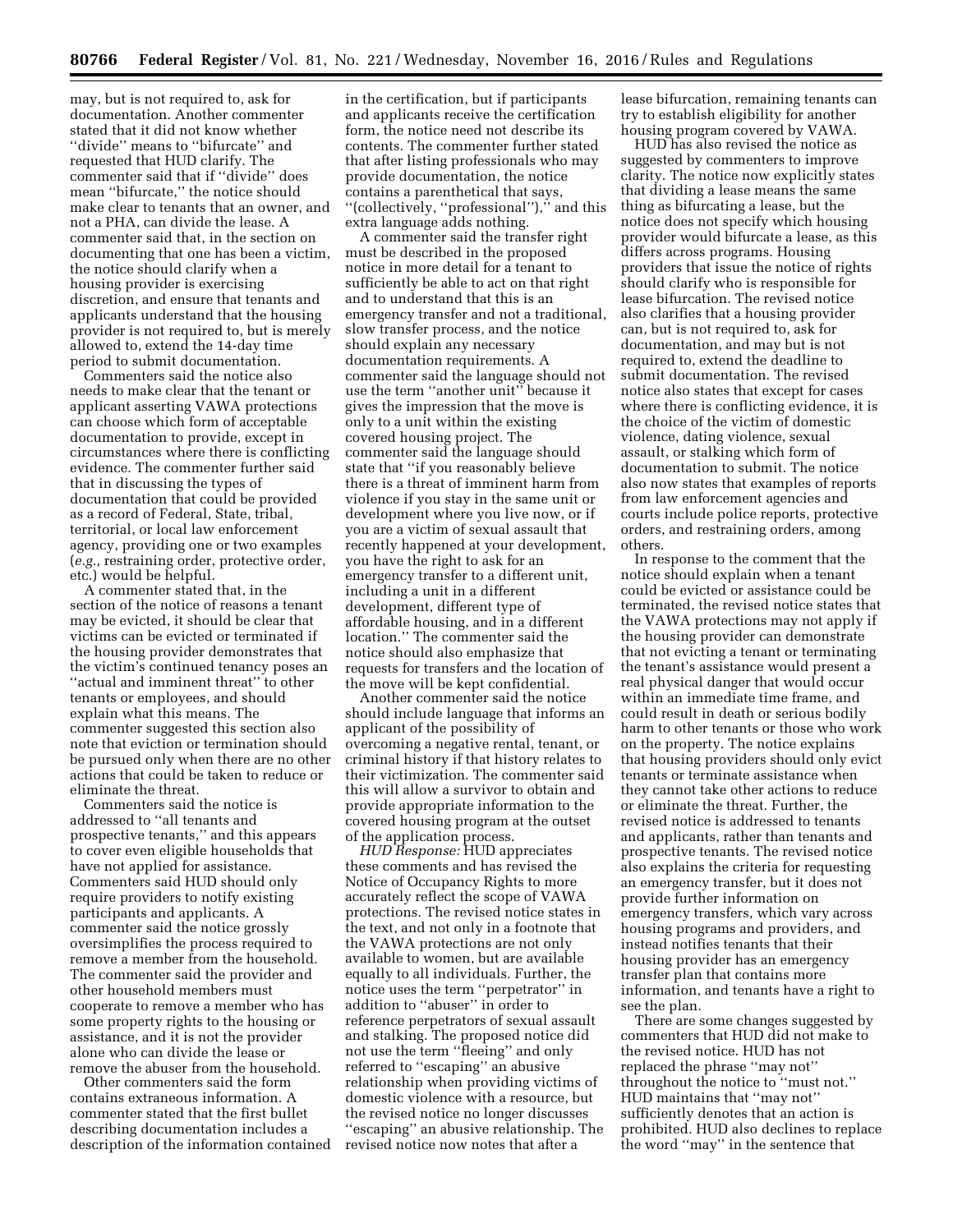says a housing provider ''may'' bifurcate a lease with the word ''can,'' because HUD believes ''may'' better signifies that the housing provider has discretion whether to bifurcate a lease. The notice does not provide additional language regarding the mechanics of the bifurcation process, and the role of other household members. The notice says that the housing provider must follow Federal, State, and local eviction procedures, and that the housing provider may ask for documentation of the VAWA-covered incident(s). HUD declines to place additional responsibilities for removal of a perpetrator on a victim who has asked for that removal, as, due to household violence, the victim may be unable to provide it. Additionally, this notice includes the description of the certification form that will be attached, so that tenants and applicants know that they have a right to use that specific form. The form also retains the parenthetical that explains the use of the word ''professional'' later in the paragraph. Further, HUD declines to provide detail in this notice of basic protections about different ways in which somebody could be denied assistance, terminated from participation in, or be evicted from rental housing because somebody has been a victim of domestic violence, dating violence, sexual assault, or stalking.

*Comment: The notice should provide more resources and information.*  Commenters said the notice should also include the Rape, Abuse and Incest National Network (RAINN) hotline for victims of sexual assault to supplement the hotline number already provided for victims of domestic violence. A commenter also suggested the notice include a blank space where the housing provider can insert contact information for local legal services and victim services providers. Another commenter recommended that HUD revise the notice to indicate to tenants that the notice is not an exhaustive list of tenant protections, and they are entitled to many additional protections at the state, local, and administrative level, and that they should consult their local PHA for information on rights afforded in their respective jurisdiction.

A commenter suggested that the notice encourage tenants or applicants who think they may qualify for VAWA protections to seek the assistance of a legal services attorney or victim services provider.

*HUD Response:* HUD's Notice of Occupancy Rights has been revised to include spaces for housing providers to fill in contact information for relevant

organizations, including victim service providers or legal aid attorneys, that may be able to assist victims of domestic violence, dating violence, sexual assault, or stalking. HUD encourages housing providers to include contact information on the notice for local organizations, as these organizations may be in the best position to understand the victim's situation and available options. In addition, or where housing providers do not know of local organizations or none are available, housing providers should include national resources, such as: The National Domestic Violence Hotline, which was listed on the proposed notice and is still listed on this final notice; the Rape, Abuse & Incest National Network's National Sexual Assault Hotline at 800–656–HOPE, or at *[https://](https://ohl.rainn.org/online/)  [ohl.rainn.org/online/](https://ohl.rainn.org/online/)* for victims of sexual assault; and the National Center for Victims of Crime's Stalking Resource Center at *[https://](https://www.victimsofcrime.org/our-programs/stalking-resource-center)*

*[www.victimsofcrime.org/our-programs/](https://www.victimsofcrime.org/our-programs/stalking-resource-center) [stalking-resource-center](https://www.victimsofcrime.org/our-programs/stalking-resource-center)*, for victims of stalking.

The revised notice now explicitly states that tenants and applicants may be entitled to additional housing protections for victims of domestic violence, dating violence, sexual assault, or stalking under other Federal laws, as well as under State and local laws.

*Comment: The notice should be more specific on rights and responsibilities.*  Commenters said that rather than state that tenants may stay ''in the unit for a period of time'' until they can find alternate housing or establish eligibility under the HUD program, the notice of occupancy rights should be specific as to what this time is to ensure the victimized tenant is not left without secure housing. A commenter also stated that the notice should be clear about when a housing provider can request proof that an individual is requesting to move because of a VAWArelated incident. The commenter said that the notice states a housing provider ''may'' ask for proof. Another commenter said that HUD's discussion of confidentiality in the notice is overly simplified. The commenter said the notice states that information may be released if, ''A law requires HP or your landlord to release the information.'' The commenter said this phrase includes a broad array of possible disclosures not necessarily obvious to an ordinary reader, for instance, in connection with reviews by HUD staff, audits by HUD's Inspector General, and to an independent public auditor, among other possibilities. Commenter said it may be unreasonable for HUD to

develop a comprehensive list of how information may be disclosed in this notice, but the notice currently understates the potential for such disclosures.

*HUD Response:* HUD's Notice of Occupancy Rights describes basic VAWA protections that apply across all programs, which is why the notice states that tenants may stay in units for a period of time if a housing provider chooses to bifurcate a lease. The revised notice explains that housing providers may ask for documentation that an individual qualifies for an emergency transfer. The notice provides the criteria for qualifying for an emergency transfer, and it directs tenants to the housing provider's emergency transfer plan for further information. HUD believes that providing notice that confidential information may be released if a law requires it is sufficiently broad to alert tenants and applicants of that possibility.

*Comment: HUD should create different notices for different housing programs to account for necessary variations.* Commenters said HUD, and not a housing provider, is in the best position to create a series of different notices that outline how VAWA rights will apply in different housing programs. Other commenters said that permitting housing providers to customize the notice is very concerning because there is no mechanism for quality control and no way to ensure that the notices being distributed accurately reflect the VAWA protections, resulting in confusion and inconsistency. A commenter said that HUD should create different notices to prevent additional burdens on covered housing providers that would otherwise be expected to determine how VAWA 2013 protections play out in their programs. Commenters said that, to the extent that HUD wishes for there to be a local point of contact for tenants and applicants, HUD should include blanks that would allow the housing provider to add contact information, but housing providers should not be ''filling in the blanks'' regarding programmatic operations. Another commenter specifically recommended that HUD create two separate notices, one targeting tenant-based recipients and another that targets households with a subsidy that is tied to the unit. Commenter said the current notice refers to ''rental assistance,'' which may be confusing to tenants subsidized by covered housing programs other than HCVs.

*HUD Response:* HUD's Notice of Occupancy Rights contains basic information that apply across all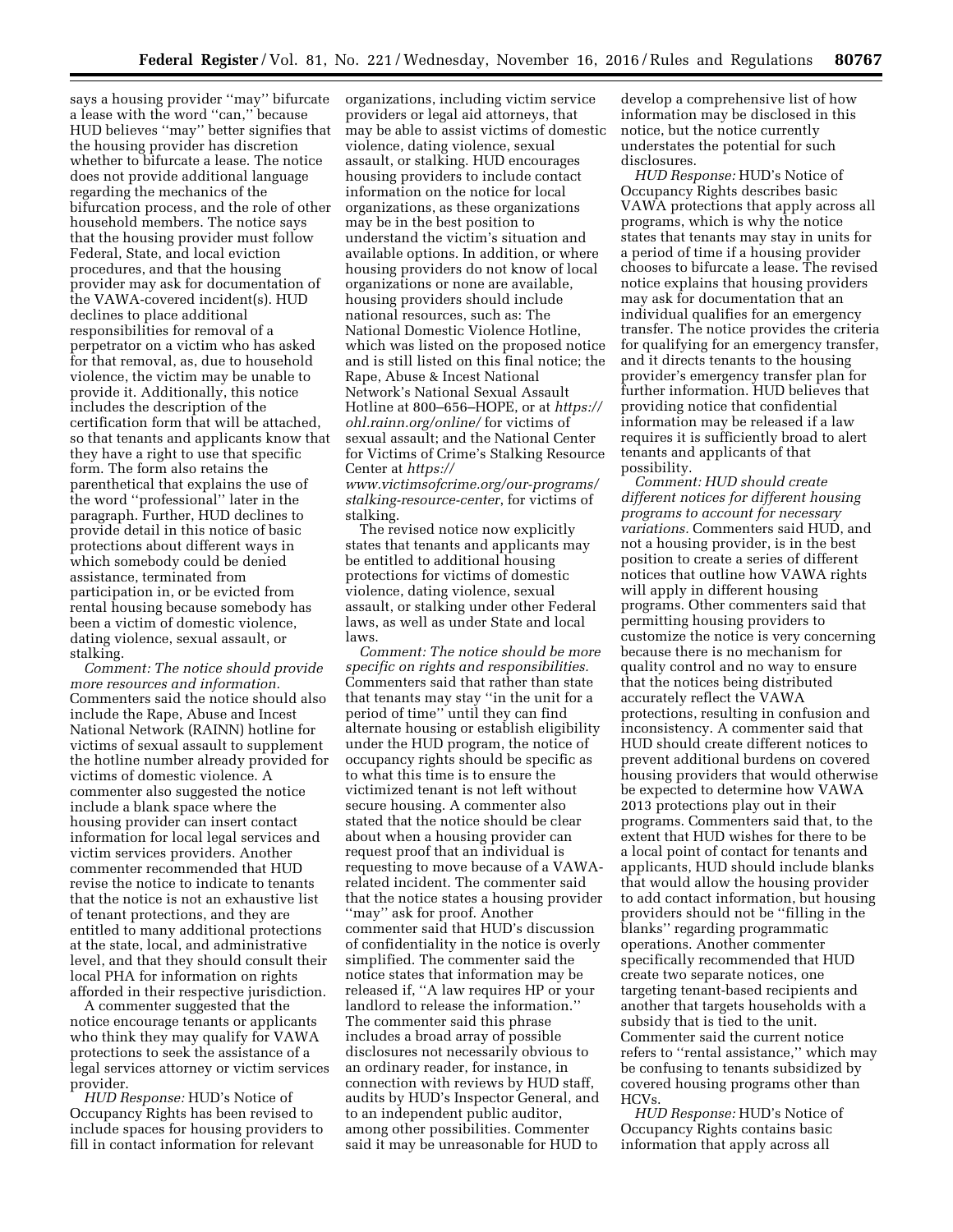programs, and the only information housing providers provide is the name of the housing provider, the relevant HUD program, and contact information for local organizations that may be able to assist victims of domestic violence, dating violence, sexual assault, and stalking. Therefore, HUD will not create notices for different housing programs. HUD has revised the notice to clarify that it applies to assistance under HUDcovered housing programs.

*Comment: The notice of occupancy rights is so important that it should be reissued for public comment with any changes after the issuance of the final rule.* Commenters stated that creation of the Notice of Occupancy Rights is a crucial step in the VAWA 2013 implementation process, particularly since the U.S. Department of Treasury and the U.S. Department of Agriculture will also utilize this notice in their housing programs. Commenters said that since the regulation has not yet been finalized, and changes will likely arise out of the notice and comment period, HUD should reissue the Notice for public comment after the issuance of the Final Rule.

*HUD Response:* The changes that HUD has made to the Notice of Occupancy Rights respond to concerns by commenters that the language in the rule should be simplified and better explain protections provided under VAWA 2013 and HUD's implementing regulations. HUD appreciates the comments and suggestions on changes to improve the Notice of Occupancy Rights, and has incorporated many of the changes. As a result, and because HUD maintains that there should be no further delay in providing tenants and applicants with the Notice of Occupancy Rights, HUD declines to seek further comment on the notice.

# 6. Provision of the Notice of Occupancy Rights and Certification Form

*Comment: Include notice of VAWA protections in leases and other existing materials.* A commenter stated that the legal rights of tenants can be ensured by attaching a copy of the statute to the tenant lease. Another commenter asked that any additions to leases about VAWA rights be written in simple, direct language and avoid legal jargon. Other commenters recommended that HUD incorporate the notification language into existing materials, such as the Tenants' Rights and Responsibilities brochure.

Other commenters said that while VAWA 2013 requires HUD to develop a notice of rights, the form of the notice is not prescribed in the statute. Commenters suggested that a separate

notice is not required, and the commenters referenced a 2012 Senate Committee report saying that the Committee intended that notification be incorporated into existing standard notification documents that are provided to tenants. Commenters said that such incorporation would reduce administrative burden. A commenter said owners could be required to include language about VAWA protections in any notice of rejection or termination. The commenter said that since such notices must provide residents and applicants an opportunity to appeal eviction or termination, these notices would be an appropriate place to explain that being a victim of an act covered under VAWA would be grounds for reconsideration. According to the commenter, incorporation of VAWA protections into existing notification documents would dispense with the need for a separate document on VAWA protections.

Another commenter stated that the notification process conflicts with the Paperwork Reduction Act by requiring more paper, and adding an individual document, rather than incorporating the notice into other documents, increases the chances that a tenant will not see the notification because a housing provider may forget to provide it, or because the tenant will not read it. Commenter further stated that housing providers should not be required to provide the entire VAWA policy in tenant selection plans or in House Rules.

*HUD Response:* Regardless of the legislative history of VAWA 2013, the statute itself as enacted requires HUD to develop a notice of rights under VAWA and requires covered housing providers to submit that notice to a tenant or applicant at three specific times: (1) When an individual is denied residency under an assisted program; (2) when an individual is admitted to a dwelling unit assisted under the covered housing program; and (3) with any notification of eviction or termination of assistance. HUD believes that it is important to provide a separate notice of occupancy rights under VAWA to ensure applicants and residents are aware of these rights. Therefore, HUD requires that housing providers give a separate notice of housing rights to tenants at the times specified in this rule.

HUD maintains the provisions in the proposed rule that require descriptions of VAWA protections in leases, lease addendum or contracts, as specified in the regulations for the HOME, HOPWA, ESG, and CoC programs. For public housing and section 8 programs covered by VAWA 2005, this rule does not

eliminate any existing notification requirements. Prior to this rule becoming effective, 24 CFR 5.2005(a)(4) provided that a HUD-required lease, lease addendum, or tenancy addendum, as applicable, must include a description of specific protections afforded to the victims of domestic violence, dating violence, or stalking, as provided in this subpart. This final rule clarifies that this remains a requirement, and adds that a description of protections afforded to victims of sexual assault is also required.

*Rule Change:* This final rule maintains existing 24 CFR 5.2005(a)(4) for programs covered by VAWA prior to the 2013 reauthorization, and adds sexual assault to the list of the types of victims covered by VAWA.

*Comment: HUD should not mandate including attachments with the notice of housing rights or certification form.*  Commenters said HUD should not require that the VAWA regulations be included with the notice of housing rights. Commenters said it is unlikely that many tenants or prospective tenants have the time or background knowledge to understand the full scope of their rights by reading the VAWA regulations and doing so may confuse or overwhelm them or cause them to ignore the entire document. Commenters suggested that, instead of providing a copy of the regulations, the notice should make the regulations available to tenants and applicants. Some commenters suggested providing a link to the regulations, perhaps in a footnote that would include the **Federal Register** citation for the final rule.

Some commenters said that requiring providers to send copies of regulations is an overly burdensome requirement that would impose considerable cost on providers for printing and mailing without adding anything to most recipients' understanding of their protections under VAWA. A commenter stated that tenants and applicants could potentially receive copies of the rule multiple times (as an applicant, if denied assistance, or if notified of termination or eviction), and there is no need to receive multiple copies of the regulations. Another commenter said including attachments of the regulations and a listing of local organizations offering assistance to victims of domestic violence is unnecessary and can lead to greater confusion for victims during a stressful time.

*HUD Response:* HUD agrees that housing providers should not have to include a copy of the VAWA regulations every time they give a tenant or applicant the notice of housing rights and certification form, but the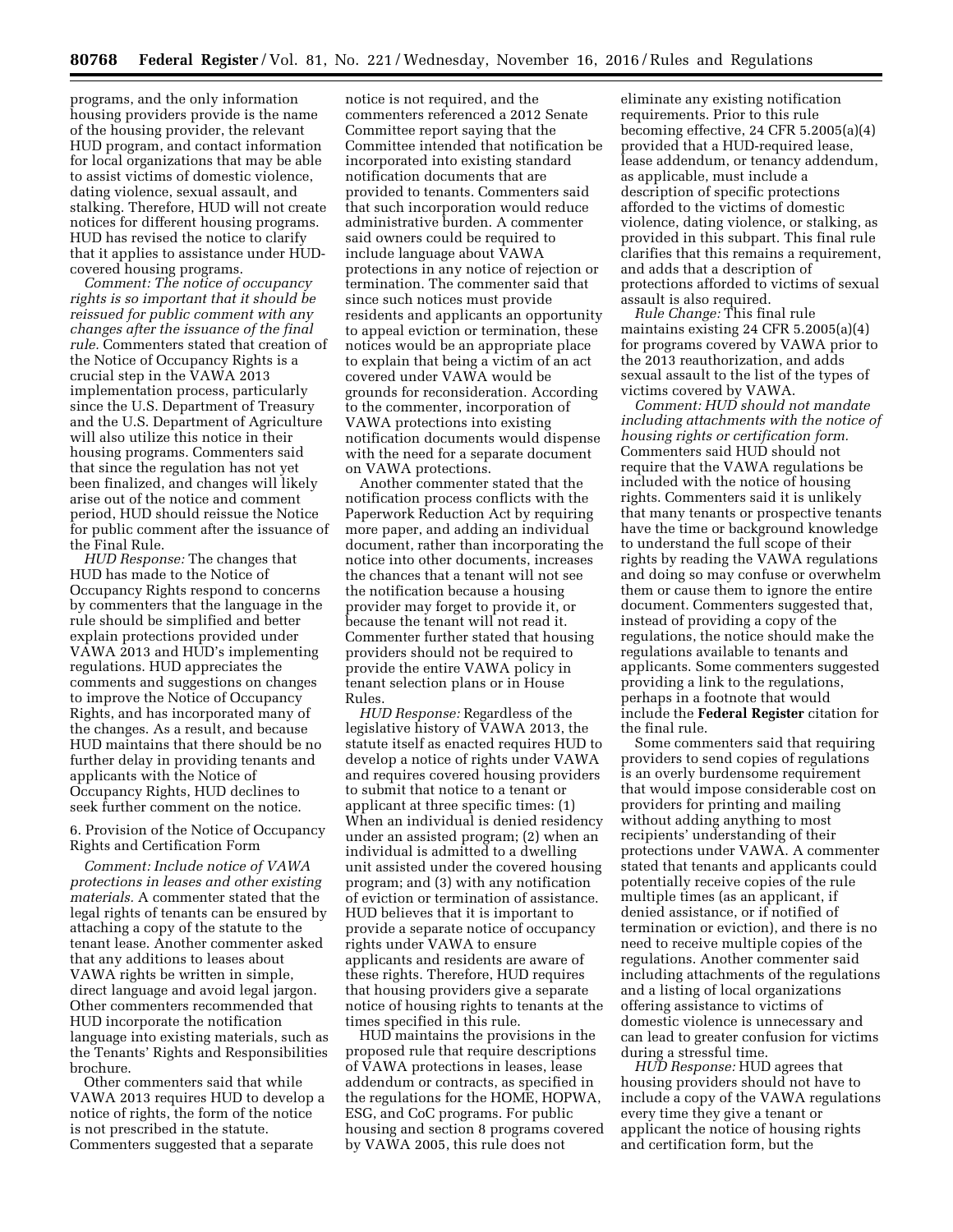regulations should be made available to tenants and applicants who request to see the regulations. Therefore, HUD revised the Notice of Occupancy Rights to provide a link to HUD's VAWA regulations. Because not every tenant or applicant will be able to access these regulations on-line, the revised Notice of Occupancy Rights states that housing providers must make a copy of the regulations available to tenants and applicants who ask to see them. HUD also revised its model emergency transfer plan to remove the reference to an attachment of the regulations. The final model emergency transfer plan, however, maintains the reference to the attachment that lists local organizations offering assistance to victims of domestic violence, dating violence, sexual assault, and stalking, and HUD encourages housing providers to make this list available to tenant and applicants who ask for the list.

*Comment: The timing for submission of notification of occupancy rights should be changed.* Commenters asked if, rather that distributing the notice of occupancy rights on three occasions, the notice could be provided to all applicants at the time they submit their original application. Other commenters said the notification process in the proposed regulations is burdensome and unnecessary because the vast majority of terminations and evictions are for reasons unrelated to VAWA. A commenter suggested that the notice be provided at the following times: When an application is rejected; at the time of entry into a covered program; and upon tenant request. Another commenter said that adding this notice and its attachments to each eviction notice adds an unwarranted due process procedure to an already overly burdened due process. The commenter sated that failure to serve such notice should not be grounds to appeal termination or eviction. Another commenter said providing the notice when an individual is provided assistance or admission is overkill because they will not be exercising VAWA rights at that time.

Other commenters said that submitting these notices to all denied applicants could be administratively prohibitive. A commenter stated that for its HOME projects, it currently administers an online housing lottery that frequently results in tens of thousands of applications, many of which are pre-determined to be ineligible based on measures like income. Commenter said that such applicants do not receive rejection letters and it would be unreasonable, impracticable, administratively burdensome, and confusing to

applicants, for commenter to send these families a VAWA notice. The commenter stated that it would more reasonable to provide the VAWA notice to those applicants who have been selected by the lottery and were subsequently interviewed but found to be ineligible. The commenter asked that the final rule provide such clarification for the benefit of agencies that are responsible for marketing units of covered programs.

*HUD Response:* The VAWA statute itself requires the notice of occupancy rights and specifies when this notice must be submitted to tenants and applicants, and HUD has no authority to changes these statutory requirements. However, for purposes of the HOME program, the final rule clarifies that notice is not required upon any denial of HOME rental housing but rather any denial based on the owner's tenant selection policies and criteria.

*Comment: Notification and certification forms should be given to existing tenants.* Commenters stated that to reduce costs and time burdens to housing providers, VAWA forms should not have to be distributed to existing tenants outside of routine contacts in the year following the effective date of HUD's final rule, and some suggested that the information could be given to tenants during the annual recertification process. Commenters said that generally every existing tenant undergoes recertification during any 12-month period, and while this means some tenants would not be notified for nearly one year after the effective date of the final rule, the VAWA protections are only relevant for existing tenants in response to a notice of termination or eviction, which would trigger the legal requirement to provide the VAWA notice and form anyway. Commenters said that HUD could post VAWA rights on its Web site for interested parties to access at any time.

A commenter said that covered housing providers may not know which tenants are due a notice, or the provider may not know which program applies, so the notice should not be given to existing tenants until either recertification or lease renewal. Another commenter said that to lessen the rule's administrative and financial burden, housing providers should be permitted to provide the notice at lease renewal.

Other commenters recommended that HUD give housing providers flexibility regarding how to distribute the notices to existing tenants, in accordance with existing procedures. Other commenters emphasized that notice be given to all current tenants, regardless of whether their programs were previously covered

by VAWA, because under VAWA 2005 there was no uniform notice received by all tenants and VAWA 2013 includes new housing protections. Another commenter suggested that a general mailing to all of the tenants may be the only way to reach everyone in a timely manner.

*HUD Response:* HUD agrees with some of the recommendations made by the commenters and under the final rule, housing providers must give all tenants the notice of occupancy rights and the certification form at annual recertification or lease renewal, or if there is no annual recertification or lease renewal, then at some other time, during the 12-month period following the effective date of this rule.

*Rule Change:* This final rule includes new  $\S 5.2005(a)(2)(iv)$  that states that during the 12-month period following the effective date of this rule, housing providers must give tenants the notice of occupancy rights and the certification form either during the annual recertification or lease renewal process, or, if there will be no recertification or lease renewal for a tenant during the first year after the rule takes effect, through other means.

*Comment: Notification should be provided annually at recertification, and at additional times.* Commenters said the final rule should instruct housing providers to distribute the notice at additional times, including upon family break-up and as part of a tenant's recertification or reexamination process. Commenters said that HUD should provide in the final rule that covered housing providers have discretion to provide the notice to tenants in other contexts, such as when a tenant raises safety concerns with the housing provider, but does not explicitly reference a VAWA crime. The commenters stated that submission in this context would provide housing providers and tenants with additional time to explore housing options—such as locating a victim services provider or legal services attorney, lease bifurcation, or emergency transfers, before an eviction or termination notice for a violation has been issued.

Commenters also recommended that, at minimum, tenants should receive notice on an annual basis as a matter of course going forward to ensure distribution is not simply limited to times where the existing tenants are facing eviction or termination. A commenter suggested that HUD require housing providers to host routine information sessions, about tenants' and covered program participants' rights pursuant to VAWA and should require housing providers to review VAWA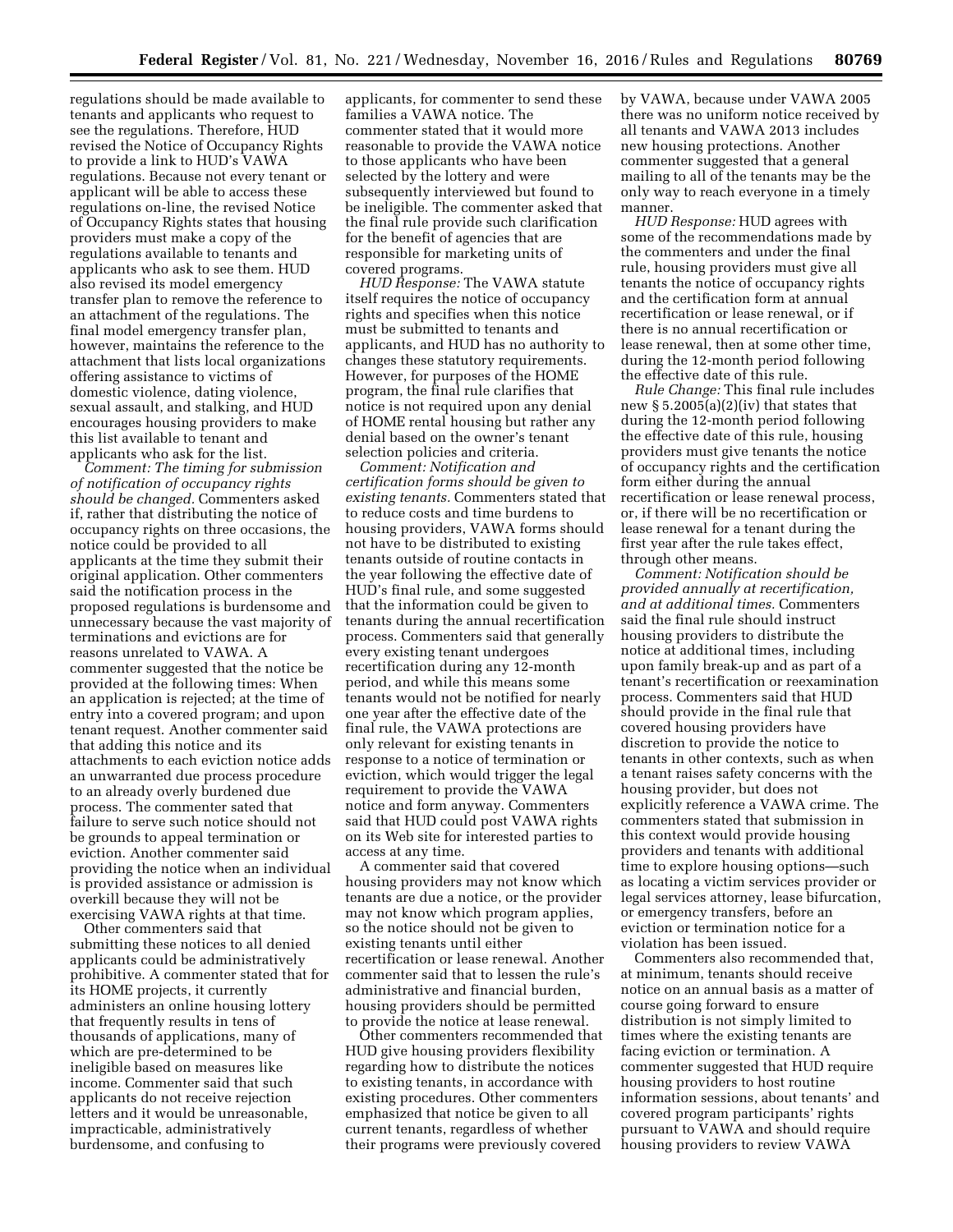rights at all annual program recertifications.

Another commenter stated that short notices indicating that more information is available in housing providers' offices would aid disseminating information about VAWA protections, as would posting these notices in common area locations. Commenter also stated that it should be clear that staff of the housing provider is available to review this material with tenants and to answer questions. The commenter further suggested using all available media to alert tenants of VAWA protections, and to do so in easy to understand language.

*HUD Response:* As discussed above, under this final rule, housing providers must give tenants the notice of occupancy rights and the certification form during either the recertification or lease renewal processes for the 12 month period following the effective date of this rule, or if there will be no recertification or lease renewal process during that 12-month period, through other means, in addition to providing the notice and form at the times specified in VAWA 2013, which times are included in HUD's VAWA regulations. HUD believes these required distribution times are sufficient to inform all tenants in a HUD-covered housing program of their rights under VAWA, and therefore the final rule does not require housing providers to give tenants the notice of occupancy rights and the certification form on other occasions. Housing providers are free and encouraged to provide the notice and form to tenants at any additional times determined to be helpful in informing tenants of their rights under VAWA. HUD also encourages housing providers to post the notice of occupancy rights under VAWA in public areas such as waiting rooms, community bulletin boards, and lobbies, where all tenants may view them. HUD further encourages, but does not require, housing providers with Web sites to post the certification form and notice of occupancy rights under VAWA online. HUD also encourages housing providers to work with tenants, and applicants, who need help understanding their rights under VAWA, either directly, or by providing information about local organizations that could help. In addition, housing providers should be able to answer any questions about emergency transfer plans that they have developed.

*Comment: Notification and certification forms do not need to be submitted at recertification or to existing tenants.* A commenter stated that Section 8 property managers are already required to include VAWA

policies in tenant selection plans and house rules, and such a requirement could be added for other covered programs. The commenter stated that existing tenants are already aware of VAWA protections, so there should be no requirement to provide new information other than modifying house rules to incorporate new VAWA protections. Another commenter said HUD should refrain from imposing additional financial obligations onto HUD-covered housing programs beyond what is stipulated in the VAWA statute.

*HUD Response:* This final rule does not require housing providers to give tenants the notice of occupancy rights and certification form on an annual basis, but only to give tenants the notice and form during the 12-month period following the effective date of this rule, either during recertifications or lease renewals, or if there will be no recertification or lease renewal process during that 12-month period, through other means. This requirement will help to ensure all tenants receive notice of their rights under VAWA 2013.

*Comment: HUD should translate the notice of occupancy rights and the certification form.* Commenters asked who would have responsibility for translating VAWA-related documents. Many commenters requested that HUD, rather than the housing providers, translate the notice of occupancy rights and the certification form. A commenter said that forms should be translated based on project occupancy. Other commenters said that with 208,000 covered providers, it would be a huge administrative burden and cost, and potentially create confusion and inconsistency if each provider were to create its own translation of these forms. A commenter said providing translated versions of the documents will help housing providers save limited resources, and perhaps apply these resources toward other language access needs. Commenters requested translation into languages including Arabic, Bengali, Bhutanese, Chinese, Egyptian Arabic, French, French Creole, Italian, Korean, Polish, Nepalese, Russian, Spanish and Vietnamese.

Commenters said it would be very helpful if HUD translated the documents and posted them on HUD's Web site. Commenters said that HUD's translation of the notice and forms would be an important step towards ensuring that victims with limited English proficiency (LEP victims) would be aware of their rights under VAWA 2013. Commenters said they believe that HUD is in a much better position than individual housing providers to provide translations expediently, particularly for languages with smaller constituencies. Commenters said that, in some areas, housing providers would not otherwise be directed by the LEP Guidance to provide translated copies of the notice, but would instead be directed by the LEP Guidance to orally interpret the notice's contents. Commenters said that HUD has previously provided translations of forms, including the selfcertification forms issued under VAWA 2005 (in 13 languages), and translated versions of the VAWA 2005 lease addendum, as well as non-VAWArelated documents.

The commenters said that centralizing translation responsibility at HUD imposes consistency and uniformity in translation, and allows for quality control, and would create a central place whereby advocates can express concerns about any inaccuracies with the translations. Commenters also said that it is important for HUD consider not only direct translation of notification/forms, but also transcreation 13 to ensure that the intended meaning resonates across cultures and languages. Another commenter said the version of the notice, as provided in the proposed rule, as written and in English, poses readability issues for those who do not read at more advanced levels. The commenter said that in translating the notice and certification form, HUD should ensure that they can be easily understood by those who read at different levels. Commenters encouraged HUD to not merely translate each word, but instead ensure the information is conveyed in a meaningful way for the average reader in other languages, which would include ensuring documents are written in plain language and are culturally competent.

Another commenter said that it believes VAWA 2013's mandate that HUD develop a notice of housing rights includes developing translated versions of the notice. Commenter said covered housing providers should not be charged with developing any version of the notice or the VAWA selfcertification form, including these forms' non-English-language counterparts.

*HUD Response:* As HUD provided following enactment of VAWA 2005, HUD will translate the notice of housing rights and certification form and post them on HUD's Web site. HUD appreciates commenters' request on ensuring the notice of occupancy rights certification forms are understandable

<sup>&</sup>lt;sup>13</sup> Transcreation refers to the process of adapting a message from one language to another while maintaining its intent, style, tone and context.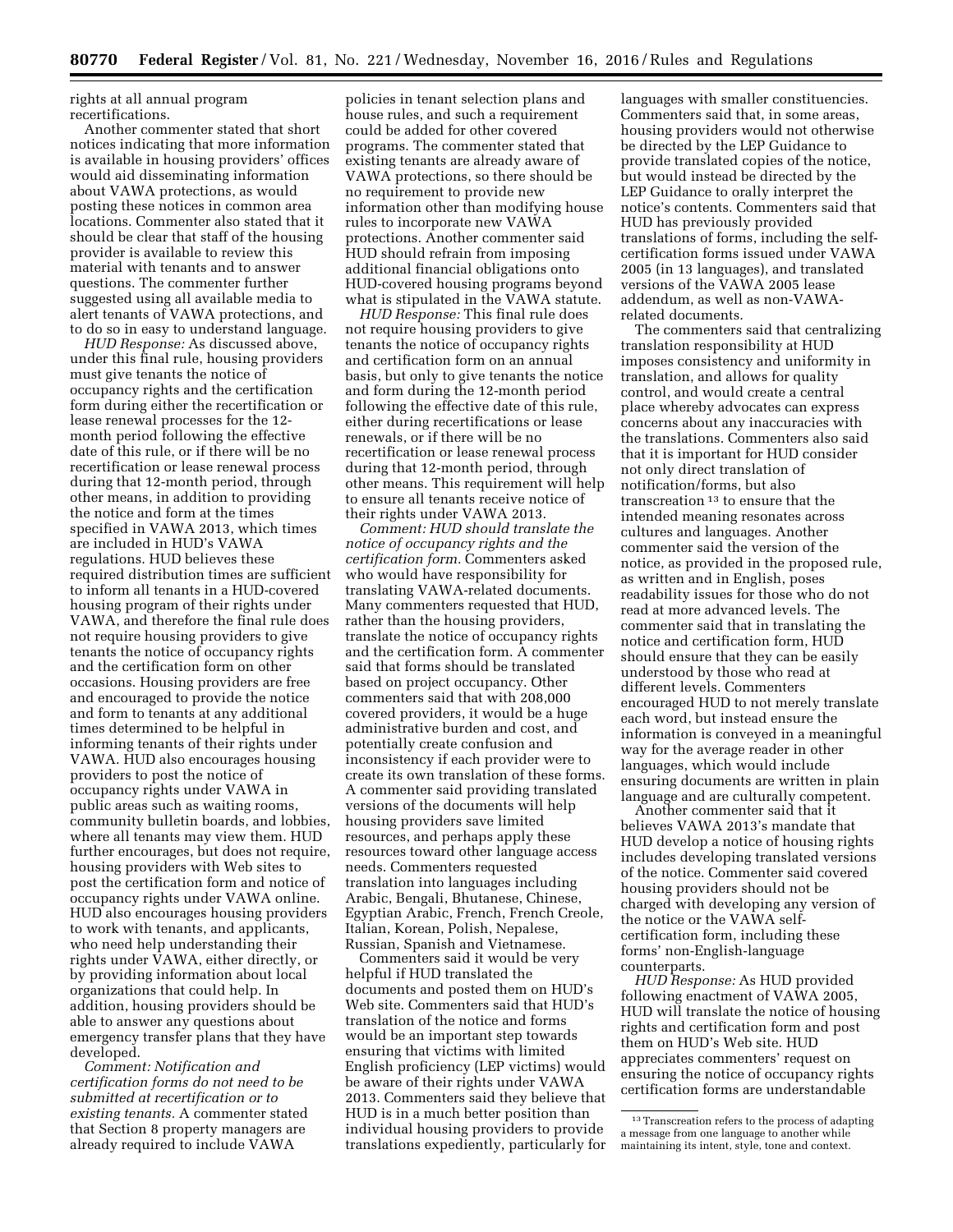across languages and cultures. Housing providers who have LEP applicants and tenants who do not read a language that HUD has translated the form and notice into may have to provide those applicants and tenants with a notice and form translated into languages they do understand, in accordance with HUD's LEP guidance.

*Comment: The rule should provide ways to ensure all individuals, regardless of language or reading ability, understand the protections of VAWA.* A commenter stated that, because not all LEP applicants and tenants can read their native language, and certain LEP individuals communicate in languages that are unwritten, HUD should emphasize in the final rule the importance of providing culturally competent, sensitive interpretation of the notice when any LEP individual requires oral interpretation. Commenter asked that housing providers make available interpreters who are qualified to do sight translation and that, for languages that do not meet the HUD threshold requirement for translating vital documents, tenants be given a document stating: ''This is an important document that could affect your housing rights. If you read this language, please call for further assistance.'' A commenter said this would allow those populations with smaller numbers to understand they need to call to receive oral interpretation of important information. Similarly, the commenter said, appropriate notification should be placed on documents indicating that sign language interpretation is available. Other commenters asked HUD to provide additional guidance for housing providers on how to provide VAWA information in a culturally competent way that would not jeopardize victims' safety or confidentiality.

*HUD Response:* HUD appreciates commenters' concerns about ensuring that tenants understand VAWA protections. Housing providers must comply with all applicable fair housing and civil rights laws and requirements in the implementation of VAWA requirements. This includes, but is not limited to, the Fair Housing Act, Title VI of the Civil Rights Act, Section 504 of the Rehabilitation Act, and the Americans with Disabilities Act. See 24 CFR 5.105(a). For example, housing providers must provide reasonable accommodations for individuals with disabilities, such as a reasonable accommodation to any requirement that the emergency transfer request be in writing, and must help certain survivors put their request in writing, if requested or where the need for such assistance is obvious. Individuals with disabilities

may request a reasonable accommodation at any time to any program rules, policies, or practices that may be necessary.

Housing providers must also ensure that communications and materials are provided in a manner that is effective for persons with hearing, visual, and other communication-related disabilities consistent with Section 504 of the Rehabilitation Act, the Americans with Disabilities Act, and their implementing regulations. Housing providers must provide appropriate auxiliary aids and services necessary to ensure effective communication, which includes ensuring that information is provided in appropriate accessible formats as needed, *e.g.,* Braille, audio, large type, assistive listening devices, and sign language interpreters.

With respect to LEP obligations, providers must take reasonable steps to ensure meaningful access to their programs and activities to LEP individuals. Please see the Department's *Final Guidance to Federal Financial Assistance Recipients: Title VI Prohibition Against National Origin Discrimination Affecting Limited English Proficient Persons* (LEP Guidance), *[http://www.lep.gov/](http://www.lep.gov/guidance/HUD_guidance_Jan07.pdf) [guidance/HUD](http://www.lep.gov/guidance/HUD_guidance_Jan07.pdf)*\_*guidance*\_*Jan07.pdf*. This final rule does not require housing providers to do more than is required by HUD's LEP guidance. However, HUD encourages housing providers to strive to ensure that all applicants and tenants have notice of their rights under VAWA.

*Rule Change:* In this final rule, HUD has inserted a new subsection under Subpart L at 24 CFR 5.2011 that references fair housing and civil rights statutes and requirements.

*Comment: Clarify housing providers' responsibilities related to providing notice of occupancy rights and the certification form.* Commenters asked whether housing authorities must provide the actual certification form in the Notice of Occupancy Rights or whether including language in the letter is sufficient. Commenters also asked whether housing providers need to document in tenant files that that they provided the required VAWA notices to tenants at the required times, or whether adopting and implementing the policy of providing the notices at admission is sufficient. Another commenter suggested the notice of occupancy rights include an ''acknowledgement of receipt'' section to be signed by household members age 16 and above when the notice is provided at admission, recertification, or upon the threat of eviction or termination, but obtaining a signature after being denied housing seems impractical.

A commenter said that all adult family members should be given notice of any proposed action by the housing provider due to a VAWA-related incident, and said a minimum of 30 days' notice should be provided. The commenter said that if the victim has fled the unit and given the housing provider a new address, then the provider should send notice to the new address.

Another commenter asked if there a timeframe by which HUD will be required to develop this notice, and whether covered housing providers will be required to use, distribute, and abide by this notice, or whether it will be optional.

A commenter said that HUD's proposed rule would have required covered housing providers to give the notice of occupancy rights and certification form to applicants and tenants along with ''any notification of eviction or notification of termination of assistance,'' but many different notifications are generated in the course of holdover, licensee, and termination of tenancy proceedings. The commenter asked HUD to specify which documents constitute a ''notification of eviction'' or ''notification of termination of assistance,'' and clarify that housing providers are only required to give a tenant the notice once during the course of any tenancy termination or eviction proceeding.

*HUD Response:* VAWA 2013 and HUD's VAWA regulations require covered housing providers to give tenants and applicants both the certification form and the notice of rights. The certification form and the notice of rights that housing providers will use are being published with this final rule. It is a statutory requirement to provide both the form and the notice of rights at the times specified in VAWA 2013 and in HUD's VAWA regulations. Housing providers that do not comply with the statutory and regulatory requirements are in violation of program requirements. Among the other times specified in this rule, housing providers are required to give the notice of rights and the certification form to tenants with any initial notification of eviction or termination of assistance. However, housing providers do not need to provide the notice and rights and certification form with subsequent notices sent for the same infraction.

HUD's final rule does not require housing providers to document in tenant files that they provided the required notice at the required times, nor does HUD's final rule require an ''acknowledgement of receipt.'' Further, this final rule does not provide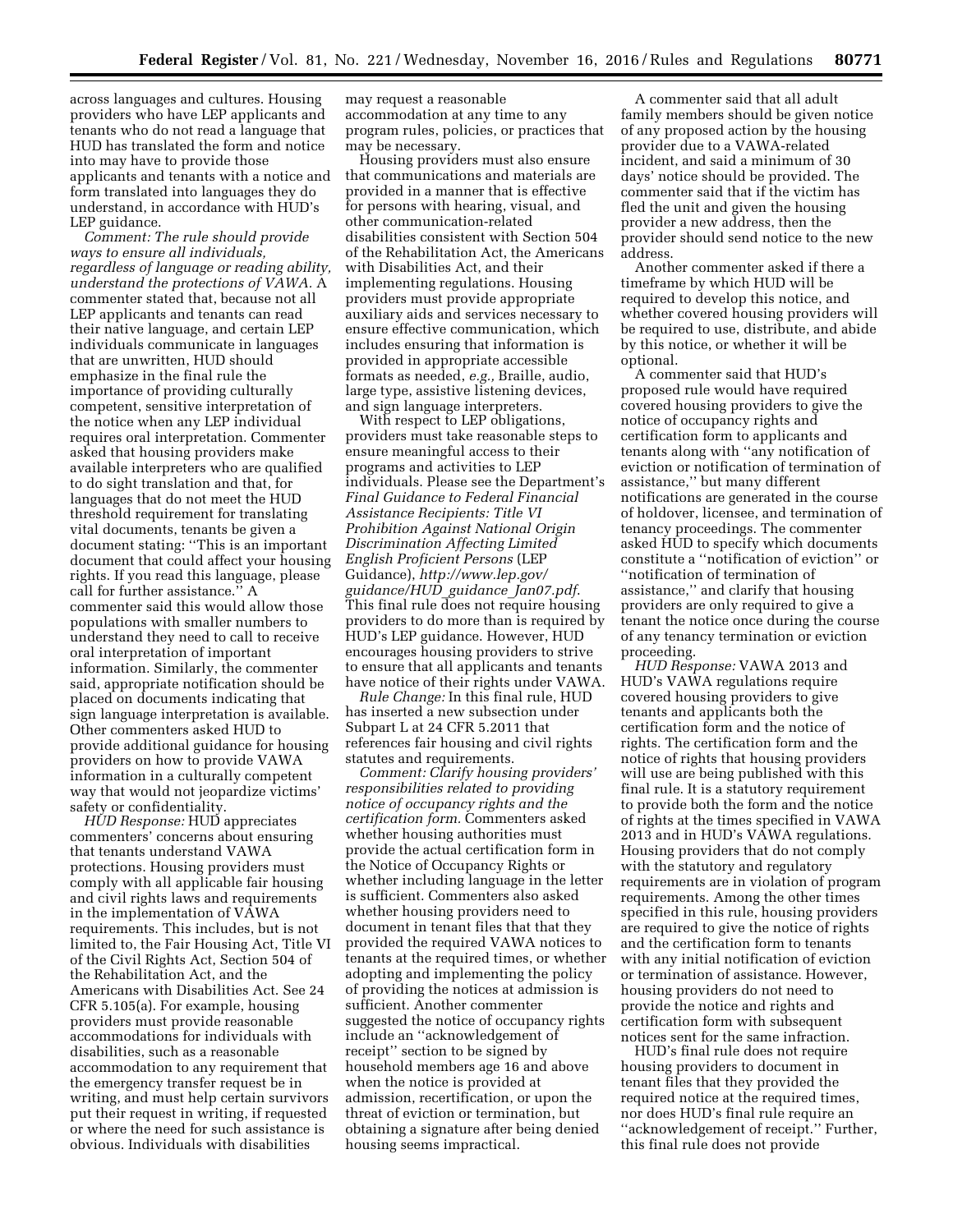additional notification requirements for housing providers that take actions due to a VAWA-related incident, as housing providers may not know that an incident is VAWA-related. As described elsewhere in this preamble, under VAWA 2013 and HUD's final rule, housing providers are prohibited from denying or terminating assistance to or evicting a victim protected under VAWA, solely on the basis that the tenant is a victim under VAWA. Housing providers, however, may ask tenants or applicants to provide a form of documentation specified in the statute and in this rule to show they are subject to VAWA protections.

*Comment: The notice of occupancy rights should be distributed to all persons, and not just heads of households.* Commenters urged HUD to distribute the notice of occupancy rights to all persons and to find various means and times at which to distribute a copy of the notice to every existing individual adult tenant, not just the head of household, to ensure the notice is not only seen by an abuser or perpetrator. Commenters suggested distributing the notice during such meetings as an inperson recertification or reexamination increases the likelihood that all adult members of the household are present and will receive copies of the notice. The commenters said that HUD's final rule should require covered housing providers to prominently post the notice in visible, regularly-used common areas where other information is made available (*e.g.,* community bulletin boards, housing authority waiting areas, laundry rooms etc.), and HUD should encourage housing providers to take advantage of other community events as opportunities to distribute the notice of occupancy rights. Another commenter suggested HUD consider allowing applicants to designate an alternate ''safe address'' to receive the VAWA notice.

*HUD Response:* HUD appreciates these suggestions and agrees with commenters that housing providers should do their best to ensure that all adult members of a household and not just the head of household receive the notice of rights and certification form. Section 5.2005 of this rule requires that the notice and certification form be provided to each applicant and to each tenant. In addition, as discussed earlier in this preamble, housing providers will be required to give the notice and form to existing tenants during the recertification and lease renewal processes for the 12-month period following the effective date of this rule. In the limited circumstances where there may be no recertification or lease renewal process for a tenant during the 12-month period following the effective date of this rule, housing providers will be required to give the notice and form to tenants through some other means within the 12-month period after this rule becomes effective.

# 7. Lease Bifurcation

a. Reasonable Time Periods To Establish Eligibility and Find New Housing

*Comment: 90 days to establish eligibility for a program or find new housing after a lease is generally reasonable.* Some commenters expressed agreement with the time periods to establish eligibility for assistance provided in the proposed rule, saying they are sufficient to establish eligibility for a covered program or find alternative housing. Other commenters stated that the time periods are reasonable but extensions should be permitted. Commenters stated that this time period should be at least 90 days, with one commenter saying it should be up to one year. Commenters stated that in areas where there are housing shortages it may take longer to find other housing, that it can be complicated to navigate the housing system, and victims may stay with their abusers for fear of losing their housing. Other commenters suggested a minimum of 90 days should be allowed with an extension of 90 days in 30-day increments, each at the discretion of the housing provider on a case-by-case basis, based on a victim's documented progress being made toward establishing eligibility to remain in the property, determining if an emergency transfer can be arranged, or finding alternative housing.

*HUD Response:* This final rule maintains the combined 90-day time period for establishing eligibility for a program and finding new housing, and the combined 60-day extension period. Unlike the proposed rule, this final rule does not divide the time to (1) establish eligibility for a HUD program, and (2) find new housing into 60 and 30-day time periods, nor does the final rule divide the allowable extension for

establishing eligibility and finding new housing into two 30-day time periods. HUD removes the divisions so that victims have the flexibility to use the overall time period allowed to establish eligibility and find new housing in a way that most benefits the victim.

However, as explained further below, HUD clarifies in this final rule that the 90-day time period will not apply in situations where there are statutory prohibitions to its application. The 90 day period also will not apply where the lease will expire prior to termination of the 90-day period, and, as a result of the lease expiration, assistance is terminated. However, the expiration of the lease will not necessarily terminate assistance in the HOPWA program.

HUD stresses that the reasonable time period to establish eligibility following a lease bifurcation is triggered only in situations where the tenant removed from the unit is the one family member whose characteristics qualified the rest of the family to live in the unit or receive assistance. In many covered housing programs, including HOME, HTF, ESG, RHSP, and Section 221(d)(3), the reasonable time period provisions of this rule related to lease bifurcation will never be triggered because the family's eligibility is based on the characteristics of the family as a whole, not the characteristics of any one family member. Therefore, the eligibility of remaining tenants in these covered housing programs will have already been established at the time of bifurcation. For the Section 236, public housing, and Section 8 programs, which allow pro-ration of rent or assistance for certain families where eligibility has not been established for all members, the remaining tenants following a VAWA lease bifurcation might still need to establish their eligibility for the covered housing program if they have not provided documentation of satisfactory immigration status.14

For each covered housing program, HUD has reviewed the governing statutes and explains in the below chart why remaining tenants might not have established eligibility for a program, and in those circumstances, specifically what may impact the prescribed 90- day time period for those remaining family members to either establish eligibility for a covered housing program or to find new housing following a VAWA lease bifurcation.

<sup>14</sup> In some rare cases, a student status may make be an additional reason why someone would be ineligible for continued Section 8 assistance. See ''Final Rule Eligibility of Students for Assisted

Housing Under Section 8 of the U.S. Housing Act of 1937'' at 70 FR 77742 implementing Section 327 of HUD's Fiscal Year 2006 appropriations, Title III of Public Law 109–115, and HUD's guidance

<sup>&#</sup>x27;'Eligibility of Students for Assisted Housing Under Section 8 of the U.S. Housing Act of 1937; Supplementary Guidance'' at 71 FR 18146.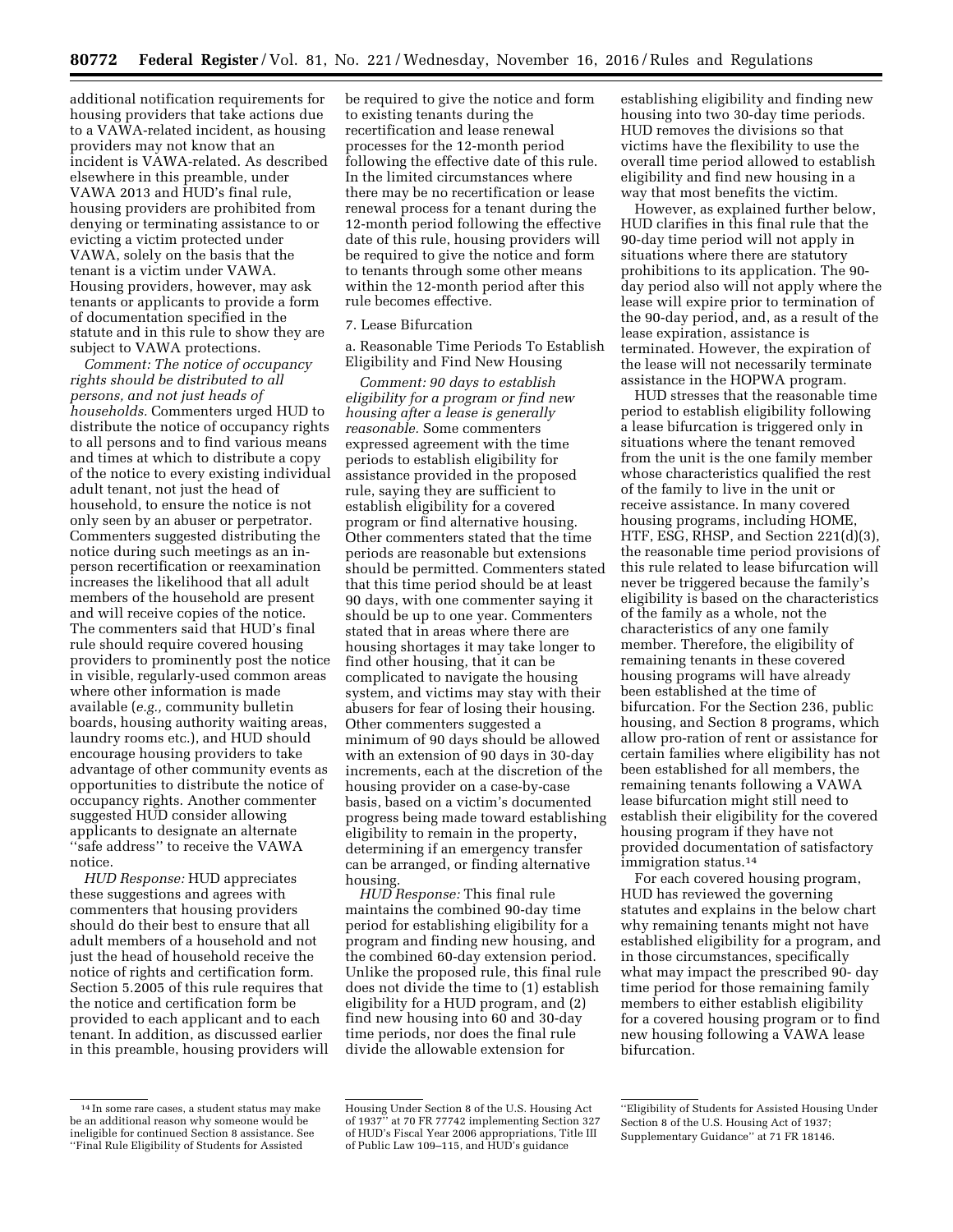|                                        | Possible eligibility limitations                                                                  | Regulatory provision | Reasonable time period<br>to remain in unit                                                                                     |
|----------------------------------------|---------------------------------------------------------------------------------------------------|----------------------|---------------------------------------------------------------------------------------------------------------------------------|
| Sections 202/811 PRAC<br>and<br>SPRAC. | Age (for Section 202) and Dis-<br>ability (for Section 811).                                      | 24 CFR 5.2009        | 90 days or when the lease ex-<br>pires, whichever is first.                                                                     |
|                                        | Age; Immigration Status                                                                           | 24 CFR 5.2009        | 90 days or when the lease ex-<br>pires, whichever is first; 30 days<br>if immigration status is an eligi-<br>bility limitation. |
|                                        |                                                                                                   | 24 CFR 574.460       | 90 days to 1 year.                                                                                                              |
|                                        |                                                                                                   |                      | All residents already meet eligi-<br>bility.                                                                                    |
|                                        |                                                                                                   | 24 CFR 93.356        | All residents already meet eligi-<br>bility.                                                                                    |
|                                        |                                                                                                   | 24 CFR 576.409       | All residents already meet eligi-<br>bility.                                                                                    |
|                                        | Qualifying Disability (for Perma-<br>Supportive Housing);<br>nent<br>Chronically Homeless Status. |                      | Until expiration of the lease.                                                                                                  |
|                                        |                                                                                                   | 24 CFR 5.2009        | All residents already meet eligi-<br>bility.                                                                                    |
| Section 221(d)(3)/(d)(5)               |                                                                                                   | 24 CFR 5.2009        | All residents already meet eligi-<br>bility.                                                                                    |
| Section 236 (including RAP)            | Immigration Status                                                                                | 24 CFR 5.2009        | 30 days to meet eligibility.                                                                                                    |
|                                        | Immigration Status                                                                                | 24 CFR 5.2009        | 30 days to meet eligibility.                                                                                                    |
| Section 8 HCV Voucher                  | Immigration Status                                                                                | 24 CFR 5.2009        | 30 days to meet eligibility.                                                                                                    |
| Section 8 PBV Voucher                  | Immigration Status                                                                                | 24 CFR 5.2009        | 30 days to meet eligibility.                                                                                                    |
| Section 8 PBRA and Mod Rehab/<br>SRO.  | Immigration Status                                                                                | 24 CFR 5.2009        | 30 days to meet eligibility.                                                                                                    |

As shown in the above chart, under the Section 202 and Section 811 programs, there are requirements that the tenant be 62 or older (section 202) or disabled (section 811). Section 202 of the Housing Act of 1959 (12 U.S.C. 1701q) (section 202) and section 811 of the National Affordable Housing Act (42 U.S.C. 8013) (section 811) require units to be leased to eligible low-income disabled persons or families. Under the Section 202 and Section 811 statutes, HUD cannot continue to subsidize a unit for remaining family members after a lease has been bifurcated if at least one of the remaining family members has not established eligibility for the program. Therefore, although this regulation provides that if a landlord chooses to bifurcate a lease under VAWA for a unit with a Project Rental Assistance Contract (PRAC) under the Section 202 or Section 811 programs, and the remaining family members have not established eligibility for the program, the landlord must provide a reasonable time period of 90 days for the remaining family members to remain in the unit, HUD will no longer be able to provide a subsidy to that unit during the time when it has not been established that an eligible individual is residing in the unit.

The above chart also provides a shorter reasonable time period in cases where the remaining tenant in a unit covered under the 202/8 program, Section 236 program, public housing, or a Section 8 assisted unit is not eligible because of immigration status. This is

because Section 214 of the Housing and Community Development Act of 1980  $(42 \text{ U.S.C. } 1436a(d)(4))$  requires that assistance under these programs be terminated after 30 days if the remaining family member has not submitted documentation evidencing a satisfactory immigration status or a pending appeal of a verification determination of the family member's immigration status.

*Rule Change:* This final rule revises § 5.2009(b) to combine the paragraphs and respective time periods that provide reasonable time periods for establishing eligibility for a covered housing program and finding new housing after a lease bifurcation. HUD revises this section to clarify that covered housing providers who choose to bifurcate a lease must provide remaining tenants who have not already established eligibility for the program 90 calendar days to establish eligibility for a covered housing program or find alternative housing. Further, HUD revises this section to state that this 90-calendar-day period will not be available to a remaining household member if statutory requirements of the covered program prohibit it, and that the 90-day calendar period also will not apply beyond the expiration of a lease, unless program regulations provide for a longer time period.

*Comment: The time periods set out in the rule need to be changed or clarified.*  Some commenters said the reasonable time periods for establishing eligibility after bifurcation or finding new housing should be lengthened. Commenters recommended that the reasonable time to establish eligibility to remain in housing after bifurcation be extended to 120 days, consistent with HUD policies that allow 120 days for tenants in HUD's multifamily programs to provide information to maintain continued housing assistance. Commenters also said the extension is necessary because survivors may have poor credit, prior arrests, or a prior eviction as a result of the abuse, and may be unable to access identification documents taken by abusers. A commenter said that HUD justified using 90 days for reasons related to obtaining a social security number, but if it can take up to 90 days just to provide a single piece of information, additional time is necessary to apply for and establish eligibility for a program.

Commenters said that there are certain parts of the eligibility process that are out of the control of the housing provider as well as the household members, such as income verifications by third parties. In instances where the survivor cannot establish eligibility, commenters recommended that an additional 60 days or more be granted. Commenters cited a critical shortage of affordable and public housing as the reason for a need for a longer time period. Another commenter said that, under the HCV program, 30 calendar days to find alternative housing is not a reasonable timeframe, taking into account voucher holders' success rate and low local vacancy rates. Commenter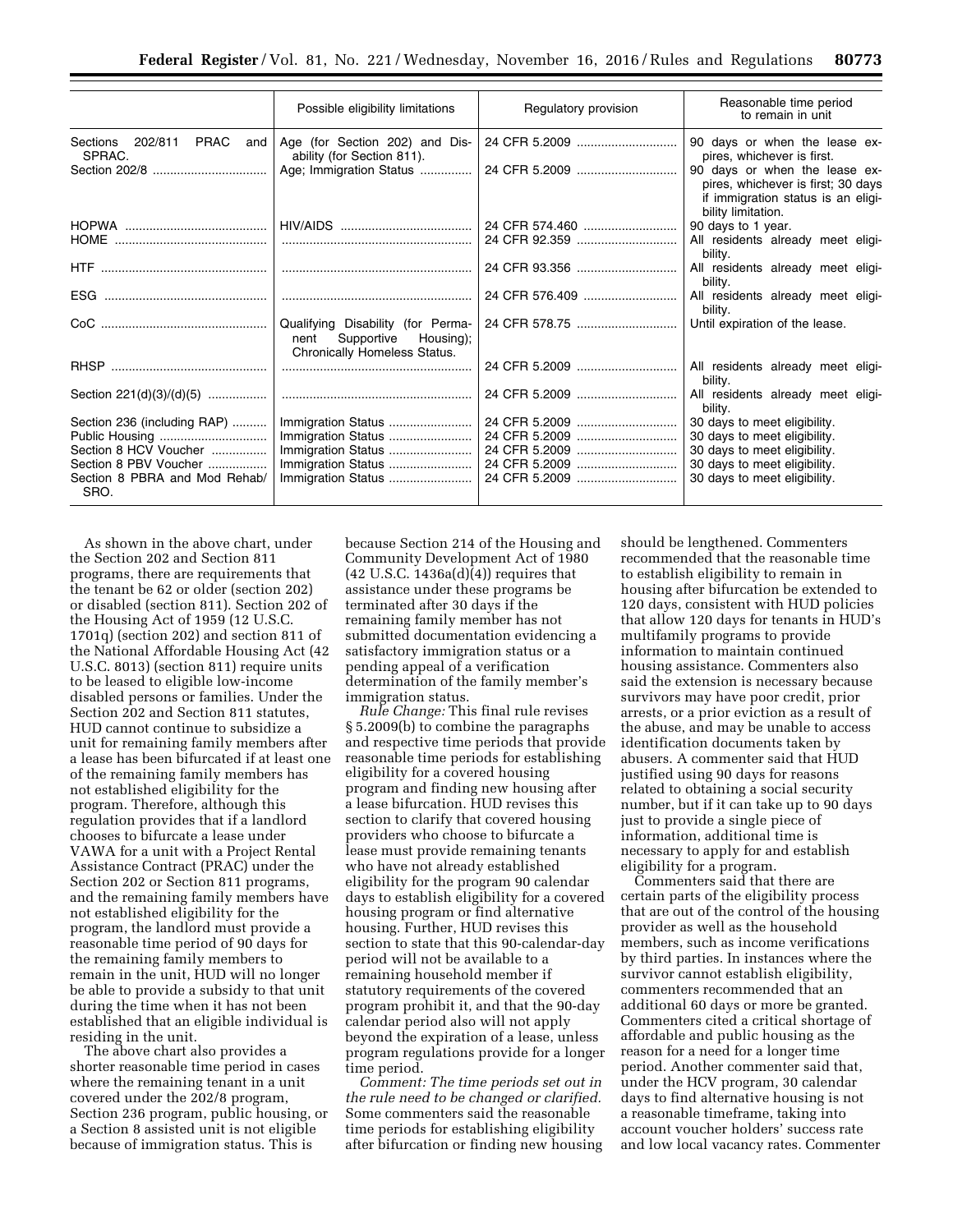said that, for the HCV Program, the initial term of the voucher issued to the family to find an eligible unit is 60 days, and for HUD-Veterans Affairs Supportive Housing (HUD–VASH), it is 120 days.

A commenter said it understands the desire to establish uniform time periods to ensure that expectations are clear for both survivors and housing providers, but a system that focuses on activities and goals, rather than strict timelines, would better recognize the external and domestic violence-related barriers to housing. The commenter said that, if an explicitly-defined time limit is necessary, HUD allow housing providers to waive the requirement whenever needed.

In contrast to the above comments, other commenters said an eligibility determination can generally be completed in significantly less than 60 days, and suggested that 90 days should be established as the maximum amount of time allowed to establish eligibility. A commenter suggested that once a family is determined to be ineligible for a program, the family should be given 30 days to vacate the unit. Some commenters said the rationale for the combined 90-day time period is unclear. Another commenter asked when the victim would not be able to establish eligibility, and when a reasonable time period to find other housing would be necessary.

Other commenters suggested that it should not take long to establish eligibility for the HUD program as properties have the household's most recent certification and necessary information. A commenter said that 60 days is too long for the initial period to establish eligibility, given the current waiting lists for individuals and families already determined to be eligible and, in the interest of lessening the burden on housing providers, HUD should permit PHAs the discretion to shorten the initial period to establish eligibility up to 30 days. Other commenters said it would take more time to find new housing than it would to establish eligibility in tight housing markets, and suggested that HUD reverse the timeframes to provide remaining occupants 30 calendar days to establish eligibility and, if they cannot, 60 calendar days to find alternative housing. Commenters said that, whatever time period is granted, it should not be separated into two distinct time periods since that is confusing and the potential is high that the family will not start looking until after they are determined to not be eligible. Commenters said these time periods provided in the proposed rule

appear to ignore the complexity of bifurcation of a lease under the HCV program where, in addition to establishing eligibility and locating alternative housing, a household may also need to negotiate a new lease.

A commenter requested clarification from HUD regarding the PHA's responsibilities during this initial period and whether only the tenant's eligibility needs be established, and it is not the case that the PHA must have processed the new paperwork and have either the unit ready for move-in or the assistance ready for the tenant's use within this initial period. A commenter said the burden should be on the tenant to meet their obligation to provide the required information to establish eligibility within this initial period.

Another commenter said that, in an era of greatly diminished financial resources to administer existing housing programs, housing providers should be able to choose at their discretion to provide the tenant time to establish eligibility and find new housing as the housing provider determines reasonable given housing market conditions in the area of the housing provider. In contrast to this comment, another commenter said that there should be consistency across HUD programs to provide certainty as to how much time a tenant would be given to relocate in the event of bifurcation.

*HUD Response:* In the final rule, HUD maintains the time period in the proposed rule of 90 days to establish eligibility for a covered housing program or find new housing, with the possibility of a 60-day extension, at the discretion of the housing provider. As discussed above, in this final rule the time periods are not separated into two different periods, and the time periods do not apply under certain programs and circumstances.

HUD declines to expand or eliminate these time periods because, under VAWA 2013, lease bifurcation is not mandatory, and HUD does not want to dissuade housing providers from considering this as an option by requiring housing providers to allow those who may be ineligible for a covered housing program—because they do not meet income or age or any other program requirement—to remain in their units for lengthy time periods. Given the high demand for housing subsidized by HUD by numerous populations, including the homeless, persons with disabilities, and the elderly, as well as other victims of crimes, HUD declines to provide for further extensions. HUD also declines to abbreviate these time periods in the interest of providing greater numbers of

tenants with sufficient time to establish eligibility for a covered program, or find new housing after a lease is bifurcated. For similar reasons, HUD eliminates in this final rule the provision that housing providers may extend the reasonable time period subject to authorization under the regulations of the applicable housing program.

For the HCV program, the victim and PHA do not have to wait for an owner to bifurcate the lease for the PHA to offer continued assistance for a new unit. While the family would not have to wait for bifurcation to occur, it would have to wait for eligibility to be determined.

The period to establish eligibility and find new housing is limited to those activities, and does not include any possible additional processing or inspection time.

*Rule Change:* HUD removes § 5.2009(b)(1)(iii) and (b)(2)(ii) from the proposed rule, which stated that housing providers may extend the reasonable time period ''subject to authorization under the regulations of the applicable housing program.'' HUD revises this language to state that housing providers have the option of extending the reasonable time period by up to 60 calendar days, unless prohibited by the governing statute of the covered program or unless the time period would extend beyond termination of the lease. In addition, HUD revises § 982.314 in the proposed rule to reflect this section's redesignation as § 982.354 by HUD's August 2015 Portability Rule.

*Comment: Extensions to reasonable time periods should be allowed for public housing and HCV programs.*  Commenters stated that the preamble to the proposed rule provided little justification for withholding the discretion to extend the reasonable time period from administrators of public housing or a HCV program because all housing programs, and not just those two programs, face severe shortages of units, and housing agencies should have local discretion to extend the time in public housing and HCV programs, the same as in other assistance programs. Another commenter proposed there be an initial 30-day period to establish eligibility for public housing and section 8 programs, but, at the sole discretion of the PHA, this period may be extended for two, additional 30-day periods.

*HUD Response:* As discussed above, family members remaining in a unit after lease bifurcation under the HCV and Section 8 programs will often already be eligible to remain in the unit and, where an individual would be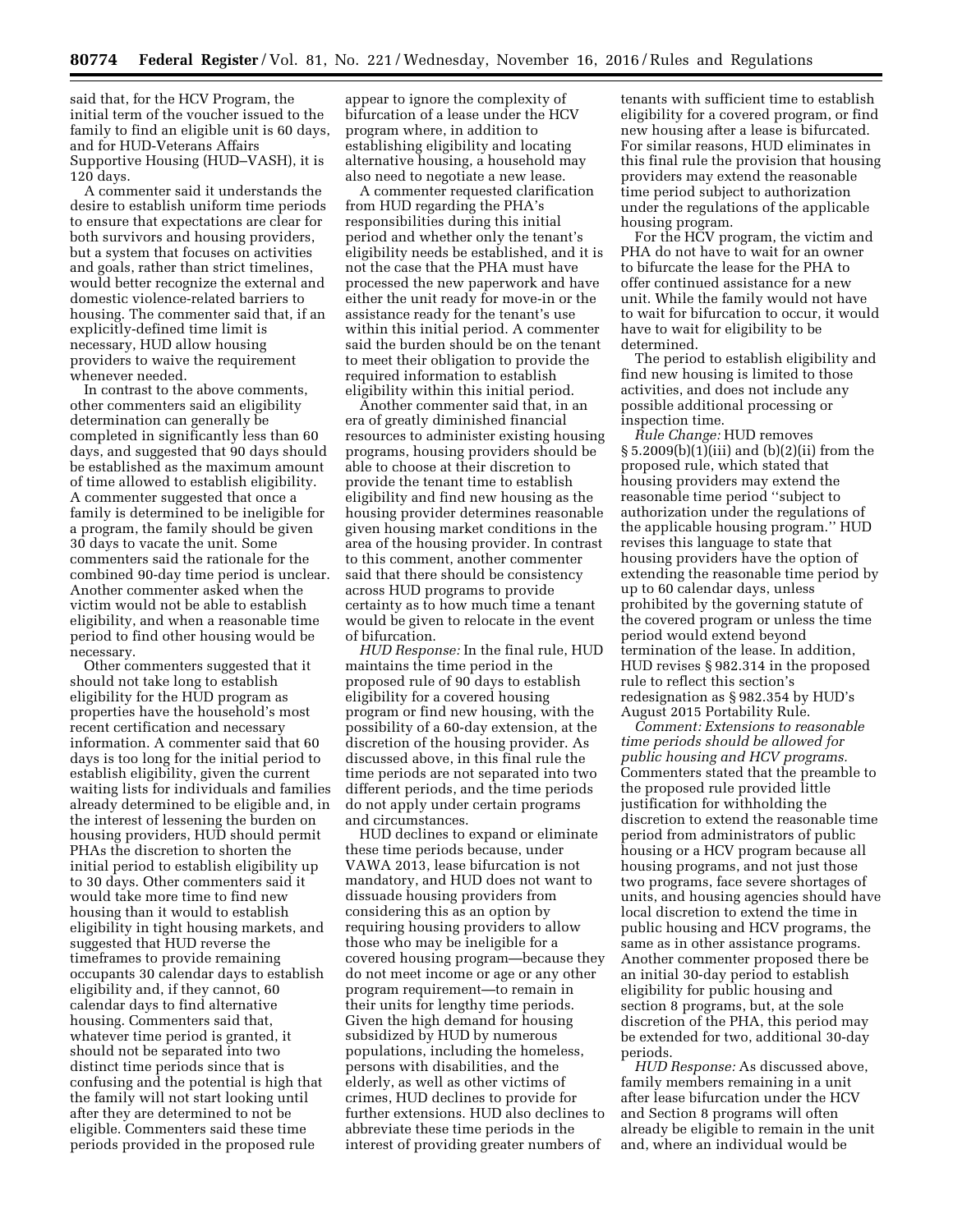ineligible is because of immigration status, HUD is statutorily prohibited from permitting that family member to stay in the unit beyond 30 days if satisfactory immigration status cannot be proven.

*Comment: Those with tenant-based assistance should have the opportunity to remain in their housing while attempting to establish eligibility for the program and finding new housing.* A commenter said that HUD stated in the preamble to the proposed rule that the reasonable time period does not apply to tenant-based assistance, but made this statement with no comprehensible justification. The commenter stated that HUD did not explain its assertion that the reasonable time period resulting from lease bifurcation may only be provided to tenants by covered housing providers that remain subject to the requirements of the other covered housing program once the eligible tenant departs the unit.

Another commenter said it does not understand why HUD, in application of VAWA rights and protections, makes the distinction between project-based assistance and tenant-based assistance. The commenter recommended that tenants be allowed to stay in their units while attempting to establish eligibility, and that there be no time period imposed on remaining tenants trying to transfer to tenant-based assistance. The commenter said its recommendation is particularly important because the evicted perpetrator who has the tenantbased assistance is entitled to due process rights, and if the abuser or perpetrator chooses to exercise these rights, the timeline of when a victim can establish eligibility for the tenant-based assistance becomes very unpredictable.

Another commenter asked HUD to identify the HUD's programs to which it refers when referencing HUD ''tenantbased rental assistance'' and ''projectbased assistance,'' and to clarify which programs are subject to the reasonable time period accommodation. The commenter stated that the proposed rule advised that agencies administering Section 8 voucher programs should provide the reasonable time period for a maximum period of 90 days, but then said that the reasonable time period does not apply, generally, if the only assistance provided is tenant-based rental assistance.

*HUD Response:* HUD agrees with commenters that those with tenantbased assistance should have the opportunity to remain in their housing while attempting to establish eligibility for a covered program or find new housing. HUD clarifies in this final rule that the reasonable time periods

specified in this rule apply to tenantbased assistance.

*Comment: Clarify the interaction between the reasonable time period provided in the proposed rule and reasonable time periods in different programs.* A commenter stated that proposed § 5.2009(b)(1)(ii) provided that the reasonable time to establish eligibility for assistance can only be provided to remaining tenants if the governing statute of the covered program authorizes an ineligible tenant to remain in the unit without assistance. The commenter strongly urged HUD to remove this sentence from the rule because such statement is contrary to Congressional intent to require covered housing providers to give tenants who remain after a lease bifurcation the right to have ''reasonable time'' to establish eligibility. The commenter said that by mandating a ''reasonable time'' in this context, Congress chose to suspend, for a limited time, applicable program eligibility requirements so that victims do not lose housing assistance. The commenter also said it is unclear which program statutes HUD was referring to, and whether there are any statutes that authorize an ineligible person to remain in units without assistance. The commenter stated that proposed § 5.2009(b)(1)(ii) said the 60 days does not supersede any time period to establish eligibility that may already be provided by the covered housing program. The commenter expressed confusion about whether this statement referred to existing time period requirements for remaining family members to establish eligibility, in which case the longer time period applies, or whether the statement was indicating that there are programs with regulations implementing VAWA that outline their own ''reasonable time'' periods.

*HUD Response:* HUD agrees that the language in § 5.2009(b)(1)(ii) of the proposed rule was not as clear as HUD intended when HUD stated that the reasonable time to establish eligibility could only be provided to a remaining tenant if the governing statute of the covered program authorizes an ineligible tenant to remain in the unit without assistance. As discussed above, in this final rule, HUD revises § 5.2009(b) to clarify that covered housing providers who choose to bifurcate a lease must provide remaining tenants who have not already established eligibility for the program 90 calendar days to establish eligibility for a covered housing program or find alternative housing. Further, HUD revises this section to state that this 90 calendar-day period will not be

available to a remaining household member if the governing statute of the covered program prohibits it, and that the 90-day calendar period also will not apply beyond the expiration of a lease, unless program regulations provide for a longer time period. See the chart and explanation earlier in this preamble that explains applicable reasonable time periods for covered housing programs.

*Comment: For the CoC Program, reasonable time requirements of VAWA should apply in the scenario where the time remaining on the lease is shorter than the reasonable time to establish eligibility.* Commenters said proposed § 578.75(i)(2), which addresses treatment of remaining program participants following bifurcation of a lease or eviction as a result of domestic violence, should be clarified to include transitional housing, and HUD should direct programs to use whatever period is longer—the rest of the time on the lease or the amount of time permitted by the general VAWA lease bifurcation provision—on occasions where the time left on the lease is shorter than the reasonable time allowed to establish eligibility or find new housing. Other commenters suggested striking § 578.99(j)(8), which states that HUD's generally applicable bifurcation requirements pertaining to reasonable time periods under VAWA in 24 CFR 5.2009(b) do not apply, and the reasonable time period for the CoC program is set forth in § 578.75(i)(2).

*HUD Response:* Section 578.75(i)(2) applies to permanent supportive housing projects, in which the qualifying member of the household must have a qualifying disability. This final rule does not change this section to include transitional housing because transitional housing does not have the same qualifying member requirement. Once determined eligible, the entire household is considered eligible under transitional housing.

This final rule does not maintain § 578.99(j)(8) of the proposed rule, which, as noted above, says that the reasonable time periods in 24 CFR 5.2009 do not apply to the CoC program, but instead drafts a separate bifurcation section at § 578.99(j)(7). However, HUD maintains that the reasonable time requirements do not apply because they would conflict with other CoC program requirements.

With the exception of permanent supportive housing projects, the eligibility of the household is based on the entire household, not just one member, so in the event of a lease bifurcation the household would retain the housing for the length of time remaining in their original period of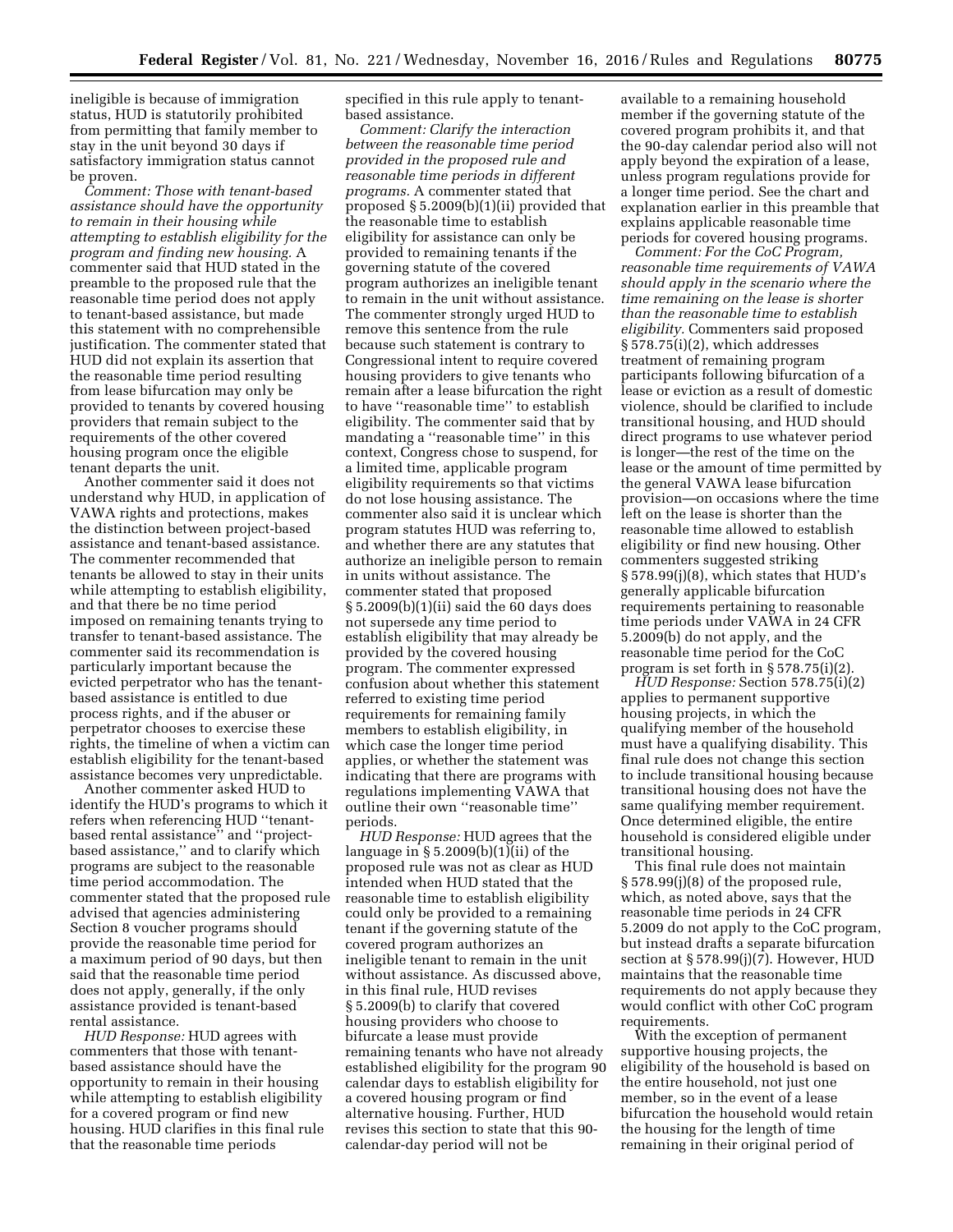assistance. Once the period of assistance has ceased then the household would re-certify or re-apply. In the event of lease bifurcation in transitional housing, covered housing providers have the ability to extend the assistance beyond 24 months, on a case-by-case basis, where it is necessary to facilitate the movement to permanent housing. HUD will continue to allow covered housing providers the discretion that they currently have in assisting families when the families' circumstances change during their original period of assistance. Existing CoC regulations state that surviving members of a household living in a permanent supportive housing unit have a right to rental assistance until the lease expires.

*Rule Change:* HUD removes the requirement in § 578.99(j)(8) and provides for a new section on lease bifurcations at  $\S 578.99(j)(7)$ .

# b. Bifurcation Logistics

*Comment: Clarify how bifurcation applies to affiliated individuals and lawful occupants.* Commenter stated that the definition of bifurcation in the regulations explains that if a VAWA act occurs, ''certain tenants or lawful occupants'' can be evicted while the remaining ''tenants or lawful occupants'' can continue to reside in the unit. Commenter said this section should specify whether the phrase ''tenants or lawful occupants'' includes ''affiliated individuals.'' Commenter also requested clarification on the meaning of the terms ''affiliated individual'' and ''other individual'' in proposed § 5.2009(a)(1). A commenter asked the following questions: (1) If a member of a household is a lawful occupant and not a signatory to the lease, but is also the abuser, is ''bifurcation'' an appropriate remedy to terminate the abuser's occupancy rights; (2) is bifurcation an appropriate remedy if an ''affiliated individual'' is the abuser; (3) if a member of a household is an unauthorized occupant and is also the abuser, what actions may the covered housing provider take against the abuser; (4) if a member of a household is an unauthorized occupant and also the abuser, may the covered housing provider take action against the tenant-lease signatory for permitting an unauthorized occupant to reside in the unit without violating VAWA; (5) can a lease be bifurcated if the abuser is a tenant or lawful occupant of the unit, but the victim lives elsewhere; and (6) what remedies does an ''affiliated individual'' have, if any, if the affiliated individual is the victim of a VAWA act, or a non-victim household member?

*HUD Response:* The phrase ''tenants or lawful occupants'' does not include affiliated individuals who are neither tenants nor lawful occupants. Affiliated individuals are not themselves afforded protections or remedies under VAWA 2013 or HUD's VAWA regulations. Rather, a tenant may be entitled to VAWA protections and remedies because an affiliated individual of that tenant is or was a victim of domestic violence, dating violence, sexual assault, or stalking. However, an affiliated individual cannot seek remedies from the housing provider.

HUD's proposed language in § 5.2009(a)(1), which provides that a covered housing provider may bifurcate a lease in order to evict, remove, or terminate assistance to an individual who engages in criminal activity directly relating to domestic violence, dating violence, sexual assault or stalking against an ''affiliated individual or other individual,'' mirrors language in VAWA 2013. HUD interprets this statutory language to mean that a housing provider may bifurcate a lease to remove a member of the household who engages in criminal activity directly relating to domestic violence, dating violence, sexual assault, or stalking, against any individual.

Generally speaking, a lawful occupant will not have rights to a unit under a covered housing program unless the lawful occupant is a tenant on the lease. Bifurcation is not the appropriate remedy to remove a household member who is not on the lease and who is not a tenant. There would be no need to divide the lease to remove a household member who is not on the lease. As explained elsewhere in this preamble, under VAWA, a covered housing provider may not evict or terminate assistance to a tenant solely on the basis that the tenant has an unauthorized abuser or perpetrator in the household, where the unreported household member is in the unit because he or she has committed an act of domestic violence against the tenant, and the tenant is afraid to report him or her.

*Comment: HUD should outline a process for victims to establish eligibility and find new housing.* Commenter said it is important for HUD to outline a process and timeframe for victims to exercise their right to establish eligibility for the current program, and the process should be modeled off of one that already exists for the multifamily programs in the recertification context. Commenter suggested the covered housing provider should immediately provide a notice to the remaining tenants stating their right to establish eligibility under the current

program within a specified time period, and the time period should not start to run unless the required notice has been provided. Commenter suggested the notice describe how the tenants can apply for the program and include a deadline by which the tenants must submit the information necessary to apply for the program, with the possibility of an extension. Commenter said the housing provider should have to determine the household's eligibility for the program and issue a notice of determination well before the time period for the tenant to remain in the housing expires, and there should be an opportunity for a tenant to appeal an adverse decision. Commenter said the time period for establishing eligibility should not be tolled until an appeal decision is final. The commenter said that alternatively, for remaining tenants who do not respond to the initial notice in a timely manner, the housing provider must send a notice stating that the tenants have waived their right to establish eligibility for the current program under VAWA, but such waiver does not preclude the tenants from applying for the program in the future.

*HUD Response:* Because lease bifurcation is an option and housing providers are not required to bifurcate a lease, HUD declines to impose requirements, at this time, beyond those specified in § 5.2009 of this rule, as to how a bifurcation of lease process should occur. State and local laws may address lease bifurcation and, where they do address lease bifurcation, covered housing providers must follow these laws. Housing providers, however, are free to establish their own policies on steps to be taken when a lease is bifurcated, and HUD encourages housing providers to establish such policies and make these policies known to tenants.

*Comment: Explain how lease bifurcation will work.* A commenter requested clarification of whether the reasonable time period begins upon an owner's initiation of a lease bifurcation, the date of eviction, or another point in the bifurcation process. A commenter asked where a PHA administers an HCV program, and terminates assistance to a family member after determining that the family member committed criminal acts of physical violence against others in the household, and that family member has signed the lease, the PHA is required to bifurcate the lease. The commenter further asked whether the PHA, by the action of terminating assistance to the family member who committed domestic violence, could require the owner of the housing in which the family resides to bifurcate the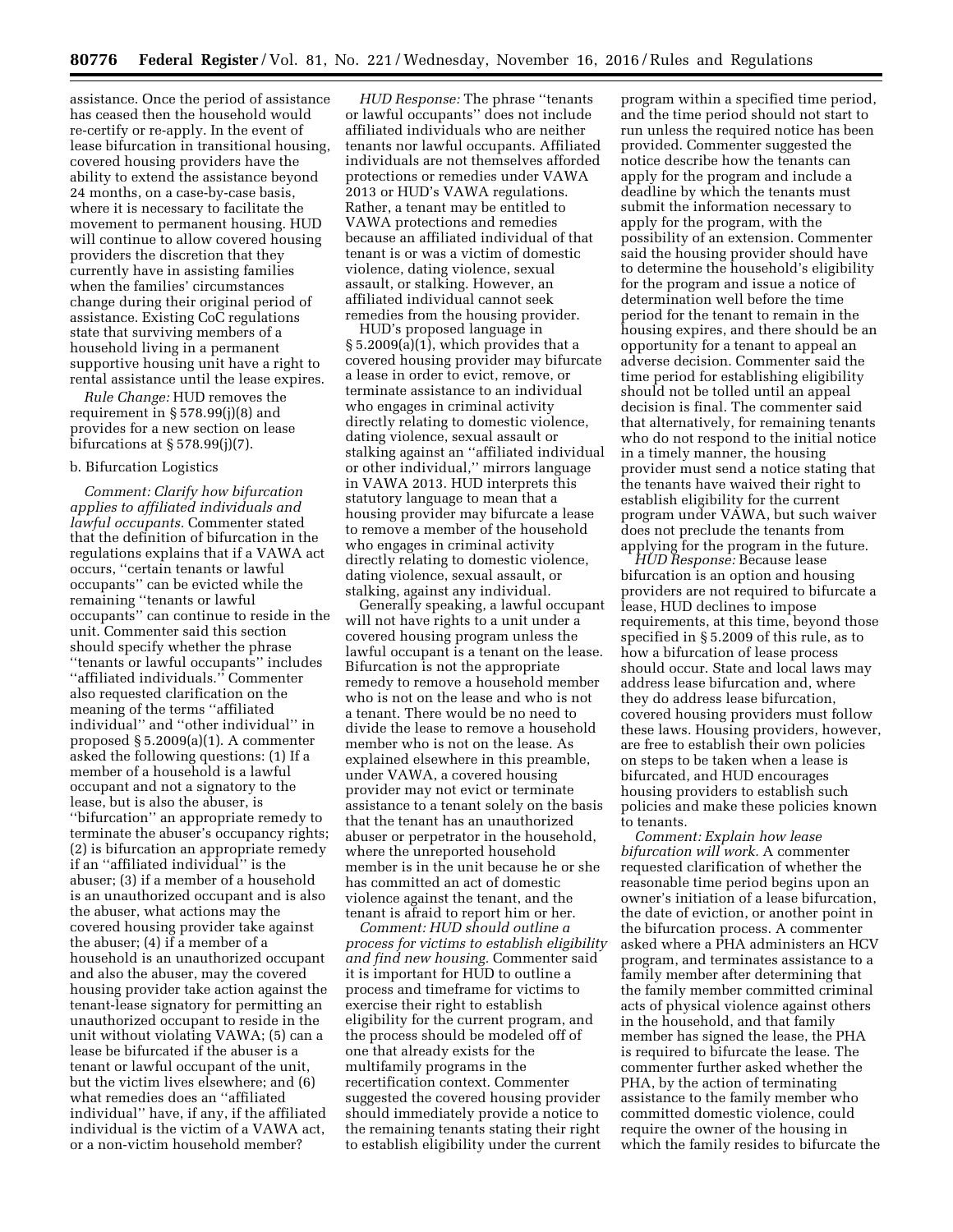lease. Another commenter asked whether a housing provider would be able to terminate the assistance and tenancy of the abuser immediately, and whether law enforcement would need to be involved. Another commenter asked whether the housing provider would need to obtain a court order to remove a tenant from the unit and remove the tenant's name from the lease without the tenant's permission. A commenter requested that HUD clarify a PHA's specific responsibilities when a lease bifurcation is initiated by an owner, and how an owner should decide that a lease bifurcation is appropriate and that an individual can be legally evicted.

A commenter said that, given that the termination of occupancy rights must be carried out in accordance with State and/or local laws, the rule's bifurcation provision does not provide a helpful tool for housing providers to expedite dividing the family if both the victim and perpetrator have property rights to the unit and, in such cases, the housing provider could only relocate the victim to another unit and follow a separate track to evict or terminate the perpetrator in accordance with due process procedures. Commenters asked for advice on how to address a situation where the tenant and owner disagree about bifurcation of a lease.

*HUD Response:* As stated in § 5.2009, the reasonable time period begins on the date of bifurcation of the lease; that is, the date when bifurcation of the lease is legally effective, and not at the start of the process to bifurcate a lease.

If a PHA terminates assistance to an individual because that individual was a perpetrator of a crime under VAWA, that does not mean that an owner must bifurcate the lease if the unit has other household members. Similarly, a PHA cannot require an owner to terminate or bifurcate a lease where the PHA has terminated assistance for reasons unrelated to VAWA. Further, § 982.53 of this rule provides that the owner, and not the PHA, is the covered housing provider that may choose to bifurcate a lease.

For housing choice and project-based vouchers, if an owner bifurcates a lease, the owner must immediately notify the PHA of the change in the lease and provide a copy of all such changes to the PHA. This requirement is in 24 CFR 982.308(g) for the tenant-based voucher program and 24 CFR 983.256(e) for the project-based voucher program. With the exception of PHA-owned units, the PHA is not a party to the lease and therefore cannot bifurcate a lease agreement between an owner and a tenant. It is up to the owner to bifurcate the family's lease and to evict or remove

the perpetrator from the unit. Under VAWA 2013 and as reflected in this rule, bifurcation of a lease is an option and not a requirement, so an owner would not be required to bifurcate a lease.

HUD notes that any eviction, removal, termination of occupancy rights, or termination of assistance must be undertaken in accordance with the procedures prescribed by Federal, State, or local law for termination of leases.

*Comment: Clarify whether subsidies continue and who is responsible for housing costs during the reasonable time period when tenants try to establish eligibility or find other housing.* Commenters asked HUD to clarify whether housing providers would continue to subsidize units for those who are found to be ineligible after a lease is bifurcated. Commenters said that if the remaining family members cannot pay the rent, the loss of rental revenue and possible eviction costs is an additional financial burden for housing providers and asked for clarity as to who pays the housing costs in this event.

Commenters said housing providers should work with victims to determine if they are eligible for a HUD program, and HUD should continue to provide housing assistance to tenants who are trying to establish eligibility for a program or find new housing. Commenters said that at the end of the eligibility period, owners or agents should prepare a recertification showing any changes in household composition or HUD assistance and, if the victim is not eligible for assistance, the termination of subsidy or tenancy should not be effective until the last day of the month following a 30-day notice period. Commenter said that not ensuring assistance for victims and their families will lead to evictions and homelessness. A commenter said housing providers should continue to pay subsidies until the reasonable time period has elapsed.

Another commenter said that tenants who remain in the units after lease bifurcation should pay the same amount of rent owed before the bifurcation, or, the minimum rents as outlined in applicable program rules, until the time periods in the regulations to establish eligibility and find other housing runs out or until the family is able to establish eligibility for a covered housing program or has found other housing. The commenter said that, for those covered housing programs that do not have minimum rents, HUD should require that the remaining tenants in these units to pay 30 percent of the remaining tenants' income while

attempting to establish eligibility or while looking for new housing. The commenter also said these interim rents should include exemptions for remaining tenants who cannot pay because of the violence or abuse.

Commenters said the final rule should be clear that housing providers are not responsible for rent payments, and should not otherwise incur losses, after a lease is bifurcated. Commenters said HUD should clarify that remaining tenants are responsible for rent payments and other lease obligations during the period when individuals are trying to establish eligibility for a covered housing program or find alternative housing, or HUD should commit to continuing assistance to the unit during the reasonable time period. A commenter said HUD should continue to provide assistance for the amount shown on the tenant certification.

Another commenter said HUD should give housing providers additional financial resources commensurate with the reasonable period, and housing providers should not be forced to forgo rent, housing assistance payments, operating funds, or other funds that they would otherwise receive. A commenter said the rule should include language that housing providers are not required to provide housing and utilities free of charge during reasonable time periods.

*HUD Response:* HUD is able to and will continue to subsidize units or families, as appropriate under different programs, after a lease bifurcation during the time periods specified in this rule (see chart explaining applicable time periods earlier in this preamble). As previously discussed, HUD cannot continue to subsidize a Section 202 or a Section 811 unit that does not contain an individual who is not eligible for that program during the 90-calendar-day period following a lease bifurcation. HUD stresses that it is the covered housing provider's decision whether or not to bifurcate a lease under VAWA. HUD also notes that section 5.2009(c) of this rule encourages housing providers to help victims of VAWA incidents remain in their units or move to other units in a covered housing program whenever possible.

*Comment: Clarify any interim rent obligations that may arise from bifurcation of a lease.* Commenters offered various suggestions on how to address any interim rent obligations that may arise following bifurcation of a lease. A commenter said that rent should not be changed for remaining tenants who are eligible for assistance because any tenant in the unit should already have been determined to be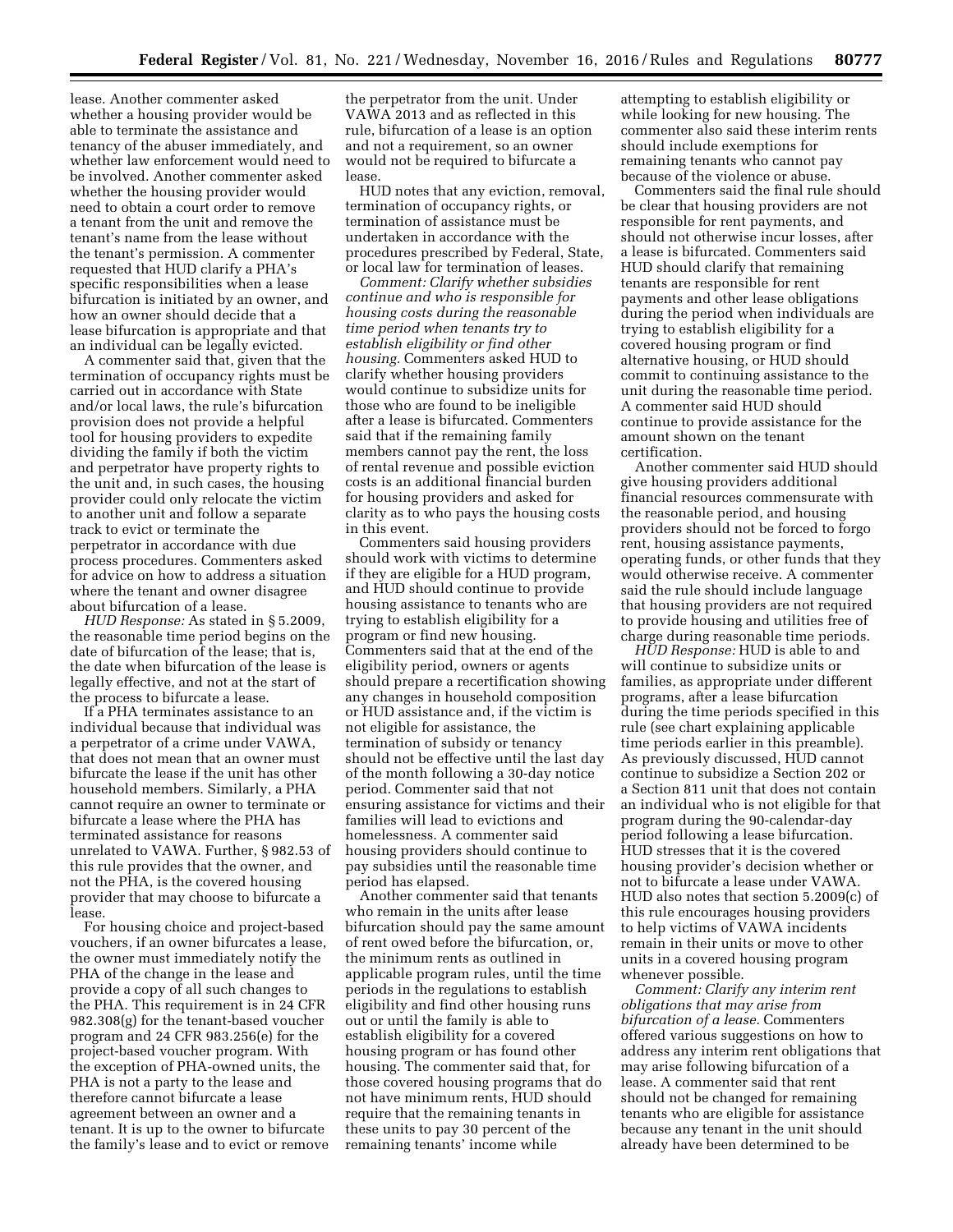eligible. Another commenter recommended that housing providers be allowed to follow their existing policy for when a head of household or other adult is removed for any other reason when determining interim rent obligations after bifurcation. A commenter stated that after a tenancy ends, remaining tenants have to pay the lower of either (1) an amount equal to the rent of the former tenant, or (2) an amount based on the income of the current occupant(s).

Other commenters said an interim recertification should be completed during the reasonable time period and interim rent should be established based on the income of remaining family members. A commenter said that, if the remaining tenant is ineligible to receive a subsidy, the rent could be set at current market rate for a section 8 or PBV tenant and flat rent limits for public housing tenants. A commenter said that use of these rents would provide incentive for participants to resolve eligibility issues quickly and help protect providers from revenue losses.

A commenter said that while eligibility approval is pending after a lease bifurcation, HUD's rule should require that any increase in the remaining family's share of rent be effective the first day of the month following a 30-day notice of changes to the rent obligation. The commenter said this time frame is consistent with current rules governing interim rent increases for HUD Multifamily Housing and should be implemented in other Federal housing programs.

*HUD Response:* HUD appreciates these suggestions, but existing program regulations govern interim rent obligations, and HUD is not altering the existing requirements for purposes of implementing VAWA.

*Comment: Housing providers should have some latitude in allowing victims who do not qualify for a program to remain in a unit when a lease is bifurcated.* Commenters stated that if a tenant is at the threshold of being eligible for certain housing, for example, a survivor who will qualify for agerestricted housing in a year, the housing provider should be allowed to let the survivor remain in the housing. Another commenter said housing providers should be allowed to continue to provide subsidy to a victim who in ineligible for a program based on such factors as age or disability.

*HUD Response:* The statutes authorizing the covered housing programs determine basic program eligibility requirements. Tenants who are victims of domestic violence, dating

violence, sexual assault, or stalking, will not be eligible for programs for which they would be ineligible if they had not been victims of domestic violence, dating violence, sexual assault, or stalking. HUD and housing providers do not have the discretion to depart from statutory requirements.

*Comment: Housing providers should not be expected to allow an ineligible family to remain in an assisted unit or to retain assistance.* A commenter said HUD should not expect a PHA to allow an ineligible family to remain in an assisted unit, or in a market rate landlord's unit receiving tenant-based assistance, especially if HUD may not cover the assistance. The commenter said that assisting an ineligible family creates a hardship and denies a unit or voucher to an eligible waiting list applicant. The commenter said that HUD does not allow PHAs to maintain any funding overages that could be used to assist an ineligible family for any period of time.

*HUD Response:* Under VAWA 2013 and this final rule, housing providers that exercise the option of bifurcating a lease must give remaining tenants a reasonable period of time, as specified in § 5.2009 of this rule and applicable program regulations, to remain in a unit to establish eligibility for a HUD program or find new housing. Housing providers may evict or terminate assistance to those who are unable to establish eligibility at the expiration of the applicable reasonable time period.

*Comment: Procedures to certify a new head of household should impose minimal burden on the family.* A commenter said that where the abuser was the eligible head of household and leaves, the housing provider's procedures for certification of a new head of household should impose minimal burden on the family. The commenter suggested that where there is only one remaining adult member of the household, there should be a presumption that that adult should be the new head of household and, where there is more than one adult, the housing provider should be required to send notice to all eligible members, have the family select the head of household, and establish procedures for when the family cannot. The commenter said that where the removal of the abuser leaves the family with no member who can qualify, a qualified person with physical custody of the children should be added to the household to become the head of household. The commenter said the rules should absolve the new head of household from responsibility for any funds owed prior to the removal of the

abuser and PHAs should continue paying subsidies until the substitution of the new head of household is made. The commenters further said victims may not be aware of their rights to have rent recalculated when the abuser is removed from the household and should not have to report a change of household income, but rent should be recalculated and effective the first month after the abuser leaves.

*HUD Response:* HUD will not require PHAs to deviate from their current procedures to certify a new head of household. Procedures for certifying a new head of household may be similar to the procedures for any family break up or death of the head of household, or for adding a new person to the family, and must be described in the PHA's administrative plan and other policy documents.

*Comment: Explain how bifurcation will work with families with mixed immigration status.* Commenters requested that HUD explain or issue guidance on how to provide assistance to mixed family households where the sole household member with citizenship or eligible immigration status is the perpetrator and has been removed from the household through bifurcation. A commenter stated that, in this scenario, the remaining household members who lack eligible citizenship status would not be eligible for assistance and would risk losing their housing based on reporting the abuse. The commenter said that certain families will be able to apply for nonimmigrant status and seek temporary immigration benefits under the Immigration and Nationality Act, but might require much longer than a 90-day period to establish eligibility, and they should be given additional time. The commenter said that any extensions granted to mixed families under this section should be harmonized with § 5.518, which establishes the requirements for temporary deferral of termination of assistance for families lacking eligible immigration status, and affords eligible families an initial deferral period of up to six months. The commenters said that for those families who do not qualify for nonimmigrant status, HUD should implement procedures to waive its mixed family requirements to authorize victims without eligible immigration status to continue receiving assistance, and HUD should either waive prorated rent payment requirements for such victims, or issue special subsidies to assist them.

*HUD Response:* HUD appreciates commenters' concerns, but altering existing program regulations regarding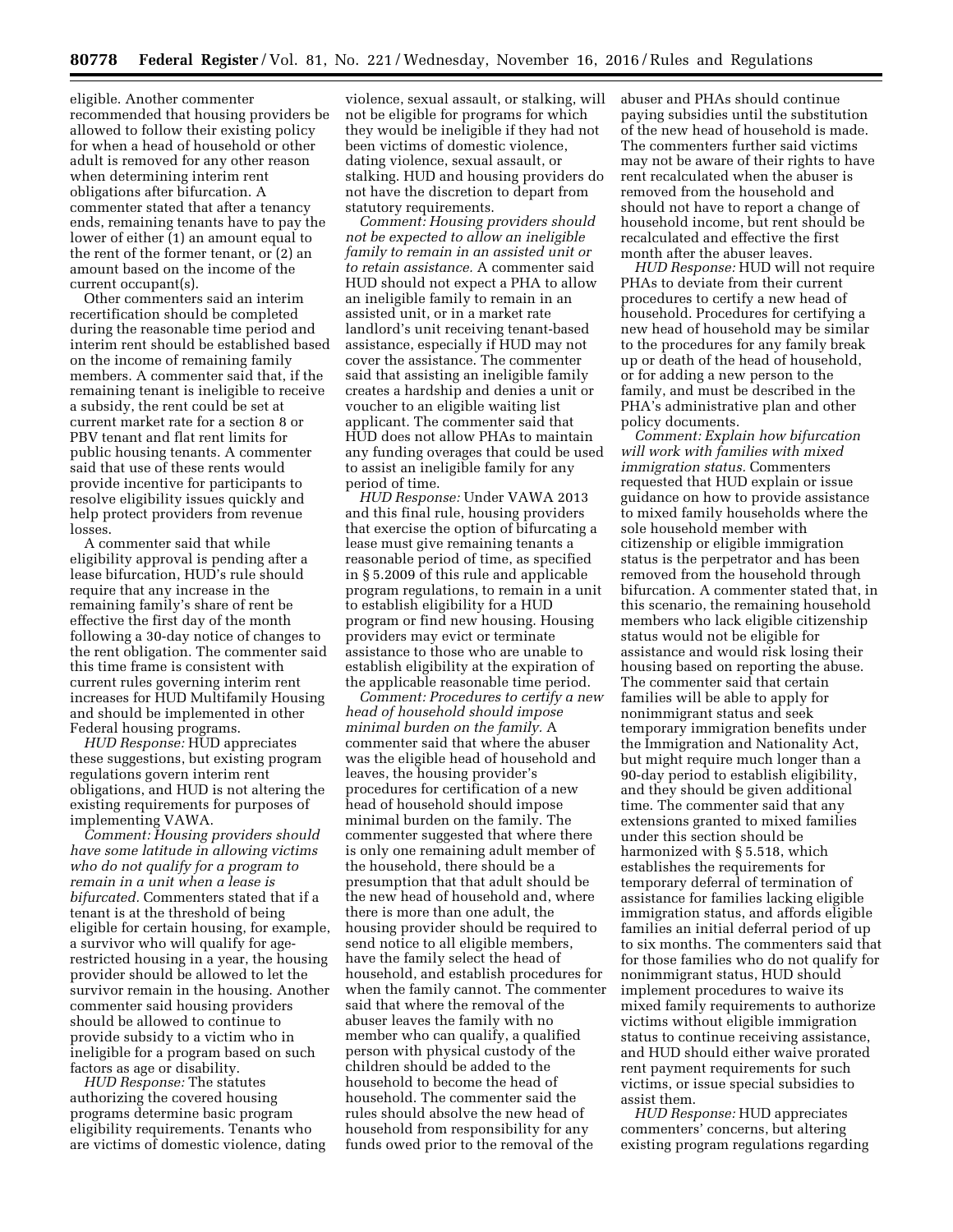mixed families is outside of the scope of this rule.

*Comment: Clarify whether section 8 assistance can be bifurcated.*  Commenters asked whether a housing provider can bifurcate Section 8 assistance and, if so, requested procedural guidance on how this would be done. Commenters said that, absent the ability to bifurcate assistance, PHAs would be left in an untenable position in cases where a voucher is issued to two individuals and one commits a VAWA act against the other.

*HUD Response:* Tenant-based Section 8 assistance cannot be bifurcated because bifurcation relates to the division of a lease, not the division of assistance. The PHA's family break-up policies will apply in situations where a household divides due to domestic violence, dating violence, sexual assault, or stalking.

*Comment: Clarify that housing providers should not pressure victims to remain in unit.* A commenter commended HUD for including a provision that encourages covered housing providers to assist victims, but recommended that HUD clarify that covered housing providers should only provide assistance to victims and their household members who want to remain in their units, and should not pressure those who do not feel safe in these units to remain there. The commenter said that, in these situations, the covered housing providers should be encouraged to work with the victims to find safe and affordable units elsewhere.

*HUD Response:* HUD agrees that covered housing providers should only provide assistance to victims and their household members who want to remain in the units, and should not pressure those who do not feel safe in these units to remain there. HUD emphasizes that bifurcation of a lease is one option of possible remedy to address a family divided by domestic violence, and HUD's final rule at § 5.2009(c) encourages covered housing providers to undertake whatever actions are permissible and feasible under their respective programs to assist individuals to remain in their unit or other units under the covered housing program. Individuals who do not feel safe in their unit may wish to request an emergency transfer if they meet the rule's criteria for requesting emergency transfer in § 5.2005(e).

*Comment: Clarify that covered providers may bifurcate a lease under VAWA regardless of whether State law specifically provides for lease bifurcation.* A commenter asked that HUD clarify that housing providers may bifurcate a lease under VAWA regardless of whether State law specifically provides for lease bifurcation, but that the providers must do so using processes consistent with Federal, State, and local law.

*HUD Response:* Section 5.2009(a)(2) of the final rule provides that bifurcation is an option as long as it is carried out in accordance with any requirements or procedures as may be prescribed by Federal, State, or local law for termination of assistance or leases and in accordance with any requirements under the relevant covered housing program. Where State or local laws address lease bifurcation, and these laws require bifurcation, permit bifurcation or prohibit bifurcation, and, where permitted or required, specify processes to be followed, the housing providers must follow these laws.

*Comment: Clarify that housing providers are not expected to act in ways that are not accord with Federal, State and local laws.* A commenter stated that housing providers cannot guarantee that a judge will grant, or a local agency will enforce, an eviction where a lease is bifurcated. Another commenter asked how a PHA that operates in a State that requires that public housing residents be evicted in court in order to terminate tenancy can only require the HUD self-certification form when initiating the bifurcation of a lease. Other commenters stated that, since bifurcation of a lease is subject to State and local laws, this may create inconsistencies in actual application.

*HUD Response:* As addressed in the response to the preceding comment, § 5.2009(a)(2) of the final rule provides that bifurcation must be carried out in accordance with any requirements or procedures as may be prescribed by Federal, State, or local law. Where a PHA operates in a State where public housing residents must be evicted in court, then the PHA must follow that procedure, but that does not change the fact that in order to establish eligibility for VAWA protections, the PHA must accept self-certification, unless there are conflicting certifications. HUD recognizes that this means that there will be differences in how bifurcation operates in different States or localities.

*Comment: There should be a database or other online management tool to assist individuals in locating new housing.* A commenter stated that an individual who is seeking to bifurcate a lease and look for alternative housing would benefit from being able to search for housing options on a government Web site.

*HUD Response:* HUD's Web page, entitled Rental Assistance, at the

following Web site *[http://](http://portal.hud.gov/hudportal/HUD?src=/topics/rental_assistance) [portal.hud.gov/hudportal/HUD?src=/](http://portal.hud.gov/hudportal/HUD?src=/topics/rental_assistance) [topics/rental](http://portal.hud.gov/hudportal/HUD?src=/topics/rental_assistance)*\_*assistance* provides nationwide information on how to find affordable rental housing.

*Comment: Do not mandate requirements to help remaining tenants stay in housing after bifurcation, but offer guidance.* A commenter said HUD should not mandate a specific set of requirements that covered housing providers must take to help remaining tenants stay in housing, as these may be burdensome and costly depending on the housing provider's internal and community resources. The commenter, however, supported HUD providing guidance to housing providers, including recommendations on a quick response plan for eligibility determinations of remaining tenants, and coordinating with community resources to prioritize these families for rapid re-housing and other programs.

*HUD Response:* Unless discussed elsewhere in the preamble, the only provisions on bifurcation in HUD's final rule are those required by statute. As provided throughout this section of the preamble that addresses the issues raised by commenters, HUD intends to supplement its VAWA regulations with program guidance.

*Comment: After bifurcation, housing providers should take steps to ensure perpetrators are kept away from the victim's unit.* Commenters said that when a lease is bifurcated the owner or agent should work with the local police and legal system to ensure, to the extent possible, that the perpetrator is not allowed on property grounds, with limited exceptions. A commenter said that once the lease has been bifurcated, unit locks should be changed immediately.

*HUD Response:* As has also been stated through this section of the preamble that addresses issues raised by commenters, HUD strongly supports covered housing providers taking whatever actions they can to keep victims safe.

*Comment: Advise how housing providers can rehouse both victims and offenders.* A commenter stated that in determining bifurcation policies, there should be consideration of how housing providers can rapidly house the household in question including both victim and offender, where the offender is not incarcerated or otherwise apprehended for their involvement in a crime. The commenter suggested offering referrals to the offender when alternate living arrangements are not feasible, such as a referral to a community shelter service. Another commenter stated that after evicting an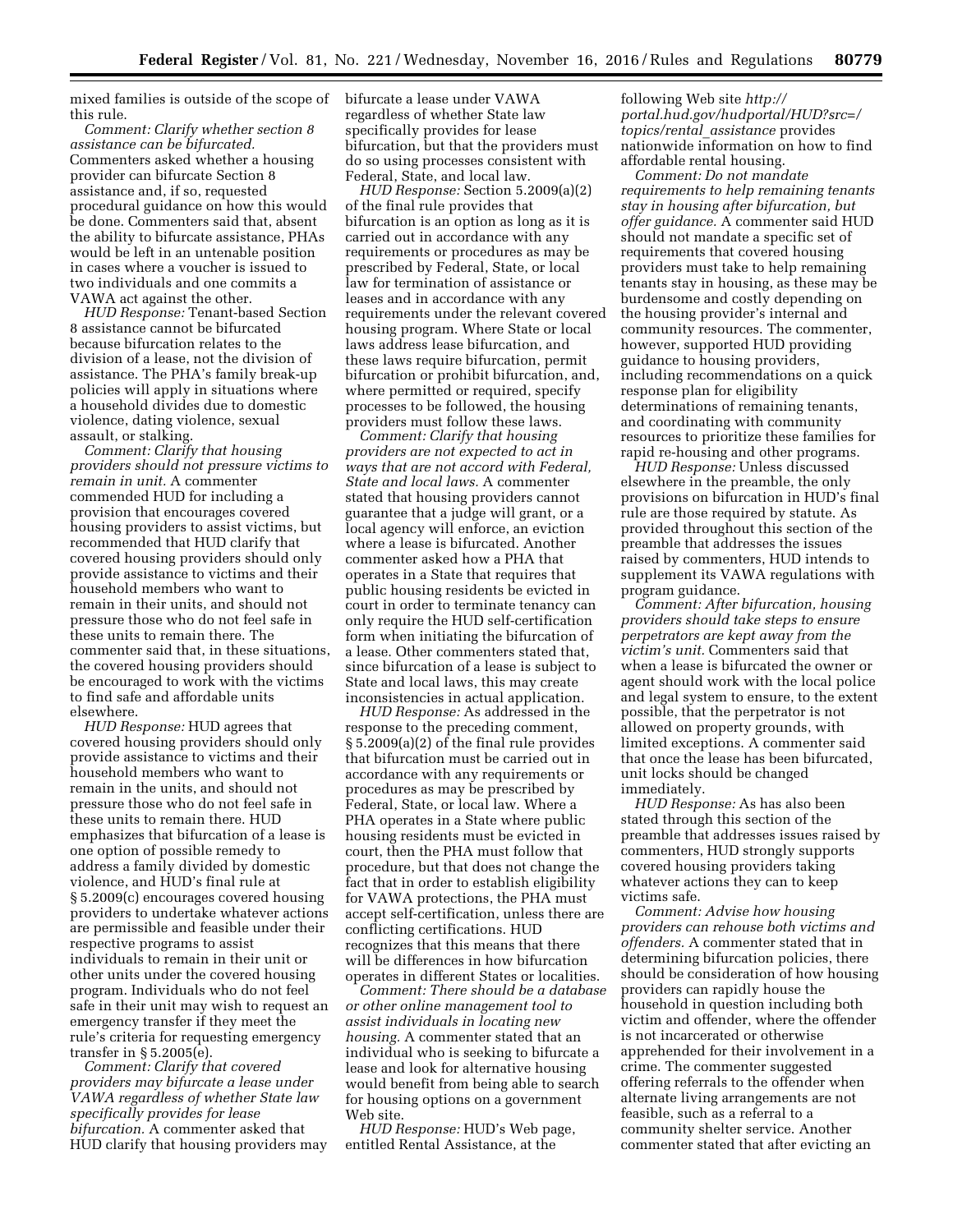abuser, a housing provider has the right to reject any future application where the abuser is part of the household, including adding an abuser to an existing household on the property.

*HUD Response:* As discussed in this preamble, victims of VAWA incidents in HUD-covered housing will generally be provided a reasonable time to establish eligibility for housing in their current units after a lease bifurcation. HUD appreciates commenters' suggestion for rehousing everyone in a household after a lease bifurcation, but declines in this rule to require housing providers to take specific steps for rehousing household members after a lease bifurcation. HUD does not wish to discourage housing providers from choosing to bifurcate leases where it is appropriate to do so.

This rule does not adopt a policy that, after evicting an abuser, a housing provider has the right to reject any future application where that abuser is part of this household, as this may be prohibited by State, local, and Federal laws, as well as HUD program requirements, and is outside the scope of this rulemaking.

#### 8. Implementation and Enforcement

*Comment: Strong enforcement of the rule is important considering the strong connection between VAWA crimes and homelessness.* Commenters said that 92 percent of homeless women report having experienced severe physical or sexual violence at some point in their lives, and upwards of 50 percent of all homeless women report that domestic violence was the immediate cause of their homelessness. Another commenter cited statistics that 28 percent of families reported to be homeless because of domestic violence. Other commenters further stated that nearly 1 in 5 women has been the victim of an attempted or completed rape, and over 80 percent of women who were victimized experienced significant impacts such as post-traumatic stress disorder, injury, and missed time at work or school. Commenters said economic insecurity and the trauma that often follows sexual assault make it difficult, if not impossible, for many victims to access safe, affordable housing options. Commenters stated that when survivors have access to safe and affordable housing, such access reduces their risk of homelessness, which reduces their risk of future violence. A commenter said that that women and men who experience housing insecurity reported a higher prevalence of sexual violence, physical violence, and stalking.

*HUD Response:* HUD agrees with the commenters regarding the connection between VAWA-related crimes and homelessness. Such connection underscores the importance of HUD and its housing providers taking all actions, consistent with VAWA 2013, to protect victims of domestic violence, dating violence, sexual assault, and stalking, and to house them in the safest locations possible. Further, HUD strongly encourages housing providers to take actions beyond the minimum required by VAWA 2013, where possible and consistent with Federal, State, and local laws.

To ensure implementation, HUD is requiring that covered housing provider keep a record of all emergency transfers requested under its emergency transfer plan, and the outcomes of such requests, and retain these records for a period of three years, or for a period of time as specified in program regulations. HUD is also providing in the ''Notice of Occupancy Rights'' contact information for individuals to report a covered housing provider that fails to comply with this regulation.

*Comment: Provide clear and robust guidance and technical assistance to housing providers.* Commenters stated that HUD must give housing providers clear and robust guidance so that VAWA is fully and correctly implemented. Another commenter said that housing providers should be aided by manuals that cover the emergency transfer process and applicable time frames, and with manuals to connect victims with counseling, legal aid, and other services to bolster social work efforts. Other commenters said that HUD should work closely with DOJ to develop VAWA guidance for HUD staff, including staff of HUD's Office of Fair Housing and Equal Opportunity (FHEO), for housing providers, and for housing judges and legal aid.

A commenter said HUD staff and housing providers should be required to participate in annual training to ensure compliance with VAWA. Another commenter urged HUD to consider significant technical assistance to PHAs around domestic violence and the VAWA regulations—including education on financial abuse, as this may manifest itself as ''nonpayment of rent'' for housing providers, notification of housing rights under VAWA, and translating forms and notices into other languages.

A commenter said HUD will also need to provide program-specific guidance, as implementation of certain provisions will vary between programs. The commenter said, for example, HOME grantees and LIHTC owners may need to

add language to their tenant selection plans to handle transfer requests and allow a domestic violence survivor to have access to an available unit. The commenter said HUD will also need to provide clear guidance to each field office on how VAWA 2013 should be implemented across the various HUD programs, especially in regards to unit transfers, and provide a path for escalation if there are unclear or confusing situations.

*HUD Response:* HUD appreciates the commenters emphasizing the importance of guidance and technical assistance to aid covered housing providers in implementing VAWA, and, as HUD has already stated in the preamble, HUD intends to provide such.

*Comment: HUD and housing providers should collaborate with others in implementing VAWA.* A commenter stated that HUD should work with law enforcement and justice officials to determine the best remedy for a victim and a remedy that is consistent with the needs and wishes of the victim through a shared informational database. The commenter emphasized the importance of a collaborative approach to client case management issues and stated that information data bases could be an important tool, where individuals consent to the sharing of information. Another commenter said that owners and agents should be strongly encouraged to develop a resource folder of sources within a 15-mile radius of the property providing help and counseling services to victims of domestic violence, dating violence, sexual assault and stalking. Commenters said covered housing providers should work with local law enforcement to take all legal means to ensure that the perpetrator does not come onto the property grounds, including getting a restraining order.

A commenter says there should not be separate duplicative requirements for LIHTCs, administered by the Department of Treasury, as HUD's HCV and PBV programs often coexist with the LIHTCs.

Another commenter said that many of the multifamily developments funded with HOME funds and expected to be funded with HTF funds are also constructed or operated with resources from other Federal agencies. Commenters urged HUD to coordinate with these agencies so that, within statutory limits, a development is not subjected to inconsistent VAWA 2013 compliance requirements.

Commenters asked that HUD clarify that communities need to include the full participation of domestic violence and sexual assault experts in their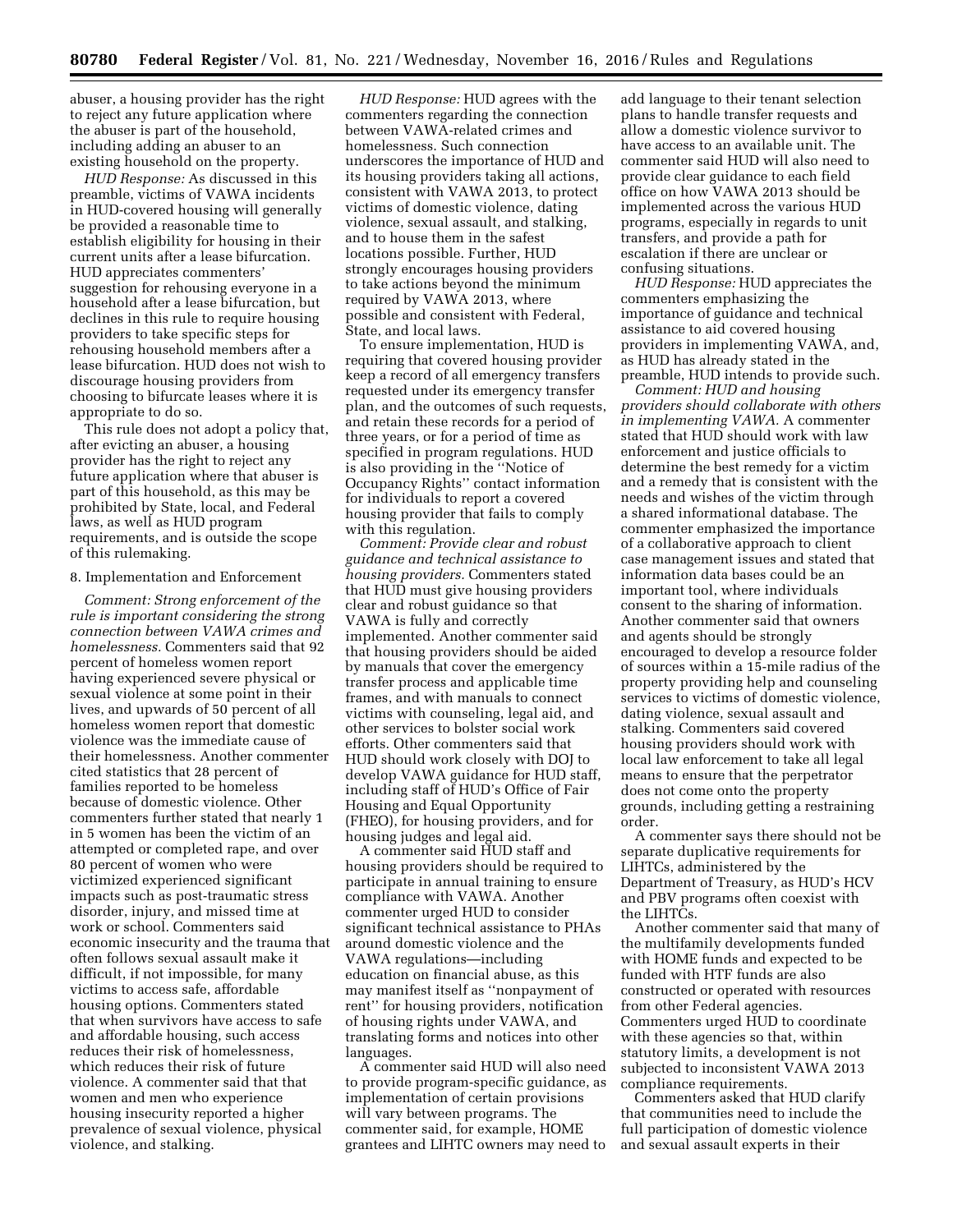Continuums of Care, and HUD or the State recipient should monitor how PHAs and CoCs have partnered with these experts. Commenters said HUD should release further guidance directing communities to ensure that the safety needs of survivors are met and that survivors can have preference in allocating housing resources. Commenters expressed concern that housing assessment tools that underassess the housing needs of survivors can reduce the number of survivors prioritized for housing.

*HUD Response:* HUD agrees with commenters on the importance of working with housing providers and other agencies to implement VAWA effectively. With respect to establishing databases, HUD cautions that VAWA 2013 and HUD's regulations prohibit entering VAWA-related information documenting or certifying to the occurrence of a VAWA-related incident into shared databases for confidentiality reasons, although this will not apply if the disclosure is requested or consented to in a time-limited written release by the individual who submitted the documentation.

*Comment: Victims of domestic violence should be supported with portable housing funding.* A commenter stated that the importance of housing individuals in violence-free environments requires a new approach to community housing that precludes housing families in low-income neighborhoods. Commenter stated that victims of violence should be supported with portable housing funding that can be applied to market rents to prevent the development of crime-riddled lowincome neighborhoods. Another commenter said housing programs should attach assistance to the tenant rather than the unit in order for the tenant to obtain continued, unbroken assistance in HUD programs. This commenter said this is important for lesbian, gay, bisexual, or transgender (LGBT) persons who are uniquely vulnerable to limitations on where they may live and find work.

*HUD Response:* HUD agrees that tenant-based assistance may provide certain victims of domestic violence, dating violence, sexual assault, or stalking with more options for transferring to a different unit than project-based assistance provides. However, as noted earlier in this preamble, the fiscal year 2016 appropriations for HUD does not provide funding specifically for tenant protection vouchers for victims of domestic violence, dating violence, sexual assault, or stalking.

*Comment: Issue guidance for housing providers working with LGBT victims of domestic violence, dating violence, sexual assault, and stalking.*  Commenters said guidance is necessary to ensure that people working with LGBT victims are equipped with the knowledge and cultural competence to fully implement VAWA protections. Commenters said LGBT victims have often been denied access to domestic violence services, due to misconceptions. A commenter stated that transgender survivors of domestic violence are four times as likely to suffer harassment and intimidation by law enforcement officers, and these numbers were even higher for transgender women and transgender people of color. The commenter said that it is for these reasons that many LGBT survivors are less likely to seek help from the authorities or claim the protections that VAWA has to offer.

Another commenter expressed appreciation for the inclusion of LGBT persons within the description of individuals covered by the statute in § 5.2001 and throughout the accompanying appendix. The commenter said that, in order to ensure that LGBT victims receive the full protection intended by the statute, housing providers implementing these regulations must be able to recognize LGBT victims seeking assistance, or facing termination on the basis of criminal activity linked to a domestic violence incident, as victims may be arrested alongside their abusers. The commenter said housing providers should receive adequate training to recognize such abuse and to ensure victims are eligible for an emergency transfer and are not unnecessarily denied housing.

*HUD Response:* HUD emphasizes that housing providers must provide LGBT victims of domestic violence, dating violence, sexual assault, and stalking, with the protections and remedies that VAWA 2013 directs be provided to all tenants and applicants. Failure to do so not only violates VAWA 2013 and HUD's regulations, but also may violate HUD's 2012 Equal Access Rule, which requires that HUD-assisted and HUDinsured housing are made available without regard to actual or perceived sexual orientation, gender identity, or marital status.

*Comment: Provide clear guidance regarding confidentiality measures.*  Commenters said that HUD, in consultation with confidentiality and victim advocacy experts, should provide very direct and clear guidance, regulations, training, protocols and policies that help all entities maintain

confidentiality within their practices, and HUD should also establish a complaint process for alleged breaches of confidentiality. Commenters said that CoCs that utilize Homeless Management Information Systems (HMIS)/shared databases for their admissions and distribution of resources often exclude victims of violence from accessing the housing resources because the survivor is being served by a victim service program barred from entering information into HMIS or because the survivor chooses to not have their information entered in HMIS for safety reasons. Commenters said service providers entering information into HMIS are not asking the appropriate questions regarding domestic violence prior to entering information into the shared database, and victims are often confused about what information they are ''required'' to provide and fear they won't receive these vital housing supports if they refuse to give this information. A commenter said confidentiality regulations must be cross-referenced in the governing regulations of the housing provider.

*HUD Response:* Confidentiality measures will be discussed in guidance on VAWA. HUD takes seriously any complaints regarding alleged breaches of confidentiality in violation of VAWA, and violations of the confidentiality provisions of this rule are program violations that could jeopardize the receipt of HUD funding.

*Comment: Provide mechanisms for review for victims who believe their VAWA rights have been violated.*  Commenters said victims who have been denied, terminated, or evicted from housing currently do not have a federal administrative remedy for VAWA violations, leaving many with no recourse in cases where they have been improperly denied their housing rights under VAWA. A commenter stated that many covered housing providers have not complied with VAWA's requirements to address violence in their planning documents, permit survivors to move with their vouchers to a new jurisdiction for safety reasons, and provide notice to subsidized tenants regarding their VAWA rights. Commenters asked that HUD formalize mechanisms for enforcing VAWA rights so that such rights are available to all who need them, and urged HUD to provide additional guidance for specific programs on the available review mechanisms.

Commenters said formalized administrative remedies are required for several reasons. Commenters said that HUD's Office of FHEO's regional offices will only investigate VAWA violations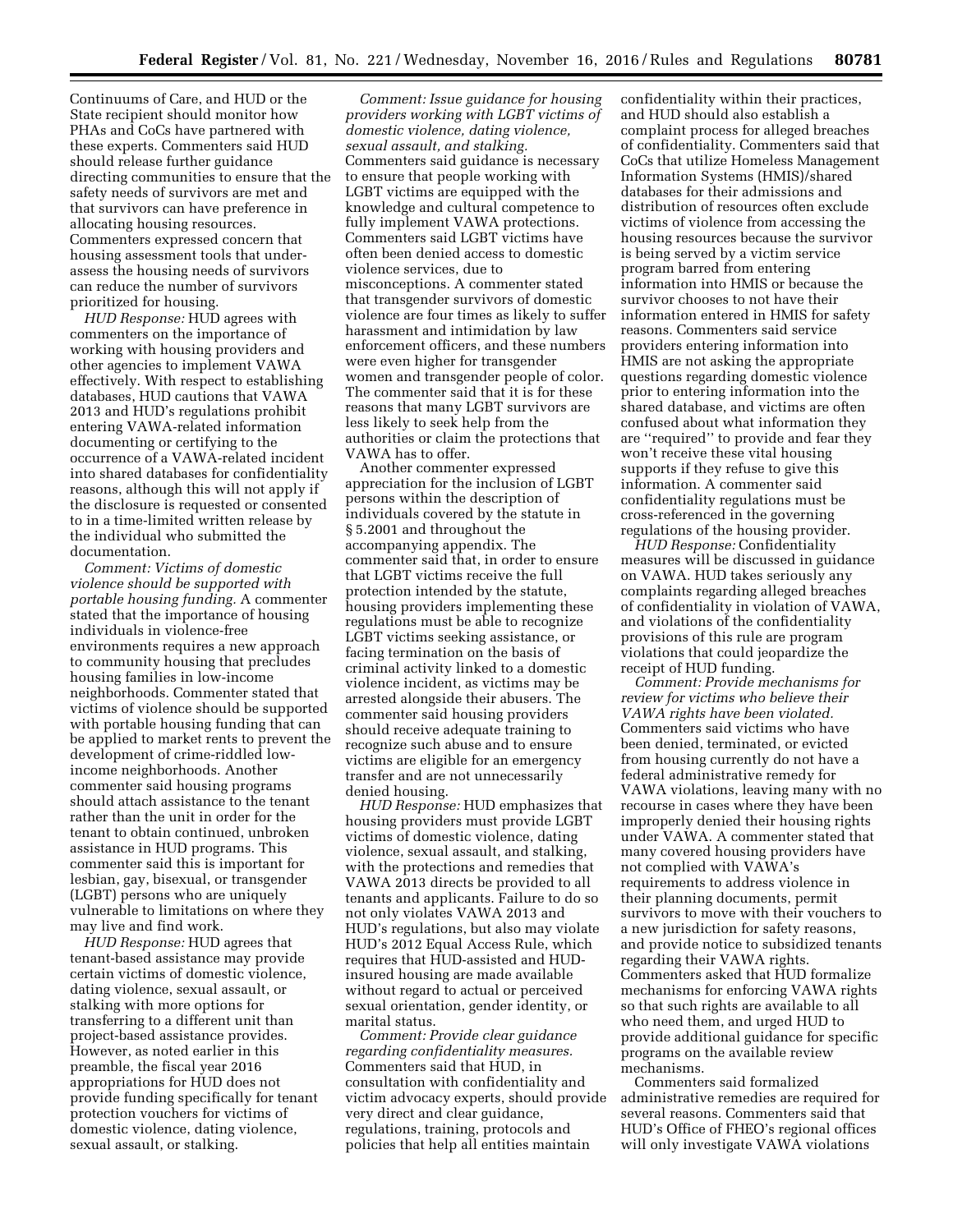that sufficiently present an allegation of discrimination under the Fair Housing Act. Commenters said there is no publicly available information regarding which staff at HUD, either in headquarters or the regional offices, will handle VAWA requests. Commenters further said there are instances where local HUD offices and housing authorities do not recognize the application of VAWA.

Commenters recommended that a special assistant or advisor within the Office of the Secretary be named who would oversee coordination of VAWA implementation, including with programs not covered by HUD, and resolution of complaints of VAWA violations, and staff persons within each program covered by VAWA should be designated in HUD headquarters to respond to questions and issues with VAWA implementation and to address complaints of VAWA violations, in conjunction with regional offices. Commenters asked that the names and contact information for these staff be made public.

*HUD Response:* The ''For Further Information'' section of this rule identifies points of contact in the covered HUD programs. Additionally, HUD intends to identify points of contact in HUD's regional and field offices.

*Comment: HUD should coordinate investigation of VAWA violations with Fair Housing Act violations.*  Commenters recommended that HUD create a mechanism to ensure that complaints regarding a VAWA violation or a Fair Housing Act violation based on domestic violence, dating violence, sexual assault, or stalking are screened for violations of both laws in order to ensure that survivors receive all of the legal relief to which they are entitled. Commenters said a potential model would be the joint review process established by the HUD Offices of FHEO and PIH in cases relating to public housing demolition and disposition. The commenters stated that because members of the public who experience violation of federal housing law most often pursue their grievances through the fair housing process, all FHEO investigators should receive training on the intersection of VAWA 2013 and the Fair Housing Act. Commenters also recommended that HUD's Office of FHEO receive and investigate complaints of VAWA violations, as it is the component of HUD that regularly receives and investigates complaints from the public.

*HUD Response:* HUD appreciates the commenters' suggestions. Because of the variation in program requirements and

the need for familiarity with these requirements, each HUD program office that administers a covered housing program will oversee enforcement of VAWA and all HUD staff in these offices—at Headquarters and in HUD's Regional and Field Offices will be trained on VAWA's requirements. HUD's Office of FHEO will be involved in complaints where complaints also involve violations of the Fair Housing Act.

*Comment: Ensure immigrant victims are able to utilize VAWA protections and access emergency shelters and transitional housing.* A commenter stated that the likelihood that an immigrant or LEP woman will become a victim of domestic violence or sexual assault falls in the range of 30 percent to 52 percent, and immigrant victims face additional difficulties than other victims, such as potential dependence on an abuser because of immigration status. The commenters said immigrants, LEP individuals, and certain racial and ethnic minorities have received services from transitional housing programs at lower rates than white and African American victims, and a large number of immigrant domestic and sexual violence victims have been turned away from these programs.

The commenter said that one reason why immigrant victims have had difficulties accessing transitional housing services is because several programs have imposed means testing as a way to evaluate eligibility, even though this is not required by HUD or other Federal law. The commenter said this is problematic for immigrant victims because they may be incapable of producing the required documentation, such as the ability to secure work or proof of legal employment. The commenter recommended that HUD include a provision in the implementing regulations for VAWA 2013 that prohibits all means-testing from programs that provide short term emergency shelter and transitional housing programs for up to 2 years. The commenter said access to emergency shelter and up to 2 years of transitional housing is essential for immigrant victims because it can take up to 2 years for an immigrant crime victim to prepare, file, and receive an adjudication that provides work authorization. The commenter said this inclusion would reflect VAWA 2013's new anti-discrimination protections.

The commenter asked that HUD require all HUD-funded emergency shelter and transitional housing programs to be open to all victims of

domestic violence, dating violence, sexual assault, stalking, human trafficking, child abuse, elder abuse and other U visa criminal activity without regard to the victim's immigration status.15 The commenter said that, in 2001, HUD issued a policy letter implementing the Attorney General's Order regarding Programs Necessary to Protect Life and Safety, which stated that HUD-funded programs that provide emergency shelter and transitional housing for up to 2 years, are to make these services equally available to all needy persons, including individuals who are not 'qualified aliens' without verification of citizenship, nationality or immigration status.16 The commenter asked that this letter be updated to: Extend applicability to all Federal agencies funding emergency shelter and transitional housing, and not just HUD; to reflect the full range of VAWA,  $T^{17}$ and U visa crimes covered by VAWA and the Trafficking Victims Protection Act; to impose any credible evidence standards, where no specific documents to types of documentation should be required to support a crime victim's application for emergency shelter or transitional housing; and to incorporate federal anti-discrimination law requirements.

The commenter also recommended that HUD and other Federal agencies establish grant conditions for transitional housing programs that require compliance with Federal antidiscrimination laws and nondiscrimination against victims

16See *[http://www.vawnet.org/Assoc](http://www.vawnet.org/Assoc_Files_VAWnet/ImmigrantAccess.pdf)*\_*Files*\_ *[VAWnet/ImmigrantAccess.pdf](http://www.vawnet.org/Assoc_Files_VAWnet/ImmigrantAccess.pdf)*.

17The T Nonimmigrant Status (T visa) is a set aside for those who are or have been victims of human trafficking, protects victims of human trafficking and allows victims to remain in the United States to assist in an investigation or prosecution of human trafficking. See *[http://](http://www.uscis.gov/humanitarian/victims-human-trafficking-other-crimes/victims-human-trafficking-t-nonimmigrant-status) [www.uscis.gov/humanitarian/victims-human](http://www.uscis.gov/humanitarian/victims-human-trafficking-other-crimes/victims-human-trafficking-t-nonimmigrant-status)[trafficking-other-crimes/victims-human-trafficking](http://www.uscis.gov/humanitarian/victims-human-trafficking-other-crimes/victims-human-trafficking-t-nonimmigrant-status)[t-nonimmigrant-status](http://www.uscis.gov/humanitarian/victims-human-trafficking-other-crimes/victims-human-trafficking-t-nonimmigrant-status)*.

 $^{15}\mathrm{A}$ U visa is a nonimmigrant status visa set aside for victims of certain crimes who have suffered mental or physical abuse and are helpful to law enforcement or government officials in the investigation or prosecution of criminal activity. Congress created the U nonimmigrant visa with the passage of the Victims of Trafficking and Violence Protection Act (including the Battered Immigrant Women's Protection Act) in October 2000. The legislation was intended to strengthen the ability of law enforcement agencies to investigate and prosecute cases of domestic violence, sexual assault, trafficking of aliens and other crimes, while also protecting victims of crimes who have suffered substantial mental or physical abuse due to the crime and are willing to help law enforcement authorities in the investigation or prosecution of the criminal activity. The legislation also helps law enforcement agencies to better serve victims of crimes. See *[http://www.uscis.gov/humanitarian/](http://www.uscis.gov/humanitarian/victims-human-trafficking-other-crimes/victims-criminal-activity-u-nonimmigrant-status/victims-criminal-activity-u-nonimmigrant-status) [victims-human-trafficking-other-crimes/victims](http://www.uscis.gov/humanitarian/victims-human-trafficking-other-crimes/victims-criminal-activity-u-nonimmigrant-status/victims-criminal-activity-u-nonimmigrant-status)[criminal-activity-u-nonimmigrant-status/victims](http://www.uscis.gov/humanitarian/victims-human-trafficking-other-crimes/victims-criminal-activity-u-nonimmigrant-status/victims-criminal-activity-u-nonimmigrant-status)[criminal-activity-u-nonimmigrant-status](http://www.uscis.gov/humanitarian/victims-human-trafficking-other-crimes/victims-criminal-activity-u-nonimmigrant-status/victims-criminal-activity-u-nonimmigrant-status)*.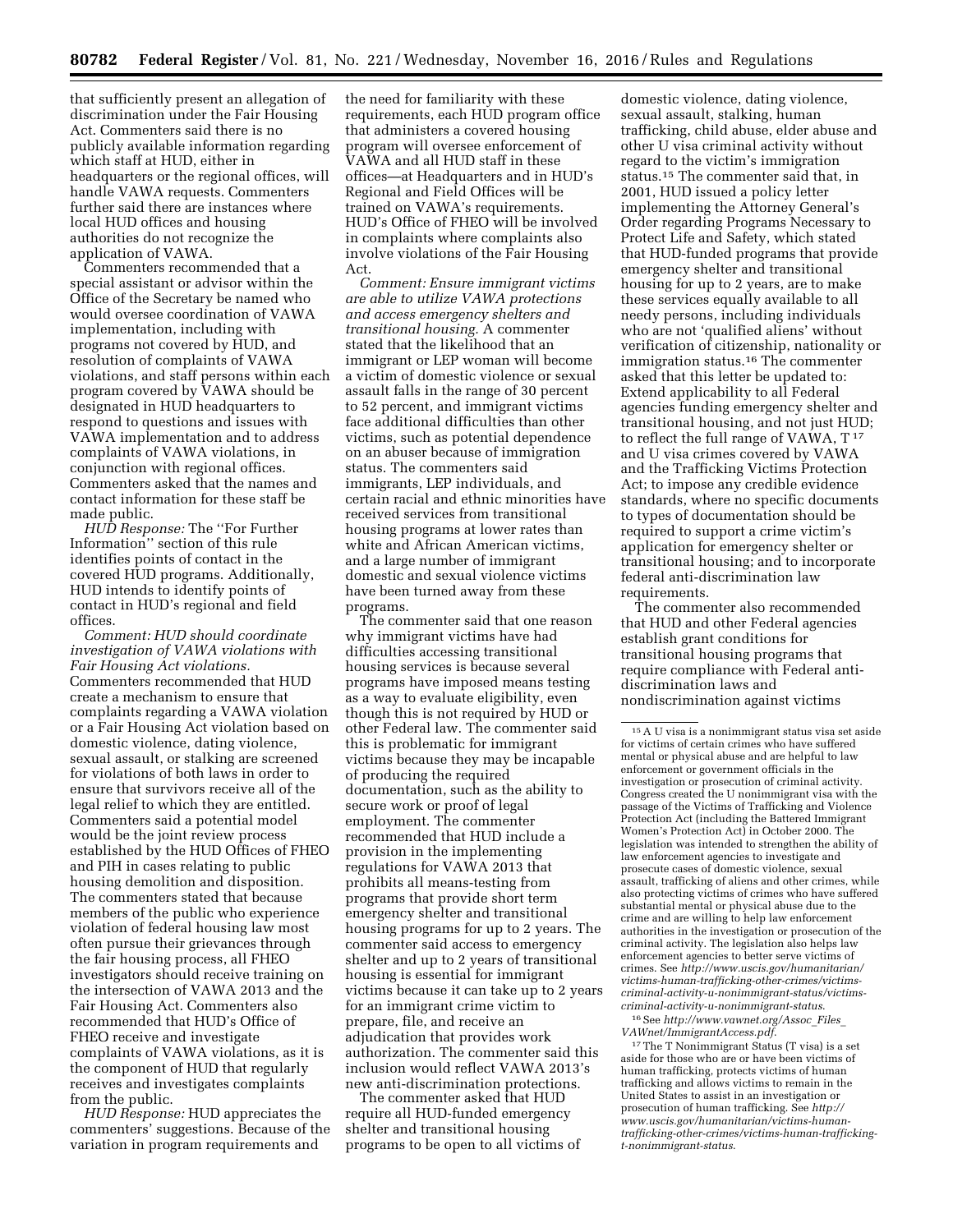defined as underserved by VAWA. The commenter said that HUD and other Federal agencies that fund transitional housing could require grant recipients to revise their admission and eligibility policies to incorporate best practices for promoting greater access to transitional housing for victims of VAWA crimes, or provide additional points in competitive grant processes for recipients that have adopted such best practices. The commenter further said that all programs receiving Federal funding for transitional housing should be required to report to their funder the extent to which they are providing services to immigrant, LEP, individual racial and ethnic minority, and other underserved victims.

*HUD Response:* HUD appreciates these comments and notes that HUD, HHS and DOJ recently updated its guidance regarding Programs Necessary to Protect Life and Safety on August 5, 2016.18 HUD will also review the other proposals and consider them for guidance or future rulemaking.

*Comment: HUD should classify VAWA victims as* ''*chronically homeless.*'' A commenter stated that HUD should classify victims of domestic violence, dating violence, sexual assault, stalking, human trafficking, child abuse, elder abuse, and other U visa listed crimes as ''chronically homeless.'' The commenter said that, because of the high likelihood that domestic violence and other lifethreatening crimes can cause homelessness, these individuals and families should automatically qualify as chronically homelessness and be eligible for transitional housing programs and not be required to provide income eligibility documentation in order to receive services. The commenter said that HUD's final VAWA rule should consider extending the chronically homeless definition to this category of immigrant and LEP crime victims even if they have not at the time of application to the transitional housing program left their abusive home for a safe haven or emergency shelter.

*HUD Response:* HUD published its final rule on Defining Chronically Homeless on December 4, 2015, at 80 FR 75791. This final rule results from four years of careful consideration of public comments and discussions with experts on how ''chronically homeless'' should be defined based on the statutory definition of ''chronically homeless'' in the McKinney-Vento Homeless Assistance Act. Public comments were solicited in response to a December 5,

2011 interim rule establishing regulations for Emergency Solutions Grants Program (see 76 FR 75954), in the Continuum of Care Continuum of Care Program interim rule, published July 31, 2012 (77 FR 45422), from a May 30, 2012 convening with nationally recognized experts, which was described in the Rural Housing Stability Assistance Program proposed rule, and the March 27, 2013 proposed rule establishing regulations for the Rural Housing Stability Assistance Program (see 78 FR 18726). The final rule defining ''chronically homeless'' explains the rationale for HUD's definition.

*Comment: Instruct grantees to update documents to account for VAWA protections.* A commenter said HUD should instruct PHAs to amend planning documents, leases, and house rules to incorporate a model emergency transfer policy. The commenter said HUD should also instruct owners of Sections 221d3, 236, 202 and 811 properties and project-based Section 8 properties to revise their tenant selection plans and review all tenant leases to ensure they contain language regarding VAWA protections. Commenters said that HUD should require State and local governments to revise their consolidated plans to address the VAWA emergency transfer policy obligations as they relate to HOME properties. Commenters further said that HUD should urge recipients of HUD financing to work with the entity responsible for developing Qualified Allocation Plans 19 to include a plan that allows for emergency transfers between housing types. Another commenter said the final rule should require HUD funding recipients to include steps taken to implement VAWA 2013's protections in consolidated plans and PHA annual and five-year plans.

*HUD Response:* As described earlier in this preamble, under this final rule, descriptions of VAWA protections will be required in lease terms or addenda or contracts, as specified in the regulations

for the HOME, HOPWA, ESG, CoC, and public housing and section 8 programs. Owners would only be required to revise their tenant selection plans in relation to this rule if there are changes to the plans resulting from this rule.

HUD's final rule does not require PHAs to amend their documents, or require State and local governments to revise their consolidated plans, to address emergency transfer obligations. HUD notes that the HOME regulations require participating jurisdiction to have written policies and procedures that address several program requirements (for example, underwriting and subsidy layering or rehabilitation standards) while not requiring submission of those policies and procedures to HUD the participation jurisdiction will need to comply with the new requirements. HUD reviews all of its grantees to ensure compliance with its regulations, and such reviews will include compliance with these new VAWA regulations. VAWA emergency transfer policies may be reviewed during onsite monitoring of the HOME program by staff of HUD's Office of Community Planning and Development (CPD) in the Field Offices. As described earlier in this preamble, this final rule provides that emergency transfer plans must be made publicly available, whenever feasible, and always available upon request.

*Comment: HUD should update its guidance and documents to reflect VAWA protections, and should update regulations when necessary.*  Commenters said once HUD has developed an emergency transfer policy, the relevant handbooks and guidebooks should be revised and a HUD notice applicable to all of the programs issued. The commenter said HUD should develop lease language applicable to all of the programs and require that recipients of HUD funds adopt such leases that reference the transfer policy. A commenter recommended that HUD amend the applicable rules relating to lease provisions for each of the HUDcovered programs and urged that HUD set forth specifically the regulatory language that is required to incorporate VAWA's protections and requirements into the leases and to publish the required VAWA lease addenda. In addition, the commenter asked that translations of these leases and lease addenda continue to be provided by HUD. A commenter said HUD should be careful to add or include VAWA provisions whenever changes to programs are made.

*HUD Response:* HUD will update existing guidance to reflect new VAWA provisions. As noted in response to the preceding comment and earlier in this

<sup>18</sup>See *[https://www.justice.gov/ovw/file/883641/](https://www.justice.gov/ovw/file/883641/download) [download](https://www.justice.gov/ovw/file/883641/download)*.

<sup>19</sup>A Qualified Allocation Plan (QAP) is a federally mandated planning requirement that states annually use to explain the basis upon which they distribute their LIHTC allocations. Based on their QAP, states establish preferences and setasides within their tax credit competitions so as to target the credits towards specific places (such as rural areas) or types of people (such as elderly households). Analysis of State Qualified Allocation Plans for the Low-Income Housing Tax Credit Program examines how those preferences and setasides were used and changed based on content analysis of 1990 and 2000 Qualified Allocation Plans from nearly every state along with discussions with the staff that prepared the plans. See *[https://www.huduser.gov/portal/publications/](https://www.huduser.gov/portal/publications/hsgfin/analysis_of_sqa_plans.html) [hsgfin/analysis](https://www.huduser.gov/portal/publications/hsgfin/analysis_of_sqa_plans.html)*\_*of*\_*sqa*\_*plans.html*.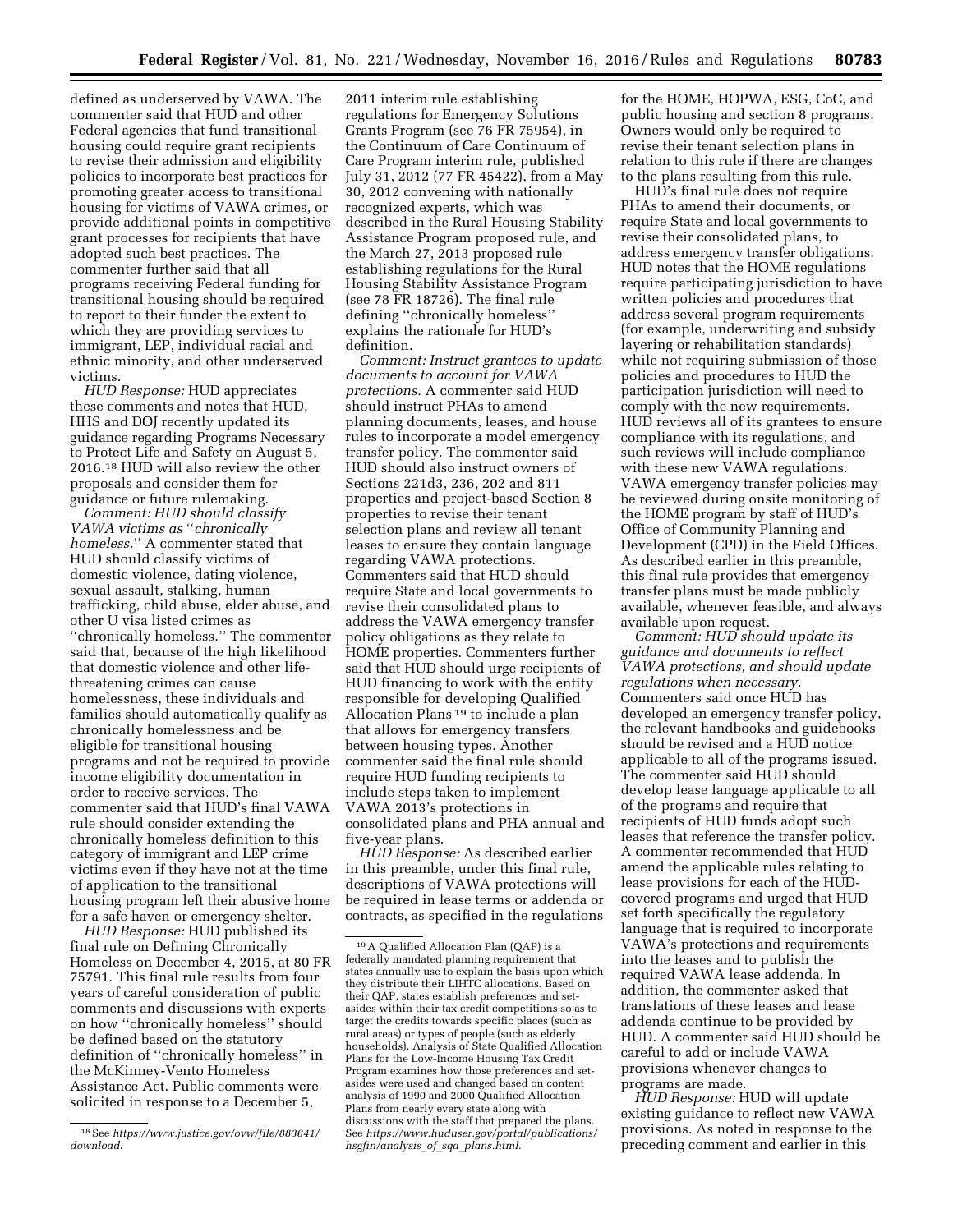preamble, under this final rule, descriptions of VAWA protections will be required in lease terms or addenda or contracts, as specified in the regulations for the HOME, HOPWA, ESG, CoC, and public housing and section 8 programs.

#### 9. Costs and Burden

*Comment: Housing providers should have some means of recuperating costs for damages to property associated with a VAWA-related incident.* A commenter stated that if damages to a unit are caused by an instance of VAWA violence, the housing provider should be authorized to use reserves for replacement or residual receipts to repair such damage if charging the resident is not appropriate or if a resident does not pay.

*HUD Response:* Means of recuperating costs for damages will vary depending on the HUD-covered program. HUD notes that under CoC program regulations, at 24 CFR 578.51(j), recipients and subrecipients may use grant funds in an amount not to exceed one month's rent to pay for any damage to housing due to the action of a program participant.

*Comment: Changes to existing regulations will result in increased burden for housing providers.*  Commenters stated that, previously, VAWA protections had to be incorporated into the Housing Choice Voucher Administrative Plan, the Public Housing Admissions and Continued Occupancy Plan, and the public housing lease. Commenters said that altering these plans or the public housing lease to reflect updated definitions and requirements involves providing adequate public notice and board approval, and changes in the public housing lease also require that every household in public housing sign a new revised lease.

Commenters expressed concern that HUD is publishing new regulations in a time of historically low funding, and said that it would be difficult to comply with new requirements. Commenters said that language in the proposed rule suggests that the added cost to the housing provider is primarily paperwork, but the costs of administering the notification and documentation requirements will be significant, and there will be costs in evaluating how resident's needs must then be addressed, and then taking steps to address those needs. The commenters said providers must establish an organizational framework to ensure compliance with HUD's VAWA regulations, including the creation of a document management system, adoption of policies, and the training of

staff, and the costs of these activities are in addition to emergency transfer costs. Commenters asked HUD to consider how requirements to implement VAWA could be made more efficient and effective. A commenter said HUD's estimates of burden hours should take into account the impact on the housing providers that must take various steps following receipt of these forms.

A commenter said that, according to HUD's estimates, these new regulations will impact over 208,000 covered housing providers implementing assisted rental housing programs, and will impose an additional administrative burden on those institutions of 4,392,189 hours annually, which amount to almost 2,112 full time equivalents each year. The commenters said that, since no new funding is available, as a result of VAWA's reauthorization and the new requirements imposed, housing providers' human resources will require a substantial reallocation of personnel to assure procedural compliance with VAWA and such reallocation will be at the expense of core assisted housing management tasks at a time when funding for assisted housing programs is under extreme pressure. The commenter said housing agencies already must make difficult decisions allocating human resources among competing critical tasks, and this proposed rule will add to those difficulties.

*HUD Response:* HUD is cognizant of the constraints within which program participants must operate in the current budgetary environment, and in this rule has sought to minimize burdens on housing providers while implementing VAWA 2013. HUD notes that PHAs are required to include any changes in the ACOP in the Annual Plan, and even Qualified PHAs 20 that only submit fiveyear plans must still hold annual public hearings.

*Comment: Clarify whether housing providers bear the costs for transfers.* A commenter said that language in

proposed  $\S 5.2009(c)$  stating, ". . . and for the covered housing provider to bear the costs of any transfer, where permissible,'' is problematic, creates uncertainty and risk of litigation, and should be deleted, even though the language appears to be non-binding. The commenters said that the term ''covered housing provider'' is not defined for this section and could be construed to mean a State entity. Commenter said that a mandate to have the State pay for costs associated with transfers is not supported by statute, would be contrary to Executive Order 13132, and could be unconstitutional. Commenters further said that ''costs of transfer'' is not defined, and this phrase could mean many things.

*HUD Response:* The commenter is correct that  $\S 5.2009(c)$  is non-binding. The section says that covered housing providers are encouraged to take whatever actions are permissible and feasible, including bearing the costs of transfers. As previously stated in this preamble, housing providers will not be required to bear the costs of transfers, but HUD maintains § 5.2009(c) in the final rule to encourage housing providers to take whatever actions they feasibly can to assist victims of domestic violence, dating violence, sexual assault, and stalking.

*Comment: HUD should clarify the obligations of small entities.* A commenter said HUD provided only a cursory discussion of the rule's impact on small entities, and a passing acknowledgement that small providers may be unable to carry out emergency transfer plans or bifurcation of leases. The commenter said this concept should be highlighted in the preamble of the appropriate section and also covered in the regulations. The commenter also said that if HUD refuses to translate the required certification forms, the cost of providing translations would fall disproportionately on small entities, a potential violation of the Regulatory Flexibility Act.

A commenter said the rule's definition of ''covered housing provider'' should clarify that small providers may be exempt from certain requirements due to infeasibility, or at the very least acknowledge that there are limitations based on the size of the covered provider. In contrast, another commenter was concerned about language in the proposed rule that states small entities ''are not required to carry out'' bifurcation and emergency transfers ''that may be more burdensome, and, indeed may not be feasible given the fewer number of units generally managed by small entities'' Commenters were concerned that this

<sup>20</sup>The Housing and Economic Recovery Act (HERA), Title VII, Small Public Housing Authorities Paperwork Reduction Act exempted qualified PHAs from the requirement to prepare and submit an annual plan. A Qualified PHA is a PHA that: (1) Has a combined unit total of 550 or less public housing units and section 8 vouchers; and  $(2)$  is not designated troubled under section 6(j)(2) of the 1937 Act, the Public Housing Assessment System (PHAS), as a troubled public housing agency during the prior 12 months; and (3) does not have a failing score under the Section 8 Management Assessment Program (SEMAP) during the prior 12 months. Although HERA exempts qualified PHAs from the requirement to prepare and submit and annual plan, qualified PHAs must carry out certain other annual requirements, including an annual public hearing. See *[http://portal.hud.gov/hudportal/](http://portal.hud.gov/hudportal/HUD?src=/program_offices/public_indian_housing/pha/qualified) [HUD?src=/program](http://portal.hud.gov/hudportal/HUD?src=/program_offices/public_indian_housing/pha/qualified)*\_*offices/public*\_*indian*\_*housing/ [pha/qualified.](http://portal.hud.gov/hudportal/HUD?src=/program_offices/public_indian_housing/pha/qualified)*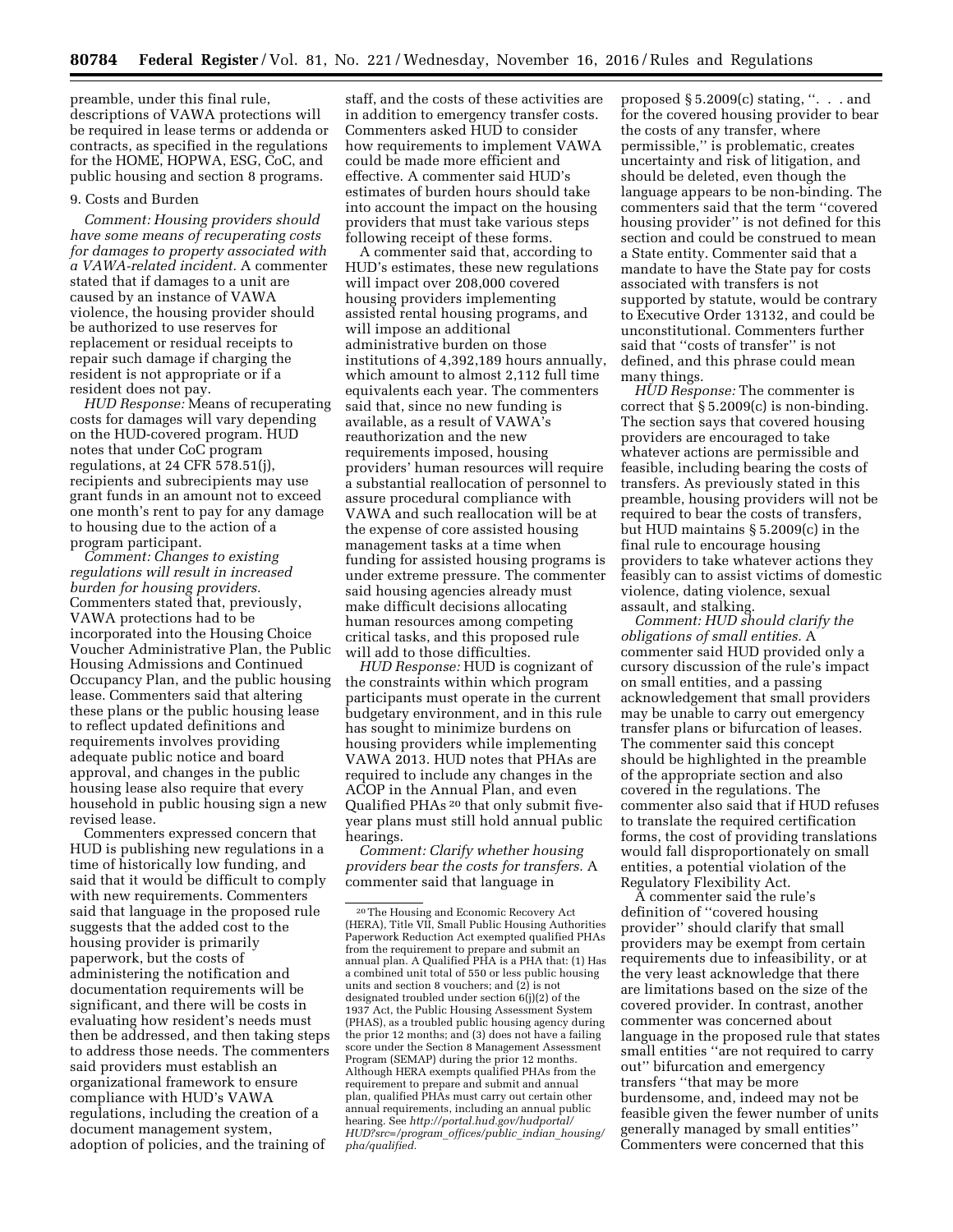language conflicts with the statute, which does not exempt any covered housing provider from bifurcating leases or carrying out transfers based on their size. The commenters said that, depending on the situation, a small housing provider could be required to carry out a lease bifurcation, even though doing so is technically discretionary (*e.g.,* in cases where there is a permanent protective order that excludes the abuser from the premises). Other commenters said they do not believe that ''small entity'' housing providers should automatically be excused of any emergency transfer obligation and should, at a minimum be required to examine whether there are safe and available transfer options in their portfolios that could be offered to survivors. The commenters said HUD must also include a definition of a small entity.

*HUD Response:* As HUD noted in the proposed rule, VAWA 2013 does not allow for covered housing providers who could be considered to be small entities to provide fewer protections than covered entities that are larger. HUD's assertion in the proposed rule that bifurcation is not a mandate under VAWA 2013 or under these regulations does not preclude the possibility that any provider, including a small entity, may be required to bifurcate a lease in certain circumstances under State or local laws. In addition, the fact that tenant transfers under the emergency transfer plan are contingent upon whether there are safe and available units to which victims of domestic violence, dating violence, sexual assault, or stalking may transfer, and smaller housing providers that own or manage fewer properties may not have the same abilities to transfer victims, does not mean that smaller housing providers are excused from emergency transfer obligations. Small housing providers must transfer tenants who meet the criteria for an emergency transfer when there is a safe and available unit to which they could transfer the tenant, and must describe in their emergency transfer plans policies to assist a tenant to make an emergency move when a safe unit is not immediately available for a transfer. As small entities are not statutorily exempt from any VAWA protections, HUD declines to define them for purposes of this rule.

With respect to the issue of translation of documents, as noted earlier in this preamble, HUD has stated that it will provide versions of the certification form and notice of housing rights in different languages.

10. Other Requirements and Protections for Victims and Survivors

*Comment: The rule and notification provided to tenants and applicants should provide that individuals can terminate a lease for VAWA-related reasons.* A commenter suggested that a housing provider should be allowed to waive requirements for 30-day notices to vacate where victims have provided documentation to certify their status as a victim and want to move to escape abuse. This commenter also suggested permitting housing providers to waive requirements for a review of landlord history where contacting a previous landlord could put a survivor at risk by exposing the survivor's current location.

*HUD Response:* HUD's final rule maintains the provisions in the proposed rule at §§ 92.359(e), 574.604(f), and 578.99(j), and adds a provision for the Housing Trust Fund at 93.359(e), that a VAWA lease term/ addendum must provide that the tenant may terminate the lease without penalty if a determination is made that the tenant has met the conditions for an emergency transfer under this rule.

*Comment: Clarify that housing providers should work with LEP victims to ensure they understand their rights under VAWA.* A commenter stated that, in the preamble to the proposed rule, HUD said its LEP guidance ''contains a four-part individualized assessment for recipients to use to determine the extent of their obligations . . .'' The commenter said that, though this is an accurate description of the guidance, such language could encourage housing providers to do only what they determine is the minimum required. The commenter said HUD should insert additional language that states that, in situations involving domestic violence, dating violence, sexual assault, and stalking, housing providers should do their best, given current resources, to work with LEP victims to ensure that they are apprised of their VAWA protections, even if those attempts go beyond steps generally included in the recipient's language access plan. The commenters urged HUD to emphasize that housing providers are to use qualified, trained, and professional interpreters when interpreting information concerning VAWA protections to LEP applicants and tenants. Commenters further said that it should be clear that covered housing providers have to orally communicate with LEP individuals in their language, either through bilingual staff or interpreters. A commenter said this is extremely important because LEP victims will likely have follow-up

questions, require assistance with filling out forms, and/or need help accessing other rights and remedies. The commenter also said that housing providers should be strongly discouraged from using friends or family members to interpret, absent an emergency; and alleged perpetrators and minor children should be completely prohibited from interpreting. Commenters said that the final rule should require housing providers to update existing language access plans to include provisions for specifically serving LEP victims and their families.

*HUD Response:* Executive Order 13166 directs all federal agencies to ensure that programs receiving Federal financial assistance provide meaningful access to LEP persons. To ensure compliance with this direction, DOJ's LEP Guidance four-factor analysis applies to the programs and activities of Federal agencies.21 HUD's LEP guidance complies with Executive Order 13166, and is consistent with the DOJ LEP Guidance.22 Therefore, HUD cannot require recipients to go beyond that which is required by law. The HUDissued LEP guidance does require that recipients take reasonable steps to ensure meaningful access to LEP persons. This may include providing oral interpretation services, hiring bilingual staff, and providing notices to staff and served populations of the availability of LEP services.

HUD does require all recipients to provide the appropriate language assistance to the populations that they serve, and adequately serve LEP persons without delay. As the population needs and capacity of each recipient differs, the four-factor analysis is intended to be flexible to balance the need to ensure meaningful access by LEP persons, while not imposing an undue burden on recipients, which includes small businesses, small local governments and small nonprofit organizations. HUD does encourage that LEP persons utilize the language assistance services expressly offered to them by the HUD recipients, rather than family or acquaintances.

*Comment: VAWA protections should serve mixed status immigrant families.*  A commenter asked that HUD extend VAWA protections to mixed-status immigrant families, and noted that mixed-status LGBT immigrant families are less likely to report unauthorized family members, and survivors of domestic violence, dating violence,

<sup>21</sup>See *[http://www.lep.gov/guidance/guidance](http://www.lep.gov/guidance/guidance_DOJ_Guidance.html)*\_ *DOJ*\_*[Guidance.html](http://www.lep.gov/guidance/guidance_DOJ_Guidance.html)*.

<sup>22</sup>See *[https://www.gpo.gov/fdsys/pkg/FR-2007-](https://www.gpo.gov/fdsys/pkg/FR-2007-01-22/pdf/07-217.pdf) [01-22/pdf/07-217.pdf.](https://www.gpo.gov/fdsys/pkg/FR-2007-01-22/pdf/07-217.pdf)*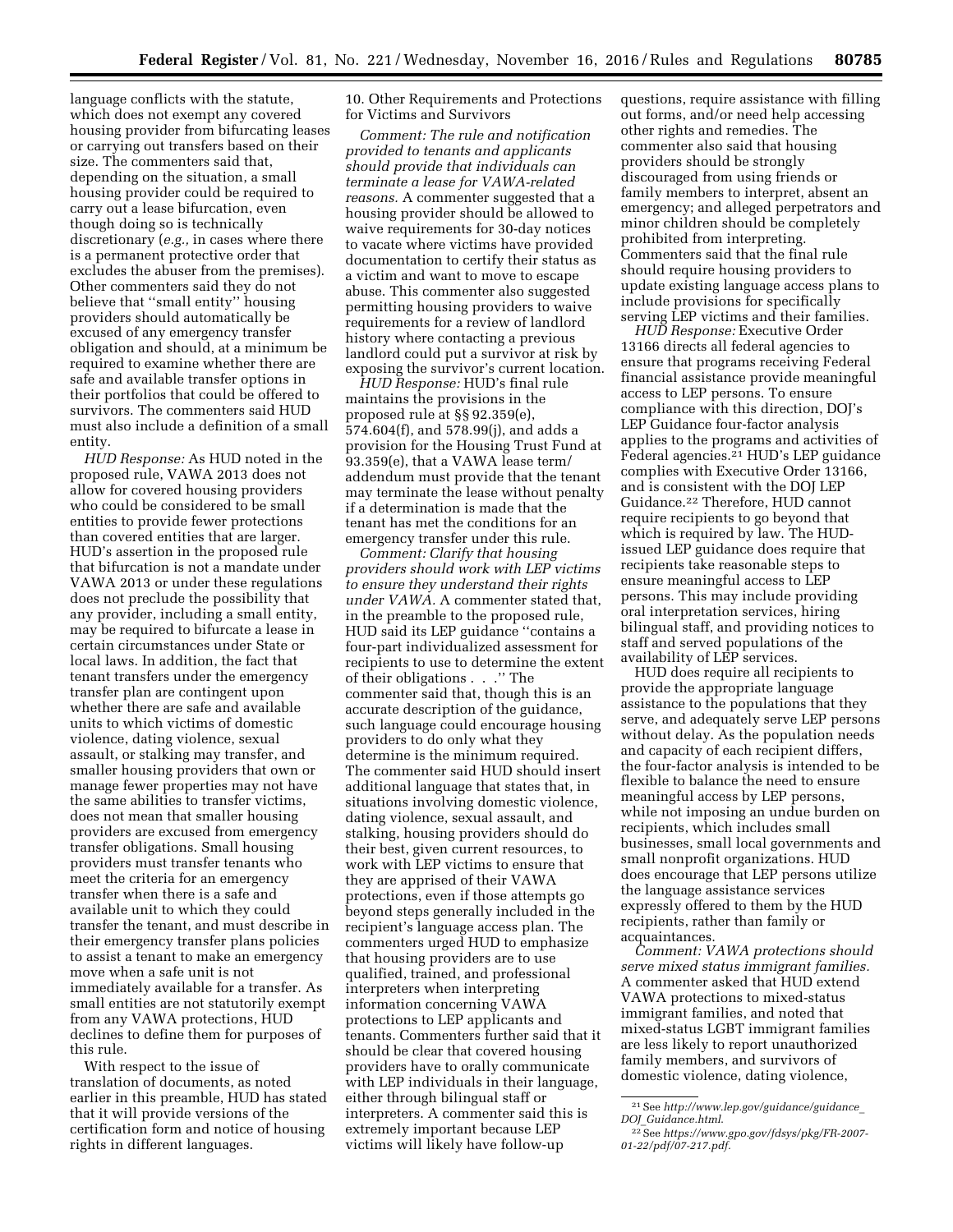sexual assault, and stalking may not seek appropriate action if they fear a negative immigration result.

*HUD Response:* VAWA protections apply to tenants in mixed status immigrant families as they apply to other tenants.

*Comment: Abusive parties should be responsible for VAWA-related costs.* A commenter suggested that the abusive party in a household be held responsible for the full amount of back rent, if any, and for the current and upcoming rent so that the victim can move on to other housing or remain in the home with a clean record.

*HUD Response:* HUD appreciates this suggestion but would need to study its feasibility and effects before creating such a policy.

*Comment: Clarify that VAWA 2013 provides the same or greater protections than previously existed.* A commenter said proposed § 5.2011 should be amended to clarify that VAWA 2013 provides the same or greater protections to survivors than those that existed at the time of enactment of the first VAWA statute.

*HUD Response:* HUD agrees that VAWA 2013 provides expanded protections to victims of domestic violence, dating violence, sexual assault, and stalking, but HUD declines to add this statement in the regulatory text.

11. Limitations of VAWA Protections

*Comment:* Explain the change that VAWA protections do not apply for lease violations ''unrelated to'' an act of domestic violence to VAWA protections do not apply for lease violations ''not premised on'' an act of domestic violence. A commenter asked why HUD made this change in terminology in the proposed rule, stating that the change substantially limits the reach of VAWA protections by removing from such protection those lease violations or incidents that may be in some way related to domestic violence, and instead requires that VAWA protections be premised on an actual act of domestic violence, dating violence, sexual assault, or stalking.

*HUD Response:* VAWA 2013 uses the phrase ''not premised on'' to clarify that VAWA protections do not limit the authority of housing providers to evict or terminate assistance to a tenant for any violation of a lease ''not premised on'' the act of violence in question. The change in HUD's proposed rule tracks the statutory change by providing in § 5.2005 that nothing in the section limits any authority of a covered housing provider to evict or terminate assistance to a tenant for any violation

not premised on an act of domestic violence, dating violence, sexual assault, or stalking that is in question against the tenant or an affiliated individual of the tenant.

HUD disagrees that the new language limits VAWA protections. The term ''premised'' better conveys that there must be a connection between the alleged violation and the domestic violence to trigger the protections of VAWA. In contrast, the term ''unrelated'' made it more difficult for a covered housing provider to determine whether a tenant's lease violation was related to an act of violence necessitating VAWA protections. ''Premised'' is more exact, less discretionary, and less open to misinterpretation. The term provides covered housing providers with uniform guidance to protect victims of domestic violence, while continuing to administer their program.

*Comment: There is inconsistency when VAWA protections will or will not apply and clarification is needed.* A commenter stated that HUD's proposed rule seems to apply a different standard of applicability of the VAWA protections in defining those instances where the housing provider is prohibited from denying or terminating assistance, and the exceptions where the PHA or housing provider may deny or terminate assistance. The commenter stated that proposed § 5.2005(b) says that the VAWA protections apply to victims of domestic violence (applicants) and criminal activity ''directly related to'' domestic violence (tenants); but proposed  $\S 5.2005(d)(2)$ now says the VAWA protections do not apply to any violation that is not ''premised on'' an act of domestic violence. The commenter stated that, in deciding whether the VAWA protections apply, housing providers must determine whether the underlying act was ''directly related'' to domestic violence, or ''premised on an act'' of domestic violence, but the act could be directly related to domestic violence without being premised on an act of domestic violence.

*HUD Response:* The usage of the terms ''not premised on'' and ''directly related'' in the proposed rule reflect the usage of these terms in VAWA 2013. HUD disagrees that the usage of these terms create a conflict in terminology. As noted in response to the preceding comment, HUD interprets ''premised on'' to mean that a logical nexus must exist between the alleged violation and the domestic violence. Therefore, the term ''not premised on'' means that there is not a logical nexus between an alleged violation and domestic violence.

# 12. Confidentiality

*Comment: Provide technical assistance on maintaining the privacy of VAWA documentation.* Commenters emphasized the importance of maintaining confidentiality and privacy with respect to a victim of a VAWA crime, as the most dangerous time for a victim of domestic violence is when the victim takes steps to leave a relationship with the abuser. Commenters said many victims are stalked for years after having escaped from their partners, and the severity of this "separation violence" often compels the victim to stay in abusive relationships rather than risk greater injury. Commenters said victims need assurances of confidentiality in order to believe they can safely access their rights and supportive options, and asked HUD to stress the importance of confidentiality to housing providers. Commenters said that, as the transfer processes begins to be used, it is extremely important that all owners, managers, landlords, and PHAs understand their confidentiality obligations.

Another commenter said it would be helpful for HUD to provide technical assistance on matters such as: How to maintain an auditable trail while also protecting the privacy of details of a tenant's status; whether VAWA documentation should be retained separately from the tenant file, and if so how actions such as transfers should be documented in the tenant file (for example, listed as VAWA or ''emergency circumstances'' more broadly); and how to maintain privacy in electronic records, including the new address for the household, and establishing safeguards for information accessible to agency staff.

*HUD Response:* HUD understands the importance of maintaining confidentiality under VAWA and thanks commenters for these comments and will take steps to ensure that housing providers understand their obligations with respect to maintaining confidentiality.

*Comment: All entities should be required to maintain confidentiality.* A commenter said that, at various points, the conforming regulations for the covered housing programs state that confidentiality must be maintained by the entity that obtains the information from the victim. The commenters said this language must be expanded so that confidentiality is guaranteed even if a victim gives the information to the wrong party or a housing provider mistakenly gains access to this information. Commenters recommended that HUD's VAWA regulations state that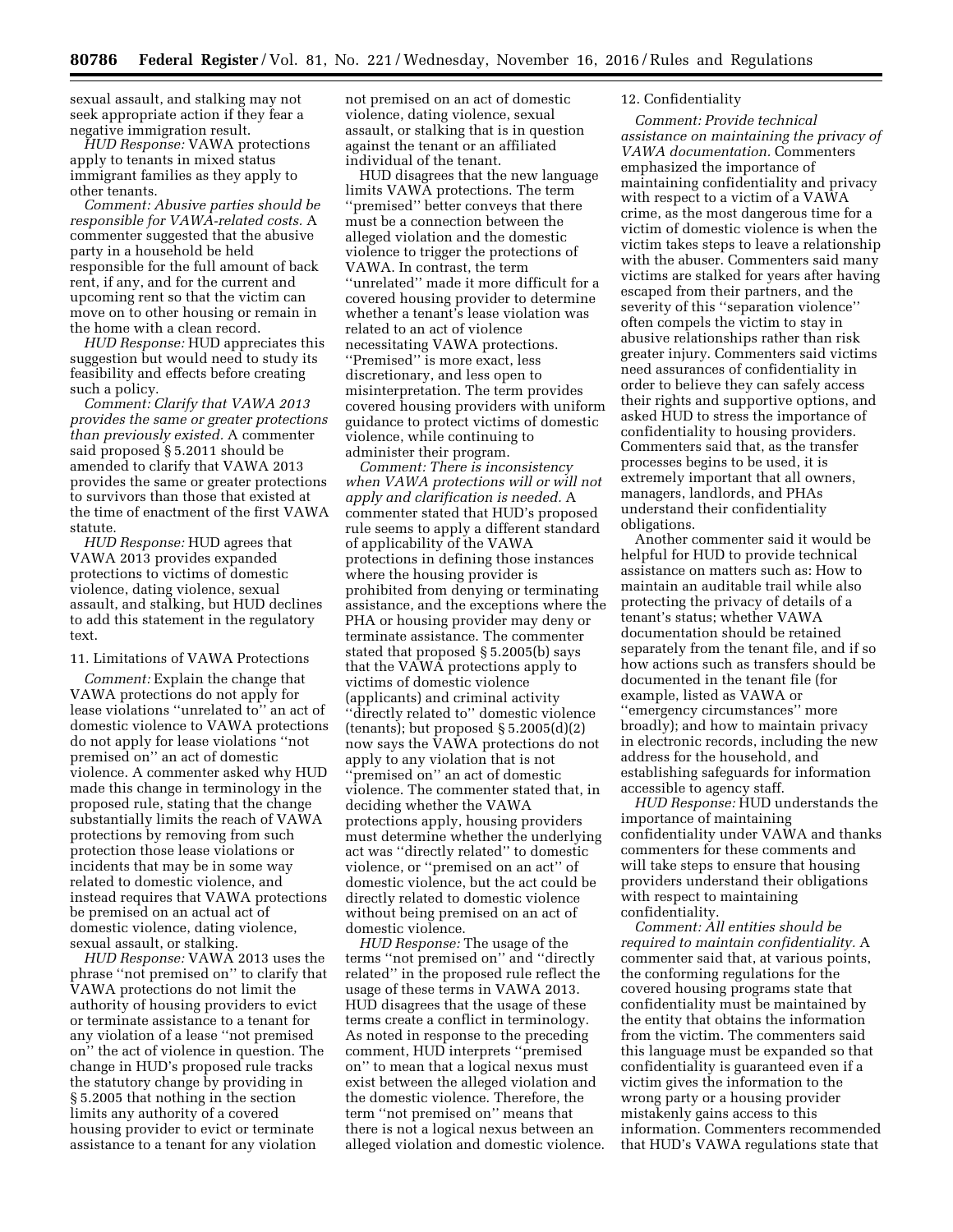any entity that receives the information concerning the victim's status as a victim should be required to maintain confidentiality under VAWA.

*HUD Response:* HUD believes that the confidentiality provisions in VAWA 2013 and in this rule sufficiently protect information that individuals might otherwise not share with their housing providers, out of fear of disclosure, and HUD thus declines to change the confidentiality provisions in the rule as commenter suggested.

*Comment: Clarify how VAWA's confidentiality protections will apply to shared databases.* Commenters commended HUD for saying, in proposed § 5.2007(c)(2) that covered housing providers shall not enter information into any shared databases. Other commenters stated that, as coordinated access becomes a core component of the housing process in Continuums of Care, there has been a move to utilize shared databases/HMIS. Commenters said HUD should clarify, in the regulations, that covered housing providers shall not enter confidential information under VAWA into shared databases, including HMIS. A commenter expressed concerns about the reduced access to homelessness services for survivors who receive services from the domestic violence program and do not enter the survivor's information into an HMIS/shared database. The commenter recommended including a provision in the regulation that states a covered housing provider cannot deny a survivor access to services for refusing to permit the inclusion of confidential information in a shared database.

Other commenters recommended clarifying, in proposed § 5.2007(c)(2), that all methods of information sharing are prohibited, and cross referencing this prohibition in the Notice of Occupancy Rights. Commenters said § 5.2007(c)(2) should be revised to say that covered housing providers shall not disclose, or ''reveal or release'' such (confidential) information. Commenter recommended revising § 5.2007(c)(2)(i) to say that such information could be disclosed when requested or consented to ''by an individual in an informed, written, and reasonably time-limited release.''

In contrast to these commenters, a commenter said that the prohibition against entering ''any'' information submitted by the tenant to the covered housing provider into a shared database raises practical operating concerns. Commenters said that while maintaining confidentiality is important, covered housing providers must be able to demonstrate compliance

with occupancy requirements, including housing providers, victim advocates and documenting requests for unit transfers, for example. A commenter said many housing providers make use of software programs to manage tenant information, and, presumably, a simple notation of ''VAWA'' entered into a database field to denote the reason for a unit transfer request would not violate the victim's confidentiality, and such documentation should be re-considered by HUD.

*HUD Response:* Housing providers must comply with any existing confidentiality provisions that apply to them, in addition to confidentiality provisions provided under this rule and any relevant guidance issued in accordance with this rule.

HUD declines to amend the Notice of Occupancy Rights and these regulations to broadly state that all methods of information sharing are prohibited and to say that covered housing providers shall not reveal of release (in addition to disclosing) confidential information. However, as discussed above, HUD has revised 24 CFR 5.2007(c)(2)(i) to state that disclosure must be requested or consented to in writing by the individual in a time-limited release. As discussed above, HUD believes that the confidentiality provisions in VAWA 2013 and in this rule sufficiently protect information that individuals might otherwise not share with their housing providers, out of fear of disclosure. As discussed earlier in this preamble, HUD uses the term ''disclose'' to encompass revealing or releasing.

*Rule Change:* HUD has revised 24 CFR  $5.2007(c)(2)(i)$  to state that disclosure must be requested or consented to in writing by the individual in a time-limited release.

*Comment: Disclosure of confidential information may be necessary under certain circumstances.* A commenter stated that the confidentiality provisions in the rule should be revised to permit disclosure of the fact that the individual is a victim of domestic violence to law enforcement and other government or social services agencies, as necessary, in order to secure the protections set forth in the proposed rule. Another commenter said blanket statements about total non-disclosure are not realistically tenable, and perhaps some redacted version of the VAWA-related need for an emergency transfer or negotiated ''termination,'' and some certification about non-disclosure of the new location can and should be placed in the tenant file. The commenter suggested that this should be the topic of a facilitated stakeholder discussion to more clearly identify and explore options and recommendations from

others.

A commenter said that, because HOME-grantees are responsible for ensuring HOME-funded developments are complying with all program requirements, HUD must clarify how the housing provider can responsibly share information about a VAWA claim with its regulatory oversight agency without violating any confidentiality concerns. Another commenter said it is common practice for housing providers to document in their business system requests and actions taken for administrative purposes, and covered housing providers may also consult with sources of third-party documentation regarding VAWA incidents, including but not limited to police, court officials and/or medical/ social service providers. The commenter said the documentation of such incidences in business systems or communications with third-party verification sources should not be considered a violation of the confidentiality provision.

*HUD Response:* This final rule maintains the confidentiality provisions from VAWA 2013. Of the exceptions to the confidentiality provisions that were enumerated in VAWA 2013, there is no specific exception for disclosure to law enforcement or government agencies. However, where disclosure of that fact that somebody is a victim of a VAWA crime is necessary to secure VAWA protections, the individual requesting VAWA protections may consent to the disclosure.

*Comment: Clarify the scope of VAWA's confidentiality provisions.* A commenter asked whether the HCV's prohibition from disclosing information about the specific covered act, which prompted the move, applies to the owner of the property being vacated. Another commenter said it is unclear why HUD is proposing to elevate confidentiality of VAWA information above that of Enterprise Income Verification (EIV), which is arguably of equal importance, and this raises liability concerns for covered providers who may make an unintentional error.

*HUD Response:* VAWA's confidentiality provisions apply to covered housing providers, which, for the HCV program, include both the PHA and the owner. This rule's confidentiality provisions are mandated by VAWA 2013 and do not conflict with EIV system.

*Comment: Explain where a housing provider must keep VAWA-related documents.* A commenter asked whether VAWA documents have to be kept in a separate location, outside of a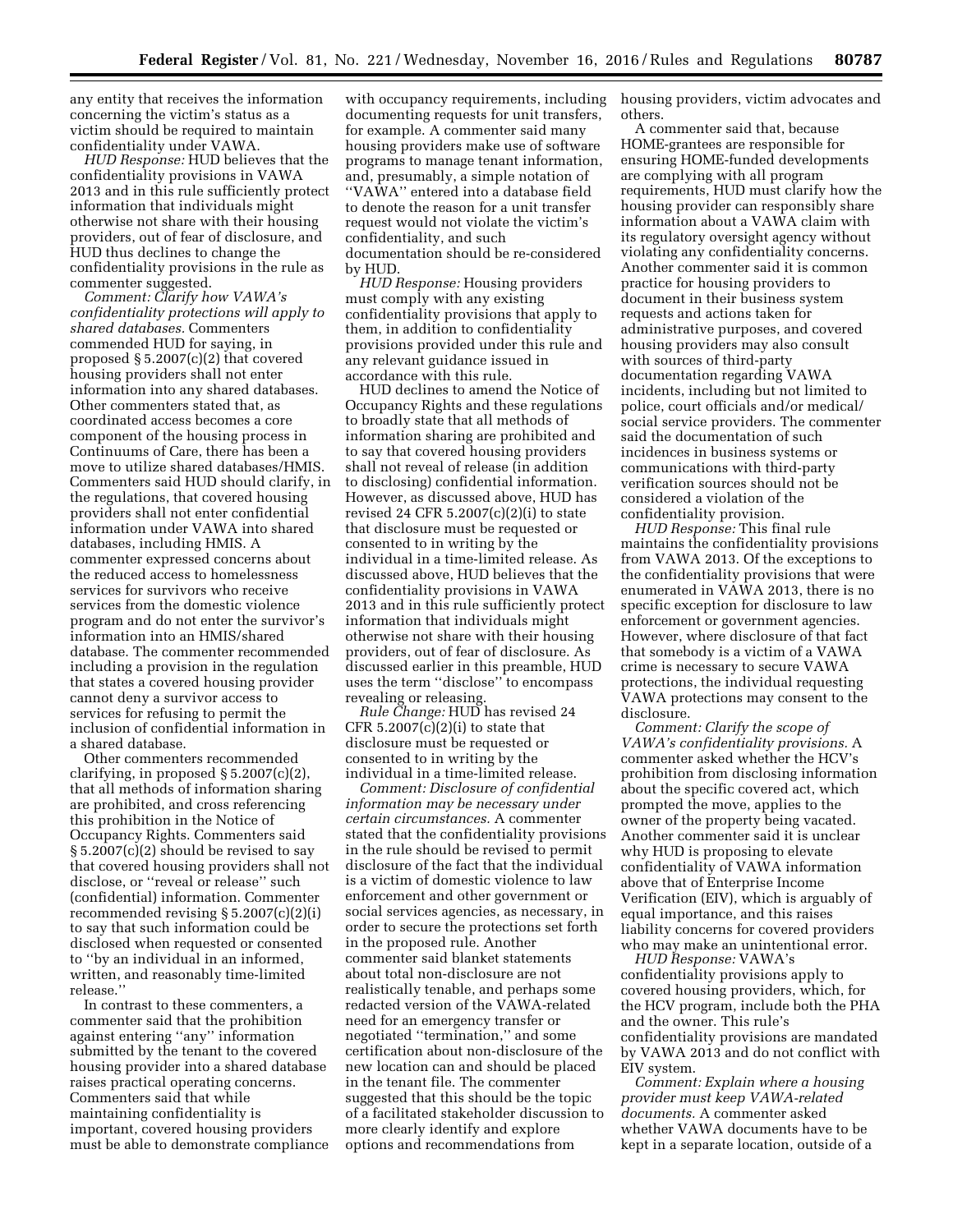manager's office, or have the information maintained in a file separate from a resident's file.

*HUD Response:* This rule does not require housing providers to maintain VAWA-related documents in a particular location. Housing providers, using the resources they have, should determine the best strategy for maintaining confidentiality in accordance with VAWA 2013.

*Comment: Programs should honor and keep confidential a tenant's different name or gender identity marker.* A commenter expressed concern that individuals or covered housing providers may not understand the importance of an LGBT individual's necessity for privacy when dealing with gender identity markers or the individual's name change. The commenter stated that disclosure may lead to possible harm, more trauma, and a reluctance to seek help if the survivor believes that they will be ''outed.'' The commenter said disclosure by family members, the perpetrator, or others should be limited by the survivor's right to confidentiality, and housing providers should not be able to share information provided by parties who are not the tenant seeking protections.

*HUD Response:* The rule's confidentiality provisions are those provided in VAWA 2013, and are designed to protect information that any tenant or applicant shares with housing providers in order to obtain VAWA protections and remedies. All such information is subject to very strict confidentiality requirements.

*Comment: Confidentiality provisions should be included in program-specific regulations.* A commenter said recordkeeping is an essential element in ensuring confidentiality, and confidentiality and documentation regulations should be built into existing regulations for covered housing programs. The commenter said that, without the cross-references, the housing providers could maintain recordkeeping and information entering, storage, and disclosure practices that are built into their practices.

A commenter said existing regulations require PHAs to provide available information to a landlord regarding the prior residence of a tenant and information regarding prior tenancy history, and this can threaten the health and safety of an individual or family that is fleeing violence or abuse. The commenters recommended changing HCV and PBV regulations on tenant screening at § 982.307(b)(4) and § 983.255(d) to say that the PHA shall maintain the confidentiality of any information provided by the applicant

relating to domestic violence, dating violence, sexual assault, or stalking, and if the applicant is a victim, the PHA shall not provide any information to an owner or landlord regarding current or prior landlords, addresses, or tenancy history subject to 24 CFR 5.2007(c).

The commenter recommended that § 91.325(c)(3) of HUD's existing regulations be changed to say that the State will develop and implement procedures to ensure the confidentiality of records pertaining to any individual who is a victim of family violence, domestic violence, dating violence, sexual assault or stalking under any project assisted under the ESG program, including those who have received VAWA protections. The commenter also recommended amending § 578.103(b) to say that all records containing protected information of those who apply for Continuum of Care assistance will be kept confidential and that VAWArelated information will not be entered into shared databases, and to reference VAWA regulations in part 5 and the VAWA statute, and to reference VAWA regulations and the statute in §§ 580.31(g), 579.304, and 579.504 of HUD's regulations.

*HUD Response:* HUD declines to revise the regulations to broadly state that if an applicant is a victim of domestic violence, dating violence, sexual assault or stalking, a PHA shall not provide any information to an owner or landlord regarding current or prior landlords, addresses, or tenancy history. This prohibition could limit a PHA from providing other landlords and owners with relevant and necessary information about a tenancy that is unrelated to a VAWA crime. Sections 982.307(b)(4) and 983.255(d) of this rule state that the VAWA protections apply in cases involving a victim of domestic violence, dating violence, sexual assault, or stalking for tenant screening in the HCV and PBV programs.

Section  $91.325(c)(3)$ , pertaining to certifications for the ESG program, and the parallel provision in § 91.225, implement a certification requirement in the McKinney-Vento Act that is separate from VAWA protections. The ESG and CoC program rules at §§ 576.409 and 578.99(j), respectively, contain provisions about the applicability of VAWA's general confidentiality requirements in § 5.2007, and provide that the recipient or subrecipient can limit receipt of documentation by an owner to protect an individual's confidentiality. HUD declines to include additional confidentiality provisions for the ESG and CoC programs, as described by the commenter.

13. Program-Specific Concerns

a. Community Planning and Development (CPD) Programs

*Comment: Documentation and transfer requirements for the CoC and RHSP programs should be consistent with general VAWA requirements.*  Commenters said the preamble states that CoC regulations currently provide for transfer of tenant-based rental assistance for a family fleeing domestic violence, dating violence, sexual assault, or stalking at § 578.51(c)(3) and documentation requirements at § 578.103, and a similar option is provided in the Rural Housing Stability Assistance program at § 579.216(c)(2). The commenters stated that, as these regulations pre-date the passage of VAWA, it is important that they be amended to reflect the transfer and documentation requirements in VAWA, and HUD should ensure that the requirements are consistent to improve compliance and provide greater protection for survivors.

Commenters said the documentation requirements in the CoC and RHSP rules far exceed the VAWA standard and will likely further endanger victims. Commenters said this rule should not maintain different and more demanding documentation requirements for ''original incidence'' and ''reasonable belief of imminent threat of further domestic violence,'' but rather should simply allow a victim to attest to the violence or assault. Specifically, commenters requested that §§ 578.51, 578.103, 579.216, and 579.504 be amended to reference VAWA requirements.

The commenters said that once these documents are collected it is essential that records are kept confidential, not included in shared databases, and any records to establish status as a victim should be noted in files by employees and then destroyed or returned to the victim.

*HUD Response:* Section 578.7 of this rule provides that CoCs must develop an emergency transfer plan to coordinate emergency transfers within the geographic area. Existing regulations, as cited by the commenters, allow for the transfer of tenant based assistance to a separate geographic area. HUD maintains these provisions for moving with tenant based rental assistance as a separate, but complementary, option that is available to victims who are at imminent risk of future harm. In some situations, it may be easier to move an existing voucher than to invoke the emergency transfer track, and HUD wishes to maintain this flexibility.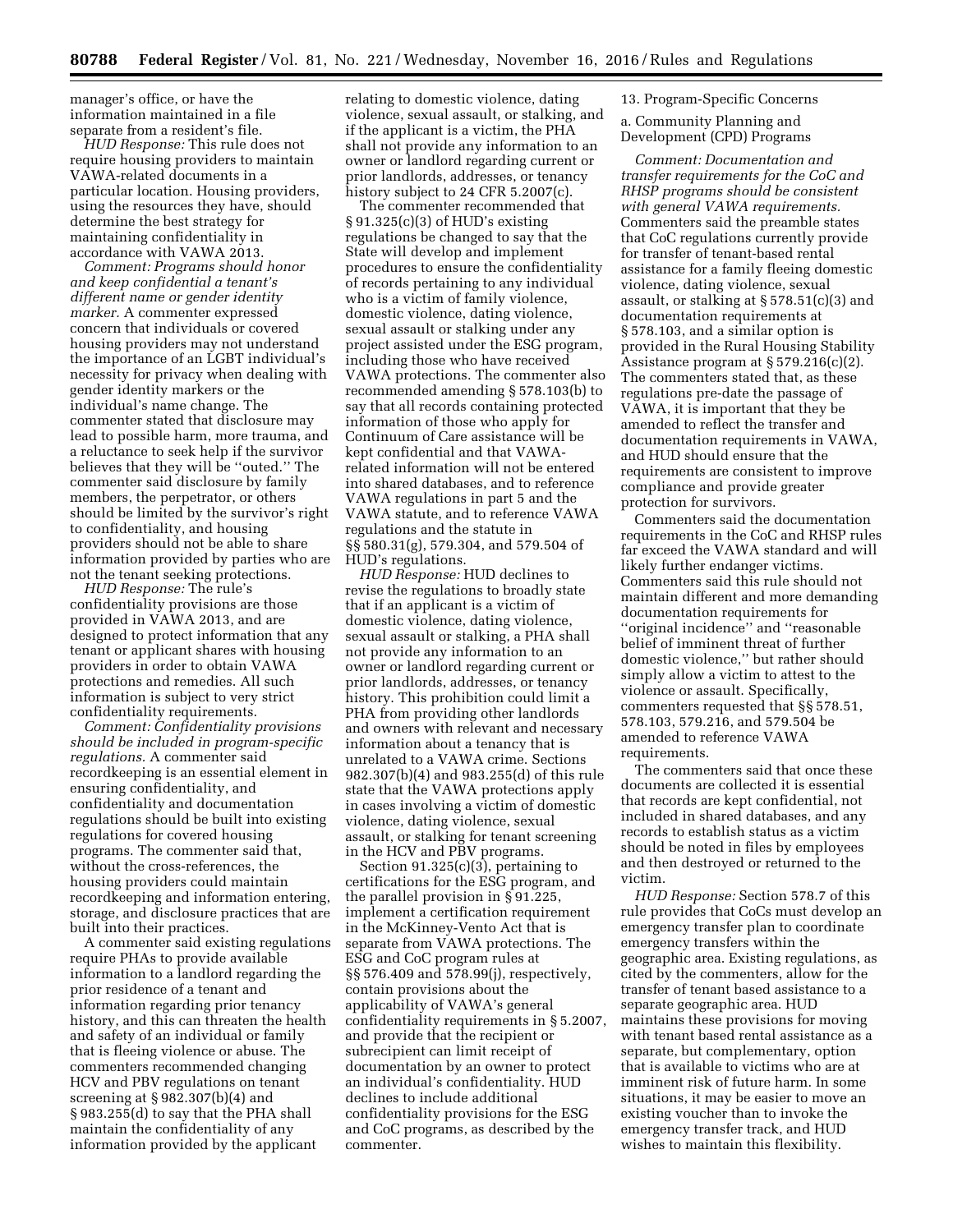As explained earlier in this preamble, the 2013 reauthorization of VAWA occurred prior to the publication of the RHSP proposed rule and HUD will include applicable VAWA provisions on the RHSP final rule.

*Comment: The ESG and CoC regulations should provide that recipients and subrecipients must establish a written policy that allows victims to seek their assistance, and HUD should draft such model policy.*  Commenters pointed to the ''optional policy'' in the proposed CoC and ESG regulations regarding how a survivor might prevent a landlord from taking unlawful actions against the survivor, and asked HUD to draft a model policy to maintain consistency. Commenters recommended amending §§ 576.407(g)(4) and 578.99(j)(5) to say that recipients or subrecipients ''must,'' and not ''may'', establish a written policy that allows program participants (the individual beneficiary) to seek the recipient's assistance in invoking VAWA protections, and adding that nothing in this policy prohibits the participant from seeking legal counsel.

*HUD Response:* This final rule maintains the option for recipients and subrecipients in ESG and CoC to limit receipt of documentation by an owner to protect an individual's confidentiality. See §§ 576.409 and 578.99. However, HUD no longer includes regulatory language discussing the ''optional policy'' because whether the recipient or subrecipient establishes such a policy, the program participant would not be prohibited from asking for the recipient's or subrecipient's help to ensure owners comply with the VAWA requirements that are incorporated into their contractual agreements. Establishing such a policy is not a requirement in other HUD-covered programs involving intermediary parties, and requiring such a policy could result in administrative confusion for providers administering multiple types of HUD assistance.

To assist tenants, HUD adds to the ''Notice of Occupancy Rights'' a provision notifying tenants that if a covered housing provider fails to comply with the requirements in the notice, or the tenant needs assistance, the tenant can contact any applicable intermediary or HUD.

*Comment: VAWA incidents must be considered when determining whether a program participant is in compliance with RHSP and CoC regulations.* A commenter said that, in both the RHSP and CoC program, participants must be in compliance with the program in order to have the option to transfer their assistance to another community. The

commenter said it is important for HUD to provide guidance and training on the reasons why someone might seem out of compliance with a program, as the actions of perpetrators can cause a victim to seem out of ''program compliance.'' The commenters said that for example many perpetrators control finances, which could cause victims to miss rent payments, and abusers may also damage property and exert other controls over the victim that result in violations of program rules.

*HUD Response:* HUD thanks commenters for these suggestions and will take them into account for guidance and training to program participants.

*Comment: Clarify whether additional lease requirements apply when tenantbased rental assistance is used for homelessness prevention under the ESG and CoC programs.* Commenters recommended that in instances where the lease would be amended to reflect the rental assistance, the same VAWA amendments that are in the leases and rental agreements at proposed §§ 576.106(e) and (g) and § 578.99(j)(6) should apply. Commenters said that in instances where no changes are made to the lease, recipients and subrecipients should include the notice of VAWA rights in communication with the participant and in any communication to the landlord or owner. Commenters further stated that in §§ 576.106 and 578.99(j)(6), HUD should clarify that owners and landlords may continue to include the VAWA protections after the assistance has ended, as this will benefit survivors and also keep consistency across owners' properties.

Another commenter recommended that there be a lease requirement that the perpetrator cannot be listed on the new lease, and if there is a restraining order placed on the perpetrator by the victim, the victim should be required to honor that restraining order. The commenter also said the lease should require that the unit must not be substandard housing.

Other commenters said they do not support including additional lease requirements, as this can discourage private landlord participation in programs and have the unintended effect of making it more difficult for all families, and not just victims, to find housing. A commenter stated that, for ESG tenant-based rental assistance, the subrecipient is currently not responsible for reviewing the lease between the program participant and the owner, and, structurally, it makes more sense to have conditions of ESG program participation in the rental assistance agreement, as HUD has outlined in proposed § 576.106(e), and not require

provisions in a lease. The commenter said that, alternatively, HUD could elect to not require either the rental assistance agreement or the lease to contain VAWA 2013 requirements where there is only short-term assistance, which would be in alignment with requirements in the HOPWA program where per proposed § 574.330, VAWA does not apply to short-term housing.

*HUD Response:* If a participant is receiving ongoing homelessness prevention in an existing unit, the rental agreement between the landlord and the recipient or subrecipient will contain the required VAWA provisions. In instances where a participant is receiving homelessness prevention in a new unit or a new lease will be executed, then the VAWA protections will be incorporated with the lease and the participant will be covered by both the rental agreement and a lease and the recipient will have the option of extending the VAWA protections after the provision of assistance ends. However, HUD will not require the recipient to have to extend the provisions after the assistance ends. Some landlords are reluctant to work with individuals and families that are homeless or formerly homeless and imposing additional lease requirements as a condition of accepting our funds that then continue after HUD funds are made available makes it more difficult to recruit landlords.

HUD declines to impose additional lease requirements, including that the perpetrator cannot be listed on the new lease and victims must honor restraining orders.

*Comment: It is unclear how certain VAWA requirements would apply to ESG assistance.* Commenters said that, in the case of homeless prevention, funds are used to maintain persons in their rental housing, such persons are already under a lease agreement, and it is not clear how VAWA provisions apply in this instance or how violations would be handled. Commenters said that providing notice to recipients of ESG rental assistance should be limited to the period for which the assistance is provided, and the requirement to create an emergency transfer plan should not apply to short term ESG assistance.

Another commenter said that it administers ESG funding for shelter operations, rapid re-housing and homeless prevention. The commenter said that, in the case of the rapid rehousing, it processes payments to owners and will assume responsibility for providing the recipient with a copy of the agreements with private owners who will provide permanent housing for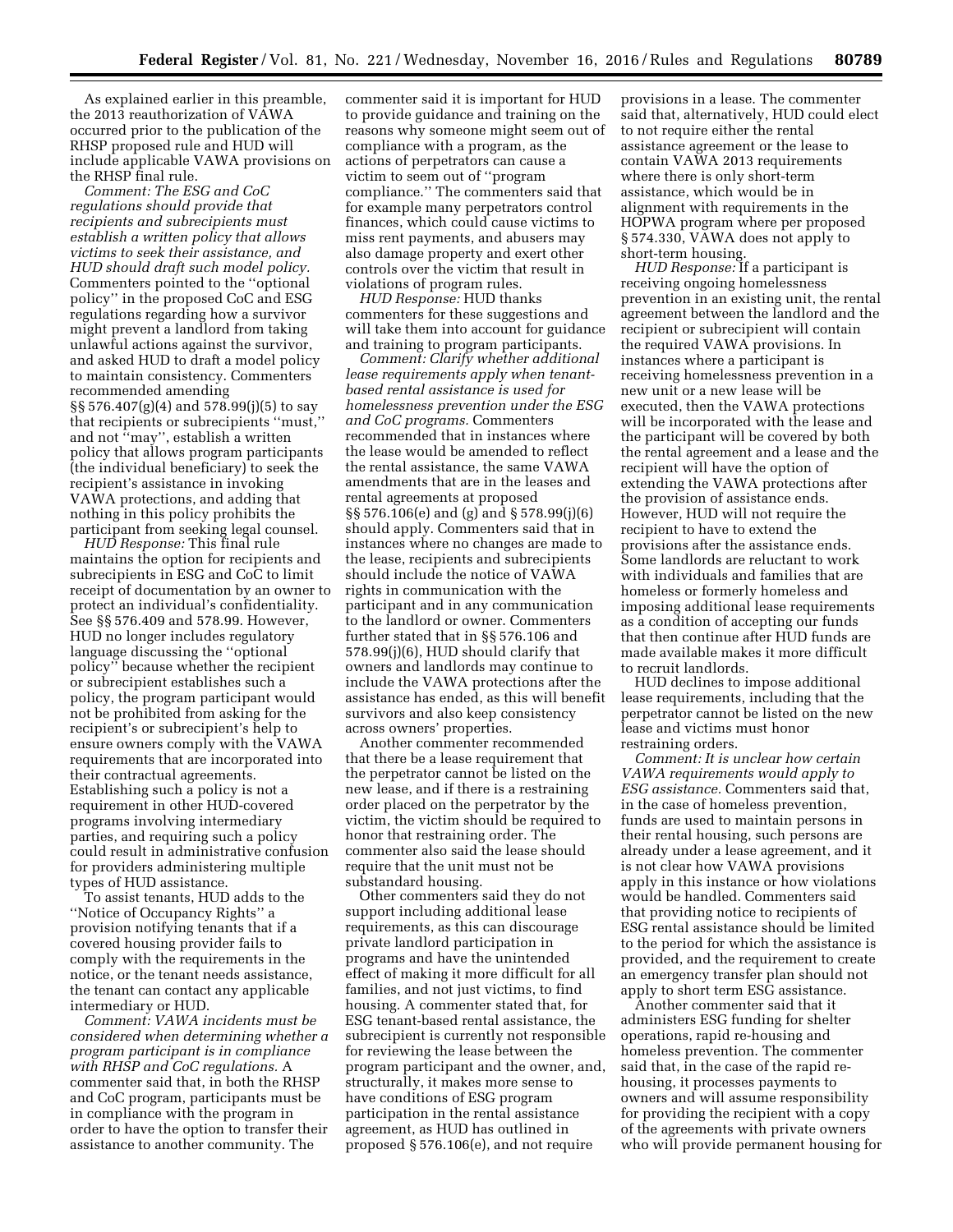the participant. The commenter said that it has no problem requiring the owner to advise when a notice to vacate is issued during the term of the agreement, but there is no mention of a penalty if the private owner fails to provide this notice and, since payment will have been made by then, there would be no recourse to the commenter.

*HUD Response:* If a tenant requests homelessness prevention assistance for a new unit, then VAWA protections would be included in the new lease they are signing. The tenant lease will also supplement the ESG recipient rental agreement in this case. In a scenario where a new lease must be executed, then the recipient or subrecipient is required to put the requirements into the lease. The recipient or subrecipient has the option of writing the lease in such a way so that those extra requirements expire when the ESG assistance ends. In a homelessness prevention assistance scenario, the protections are in the rental assistance agreement so they would cease to apply when the rental assistance agreement ends, which is when the assistance ends. However, the recipient or subrecipient has the option of writing the lease so that the protections continue to apply even after the assistance ends.

This rule's requirements, including the emergency transfer requirements, apply to both short-term and mediumterm ESG rental assistance. Even shortterm rental assistance is assistance that would trigger the requirements of this rule.

*Comment: Clarify whether tenants in HOME-assisted units are covered by VAWA.* Commenters said the notice of occupancy rights refers only to tenants who are receiving rental assistance, but the commenters expressed belief that tenants in HOME-assisted units (who are not receiving rental assistance) are also covered by VAWA protections. The commenters encouraged HUD to review the proposed rule through the eyes of a HOME-grantee to ensure that all provisions apply appropriately when the federal assistance is used solely for development assistance.

*HUD Response:* Section 5.2001(b)(1) of this rule explains that, for projectbased assistance, the assistance may consist of such assistance as operating assistance, development assistance, and mortgage interest rate subsidy. Further, the revisions to the HOME regulations state that the VAWA requirements apply to ''all HOME tenant based rental assistance and rental housing assisted with HOME funds.'' Under the HOME program, rental housing assisted with HOME funds is rental housing that has

been newly constructed or acquired or rehabbed with HOME funds. Therefore, when HOME assistance is provided ''solely for development assistance,'' VAWA would apply. HUD has revised the Notice of Occupancy Rights and the model emergency transfer plan to clarify that the VAWA rights, rules and remedies apply to HUD assistance generally for covered programs.

*Comment: Confirm that HOMEfunded rental projects begun prior to the effective date of the rule are not subject to the rule, and provide time to implement requirements.* A commenter asked for confirmation that § 92.359(b) exempts HOME-funded rental projects begun prior to the effective date of HUD's final rule from the rule's requirements. Another commenter asked that HUD provide an implementation period of at least four months to draft loan, grant, and covenant documents, policies, lease addendums, and other necessary documents.

*HUD Response:* Section 92.359(b) provides that compliance with the regulations set forth in this rule is required for any tenant-based rental assistance or rental housing project for which the date of the HOME funding commitment is on or after the effective date of this rule. However, as HUD has stated several times, in publicly issued documents since 2013, and in the preamble to the proposed rule and in the preamble to this final rule, basic statutory core protections of VAWA were effective upon enactment of VAWA 2013. HUD has made clear that regulations are not needed to make these core statutory protections applicable, and the core requirements do apply to HOME funding commitments made prior to the effective date of this rule. Therefore, HUD has amended § 92.359 to make clear the application of the core protections at the time the statute passed.

As discussed in the **DATES** section of this rule and overview of changes, the compliance date for completing an emergency transfer plan, under § 5.2005(e) or applicable program regulations, and then providing emergency transfers under the emergency transfer plan is no later than May 15, 2017.

*Rule Change:* HUD has revised 24 CFR 92.359 to provide that the core statutory protections of VAWA applied upon enactment of VAWA 2013, and compliance with the VAWA requirements that require regulations apply to tenant-based rental assistance or rental housing project for which the date of the HOME funding commitment is made on or after the effective date of this rule.

*Comment: Remove proposed effective dates for CPD programs.* Commenters urged HUD to remove the proposed effective dates for VAWA compliance that appear in the proposed rules for the programs administered by the Office of Community Planning and Development (CPD) that restrict VAWA implementation to applicants and tenants in future assisted units or with future tenant-based contracts and rental assistance. A commenter said that HUD does not explain why any HUD program would require such effective dates, and there is no indication that Congress anticipated or directed HUD to implement VAWA 2013 only for future tenants and applicants, especially since HUD implemented VAWA 2005 for all applicants and tenants in existing as well as future assisted units.

The commenter said the proposed CPD effective dates are contrary to current HUD policy, as HUD has already reached out to participants in the HUD programs to advise them that the basic protections of VAWA were currently in effect, and do not require notice and comment rulemaking for compliance. The commenter said that in December 2013, HUD advised housing providers with HOME funds to comply with the basic VAWA protections, so it is contradictory for HUD to indicate in the Proposed Rule that VAWA only applies to units funded by the HOME program prospectively.

*HUD Response:* As HUD noted in response to the preceding comment, the core statutory protections of VAWA applied upon enactment of VAWA 2013, to all covered HUD programs without the necessity of rulemaking. The HOME Program is different than many other covered programs in that: (1) HOME funds the construction or rehabilitation of housing and does not provide ongoing operating or rental assistance; and (2) HUD does not have a contractual relationship with the housing provider—the HOME written agreement is executed by the housing provider and the HOME participating jurisdiction. The HOME agreement reflects the regulations in effect at the time HOME funds are committed to the project. There is not now and never was a requirement that HOME written agreements require project owners to comply with ''HOME regulations as they may be amended.'' HUD cannot require participating jurisdictions to amend existing HOME agreements and participating jurisdictions would have no power to compel project owners to agree to amendments. In 2013, HUD made comprehensive changes to the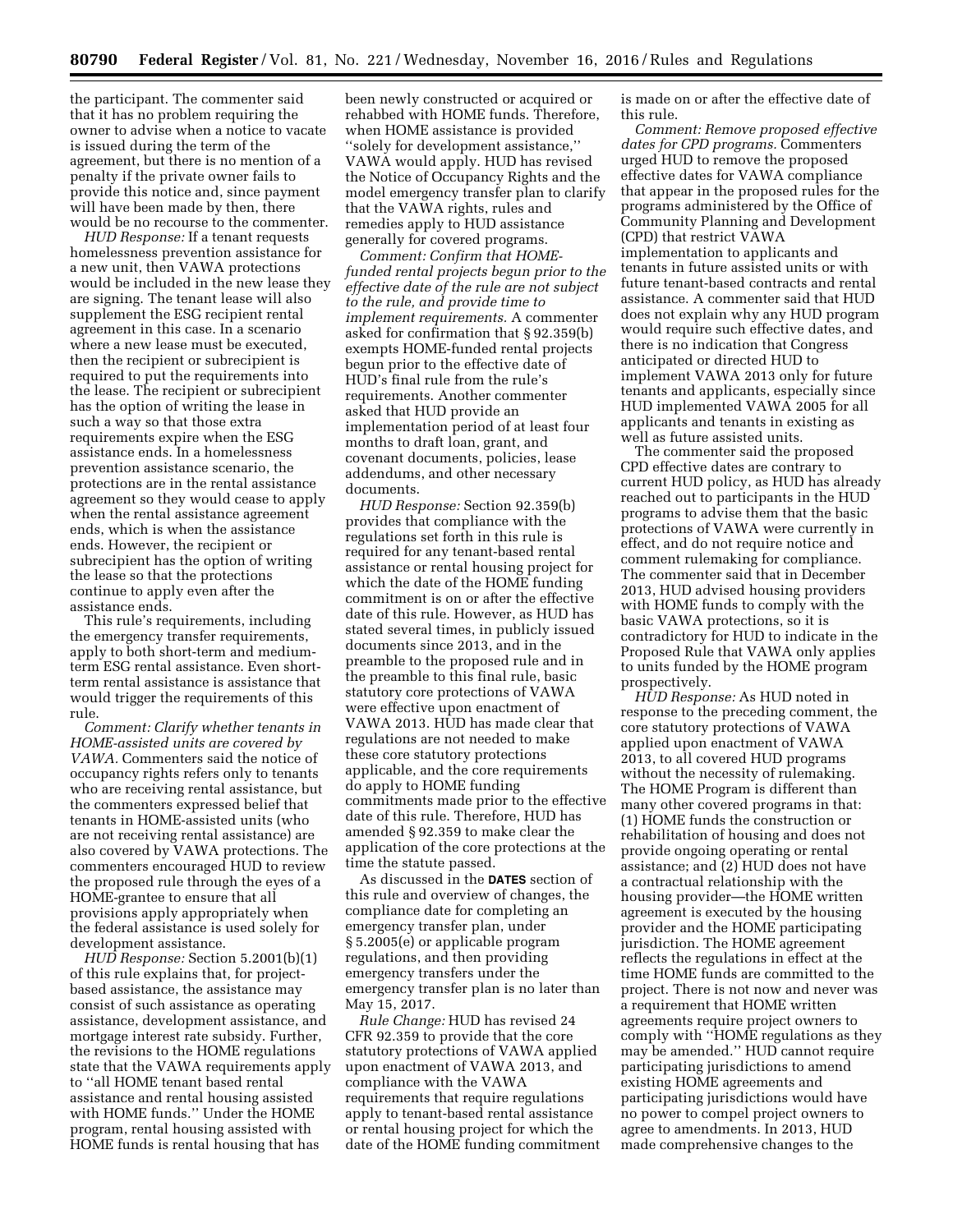HOME regulations. Those changes are only applicable to projects to which HOME funds were committed after the effective date of the rule. The applicability of the VAWA in HOME is consistent with HUD's regulatory authority. The remaining VAWA requirements apply prospectively to all HOME rental housing for which a commitment of HOME funds is made (meaning, the required written agreement is executed) after the regulation becomes effective. While HUD recognizes that, except for the core statutory protections of VAWA HOMEassisted rental housing is not subject to the regulatory requirements unless included in the written agreement with the participating jurisdiction, HUD strongly encourages owners of HOMEassisted rental housing to comply with the regulations to the maximum extent feasible.

For similar reasons, except for the core statutory protections of VAWA, compliance with the VAWA requirements are not required for HOPWA projects with funding commitments earlier than the effective date of this rule, CoC grants awarded prior to the effective date of this rule, or ESG rental assistance agreements that are not executed or renewed after the effective date of this rule.

*Rule Change:* HUD has revised 24 CFR 574.604, 576.106, 576.409, and 578,99 to state that the core statutory protections of VAWA applied upon enactment of VAWA 2013, and compliance with the VAWA requirements that required regulations apply prospectively to HOPWA funding commitments, CoC awards, and ESG rental assistance agreements.

*Comment: Clarify applicability of certain VAWA provisions to the HOME program.* A commenter said that in order to make clear that VAWA applies in the context of evictions in the HOME program, HUD should add a reference to VAWA in current § 92.253(c), which provides that there must be good cause for tenancy terminations. The commenter recommended that HUD state that an owner's tenant selection policies may not deny a family admission to the HOME program solely on the basis of criminal activity directly relating to domestic violence. In addition, the commenter stated that proposed § 92.359(c)(2) provides that the entity administering the HOME tenant-based assistance program must provide the tenant with the VAWA rights notice when ''the entity learns that the tenant's housing owner intends to provide the tenant with notification of eviction.'' The commenter recommended that HUD's final rule add

the requirement that the owner provide to the family the VAWA rights notice along with the eviction notice. The commenter said it would be simpler and more efficient to impose the notice obligation on both the owner and the entity administering the program.

The commenter also said HUD's proposed regulations for lease bifurcation in the HOME program must be amended to ensure that victims' protections after lease bifurcations are consistent. The commenter said HUD does not explain why the general ''reasonable time'' provisions in 24 CFR part 5 do not apply to the HOME program and why the different system in proposed § 92.359(d) is necessary. The commenter said that by allowing participating jurisdictions to craft their own bifurcation policies, victims in the HOME program can have different lease bifurcation rights, and this will cause great confusion among victims. The commenter said proposed § 92.359(d) does not reflect VAWA's requirement that tenants who remain after bifurcations be provided with a ''reasonable time'' to establish eligibility for the existing program or for other covered housing programs, and this latter requirement must be added to the HOME regulations. In addition, commenters said that while proposed § 92.359(d)(2) mentions that remaining tenants who cannot establish eligibility for HOME project-based assistance are entitled to at least 60 days to find other housing, this additional time to find other housing is not available for HOME tenant-based assistance. The commenter also suggested adding language to the HOME regulations similar to what exists for the HCV program—the housing provider must ensure that the victim retains the assistance.

The commenter said it is unclear why HUD included proposed § 92.359(d)(1)(iii), and recommended its deletion. The commenters advised that it did not understand why the VAWA protections for the remaining tenants would differ if the existing assistance were tenant-based versus project-based. In addition, the commenter cited proposed § 92.359(e) and urged that HUD, and not the participating jurisdiction, develop the VAWA lease addendum, as this may be the only opportunity for tenants to become aware of their housing responsibilities and rights under the law and is important for quality control. The commenter said the basic elements of the lease addendum can be modeled after the VAWA 2005 lease addenda for the Section 8 housing programs, and this could serve as a template for other programs newly covered by VAWA. The

commenter said that issues that must be decided locally can be identified and the unique information left blank to be completed by the appropriate covered housing provider. The commenter also commended HUD for allowing victims who receive emergency transfers to terminate their leases without penalty, and recommended that this provision be expanded for the HOME program to permit a victim in VAWA-covered housing to terminate the lease upon a 30-day written notice, except this 30 day notice would not be required in emergency transfer situations.

In addition, the commenter said proposed § 92.359(e) states that the owner must notify the entity administering HOME tenant-based program prior to starting a lease bifurcation, but the commenter is concerned this will cause unnecessary delay. The commenter recommended the provision say that when HOME tenant-based rental assistance is provided, the lease term/addendum must require the owner to notify the entity administering the HOME tenantbased rental assistance when the owner bifurcates a lease and in non-lease bifurcation circumstances before the owner provides notification of eviction to the tenant.

*HUD Response:* It is unnecessary to add a reference to § 92.253(c) to make it clear that VAWA applies to terminations of tenancy, as § 92.359 of this rule clearly specifies that VAWA requirements apply to HOME tenantbased rental assistance (TBRA) and rental housing assisted with HOME funds. Similarly, it is unnecessary to specify that an owner's tenant selection policies may not deny a family admission to the HOME program solely on the basis of criminal activity directly relating to domestic violence because § 92.253(d)(7) includes this in stating that tenant selection policies must comply with VAWA requirements.

Further, because a housing owner must notify the participating jurisdiction prior to initiating an eviction, the participating jurisdiction will be able to provide the notice in a timely manner and HUD believes it is unnecessary to require that the housing owner also provide the notice along with the eviction notice.

This final rule revises § 92.359 to reflect the fact that, for both HOMEassisted rental projects and HOME TBRA, it is unnecessary for the participating jurisdiction to establish or implement a policy that specifies the reasonable time period for a remaining tenant to establish eligibility. The entire household must be qualified to reside in a HOME-assisted unit or to receive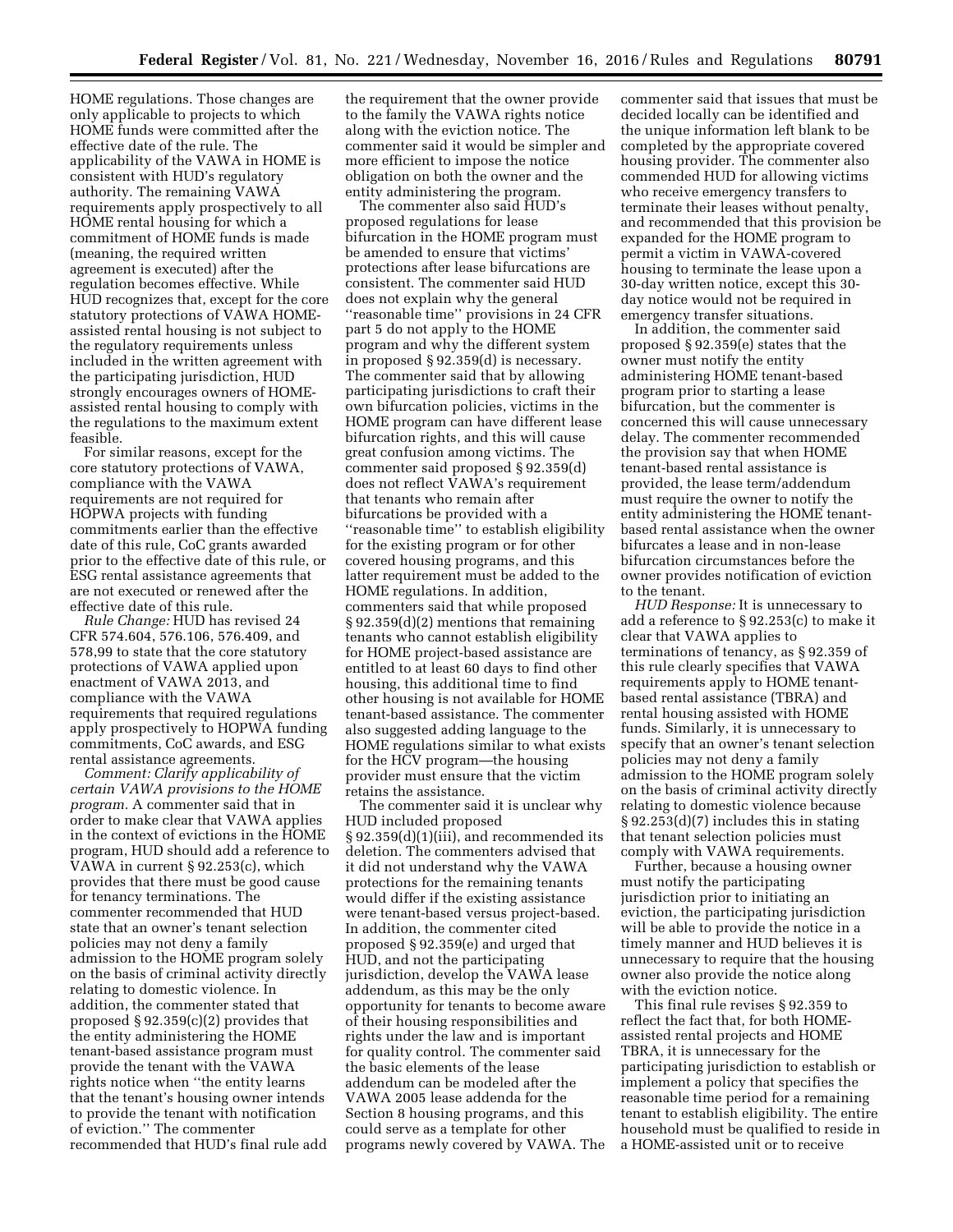HOME TBRA, so any members of the household are already determined to be eligible. Further, being over income is not a permitted basis for eviction under the HOME program. The owner will review the household's income as usual at recertification. Thus, there is no need to establish a reasonable time period for remaining tenants to establish eligibility for the housing if a lease is bifurcated. HUD agrees with commenter that § 92.359(d)(1)(iii) in the proposed rule should be deleted and has done so in this final rule. Similar to the provision in § 982.315, regarding family break-up in the housing choice voucher program, which states that the housing provider must ensure that the victim retains assistance, § 92.359(d)(2) of this rule provides that if a tenant receiving HOME tenant-based rental assistance is removed from the lease through the bifurcation, any remaining tenant(s) are eligible to retain the HOME tenantbased rental assistance.

HUD declines to implement commenters' suggestions regarding the VAWA lease term/addendum. The requirement in § 92.359(e) that a participating jurisdiction must develop the lease term/addendum is consistent with HOME regulations, but this rule specifies what the lease term/addendum must include. Further, HUD declines to include a section in this rule permitting a victim in VAWA-covered housing to terminate the lease upon a 30-day written notice, which would not be required in emergency transfer situations. Such a provision may conflict with State and local law and HUD will not implement it at this time without seeking further comment. In addition, this final rule does not revise the provision in the proposed rule that the owner must notify the participating jurisdiction prior to starting a lease bifurcation. The participating jurisdiction is responsible for compliance with the HOME requirements and, given this oversight role, a housing provider cannot initiate such changes without prior notification to the participating jurisdiction.

*Rule Change:* This final rule revises § 92.359(d) to provide that if a family living in a HOME-assisted rental unit separates under 24 CFR 5.2009(a), the remaining tenant(s) may remain in the HOME-assisted unit, and if a family who is receiving HOME tenant-based rental assistance separates under 24 CFR 5.2009(a), the remaining tenant(s) will retain the HOME tenant-based rental assistance and the participating jurisdiction must determine whether the tenant that was removed from the unit will receive HOME tenant-based rental assistance.

*Comment: Clarify applicability of certain VAWA requirements to the HOPWA program.* A commenter cited proposed § 574.604(c), pertaining to protections for victims of domestic violence, dating violence, sexual assault, and stalking, and said that when authorizing the HOPWA program, Congress emphasized the similarity to Section 8 and commanded that the HOPWA program ''shall be provided in the manner provided under [U.S.C.] 1437f.'' The commenter said that, therefore, as with the Section 8 program, VAWA must be immediately applicable to all current and future HOPWA units and tenant-based assistance, and proposed § 574.604(c) should be removed.

The commenter said proposed § 574.604(f) provides that the HOPWA facility or housing owner is obligated to develop the lease addendum, but urged HUD to develop the required basic elements of the lease addendum for the HOPWA program. In addition, the commenter said proposed § 5.2005(c) must be cross-referenced in proposed § 574.604(f). Commenters recommended that this section permit a victim in VAWA-covered housing to terminate the lease upon a 30-day written notice, which would not be required in emergency transfer situations.

The commenters said proposed §§ 574.604(b)(1)(i)(B) and 574.604(b)(2)(i)(B) must be amended to ensure that the responsible entity provides the VAWA rights notice and the self-certification form at all three mandated junctures, and the ''or'' in this paragraph should be substituted with ''and.''

The commenter also said current HOPWA program regulations permit the owner to terminate a ''participant's assistance . . . only in the most severe cases,'' and this should be expanded with a reference to the obligation to comply with VAWA, and the current limitations on eligibility should be expanded to prohibit a denial of assistance to a VAWA victim. The commenter suggested amending § 574.310 to include these references to VAWA.

The commenter said language regarding admissions/eligibility for VAWA victims should be added to either the definition of an ''eligible person'' at § 574.3 or a new section in § 574.310.

*HUD Response:* HUD disagrees that the requirements of this rule should be applied retroactively. As stated in the proposed rule, VAWA 2005 provided VAWA protections for victims under HUD's public housing and Section 8 programs. Those protections were only

expanded to the HOPWA program when Congress enacted VAWA 2013. This was the case notwithstanding the provision in the HOPWA statute, which provides that rental assistance under HOPWA ''shall be provided to the extent practicable in the manner provided under section 8 of the United States Housing Act of 1937.'' (42 U.S.C. 12908(a)(1)). Nothing in VAWA 2013 suggests that Congress intended these VAWA protections to be applied retroactively by HUD. Accordingly, HUD is retaining the proposed regulation at  $\S 574.604(c)$ .

This final rule amends § 574.604(c) to clarify that, for competitive grants, VAWA requirements apply to awards made on or after this rule becomes effective. The proposed rule stated that VAWA requirements are incorporated in the annual notice of funding availability and made applicable through the grant agreement or Renewal Memorandum, but the VAWA requirements are incorporated into the program's regulatory framework and will apply to competitive grants awarded on or after the rule's effective date because the grant agreement will subject the award to the entirety of 24 CFR part 574 in effect at the time of the award. The requirements do not need to be in the NOFA or made applicable through the Renewal Memorandum to apply to competitive awards.

HUD appreciates the commenter's suggestion regarding basic elements of a lease addendum, and HUD is taking these suggestions under consideration. In this final rule, HUD clarifies that, consistent with other HOPWA requirements for grantees and project sponsors, the grantee or project sponsor is responsible for ensuring that the housing or facility owner or manager adds the VAWA lease term/addendum to leases for HOPWA-assisted units and eligible persons receiving HOPWA tenant-based rental assistance. Further, HUD agrees that including a crossreference to § 5.2005(c) in § 574.604(f) adds clarity to the rule, and accepts the commenter's recommended change. However, as discussed in relation to the HOME program, HUD declines to include a section in this rule permitting a victim in VAWA-covered housing to terminate the lease upon a 30-day written notice, which would not be required in emergency transfer situations. Such a provision may conflict with state and local law and HUD will not implement it at this time without seeking further comment.

HUD appreciates commenter's suggestion of amending §§ 574.604(b)(1)(i)(B) and  $574.604(b)(2)(i)(B)$  to ensure that the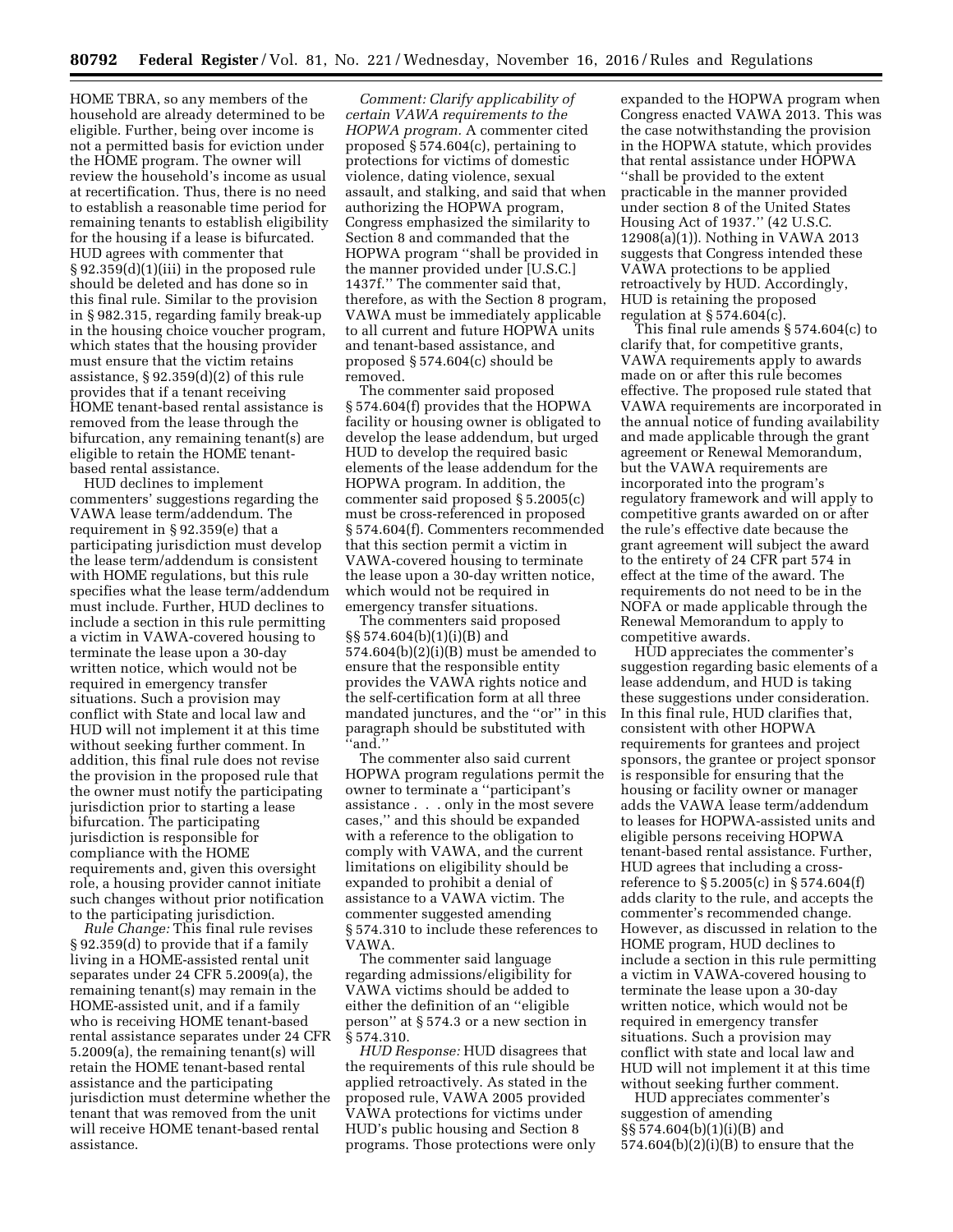housing provider provides the VAWA rights notice and the self-certification form at all junctures mandated by VAWA 2013. This final rule revises these two sections to say that the housing providers must provide the notice of occupancy rights and the certification form at the times listed in paragraph (d) of the section, and revises paragraph (d) to state that the grantee is responsible for ensuring that the notice of occupancy rights and certification form is provided to each person in a HOPWA-assisted unit or receiving HOPWA assistance at each of the times listed in the statute, as well as during the 12-month period following the date that this rule becomes effective, either during annual recertification or lease renewal, or if there will be no recertification or lease renewal for a tenant during the first year after the rule takes effect, through other means. This is consistent with the general notification requirements in part 5 of this final rule.

HUD accepts commenter's suggestion to amend § 574.310 to include references to VAWA protections.

Eligibility of HOPWA program participants is governed by HOPWA's program statute. HOPWA assistance is limited to an ''eligible person'' which the statute defines as ''a person with acquired immunodeficiency syndrome or a related disease and the family of such person.'' 42 U.S.C. 12902(12). HUD is not authorized to expand program eligibility to VAWA victims, as the commenter suggests. VAWA victims are eligible for assistance under the program if they can also meet the definition of an ''eligible person.'' However, HUD has provided some relief to victims in cases where the abuser is the person with HIV/AIDS. Section 574.460 allows victims in those cases a grace period to continue to receive HOPWA assistance, and an opportunity to demonstrate program eligibility.

*Rule Change:* This final rule revises § 574.604(f) from the proposed rule to include a cross-reference to § 5.2005(c), in addition to the reference to § 5.2005(b). This rule also amends § 574.310 to include references to VAWA protections. HUD also revises proposed § 574.460 and § 574.604, at this final rule stage, to include dating violence, sexual assault, and stalking. HUD also revises these sections to more closely track the VAWA provisions in 24 CFR part 5, subpart L, for consistency with other HOPWA program regulations in 24 CFR part 574 and other regulations of other program covered by this rule, and for clarity. For example, this final rule clarifies the following with respect to the HOPWA program: That the

grantee or project sponsor is responsible for ensuring that the housing or facility owner or manager develops and uses a VAWA lease addendum; that the reasonable grace period begins at the date of bifurcation of the lease rather than the date of eviction of the person with AIDS, and that housing assistance and supportive services under the HOPWA program shall continue for the remaining persons residing in the unit during the grace period; that the grantee must develop the emergency transfer plan; that persons in HOPWA-assisted units or receiving HOPWA assistance must be given the notice of occupancy rights and accompanying certification form during the 12-month period following the date that this rule becomes effective, as well as at each of the times required by statute; and that the grantee or project sponsor is responsible for ensuring that the housing or facility owner or manager is made aware of the option to bifurcate a lease. Additionally, this rule revises proposed § 574.604(c) to state that, for competitive grants, VAWA requirements apply to awards made on or after the date that this rule becomes effective.

b. Public Housing and Voucher Programs

*Comment: VAWA regulations for public housing and voucher programs should mirror and reference the generally applicable regulations and those that apply to other programs.* A commenter said the public housing and housing choice voucher regulations refer to criminal activity ''related to'' domestic violence'' and said HUD should include ''directly,'' in its discussion, as the generally applicable regulations refer to criminal activity ''directly related'' to VAWA incidents. The commenter said HUD must describe how VAWA protections apply to tenuous allegations of domestic violence.

A commenter said that the language concerning lease requirements in HUD's regulations in 24 CFR part 966 applies VAWA protections if a ''current or future tenant'' is or becomes a victim of domestic violence, but HUD must explain its inclusion of future tenants here, as this section concerns requirements for leases with existing tenants. Commenters asked if the term ''future tenants'' refers to a different set of households than ''applicants.'' A commenter said the proposed VAWA provisions applicable to public housing tenant leases is limited to an individual who becomes a victim, but stated that VAWA requires covered housing providers to provide the VAWA notice and self-certification form to all

applicants and tenants at three junctures, regardless of whether that tenant is a victim or an affiliated member of a victim.

A commenter said that under the current regulations, a PHA may exclude certain tenants from a grievance hearing because of criminal activity, but such exclusion should not apply to victims of domestic violence, dating violence, sexual assault and stalking, and § 966.51 should be amended to reflect this.

A commenter recommended that HUD add language to § 983.253 (Leasing of contract units) to clarify that owners cannot discriminate against VAWA victims and their affiliated individuals.

For the HCV program, a commenter recommended changing § 982.202(d) to include that the PHA admission policy must state the system of admission preferences that the PHA uses, including preferences for victims of domestic violence, dating violence, sexual assault, or stalking. The commenter said the current HCV lease and tenancy rules and § 982.308 must be amended to reference the VAWA protections and any notice of eviction shall include a notice of occupancy rights and self-certification form, and that the notice and form are required as attachments to the lease.

*HUD Response:* HUD agrees with commenters that the program regulations should reflect the general VAWA regulations in part 5. HUD recognizes that the proposed regulations do not adequately reflect the notification requirements in part 5, in that they limit the responsibility to comply with part 5 protections to cases where domestic violence, dating violence, sexual assault, or stalking is involved or claimed to be involved, and the notice of VAWA rights must be provided to all tenants and applicants at the times described in this statute and rule. Therefore, this final rule revises § 880.504(f), 880.607(c)(5), 882.511(g), 883.605, 884.216(c), 884.223(f), 886.128, 886.132, 886.328, 886.329(f), 891.575(f), 891.610(c), 891.630(c), 960.103(d), 966.4(a)(1)(vi), 982.53(e), 982.201(a), and 982.553(e) to generally note that the VAWA regulations in 24 CFR part 5, subpart L apply. HUD will provide assistance to housing providers to aid in determining whether criminal activity is directly related to a VAWA crime. In addition, HUD adds a paragraph to § 983.253 to clarify that VAWA regulations apply to the leasing of contract units in the project-based voucher program.

This final rule does not revise § 966.51 as a commenter suggested. If a tenant is excluded from a grievance hearing, under § 966.51, that tenant is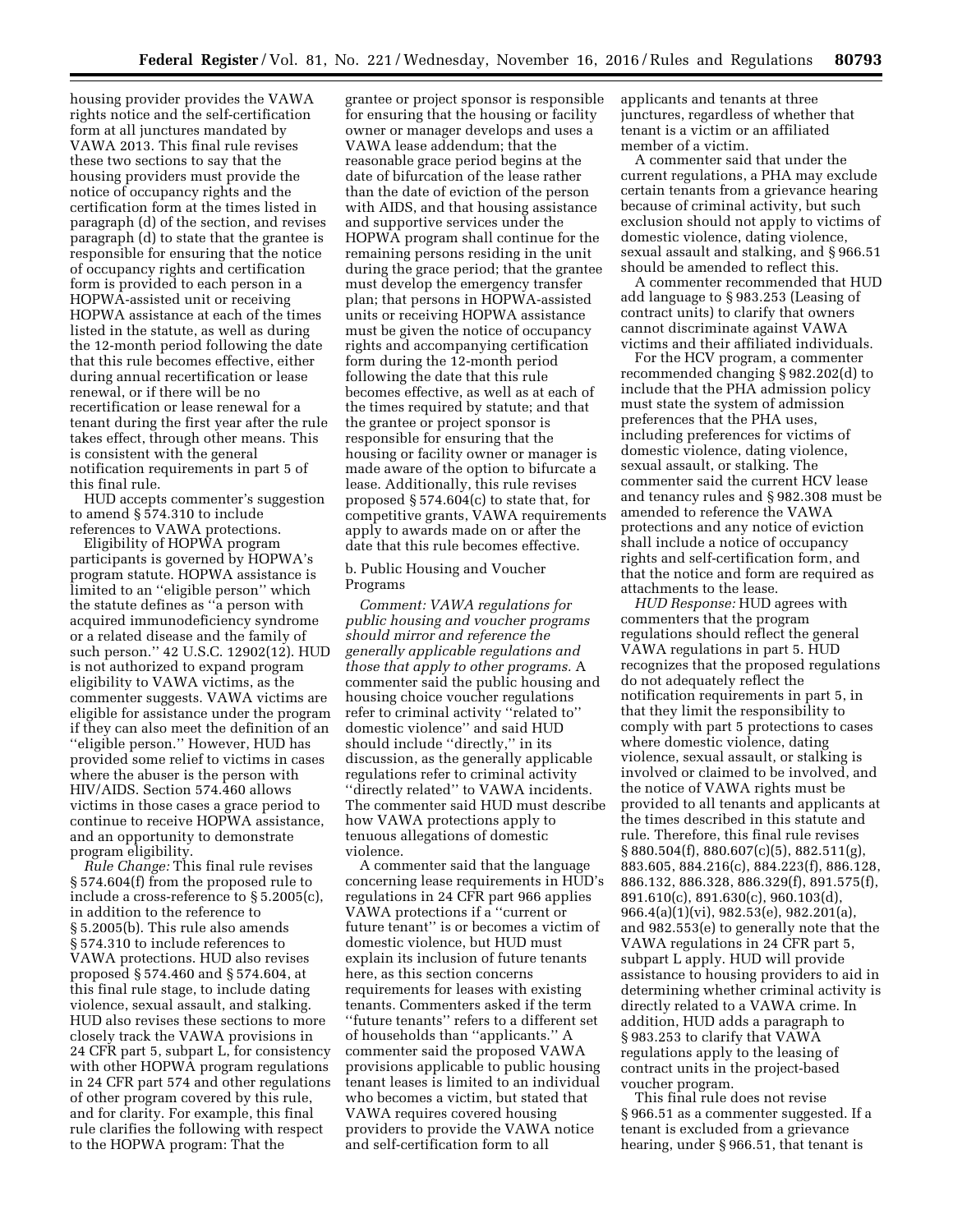still entitled to a due process determination and the opportunity for a hearing in court.

This rule also does not amend § 982.202(d), as § 982.207(b)(4) already states that PHAs should consider whether to adopt a local preference for admission of families that include victims of domestic violence. This final rule does, however, amend § 982.207(b)(4) (on preferences for victims of domestic violence in the housing choice voucher program), as well as § 960.206(b)(4) (on preferences for victims of domestic violence in public housing) to clarify that preferences may be established not only for victims of domestic violence, but also for victims of dating violence, sexual assault, or stalking.

It is unnecessary to amend § 982.308 as a commenter suggested because, as explained earlier in this preamble, this final rule maintains existing 24 CFR 5.2005(a)(4), which says that the HUDrequired lease, lease addendum, or tenancy addendum must include a description of specific protections for victims of VAWA crimes, for programs covered by VAWA prior to the 2013 reauthorization. Further, § 982.53(e) specifies that the PHA must apply VAWA protections, which includes the provision of the notice of VAWA rights and certification form with notification of eviction.

*Rule Change:* Sections 880.504(f), 880.607(c)(5), 882.511(g), 883.605, 884.216(c), 884.223(f), 886.128, 886.132, 886.328, 886.329(f), 891.575(f), 891.610(c), 891.630(c), 960.103(d), 966.4(a)(1)(vi), 982.53(e), and 982.553(e) are revised to generally state that 24 CFR part 5, subpart L (Protection for Victims of Domestic Violence, Dating Violence, Sexual Assault, or Stalking) applies.

This final rule adds § 983.253(a)(4), which says that in selecting tenants, an owner must comply with HUD's regulations in 24 CFR part 5, subpart L (Protections for Victims of Domestic Violence, Dating Violence, Sexual Assault, or Stalking).

This rule amends § 982.207(b)(4) (preferences for victims of domestic violence in the housing choice voucher program), as well as § 960.206(b)(4) (on preferences for victims of domestic violence in public housing) to clarify that preferences may be established not only for victims of domestic violence, but also for victims of dating violence, sexual assault, or stalking.

*Comment: Portability requirements should not be overly restrictive for victims of sexual assault.* A commenter said the HUD rules on portability of vouchers allow a victim of sexual

assault to be protected if the assault occurred within the prior 90 days and on the project premises. The commenter said this requirement is too restrictive because the presence or proximity of an offender can cause continued or new safety concerns for the victim after 90 days and PHAs should be encouraged to apply a longer time frame when necessary. The commenter recommended amending § 982.353 to say it does not prohibit a PHA or owner from increasing the protections for victims of sexual assault by increasing the time period within which the sexual assault occurred or expanding the location within which the sexual assault occurred.

*HUD Response:* Section 982.314(b)(4) of the proposed rule, which as described earlier, has been redesignated as § 982.354(b)(4) following publication of HUD's August, 2015 Portability Rule at 80 FR 50564, follows the transfer provisions in VAWA 2013 and this rule. The provision applies to victims of sexual assault if they either reasonably believe they are threatened with imminent harm from further violence if they remain in the unit, or if the sexual assault occurred on the premises during the 90-calendar-day period preceding the family's move or request to move. Therefore, victims of sexual assault who have safety concerns might be able to move under this provision even if the sexual assault occurred more than 90 days before the move or the request to move.

*Rule Change:* HUD revises redesignated § 982.354(b)(4) in this final rule to clarify that the provision applies if the family or a member of the family, is or has been the victim of domestic violence, dating violence, sexual assault, or stalking, as provided in 24 CFR part 5, subpart L (Protection for Victims of Domestic Violence, Dating Violence, Sexual Assault, or Stalking), and the move is needed to protect the health or safety of the family or family member, or if any family member has been the victim of a sexual assault that occurred on the premises during the 90 calendar-day period preceding the family's request to move.

*Comment: Certain public housing and voucher program regulations are unclear.* A commenter said proposed §§ 982.314, 982.315, and 982.353 are overly complicated in that housing providers may need to determine if a move is necessary to protect health and safety; if a family believed that the move was for that purpose; and if family members believed that they were in imminent threat of harm, and housing providers need guidance on this. Another commenter questioned the use

of the words ''applicable'' and ''allegedly'' in proposed § 960.103(d), and said that use of the word ''allegedly'' raises issues about whether acts should first be proven. A commenter asked HUD to distinguish more clearly a PHA's responsibilities under tenant-based and project-based rental assistance programs.

*HUD Response:* As noted earlier in this preamble, this final rule revises § 960.103(d), which no longer includes the words ''applicable'' or ''allegedly.'' Covered housing providers must consider tenants and applicants to be victims of domestic violence, dating violence, sexual assault, or stalking if they submit documentation in accordance with § 5.2007 of this rule. In addition, as stated earlier in this preamble, HUD will provide guidance on the responsibilities of housing providers in different HUD programs where necessary.

*Comment: The rule may discourage owners from participating in the HCV program.* A commenter said proposed §§ 982.53, 982.310, 982.314 contain clarifications as to which responsibilities for compliance rest with the PHA and which ones rest with the owner. The commenter said that while the burden is on the PHA, the impact on the owner may still reduce the number of participating owners.

*HUD Response:* HUD has sought to minimize the burden on owners participating in the HCV program while still adhering to the requirements of VAWA.

*Comment: Ensure regulatory policies are incorporated in PHA documents.* A commenter stated that proposed § 982.315(a)(2) states in part that the PHA must ensure that the victim retains assistance. The commenter said this language should be mandatory in administrative plans and other policies.

*HUD Response:* PHAs may incorporate the language of § 982.315(a)(2) or similar language into their administrative plans. PHAs must comply with all HCV program requirements whether or not they are specified in their administrative plans, and HUD does not mandate that all applicable regulations are included in plans.

*Comment: The regulations should incorporate proposed guidance on VAWA in the HUD–VASH program.*  Commenters said HUD should incorporate into the proposed regulations the guidance it has issued in its Q&As on the HUD–VASH program; specifically, that in cases where the VASH voucher recipient has been terminated for committing a VAWA act, the remaining victim should be issued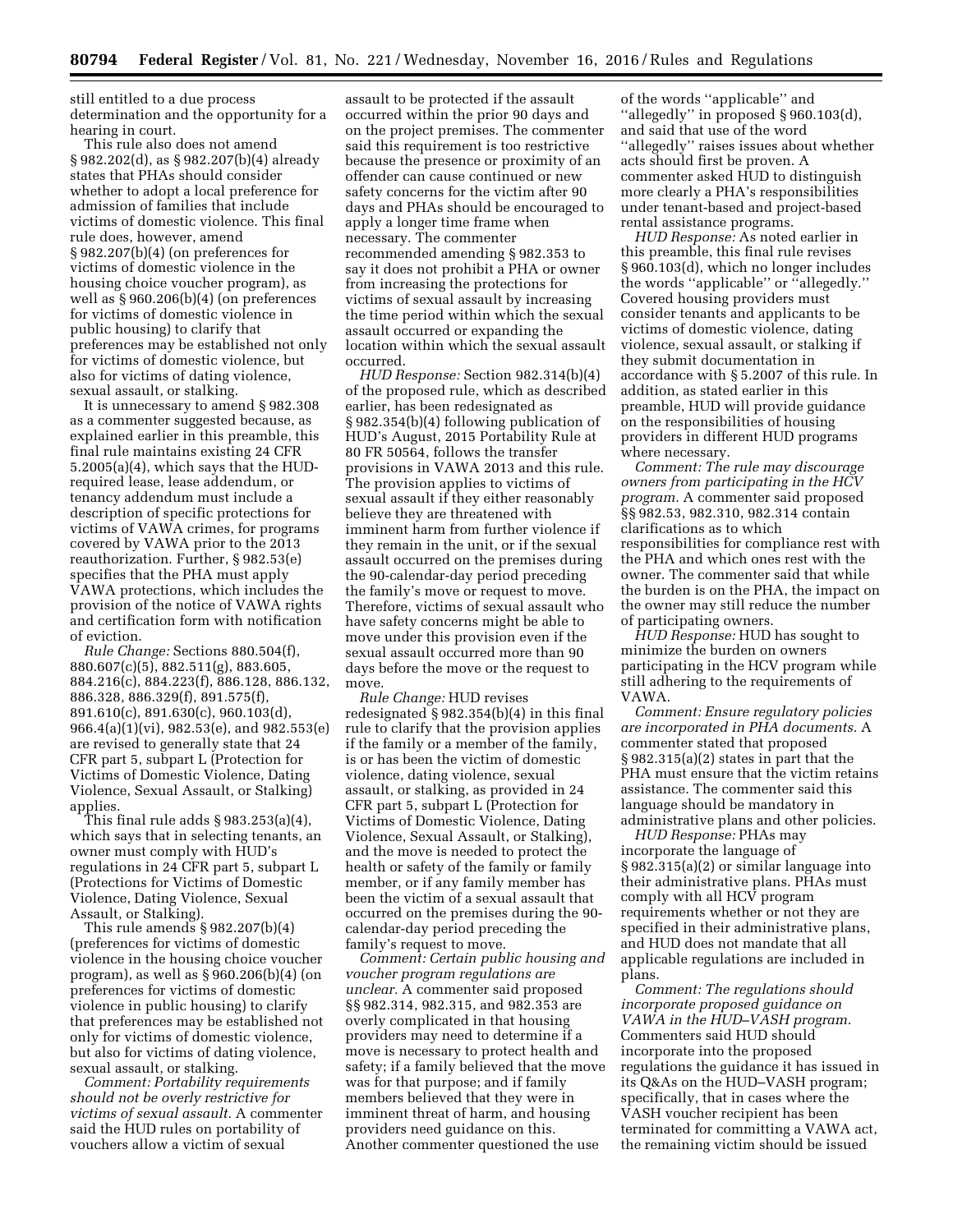a Section 8 voucher if one is available, or, if one is not available, should be authorized to continue utilizing the VASH voucher up until the voucher's turnover.

*HUD Response:* Guidance is generally not appropriate for regulatory text. The regulatory text is to advise what actions are required. As HUD has stated throughout the preamble, HUD intends to supplement its VAWA regulations with guidance.

## c. FHA Programs

*Comment: Ensure that VAWA protections apply to all parts of the Section 236 and 221(d)(3) and (d)(5) BMIR programs.* A commenter said the program regulations for the Section 236 program do not explicitly cross reference to the regulations in 24 CFR part 200, and recommended that in 24 CFR 236.1, HUD insert a cross-reference to proposed § 200.38. The commenter also said the eviction rules in 24 CFR part 247 that are explicitly made applicable to the Section 236, 221(d)(3) & (d)(5) BMIR, and 202 programs by § 247.2 must be amended to include VAWA protections, particularly the primary rule governing good cause for eviction at 24 CFR 247.3.

*HUD Response:* Section 200.38 explicitly provides that VAWA applies to the Section 236 program and the cross-reference in § 236.1 is unnecessary. For greater clarity, however, this rule adds a provision in § 247.1 that notes that covered housing providers are subject to VAWA requirements. HUD also notes that while VAWA applies to Section 221(d)(3)/ 221(d)(5) and Section 236, these programs are no longer active programs (*i.e.* no new grants are being distributed). However, there may be a few of such projects still in existence and a number of section 236 projects enter new contracts with HUD when they decouple their Interest Reduction Payment (IRP), enter into a five-year use agreement extension required in an IRP decoupling, or choice to participate in RAD. Many 221(d)(3)/(d)(5) and 236 projects also receive Section 8 funding. In the case that a project is participating in RAD or receives Section 8 funding, the requirements for those programs would govern the treatment of tenants for purposes of VAWA. In cases where there is no Section 8 funding, and a 236 project is entering into a new contract with HUD, the owner must ensure that VAWA requirements are being followed.

*Rule Change:* Section 247.1 (Applicability) is revised to include a paragraph explaining that landlords of subsidized projects that are listed as covered housing programs in 24 CFR

5.2003 must comply with 24 CFR part 5, subpart L (Protection for Victims of Domestic Violence, Dating Violence, Sexual Assault, or Stalking).

### d. Multifamily Programs

*Comment: Section 811 regulations should allow for continued assistance in the event of a VAWA incident.* A commenter said that, for Section 811, HUD should provide a period of stability for those households that have experienced domestic violence and should amend its regulations and guidance to state that if the qualifying tenant leaves the unit, the owner can continue to receive the assistance for the remaining members of the household during the requalification period. The commenter said this approach would align with the change that HUD proposed to make for HOPWA program, where previously continuance of assistance was only allowed in the case of the death of the qualified tenant.

*HUD Response:* The HOPWA program allows for tenants to retain assistance under certain circumstances when the qualifying tenant no longer resides in the unit, but, as explained earlier in this preamble, the Section 811 program does not provide that flexibility.

*Comment: Integrate VAWA into the program-specific regulations.* A commenter recommended changing the program-specific regulations at 24 CFR parts 880, 882, 883, 884, 886, and 891 so that the VAWA requirements are fully implemented in all the programs.

*HUD Response:* The references to 24 CFR part 5, subpart L, in these regulations ensure that VAWA requirements are implemented in specific programs.

*Comment: Clarify VAWA protections in project-based section 8 regulations and lease addenda.* A commenter said that for all project-based section 8 programs, HUD should identify correctly who the covered housing provider(s) are, and the VAWA lease addenda for these programs should include copies of the VAWA rights notice and certification form, as well as language informing tenants that they must be given the notice and form at the three junctures required by the statute.

*HUD Response:* This final rule revises the definition of covered housing provider for the project-based section 8 programs. As also discussed earlier in the preamble, this final rule maintains existing 24 CFR 5.2005(a)(4) for programs covered by VAWA prior to the 2013 reauthorization, which include the project-based section 8 regulations. This provision states that the HUD-required lease, lease addendum, or tenancy addendum, as applicable, must include

a description of specific protections afforded to the victims of domestic violence, dating violence, or stalking, as provided in 24 CFR part 5, subpart L.

# e. Cross-Cutting Program Comments

*Comment: The* ''*family break up*'' *rule set forth in the HCV and HOME regulations should be included in the rules for all of the HUD-covered housing programs.* A commenter said the most critical aspect of the HCV ''family break up'' rule is that it clearly states that if the family breakup results from an occurrence of domestic violence, dating violence, sexual assault, or stalking, the housing provider must ensure that the victim retains the assistance. The commenter said the factors to be considered in the event of family breakup in making the decision to allocate assistance should be included in VAWA rules for all HUD-covered housing programs. The commenter said the HOME rule at proposed § 92.359 permits the housing provider to determine that after a family breakup, both newly formed families could receive assistance.

*HUD Response:* HUD agrees that clear standards would help to expedite allocation of a family's TBRA and preserve that assistance for the victim when a family receiving TBRA separates during an emergency transfer. Therefore, this final rule provides that, where applicable, the emergency transfer plan must describe policies for a tenant who has tenant-based rental assistance and qualifies for an emergency transfer to move quickly with that assistance. The program rules for the ESG and CoC programs are also amended to ensure that the emergency transfer plan addresses what happens with respect to any family member(s) excluded from the emergency transfer. The final rule further specifies that when a family receiving TBRA splits via bifurcation the family's TBRA will continue for the family member(s) who qualified for the VAWA remedy.

For HOME, this rule, similar to ESG and CoC program language, clarifies that if a family living in a HOME-assisted rental unit separates under the rule's bifurcation provisions, the remaining tenant(s) are eligible to remain in the HOME-assisted unit, and if a family who is receiving HOME tenant-based rental assistance separates under the rule's bifurcation provisions, the remaining tenant(s) will retain the HOME tenant-based rental assistance and the participating jurisdiction must determine whether the tenant that was removed from the unit will receive HOME tenant-based rental assistance.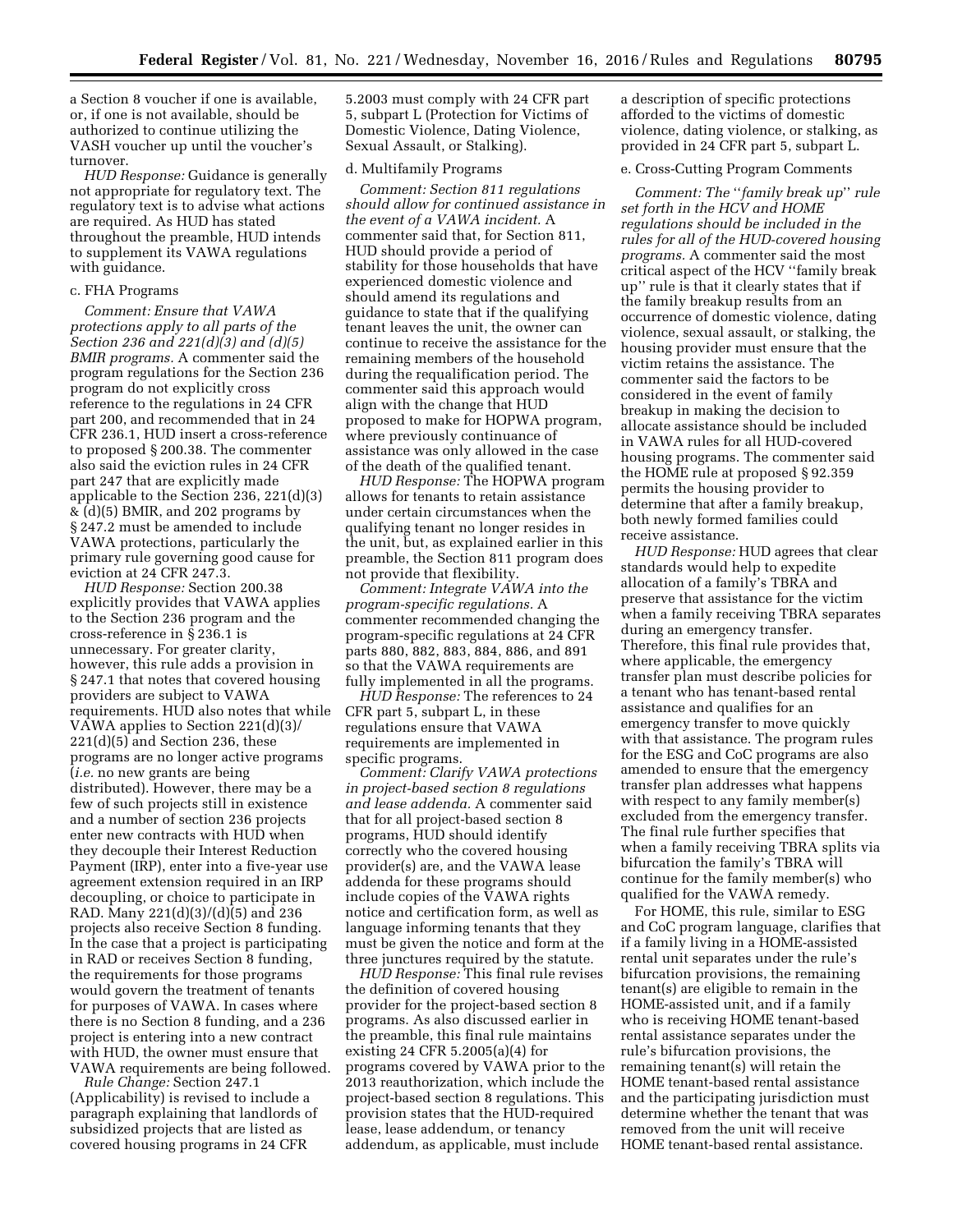*Rule Change:* HUD changes the emergency transfer provision in 24 CFR 5.2005(e)(9) to provide that, where applicable, the emergency transfer plan must describe policies for a tenant who has tenant-based rental assistance and qualifies for an emergency transfer to move quickly with that assistance. HUD also makes related changes to the ESG and CoC regulations to both protect the victim's housing or assistance and address what happens to the nontransferring family member(s) when a family separates in those programs at §§ 576.409(d)–(e) and 578.99(j)(7)–(8).

*Comment: Ensure consistent VAWA occupancy requirements and rights.* A Commenter said the proposed rules conforming VAWA to the individual programs fairly consistently address the applicability of VAWA at admission, eviction, and termination, but there is less consistency to the applicability of VAWA to occupancy rights. The commenter recommended that HUD ensure that language concerning occupancy requirements and rights under VAWA is consistent.

*HUD Response:* HUD appreciates commenter's concern and has maintained consistency across program requirements where possible, while trying to afford victims of domestic violence, dating violence, sexual assault, and stalking, with the greatest level of protections possible under both VAWA and particular program requirements.

*Comment: Provided that in the event of conflict with other regulations, VAWA regulations control.* A commenter asked HUD to adopt an overarching policy statement indicating that any interpretation of a covered housing program's regulations should include a presumption that the VAWA regulations govern in the event of conflict. The commenter said many HUD programs have regulations with multiple or overlapping provisions relating to admission, selection, and occupancy rights, eviction and termination, and HUD's proposed VAWA rule did not apply VAWA requirements to all. The commenter said that to ensure that VAWA is fully implemented in all aspects of these programs; each program regulation should have a clause stating that in the event of conflict, the VAWA regulations shall control.

*HUD Response:* Unlike VAWA 2005, which amended the laws for public housing and Section 8 programs, VAWA 2013 did not amend the statutory authority for any housing program, and therefore HUD is unable to include the language the commenters recommend.

# **III. Paperwork Reduction Act**

# *Paperwork Reduction Act*

The information collection requirements contained in this rule have been submitted to the Office of Management and Budget (OMB) under the Paperwork Reduction Act of 1995 (44 U.S.C. 3501–3520) for review and approval.

### **IV. Findings and Certifications**

# *Executive Order 12866, Regulatory Planning and Review*

OMB reviewed this rule under Executive Order 12866 (entitled, ''Regulatory Planning and Review''). This rule was determined to be a ''significant regulatory action,'' as defined in section 3(f) of the order but not economically significant, as provided in section 3(f)(1) of the order. In accordance with the Executive order, HUD has assessed the potential costs and benefits, both quantitative and qualitative, of this regulatory action. The potential costs associated with this regulatory action are those resulting primarily from the statute's documentation requirements.

### *Need for Regulatory Action*

This regulatory action is required to conform the provisions of HUD's VAWA regulations to those of title VI of VAWA 2013, codified at 42 U.S.C. 14043e *et seq.* The 2013 statutory changes both expand the HUD programs to which VAWA applies and expand the scope of the VAWA protections. Therefore, this regulatory action is necessary for HUD's regulations to reflect and implement the full protection and coverage of VAWA.

The importance of having HUD's VAWA regulations updated cannot be overstated. The expansion of VAWA 2013 to other HUD rental assistance programs emphasizes the importance of protecting victims of domestic violence, dating violence, sexual assault, and stalking, in all HUD housing offering rental assistance. By having all covered housing providers be aware of the protections of VAWA and the actions that they must take to provide such protections if needed, HUD signals to all tenants in the covered housing programs that HUD is an active part of the national response to prevent domestic violence, dating violence, sexual assault, and stalking.

In addition to expanding the applicability of VAWA to HUD programs beyond HUD's Section 8 and public housing programs, VAWA 2013 expands the protections provided to victims of domestic violence, dating violence, sexual assault, and stalking,

which must be incorporated in HUD's codified regulations. For example, under VAWA 2013, victims of sexual assault are specifically protected under VAWA for the first time in HUDcovered programs. Another example is the statutory replacement of the term ''immediate family member'' with the term ''affiliated individual.'' Where HUD's current VAWA regulations provided that a non-perpetrator tenant would be protected from being evicted or denied housing because of acts of domestic violence, dating violence, or stalking committed against a family member (see current 24 CFR 5.2005(c)(2)), under VAWA 2013, the same protections apply to a nonperpetrator tenant because of acts of domestic violence, dating violence, sexual assault, or stalking committed against an ''affiliated individual.'' The replacement of ''immediate family member'' with ''affiliated individual'' reflects differing domestic arrangements and must be incorporated in HUD's regulations.

VAWA 2013 also increases protection for victims of domestic violence, dating violence, sexual assault, and stalking by requiring HUD to develop a model emergency transfer plan to guide covered housing providers in the development and adoption of their own emergency transfer plans. VAWA also changes the procedures for the notification to tenants and applicants of their occupancy rights under VAWA. Prior to VAWA 2013, public housing agencies administering HUD's public housing and Section 8 assistance were responsible for the development and issuance of such notification to tenants. Under VAWA 2013, HUD must develop the notice. Thus, HUD's VAWA regulations must reflect that HUD will prescribe the notice of occupancy rights to be distributed by covered housing providers.

In addition, certain provisions of VAWA 2013, particularly those pertaining to emergency transfer plans and lease bifurcations, require further clarification in order to be implemented in HUD programs. For example, this regulatory action is needed to explain whether and what documentation requirements may apply in the case of emergency transfers, and what a reasonable time period for a tenant to establish eligibility for housing under a covered housing program, or to find new housing, after a lease bifurcation would be.

# *Costs and Benefits*

As noted in the Executive Summary of this preamble, this rule provides several benefits, including expanding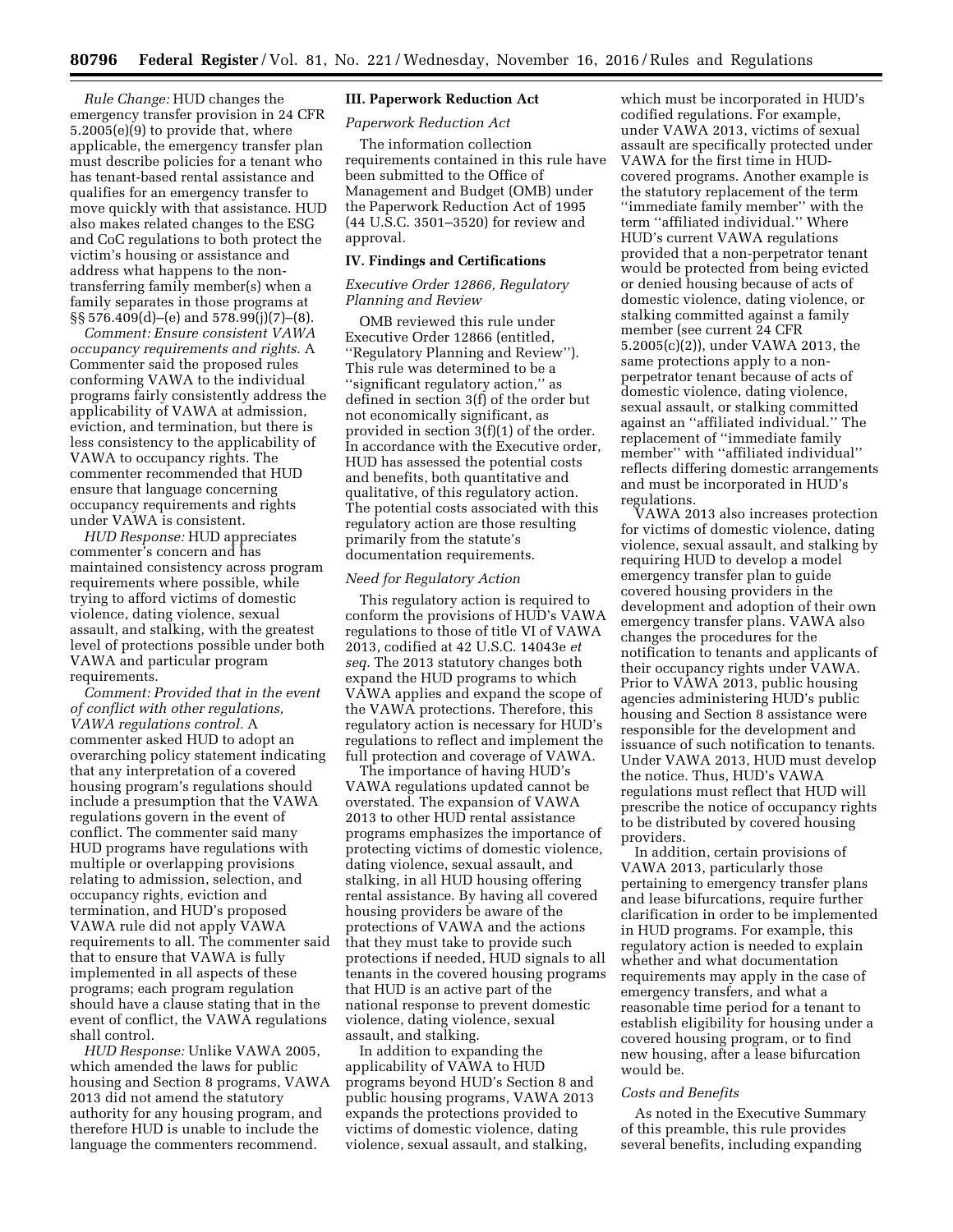the protections of VAWA to applicants and tenants beyond those in HUD's public housing and Section 8 programs; strengthening the rights, including confidentiality rights, of victims of domestic violence, dating violence, sexual assault, and stalking in HUDcovered programs; and possibly minimizing the loss of housing by such victims through the bifurcation of lease and emergency transfer plan provisions. The notice of occupancy rights to be distributed to all applicants and tenants signals the concern of HUD and the covered housing provider about the serious consequences of domestic violence, dating violence, sexual assault, and stalking on the individual tenant victim and, at times, the victim's family or individuals affiliated to the victim, and confirms the protections to be afforded to the tenant victim if such violence occurs. The notice of occupancy rights is presented with the goal of helping applicants and tenants understand their occupancy rights under VAWA. Awareness of such rights is an important benefit.

The costs of the regulations, as also noted earlier in this preamble, are primarily paperwork costs. These are the costs of providing notice to applicants and tenants of their occupancy rights under VAWA, the preparation of an emergency transfer plan, and documenting the incident or incidents of domestic violence, dating violence, sexual assault, and stalking. The costs, however, are minimized to some extent by the fact that VAWA 2013 requires HUD to prepare the notice of occupancy rights, the certification form, and the model emergency transfer plan. In addition, as discussed in the preamble, costs to covered housing providers will be minimized because HUD will translate the notice of occupancy rights and certification form into the most popularly spoken languages in the United States, and HUD has prepared a model transfer request form that housing providers and tenants requesting emergency transfer may use.

In addition to the costs related to these documents, which HUD submits is not significant given HUD's role in creating the documents, there may be a cost with respect to a tenant claiming the protections of VAWA and a covered housing provider responding to such incident. This cost will vary, however, depending on the incidence of claims in a given year and the nature and complexity of the situation. The costs will also depend on the supply and demand for the available and safe units in the situation of an emergency transfer request. HUD's covered housing

providers did not confront such 'movement'' costs under VAWA 2005, so it remains to be seen, through implementation of VAWA 2013, if the transfer to a safe and available unit can be realized in most situations in which such a request is made, and the costs a housing provider may face as a result.

The reporting and recordkeeping matrix that accompanies HUD's Paperwork Reduction Act statement, provided above, provides HUD's estimate of the workload associated with the reporting and recordkeeping requirements.

The docket file is available for public inspection between the hours of 8 a.m. and 5 p.m., weekdays, in the Regulations Division, Office of General Counsel, Department of Housing and Urban Development, 451 7th Street SW., Room 10276, Washington, DC 20410– 0500. Due to security measures at the HUD Headquarters building, please schedule an appointment to review the docket file by calling the Regulations Division at 202–708–3055 (this is not a toll-free number). Persons with hearing or speech impairments may access the telephone number above via TTY by calling the Federal Relay Service, tollfree, at 800–877–8339.

### *Impact on Small Entities*

The Regulatory Flexibility Act (5 U.S.C. 601 *et seq.*) generally requires an agency to conduct a regulatory flexibility analysis of any rule subject to notice and comment rulemaking requirements, unless the agency certifies that the rule will not have a significant economic impact on a substantial number of small entities.

This rule implements the protections of VAWA 2013 in all HUD-covered housing programs. These protections are statutory and statutorily directed to be implemented. The statute does not allow for covered housing providers who are, or may qualify as small entities to not provide such protections to its applicants or tenants or provide fewer protections than covered entities that are larger entities. However, with respect to processes that may be found to be burdensome to small covered housing providers—such as bifurcation of the lease and the emergency transfer plan—bifurcation of the lease is a statutory option not a mandate, and transferring a tenant under the emergency transfer plan is contingent upon whether a housing provider has a safe and available unit to which a victim of domestic violence, dating violence, sexual assault, or stalking can transfer may seek transfer. Therefore, small entities are not required to carry out the bifurcation option, and emergency

transfers may not be feasible given the fewer number of units generally managed by smaller entities.

### *Environmental Impact*

This rule involves a policy document that sets out nondiscrimination standards. Accordingly, under 24 CFR 50.19(c)(3) this rule is categorically excluded from environmental review under the National Environmental Policy Act of 1969 (42 U.S.C. 4321).

#### *Executive Order 13132, Federalism*

Executive Order 13132 (entitled ''Federalism'') prohibits an agency from publishing any rule that has federalism implications if the rule either (i) imposes substantial direct compliance costs on State and local governments and is not required by statute, or (ii) preempts State law, unless the agency meets the consultation and funding requirements of section 6 of the Executive order. This rule does not have federalism implications and does not impose substantial direct compliance costs on State and local governments or preempt State law within the meaning of the Executive order. The scope of this rule is limited to HUD-covered housing programs, as such term is defined in the rule.

# *Unfunded Mandates Reform Act*

Title II of the Unfunded Mandates Reform Act of 1995 (UMRA) (2 U.S.C. 1531–1538) establishes requirements for Federal agencies to assess the effects of their regulatory actions on State, local, and tribal governments, and the private sector. This rule does not impose any Federal mandates on any State, local, or tribal government, or the private sector within the meaning of UMRA.

### *Catalog of Federal Domestic Assistance*

The Catalog of Federal Domestic Assistance numbers applicable to the programs that would be affected by this rule are: 14.103, 14.135, 14.157, 14.181, 14.195, 14.231, 14.267, 14.268, 14.239, 14.241, 14.850, 14.856, and 14.871.

## **List of Subjects**

#### *24 CFR Part 5*

Administrative practice and procedure, Aged, Claims, Crime, Government contracts, Grant programs—housing and community development, Individuals with disabilities, Intergovernmental relations, Loan programs—housing and community development, Low and moderate income housing, Mortgage insurance, Penalties, Pets, Public housing, Rent subsidies, Reporting and recordkeeping requirements, Social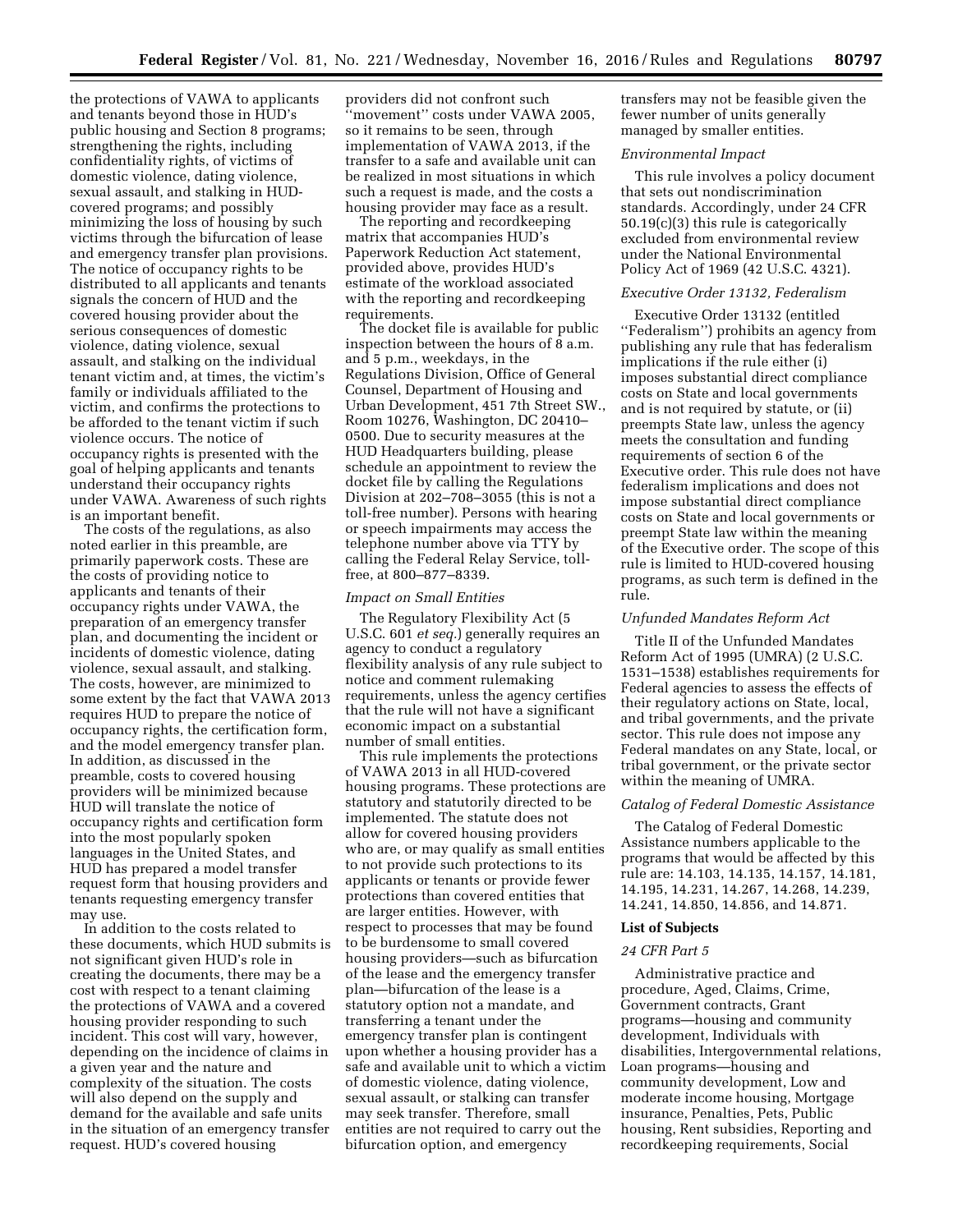security, Unemployment compensation, Wages.

# *24 CFR Part 91*

Aged, Grant programs—housing and community development, Homeless, Individuals with disabilities, Low and moderate income housing, Reporting and recordkeeping requirements.

## *24 CFR Part 92*

Administrative practice and procedure, Grant programs—housing and community development, Low and moderate income housing, Manufactured homes, Rent subsidies, Reporting and recordkeeping requirements.

#### *24 CFR Part 93*

Administrative practice and procedure, Grant programs—housing and community development, Low and moderate income housing, Manufactured homes, Rent subsidies, Reporting and recordkeeping requirements.

### *24 CFR Part 200*

Administrative practice and procedure, Claims, Equal employment opportunity, Fair housing, Home improvement, Housing standards, Lead poisoning, Loan programs—housing and community development, Mortgage insurance, Organization and functions (Government agencies), Penalties, Reporting and recordkeeping, Social Security, Unemployment compensation, Wages.

#### *24 CFR Part 247*

Grant programs—housing and community development, Loan programs—housing and community development, Low and moderate income housing, Rent subsidies.

# *24 CFR Part 574*

Community facilities, Grant programs—housing and community development, Grant programs—social programs, HIV/AIDS, Low and moderate income housing, Reporting and recordkeeping requirements.

### *24 CFR Part 576*

Community facilities, Grant programs—housing and community development, Grant programs—social programs, Homeless, Reporting and recordkeeping requirements.

### *24 CFR Part 578*

Community development, Community facilities, Grant programs housing and community development, Grant program—social programs, Homeless, Reporting and recordkeeping requirements.

## *24 CFR Part 880*

Grant programs—housing and community development, Rent subsidies, Reporting and recordkeeping requirements.

# *24 CFR Part 882*

Grant programs—housing and community development, Homeless, Lead poisoning, Manufactured homes, Rent subsidies, Reporting and recordkeeping requirements.

### *24 CFR Part 883*

Grant programs—housing and community development, Rent subsidies, Reporting and recordkeeping requirements.

## *24 CFR Part 884*

Grant programs—housing and community development, Rent subsidies, Reporting and recordkeeping requirements, Rural areas.

#### *24 CFR Part 886*

Grant programs—housing and community development, Lead poisoning, Rent subsidies, Reporting and recordkeeping requirements.

# *24 CFR Part 891*

Aged, Grant programs—housing and community development, Individuals with disabilities, Loan programs housing and community development, Rent subsidies, Reporting and recordkeeping requirements.

#### *24 CFR Part 905*

Grant programs—housing and community development, Public housing, Reporting and recordkeeping requirements.

#### *24 CFR Part 960*

Aged, Grant programs—housing and community development, Individuals with disabilities, Pets, Public housing.

# *24 CFR Part 966*

Grant programs—housing and community development, Public housing, Reporting and recordkeeping requirements.

#### *24 CFR Part 982*

Grant programs—housing and community development, Grant programs—Indians, Indians, Public housing, Rent subsidies, Reporting and recordkeeping requirements.

# *24 CFR Part 983*

Grant programs—housing and community development, Low and moderate income housing, Rent subsidies, Reporting and recordkeeping requirements.

Accordingly, for the reasons stated in the preamble, and in accordance with HUD's authority in 42 U.S.C. 3535(d), HUD amends 24 CFR parts 5, 92, 93, 200, 247, 574, 576, 578, 880, 882, 883, 884, 886, 891, 905, 960, 966, 982, and 983, as follows:

# **PART 5—GENERAL HUD PROGRAM REQUIREMENTS; WAIVERS**

■ 1. The authority citation for part 5 is revised to read as follows:

**Authority:** 42 U.S.C. 1437a, 1437c, 1437d, 1437f, 1437n, 3535(d), Sec. 327, Pub. L. 109– 115, 119 Stat. 2936, and 42 U.S.C. 14043e *et seq.,* Sec. 601, Pub. L. 113–4, 127 Stat. 101.

■ 2. Revise Subpart L to read as follows:

# **Subpart L—Protection for Victims of Domestic Violence, Dating Violence, Sexual Assault, or Stalking**

Sec.

- 5.2001 Applicability.
- 5.2003 Definitions.<br>5.2005 VAWA prot
- 5.2005 VAWA protections.<br>5.2007 Documenting the or
- Documenting the occurrence of domestic violence, dating violence, sexual assault, or stalking.
- 5.2009 Remedies available to victims of domestic violence, dating violence, sexual assault, or stalking.
- 5.2011 Effect on other laws.

# **Subpart L—Protection for Victims of Domestic Violence, Dating Violence, Sexual Assault, or Stalking**

#### **§ 5.2001 Applicability.**

(a) This subpart addresses the protections for victims of domestic violence, dating violence, sexual assault, or stalking who are applying for, or are the beneficiaries of, assistance under a HUD program covered by the Violence Against Women Act (VAWA), as amended (42 U.S.C. 13925 and 42 U.S.C. 14043e *et seq.*) (''covered housing program,'' as defined in § 5.2003). Notwithstanding the title of the statute, protections are not limited to women but cover victims of domestic violence, dating violence, sexual assault, and stalking, regardless of sex, gender identity, or sexual orientation. Consistent with the nondiscrimination and equal opportunity requirements at 24 CFR 5.105(a), victims cannot be discriminated against on the basis of any protected characteristic, including race, color, national origin, religion, sex, familial status, disability, or age. HUD programs must also be operated consistently with HUD's Equal Access Rule at § 5.105(a)(2), which requires that HUD-assisted and HUD-insured housing are made available to all otherwise eligible individuals and families regardless of actual or perceived sexual orientation, gender identity, or marital status.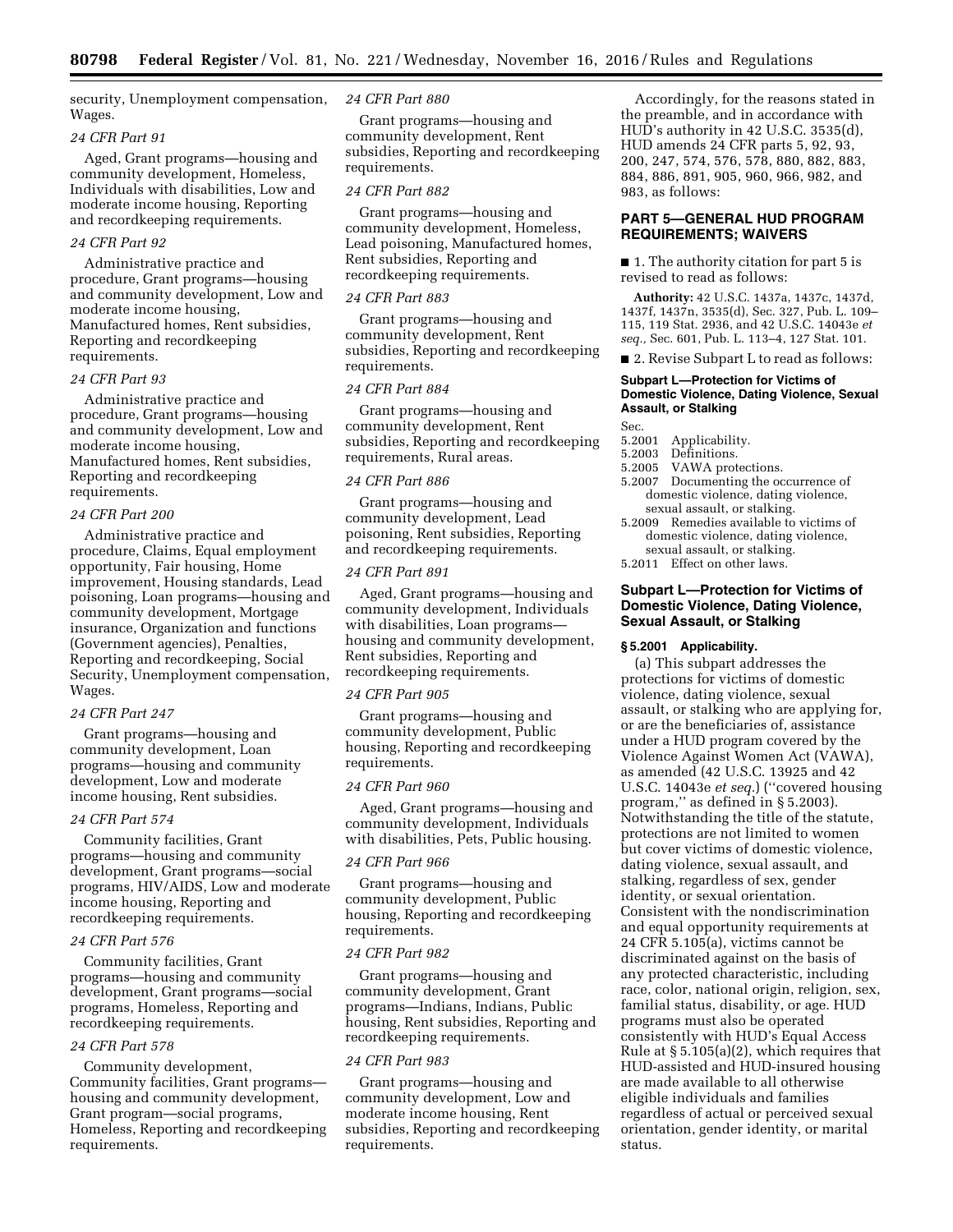(b)(1) The applicable assistance provided under a covered housing program generally consists of two types of assistance (one or both may be provided): Tenant-based rental assistance, which is rental assistance that is provided to the tenant; and project-based assistance, which is assistance that attaches to the unit in which the tenant resides. For projectbased assistance, the assistance may consist of such assistance as operating assistance, development assistance, and mortgage interest rate subsidy.

(2) The regulations in this subpart are supplemented by the specific regulations for the HUD-covered housing programs listed in § 5.2003. The program-specific regulations address how certain VAWA requirements are to be implemented and whether they can be implemented (for example, reasonable time to establish eligibility for assistance as provided in § 5.2009(b)) for the applicable covered housing program, given the statutory and regulatory framework for the program. When there is conflict between the regulations of this subpart and the program-specific regulations, the program-specific regulations govern. Where assistance is provided under more than one covered housing program and there is a conflict between VAWA protections or remedies under those programs, the individual seeking the VAWA protections or remedies may choose to use the protections or remedies under any or all of those programs, as long as the protections or remedies would be feasible and permissible under each of the program statutes.

#### **§ 5.2003 Definitions.**

The definitions of *PHA, HUD, household,* and *other person under the tenant's control* are defined in subpart A of this part. As used in this subpart L:

*Actual and imminent threat* refers to a physical danger that is real, would occur within an immediate time frame, and could result in death or serious bodily harm. In determining whether an individual would pose an actual and imminent threat, the factors to be considered include: The duration of the risk, the nature and severity of the potential harm, the likelihood that the potential harm will occur, and the length of time before the potential harm would occur.

*Affiliated individual,* with respect to an individual, means:

(1) A spouse, parent, brother, sister, or child of that individual, or a person to whom that individual stands in the place of a parent or guardian (for example, the affiliated individual is a

person in the care, custody, or control of that individual); or

(2) Any individual, tenant, or lawful occupant living in the household of that individual.

*Bifurcate* means to divide a lease as a matter of law, subject to the permissibility of such process under the requirements of the applicable HUDcovered program and State or local law, such that certain tenants or lawful occupants can be evicted or removed and the remaining tenants or lawful occupants can continue to reside in the unit under the same lease requirements or as may be revised depending upon the eligibility for continued occupancy of the remaining tenants and lawful occupants.

*Covered housing program* consists of the following HUD programs:

(1) Section 202 Supportive Housing for the Elderly (12 U.S.C. 1701q), with implementing regulations at 24 CFR part 891.

(2) Section 811 Supportive Housing for Persons with Disabilities (42 U.S.C. 8013), with implementing regulations at 24 CFR part 891.

(3) Housing Opportunities for Persons With AIDS (HOPWA) program (42 U.S.C. 12901 *et seq.*), with implementing regulations at 24 CFR part 574.

(4) HOME Investment Partnerships (HOME) program (42 U.S.C. 12741 *et seq.*), with implementing regulations at 24 CFR part 92.

(5) Homeless programs under title IV of the McKinney-Vento Homeless Assistance Act (42 U.S.C. 11360 *et seq.*), including the Emergency Solutions Grants program (with implementing regulations at 24 CFR part 576), the Continuum of Care program (with implementing regulations at 24 CFR part 578), and the Rural Housing Stability Assistance program (with regulations forthcoming).

(6) Multifamily rental housing under section 221(d)(3) of the National Housing Act (12 U.S.C. 17151(d)) with a below-market interest rate (BMIR) pursuant to section 221(d)(5), with implementing regulations at 24 CFR part 221.

(7) Multifamily rental housing under section 236 of the National Housing Act (12 U.S.C. 1715z–1), with implementing regulations at 24 CFR part 236.

(8) HUD programs assisted under the United States Housing Act of 1937 (42 U.S.C. 1437 *et seq.*); specifically, public housing under section 6 of the 1937 Act (42 U.S.C. 1437d) (with regulations at 24 CFR Chapter IX), tenant-based and project-based rental assistance under section 8 of the 1937 Act (42 U.S.C. 1437f) (with regulations at 24 CFR

chapters VIII and IX), and the Section 8 Moderate Rehabilitation Single Room Occupancy (with implementing regulations at 24 CFR part 882, subpart H).

(9) The Housing Trust Fund (12 U.S.C. 4568) (with implementing regulations at 24 CFR part 93).

*Covered housing provider* refers to the individual or entity under a covered housing program that has responsibility for the administration and/or oversight of VAWA protections and includes PHAs, sponsors, owners, mortgagors, managers, State and local governments or agencies thereof, nonprofit or forprofit organizations or entities. The program-specific regulations for the covered housing programs identify the individual or entity that carries out the duties and responsibilities of the covered housing provider as set forth in part 5, subpart L. For any of the covered housing programs, it is possible that there may be more than one covered housing provider; that is, depending upon the VAWA duty or responsibility to be performed by a covered housing provider, the covered housing provider may not always be the same individual or entity.

*Dating violence* means violence committed by a person:

(1) Who is or has been in a social relationship of a romantic or intimate nature with the victim; and

(2) Where the existence of such a relationship shall be determined based on a consideration of the following factors:

(i) The length of the relationship;

(ii) The type of relationship; and

(iii) The frequency of interaction between the persons involved in the relationship.

*Domestic violence* includes felony or misdemeanor crimes of violence committed by a current or former spouse or intimate partner of the victim, by a person with whom the victim shares a child in common, by a person who is cohabitating with or has cohabitated with the victim as a spouse or intimate partner, by a person similarly situated to a spouse of the victim under the domestic or family violence laws of the jurisdiction receiving grant monies, or by any other person against an adult or youth victim who is protected from that person's acts under the domestic or family violence laws of the jurisdiction. The term ''spouse or intimate partner of the victim'' includes a person who is or has been in a social relationship of a romantic or intimate nature with the victim, as determined by the length of the relationship, the type of the relationship, and the frequency of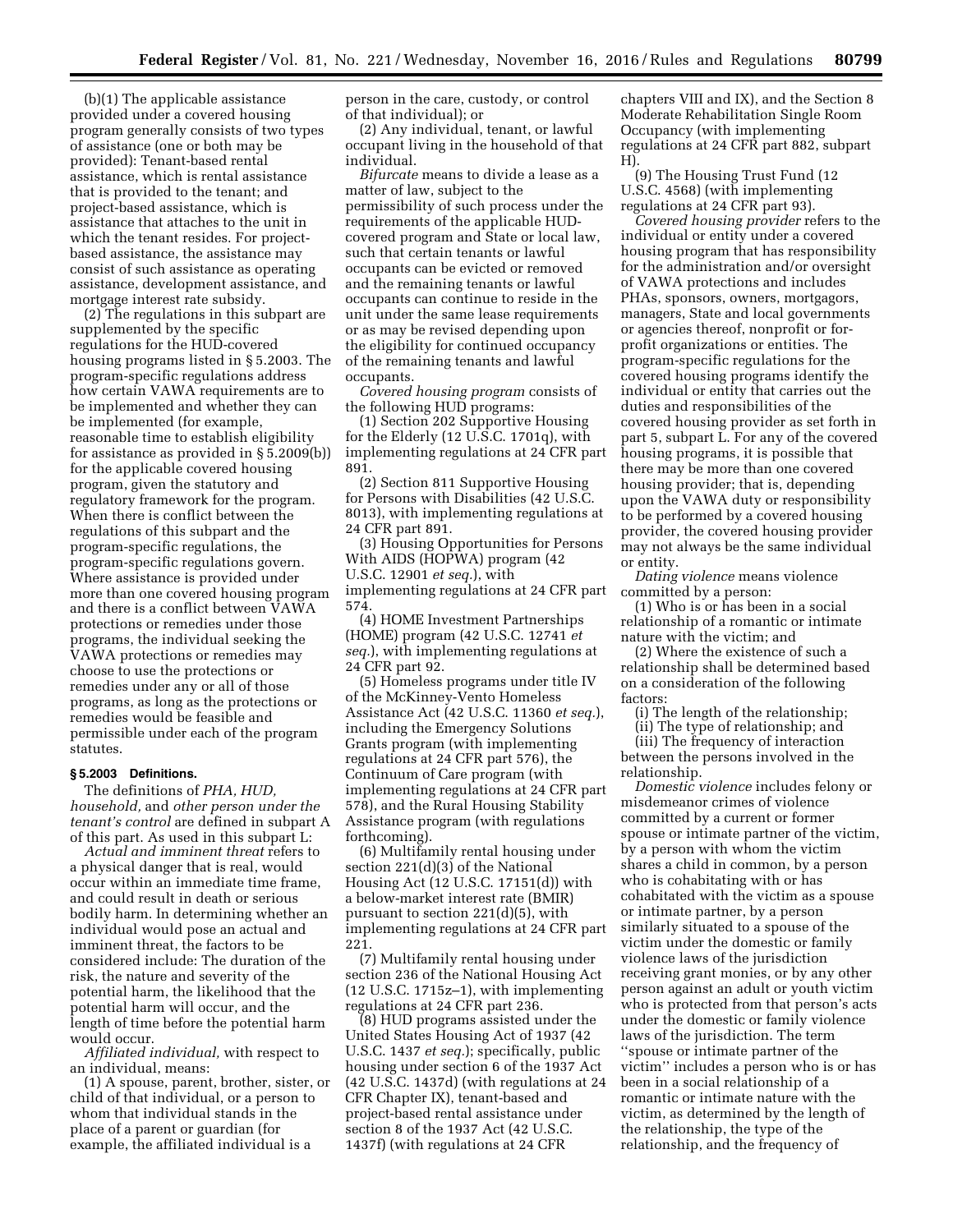interaction between the persons involved in the relationship.

*Sexual assault* means any nonconsensual sexual act proscribed by Federal, tribal, or State law, including when the victim lacks capacity to consent.

*Stalking* means engaging in a course of conduct directed at a specific person that would cause a reasonable person to:

(1) Fear for the person's individual safety or the safety of others; or

(2) Suffer substantial emotional distress.

*VAWA* means the Violence Against Women Act of 1994, as amended (42 U.S.C. 13925 and 42 U.S.C. 14043e *et seq.*).

# **§ 5.2005 VAWA protections.**

(a) *Notification of occupancy rights under VAWA, and certification form.* (1) A covered housing provider must provide to each of its applicants and to each of its tenants the notice of occupancy rights and the certification form as described in this section:

(i) A ''Notice of Occupancy Rights under the Violence Against Women Act,'' as prescribed and in accordance with directions provided by HUD, that explains the VAWA protections under this subpart, including the right to confidentiality, and any limitations on those protections; and

(ii) A certification form, in a form approved by HUD, to be completed by the victim to document an incident of domestic violence, dating violence, sexual assault or stalking, and that:

(A) States that the applicant or tenant is a victim of domestic violence, dating violence, sexual assault, or stalking;

(B) States that the incident of domestic violence, dating violence, sexual assault, or stalking that is the ground for protection under this subpart meets the applicable definition for such incident under § 5.2003; and

(C) Includes the name of the individual who committed the domestic violence, dating violence, sexual assault, or stalking, if the name is known and safe to provide.

(2) The notice required by paragraph (a)(1)(i) of this section and certification form required by paragraph (a)(1)(ii) of this section must be provided to an applicant or tenant no later than at each of the following times:

(i) At the time the applicant is denied assistance or admission under a covered housing program;

(ii) At the time the individual is provided assistance or admission under the covered housing program;

(iii) With any notification of eviction or notification of termination of assistance; and

(iv) During the 12-month period following *December 16, 2016,* either during the annual recertification or lease renewal process, whichever is applicable, or, if there will be no recertification or lease renewal for a tenant during the first year after the rule takes effect, through other means.

(3) The notice required by paragraph (a)(1)(i) of this section and the certification form required by paragraph (a)(1)(ii) of this section must be made available in multiple languages, consistent with guidance issued by HUD in accordance with Executive Order 13166 (Improving Access to Services for Persons with Limited English Proficiency, signed August 11, 2000, and published in the **Federal Register**  on August 16, 2000 (at 65 FR 50121).

(4) For the Housing Choice Voucher program under 24 CFR part 982, the project-based voucher program under 24 CFR part 983, the public housing admission and occupancy requirements under 24 CFR part 960, and renewed funding or leases of the Section 8 project-based program under 24 CFR parts 880, 882, 883, 884, 886, as well as project-based section 8 provided in connection with housing under part 891, the HUD-required lease, lease addendum, or tenancy addendum, as applicable, must include a description of specific protections afforded to the victims of domestic violence, dating violence, sexual assault, or stalking, as provided in this subpart.

(b) *Prohibited basis for denial or termination of assistance or eviction*— (1) *General.* An applicant for assistance or tenant assisted under a covered housing program may not be denied admission to, denied assistance under, terminated from participation in, or evicted from the housing on the basis or as a direct result of the fact that the applicant or tenant is or has been a victim of domestic violence, dating violence, sexual assault, or stalking, if the applicant or tenant otherwise qualifies for admission, assistance, participation, or occupancy.

(2) *Termination on the basis of criminal activity.* A tenant in a covered housing program may not be denied tenancy or occupancy rights solely on the basis of criminal activity directly relating to domestic violence, dating violence, sexual assault, or stalking if:

(i) The criminal activity is engaged in by a member of the household of the tenant or any guest or other person under the control of the tenant, and

(ii) The tenant or an affiliated individual of the tenant is the victim or threatened victim of such domestic violence, dating violence, sexual assault or stalking.

(c) *Construction of lease terms and terms of assistance.* An incident of actual or threatened domestic violence, dating violence, sexual assault, or stalking shall not be construed as:

(1) A serious or repeated violation of a lease executed under a covered housing program by the victim or threatened victim of such incident; or

(2) Good cause for terminating the assistance, tenancy, or occupancy rights under a covered housing program of the victim or threatened victim of such incident.

(d) *Limitations of VAWA protections.*  (1) Nothing in this section limits the authority of a covered housing provider, when notified of a court order, to comply with a court order with respect to:

(i) The rights of access or control of property, including civil protection orders issued to protect a victim of domestic violence, dating violence, sexual assault, or stalking; or

(ii) The distribution or possession of property among members of a household.

(2) Nothing in this section limits any available authority of a covered housing provider to evict or terminate assistance to a tenant for any violation not premised on an act of domestic violence, dating violence, sexual assault, or stalking that is in question against the tenant or an affiliated individual of the tenant. However, the covered housing provider must not subject the tenant, who is or has been a victim of domestic violence, dating violence, sexual assault, or stalking, or is affiliated with an individual who is or has been a victim of domestic violence, dating violence, sexual assault or stalking, to a more demanding standard than other tenants in determining whether to evict or terminate assistance.

(3) Nothing in this section limits the authority of a covered housing provider to terminate assistance to or evict a tenant under a covered housing program if the covered housing provider can demonstrate an actual and imminent threat to other tenants or those employed at or providing service to property of the covered housing provider would be present if that tenant or lawful occupant is not evicted or terminated from assistance. In this context, words, gestures, actions, or other indicators will be considered an "actual and imminent threat" if they meet the standards provided in the definition of ''actual and imminent threat'' in § 5.2003.

(4) Any eviction or termination of assistance, as provided in paragraph (d)(3) of this section should be utilized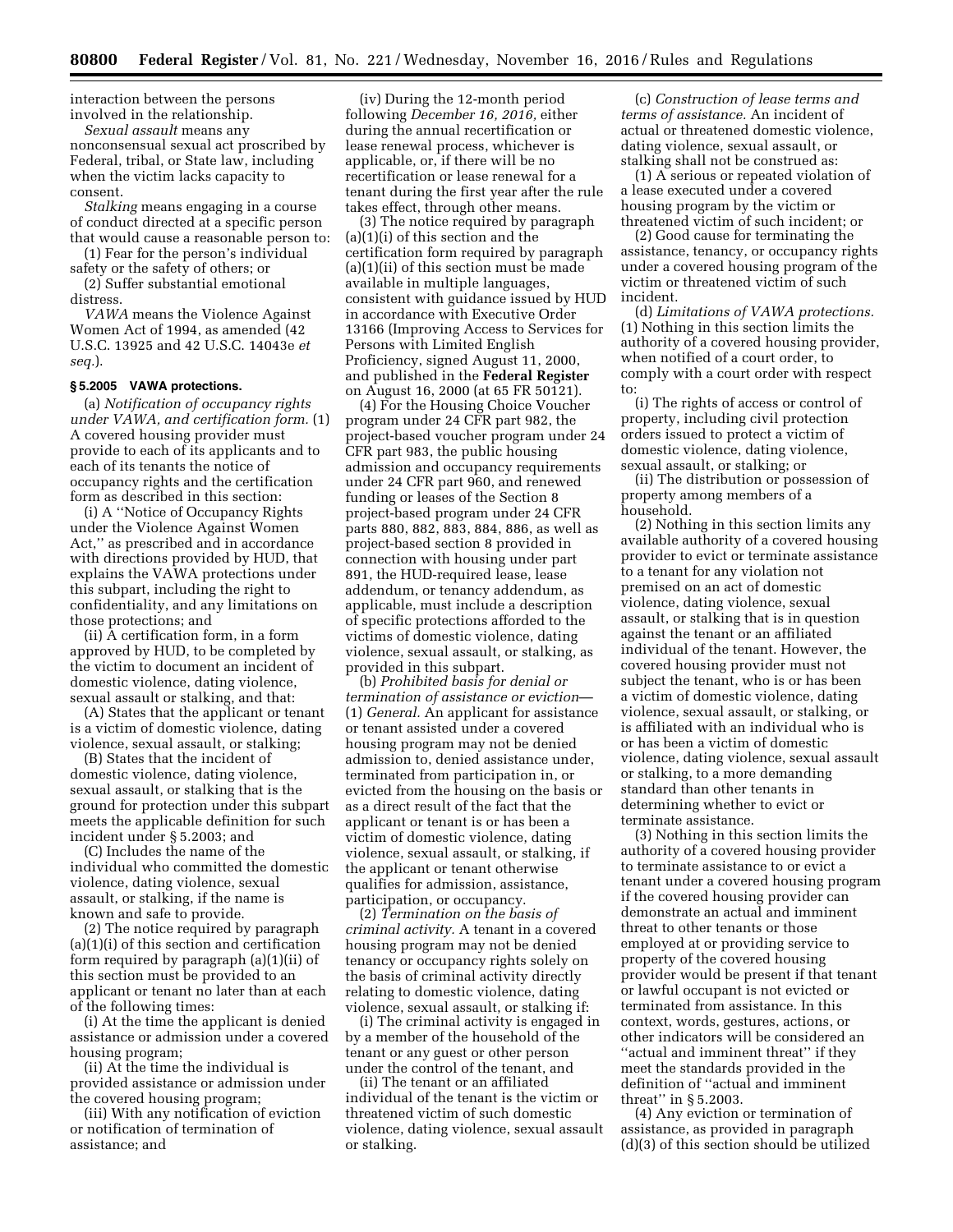by a covered housing provider only when there are no other actions that could be taken to reduce or eliminate the threat, including, but not limited to, transferring the victim to a different unit, barring the perpetrator from the property, contacting law enforcement to increase police presence or develop other plans to keep the property safe, or seeking other legal remedies to prevent the perpetrator from acting on a threat. Restrictions predicated on public safety cannot be based on stereotypes, but must be tailored to particularized concerns about individual residents.

(e) *Emergency transfer plan.* Each covered housing provider, as identified in the program-specific regulations for the covered housing program, shall adopt an emergency transfer plan, no later than June 14, 2017 based on HUD's model emergency transfer plan, in accordance with the following:

(1) For purposes of this section, the following definitions apply:

(i) *Internal emergency transfer* refers to an emergency relocation of a tenant to another unit where the tenant would not be categorized as a new applicant; that is, the tenant may reside in the new unit without having to undergo an application process.

(ii) *External emergency transfer* refers to an emergency relocation of a tenant to another unit where the tenant would be categorized as a new applicant; that is the tenant must undergo an application process in order to reside in the new unit.

(iii) *Safe unit* refers to a unit that the victim of domestic violence, dating violence, sexual assault, or stalking believes is safe.

(2) The emergency transfer plan must provide that a tenant receiving rental assistance through, or residing in a unit subsidized under, a covered housing program who is a victim of domestic violence, dating violence, sexual assault, or stalking qualifies for an emergency transfer if:

(i) The tenant expressly requests the transfer; and

(ii)(A) The tenant reasonably believes there is a threat of imminent harm from further violence if the tenant remains within the same dwelling unit that the tenant is currently occupying; or

(B) In the case of a tenant who is a victim of sexual assault, either the tenant reasonably believes there is a threat of imminent harm from further violence if the tenant remains within the same dwelling unit that the tenant is currently occupying, or the sexual assault occurred on the premises during the 90-calendar-day period preceding the date of the request for transfer.

(3) The emergency transfer plan must detail the measure of any priority given to tenants who qualify for an emergency transfer under VAWA in relation to other categories of tenants seeking transfers and individuals seeking placement on waiting lists.

(4) The emergency transfer plan must incorporate strict confidentiality measures to ensure that the covered housing provider does not disclose the location of the dwelling unit of the tenant to a person who committed or threatened to commit an act of domestic violence, dating violence, sexual assault, or stalking against the tenant.

(5) The emergency transfer plan must allow a tenant to make an internal emergency transfer under VAWA when a safe unit is immediately available.

(6) The emergency transfer plan must describe policies for assisting a tenant in making an internal emergency transfer under VAWA when a safe unit is not immediately available, and these policies must ensure that requests for internal emergency transfers under VAWA receive, at a minimum, any applicable additional priority that housing providers may already provide to other types of emergency transfer requests.

(7) The emergency transfer plan must describe reasonable efforts the covered housing provider will take to assist a tenant who wishes to make an external emergency transfer when a safe unit is not immediately available. The plan must include policies for assisting a tenant who is seeking an external emergency transfer under VAWA out of the covered housing provider's program or project, and a tenant who is seeking an external emergency transfer under VAWA into the covered housing provider's program or project. These policies may include:

(i) Arrangements, including memoranda of understanding, with other covered housing providers to facilitate moves; and

(ii) Outreach activities to organizations that assist or provide resources to victims of domestic violence, dating violence, sexual assault, or stalking.

(8) Nothing may preclude a tenant from seeking an internal emergency transfer and an external emergency transfer concurrently if a safe unit is not immediately available.

(9) Where applicable, the emergency transfer plan must describe policies for a tenant who has tenant-based rental assistance and who meets the requirements of paragraph (e)(2) of this section to move quickly with that assistance.

(10) The emergency transfer plan may require documentation from a tenant seeking an emergency transfer, provided that:

(i) The tenant's submission of a written request to the covered housing provider, where the tenant certifies that they meet the criteria in paragraph  $(e)(2)(ii)$  of this section, shall be sufficient documentation of the requirements in paragraph (e)(2) of this section;

(ii) The covered housing provider may, at its discretion, ask an individual seeking an emergency transfer to document the occurrence of domestic violence, dating violence, sexual assault, or stalking, in accordance with § 5.2007, for which the individual is seeking the emergency transfer, if the individual has not already provided documentation of that occurrence; and

(iii) No other documentation is required to qualify the tenant for an emergency transfer.

(11) The covered housing provider must make its emergency transfer plan available upon request and, when feasible, must make its plan publicly available.

(12) The covered housing provider must keep a record of all emergency transfers requested under its emergency transfer plan, and the outcomes of such requests, and retain these records for a period of three years, or for a period of time as specified in program regulations. Requests and outcomes of such requests must be reported to HUD annually.

(13) Nothing in this paragraph (e) may be construed to supersede any eligibility or other occupancy requirements that may apply under a covered housing program.

### **§ 5.2007 Documenting the occurrence of domestic violence, dating violence, sexual assault, or stalking.**

(a) *Request for documentation.* (1) Under a covered housing program, if an applicant or tenant represents to the covered housing provider that the individual is a victim of domestic violence, dating violence, sexual assault, or stalking entitled to the protections under § 5.2005, or remedies under § 5.2009, the covered housing provider may request, in writing, that the applicant or tenant submit to the covered housing provider the documentation specified in paragraph (b)(1) of this section.

(2)(i) If an applicant or tenant does not provide the documentation requested under paragraph (a)(1) of this section within 14 business days after the date that the tenant receives a request in writing for such documentation from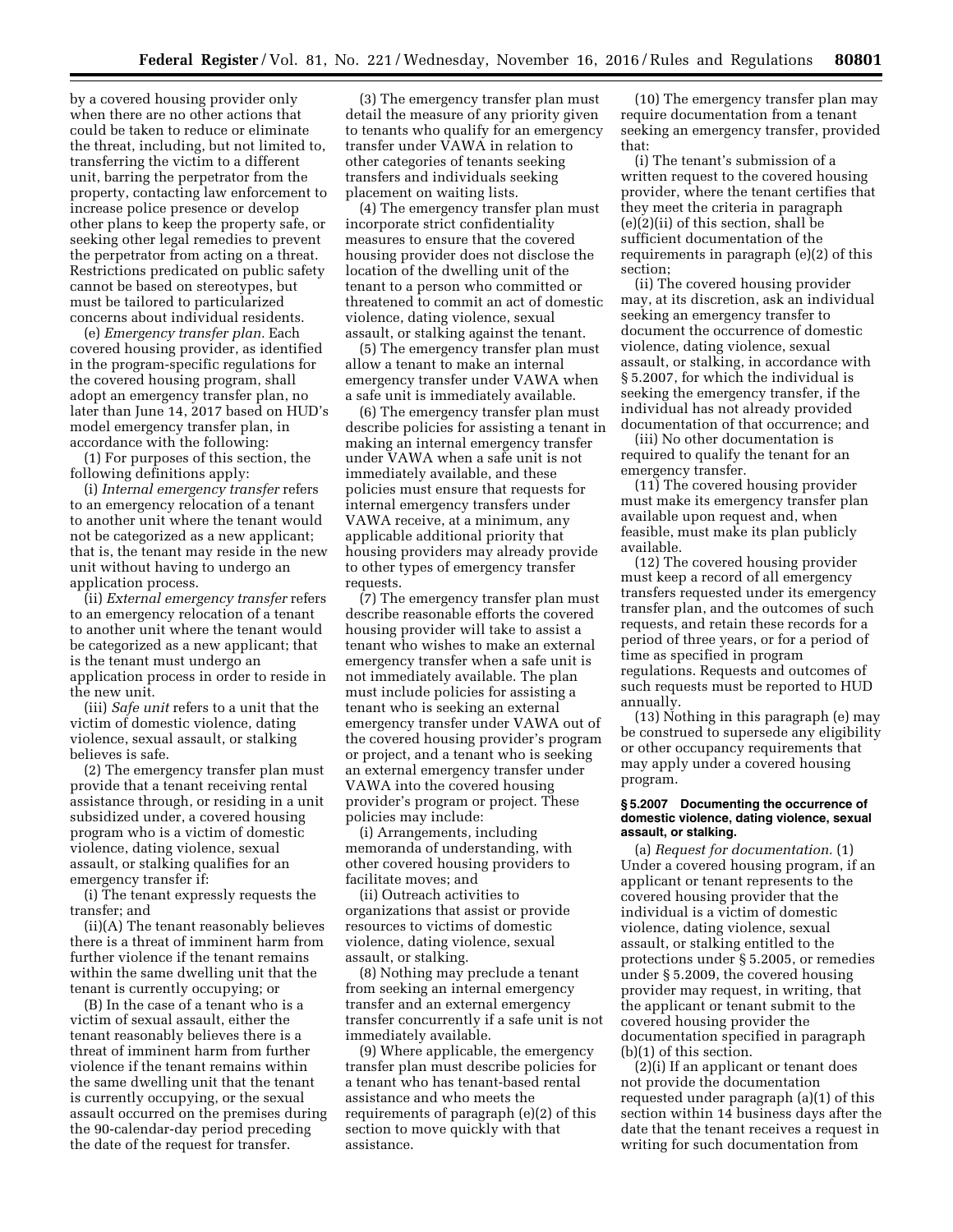the covered housing provider, nothing in § 5.2005 or § 5.2009, which addresses the protections of VAWA, may be construed to limit the authority of the covered housing provider to:

(A) Deny admission by the applicant or tenant to the covered housing program;

(B) Deny assistance under the covered housing program to the applicant or tenant;

(C) Terminate the participation of the tenant in the covered housing program; or

(D) Evict the tenant, or a lawful occupant that commits a violation of a lease.

(ii) A covered housing provider may, at its discretion, extend the 14-businessday deadline under paragraph (a)(2)(i) of this section.

(b) *Permissible documentation and submission requirements.* (1) In response to a written request to the applicant or tenant from the covered housing provider, as provided in paragraph (a) of this section, the applicant or tenant may submit, as documentation of the occurrence of domestic violence, dating violence, sexual assault, or stalking, any one of the following forms of documentation, where it is at the discretion of the tenant or applicant which one of the following forms of documentation to submit:

(i) The certification form described in  $§ 5.2005(a)(1)(ii);$  or

(ii) A document:

(A) Signed by an employee, agent, or volunteer of a victim service provider, an attorney, or medical professional, or a mental health professional (collectively, ''professional'') from whom the victim has sought assistance relating to domestic violence, dating violence, sexual assault, or stalking, or the effects of abuse;

(B) Signed by the applicant or tenant; and

(C) That specifies, under penalty of perjury, that the professional believes in the occurrence of the incident of domestic violence, dating violence, sexual assault, or stalking that is the ground for protection and remedies under this subpart, and that the incident meets the applicable definition of domestic violence, dating violence, sexual assault, or stalking under § 5.2003; or

(iii) A record of a Federal, State, tribal, territorial or local law enforcement agency, court, or administrative agency; or

(iv) At the discretion of a covered housing provider, a statement or other evidence provided by the applicant or tenant.

(2) If a covered housing provider receives documentation under paragraph (b)(1) of this section that contains conflicting information (including certification forms from two or more members of a household each claiming to be a victim and naming one or more of the other petitioning household members as the perpetrator), the covered housing provider may require an applicant or tenant to submit third-party documentation, as described in paragraphs  $(b)(1)(ii)$ ,  $(b)(1)(iii)$ , or  $(b)(1)(iv)$  of this section, within 30 calendar days of the date of the request for the third-party documentation.

(3) Nothing in this paragraph (b) shall be construed to require a covered housing provider to request that an individual submit documentation of the status of the individual as a victim of domestic violence, dating violence, sexual assault, or stalking.

(c) *Confidentiality.* Any information submitted to a covered housing provider under this section, including the fact that an individual is a victim of domestic violence, dating violence, sexual assault, or stalking (confidential information), shall be maintained in strict confidence by the covered housing provider.

(1) The covered housing provider shall not allow any individual administering assistance on behalf of the covered housing provider or any persons within their employ (*e.g.,*  contractors) or in the employ of the covered housing provider to have access to confidential information unless explicitly authorized by the covered housing provider for reasons that specifically call for these individuals to have access to this information under applicable Federal, State, or local law.

(2) The covered housing provider shall not enter confidential information described in paragraph (c) of this section into any shared database or disclose such information to any other entity or individual, except to the extent that the disclosure is:

(i) Requested or consented to in writing by the individual in a timelimited release

(ii) Required for use in an eviction proceeding or hearing regarding termination of assistance from the covered program; or

(iii) Otherwise required by applicable law.

(d) A covered housing provider's compliance with the protections of §§ 5.2005 and 5.2009, based on documentation received under this section shall not be sufficient to constitute evidence of an unreasonable act or omission by the covered housing provider. However, nothing in this

paragraph (d) of this section shall be construed to limit the liability of a covered housing provider for failure to comply with §§ 5.2005 and 5.2009.

## **§ 5.2009 Remedies available to victims of domestic violence, dating violence, sexual assault, or stalking.**

(a) *Lease bifurcation.* (1) A covered housing provider may in accordance with paragraph (a)(2) of this section, bifurcate a lease, or remove a household member from a lease in order to evict, remove, terminate occupancy rights, or terminate assistance to such member who engages in criminal activity directly relating to domestic violence, dating violence, sexual assault, or stalking against an affiliated individual or other individual:

(i) Without regard to whether the household member is a signatory to the lease; and

(ii) Without evicting, removing, terminating assistance to, or otherwise penalizing a victim of such criminal activity who is also a tenant or lawful occupant.

(2) A lease bifurcation, as provided in paragraph (a)(1) of this section, shall be carried out in accordance with any requirements or procedures as may be prescribed by Federal, State, or local law for termination of assistance or leases and in accordance with any requirements under the relevant covered housing program.

(b) *Reasonable time to establish eligibility for assistance or find alternative housing following bifurcation of a lease*—(1) *Applicability.*  The reasonable time to establish eligibility under a covered housing program or find alternative housing is specified in paragraph (b) of this section, or alternatively in the programspecific regulations governing the applicable covered housing program. Some covered housing programs may provide different time frames than are specified in this paragraph (b), and in such cases, the program-specific regulations govern.

(2) *Reasonable time to establish eligibility assistance or find alternative housing.* (i) If a covered housing provider exercises the option to bifurcate a lease as provided in paragraph (a) of this section, and the individual who was evicted or for whom assistance was terminated was the eligible tenant under the covered housing program, the covered housing provider shall provide to any remaining tenant or tenants that were not already eligible a period of 90 calendar days from the date of bifurcation of the lease to: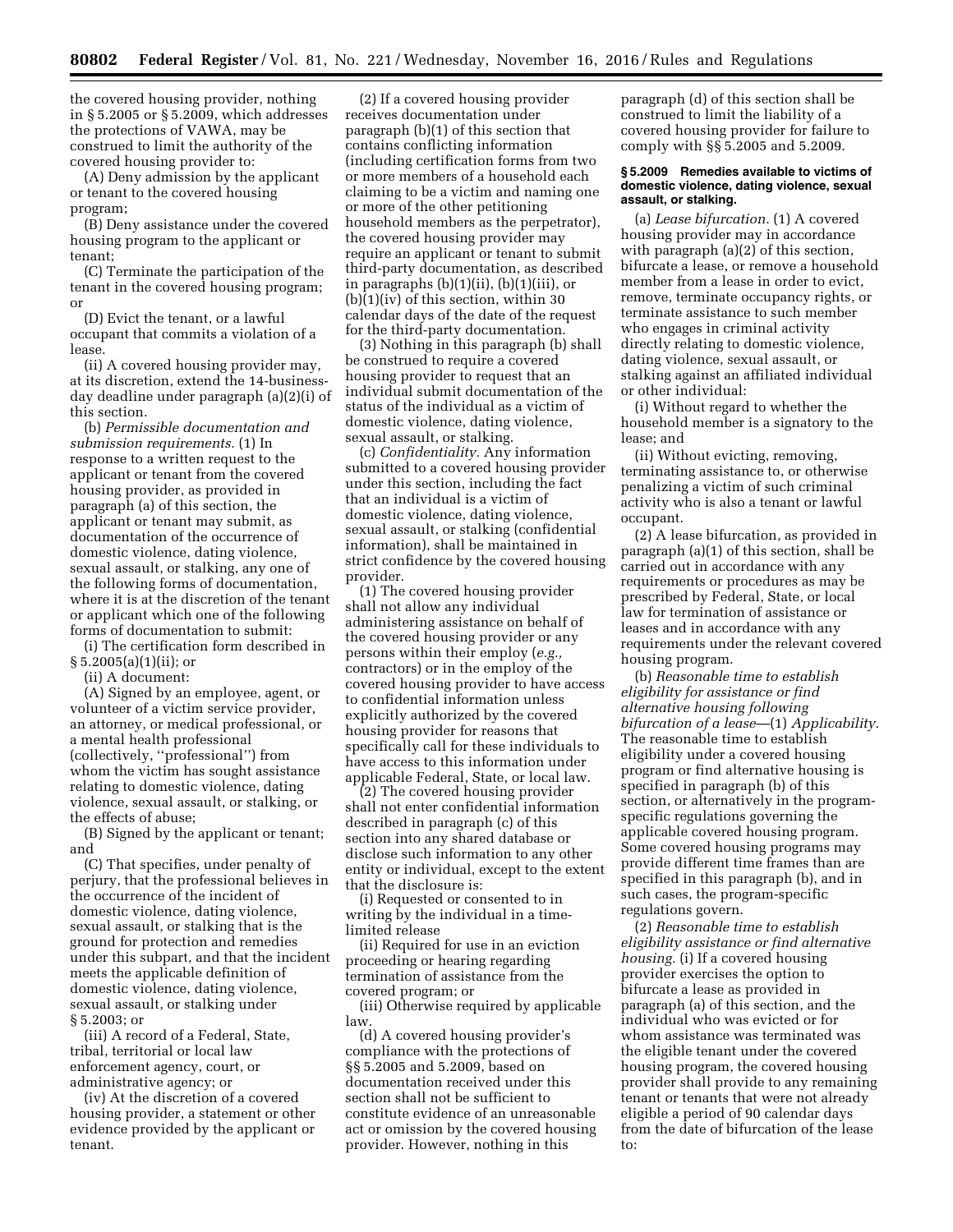(A) Establish eligibility for the same covered housing program under which the evicted or terminated tenant was the recipient of assistance at the time of bifurcation of the lease; or

(B) Establish eligibility under another covered housing program; or

(C) Find alternative housing.

(ii) The 90-calendar-day period provided by paragraph (b)(2) of this section will not be available to a remaining household member if the statutory requirements for the covered housing program prohibit it. The 90-day calendar period also will not apply beyond the expiration of a lease, unless this is permitted by program regulations. The 90-calendar-day period is the total period provided to a remaining tenant to establish eligibility under the three options provided in paragraphs  $(b)(2)(i)(A)$ ,  $(B)$ , and  $(C)$  of this section.

(iii) The covered housing provider may extend the 90-calendar-day period in paragraph (b)(2) of this section up to an additional 60 calendar days, unless prohibited from doing so by statutory requirements of the covered program or unless the time period would extend beyond expiration of the lease.

(c) *Efforts to promote housing stability for victims of domestic violence, dating violence, sexual assault, or stalking.*  Covered housing providers are encouraged to undertake whatever actions permissible and feasible under their respective programs to assist individuals residing in their units who are victims of domestic violence, dating violence, sexual assault, or stalking to remain in their units or other units under the covered housing program or other covered housing providers, and for the covered housing provider to bear the costs of any transfer, where permissible.

#### **§ 5.2011 Effect on other laws.**

(a) Nothing in this subpart shall be construed to supersede any provision of any Federal, State, or local law that provides greater protection than this section for victims of domestic violence, dating violence, sexual assault, or stalking.

(b) All applicable fair housing and civil rights statutes and requirements apply in the implementation of VAWA requirements. See § 5.105(a).

# **PART 91—CONSOLIDATED SUBMISSIONS FOR COMMUNITY PLANNING AND DEVELOPMENT PROGRAMS**

■ 3. The authority citation for part 91 continues to read as follows:

**Authority:** 42 U.S.C. 3535(d), 3601–3619, 5301–5315, 11331–11388, 12701–12711, 12741–12756, and 12901–12912.

 $\blacksquare$  4. In § 91.520, revise paragraphs (e), (f), (g), and (h) to read as follows:

# **§ 91.520 Performance reports.**

 $\star$   $\star$   $\star$ 

(e) *HOME.* For HOME participating jurisdictions, the report shall include the results of on-site inspections of affordable rental housing assisted under the program to determine compliance with housing codes and other applicable regulations, an assessment of the jurisdiction's affirmative marketing actions and outreach to minority-owned and women-owned businesses, data on the amount and use of program income for projects, including the number of projects and owner and tenant characteristics, and data on emergency transfers requested under 24 CFR 5.2005(e) and 24 CFR 92.359, pertaining to victims of domestic violence, dating violence, sexual assault, or stalking, including data on the outcomes of such requests.

(f) *HOPWA.* For jurisdictions receiving funding under the Housing Opportunities for Persons With AIDS program, the report must include the number of individuals assisted and the types of assistance provided, as well as data on emergency transfers requested under 24 CFR 5.2005(e), pertaining to victims of domestic violence, dating violence, sexual assault, or stalking, including data on the outcomes of such requests.

(g) *ESG.* For jurisdictions receiving funding under the ESG program provided in 24 CFR part 576, the report, in a form prescribed by HUD, must include the number of persons assisted, the types of assistance provided, the project or program outcomes data measured under the performance standards developed in consultation with the Continuum(s) of Care, and data on emergency transfers requested under 24 CFR 5.2005(e) and 24 CFR 576.409, pertaining to victims of domestic violence, dating violence, sexual assault, or stalking, including data on the outcomes of such requests.

(h) *HTF.* For jurisdictions receiving HTF funds, the report must describe the HTF program's accomplishments, and the extent to which the jurisdiction complied with its approved HTF allocation plan and the requirements of 24 CFR part 93, as well as data on emergency transfers requested under 24 CFR 5.2005(e) and 24 CFR 93.356, pertaining to victims of domestic violence, dating violence, sexual

assault, or stalking, including data on the outcomes of such requests. \* \* \* \* \*

**PART 92—HOME INVESTMENT PARTNERSHIPS PROGRAM** 

■ 5. The authority citation for part 92 continues to read as follows:

**Authority:** 42 U.S.C. 3535(d) and 12701– 12839.

■ 6. In § 92.253, paragraph (a) is revised, the word ''and'' is removed from the end of paragraph (d)(5), the period is removed and ''; and'' is added at the end of paragraph  $(d)(6)$ , and paragraph  $(d)(7)$ is added to read as follows:

# **§ 92.253 Tenant protections and selection.**

(a) *Lease.* There must be a written lease between the tenant and the owner of rental housing assisted with HOME funds that is for a period of not less than 1 year, unless by mutual agreement between the tenant and the owner a shorter period is specified. The lease must incorporate the VAWA lease term/ addendum required under § 92.359(e), except as otherwise provided by § 92.359(b).

\* \* \* \* \*

(d) \* \* \*

(7) Comply with the VAWA requirements prescribed in § 92.359. ■ 7. Section 92.359 is added to subpart H to read as follows:

#### **§ 92.359 VAWA requirements.**

(a) *General.* (1) The Violence Against Women Act (VAWA) requirements set forth in 24 CFR part 5, subpart L, apply to all HOME tenant-based rental assistance and rental housing assisted with HOME funds, as supplemented by this section.

(2) For the HOME program, the "covered housing provider," as this term is used in HUD's regulations in 24 CFR part 5, subpart L, refers to:

(i) The housing owner for the purposes of 24 CFR 5.2005(d)(1), (d)(3), and (d)(4) and § 5.2009(a); and

(ii) The participating jurisdiction and the owner for purposes of 24 CFR 5.2005(d)(2), 5.2005(e), and 5.2007, except as otherwise provided in paragraph (g) of this section.

(b) *Effective date.* The core statutory protections of VAWA that prohibit denial or termination of assistance or eviction solely because an applicant or tenant is a victim of domestic violence, dating violence, sexual assault, or stalking became applicable upon enactment of VAWA 2013 on March 7, 2013. Compliance with the VAWA regulatory requirements under this section and 24 CFR part 5, subpart L, are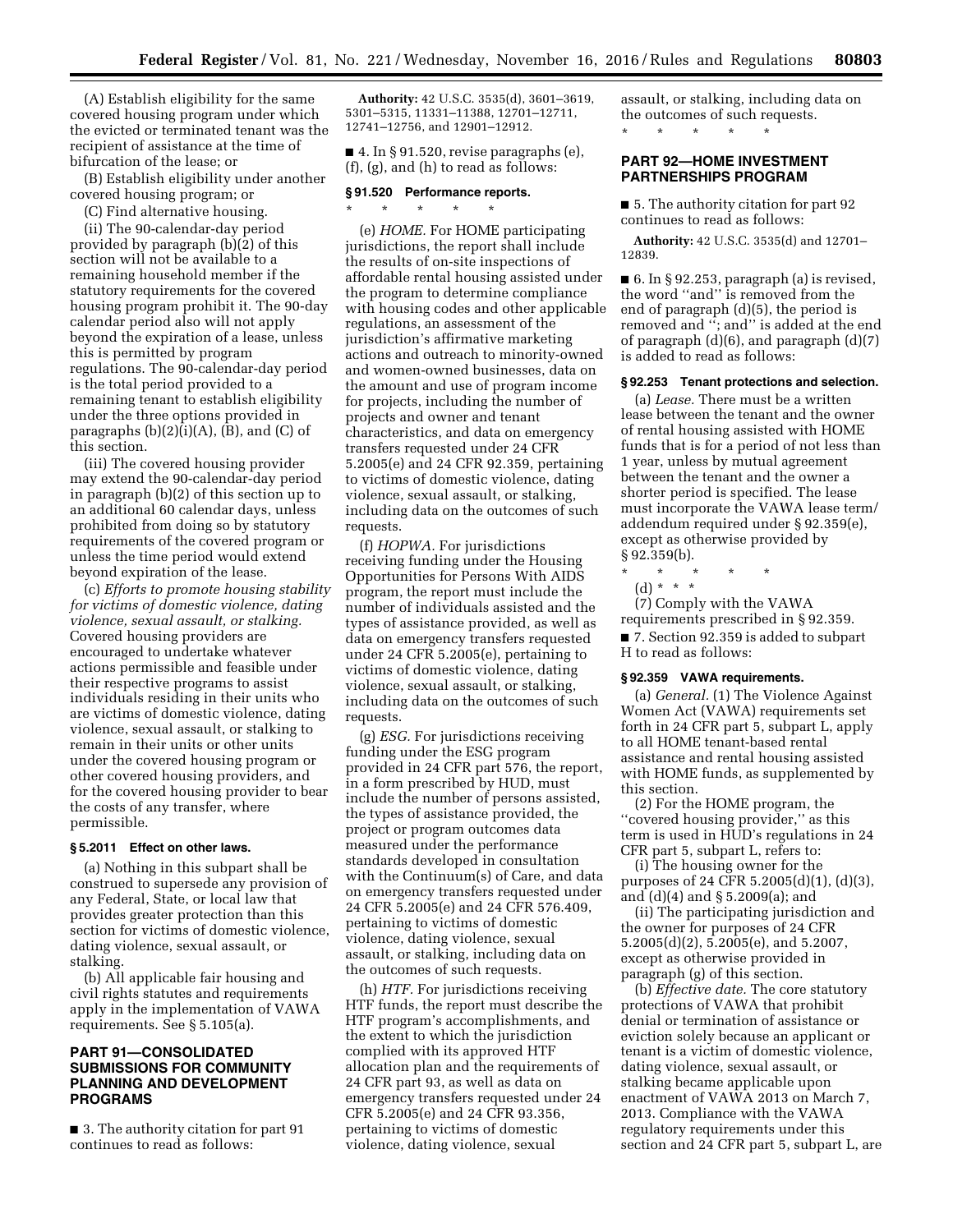required for any tenant-based rental assistance or rental housing project for which the date of the HOME funding commitment is on or after *December 16, 2016*.

(c) *Notification requirements.* The participating jurisdiction must provide a notice and certification form that meet the requirements of 24 CFR 5.2005(a) to the owner of HOME-assisted rental housing.

(1) *For HOME-assisted units.* The owner of HOME-assisted rental housing must provide the notice and certification form described in 24 CFR 5.2005(a) to the applicant for a HOMEassisted unit at the time the applicant is admitted to a HOME-assisted unit, or denied admission to a HOME-assisted unit based on the owner's tenant selection policies and criteria. The owner of HOME-assisted rental housing must also provide the notice and certification form described in 24 CFR 5.2005 with any notification of eviction from a HOME-assisted unit.

(2) *For HOME tenant-based rental assistance.* The participating jurisdiction must provide the notice and certification form described in 24 CFR 5.2005(a) to the applicant for HOME tenant-based rental assistance when the applicant's HOME tenant-based rental assistance is approved or denied. The participating jurisdiction must also provide the notice and certification form described in 24 CFR 5.2005(a) to a tenant receiving HOME tenant-based rental assistance when the participating jurisdiction provides the tenant with notification of termination of the HOME tenant-based rental assistance, and when the participating jurisdiction learns that the tenant's housing owner intends to provide the tenant with notification of eviction.

(d) *Bifurcation of lease requirements.*  For the purposes of this part, the following requirements shall apply in place of the requirements at 24 CFR 5.2009(b):

(1) If a family living in a HOMEassisted rental unit separates under 24 CFR 5.2009(a), the remaining tenant(s) may remain in the HOME-assisted unit.

(2) If a family who is receiving HOME tenant-based rental assistance separates under 24 CFR 5.2009(a), the remaining tenant(s) will retain the HOME tenantbased rental assistance. The participating jurisdiction must determine whether the tenant that was removed from the unit will receive HOME tenant-based rental assistance.

(e) *VAWA lease term/addendum.* The participating jurisdiction must develop a VAWA lease term/addendum to incorporate all requirements that apply to the owner or lease under 24 CFR part

5, subpart L, and this section, including the prohibited bases for eviction and restrictions on construing lease terms under 24 CFR 5.2005(b) and (c). This VAWA lease term/addendum must also provide that the tenant may terminate the lease without penalty if the participating jurisdiction determines that the tenant has met the conditions for an emergency transfer under 24 CFR 5.2005(e). When HOME tenant-based rental assistance is provided, the lease term/addendum must require the owner to notify the participating jurisdiction before the owner bifurcates the lease or provides notification of eviction to the tenant. If HOME tenant-based rental assistance is the only assistance provided (*i.e.,* the unit is not receiving project-based assistance under a covered housing program, as defined in 24 CFR 5.2003), the VAWA lease term/ addendum may be written to expire at the end of the rental assistance period.

(f) *Period of applicability.* For HOMEassisted rental housing, the requirements of this section shall apply to the owner of the housing for the duration of the affordability period. For HOME tenant-based rental assistance, the requirements of this section shall apply to the owner of the tenant's housing for the period for which the rental assistance is provided.

(g) *Emergency Transfer Plan.* (1) The participating jurisdiction must develop and implement an emergency transfer plan and must make the determination of whether a tenant qualifies under the plan. The plan must meet the requirements in 24 CFR 5.2005(e), as supplemented by this section.

(2) For the purposes of § 5.2005(e)(7), the required policies must specify that for tenants who qualify for an emergency transfer and who wish to make an external emergency transfer when a safe unit is not immediately available, the participating jurisdiction must provide a list of properties in the jurisdiction that include HOME-assisted units. The list must include the following information for each property: The property's address, contact information, the unit sizes (number of bedrooms) for the HOME-assisted units, and, to the extent known, any tenant preferences or eligibility restrictions for the HOME-assisted units. In addition, the participating jurisdiction may:

(i) Establish a preference under the participating jurisdiction's HOME program for tenants who qualify for emergency transfers under 24 CFR 5.2005(e);

(ii) Provide HOME tenant-based rental assistance to tenants who qualify for emergency transfers under 24 CFR 5.2005(e); or

(iii) Coordinate with victim service providers and advocates to develop the emergency transfer plan, make referrals, and facilitate emergency transfers to safe and available units.

 $\blacksquare$  8. Section 92.504(c) is amended by adding a sentence to the end of paragraphs  $(c)(1)(vi)$  and  $(c)(2)(iv)$ , adding paragraph  $(c)(3)(v)(F)$ , and adding a sentence to the end of paragraph (c)(4)(ii), to read as follows:

#### **§ 92.504 Participating jurisdiction responsibilities; written agreements; on-site inspection.**

- \* \* \* \* \*
- (c) \* \* \*
- $(1) * * * *$

 $(vi) * * * If HOME funds are$ provided for development of rental housing or provision of tenant-based rental assistance, the agreement must set forth all obligations the State imposes on the State recipient in order to meet the VAWA requirements under § 92.359, including notice obligations and any obligations with respect to the emergency transfer plan (including whether the State recipient must develop its own plan or follow the State's plan).

\* \* \* \* \* (2) \* \* \*

(iv) \* \* \* If HOME funds are being provided to develop rental housing or provide tenant-based rental assistance, the agreement must set forth all obligations the participating jurisdiction imposes on the subrecipient in order to meet the VAWA requirements under § 92.359, including notice obligations and obligations under the emergency transfer plan.

- $\star$   $\star$
- $(3) * * * *$
- $(v) * * * *$

(F) If HOME funds are being provided to develop rental housing, the agreement must set forth all obligations the participating jurisdiction imposes on the owner in order to meet the VAWA requirements under § 92.359, including the owner's notice obligations and owner obligations under the emergency transfer plan.

- \* \* \* \* \*
- (4) \* \* \*

(ii)  $*$   $*$   $*$  If applicable to the work under the contract, the agreement must set forth all obligations the participating jurisdiction imposes on the contractor in order to meet the VAWA requirements under § 92.359, including any notice obligations and any obligations under the emergency transfer plan.

\* \* \* \* \*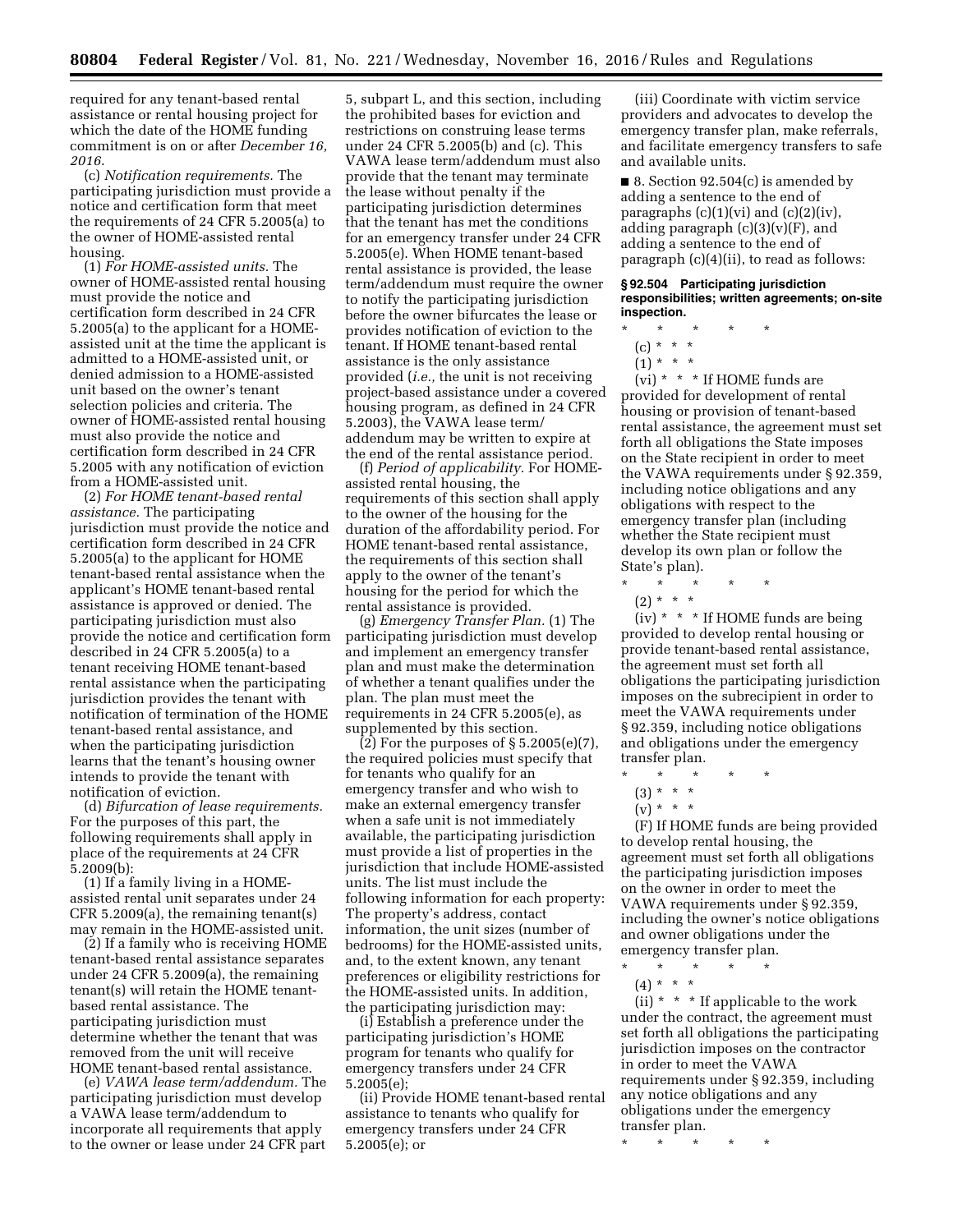■ 9. In § 92.508, paragraph  $(a)(7)(x)$  is added to read as follows:

# **§ 92.508 Recordkeeping.**

\* \* \* \* \*

- (a) \* \* \*
- $(7) * * * *$

(x) Records of emergency transfers requested under 24 CFR 5.2005(e) and 92.359 pertaining to victims of domestic violence, dating violence, sexual assault, or stalking, including data on the outcomes of those requests.

**PART 93—HOUSING TRUST FUND** 

■ 10. The authority citation for part 93 continues to read as follows:

**Authority:** 42 U.S.C. 3535(d) and 12 U.S.C. 4568.

■ 11. In § 93.303, paragraph (a) is revised, paragraph (d)(5) is amended by removing the ''and'' at the end, paragraph (d)(6) is amended by removing the period and adding '':and'' in its place, and paragraph (d)(7) is added to read as follows:

#### **§ 93.303 Tenant protections and selection.**

(a) *Lease.* There must be a written lease between the tenant and the owner of rental housing assisted with HTF funds that is for a period of not less than one year, unless by mutual agreement between the tenant and the owner a shorter period is specified. The lease must incorporate the VAWA lease term/ addendum required under § 93.356(d).

\* \* \* \* \*

(d) \* \* \*

(7) Comply with the VAWA

requirements prescribed in § 93.356. ■ 12. Section 93.356 is added to subpart H to read as follows:

#### **§ 93.356 VAWA requirements.**

(a) *General.* (1) The Violence Against Women Act (VAWA) requirements set forth in 24 CFR part 5, subpart L, apply to all rental housing assisted with HTF funds, as provided in this section.

(2) For the HTF program, the ''covered housing provider,'' as this term is used in HUD's regulations in 24 CFR part 5, subpart L, refers to:

(i) The owner of HTF-assisted rental housing for the purposes of 24 CFR 5.2005(d)(1), (2), (3), and (4) and 5.2009(a); and

(ii) The owner and the grantee for purposes of 24 CFR 5.2005(e) and 5.2007, except as otherwise provided in paragraph (f) of this section.

(b) *Notification requirements.* The grantee must provide a notice and certification form that meet the requirements of 24 CFR 5.2005(a) to the owner of HTF-assisted rental housing.

The owner of HTF-assisted rental housing must provide the notice and certification form described in 24 CFR 5.2005(a) to the applicant for a HTFassisted unit at the time the applicant is admitted to an HTF-assisted unit, or denied admission to a HTF-assisted unit based on the owner's tenant selection policies and criteria. The owner of HTFassisted rental housing must also provide the notice and certification form described in 24 CFR 5.2005 with any notification of eviction from a HTFassisted unit.

(c) *Bifurcation of lease requirements.*  For purposes of this part, the requirements of 24 CFR 5.2009(b) do not apply. If a family who lives in a HTFassisted rental unit separates under 24 CFR 5.2009(a), the remaining tenant(s) may remain in the HTF-assisted unit.

(d) *VAWA lease term/addendum.* The grantee must develop a VAWA lease term/addendum to incorporate all requirements that apply to the owner or lease of HTF-assisted rental housing under 24 CFR part 5, subpart L, and this section, including the prohibited bases for eviction and restrictions on construing lease terms under 24 CFR 5.2005(b) and (c). This VAWA lease term/addendum must also provide that the tenant may terminate the lease without penalty if the grantee determines that the tenant has met the conditions for an emergency transfer under 24 CFR 5.2005(e).

(e) *Period of applicability.* The requirements of this section shall apply to the owner of the HTF-assisted rental housing for the duration of the affordability period.

(f) *Emergency transfer plan.* The grantee must develop and implement an emergency transfer plan and must make the determination of whether a tenant qualifies for an emergency transfer under the plan. The plan must meet the requirements in 24 CFR 5.2005(e), where, for the purposes of § 5.2005(e)(7), the required policies must specify that for tenants who qualify for an emergency transfer and who wish to make an external emergency transfer when a safe unit is not immediately available, the grantee must provide a list of properties in the jurisdiction that include HTF-assisted units. The list must include the following information for each property: The property's address, contact information, the unit sizes (number of bedrooms) for the HTF-assisted units, and, to the extent known, any tenant preferences or eligibility restrictions for the HTF-assisted units. In addition, the grantee may:

(1) Establish a preference under the grantee's HTF program for tenants who qualify for emergency transfers under 24 CFR 5.2005(e); and

(2) Coordinate with victim service providers and advocates to develop the emergency transfer plan, make referrals, and facilitate emergency transfers to safe and available units.

 $\blacksquare$  13. In § 93.404, paragraphs (c)(1)(vi) and (c)(2)(vi) are revised to read as follows:

**§ 93.404 Grantee responsibilities; written agreements; onsite inspections; financial oversight.** 

\* \* \* \* \*

- (c) \* \* \*
- $(1) * * * *$

(vi) *Other program requirements.* The agreement must require the subgrantee to carry out each project in compliance with all Federal laws and regulations described in §§ 93.350 through 93.356. The agreement must set forth all obligations the grantee imposes on the subgrantee in order to meet the VAWA requirements under § 93.356, including notice obligations and obligations under the emergency transfer plan.

 $\star$   $\qquad$   $\star$   $\qquad$   $\star$  $(2) * * * *$ 

(vi) *Other program requirements.* The agreement must require the eligible recipient to carry out each project in compliance with all Federal laws and regulations described in §§ 93.350 through 93.356. The agreement must set forth all obligations the grantee imposes on the recipient in order to meet the VAWA requirements under § 93.356, including notice obligations and obligations under the emergency transfer plan.

\* \* \* \* \*

■ 14. In § 93.407, add paragraph  $(a)(5)(ix)$  to read as follows:

### **§ 93.407 Recordkeeping.**

(a) General. \* \* \*

 $(5) * * * *$ 

(ix) Documentation on emergency transfers requested under 24 CFR 5.2005(e) and § 93.356 pertaining to victims of domestic violence, dating violence, sexual assault, or stalking, including data on the outcomes of such requests.

\* \* \* \* \*

# **PART 200—INTRODUCTION TO FHA PROGRAMS**

■ 15. The authority citation for Part 200 continues to read as follows:

**Authority:** 12 U.S.C. 1702–1715z–21 and 42 U.S.C. 3535(d).

 $\blacksquare$  16. Add § 200.38 to read as follows: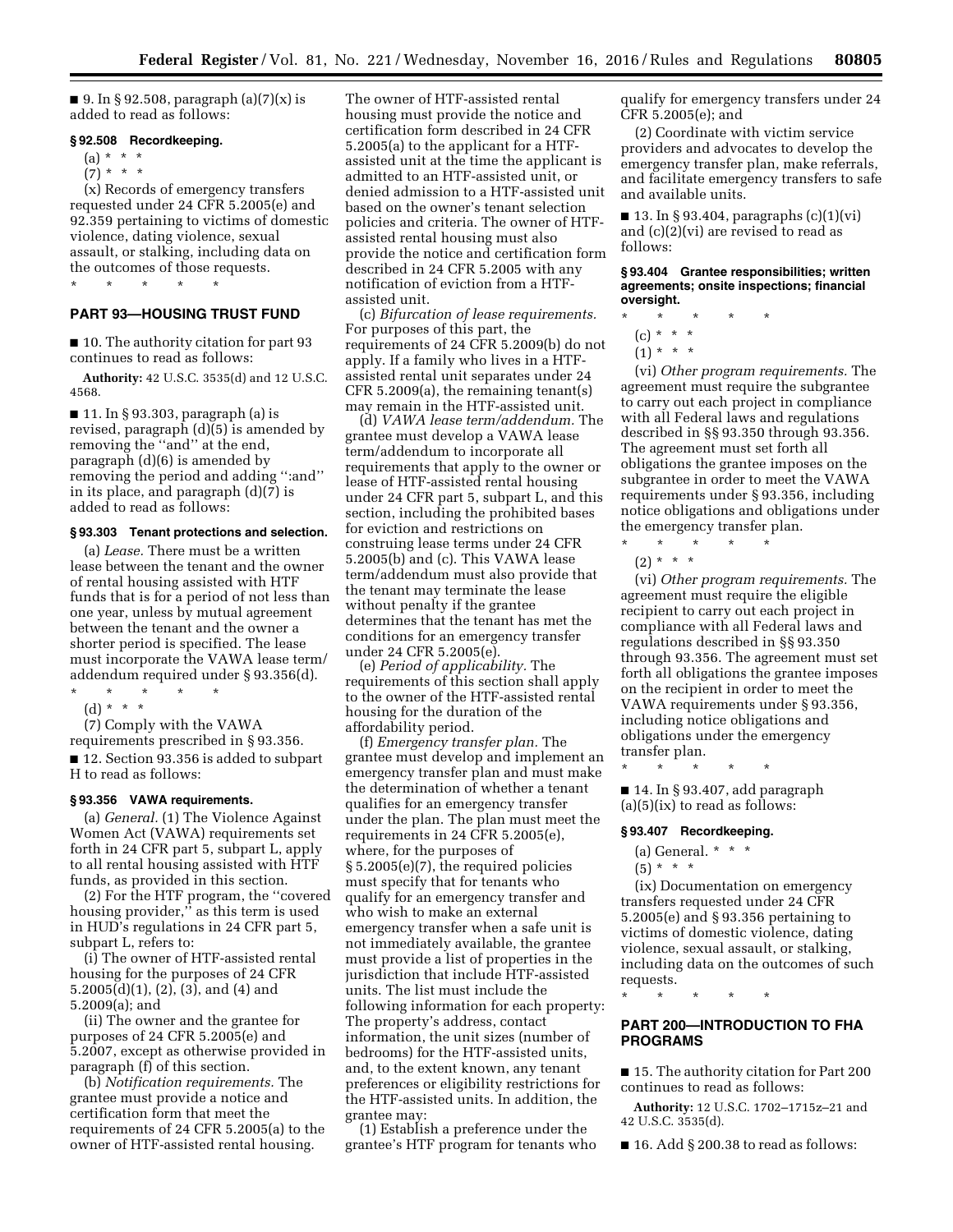### **§ 200.38 Protections for victims of domestic violence.**

(a) The requirements for protection for victims of domestic violence, dating violence, sexual assault, or stalking in 24 CFR part 5, subpart L (Protection for Victims of Domestic Violence, Dating Violence, Sexual Assault, or Stalking) apply to programs administered under section 236 and under sections 221(d)(3) and (d)(5) of the National Housing Act, as follows:

(1) Multifamily rental housing under section 221(d)(3) of the National Housing Act (12 U.S.C. 17151(d)) with a below-market interest rate (BMIR) pursuant to section 221(d)(5), with implementing regulations at 24 CFR part 221. The Section 221(d)(3) BMIR program insured and subsidized mortgage loans to facilitate new construction or substantial rehabilitation of multifamily rental cooperative housing for low- and moderate-income families. The program is no longer active, but Section 221(d)(3) BMIR properties that remain in existence are covered by VAWA. Coverage of section 221(d)(3) and (d)(5) BMIR housing does not include section  $221(d)(3)$  and  $(d)(5)$  BMIR projects that refinance under section 223(a)(7) or 223(f) of the National Housing Act where the interest rate is no longer determined under section 221(d)(5).

(2) Multifamily rental housing under section 236 of the National Housing Act (12 U.S.C. 1715z–1), with implementing regulations at 24 CFR part 236. Coverage of the section 236 program includes not only those projects with FHA-insured project mortgages under section 236(j), but also non-FHA-insured projects that receive interest reduction payments (''IRP'') under section 236(b) and formerly insured section 236 projects that continue to receive interest reduction payments through a ''decoupled'' IRP contract under section 236(e)(2). Coverage also includes projects that receive rental assistance payments authorized under section  $236(f)(2)$ .

(b) For the programs administered under paragraph (a) of this section, "covered housing provider" as such term is used in 24 CFR part 5, subpart L, refers to the mortgagor, or owner, as applicable.

# **PART 247—EVICTIONS FROM CERTAIN SUBSIDIZED AND HUD-OWNED PROJECTS**

■ 17. The authority citation for part 247 continues to read as follows:

**Authority:** 12 U.S.C. 1701q, 1701s, 1715b, 1715*l,* and 1715z–1; 42 U.S.C. 1437a, 1437c, 1437f, and 3535(d).

■ 18. In § 247.1, redesignate the undesignated paragraph as paragraph (a) and add paragraph (b) to read as follows:

#### **§ 247.1 Applicability.**  \* \* \* \* \*

(b) Landlords of subsidized projects that have been assisted under a covered housing program listed in 24 CFR 5.2003 must comply with 24 CFR part 5, subpart L (Protection for Victims of Domestic Violence, Dating Violence, Sexual Assault, or Stalking), as described in § 200.38.

# **PART 574—HOUSING OPPORTUNITIES FOR PERSONS WITH AIDS**

■ 19. The authority citation for part 574 continues to read as follows:

**Authority:** 42 U.S.C. 3535(d) and 12901– 12912.

■ 20. In § 574.310, revise paragraph (e)(2)(i) to read as follows:

# **§ 574.310 General standards for eligible housing activities.**

\* \* \* \* \*

(e) \* \* \*

(2) \* \* \* (i) *Basis.* Assistance to participants who reside in housing programs assisted under this part may be terminated if the participant violates program requirements or conditions of occupancy, subject to the VAWA protections in 24 CFR 5.2005(b) and 24 CFR 5.2005(c). Grantees must ensure that supportive services are provided, so that a participant's assistance is terminated only in the most severe cases.

\* \* \* \* \*

■ 21. Add § 574.460 to subpart E to read as follows:

# **§ 574.460 Remaining participants following bifurcation of a lease or eviction as a result of domestic violence, dating violence, sexual assault, or stalking.**

When a covered housing provider exercises the option to bifurcate a lease, as provided in 24 CFR 5.2009(a), in order to evict, remove, terminate occupancy rights, or terminate assistance to a person with AIDS or related diseases that receives rental assistance or resides in rental housing assisted under the HOPWA program for engaging in criminal activity directly relating to domestic violence, dating violence, sexual assault or stalking, the covered housing provider shall provide the remaining persons residing in the unit a reasonable grace period to establish eligibility to receive HOPWA assistance or find alternative housing. The grantee or project sponsor shall set

the reasonable grace period, which shall be no less than 90 calendar days, and not more than one year, from the date of the bifurcation of the lease. Housing assistance and supportive services under the HOPWA program shall continue for the remaining persons residing in the unit during the grace period. The grantee or project sponsor shall notify the remaining persons residing in the unit of the duration of the reasonable grace period and may assist them with information on other available housing programs and with moving expenses.

■ 22. Revise § 574.520(b) to read as follows:

### **§ 574.520 Performance reports.**

\* \* \* \* \* (b) *Competitive grants.* A grantee shall submit to HUD annually a report describing the use of the amounts received, including the number of individuals assisted, the types of assistance provided, data on emergency transfers requested under 24 CFR 5.2005(e), pertaining to victims of domestic violence, dating violence, sexual assault, or stalking, including data on the outcomes of such requests, and any other information that HUD may require. Annual reports are required until all grant funds are expended.

■ 23. Add  $§ 574.530(c)$  to read as follows:

# **§ 574.530 Recordkeeping.**

\* \* \* \* \* (c) Data on emergency transfers requested under 24 CFR 5.2005(e), pertaining to victims of domestic violence, dating violence, sexual assault, or stalking, including data on the outcomes of such requests.

■ 24. Add § 574.604 to read as follows:

## **§ 574.604 Protections for victims of domestic violence, dating violence, sexual assault, and stalking.**

(a) *General*—(1) *Applicability of VAWA requirements.* Except as provided in paragraph (a)(2) of this section, the Violence Against Women Act (VAWA) requirements set forth in 24 CFR part 5, subpart L (Protection for Victims of Domestic Violence, Dating Violence, Sexual Assault, or Stalking), apply to housing assisted with HOPWA grant funds for acquisition, rehabilitation, conversion, lease, and repair of facilities to provide housing; new construction; and operating costs, as provided in § 574.300. The requirements set forth in 24 CFR part 5, subpart L, also apply to project-based and tenant-based rental assistance, as provided in §§ 574.300 and 574.320,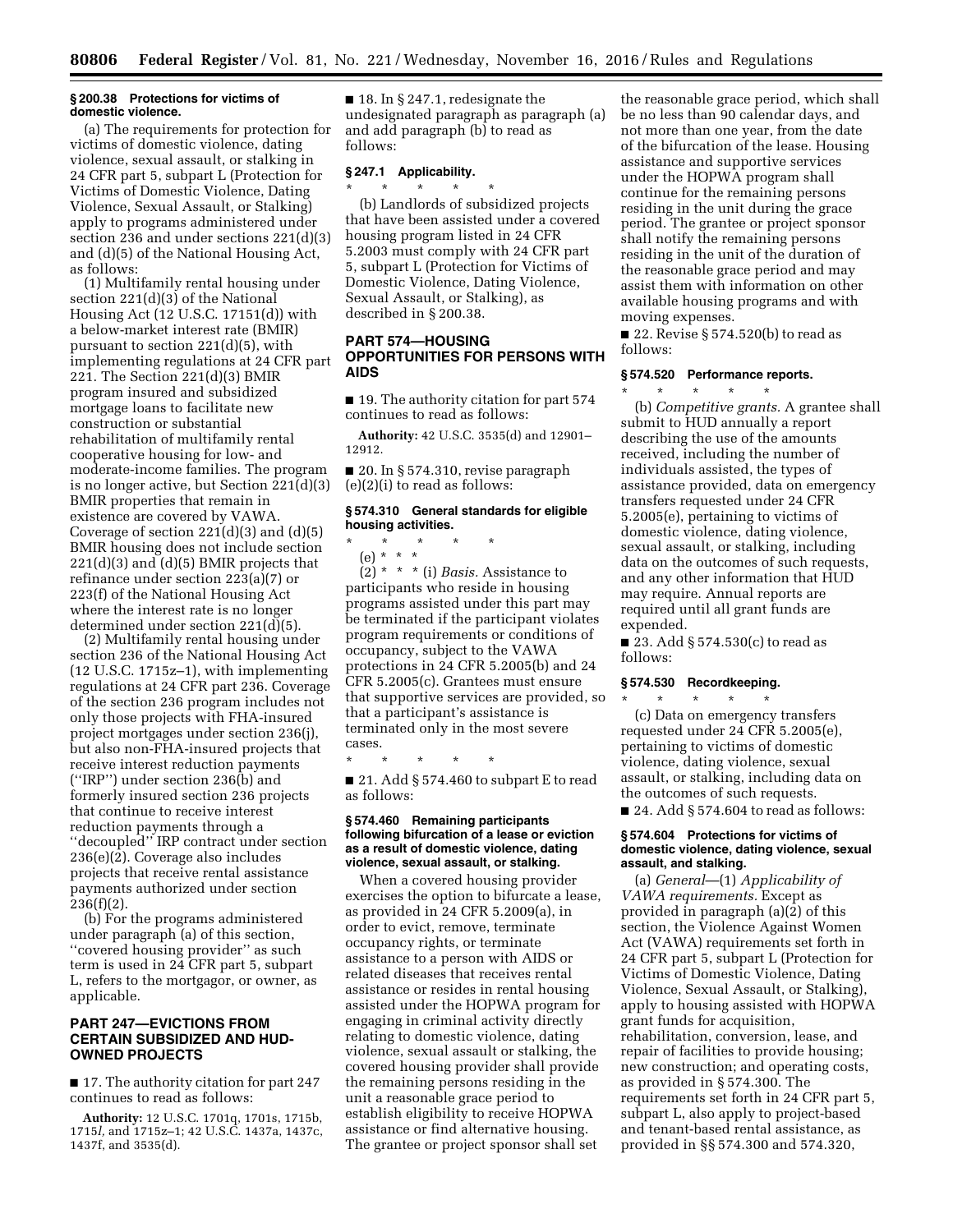and community residences, as provided in § 574.340.

(2) Limited applicability of VAWA requirements. The VAWA requirements set forth in 24 CFR part 5, subpart L do not apply to short-term supported housing, as provided in § 574.330, except that no individual may be denied admission to or removed from the shortterm supported housing on the basis or as a direct result of the fact that the individual is or has been a victim of domestic violence, dating violence, sexual assault, or stalking, if the individual otherwise qualifies for admission or occupancy.

(3) The terms ''affiliated individual,'' ''dating violence,'' ''domestic violence,'' ''sexual assault,'' and ''stalking'' are defined in 24 CFR 5.2003.

(b) *Covered housing provider.* As used in this part, the term, ''covered housing provider,'' which is defined in 24 CFR 5.2003, refers to the HOPWA grantee, project sponsor, or housing or facility owner, or manager, as described in this section.

(1)(i) For housing assisted with HOPWA grant funds for acquisition, rehabilitation, conversion, lease, and repair of facilities to provide housing; new construction; operating costs; community residences; and projectbased rental assistance, the HOPWA grantee is responsible for ensuring that each project sponsor undertakes the following actions (or, if administering the HOPWA assistance directly, the grantee shall undertake the following actions):

(A) Sets a policy for determining the ''reasonable grace period'' for remaining persons residing in the unit to establish eligibility for HOPWA assistance or find alternative housing, which period shall be no less than 90 calendar days nor more than one year from the date of bifurcation of a lease, consistent with 24 CFR 574.460;

(B) Provides notice of occupancy rights and the certification form at the times listed in paragraph (d) of this section;

(C) Adopts and administers an emergency transfer plan, as developed by the grantee in accordance with 24 CFR 5.2005(e) of this section, and facilitates emergency transfers; and

(D) Maintains the confidentiality of documentation submitted by tenants requesting emergency transfers and of each tenant's housing location consistent with § 574.440 and 24 CFR 5.2007(c).

(ii)(A) If a tenant seeks VAWA protections, set forth in 24 CFR part 5, subpart L, the tenant must submit such request through the project sponsor (or the grantee if the grantee is directly

administering HOPWA assistance). Grantees and project sponsors will work with the housing or facility owner or manager to facilitate protections on the tenant's behalf. Project sponsors must follow the documentation specifications in 24 CFR 5.2007, including the confidentiality requirements in 24 CFR 5.2007(c).

(B) The grantee or project sponsor is responsible for ensuring that the housing or facility owner or manager develops and uses a HOPWA lease addendum with VAWA protections and is made aware of the option to bifurcate a lease in accordance with § 574.460 and 24 CFR 5.2009.

(2)(i) For tenant-based rental assistance, the HOPWA grantee is responsible for ensuring that each project sponsor providing tenant-based rental assistance undertakes the following actions (or, if administering the HOPWA assistance directly, the grantee shall undertake the following actions):

(A) Sets policy for determining the ''reasonable grace period'' for remaining persons residing in the unit to establish eligibility for HOPWA assistance or find alternative housing, which period shall be no less than 90 calendar days and no more than one year from the date of bifurcation of a lease, consistent with 24 CFR 574.460;

(B) Provides notice of occupancy rights and the certification form at the times listed in paragraph (d) of this section;

(C) Adopts and administers an emergency transfer plan, as developed by the grantee in accordance with 24 CFR 5.2005(e) of this section, and facilitates emergency transfers; and

(D) Maintains the confidentiality of documentation submitted by tenants requesting emergency transfers and of each tenant's housing location consistent with § 574.440 and 24 CFR 5.2007(c).

(ii)(A) If a tenant seeks VAWA protections set forth in 24 CFR part 5, subpart L, the tenant must submit such request through the project sponsor (or the grantee if the grantee is directly administering HOPWA assistance). The project sponsor will work with the housing owner or manager to facilitate protections on the tenant's behalf. Project sponsors must follow the documentation specifications in 24 CFR 5.2007, including the confidentiality requirements in 24 CFR 5.2007(c). The project sponsor (or the grantee if the grantee is directly administering HOPWA assistance) is also responsible for determining on a case-by-case basis whether to provide new tenant-based rental assistance to a remaining tenant

if lease bifurcation or an emergency transfer results in division of the household.

(B) The grantee or project sponsor is responsible for ensuring that the housing owner or manager develops and uses a HOPWA lease addendum with VAWA protections and is made aware of the option to bifurcate a lease in accordance with § 574.460 and 24 CFR 5.2009.

(c) *Effective date.* The core statutory protections of VAWA that prohibit denial or termination of assistance or eviction because an applicant or tenant is a victim of domestic violence, dating violence, sexual assault, or stalking applied upon enactment of VAWA 2013 on March 7, 2013. For formula grants, compliance with the VAWA regulatory requirements under this section and 24 CFR part 5, subpart L, are required for any project covered under § 574.604(a) for which the date of the HOPWA funding commitment is made on or after *December 16, 2016.* For competitive grants, compliance with the VAWA regulatory requirements under this section and 24 CFR part 5, subpart L, are required for awards made on or after *December 16, 2016.* 

(d) *Notification requirements.* (1) As provided in paragraph (b) of this section, the grantee is responsible for ensuring that the notice of occupancy rights and certification form described in 24 CFR 5.2005(a) is provided to each person receiving project-based or tenant-based rental assistance under HOPWA or residing in rental housing assisted under the eligible activities described in § 574.604(a) at the following times:

(i) At the time the person is denied rental assistance or admission to a HOPWA-assisted unit;

(ii) At the time the person is admitted to a HOPWA-assisted unit or is provided rental assistance;

(iii) With any notification of eviction from the HOPWA-assisted unit or notification of termination of rental assistance; and

(iv) During the 12-month period following December 16, 2016, either during annual recertification or lease renewal, whichever is applicable, or, if there will be no recertification or lease renewal for a tenant during the first year after the rule takes effect, through other means.

(2) The grantee is responsible for ensuring that, for each tenant receiving HOPWA tenant-based rental assistance, the owner or manager of the tenant's housing unit commits to provide the notice of occupancy rights and certification form described in 24 CFR 5.2005 with any notification of eviction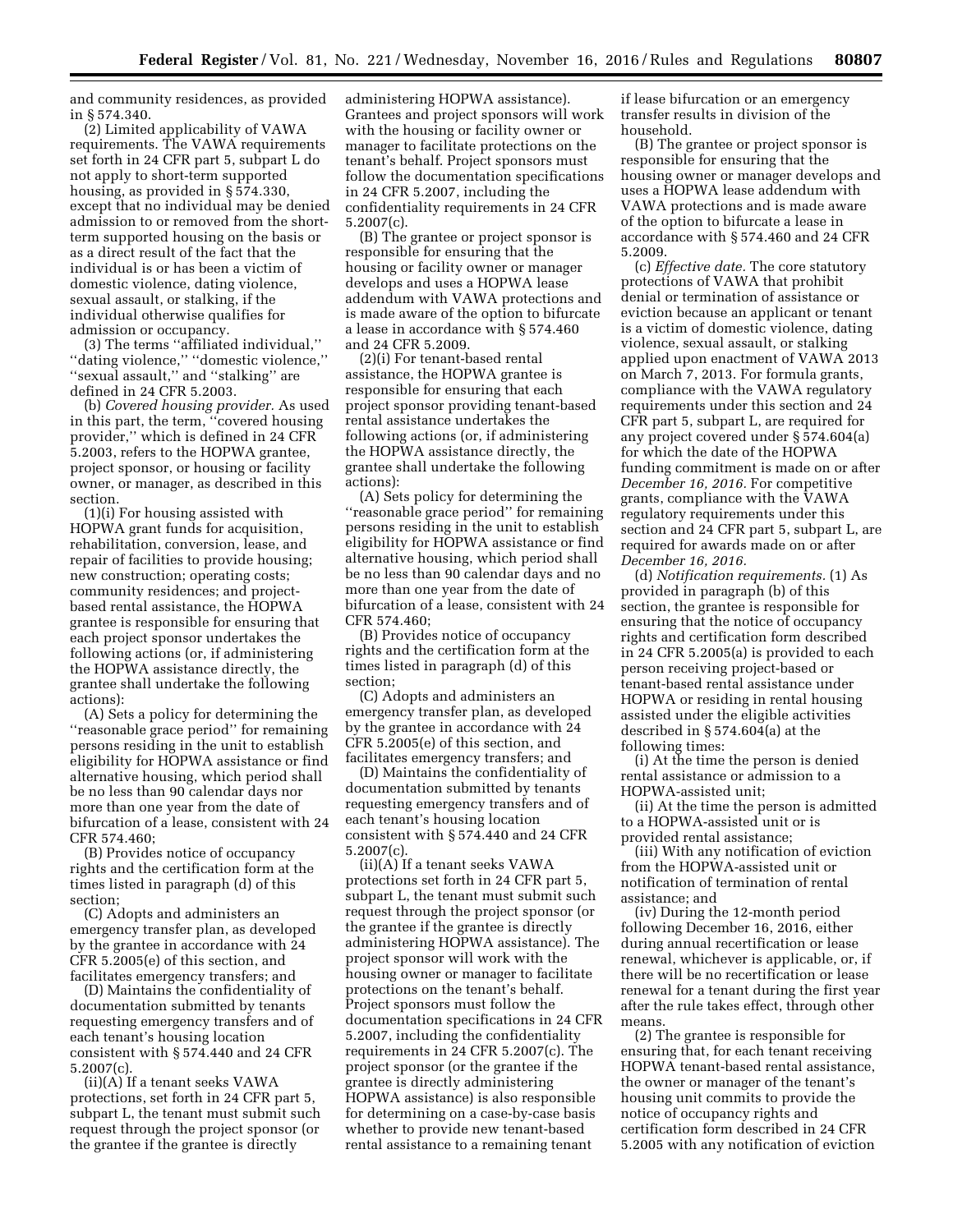that the owner or manager provides to the tenant during the period for which the tenant is receiving HOPWA tenantbased rental assistance. This commitment, as well as the confidentiality requirements under 24 CFR 5.2007(c), must be set forth in the VAWA lease term/addendum required under paragraph (f) of this section.

(e) *Definition of reasonable time.* For the purpose of 24 CFR 5.2009(b), the reasonable time to establish eligibility or find alternative housing following bifurcation of a lease is the reasonable grace period described in § 574.460.

(f) *VAWA lease term/addendum.* As provided in paragraph (b) of this section, the grantee or project sponsor is responsible for ensuring that the housing or facility owner or manager, as applicable, develops and uses a VAWA lease term/addendum to incorporate all requirements that apply to the housing or facility owner or manager under 24 CFR part 5, subpart L, and this section, including the prohibited bases for eviction under 24 CFR 5.2005(b), the provisions regarding construction of lease terms and terms of assistance under 24 CFR 5.2005(c), and the confidentiality of documentation submitted by tenants requesting emergency transfers and of each tenant's housing location consistent with 24 CFR 5.2007(c). The VAWA lease term/ addendum must also provide that the tenant may terminate the lease without penalty if a determination is made that the tenant has met the conditions for an emergency transfer under 24 CFR 5.2005(e). The grantee or project sponsor is responsible for ensuring that the housing or facility owner, or manager, as applicable, adds the VAWA lease term/addendum to the leases for all HOPWA-assisted units and the leases for all eligible persons receiving HOPWA tenant-based rental assistance.

# **PART 576—EMERGENCY SOLUTIONS GRANTS PROGRAM**

■ 25. The authority citation for part 576 continues to read as follows:

**Authority:** 42 U.S.C. 11371 *et seq.,* 42 U.S.C. 3535(d).

■ 26. In § 576.105, add paragraph (a)(7) to read as follows:

## **§ 576.105 Housing relocation and stabilization services.**

 $(a) * * * *$ 

(7) If a program participant receiving short- or medium-term rental assistance under § 576.106 meets the conditions for an emergency transfer under 24 CFR 5.2005(e), ESG funds may be used to pay amounts owed for breaking a lease to effect an emergency transfer. These

costs are not subject to the 24-month limit on rental assistance under § 576.106.

\* \* \* \* \*

 $\blacksquare$  27. In § 576.106, paragraphs (e) and (g) are revised to read as follows:

#### **§ 576.106 Short-term and medium-term rental assistance.**  \* \* \* \* \*

(e) *Rental assistance agreement.* The recipient or subrecipient may make rental assistance payments only to an owner with whom the recipient or subrecipient has entered into a rental assistance agreement. The rental assistance agreement must set forth the terms under which rental assistance will be provided, including the requirements that apply under this section. The rental assistance agreement must provide that, during the term of the agreement, the owner must give the recipient or subrecipient a copy of any notice to the program participant to vacate the housing unit or any complaint used under State or local law to commence an eviction action against the program participant. Each rental assistance agreement that is executed or renewed on or after *December 16, 2016* must include all protections that apply to tenants and applicants under 24 CFR part 5, subpart L, as supplemented by § 576.409, except for the emergency transfer plan requirements under 24 CFR 5.2005(e) and 576.409(d). If the housing is not assisted under another ''covered housing program'', as defined in 24 CFR 5.2003, the agreement may provide that the owner's obligations under 24 CFR part 5, subpart L (Protection for Victims of Domestic Violence, Dating Violence, Sexual Assault, or Stalking), expire at the end of the rental assistance period.

\* \* \* \* \* (g) *Lease.* Each program participant receiving rental assistance must have a legally binding, written lease for the rental unit, unless the assistance is solely for rental arrears. The lease must be between the owner and the program participant. Where the assistance is solely for rental arrears, an oral agreement may be accepted in place of a written lease, if the agreement gives the program participant an enforceable leasehold interest under state law and the agreement and rent owed are sufficiently documented by the owner's financial records, rent ledgers, or canceled checks. For program participants living in housing with project-based rental assistance under paragraph (i) of this section, the lease must have an initial term of 1 year. Each lease executed on or after *December 16,* 

*2016* must include a lease provision or incorporate a lease addendum that includes all requirements that apply to tenants, the owner or lease under 24 CFR part 5, subpart L (Protection for Victims of Domestic Violence, Dating Violence, Sexual Assault, or Stalking), as supplemented by 24 CFR 576.409, including the prohibited bases for eviction and restrictions on construing lease terms under 24 CFR 5.2005(b) and (c). If the housing is not assisted under another ''covered housing program,'' as defined in 24 CFR 5.2003, the lease provision or lease addendum may be written to expire at the end of the rental assistance period.

\* \* \* \* \*

■ 28. In § 576.400, revise paragraph (e)(3)(vi) to read as follows:

### **§ 576.400 Area-wide systems coordination requirements.**

- \* \* \* \* \*
	- (e) \* \* \*
	- $(3) * * * *$

(vi) Policies and procedures for determining and prioritizing which eligible families and individuals will receive homelessness prevention assistance and which eligible families and individuals will receive rapid rehousing assistance (these policies must include the emergency transfer priority required under § 576.409);

■ 29. Add § 576.409 to subpart E to read as follows:

\* \* \* \* \*

### **§ 576.409 Protection for victims of domestic violence, dating violence, sexual assault, or stalking.**

(a) *Applicability of VAWA protections.* The core statutory protections of VAWA that prohibit denial or termination of assistance or eviction solely because an applicant or tenant is a victim of domestic violence, dating violence, sexual assault, or stalking applied upon enactment of VAWA 2013 on March 7, 2013. The VAWA regulatory requirements under 24 CFR part 5, subpart L, as supplemented by this section, apply to all eligibility and termination decisions that are made with respect to ESG rental assistance on or after *December 16, 2016.* The recipient must ensure that the requirements under 24 CFR part 5, subpart L, are included or incorporated into rental assistance agreements and leases as provided in § 576.106(e) and (g).

(b) *Covered housing provider.* For the ESG program, ''covered housing provider,'' as such term is used in HUD's regulations in 24 CFR part 5, subpart L, refers to: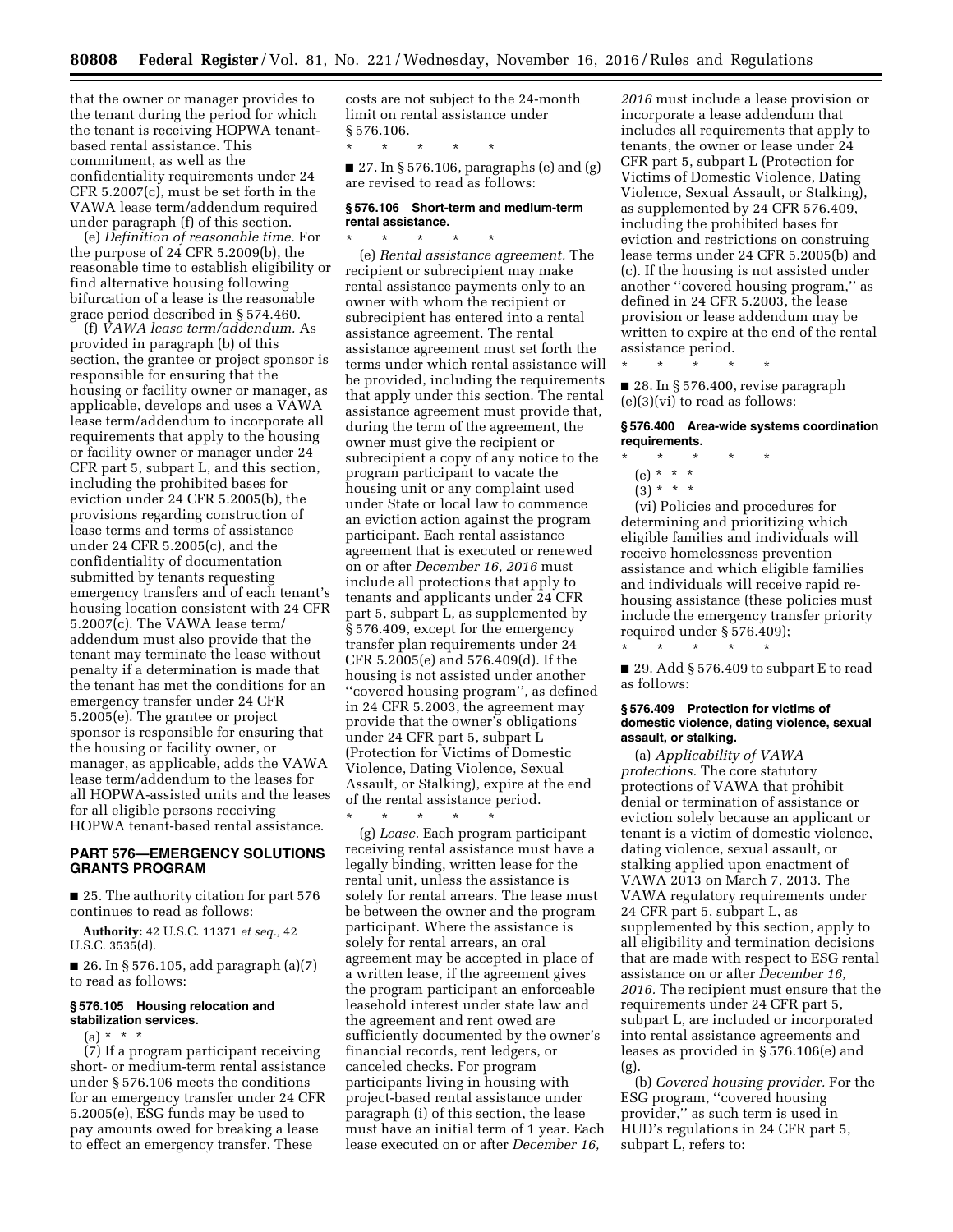(1) The recipient or subrecipient that administers the rental assistance for the purposes of 24 CFR 5.2005(e);

(2) The housing owner for the purposes of 24 CFR 5.2005(d)(1), (d)(3), and (d)(4) and 5.2009(a);

(3) The housing owner and the recipient or subrecipient that administers the rental assistance for the purposes of 24 CFR 5.2005(d)(2); and

(4) The housing owner and the recipient or subrecipient that administers the rental assistance for the purposes of 24 CFR 5.2007. However, the recipient or subrecipient may limit documentation requests under 24 CFR 5.2007 to only the recipient or subrecipient, provided that:

(i) This limitation is made clear in both the notice described under 24 CFR 5.2005(a)(1) and the rental assistance agreement;

(ii) The entity designated to receive documentation requests determines whether the program participant is entitled to protection under VAWA and immediately advise the program participant of the determination; and

(iii) If the program participant is entitled to protection, the entity designated to receive documentation requests must notify the owner in writing that the program participant is entitled to protection under VAWA and work with the owner on the program participant's behalf. Any further sharing or disclosure of the program participant's information will be subject to the requirements in 24 CFR 5.2007.

(c) *Notification.* As provided under 24 CFR 5.2005(a) each recipient or subrecipient that determines eligibility for or administers ESG rental assistance is responsible for ensuring that the notice and certification form described under 24 CFR 5.2005(a)(1) is provided to each applicant for ESG rental assistance and each program participant receiving ESG rental assistance at each of the following times:

(1) When an individual or family is denied ESG rental assistance;

(2) When an individual or family's application for a unit receiving projectbased rental assistance is denied;

(3) When a program participant begins receiving ESG rental assistance;

(4) When a program participant is notified of termination of ESG rental assistance; and

(5) When a program participant receives notification of eviction.

(d) *Emergency transfer plan.* (1) The recipient must develop the emergency transfer plan under 24 CFR 5.2005(e) or, if the recipient is a state, require its subrecipients that administer ESG rental assistance to develop the emergency transfer plan(s) required under 24 CFR

5.2005(e). If the state's subrecipients are required to develop the plan(s), the recipient must specify whether an emergency transfer plan is to be developed for:

(i) The state as a whole;

(ii) Each area within the state that is covered by a Continuum of Care; or (iii) Each subrecipient that

administers ESG rental assistance.

(2) Once the applicable plan is developed in accordance with this section, the recipient and each subrecipient that administers ESG rental assistance must implement the plan in accordance with 24 CFR 5.2005(e).

(3) Each emergency transfer plan must meet the requirements in 24 CFR 5.2005(e) and include the following program requirements:

(i) For families living in units receiving project-based rental assistance (assisted units), the required policies must provide that if a program participant qualifies for an emergency transfer, but a safe unit is not immediately available for an internal emergency transfer, that program participant shall have priority over all other applicants for tenant-based rental assistance, utility assistance, and units for which project-based rental assistance is provided.

(ii) For families receiving tenantbased rental assistance, the required policies must specify what will happen with respect to the non-transferring family member(s), if the family separates in order to effect an emergency transfer.

(e) *Bifurcation.* For the purposes of this part, the following requirements shall apply in place of the requirements at 24 CFR 5.2009(b):

(1) When a family receiving tenantbased rental assistance separates under 24 CFR 5.2009(a), the family's tenantbased rental assistance and utility assistance, if any, shall continue for the family member(s) who are not evicted or removed.

(2) If a family living in a unit receiving project-based rental assistance separates under 24 CFR 5.2009(a), the family member(s) who are not evicted or removed can remain in the assisted unit without interruption to the rental assistance or utility assistance provided for the unit.

(f) *Emergency shelters.* The following requirements apply to emergency shelters funded under § 576.102:

(1) No individual or family may be denied admission to or removed from the emergency shelter on the basis or as a direct result of the fact that the individual or family is or has been a victim of domestic violence, dating violence, sexual assault, or stalking, if

the individual or family otherwise qualifies for admission or occupancy.

(2) The terms ''affiliated individual,'' ''dating violence,'' ''domestic violence,'' ''sexual assault,'' and ''stalking'' are defined in 24 CFR 5.2003.

■ 30. In § 576.500, revise the introductory text of paragraph (s) and add paragraph (s)(5) to read as follows:

### **§ 576.500 Recordkeeping and reporting requirements.**

\* \* \* \* \* (s) *Other Federal requirements.* The recipient and its subrecipients must document their compliance with the Federal requirements in § 576.407 and § 576.409, as applicable, including:

\* \* \* \* \* (5) Data on emergency transfers requested under § 576.409, pertaining to victims of domestic violence, dating violence, sexual assault, or stalking, including data on the outcomes of such requests.

**PART 578—CONTINUUM OF CARE PROGRAM** 

\* \* \* \* \*

■ 31. The authority citation for part 578 continues to read as follows:

**Authority:** 42 U.S.C. 11371 *et seq.,* 42 U.S.C. 3535(d).

 $\blacksquare$  32. In § 578.7, paragraphs (a)(9)(ii), (iii) and (v) are revised and paragraph (d) is added to read as follows:

# **§ 578.7 Responsibilities of the Continuum of Care.**

# $(a) * * * *$

 $(9) * * * *$ 

(ii) Policies and procedures for determining and prioritizing which eligible individuals and families will receive transitional housing assistance (these policies must include the emergency transfer priority required under § 578.99(j)(8));

(iii) Policies and procedures for determining and prioritizing which eligible individuals and families will receive rapid rehousing assistance (these policies must include the emergency transfer priority required under § 578.99(j)(8));

\* \* \* \* \*

(v) Policies and procedures for determining and prioritizing which eligible individuals and families will receive permanent supportive housing assistance (these policies must include the emergency transfer priority required under § 578.99(j)(8)); and

\* \* \* \* \* (d) *VAWA emergency transfer plan.*  The Continuum of Care must develop the emergency transfer plan for the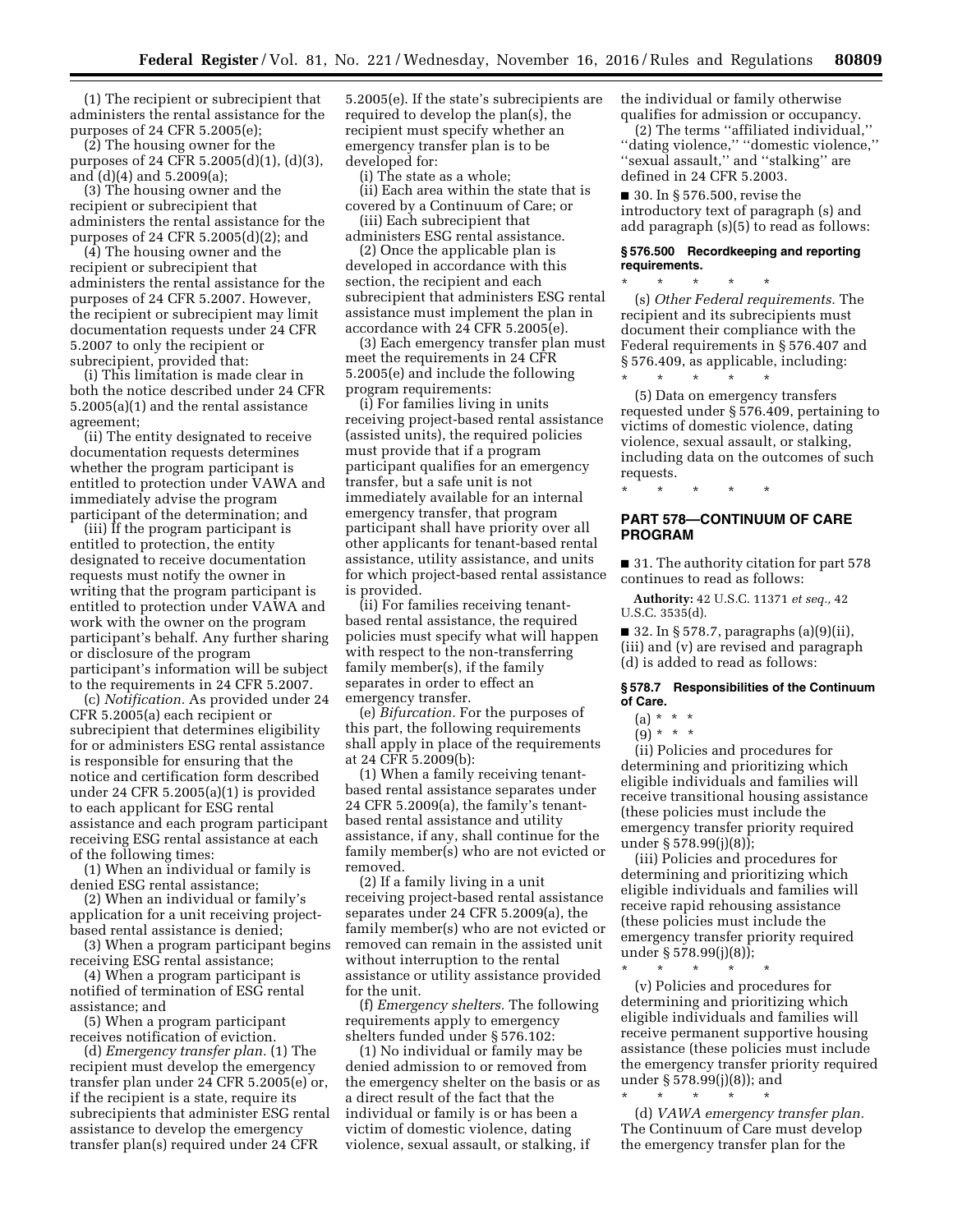Continuum of Care that meets the requirements under § 578.99(j)(8).  $\blacksquare$  33. In § 578.51, add paragraph (m) to read as follows:

#### **§ 578.51 Rental assistance.**

\* \* \* \* \*

(m) *VAWA emergency transfer plan costs.* Recipients and subrecipients of grants for tenant-based rental assistance may use grant funds to pay amounts owed for breaking the lease if the family qualifies for an emergency transfer under the emergency transfer plan established under § 578.99(j)(8).

■ 34. In § 578.75, add paragraph (j) to read as follows:

#### **§ 578.75 General operations.**

\* \* \* \* \*

(j) *Remaining program participants following bifurcation of a lease or eviction as a result of domestic violence.*  For permanent supportive housing projects, members of any household who were living in a unit assisted under this part at the time of a qualifying member's eviction from the unit because the qualifying member was found to have engaged in criminal activity directly relating to domestic violence, dating violence, sexual assault, or stalking, have the right to rental assistance under this section until the expiration of the lease in effect at the time of the qualifying member's eviction.

■ 35. In § 578.99, add paragraph (j) to read as follows:

# **§ 578.99 Applicability of other Federal requirements.**

\* \* \* \* \* (j) *Protections for victims of domestic violence, dating violence, sexual assault, or stalking*—(1) *General.* The requirements set forth in 24 CFR part 5, subpart L (Protection for Victims of Domestic Violence, Dating Violence, Sexual Assault, or Stalking), implementing the requirements of VAWA apply to all permanent housing and transitional housing for which Continuum of Care program funds are used for acquisition, rehabilitation, new construction, leasing, rental assistance, or operating costs. The requirements also apply where funds are used for homelessness prevention, but only where the funds are used to provide short- and/or medium-term rental assistance. Safe havens are subject only to the requirements in paragraph (j)(9) of this section.

(2) *Definition of covered housing provider.* For the Continuum of Care program, ''covered housing provider,'' as such term is used in HUD's

regulations in 24 CFR part 5, subpart L refers to:

(i) The owner or landlord, which may be the recipient or subrecipient, for purposes of 24 CFR 5.2005(d)(1) and 5.2009(a);

(ii) The recipient, subrecipient, and owner or landlord for purposes of 24  $CFR 5.2005(d)(2)$  through  $(d)(4)$ ; and

(iii) The recipient, subrecipient, and owner or landlord for purposes of 24 CFR 5.2007. However, the recipient or subrecipient may limit documentation requests under § 5.2007 to only the recipient or subrecipient, provided that:

(i) This limitation is made clear in both the notice described under 24 CFR 5.2005(a)(1) and the rental assistance agreement;

(ii) The entity designated to receive documentation requests determines whether the program participant is entitled to protection under VAWA and immediately advise the program participant of the determination; and

(iii) If the program participant is entitled to protection, the entity designated to receive documentation requests must notify the owner in writing that the program participant is entitled to protection under VAWA and work with the owner on the program participant's behalf. Any further sharing or disclosure of the program participant's information will be subject to the requirements in 24 CFR 5.2007.

(3) *Effective date.* The core statutory protections of VAWA that prohibit denial or termination of assistance or eviction solely because an applicant or tenant is a victim of domestic violence, dating violence, sexual assault, or stalking, applied upon enactment of VAWA 2013 on March 7, 2013. Compliance with the VAWA regulatory requirements under this section and at 24 CFR part 5, subpart L, is required for grants awarded pursuant to NOFAs published on or after December 16, 2016.

(4) *Notification requirements.* (i) The recipient or subrecipient must provide each individual or family applying for permanent housing and transitional housing and each program participant the notice and the certification form described in 24 CFR 5.2005 at each of the following times:

(A) When an individual or family is denied permanent housing or transitional housing;

(B) When a program participant is admitted to permanent housing or transitional housing;

(C) When a program participant receives notification of eviction; and

(D) When a program participant is notified of termination of assistance.

(ii) When grant funds are used for rental assistance, the recipient or subrecipient must ensure that the owner or manager of the housing provides the notice and certification form described in 24 CFR 5.2005(a) to the program participant with any notification of eviction. This commitment and the confidentiality requirements under 24 CFR 5.2007(c) must be set forth in a contract with the owner or landlord.

(5) *Contract, lease, and occupancy agreement provisions.* (i) Recipients and subrecipients must include in any contracts and leases between the recipient or subrecipient, and an owner or landlord of the housing:

(A) The requirement to comply with 24 CFR part 5, subpart L; and

(B) Where the owner or landlord of the housing will have a lease with a program participant, the requirement to include a lease provision that include all requirements that apply to tenants, the owner or the lease under 24 CFR part 5, subpart L, as supplemented by this part, including the prohibited bases for eviction and restrictions on construing lease terms under 24 CFR 5.2005(b) and (c).

(ii) The recipient or subrecipient must include in any lease, sublease, and occupancy agreement with the program participant a provision that include all requirements that apply to tenants, the owner or the lease under 24 CFR part 5, subpart L, as supplemented by this part, including the prohibited bases for eviction and restrictions on construing lease terms under 24 CFR 5.2005(b) and (c). The lease, sublease, and occupancy agreement may specify that the protections under 24 CFR part 5, subpart L, apply only during the period of assistance under the Continuum of Care Program. The period of assistance for housing where grant funds were used for acquisition, construction, or rehabilitation is 15 years from the date of initial occupancy or date of initial service provision.

(iii) Except for tenant-based rental assistance, recipients and subrecipients must require that any lease, sublease, or occupancy agreement with a program participant permits the program participant to terminate the lease, sublease, or occupancy agreement without penalty if the recipient or subrecipient determines that the program participant qualifies for an emergency transfer under the emergency transfer plan established under paragraph (j)(8) of this section.

(iv) For tenant-based rental assistance, the recipient or subrecipient must enter into a contract with the owner or landlord of the housing that: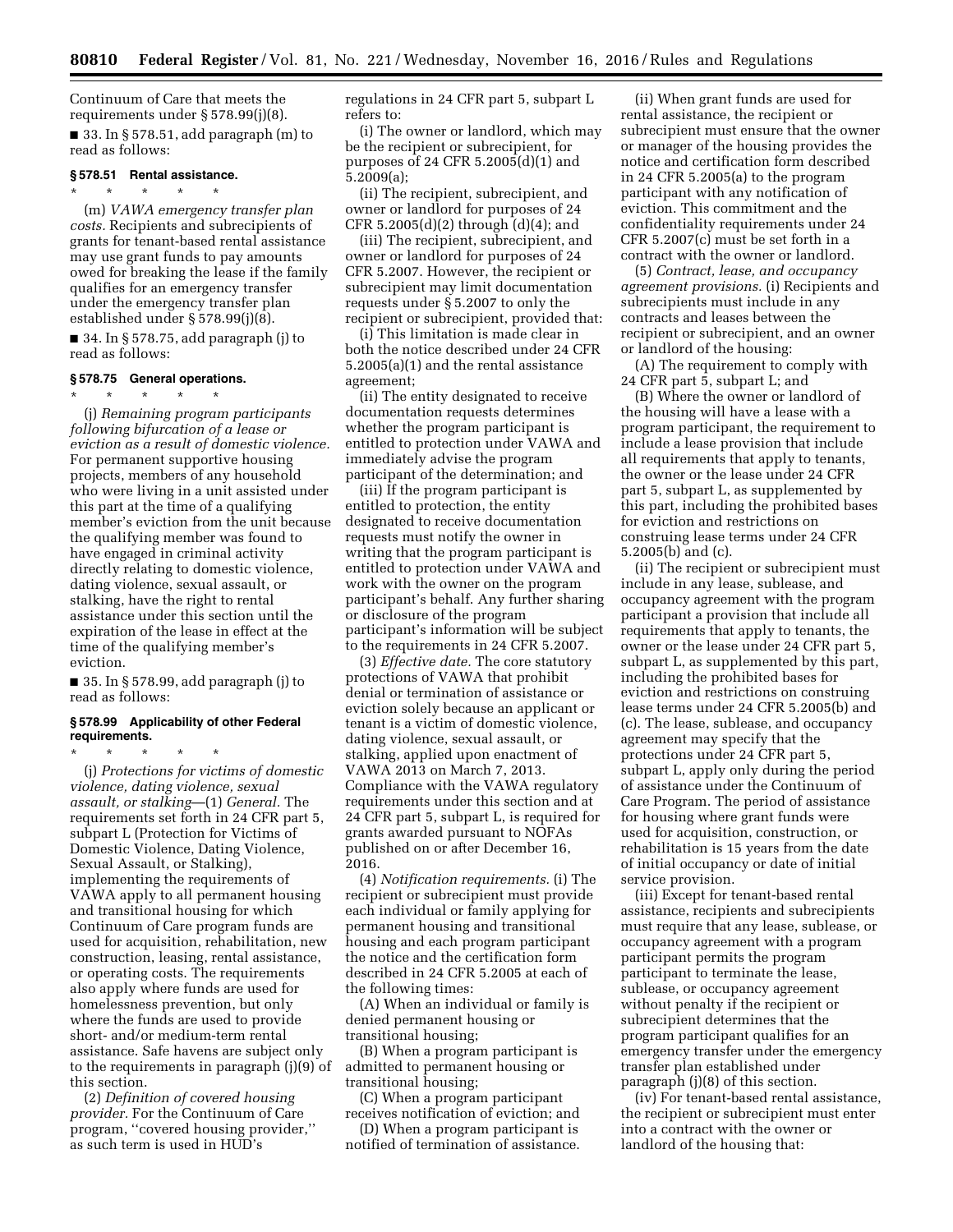(A) Requires the owner or landlord of the housing to comply with the provisions of 24 CFR part 5, subpart L; and

(B) Requires the owner or landlord of the housing to include a lease provision that include all requirements that apply to tenants, the owner or the lease under 24 CFR part 5, subpart L, as supplemented by this part, including the prohibited bases for eviction and restrictions on construing lease terms under 24 CFR 5.005(b) and (c). The lease may specify that the protections under 24 CFR part 5, subpart L, only apply while the program participant receives tenant-based rental assistance under the Continuum of Care Program.

(6) *Transition.* (i) The recipient or subrecipient must ensure that the requirements set forth in paragraph (j)(5) of this section apply to any contracts, leases, subleases, or occupancy agreements entered into, or renewed, following the expiration of an existing term, on or after the effective date in paragraph (j)(2) of this section. This obligation includes any contracts, leases, subleases, and occupancy agreements that will automatically renew on or after the effective date in paragraph (j)(3) of this section.

(ii) For leases for tenant-based rental assistance existing prior to the effective date in paragraph (j)(2) of this section, recipients and subrecipients must enter into a contract under paragraph (j)(6)(iv) of this section before the next renewal of the lease.

(7) *Bifurcation.* For the purposes of this part, the following requirements shall apply in place of the requirements at 24 CFR 5.2009(b):

(i) If a family who is receiving tenantbased rental assistance under this part separates under 24 CFR 5.2009(a), the family's tenant-based rental assistance and any utility assistance shall continue for the family member(s) who are not evicted or removed.

(ii) If a family living in permanent supportive housing separates under 24 CFR 5.2009(a), and the family's eligibility for the housing was based on the evicted individual's disability or chronically homeless status, the remaining tenants may stay in the project as provided under § 578.75(i)(2). Otherwise, if a family living in a project funded under this part separates under 24 CFR 5.2009(a), the remaining tenant(s) will be eligible to remain in the project.

(8) *Emergency transfer plan.* The Continuum of Care must develop an emergency transfer plan for the Continuum of Care, and recipients and subrecipients in the Continuum of Care must follow that plan. The plan must

comply with 24 CFR 5.2005(e) and include the following program requirements:

(i) For families receiving tenant-based rental assistance, the plan must specify what will happen with respect to the non-transferring family member(s), if the family separates in order to effect an emergency transfer.

(ii) For families living in units that are otherwise assisted under this part (assisted units), the required policies must provide that for program participants who qualify for an emergency transfer but a safe unit is not immediately available for an internal emergency transfer, the individual or family shall have priority over all other applicants for rental assistance, transitional housing, and permanent supportive housing projects funded under this part, provided that: The individual or family meets all eligibility criteria required by Federal law or regulation or HUD NOFA; and the individual or family meets any additional criteria or preferences established in accordance with § 578.93(b)(1), (4), (6), or (7). The individual or family shall not be required to meet any other eligibility criteria or preferences for the project. The individual or family shall retain their original homeless or chronically homeless status for the purposes of the transfer.

(9) *Protections with respect to safe havens.* The following requirements apply to safe havens funded under this part:

(i) No individual may be denied admission to or removed from the safe haven on the basis or as a direct result of the fact that the individual is or has been a victim of domestic violence, dating violence, sexual assault, or stalking, if the individual otherwise qualifies for admission or occupancy.

(iii) The terms ''affiliated individual,'' ''dating violence,'' ''domestic violence,'' ''sexual assault,'' and ''stalking'' are defined in 24 CFR 5.2003.

 $\blacksquare$  36. In § 578.103, revise the heading of paragraph (a)(6), redesignate paragraphs  $(a)(6)(i)$  and (ii) as paragraphs  $(a)(6)(i)(A)$ and (B), respectively, redesignate paragraph (a)(6) introductory text as (a)(6)(i) introductory text, and add new paragraph (a)(6)(ii) to read as follows:

# **§ 578.103 Recordkeeping requirements.**   $(a) * * * *$

(6) *Moves for victims of domestic violence, dating violence, sexual assault, and stalking.* \* \* \*

(ii) Data on emergency transfers requested under 24 CFR 5.2005(e) and § 578.99, pertaining to victims of domestic violence, dating violence,

sexual assault, or stalking, including data on the outcomes of such requests. \* \* \* \* \*

# **PART 880—SECTION 8 HOUSING ASSISTANCE PAYMENT PROGRAM FOR NEW CONSTRUCTION**

■ 37. The authority citation for part 880 continues to read as follows:

**Authority:** 42 U.S.C. 1437a, 1437c, 1437f, 3535(d), 12701, and 13611–13619.

■ 38. In § 880.201, a definition of ''*covered housing provider*'' is added in alphabetical order to read as follows:

## **§ 880.201 Definitions.**

\* \* \* \* \*

\* \* \* \* \* *Covered housing provider.* For the Section 8 Housing Assistance Payment Program for New Construction, ''covered housing provider,'' as such term is used in HUD's regulations in 24 CFR part 5, subpart L (Protection for Victims of Domestic Violence, Dating Violence, Sexual Assault, or Stalking), refers to the owner.

■ 39. Revise § 880.504(f) to read as follows:

### **§ 880.504 Leasing to eligible families.**  \* \* \* \* \*

(f) *Protections for victims of domestic violence, dating violence, sexual assault, or stalking.* The regulations of 24 CFR part 5, subpart L (Protection for Victims of Domestic Violence, Dating Violence, Sexual Assault, or Stalking), apply to this section.

■ 40. In § 880.607, revise paragraph (c)(5) to read as follows:

**§ 880.607 Termination of tenancy and modification of lease.** 

\* \* \* \* \*

Assault, or Stalking).

(c) \* \* \* (5) In actions or potential actions to terminate tenancy, the owner shall follow 24 CFR part 5, subpart L (Protection for Victims of Domestic Violence, Dating Violence, Sexual

\* \* \* \* \* ■ 41. Add § 880.613 to subpart F to read as follows:

### **§ 880.613 Emergency transfers for victims of domestic violence, dating violence, sexual assault, and stalking.**

(a) Covered housing providers must develop and implement an emergency transfer plan that meets the requirements in 24 CFR 5.2005(e).

(b) In order to facilitate emergency transfers for victims of domestic violence, dating violence, sexual assault, and stalking, covered housing providers have discretion to adopt new,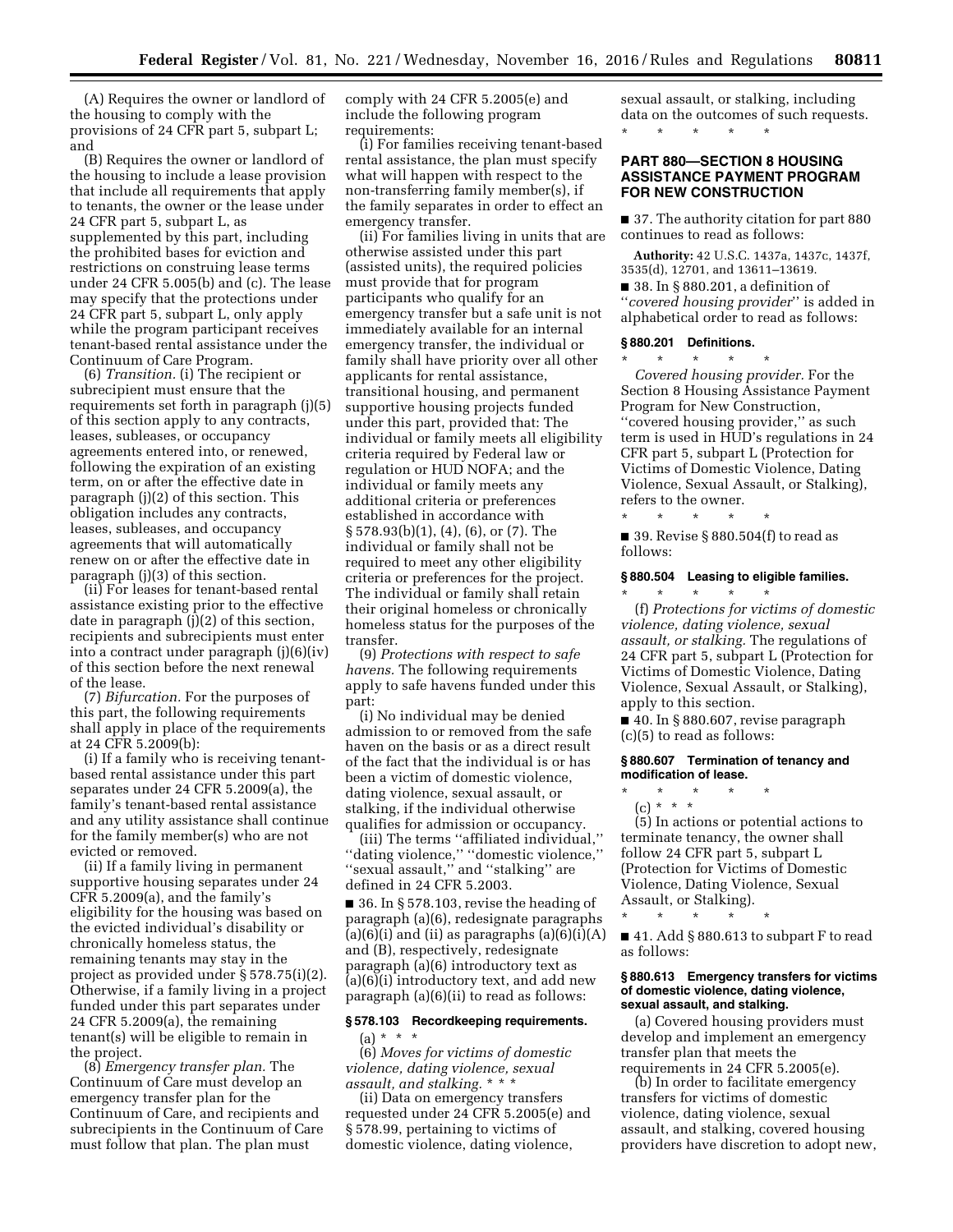and modify any existing, admission preferences or transfer waitlist priorities.

(c) In addition to following requirements in 24 CFR 5.2005(e), when a safe unit is not immediately available for a victim of domestic violence, dating violence, sexual assault, or stalking who qualifies for an emergency transfer, covered housing providers must:

(1) Review the covered housing provider's existing inventory of units and determine when the next vacant unit may be available; and

(2) Provide a listing of nearby HUD subsidized rental properties, with or without preference for persons of domestic violence, dating violence, sexual assault, or stalking, and contact information for the local HUD field office.

(d) Each year, covered housing providers must submit to HUD data on all emergency transfers requested under 24 CFR 5.2005(e), including data on the outcomes of such requests.

# **PART 882—SECTION 8 MODERATE REHABILITATION PROGRAMS**

■ 42. The authority citation for part 882 continues to read as follows:

**Authority:** 42 U.S.C. 1437f and 3535d.

■ 43. In § 882.102(b), a definition of ''*covered housing provider*'' is added in alphabetical order to read as follows:

### **§ 882.102 Definitions.**

\* \* \* \* \*

(b) \* \* \* *Covered housing provider.* For the Section 8 Moderate Rehabilitation Programs, as provided in subparts A, D, and E of this part, ''covered housing provider,'' as such term is used in HUD's regulations in 24 CFR part 5, subpart L (Protection for Victims of Domestic Violence, Dating Violence, Sexual Assault, or Stalking), refers to the PHA or owner, as applicable given the responsibilities of the covered housing provider as set forth in 24 CFR part 5, subpart L. For example, the PHA is the covered housing provider responsible for providing the notice of occupancy rights under VAWA and certification form described at 24 CFR 5.2005(a), though the PHA may provide this notice and form to owners, and charge owners with distributing the notice and form to tenants. In addition, the owner is the covered housing provider that may choose to bifurcate a lease as described at 24 CFR 5.2009(a), while both the PHA and owner are both responsible for ensuring that an emergency transfer plan is in place in accordance with 24 CFR 5.2005(e), and the owner is responsible for

implementing the emergency transfer plan when an emergency occurs. \* \* \* \* \*

■ 44. Revise § 882.407 to read as follows:

### **§ 882.407 Other Federal requirements.**

(a) The moderate rehabilitation program is subject to applicable Federal requirements in 24 CFR 5.105 and to the requirements for protection for victims of domestic violence, dating violence, sexual assault, or stalking in 24 CFR part 5, subpart L (Protection for Victims of Domestic Violence, Dating Violence, Sexual Assault, or Stalking).

(b) In order to facilitate emergency transfers for victims of domestic violence, dating violence, sexual assault, or stalking, covered housing providers have discretion to adopt and modify any existing admission preferences or transfer waitlist priorities for victims of domestic violence, dating violence, sexual assault, or stalking.

(c) Covered housing providers must develop and implement an emergency transfer plan that meets the requirements in 24 CFR 5.2005(e), and when a safe unit is not immediately available for a victim of domestic violence, dating violence, sexual assault, and stalking who qualifies for an emergency transfer, covered housing providers must, at a minimum:

(1) Review the covered housing provider's existing inventory of units and determine when the next vacant unit may be available; and

(2) Provide a listing of nearby HUD subsidized rental properties, with or without preference for persons of domestic violence, dating violence, sexual assault, or stalking, and contact information for the local HUD field office.

(d) Each year, the covered housing provider must submit to HUD data on all emergency transfers requested under 24 CFR 5.2005(e), pertaining to victims of domestic violence, dating violence, sexual assault, or stalking, including data on the outcomes of such requests.

 $\blacksquare$  45. Revise § 882.511(g) to read as follows:

# **§ 882.511 Lease and termination of tenancy.**

\* \* \* \* \* (g) In actions or potential actions to terminate tenancy, the owner shall follow 24 CFR part 5, subpart L (Protection for Victims of Domestic Violence, Dating Violence, Sexual Assault, or Stalking).

 $\blacksquare$  46. In § 882.514(c), revise the fourth sentence, to read as follows:

# **§ 882.514 Family participation.**

 $*$  \*

(c) *Owner selection of families.* \* \* \* However, the owner must not deny program assistance or admission to an applicant based on the fact that the applicant is or has been a victim of domestic violence, dating violence, sexual assault, or stalking, if the applicant otherwise qualifies for assistance or admission. \* \* \* \* \* \* \* \* \* \*

■ 47. In § 882.802, a definition of ''*covered housing provider*'' is added, in alphabetical order, to read as follows:

# **§ 882.802 Definitions.**

\* \* \* \* \*

\* \* \* \* \* *Covered housing provider.* For the Section 8 Moderate Rehabilitation Single Room Occupancy Program for Homeless Individuals, ''covered housing provider,'' as such term is used in HUD's regulations in 24 CFR part 5, subpart L (Protection for Victims of Domestic Violence, Dating Violence, Sexual Assault, or Stalking), refers to the owner.

■ 48. In § 882.804, paragraph (a) is revised, paragraphs (b) and (c) are redesignated as paragraphs (e) and (f), respectively, and new paragraphs (b), (c), and (d) are added to read as follows:

### **§ 882.804 Other Federal requirements.**

(a) Participation in this program requires compliance with the Federal requirements set forth in 24 CFR 5.105, with the Americans with Disabilities Act (42 U.S.C. 12101 *et seq.*), and with the regulations in 24 CFR part 5, subpart L (Protection for Victims of Domestic Violence, Dating Violence, Sexual Assault, or Stalking).

(b) In order to facilitate emergency transfers for victims of domestic violence, dating violence, sexual assault, or stalking, covered housing providers have discretion to adopt and modify any existing admission preferences or transfer waitlist priorities for victims of domestic violence, dating violence, sexual assault, or stalking.

(c) Covered housing providers must develop and implement an emergency transfer plan that meets the requirements in 24 CFR 5.2005(e), and when a safe unit is not immediately available for a victim of domestic violence, dating violence, sexual assault, and stalking who qualifies for an emergency transfer, covered housing providers must, at a minimum:

(1) Review the covered housing provider's existing inventory of units and determine when the next vacant unit may be available; and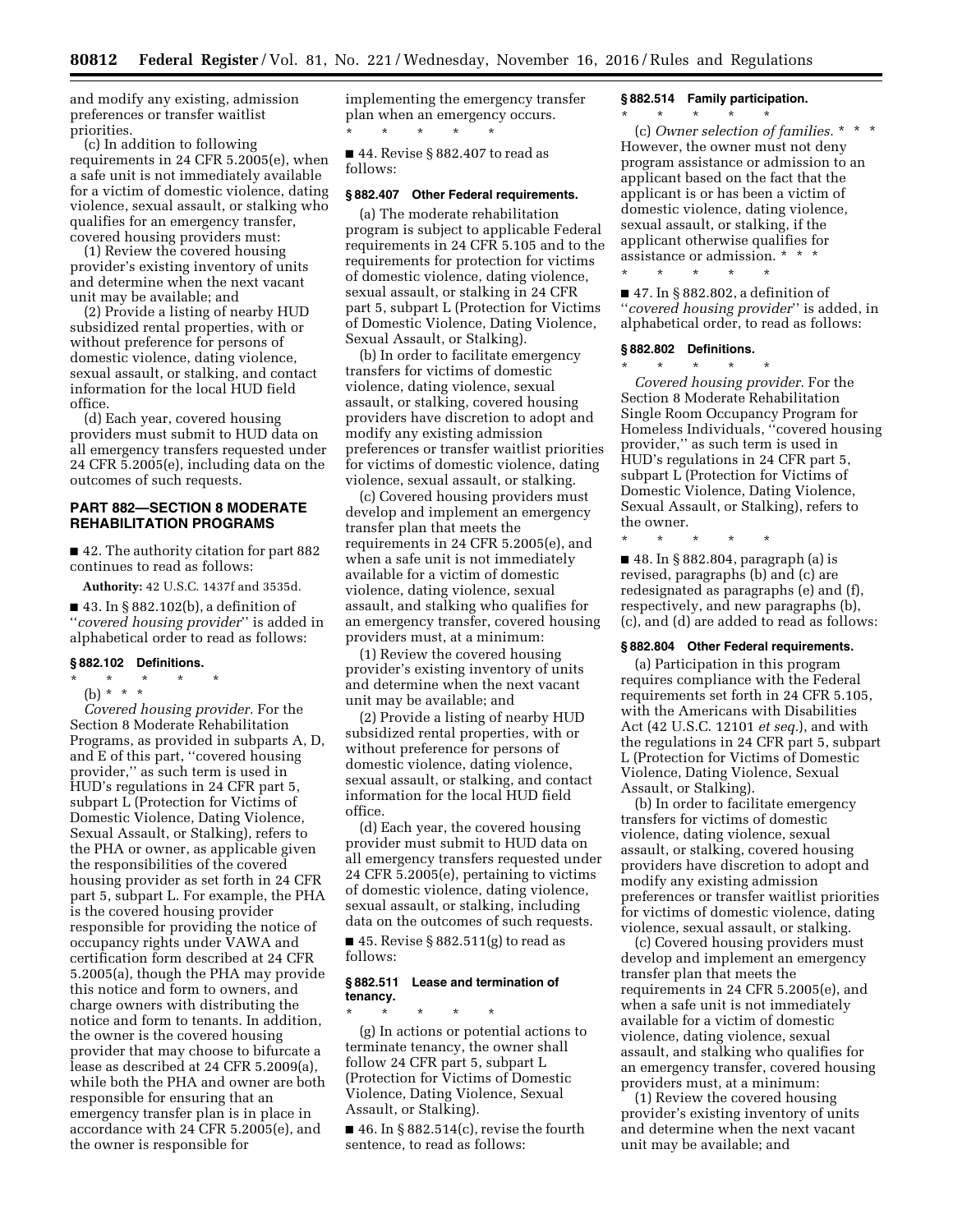(2) Provide a listing of nearby HUD subsidized rental properties, with or without preference for persons of domestic violence, dating violence, sexual assault, or stalking, and contact information for the local HUD field office.

(d) Each year, the covered housing provider must submit to HUD data on all emergency transfers requested under 24 CFR 5.2005(e), pertaining to victims of domestic violence, dating violence, sexual assault, or stalking, including data on the outcomes of such requests.

\* \* \* \* \*

# **PART 883—SECTION 8 HOUSING ASSISTANCE PAYMENTS PROGRAMS—STATE HOUSING AGENCIES**

■ 49. The authority citation for part 883 continues to read as follows:

**Authority:** 42 U.S.C. 1437a, 1437c, 1437f, 3535(d), and 13611–13619.

■ 50. In § 883.302, a definition of ''*covered housing provider*'' is added, in alphabetical order, to read as follows:

# **§ 883.302 Definitions.**

\* \* \* \* \* *Covered housing provider.* For the Section 8 Housing Assistance Payments Programs—State Housing Agencies, ''covered housing provider,'' as such term is used in HUD's regulations in 24 CFR part 5, subpart L (Protection for Victims of Domestic Violence, Dating Violence, Sexual Assault, or Stalking), refers to the HFA or owner, as applicable given the responsibilities of the covered housing provider as set forth in 24 CFR part 5, subpart L. For example, the PHA is the covered housing provider responsible for providing the notice of occupancy rights under VAWA and certification form described at 24 CFR 5.2005(a), though the PHA may provide this notice and form to owners, and charge owners with distributing the notice and form to tenants. In addition, the owner is the covered housing provider that may choose to bifurcate a lease as described at 24 CFR 5.2009(a), while both the PHA and owner are both responsible for ensuring that an emergency transfer plan is in place in accordance with 24 CFR 5.2005(e), and the owner is responsible for implementing the emergency transfer plan when an emergency occurs. \* \* \* \* \*

■ 51. Revise § 883.605 to read as follows:

# **§ 883.605 Leasing to eligible families.**

The provisions of 24 CFR 880.504 apply to this section, including

reference at 24 CFR 880.504(f) to the requirements of 24 CFR part 5, subpart L (Protection for Victims of Domestic Violence, Dating Violence, Sexual Assault, or Stalking), subject to the requirements of § 883.105.

# **PART 884—SECTION 8 HOUSING ASSISTANCE PAYMENTS PROGRAM, NEW CONSTRUCTION SET-ASIDE FOR SECTION 515 RURAL RENTAL HOUSING**

■ 52. The authority citation for part 884 continues to read as follows:

**Authority:** 42 U.S.C. 1437a, 1437c, 1437f, 3535(d), and 13611–13619.

■ 53. In § 884.102, a definition of ''*covered housing provider*'' is added, in alphabetical order, to read as follows:

# **§ 884.102 Definitions.**

\* \* \* \* \* *Covered housing provider.* For the Section 8 Housing Assistance Payments Programs, New Construction Set-Aside for Section 515 Rural Rental Housing, "covered housing provider," as such term is used in HUD's regulations at 24 CFR part 5, subpart L (Protection for Victims of Domestic Violence, Dating Violence, Sexual Assault, or Stalking), refers to the owner

\* \* \* \* \* ■ 54. Revise § 884.216(c) to read as follows:

# **§ 884.216 Termination of tenancy.**

\* \* \* \* \* (c) In actions or potential actions to terminate tenancy, the owner shall follow 24 CFR part 5, subpart L (Protection for Victims of Domestic Violence, Dating Violence, Sexual Assault, or Stalking).

■ 55. Revise § 884.223(f) to read as follows:

### **§ 884.223 Leasing to eligible families.**  \* \* \* \* \*

(f) The regulations in 24 CFR part 5, subpart L (Protection for Victims of Domestic Violence, Dating Violence, Sexual Assault, or Stalking) apply to this section.

■ 56. Add § 884.226 to subpart B to read as follows:

## **§ 884.226 Emergency transfers for victims of domestic violence, dating violence, sexual assault, and stalking.**

(a) Covered housing providers must develop and implement an emergency transfer plan that meets the requirements in 24 CFR 5.2005(e).

(b) In order to facilitate emergency transfers for victims of domestic violence, dating violence, sexual assault, and stalking, covered housing providers have discretion to adopt new, and modify any existing, admission preferences or transfer waitlist priorities.

(c) In addition to following requirements in 24 CFR 5.2005(e), when a safe unit is not immediately available for a victim of domestic violence, dating violence, sexual assault, or stalking who qualifies for an emergency transfer, covered housing providers must:

(1) Review the covered housing provider's existing inventory of units and determine when the next vacant unit may be available; and

(2) Provide a listing of nearby HUD subsidized rental properties, with or without preference for persons of domestic violence, dating violence, sexual assault, or stalking, and contact information for the local HUD field office.

(d) Each year, covered housing providers must submit to HUD data on all emergency transfers requested under 24 CFR 5.2005(e), including data on the outcomes of such requests.

# **PART 886—SECTION 8 HOUSING ASSISTANCE PAYMENTS PROGRAM—SPECIAL ALLOCATIONS**

■ 57. The authority citation for part 886 continues to read as follows:

**Authority:** 42 U.S.C. 1437a, 1437c, 1437f, 3535(d), and 13611–13619.

■ 58. In § 886.102, a definition of ''*covered housing provider*'' is added, in alphabetical order, to read as follows:

# **§ 886.102 Definitions.**  \* \* \* \* \*

*Covered housing provider.* For the Section 8 Housing Assistance Payments Programs—Special Allocations, subpart A of this part, ''covered housing provider,'' as such term is used in HUD's regulations at 24 CFR part 5, subpart L (Protection for Victims of Domestic Violence, Dating Violence, Sexual Assault, or Stalking) refers to the owner.

\* \* \* \* \*

■ 59. Revise § 886.128 to read as follows:

#### **§ 886.128 Termination of tenancy.**

Part 247 of this title (24 CFR part 247) applies to the termination of tenancy and eviction of a family assisted under this subpart. For cases involving termination of tenancy because of a failure to establish citizenship or eligible immigration status, the procedures of 24 CFR parts 247 and 5 shall apply. The provisions of 24 CFR part 5, subpart L (Protection for Victims of Domestic Violence, Dating Violence,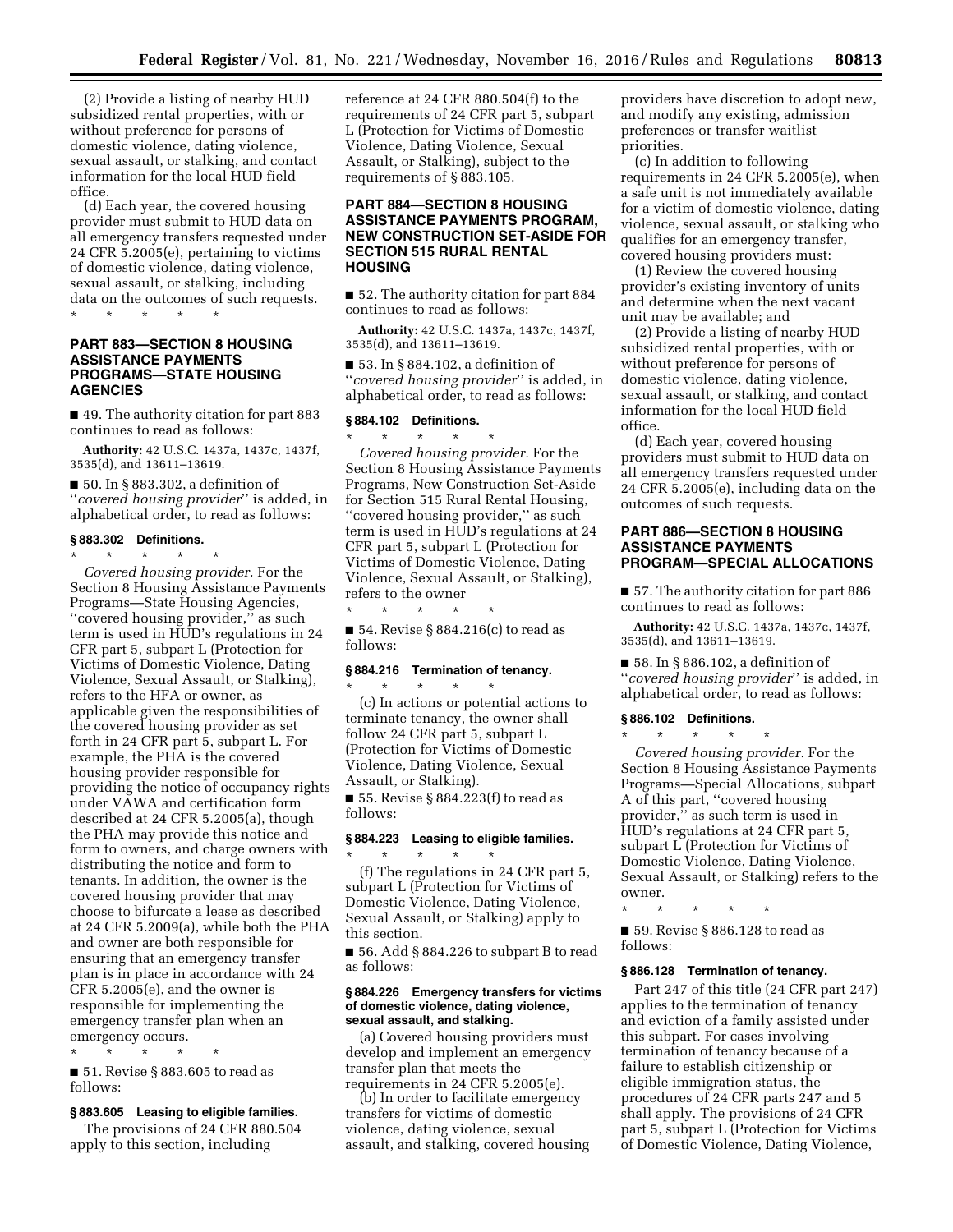Sexual Assault, or Stalking), apply to this section. The provisions of 24 CFR part 5, subpart E, of this title concerning certain assistance for mixed families (families whose members include those with eligible immigration status, and those without eligible immigration status) in lieu of termination of assistance, and concerning deferral of termination of assistance, also shall apply.

■ 60. Revise § 886.132 to read as follows:

### **§ 886.132 Tenant selection.**

Subpart F of 24 CFR part 5 governs selection of tenants and occupancy requirements applicable under this subpart A of part 886. Subpart L of 24 CFR part 5 (Protection for Victims of Domestic Violence, Dating Violence, Sexual Assault, or Stalking) applies to this section.

 $\blacksquare$  61. Add § 886.139 to subpart A to read as follows:

#### **§ 886.139 Emergency transfers for victims of domestic violence, dating violence, sexual assault, and stalking.**

(a) Covered housing providers must develop and implement an emergency transfer plan that meets the requirements in 24 CFR 5.2005(e).

(b) In order to facilitate emergency transfers for victims of domestic violence, dating violence, sexual assault, and stalking, covered housing providers have discretion to adopt new, and modify any existing, admission preferences or transfer waitlist priorities.

(c) In addition to following requirements in 24 CFR 5.2005(e), when a safe unit is not immediately available for a victim of domestic violence, dating violence, sexual assault, or stalking who qualifies for an emergency transfer, covered housing providers must: (1) Review the covered housing provider's existing inventory of units and determine when the next vacant unit may be available; and

(2) Provide a listing of nearby HUD subsidized rental properties, with or without preference for persons of domestic violence, dating violence, sexual assault, or stalking, and contact information for the local HUD field office.

(d) Each year, covered housing providers must submit to HUD data on all emergency transfers requested under 24 CFR 5.2005(e), including data on the outcomes of such requests.

■ 62. In § 886.302, a definition of ''*covered housing provider*'' is added, in the alphabetical order to read as follows:

#### **§ 886.302 Definitions**

\* \* \* \* \*

*Covered housing provider.* For the Section 8 Housing Assistance Program for the Disposition of HUD-Owned Projects, under subpart C of this part, ''covered housing provider,'' as such term is used in HUD's regulations at 24 CFR part 5, subpart L (Protection for Victims of Domestic Violence, Dating Violence, Sexual Assault, or Stalking), refers to the owner.

\* \* \* \* \* ■ 63. Revise § 886.328 to read as follows:

# **§ 886.328 Termination of tenancy.**

Part 247 of this title (24 CFR part 247) applies to the termination of tenancy and eviction of a family assisted under this subpart. For cases involving termination of tenancy because of a failure to establish citizenship or eligible immigration status, the procedures of 24 CFR part 247 and 24 CFR part 5 shall apply. The provisions of 24 CFR part 5, subpart L (Protection for Victims of Domestic Violence, Dating Violence, Sexual Assault, or Stalking) apply to this section. The provisions of 24 CFR part 5, subpart E, concerning certain assistance for mixed families (families whose members include those with eligible immigration status, and those without eligible immigration status) in lieu of termination of assistance, and concerning deferral of termination of assistance, also shall apply.

 $\blacksquare$  64. Revise § 886.329(f) to read as follows:

# **§ 886.329 Leasing to eligible families.**  \* \* \* \* \*

(f) The regulations of 24 CFR part 5, subpart L (Protection for Victims of Domestic Violence, Dating Violence, Sexual Assault, or Stalking) apply to this section.

■ 65. Add § 886.339 to subpart C to read as follows:

#### **§ 886.339 Emergency transfers for victims of domestic violence, dating violence, sexual assault, and stalking.**

(a) Covered housing providers must develop and implement an emergency transfer plan that meets the requirements in 24 CFR 5.2005(e).

(b) In order to facilitate emergency transfers for victims of domestic violence, dating violence, sexual assault, and stalking, covered housing providers have discretion to adopt new, and modify any existing, admission preferences or transfer waitlist priorities.

(c) In addition to following requirements in 24 CFR 5.2005(e), when a safe unit is not immediately available for a victim of domestic violence, dating violence, sexual assault, or stalking who qualifies for an emergency transfer, covered housing providers must:

(1) Review the covered housing provider's existing inventory of units and determine when the next vacant unit may be available; and

(2) Provide a listing of nearby HUD subsidized rental properties, with or without preference for persons of domestic violence, dating violence, sexual assault, or stalking, and contact information for the local HUD field office.

(d) Each year, covered housing providers must submit to HUD data on all emergency transfers requested under 24 CFR 5.2005(e), including data on the outcomes of such requests.

# **PART 891—SUPPORTIVE HOUSING FOR THE ELDERLY AND PERSONS WITH DISABILITIES**

■ 66. The authority citation for part 891 continues to read as follows:

**Authority:** 12 U.S.C. 1701q; 42 U.S.C. 1437f, 3535(d), and 8013.

■ 67. In § 891.105 a definition of ''*covered housing provider*'' is added, in alphabetical order, to read as follows:

#### **§ 891.105 Definitions.**

\* \* \* \* \*

\* \* \* \* \* *Covered housing provider.* For the Supportive Housing for the Elderly and Persons with Disabilities Program, ''covered housing provider,'' as such term is used in HUD's regulations at 24 CFR part 5, subpart L (Protection for Victims of Domestic Violence, Dating Violence, Sexual Assault, or Stalking), refers to the owner (as defined in §§ 891.205 and 891.305).

■ 68. Add § 891.190 to subpart A to read as follows:

### **§ 891.190 Emergency transfers for victims of domestic violence, dating violence, sexual assault, and stalking.**

(a) Covered housing providers must develop and implement an emergency transfer plan that meets the requirements in 24 CFR 5.2005(e).

(b) In order to facilitate emergency transfers for victims of domestic violence, dating violence, sexual assault, and stalking, covered housing providers have discretion to adopt new, and modify any existing, admission preferences or transfer waitlist priorities.

(c) In addition to following requirements in 24 CFR 5.2005(e), when a safe unit is not immediately available for a victim of domestic violence, dating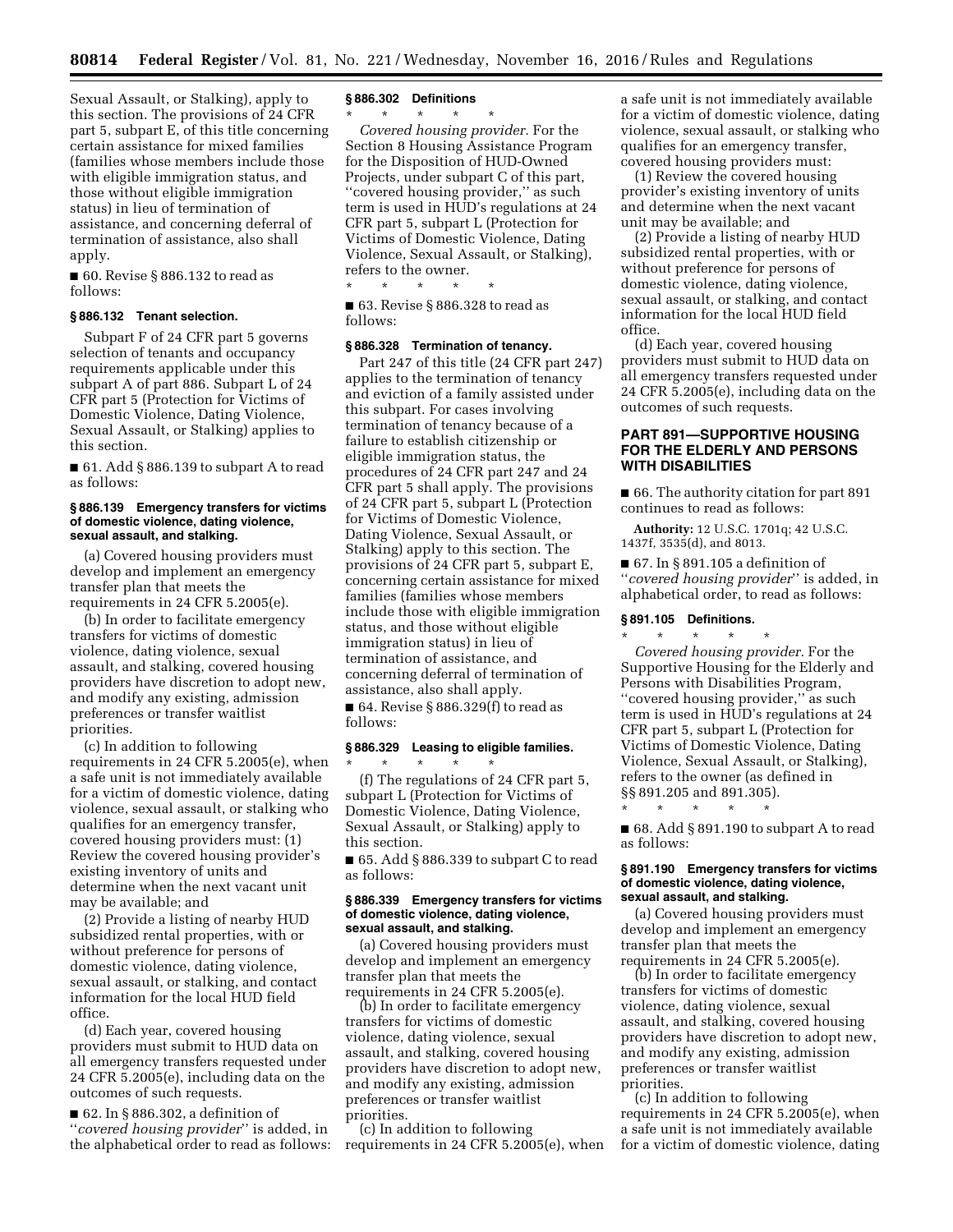violence, sexual assault, or stalking who qualifies for an emergency transfer, covered housing providers must:

(1) Review the covered housing provider's existing inventory of units and determine when the next vacant unit may be available; and

(2) Provide a listing of nearby HUD subsidized rental properties, with or without preference for persons of domestic violence, dating violence, sexual assault, or stalking, and contact information for the local HUD field office.

(d) Each year, covered housing providers must submit to HUD data on all emergency transfers requested under 24 CFR 5.2005(e), including data on the outcomes of such requests.

■ 69. Revise § 891.575(f) to read as follows:

# **§ 891.575 Leasing to eligible families.**

\* \* \* \* \* (f) The regulations of 24 CFR part 5, subpart L (Protection for Victims of Domestic Violence, Dating Violence, Sexual Assault, or Stalking) apply to this section.

 $\blacksquare$  70. Revise § 891.610(c) to read as follows:

#### **§ 891.610 Selection and admission of tenants.**

\* \* \* \* \* (c) *Determination of eligibility and selection of tenants.* The borrower is responsible for determining whether applicants are eligible for admission and for selection of families. To be eligible for admission, an applicant must be an elderly or handicapped family as defined in § 891.505; meet any project occupancy requirements approved by HUD; meet the disclosure and verification requirement for Social Security numbers and sign and submit consent forms for obtaining wage and claim information from State Wage Information Collection Agencies, as provided by 24 CFR part 5, subpart B; and, if applying for an assisted unit, be eligible for admission under subpart F of 24 CFR part 5, which governs selection of tenants and occupancy requirements. The provisions of 24 CFR part 5, subpart L (Protection for Victims of Domestic Violence, Dating Violence, Sexual Assault, or Stalking) apply to this section.

\* \* \* \* \*

 $\blacksquare$  71. Revise § 891.630(c) to read as follows:

## **§ 891.630 Denial of admission, termination of tenancy, and modification of lease.**

\* \* \* \* \* (c) In actions or potential actions to terminate tenancy, the owner shall

follow 24 CFR part 5, subpart L (Protection for Victims of Domestic Violence, Dating Violence, Sexual Assault, or Stalking).

# **PART 905—THE PUBLIC HOUSING CAPITAL FUND PROGRAM**

■ 72. The authority citation for part 905 continues to read as follows:

**Authority:** 42 U.S.C. 1437g, 42 U.S.C. 1437z–2, 42 U.S.C. 1437z–7, and 3535(d).

■ 73. In § 905.100, add paragraph (g) to read as follows:

# **§ 905.100 Purpose, general description, and other requirements.**

\* \* \* \* \* (g) *Protections for Victims of Domestic Violence, Dating Violence, Sexual Assault and Stalking.* Public housing agencies must apply the Violence Against Women Act (VAWA) requirements set forth in 24 CFR part 5, subpart L, to mixed finance developments covered under § 905.604.

# **PART 960—ADMISSION TO, AND OCCUPANCY OF, PUBLIC HOUSING**

■ 74. The authority citation for part 960 continues to read as follows:

**Authority:** 42 U.S.C. 1437a, 1437c, 1437d, 1437n, 1437z–3, and 3535(d).

■ 75. In § 960.102(b) a definition of ''*covered housing provider*'' is added in alphabetical order to read as follows:

### **§ 960.102 Definitions.**

 $\star$   $\star$   $\star$ 

(b)  $* * * *$ *Covered housing provider.* For HUD's public housing program, ''covered housing provider,'' as such term is in used HUD's regulations at 24 CFR part 5, subpart L (Protection for Victims of Domestic Violence, Dating Violence, Sexual Assault, or Stalking), is the PHA. \* \* \* \* \*

 $\blacksquare$  76. In § 960.103, revise the section heading and paragraph (d) to read as follows:

### **§ 960.103 Equal opportunity requirements and protection for victims of domestic violence, dating violence, sexual assault, or stalking.**

\* \* \* \* \* (d) *Protection for victims of domestic violence, dating violence, sexual assault, or stalking.* The PHA must apply the requirements in 24 CFR part 5, subpart L (Protection for Victims of Domestic Violence, Dating Violence, Sexual Assault, or Stalking).

■ 77. In § 960.200, revise paragraph (b)(8) to read as follows:

## **§ 960.200 Purpose.**

 $\star$   $\star$ 

(b) \* \* \*

(8) Protection for victims of domestic violence, dating violence, sexual assault, or stalking, 24 CFR part 5, subpart L (Protection for Victims of Domestic Violence, Dating Violence, Sexual Assault, or Stalking).

■ 78. In § 960.203, revise paragraph (c)(4) to read as follows:

# **§ 960.203 Standards for PHA tenant selection criteria.**

- $*$  \*
- $(c) * * * *$

(4) PHA tenant selection criteria are subject to 24 CFR part 5, subpart L (Protection for Victims of Domestic Violence, Dating Violence, Sexual Assault, or Stalking). In cases of requests for emergency transfers under VAWA, with the written consent of the victim of domestic violence, dating violence, sexual assault, or stalking, the receiving PHA may accept and use the prior covered housing provider's determination of eligibility and tenant screening and all related verification information, including form HUD 50058 (Family Report).

\* \* \* \* \* ■ 79. In § 960.206, revise paragraph (b)(4) to read as follows:

**§ 960.206 Waiting List: Local preferences in admission to public housing program.** 

\* \* \* \* \* (b) \* \* \*

(4) *Preference for victims of domestic violence, dating violence, sexual assault, or stalking.* The PHA should consider whether to adopt a local preference for admission of families that include victims of domestic violence, dating violence, sexual assault, or stalking.

\* \* \* \* \*

# **PART 966—PUBLIC HOUSING LEASE AND GRIEVANCE PROCEDURE**

■ 80. The authority citation for part 966 continues to read as follows:

**Authority:** 42 U.S.C. 1437d and 3535(d).

■ 81. In § 966.4, revise paragraphs  $(a)(1)(vi)$  and  $(e)(9)$  to read as follows:

**§ 966.4 Lease requirements.** 

- \* \* \* \* \*  $(a) * * * *$ 
	- $(1) * * * *$
- (vi) HUD's regulations in 24 CFR part 5, subpart L (Protection for Victims of Domestic Violence, Dating Violence, Sexual Assault, or Stalking) apply.

\* \* \* \* \* (e) \* \* \*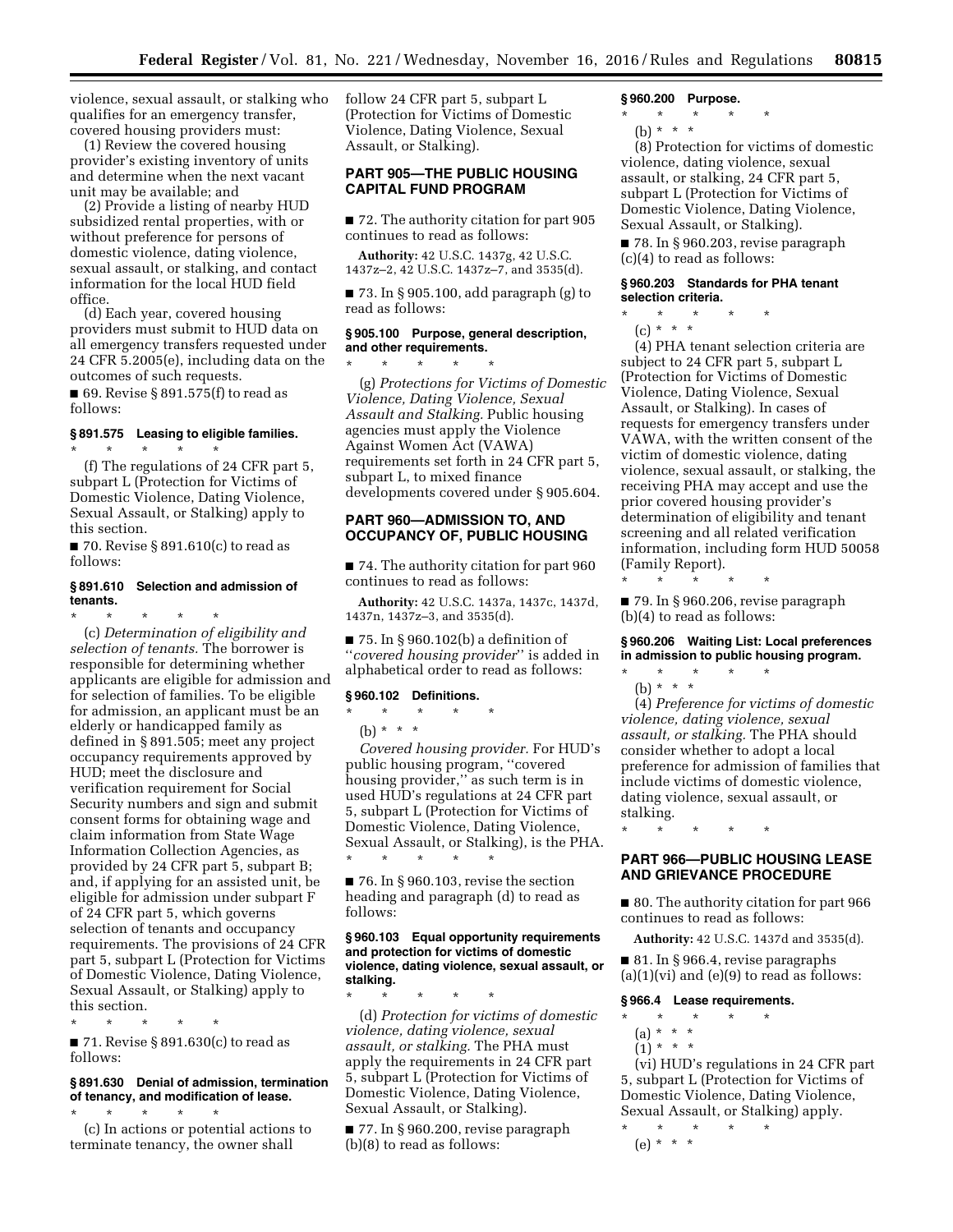(9) To consider lease bifurcation, as provided in 24 CFR 5.2009, in circumstances involving domestic violence, dating violence, sexual assault, or stalking addressed in 24 CFR part 5, subpart L (Protection for Victims of Domestic Violence, Dating Violence, Sexual Assault, or Stalking), provided that, if a PHA chooses to bifurcate a lease, no assistance will be given for an individual who does not meet public housing eligibility and 24 CFR 5.508(h)(2) applies to submission of evidence of citizenship or eligible immigration status.

# \* \* \* \* \*

# **PART 982—SECTION 8 TENANT-BASED ASSISTANCE: HOUSING CHOICE VOUCHER PROGRAM**

■ 82. The authority citation for part 982 continues to read as follows:

**Authority:** 42 U.S.C. 1437f and 3535d. ■ 83. In § 982.53, revise the section heading and paragraph (e) to read as follows:

### **§ 982.53 Equal opportunity requirements and protection for victims of domestic violence, dating violence, sexual assault, or stalking.**

\* \* \* \* \* (e) *Protection for victims of domestic violence, dating violence, sexual assault, or stalking.* The PHA must apply the requirements in 24 CFR part 5, subpart L (Protection for Victims of Domestic Violence, Dating Violence, Sexual Assault, or Stalking). For purposes of compliance with HUD's regulations in 24 CFR part 5, subpart L, the covered housing provider is the PHA or owner, as applicable given the responsibilities of the covered housing provider as set forth in 24 CFR part 5, subpart L. For example, the PHA is the covered housing provider responsible for providing the Notice of occupancy rights under VAWA and certification form described at 24 CFR 5.2005(a). In addition, the owner is the covered housing provider that may choose to bifurcate a lease as described at 24 CFR 5.2009(a), while the PHA is the covered housing provider responsible for complying with emergency transfer plan provisions at 24 CFR 5.2005(e).

■ 84. In § 982.201, revise paragraph (a) to read as follows:

# **§ 982.201 Eligibility and targeting.**

(a) *When applicant is eligible: General.* The PHA may admit only eligible families to the program. To be eligible, an applicant must be a ''family;'' must be income-eligible in accordance with paragraph (b) of this section and 24 CFR part 5, subpart F;

and must be a citizen or a noncitizen who has eligible immigration status as determined in accordance with 24 CFR part 5, subpart E. If the applicant is a victim of domestic violence, dating violence, sexual assault, or stalking, 24 CFR part 5, subpart L (Protection for Victims of Domestic Violence, Dating Violence, Sexual Assault, or Stalking) applies.

\* \* \* \* \*

 $\blacksquare$  85. In § 982.202, revise paragraph (d) to read as follows:

# **§ 982.202 How applicants are selected: General requirements.**

\* \* \* \* \* (d) *Admission policy.* The PHA must admit applicants for participation in accordance with HUD regulations and other requirements, including, but not limited to, 24 CFR part 5, subpart L (Protection for Victims of Domestic Violence, Dating Violence, Sexual Assault, or Stalking), and with PHA policies stated in the PHA administrative plan and the PHA plan. The PHA admission policy must state the system of admission preferences that the PHA uses to select applicants from the waiting list, including any residency preference or other local preference.

■ 86. In § 982.207, revise paragraph (b)(4) to read as follows:

# **§ 982.207 Waiting List: Local preferences in admission to program.**

(b) \* \* \*

 $\star$   $\star$ 

(4) *Preference for victims of domestic violence, dating violence, sexual assault, or stalking.* The PHA should consider whether to adopt a local preference for admission of families that include victims of domestic violence, dating violence, sexual assault, or stalking.

\* \* \* \* \*

■ 87. In § 982.307, revise paragraph (b)(4) to read as follows:

### **§ 982.307 Tenant screening.**

\* \* \* \* \* (b) \* \* \*

(4) In cases involving a victim of domestic violence, dating violence, sexual assault, or stalking, 24 CFR part 5, subpart L (Protection for Victims of Domestic Violence, Dating Violence, Sexual Assault, or Stalking) applies.

■ 88. In § 982.310, revise paragraph (h)(4) to read as follows:

## **§ 982.310 Owner termination of tenancy.**

# $\star$   $\star$   $\star$

(h) \* \* \*

(4) *Nondiscrimination limitation and protection for victims of domestic* 

*violence, dating violence, sexual assault, or stalking.* The owner's termination of tenancy actions must be consistent with the fair housing and equal opportunity provisions of 24 CFR 5.105, and with the provisions for protection of victims of domestic violence, dating violence, sexual assault, or stalking in 24 CFR part 5, subpart L (Protection for Victims of Domestic Violence, Dating Violence, Sexual Assault, or Stalking).

 $\blacksquare$  89. In § 982.315, revise paragraphs (a)(2) and (b) to read as follows:

#### **§ 982.315 Family break-up.**

 $(a) * * * *$ 

(2) If the family break-up results from an occurrence of domestic violence, dating violence, sexual assault, or stalking as provided in 24 CFR part 5, subpart L (Protection for Victims of Domestic Violence, Dating Violence, Sexual Assault, or Stalking), the PHA must ensure that the victim retains assistance.

(b) The factors to be considered in making this decision under the PHA policy may include:

(1) Whether the assistance should remain with family members remaining in the original assisted unit.

(2) The interest of minor children or of ill, elderly, or disabled family members.

(3) Whether family members are forced to leave the unit as a result of actual or threatened domestic violence, dating violence, sexual assault, or stalking.

(4) Whether any of the family members are receiving protection as victims of domestic violence, dating violence, sexual assault, or stalking, as provided in 24 CFR part 5, subpart L, and whether the abuser is still in the household.

(5) Other factors specified by the PHA.

\* \* \* \* \*

 $\blacksquare$  90. In § 982.353, revise paragraph (b) and add paragraph (c)(4) to read as follows:

### **§ 982.353 Where family can lease a unit with tenant-based assistance.**  \* \* \* \* \*

(b) *Portability: Assistance outside the initial PHA jurisdiction.* Subject to paragraph (c) of this section, and to § 982.552 and § 982.553, a voucherholder or participant family has the right to receive tenant-based voucher assistance, in accordance with requirements of this part, to lease a unit outside the initial PHA jurisdiction, anywhere in the United States, in the jurisdiction of a PHA with a tenantbased program under this part. The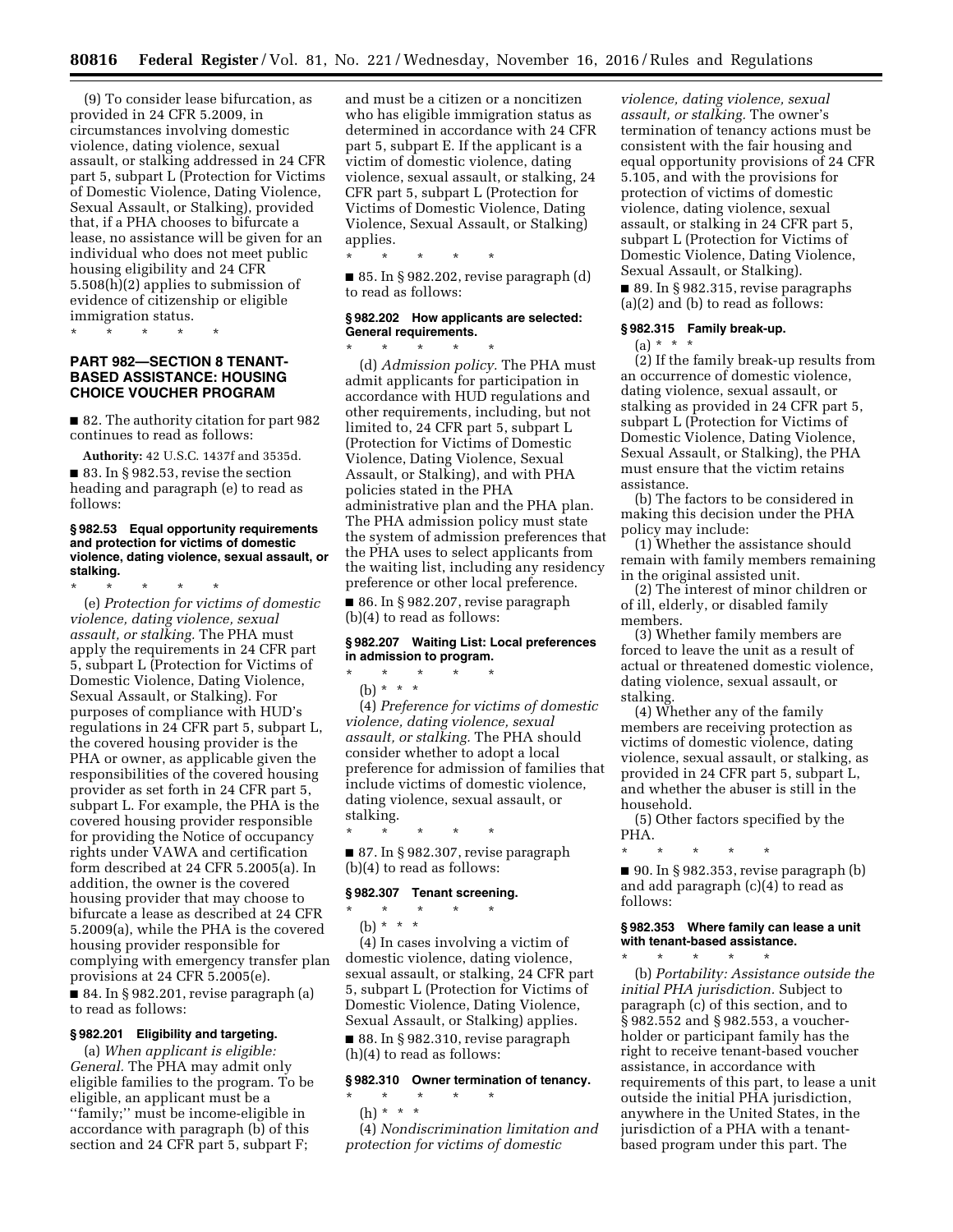initial PHA must not provide such portable assistance for a participant if the family has moved out of the assisted unit in violation of the lease except as provided for in this subsection. If the family moves out in violation of the lease in order to protect the health or safety of a person who is or has been the victim of domestic violence, dating violence, sexual assault, or stalking and who reasonably believes him- or herself to be threatened with imminent harm from further violence by remaining in the dwelling unit (or any family member has been the victim of a sexual assault that occurred on the premises during the 90-calendar-day period preceding the family's move or request to move), and has otherwise complied with all other obligations under the Section 8 program, the family may receive a voucher from the initial PHA and move to another jurisdiction under the Housing Choice Voucher Program.

(c) \* \* \*

(4) Paragraph (c) of this section does not apply when the family or a member of the family is or has been the victim of domestic violence, dating violence, sexual assault, or stalking, as provided in 24 CFR part 5, subpart L (Protection for Victims of Domestic Violence, Dating Violence, Sexual Assault, or Stalking), and the move is needed to protect the health or safety of the family or family member, or any family member who has been the victim of a sexual assault that occurred on the premises during the 90-calendar-day period preceding the family's request to move.

\* \* \* \* \*

■ 91. In § 982.354, revise paragraph (b)(4), remove ''and'' from the end of paragraph (c)(2)(i), remove the period and add ''; and'' in its place at the end of paragraph (c)(2)(ii), and add paragraph (c)(2)(iii) to read as follows:

## **§ 982.354 Move with continued tenantbased assistance.**

- \* \* \* \* \*
	- (b) \* \* \*

(4) The family or a member of the family, is or has been the victim of domestic violence, dating violence, sexual assault, or stalking, as provided in 24 CFR part 5, subpart L (Protection for Victims of Domestic Violence, Dating Violence, Sexual Assault, or Stalking), and the move is needed to protect the health or safety of the family or family member, or if any family member has been the victim of a sexual assault that occurred on the premises during the 90-calendar-day period preceding the family's request to move. A PHA may not terminate assistance if the family, with or without prior

notification to the PHA, moves out of a unit in violation of the lease, if such move occurs to protect the health or safety of a family member who is or has been the victim of domestic violence, dating violence, sexual assault, or stalking and who reasonably believed he or she was threatened with imminent harm from further violence if he or she remained in the dwelling unit. However, any family member that has been the victim of a sexual assault that occurred on the premises during the 90 calendar-day period preceding the family's move or request to move is not required to believe that he or she was threatened with imminent harm from further violence if he or she remained in the dwelling unit.

- $(c) * * * *$
- $(2) * * * *$

(iii) The above policies do not apply when the family or a member of the family is or has been the victim of domestic violence, dating violence, sexual assault, or stalking, as provided in 24 CFR part 5, subpart L, and the move is needed to protect the health or safety of the family or family member, or any family member has been the victim of a sexual assault that occurred on the premises during the 90-calendarday period preceding the family's request to move.<br>  $\rlap{-}$   $\rlap{-}$ 

 $\blacksquare$  92. In § 982.452, revise the second sentence of paragraph (b)(1) to read as follows:

#### **§ 982.452 Owner responsibilities.**

\* \* \* \* \*

- \* \* \* \* \* (b) \* \* \*
	-

(1) \* \* \* The fact that an applicant is or has been a victim of domestic violence, dating violence, sexual assault, or stalking is not an appropriate basis for denial of tenancy if the applicant otherwise qualifies for tenancy. \* \* \* \* \*

 $\blacksquare$  93. In § 982.551, revise paragraphs (e) and (l) to read as follows:

# **§ 982.551 Obligations of participant.**

\* \* \* \* \*

(e) *Violation of lease.* The family may not commit any serious or repeated violation of the lease. Under 24 CFR 5.2005(c), an incident or incidents of actual or threatened domestic violence, dating violence, sexual assault, or stalking will not be construed as a serious or repeated lease violation by the victim, or threatened victim, of the domestic violence, dating violence, sexual assault, or stalking, or as good cause to terminate the tenancy,

occupancy rights, or assistance of the victim.

\* \* \* \* \*

(l) *Crime by household members.* The members of the household may not engage in drug-related criminal activity or violent criminal activity or other criminal activity that threatens the health, safety, or right to peaceful enjoyment of other residents and persons residing in the immediate vicinity of the premises (see § 982.553). Under 24 CFR 5.2005(b)(2), criminal activity directly related to domestic violence, dating violence, sexual assault, or stalking, engaged in by a member of a tenant's household, or any guest or other person under the tenant's control, shall not be cause for termination of tenancy, occupancy rights, or assistance of the victim, if the tenant or an affiliated individual of the tenant, as defined in 24 CFR 5.2003, is the victim.

\* \* \* \* \* ■ 94. In § 982.552, revise paragraph  $(c)(2)(v)$  to read as follows:

**§ 982.552 PHA denial or termination of assistance for the family.** 

\* \* \* \* \*

 $*$  \*

- (c) \* \* \* \*
- $(2) * * * *$

(v) *Nondiscrimination limitation and protection for victims of domestic violence, dating violence, sexual assault, or stalking.* The PHA's admission and termination actions must be consistent with fair housing and equal opportunity provisions of 24 CFR 5.105, and with the requirements of 24 CFR part 5, subpart L (Protection for Victims of Domestic Violence, Dating Violence, Sexual Assault, or Stalking). \* \* \* \* \*

■ 95. In § 982.553, revise paragraph (e) to read as follows:

#### **§ 982.553 Denial of admission and termination of assistance for criminals and alcohol abusers.**

(e) The requirements in 24 CFR part 5, subpart L (Protection for Victims of Domestic Violence, Dating Violence, Sexual Assault, or Stalking) apply to this section.

■ 96. In § 982.637, revise paragraphs (a)(2) and (3) to read as follows:

# **§ 982.637 Homeownership option: Move with continued tenant-based assistance.**  (a) \* \* \*

(2) The PHA may not commence continued tenant-based assistance for occupancy of the new unit so long as any family member owns any title or other interest in the prior home.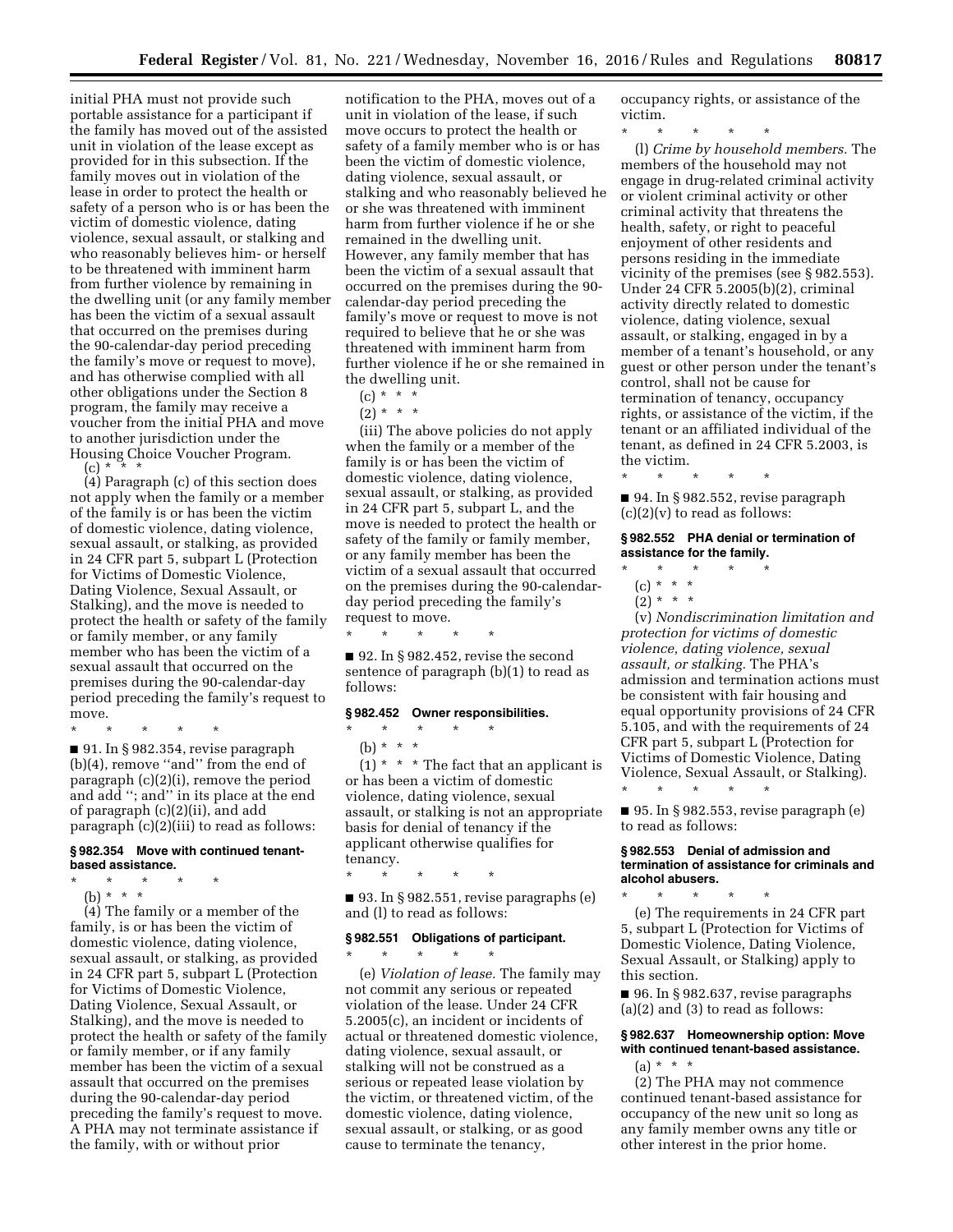\* \* \* \* \*

However, when the family or a member of the family is or has been the victim of domestic violence, dating violence, sexual assault, or stalking, as provided in 24 CFR part 5, subpart L (Protection for Victims of Domestic Violence, Dating Violence, Sexual Assault, or Stalking), and the move is needed to protect the health or safety of the family or family member (or any family member has been the victim of a sexual assault that occurred on the premises during the 90-calendar-day period preceding the family's request to move), such family or family member may be assisted with continued tenant-based assistance even if such family or family member owns any title or other interest in the prior home.

(3) The PHA may establish policies that prohibit more than one move by the family during any one-year period. However, these policies do not apply when the family or a member of the family is or has been the victim of domestic violence, dating violence, sexual assault, or stalking, as provided in 24 CFR part 5, subpart L, and the move is needed to protect the health or safety of the family or family member, or any family member has been the victim of a sexual assault that occurred on the premises during the 90-calendarday period preceding the family's request to move.

\* \* \* \* \*

# **PART 983—PROJECT-BASED VOUCHER (PBV) PROGRAM**

■ 97. The authority citation for part 983 continues to read as follows:

**Authority:** 42 U.S.C. 1437f and 3535(d).

■ 98. In § 983.3(b), add the definition of ''*covered housing provider,*'' in alphabetical order, to read as follows:

### **§ 983.3 PBV definitions.**

- \* \* \* \* \*
- (b) \* \* \*

*Covered housing provider.* For Project-Based Voucher (PBV) program, ''covered housing provider,'' as such term is used in HUD's regulations in 24 CFR part 5, subpart L (Protection for Victims of Domestic Violence, Dating Violence, Sexual Assault, or Stalking) refers to the PHA or owner (as defined in 24 CFR 982.4), as applicable given the responsibilities of the covered housing provider as set forth in 24 CFR part 5, subpart L. For example, the PHA is the covered housing provider responsible for providing the notice of occupancy rights under VAWA and certification form described at 24 CFR 5.2005(a). In addition, the owner is the covered housing provider that may

choose to bifurcate a lease as described at 24 CFR 5.2009(a), while the PHA is the covered housing provider responsible for complying with emergency transfer plan provisions at 24 CFR 5.2005(e).

■ 99. In § 983.4, remove the paragraph ''*Protection for victims of domestic violence, dating violence or stalking*'' and add a paragraph ''*Protection for victims of domestic violence, dating violence, sexual assault, or stalking*'' in alphabetical order to read as follows:

# **§ 983.4 Cross-reference to other Federal requirements.**

\* \* \* \* \* *Protection for victims of domestic violence, dating violence, sexual assault, or stalking.* See 24 CFR part 5, subpart L (Protection for Victims of Domestic Violence, Dating Violence, Sexual Assault, or Stalking). For purposes of compliance with HUD's regulations in 24 CFR part 5, subpart L, the covered housing provider is the PHA or owner, as applicable given the responsibilities of the covered housing provider as set forth in 24 CFR part 5, subpart L.

\* \* \* \* \* ■ 100. In § 983.251, revise paragraph (a)(3) to read as follows:

# **§ 983.251 How participants are selected.**  (a) \* \* \*

(3) The protections for victims of domestic violence, dating violence, sexual assault, or stalking in 24 CFR part 5, subpart L, apply to admission to the project-based program.

■ 101. In § 983.253, add paragraphs (a)(4) and (c) to read as follows:

# **§ 983.253 Leasing of contract units.**

(a) \* \* \* (4) The owner must comply with 24

\* \* \* \* \*

CFR part 5, subpart L (Protection for Victims of Domestic Violence, Dating Violence, Sexual Assault, or Stalking). \* \* \* \* \*

(c) The protections for victims of domestic violence, dating violence, sexual assault, or stalking in 24 CFR part 5, subpart L, apply to tenant screening.

■ 102. In § 983.255, revise paragraph (d) to read as follows:

### **§ 983.255 Tenant screening.**

\* \* \* \* \*

(d) The protections for victims of domestic violence, dating violence, sexual assault, or stalking in 24 CFR part 5, subpart L, apply to tenant screening.

■ 103. In § 983.257, revise the last sentence of paragraph (a) to read as follows:

### **§ 983.257 Owner termination of tenancy and eviction.**

(a)  $* * * 24$  CFR part 5, subpart L (Protection for Victims of Domestic Violence, Dating Violence, Sexual Assault, or Stalking) applies to this part.

■ 104. In § 983.261, add paragraphs (c)(1) and (2) to read as follows:

# **§ 983.261 Family right to move.**

\* \* \* \* \*

\* \* \* \* \*

 $(c) * * * *$ 

(1) The above policies do not apply when the family or a member of the family is or has been the victim of domestic violence, dating violence, sexual assault, or stalking, as provided in 24 CFR part 5, subpart L, and the move is needed to protect the health or safety of the family or family member, or any family member has been the victim of a sexual assault that occurred on the premises during the 90-calendarday period preceding the family's request to move. A PHA may not terminate assistance if the family, with or without prior notification to the PHA, moves out of a unit in violation of the lease, if such move occurs to protect the health or safety of a family member who is or has been the victim of domestic violence, dating violence, sexual assault, or stalking and who reasonably believed he or she was threatened with imminent harm from further violence if he or she remained in the dwelling unit, or any family member has been the victim of a sexual assault that occurred on the premises during the 90-calendarday period preceding the family's request to move.

(2) If a family breaks up as a result of an occurrence of domestic violence, dating violence, sexual assault, or stalking, as provided in 24 CFR part 5, subpart L, the PHA may offer the victim the opportunity for continued tenantbased rental assistance.

\* \* \* \* \*

Dated: October 20, 2016.

# Julián Castro,

*Secretary.* 

**Note:** The following appendices will not appear in the Code of Federal Regulations.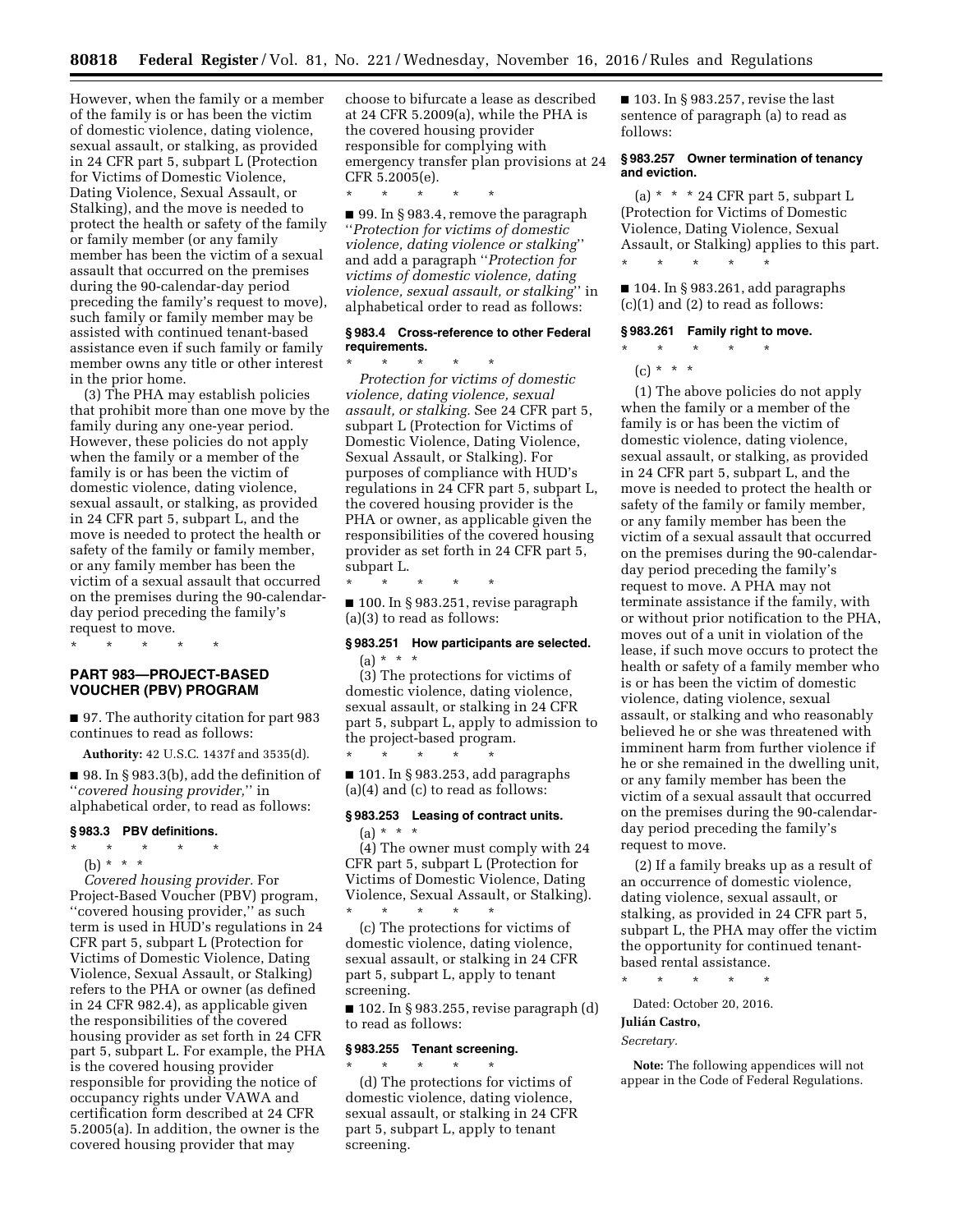# **Appendix A**

# **[Insert Name of Housing Provider** 23**]**

# **Notice of Occupancy Rights Under the Violence Against Women Act** 24

#### **To all Tenants and Applicants**

The Violence Against Women Act (VAWA) provides protections for victims of domestic violence, dating violence, sexual assault, or stalking. VAWA protections are not only available to women, but are available equally to all individuals regardless of sex, gender identity, or sexual orientation.25 The U.S. Department of Housing and Urban Development (HUD) is the Federal agency that oversees that [*insert name of program or rental assistance*] is in compliance with VAWA. This notice explains your rights under VAWA. A HUD-approved certification form is attached to this notice. You can fill out this form to show that you are or have been a victim of domestic violence, dating violence, sexual assault, or stalking, and that you wish to use your rights under VAWA.''

#### **Protections for Applicants**

If you otherwise qualify for assistance under [*insert name of program or rental assistance*], you cannot be denied admission or denied assistance because you are or have been a victim of domestic violence, dating violence, sexual assault, or stalking.

#### **Protections for Tenants**

If you are receiving assistance under [*insert name of program or rental assistance*], you may not be denied assistance, terminated from participation, or be evicted from your rental housing because you are or have been a victim of domestic violence, dating violence, sexual assault, or stalking.

Also, if you or an affiliated individual of yours is or has been the victim of domestic violence, dating violence, sexual assault, or stalking by a member of your household or any guest, you may not be denied rental assistance or occupancy rights under [*insert name of program or rental assistance*] solely on the basis of criminal activity directly relating to that domestic violence, dating violence, sexual assault, or stalking.

Affiliated individual means your spouse, parent, brother, sister, or child, or a person to whom you stand in the place of a parent or guardian (for example, the affiliated individual is in your care, custody, or control); or any individual, tenant, or lawful occupant living in your household.

#### **Removing the Abuser or Perpetrator From the Household**

HP may divide (bifurcate) your lease in order to evict the individual or terminate the assistance of the individual who has engaged in criminal activity (the abuser or perpetrator) directly relating to domestic violence, dating violence, sexual assault, or stalking.

If HP chooses to remove the abuser or perpetrator, HP may not take away the rights of eligible tenants to the unit or otherwise punish the remaining tenants. If the evicted abuser or perpetrator was the sole tenant to have established eligibility for assistance under the program, HP must allow the tenant who is or has been a victim and other household members to remain in the unit for a period of time, in order to establish eligibility under the program or under another HUD housing program covered by VAWA, or, find alternative housing.

In removing the abuser or perpetrator from the household, HP must follow Federal, State, and local eviction procedures. In order to divide a lease, HP may, but is not required to, ask you for documentation or certification of the incidences of domestic violence, dating violence, sexual assault, or stalking.

#### **Moving to Another Unit**

Upon your request, HP may permit you to move to another unit, subject to the availability of other units, and still keep your assistance. In order to approve a request, HP may ask you to provide documentation that you are requesting to move because of an incidence of domestic violence, dating violence, sexual assault, or stalking. If the request is a request for emergency transfer, the housing provider may ask you to submit a written request or fill out a form where you certify that you meet the criteria for an emergency transfer under VAWA. The criteria are:

**(1) You are a victim of domestic violence, dating violence, sexual assault, or stalking.**  If your housing provider does not already have documentation that you are a victim of domestic violence, dating violence, sexual assault, or stalking, your housing provider may ask you for such documentation, as described in the documentation section below.

**(2) You expressly request the emergency transfer.** Your housing provider may choose to require that you submit a form, or may accept another written or oral request.

**(3) You reasonably believe you are threatened with imminent harm from further violence if you remain in your current unit.**  This means you have a reason to fear that if you do not receive a transfer you would suffer violence in the very near future. **OR** 

**You are a victim of sexual assault and the assault occurred on the premises during the 90-calendar-day period before you request a transfer.** If you are a victim of sexual assault, then in addition to qualifying for an emergency transfer because you reasonably believe you are threatened with imminent harm from further violence if you remain in your unit, you may qualify for an emergency transfer if the sexual assault occurred on the premises of the property from which you are

seeking your transfer, and that assault happened within the 90-calendar-day period before you expressly request the transfer.

HP will keep confidential requests for emergency transfers by victims of domestic violence, dating violence, sexual assault, or stalking, and the location of any move by such victims and their families.

HP's emergency transfer plan provides further information on emergency transfers, and HP must make a copy of its emergency transfer plan available to you if you ask to see it.

#### **Documenting You Are or Have Been a Victim of Domestic Violence, Dating Violence, Sexual Assault or Stalking**

HP can, but is not required to, ask you to provide documentation to ''certify'' that you are or have been a victim of domestic violence, dating violence, sexual assault, or stalking. Such request from HP must be in writing, and HP must give you at least 14 business days (Saturdays, Sundays, and Federal holidays do not count) from the day you receive the request to provide the documentation. HP may, but does not have to, extend the deadline for the submission of documentation upon your request.

You can provide one of the following to HP as documentation. It is your choice which of the following to submit if HP asks you to provide documentation that you are or have been a victim of domestic violence, dating violence, sexual assault, or stalking.

• A complete HUD-approved certification form given to you by HP with this notice, that documents an incident of domestic violence, dating violence, sexual assault, or stalking. The form will ask for your name, the date, time, and location of the incident of domestic violence, dating violence, sexual assault, or stalking, and a description of the incident. The certification form provides for including the name of the abuser or perpetrator if the name of the abuser or perpetrator is known and is safe to provide.

• A record of a Federal, State, tribal, territorial, or local law enforcement agency, court, or administrative agency that documents the incident of domestic violence, dating violence, sexual assault, or stalking. Examples of such records include police reports, protective orders, and restraining orders, among others.

• A statement, which you must sign, along with the signature of an employee, agent, or volunteer of a victim service provider, an attorney, a medical professional or a mental health professional (collectively, ''professional'') from whom you sought assistance in addressing domestic violence, dating violence, sexual assault, or stalking, or the effects of abuse, and with the professional selected by you attesting under penalty of perjury that he or she believes that the incident or incidents of domestic violence, dating violence, sexual assault, or stalking are grounds for protection.

• Any other statement or evidence that HP has agreed to accept.

If you fail or refuse to provide one of these documents within the 14 business days, HP does not have to provide you with the protections contained in this notice.

If HP receives conflicting evidence that an incident of domestic violence, dating

<sup>23</sup>The notice uses HP for housing provider but the housing provider should insert its name where HP is used. HUD's program-specific regulations identify the individual or entity responsible for providing the notice of occupancy rights.

<sup>24</sup> Despite the name of this law, VAWA protection is available regardless of sex, gender identity, or sexual orientation.

<sup>25</sup>Housing providers cannot discriminate on the basis of any protected characteristic, including race, color, national origin, religion, sex, familial status, disability, or age. HUD-assisted and HUD-insured housing must be made available to all otherwise eligible individuals regardless of actual or perceived sexual orientation, gender identity, or marital status.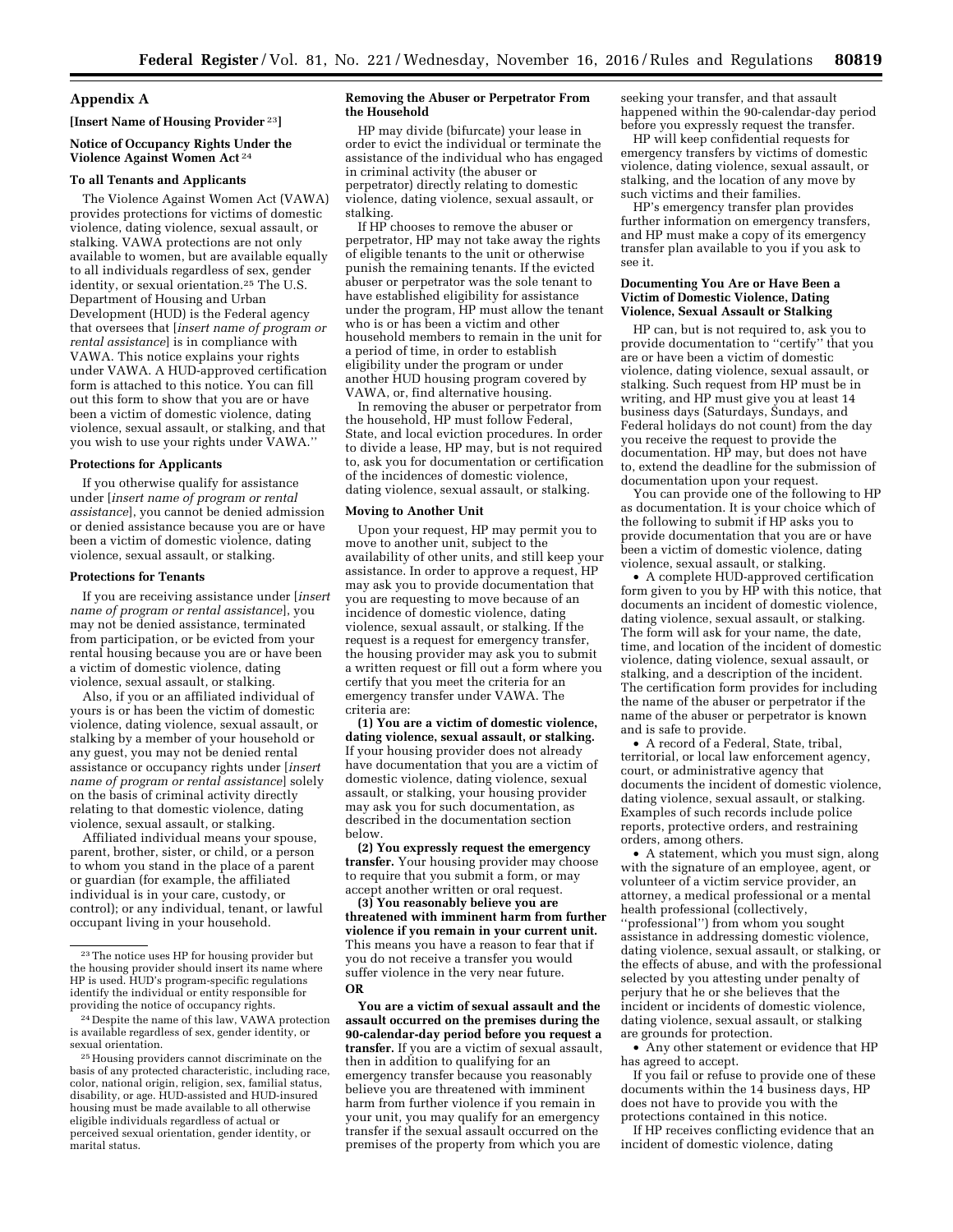violence, sexual assault, or stalking has been committed (such as certification forms from two or more members of a household each claiming to be a victim and naming one or more of the other petitioning household members as the abuser or perpetrator), HP has the right to request that you provide third-party documentation within thirty 30 calendar days in order to resolve the conflict. If you fail or refuse to provide third-party documentation where there is conflicting evidence, HP does not have to provide you with the protections contained in this notice.

# **Confidentiality**

HP must keep confidential any information you provide related to the exercise of your rights under VAWA, including the fact that you are exercising your rights under VAWA.

HP must not allow any individual administering assistance or other services on behalf of HP (for example, employees and contractors) to have access to confidential information unless for reasons that specifically call for these individuals to have access to this information under applicable Federal, State, or local law.

HP must not enter your information into any shared database or disclose your information to any other entity or individual. HP, however, may disclose the information provided if:

• You give written permission to HP to release the information on a time limited basis.

• HP needs to use the information in an eviction or termination proceeding, such as to evict your abuser or perpetrator or terminate your abuser or perpetrator from assistance under this program.

• A law requires HP or your landlord to release the information.

VAWA does not limit HP's duty to honor court orders about access to or control of the property. This includes orders issued to protect a victim and orders dividing property among household members in cases where a family breaks up.

### **Reasons a Tenant Eligible for Occupancy Rights Under VAWA May Be Evicted or Assistance May Be Terminated**

You can be evicted and your assistance can be terminated for serious or repeated lease violations that are not related to domestic violence, dating violence, sexual assault, or stalking committed against you. However, HP cannot hold tenants who have been victims of domestic violence, dating violence, sexual assault, or stalking to a more demanding set of rules than it applies to tenants who have not been victims of domestic violence, dating violence, sexual assault, or stalking.

The protections described in this notice might not apply, and you could be evicted and your assistance terminated, if HP can demonstrate that not evicting you or terminating your assistance would present a real physical danger that:

1) Would occur within an immediate time frame, and

2) Could result in death or serious bodily harm to other tenants or those who work on the property.

If HP can demonstrate the above, HP should only terminate your assistance or evict you if there are no other actions that could be taken to reduce or eliminate the threat.

#### **Other Laws**

VAWA does not replace any Federal, State, or local law that provides greater protection for victims of domestic violence, dating violence, sexual assault, or stalking. You may be entitled to additional housing protections for victims of domestic violence, dating violence, sexual assault, or stalking under other Federal laws, as well as under State and local laws.

### **Non-Compliance With The Requirements of This Notice**

You may report a covered housing provider's violations of these rights and seek additional assistance, if needed, by contacting or filing a complaint with **[insert contact information for any intermediary, if applicable]** or **[insert HUD field office]**.

### **For Additional Information**

You may view a copy of HUD's final VAWA rule at **[insert Federal Register link]**.

Additionally, HP must make a copy of HUD's VAWA regulations available to you if you ask to see them.

For questions regarding VAWA, please contact **[***insert name of program or rental assistance contact information able to answer questions on VAWA***]**.

For help regarding an abusive relationship, you may call the National Domestic Violence Hotline at 1–800–799–7233 or, for persons with hearing impairments, 1–800–787–3224 (TTY). You may also contact **[Insert contact information for relevant local organizations]**.

For tenants who are or have been victims of stalking seeking help may visit the National Center for Victims of Crime's Stalking Resource Center at *[https://](https://www.victimsofcrime.org/our-programs/stalking-resource-center) [www.victimsofcrime.org/our-programs/](https://www.victimsofcrime.org/our-programs/stalking-resource-center) [stalking-resource-center](https://www.victimsofcrime.org/our-programs/stalking-resource-center)*.

For help regarding sexual assault, you may contact **[Insert contact information for relevant organizations]**.

Victims of stalking seeking help may contact **[Insert contact information for relevant organizations]**.

*Attachment:* Certification form HUD– XXXXX [form approved for this program to be included]

# **Appendix B**

**[Insert name of covered housing provider]** 

**Model Emergency Transfer Plan for Victims of Domestic Violence, Dating Violence, Sexual Assault, or Stalking** 

### **Emergency Transfers**

**[Insert name of covered housing provider**  *(acronym HP for purposes of this model plan)***]** is concerned about the safety of its tenants, and such concern extends to tenants who are victims of domestic violence, dating violence, sexual assault, or stalking. In accordance with the Violence Against Women Act (VAWA),26 HP allows tenants

who are victims of domestic violence, dating violence, sexual assault, or stalking to request an emergency transfer from the tenant's current unit to another unit. The ability to request a transfer is available regardless of sex, gender identity, or sexual orientation.27 The ability of HP to honor such request for tenants currently receiving assistance, however, may depend upon a preliminary determination that the tenant is or has been a victim of domestic violence, dating violence, sexual assault, or stalking, and on whether HP has another dwelling unit that is available and is safe to offer the tenant for temporary or more permanent occupancy.

This plan identifies tenants who are eligible for an emergency transfer, the documentation needed to request an emergency transfer, confidentiality protections, how an emergency transfer may occur, and guidance to tenants on safety and security. This plan is based on a model emergency transfer plan published by the U.S. Department of Housing and Urban Development (HUD), the Federal agency that oversees that **[***insert name of program or rental assistance here***]** is in compliance with VAWA.

# **Eligibility for Emergency Transfers**

A tenant who is a victim of domestic violence, dating violence, sexual assault, or stalking, as provided in HUD's regulations at 24 CFR part 5, subpart L is eligible for an emergency transfer, if: The tenant reasonably believes that there is a threat of imminent harm from further violence if the tenant remains within the same unit. If the tenant is a victim of sexual assault, the tenant may also be eligible to transfer if the sexual assault occurred on the premises within the 90-calendar-day period preceding a request for an emergency transfer.

A tenant requesting an emergency transfer must expressly request the transfer in accordance with the procedures described in this plan.

Tenants who are not in good standing may still request an emergency transfer if they meet the eligibility requirements in this section.

#### **Emergency Transfer Request Documentation**

To request an emergency transfer, the tenant shall notify HP's management office and submit a written request for a transfer to **[***HP to insert location***]**. HP will provide reasonable accommodations to this policy for individuals with disabilities. The tenant's written request for an emergency transfer should include either:

1. A statement expressing that the tenant reasonably believes that there is a threat of imminent harm from further violence if the tenant were to remain in the same dwelling unit assisted under HP's program; OR

<sup>26</sup> Despite the name of this law, VAWA protection is available to all victims of domestic violence, dating violence, sexual assault, and stalking,

regardless of sex, gender identity, or sexual orientation.

<sup>27</sup>Housing providers cannot discriminate on the basis of any protected characteristic, including race, color, national origin, religion, sex, familial status, disability, or age. HUD-assisted and HUD-insured housing must be made available to all otherwise eligible individuals regardless of actual or perceived sexual orientation, gender identity, or marital status.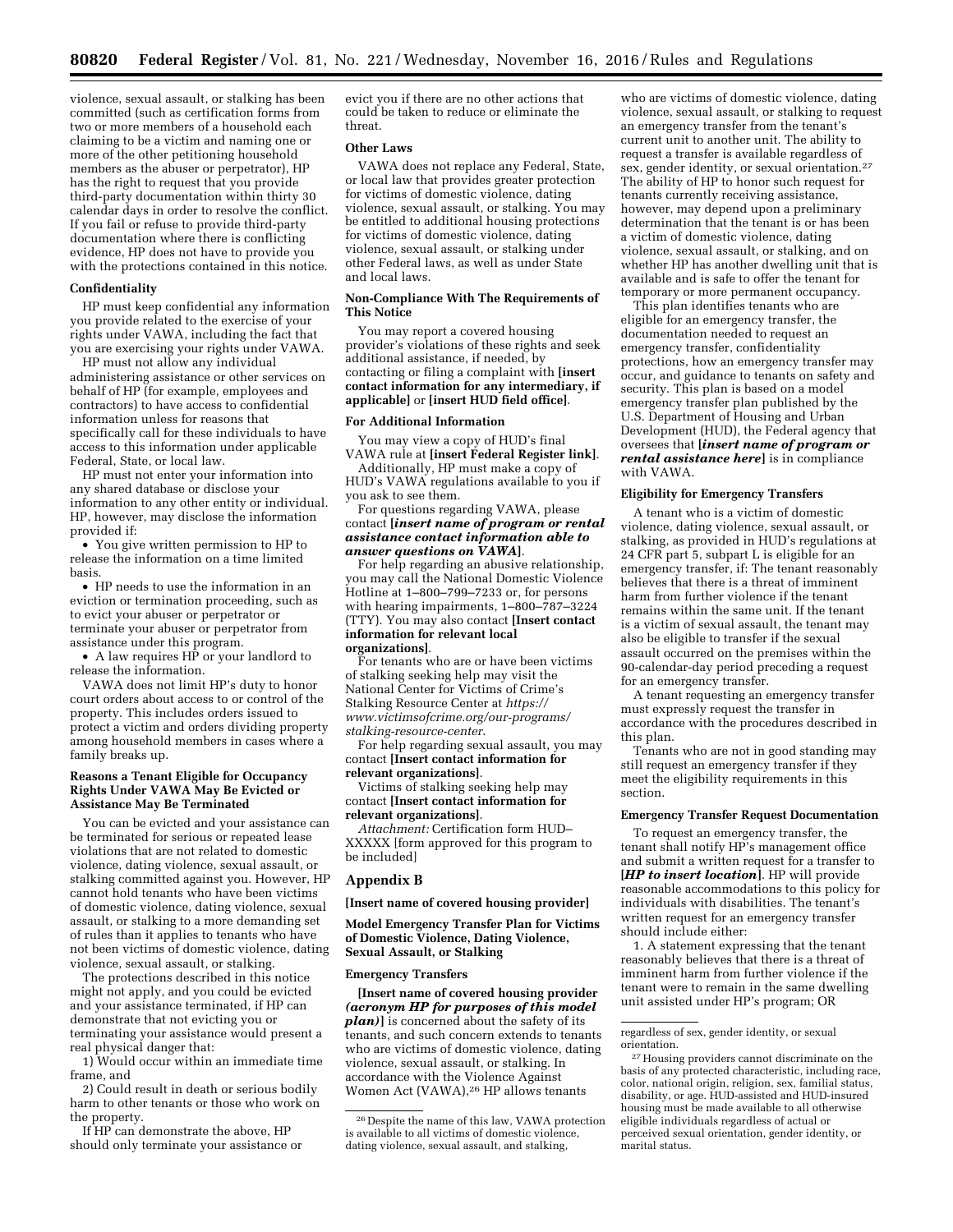2. A statement that the tenant was a sexual assault victim and that the sexual assault occurred on the premises during the 90 calendar-day period preceding the tenant's request for an emergency transfer.

# **Confidentiality**

HP will keep confidential any information that the tenant submits in requesting an emergency transfer, and information about the emergency transfer, unless the tenant gives HP written permission to release the information on a time limited basis, or disclosure of the information is required by law or required for use in an eviction proceeding or hearing regarding termination of assistance from the covered program. This includes keeping confidential the new location of the dwelling unit of the tenant, if one is provided, from the person(s) that committed an act(s) of domestic violence, dating violence, sexual assault, or stalking against the tenant. See the Notice of Occupancy Rights under the Violence Against Women Act For All Tenants for more information about HP's responsibility to maintain the confidentiality of information related to incidents of domestic violence, dating violence, sexual assault, or stalking.

### **Emergency Transfer Timing and Availability**

HP cannot guarantee that a transfer request will be approved or how long it will take to process a transfer request. HP will, however, act as quickly as possible to move a tenant who is a victim of domestic violence, dating violence, sexual assault, or stalking to another unit, subject to availability and safety of a unit. If a tenant reasonably believes a proposed transfer would not be safe, the tenant may request a transfer to a different unit. If a unit is available, the transferred tenant must agree to abide by the terms and conditions that govern occupancy in the unit to which the tenant has been transferred. HP may be unable to transfer a tenant to a particular unit if the tenant has not or cannot establish eligibility for that unit.

If HP has no safe and available units for which a tenant who needs an emergency is eligible, HP will assist the tenant in identifying other housing providers who may have safe and available units to which the tenant could move. At the tenant's request HP will also assist tenants in contacting the local organizations offering assistance to victims of domestic violence, dating violence, sexual assault, or stalking that are attached to this plan.

### **Safety and Security of Tenants**

Pending processing of the transfer and the actual transfer, if it is approved and occurs, the tenant is urged to take all reasonable precautions to be safe.

Tenants who are or have been victims of domestic violence are encouraged to contact the National Domestic Violence Hotline at 1– 800–799–7233, or a local domestic violence shelter, for assistance in creating a safety plan. For persons with hearing impairments, that hotline can be accessed by calling 1– 800–787–3224 (TTY).

Tenants who have been victims of sexual assault may call the Rape, Abuse & Incest National Network's National Sexual Assault Hotline at 800–656–HOPE, or visit the online hotline at *<https://ohl.rainn.org/online/>*.

Tenants who are or have been victims of stalking seeking help may visit the National Center for Victims of Crime's Stalking Resource Center at *[https://](https://www.victimsofcrime.org/our-programs/stalking-resource-center) [www.victimsofcrime.org/our-programs/](https://www.victimsofcrime.org/our-programs/stalking-resource-center)*

*[stalking-resource-center](https://www.victimsofcrime.org/our-programs/stalking-resource-center)*.

*Attachment:* Local organizations offering assistance to victims of domestic violence, dating violence, sexual assault, or stalking. **BILLING CODE P**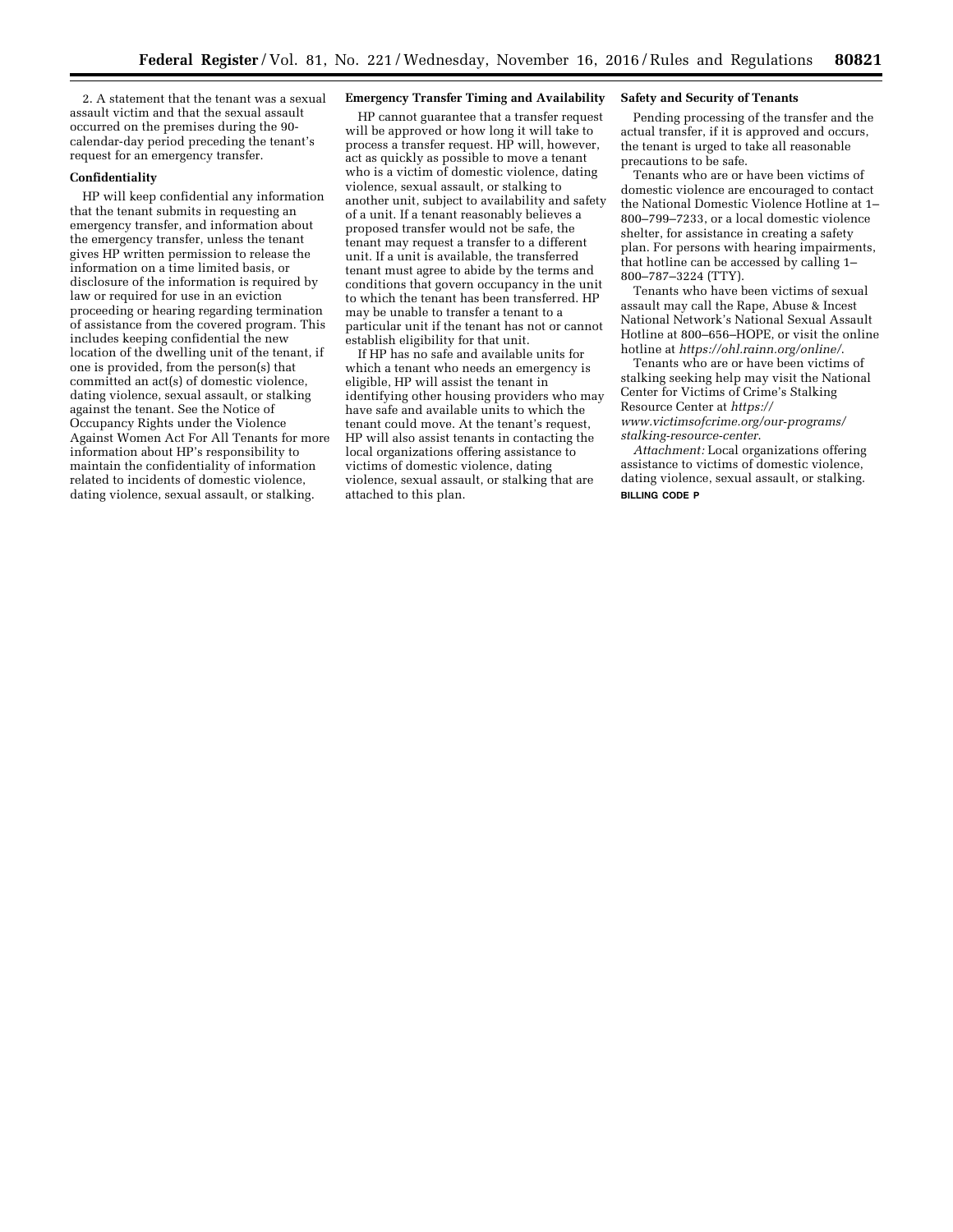# Appendix C

# CERTIFICATION OF DOMESTIC VIOLENCE, DATING VIOLENCE, SEXUAL ASSAULT, OR STALKING, AND ALTERNATE DOCUMENTATION

# U.S. Department of Housing and Urban Development

OMB Approval No. XXXX-XXX Exp. XX/XX/2XXXX

Purpose of Form: The Violence Against Women Act ("VAWA") protects applicants, tenants, and program participants in certain HUD programs from being evicted, denied housing assistance, or terminated from housing assistance based on acts of domestic violence, dating violence, sexual assault, or stalking against them. Despite the name of this law, VAWA protection is available to victims of domestic violence, dating violence, sexual assault, and stalking, regardless of sex, gender identity, or sexual orientation.

Use of This Optional Form: If you are seeking VAWA protections from your housing provider, your housing provider may give you a written request that asks you to submit documentation about the incident or incidents of domestic violence, dating violence, sexual assault, or stalking.

In response to this request, you or someone on your behalf may complete this optional form and submit it to your housing provider, or you may submit one of the following types of third-party documentation:

( 1) A document signed by you and an employee, agent, or volunteer of a victim service provider, an attorney, or medical professional, or a mental health professional (collectively, "professional") from whom you have sought assistance relating to domestic violence, dating violence, sexual assault, or stalking, or the effects of abuse. The document must specify, under penalty of perjury, that the professional believes the incident or incidents of domestic violence, dating violence, sexual assault, or stalking occurred and meet the definition of "domestic violence," "dating violence," "sexual assault," or "stalking" in HUD's regulations at 24 CFR 5.2003.

(2) A record of a Federal, State, tribal, territorial or local law enforcement agency, court, or administrative agency; or

(3) At the discretion of the housing provider, a statement or other evidence provided by the applicant or tenant.

Submission of Documentation: The time period to submit documentation is 14 business days from the date that you receive a written request from your housing provider asking that you provide documentation of the occurrence of domestic violence, dating violence, sexual assault, or stalking. Your housing provider may, but is not required to, extend the time period to submit the documentation, if you request an extension of the time period. If the requested information is not received within 14 business days of when you received the request for the documentation, or any extension of the date provided by your housing provider, your housing provider does not need to grant you any of the VA W A protections. Distribution or issuance of this form does not serve as a written request for certification.

Confidentiality: All information provided to your housing provider concerning the incident(s) of domestic violence, dating violence, sexual assault, or stalking shall be kept confidential and such details shall not be entered into any shared database. Employees of your housing provider are not to have access to these details unless to grant or deny VAWA protections to you, and such employees may not disclose this information to any other entity or individual, except to the extent that disclosure is: (i) consented to by you in writing in a time-limited release; (ii) required for use in an eviction proceeding or hearing regarding termination of assistance; or (iii) otherwise required by applicable law.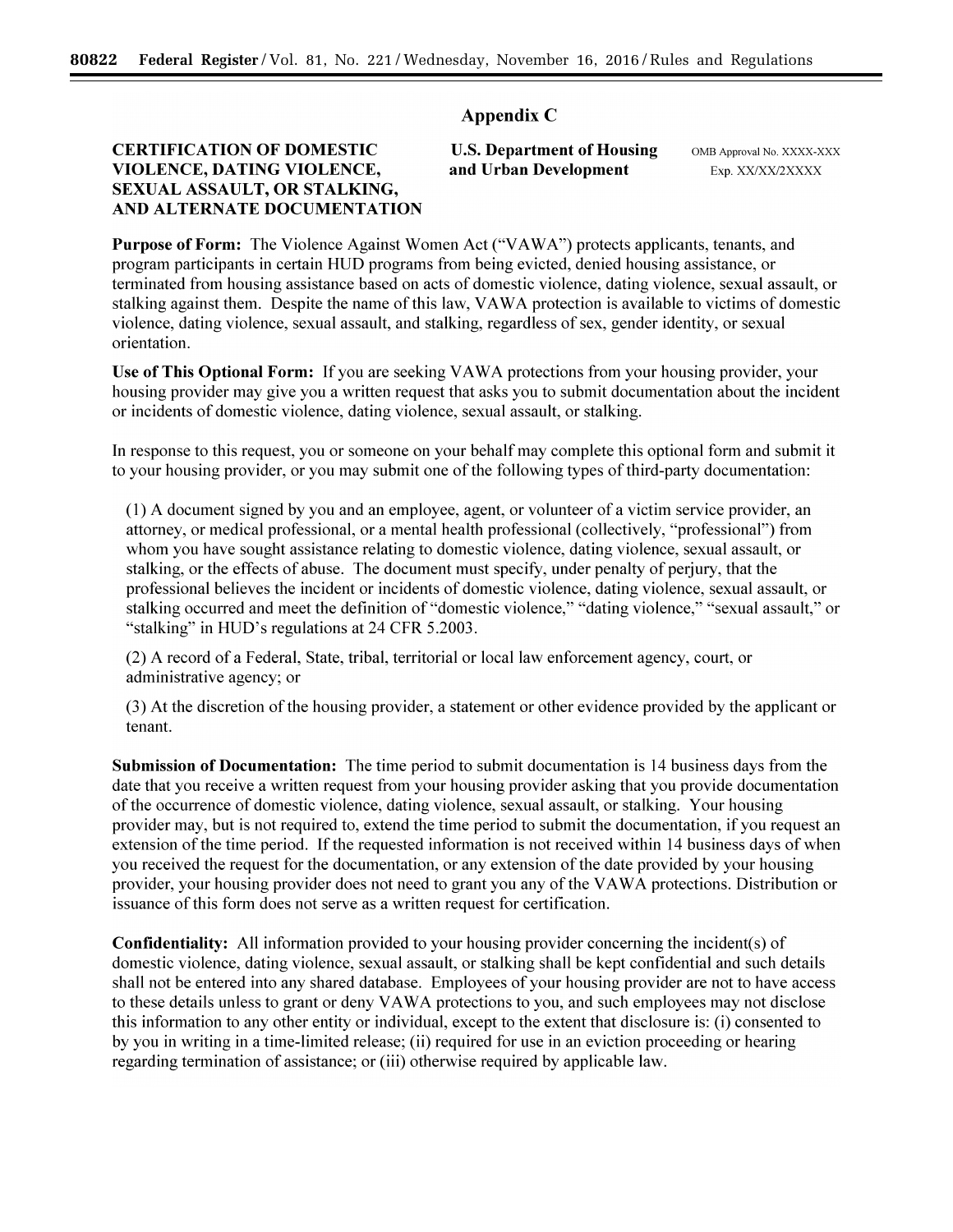# **TO BE COMPLETED BY OR ON BEHALF OF THE VICTIM OF DOMESTIC VIOLENCE, DATING VIOLENCE, SEXUAL ASSAULT, OR STALKING**

**1. Date the written request is received by victim:** \_\_\_\_\_\_\_\_\_\_\_\_\_\_\_\_\_\_ \_ **2.** Name of victim:  $\qquad \qquad \qquad$ **3. Your name (if different from victim's): \_\_\_\_\_\_\_\_\_\_\_\_\_\_\_\_\_\_\_\_\_ \_ 4. Name(s) of other family member(s) listed on the lease: 5. Residence of victim:**  $\blacksquare$ **6. Name of the accused perpetrator (if known and can be safely disclosed):** 

**7. Relationship of the accused perpetrator to the victim:** 

**8.** Date(s) and times(s) of incident(s) (if known):

# **10. Location of incident(s):**

In your own words, briefly describe the incident(s):

This is to certify that the information provided on this form is true and correct to the best of my knowledge and recollection, and that the individual named above in Item 2 is or has been a victim of domestic violence, dating violence, sexual assault, or stalking. I acknowledge that submission of false information could jeopardize program eligibility and could be the basis for denial of admission, termination of assistance, or eviction.

Signature \_\_\_\_\_\_\_\_\_\_\_\_\_\_\_ Signed on (Date) \_\_\_\_\_\_\_\_\_\_\_ \_

**Public Reporting Burden:** The public reporting burden for this collection of information is estimated to average 1 hour per response. This includes the time for collecting, reviewing, and reporting the data. The information provided is to be used by the housing provider to request certification that the applicant or tenant is a victim of domestic violence, dating violence, sexual assault, or stalking. The information is subject to the confidentiality requirements of VAWA. This agency may not collect this information, and you are not required to complete this form, unless it displays a currently valid Office of Management and Budget control number.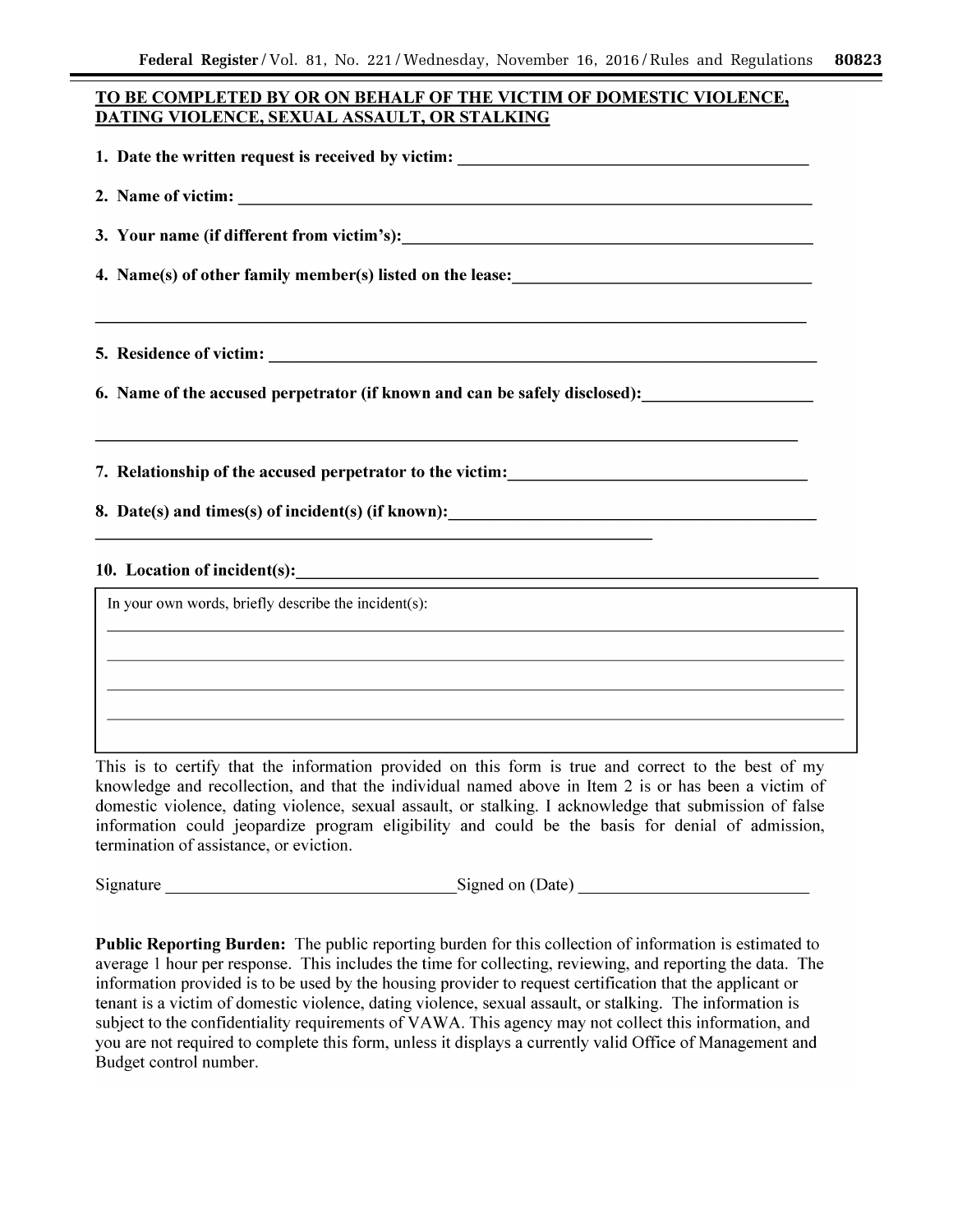# Appendix D--Emergency Transfer Request for Certain Victims of Domestic Violence, Dating Violence, Sexual Assault, Or Stalking

Purpose of Form: If you are a victim of domestic violence, dating violence, sexual assault, or stalking, and you are seeking an emergency transfer, you may use this form to request an emergency transfer and certify that you meet the requirements of eligibility for an emergency transfer under the Violence Against Women Act (VAWA). Although the statutory name references women, VAWA rights and protections apply to all victims of domestic violence, dating violence, sexual assault or stalking. Using this form does not necessarily mean that you will receive an emergency transfer. See your housing provider's emergency transfer plan for more information about the availability of emergency transfers.

# The requirements you must meet are:

(1) You are a victim of domestic violence, dating violence, sexual assault, or stalking. If your housing provider does not already have documentation that you are a victim of domestic violence, dating violence, sexual assault, or stalking, your housing provider may ask you for such documentation. In response, you may submit Form HUD-XXXXX, or any one of the other types of documentation listed on that Form.

(2) You expressly request the emergency transfer. Submission of this form confirms that you have expressly requested a transfer. Your housing provider may choose to require that you submit this form, or may accept another written or oral request. Please see your housing provider's emergency transfer plan for more details.

(3) You reasonably believe you are threatened with imminent harm from further violence if you remain in your current unit. This means you have a reason to fear that if you do not receive a transfer you would suffer violence in the very near future.

# OR

You are a victim of sexual assault and the assault occurred on the premises during the 90-caalendar-day period before you request a transfer. If you are a victim of sexual assault, then in addition to qualifying for an emergency transfer because you reasonably believe you are threatened with imminent harm from further violence if you remain in your unit, you may qualify for an emergency transfer if the sexual assault occurred on the premises of the property from which you are seeking your transfer, and that assault happened within the 90-calendar-day period before you submit this form or otherwise expressly request the transfer.

Submission of Documentation: If you have third-party documentation that demonstrates why you are eligible for an emergency transfer, you should submit that documentation to your housing provider if it is safe for you to do so. Examples of third party documentation include, but are not limited to: a letter or other documentation from a victim service provider, social worker, legal assistance provider, pastoral counselor, mental health provider, or other professional from whom you have sought assistance; a current restraining order; a recent court order or other court records; a law enforcement report or records; communication records from the perpetrator of the violence or family members or friends of the perpetrator of the violence, including emails, voicemails, text messages, and social media posts.

Confidentiality: All information provided to your housing provider concerning the incident( s) of domestic violence, dating violence, sexual assault, or stalking, and concerning your request for an emergency transfer shall be kept confidential. Such details shall not be entered into any shared database.